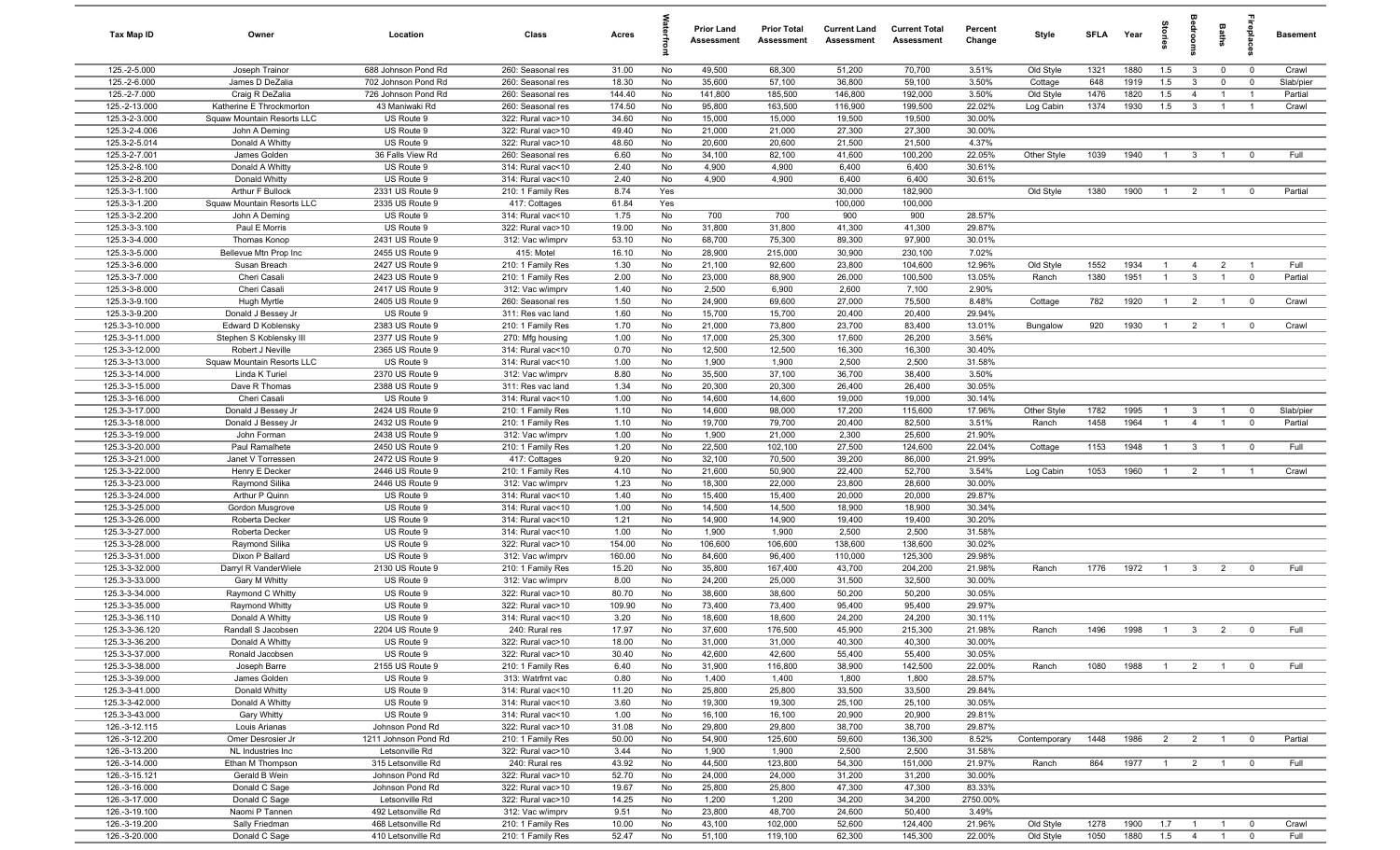| Tax Map ID                       | Owner                                | Location                              | Class                                  | Acres           |          | <b>Prior Land</b><br>Assessment | <b>Prior Total</b><br>Assessment | <b>Current Land</b><br>Assessment | <b>Current Total</b><br>Assessment | Percent<br>Change | Style              | <b>SFLA</b>  | Year         | Stories                          | droom                   | <b>Baths</b>        | epla                             | <b>Basement</b> |
|----------------------------------|--------------------------------------|---------------------------------------|----------------------------------------|-----------------|----------|---------------------------------|----------------------------------|-----------------------------------|------------------------------------|-------------------|--------------------|--------------|--------------|----------------------------------|-------------------------|---------------------|----------------------------------|-----------------|
| 126.-3-21.000                    | Patricia J Sherman                   | Letsonville Rd                        | 210: 1 Family Res                      | 7.00            | No       | 29,100                          | 139,100                          | 34,300                            | 164,100                            | 17.97%            | Ranch              | 1404         | 1999         | $\overline{1}$                   | $\mathbf{3}$            | $\overline{1}$      | $\overline{0}$                   | Full            |
| 126.-3-22.000                    | Judith A Thompson                    | 348 Letsonville Rd                    | 240: Rural res                         | 21.50           | No       | 31,100                          | 148,000                          | 37,900                            | 180,600                            | 22.03%            | Old Style          | 2560         | 1872         | $\overline{2}$                   | $\overline{4}$          | $\mathbf{1}$        | $\mathbf 0$                      | Full            |
| 126.-3-23.100                    | <b>MJR Investments LLC</b>           | Letsonville Rd                        | 322: Rural vac>10                      | 144.86          | No       | 67,000                          | 67,000                           | 87,100                            | 87,100                             | 30.00%            |                    |              |              |                                  |                         |                     |                                  |                 |
| 126.-3-23.200                    | <b>MJR Investments LLC</b>           | 326 Letsonville Rd                    | 210: 1 Family Res                      | 34.28           | No       | 74,500                          | 189,300                          | 87,900                            | 223,400                            | 18.01%            | Contemporary       | 1396         | 1982         | $\overline{2}$                   | $\mathbf{3}$            | $\overline{1}$      | $\mathbf 0$                      | Crawl           |
| 126.-3-24.100                    | MJR Investments LLC                  | Letsonville Rd                        | 322: Rural vac>10                      | 31.15           | No       | 21,000                          | 21,000                           | 27,300                            | 27,300                             | 30.00%            |                    |              |              |                                  |                         |                     |                                  |                 |
| 126.-3-24.213                    | Gerald B Wein                        | 317 Letsonville Rd                    | 240: Rural res                         | 48.78           | No       | 57,000                          | 219,000                          | 69,500                            | 267,200                            | 22.01%            | Cape Cod           | 1365         | 1970         | 1.7                              | $\overline{\mathbf{3}}$ | 2                   | $\overline{1}$                   | Full            |
| 126.-3-25.000<br>134.-3-25.000   | Gerald B Wein<br>Skye Notch LLC      | Letsonville Rd<br>Loch Muller Rd      | 322: Rural vac>10<br>322: Rural vac>10 | 81.60<br>108.74 | No<br>No | 34,700<br>57,800                | 34,700<br>57,800                 | 45,100<br>75,100                  | 45,100<br>75,100                   | 29.97%<br>29.93%  |                    |              |              |                                  |                         |                     |                                  |                 |
| 134.-3-26.000                    | Skye Notch LLC                       | 490 Loch Muller Rd                    | 240: Rural res                         | 63.47           | Yes      | 423,400                         | 1,883,400                        | 516,500                           | 2,297,700                          | 22.00%            | Old Style          | 3680         | 2000         | 2.5                              | 5                       | $\overline{2}$      | $\overline{1}$                   | Partial         |
| 134.19-1-1.000                   | Hartley D Day                        | 523 Loch Muller Rd                    | 312: Vac w/imprv                       | 1.00            | No       | 14,700                          | 19,100                           | 22,100                            | 28,700                             | 50.26%            |                    |              |              |                                  |                         |                     |                                  |                 |
| 134.19-1-2.000                   | Margaret E McDiarmid                 | Loch Muller Rd                        | 311: Res vac land                      | 1.00            | No       | 1,900                           | 1,900                            | 2,500                             | 2,500                              | 31.58%            |                    |              |              |                                  |                         |                     |                                  |                 |
| 134.19-1-3.000                   | Ronald J Love                        | 497 Loch Muller Rd                    | 260: Seasonal res                      | 2.00            | No       | 24,600                          | 61,100                           | 27,800                            | 69,000                             | 12.93%            | Old Style          | 765          | 1910         | 1.5                              | $\mathbf{3}$            | $\overline{1}$      | $\overline{0}$                   | Slab/pier       |
| 134.19-1-4.000                   | Mary G Draper                        | 3 Anderson Dr                         | 210: 1 Family Res                      | 0.60            | No       | 16,400                          | 73,600                           | 20,000                            | 89,800                             | 22.01%            | Old Style          | 1137         | 1928         | $\overline{1}$                   | $\overline{2}$          | $\overline{1}$      | $\mathbf 0$                      | Full            |
| 134.19-1-5.000                   | Susan T Cappetta                     | 475 Loch Muller Rd                    | 260: Seasonal res                      | 2.80            | No       | 25,000                          | 90,100                           | 30,500                            | 109,900                            | 21.98%            | Ranch              | 1032         | 1970         | $\overline{1}$                   | $\overline{2}$          | $\overline{1}$      | $\overline{1}$                   | Slab/pier       |
| 134.19-1-6.000                   | Henry A Dimick                       | 469 Loch Muller Rd                    | 260: Seasonal res                      | 1.40            | No       | 19,900                          | 73,800                           | 20,600                            | 76,400                             | 3.52%             | Old Style          | 1520         | 1945         | $\overline{2}$                   | $\mathbf{3}$            | $\mathbf{1}$        | $\mathbf 0$                      | Full            |
| 134.19-1-7.000                   | Kenneth F Sparacino                  | Loch Muller Rd                        | 311: Res vac land                      | 0.46            | No       | 1,900                           | 1,900                            | 2,500                             | 2,500                              | 31.58%            |                    |              |              |                                  |                         |                     |                                  |                 |
| 134.19-1-8.000                   | Kenneth F Sparacino                  | 485 Loch Muller Rd                    | 312: Vac w/imprv                       | 0.82            | No       | 19,900                          | 32,900                           | 25,900                            | 42,800                             | 30.09%            |                    |              |              |                                  |                         |                     |                                  |                 |
| 134.19-1-9.000                   | John Misha                           | Loch Muller Rd                        | 311: Res vac land                      | 2.10            | No       | 3,700                           | 3,700                            | 4,800                             | 4,800                              | 29.73%            |                    |              |              |                                  |                         |                     |                                  |                 |
| 134.19-1-10.000                  | John Misha                           | 9 Anderson Dr                         | 260: Seasonal res                      | 0.30            | No       | 12,000                          | 41,200                           | 12,400                            | 42,600                             | 3.40%             | Cottage            | 724          | 1960         | $\overline{1}$                   | $\overline{2}$          | $\mathbf 0$         | $\mathbf 0$                      | Crawl           |
| 134.19-1-11.000                  | David Locascio                       | 11 Anderson Dr                        | 260: Seasonal res                      | 2.55            | No       | 26,300                          | 67,300                           | 27,200                            | 69,700                             | 3.57%             | Cottage            | 813          | 1950         |                                  | 3                       |                     | $\overline{1}$                   | Crawl           |
| 134.19-1-12.014                  | Mildred S McGraw                     | 23 Anderson Dr                        | 260: Seasonal res                      | 2.50            | No       | 28,600                          | 58,100                           | 29,600                            | 60,100                             | 3.44%             | Cottage            | 854          | 1940         |                                  | $\overline{2}$          |                     | $\mathbf 0$                      | Crawl           |
| 134.19-1-13.000<br>135.-1-30.000 | Mirta Maricich<br>Alan S Mitchell Jr | Loch Muller Rd<br>US Route 9          | 311: Res vac land<br>322: Rural vac>10 | 0.88<br>91.00   | No<br>No | 17,200<br>38,800                | 17,200<br>38,800                 | 22,400<br>40,500                  | 22,400<br>40,500                   | 30.23%<br>4.38%   |                    |              |              |                                  |                         |                     |                                  |                 |
| 135.-1-33.000                    | Hunt Lake Land Holding Co            | US Route 9                            | 322: Rural vac>10                      | 170.34          | No       | 49,000                          | 49,000                           | 51,200                            | 51,200                             | 4.49%             |                    |              |              |                                  |                         |                     |                                  |                 |
| 136.1-1-3.000                    | James R Wilson                       | US Route 9                            | 314: Rural vac<10                      | 0.23            | No       | 100                             | 100                              | 100                               | 100                                | 0.00%             |                    |              |              |                                  |                         |                     |                                  |                 |
| 136.1-1-4.000                    | Keith A VanderWeile                  | US Route 9                            | 322: Rural vac>10                      | 20.30           | No       | 8,600                           | 8,600                            | 11,200                            | 11,200                             | 30.23%            |                    |              |              |                                  |                         |                     |                                  |                 |
| 136.1-1-5.000                    | Graham D Stump                       | US Route 9                            | 314: Rural vac<10                      | 5.43            | No       | 2,300                           | 2,300                            | 3,000                             | 3,000                              | 30.43%            |                    |              |              |                                  |                         |                     |                                  |                 |
| 136.1-1-7.000                    | Roger M Friedman                     | US Route 9                            | 322: Rural vac>10                      | 28.70           | No       | 41,200                          | 41,200                           | 53,600                            | 53,600                             | 30.10%            |                    |              |              |                                  |                         |                     |                                  |                 |
| 136.1-1-8.100                    | David K Logan                        | 191 Tip Top Rd                        | 210: 1 Family Res                      | 14.02           | No       | 269,100                         | 403,300                          | 328,300                           | 492,000                            | 21.99%            | Old Style          | 3861         | 1780         | $\overline{2}$                   | $\overline{4}$          | $\overline{4}$      | $\overline{4}$                   | Partial         |
| 136.1-1-10.000                   | Clifford R Rogers                    | Tip Top Rd                            | 323: Vacant rural                      | 3.20            | No       | 1,600                           | 1,600                            | 2,100                             | 2,100                              | 31.25%            |                    |              |              |                                  |                         |                     |                                  |                 |
| 136.1-2-1.002                    | James Golden                         | US Route 9                            | 311: Res vac land                      | 1.30            | No       | 2,400                           | 2,400                            | 3,100                             | 3,100                              | 29.17%            |                    |              |              |                                  |                         |                     |                                  |                 |
| 136.1-3-1.200                    | James Golden                         | US Route 9                            | 313: Watrfrnt vac                      | 2.40            | No       | 4,200                           | 4,200                            | 5,100                             | 5,100                              | 21.43%            |                    |              |              |                                  |                         |                     |                                  |                 |
| 136.1-3-1.300                    | William Tilton                       | US Route 9                            | 312: Vac w/imprv                       | 8.10            | No       | 28,600                          | 31,000                           | 37,200                            | 40,300                             | 30.00%            |                    |              |              |                                  |                         |                     |                                  |                 |
| 136.1-3-2.000                    | Keith A VanderWiele                  | 29 Falls View Rd                      | 210: 1 Family Res                      | 2.37            | No       | 23,600                          | 256,100                          | 28,800                            | 312,400                            | 21.98%            | Contemporary       | 1892         | 1998         | 1.5                              | $\overline{2}$          | $\overline{2}$      | $\mathbf 0$                      | Full            |
| 136.1-3-3.000                    | Daniel Hay                           | 2042 US Route 9                       | 210: 1 Family Res                      | 2.14            | No       | 29,700                          | 105,000                          | 36,200                            | 128,100                            | 22.00%            | Old Style          | 1352         | 1900         | 2                                | 3                       | $\overline{1}$      | $\mathbf 0$                      | Partial         |
| 136.1-3-4.000<br>136.1-3-5.000   | Robert L Hess<br>James M Hess        | 2085 US Route 9<br>US Route 9         | 210: 1 Family Res<br>312: Vac w/imprv  | 0.50<br>16.20   | No<br>No | 20,300<br>36,600                | 85,300<br>40,300                 | 24,800<br>47,600                  | 104,100<br>52,400                  | 22.04%<br>30.02%  | Old Style          | 1024         | 1910         | $\overline{1}$                   | $\overline{2}$          | $\overline{1}$      | $\mathbf 0$                      | Full            |
| 136.1-3-6.000                    | Jeffrey M Armstrong                  | 2115 US Route 9                       | 210: 1 Family Res                      | 2.70            | No       | 27,000                          | 107,600                          | 32,900                            | 131,300                            | 22.03%            | Ranch              | 1146         | 1968         | $\overline{1}$                   | $\overline{2}$          | $\overline{1}$      | $\overline{0}$                   | Full            |
| 136.1-3-7.000                    | Carol A Fyfe                         | 2124 US Route 9                       | 210: 1 Family Res                      | 2.50            | No       | 25,900                          | 170,100                          | 31,600                            | 207,500                            | 21.99%            | Old Style          | 1835         | 1925         | 1.5                              | $\overline{2}$          | $\overline{1}$      | $\overline{1}$                   | Crawl           |
| 136.1-3-8.000                    | James M Hess                         | 2098 US Route 9                       | 210: 1 Family Res                      | 16.50           | No       | 42,100                          | 117,400                          | 51,400                            | 143,200                            | 21.98%            | Old Style          | 1050         | 1920         | 1.7                              | 2                       | $\overline{1}$      | $^{\circ}$                       | Full            |
| 136.1-3-9.000                    | Robert L Hess                        | US Route 9                            | 314: Rural vac<10                      | 9.10            | No       | 29,400                          | 29,400                           | 38,200                            | 38,200                             | 29.93%            |                    |              |              |                                  |                         |                     |                                  |                 |
| 136.1-3-10.000                   | Daniel M Hay                         | 2050 US Route 9                       | 270: Mfg housing                       | 43.80           | No       | 55,300                          | 70,300                           | 57,200                            | 72,800                             | 3.56%             |                    |              |              |                                  |                         |                     |                                  |                 |
| 136.1-3-12.000                   | Anthony Pelligrino                   | US Route 9                            | 322: Rural vac>10                      | 50.00           | No       | 21,400                          | 21,400                           | 27,800                            | 27,800                             | 29.91%            |                    |              |              |                                  |                         |                     |                                  |                 |
| 136.1-3-13.000                   | Dixon P Ballard                      | US Route 9                            | 322: Rural vac>10                      | 100.00          | No       | 42,500                          | 42,500                           | 55,300                            | 55,300                             | 30.12%            |                    |              |              |                                  |                         |                     |                                  |                 |
| 136.1-3-15.000                   | Wildman Trust                        | River Rd                              | 322: Rural vac>10                      | 74.70           | No       | 31,800                          | 31,800                           | 41,300                            | 41,300                             | 29.87%            |                    |              |              |                                  |                         |                     |                                  |                 |
| 136.1-3-16.000                   | Wildman Trust                        | River Rd                              | 322: Rural vac>10                      | 15.00           | No       | 6,400                           | 6,400                            | 8,300                             | 8,300                              | 29.69%            |                    |              |              |                                  |                         |                     |                                  |                 |
| 136.1-3-17.000                   | Wildman Trust                        | River Rd                              | 322: Rural vac>10                      | 58.10           | No       | 24,700                          | 24,700                           | 32,100                            | 32,100                             | 29.96%            |                    |              |              |                                  |                         |                     |                                  |                 |
| 136.1-3-18.000<br>136.1-3-19.000 | Michael A Tyrell<br>Arthur A Lowe Jr | Shore Rd<br>River Rd                  | 322: Rural vac>10<br>322: Rural vac>10 | 69.77<br>16.59  | No<br>No | 36,100<br>11,300                | 36,100<br>11,300                 | 46,900<br>14,700                  | 46,900<br>14,700                   | 29.92%<br>30.09%  |                    |              |              |                                  |                         |                     |                                  |                 |
| 136.1-3-20.000                   | Arthur A Lowe Jr                     | River Rd                              | 322: Rural vac>10                      | 5.68            | No       | 5,500                           | 5,500                            | 7,200                             | 7,200                              | 30.91%            |                    |              |              |                                  |                         |                     |                                  |                 |
| 136.1-3-21.000                   | Philip Tyrrell                       | River Rd                              | 322: Rural vac>10                      | 2.92            | No       | 2,800                           | 2,800                            | 3,600                             | 3,600                              | 28.57%            |                    |              |              |                                  |                         |                     |                                  |                 |
| 136.1-3-26.000                   | Esther K Shaughnessy                 | River Rd                              | 313: Watrfrnt vac                      | 9.85            | No       | 23,700                          | 23,700                           | 30,800                            | 30,800                             | 29.96%            |                    |              |              |                                  |                         |                     |                                  |                 |
| 136.1-3-27.001                   | Albert J Blodgett Sr                 | 68 French Rd                          | 312: Vac w/imprv                       | 0.61            | No       | 21,900                          | 26,000                           | 28,500                            | 33,800                             | 30.00%            |                    |              |              |                                  |                         |                     |                                  |                 |
| 136.1-3-28.000                   | Suzanne Pagano                       | US Route 9                            | 313: Watrfrnt vac                      | 1.80            | No       | 28,700                          | 28,700                           | 37,300                            | 37,300                             | 29.97%            |                    |              |              |                                  |                         |                     |                                  |                 |
| 136.1-3-29.000                   | Victor L Brants                      | US Route 9                            | 313: Watrfrnt vac                      | 1.30            | No       | 20,700                          | 20,700                           | 26,900                            | 26,900                             | 29.95%            |                    |              |              |                                  |                         |                     |                                  |                 |
| 136.1-3-30.100                   | John J Macey                         | US Route 9                            | 313: Watrfrnt vac                      | 3.60            | No       | 24,800                          | 24,800                           | 32,200                            | 32,200                             | 29.84%            |                    |              |              |                                  |                         |                     |                                  |                 |
| 136.1-3-30.200                   | Allan Campbell                       | 246 Miller Rd                         | 240: Rural res                         | 16.51           | No       | 32,700                          | 301,700                          | 39,900                            | 368,100                            | 22.01%            | Old Style          | 2687         | 1932         | 1.5                              | $\overline{2}$          | $\overline{2}$      | $\overline{4}$                   | Partial         |
| 136.1-3-31.200                   | Peter W Schoch                       | US Route 9                            | 322: Rural vac>10                      | 19.61           | No       | 15,700                          | 15,700                           | 20,400                            | 20,400                             | 29.94%            |                    |              |              |                                  |                         |                     |                                  |                 |
| 136.1-3-32.003                   | Roger W Sachleben                    | 167 Miller Rd                         | 210: 1 Family Res                      | 11.28           | No       | 41,500                          | 179,100                          | 50,600                            | 218,500                            | 22.00%            | Cape Cod           | 1482         | 2004         | 1.5                              | $\overline{\mathbf{3}}$ | $\overline{2}$      | $\overline{\mathbf{0}}$          | Full            |
| 136.1-3-33.000                   | Allan Campbell                       | 1949 US Route 9                       | 330: Vacant comm                       | 18.33           | No       | 17,300                          | 17,300                           | 18,500                            | 18,500                             | 6.94%             |                    |              |              |                                  |                         |                     |                                  |                 |
| 136.1-3-34.036<br>136.1-3-37.000 | Clifford R Rogers<br>Edward C Haroff | 2003 US Route 9<br>14 Peaked Hill Way | 210: 1 Family Res<br>210: 1 Family Res | 9.25<br>2.20    | No<br>No | 44,800<br>23,700                | 390,900<br>114,700               | 54,700<br>28,900                  | 476,900<br>139,900                 | 22.00%<br>21.97%  | Old Style<br>Ranch | 7176<br>1104 | 1840<br>1975 | $\overline{2}$<br>$\overline{1}$ | 6<br>$\mathbf{3}$       | 6<br>$\overline{1}$ | $\overline{1}$<br>$\overline{1}$ | Partial<br>Full |
| 136.1-3-38.000                   | John J Cugini                        | 17 Falls View Rd                      | 260: Seasonal res                      | 2.40            | No       | 28,900                          | 139,200                          | 35,300                            | 169,800                            | 21.98%            | Log Cabin          | 1120         | 1977         | 1.5                              | $\overline{2}$          | $\overline{1}$      | $\overline{1}$                   | Full            |
| 136.1-3-39.000                   | Graham D Stump                       | 37 Peaked Hill Way                    | 210: 1 Family Res                      | 3.39            | No       | 26,000                          | 114,100                          | 31,700                            | 262,200                            | 129.80%           | Contemporary       | 2938         | 2006         | $\overline{2}$                   | $\overline{4}$          | $\overline{2}$      | $\mathbf 0$                      | Full            |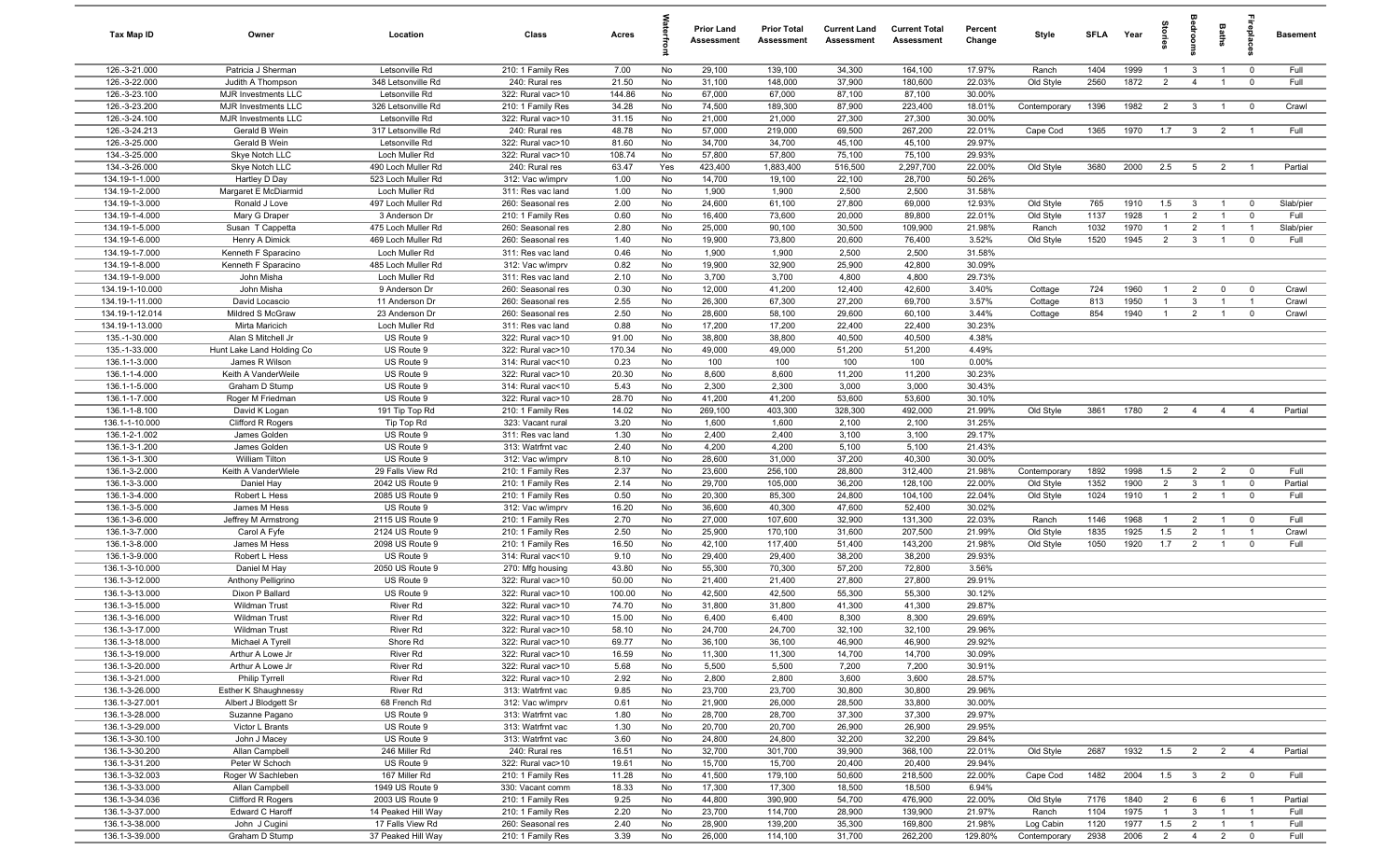| Tax Map ID                       | Owner                                  | Location                      | Class                                  | Acres         |          | <b>Prior Land</b><br>Assessment | <b>Prior Total</b><br>Assessment | <b>Current Land</b><br>Assessment | <b>Current Total</b><br><b>Assessment</b> | Percent<br>Change | Style                  | SFLA Year |              | tories                | groon                           | Baths          | repla                            | <b>Basement</b> |
|----------------------------------|----------------------------------------|-------------------------------|----------------------------------------|---------------|----------|---------------------------------|----------------------------------|-----------------------------------|-------------------------------------------|-------------------|------------------------|-----------|--------------|-----------------------|---------------------------------|----------------|----------------------------------|-----------------|
| 136.1-3-40.000                   | Keith A VanderWiele                    | 44 Peaked Hill Way            | 280: Multiple res                      | 9.80          | No       | 39,000                          | 226,800                          | 47,600                            | 276,700                                   | 22.00%            | Ranch                  | 1360      | 1975         | $\overline{1}$        | $\mathbf{3}$                    | $\overline{2}$ | $\overline{1}$                   | Full            |
| 136.1-3-41.000                   | James R Wilson                         | US Route 9                    | 322: Rural vac>10                      | 20.15         | No       | 2,200                           | 2,200                            | 41,100                            | 41,100                                    | 1768.18%          |                        |           |              |                       |                                 |                |                                  |                 |
| 136.1-4-1.000                    | Michael A Tyrell                       | Shore Rd                      | 322: Rural vac>10                      | 49.22         | No       | 47,000                          | 47,000                           | 61,100                            | 61,100                                    | 30.00%            |                        |           |              |                       |                                 |                |                                  |                 |
| 136.1-5-1.000                    | Michael A Tyrell                       | Shore Rd                      | 314: Rural vac<10                      | 5.26          | No       | 18,600                          | 18,600                           | 24,200                            | 24,200                                    | 30.11%            |                        |           |              |                       |                                 |                |                                  |                 |
| 136.1-5-2.100<br>136.1-5-2.200   | NL Industries Inc<br>Michael A Tyrell  | Shore Rd<br>Shore Rd          | 322: Rural vac>10<br>322: Rural vac>10 | 2.74<br>3.06  | No<br>No | 2,600<br>2,900                  | 2,600<br>2,900                   | 3,400<br>3,800                    | 3,400<br>3,800                            | 30.77%<br>31.03%  |                        |           |              |                       |                                 |                |                                  |                 |
| 136.1-6-1.000                    | Michael A Tyrell                       | Shore Rd                      | 322: Rural vac>10                      | 0.01          | No       | 100                             | 100                              | 100                               | 100                                       | 0.00%             |                        |           |              |                       |                                 |                |                                  |                 |
| 136.2-1-6.000                    | Karl Mills                             | Paradox Rd                    | 322: Rural vac>10                      | 9.40          | No       | 3,800                           | 3,800                            | 4,900                             | 4,900                                     | 28.95%            |                        |           |              |                       |                                 |                |                                  |                 |
| 136.2-1-7.000                    | Karl Mills                             | Paradox Rd                    | 322: Rural vac>10                      | 18.30         | No       | 7,800                           | 7,800                            | 10,100                            | 10,100                                    | 29.49%            |                        |           |              |                       |                                 |                |                                  |                 |
| 136.2-1-9.000                    | Karl Mills                             | Paradox Rd                    | 322: Rural vac>10                      | 214.30        | No       | 91,200                          | 91,200                           | 118,600                           | 118,600                                   | 30.04%            |                        |           |              |                       |                                 |                |                                  |                 |
| 136.2-1-10.100                   | Leigh Dunning                          | Paradox Rd                    | 322: Rural vac>10                      | 39.70         | No       | 16,800                          | 16,800                           | 21,800                            | 21,800                                    | 29.76%            |                        |           |              |                       |                                 |                |                                  |                 |
| 136.2-1-10.200                   | Leigh Dunning                          | Paradox Rd                    | 322: Rural vac>10                      | 13.60         | No       | 5,800                           | 5,800                            | 7,500                             | 7,500                                     | 29.31%            |                        |           |              |                       |                                 |                |                                  |                 |
| 136.2-1-11.000                   | <b>Wildman Trust</b>                   | Paradox Rd                    | 322: Rural vac>10                      | 80.00         | No       | 34,000                          | 34,000                           | 44,200                            | 44,200                                    | 30.00%            |                        |           |              |                       |                                 |                |                                  |                 |
| 136.2-1-12.000                   | Wildman Trust                          | Paradox Rd                    | 322: Rural vac>10                      | 17.10         | No       | 7,300                           | 7,300                            | 9,500                             | 9,500                                     | 30.14%            |                        |           |              |                       |                                 |                |                                  |                 |
| 136.2-1-13.000                   | Leigh Dunning                          | Paradox Rd                    | 314: Rural vac<10                      | 5.10          | No       | 2,200                           | 2,200                            | 2,900                             | 2,900                                     | 31.82%            |                        |           |              |                       |                                 |                |                                  |                 |
| 136.2-1-14.000                   | Karl Mills                             | Paradox Rd                    | 322: Rural vac>10                      | 11.80         | No       | 5,000                           | 5,000                            | 6,500                             | 6,500                                     | 30.00%            |                        |           |              |                       |                                 |                |                                  |                 |
| 136.2-1-15.000                   | <b>Karl Mills</b>                      | Paradox Rd                    | 322: Rural vac>10                      | 0.70          | No       | 200                             | 200<br>600                       | 300<br>800                        | 300                                       | 50.00%            |                        |           |              |                       |                                 |                |                                  |                 |
| 136.2-1-16.000<br>136.2-1-17.000 | <b>Karl Mills</b><br><b>Karl Mills</b> | Paradox Rd<br>Paradox Rd      | 322: Rural vac>10<br>322: Rural vac>10 | 0.70<br>23.30 | No<br>No | 600<br>12,800                   | 12,800                           | 16,600                            | 800<br>16,600                             | 33.33%<br>29.69%  |                        |           |              |                       |                                 |                |                                  |                 |
| 136.2-1-20.110                   | <b>Karl Mills</b>                      | Paradox Rd                    | 322: Rural vac>10                      | 54.43         | Yes      | 500,200                         | 527,800                          | 725,300                           | 765,300                                   | 45.00%            |                        |           |              |                       |                                 |                |                                  |                 |
| 136.2-1-20.200                   | Karl Mills                             | Shore Rd                      | 311: Res vac land                      | 2.58          | No       | 29,000                          | 29,000                           | 37,700                            | 37,700                                    | 30.00%            |                        |           |              |                       |                                 |                |                                  |                 |
| 136.2-1-21.000                   | Karl Mills                             | Shore Rd                      | 210: 1 Family Res                      | 0.30          | Yes      | 131,600                         | 964,000                          | 190,800                           | 1,397,800                                 | 45.00%            | Contemporary           | 6032      | 2002         | 2                     | $\mathbf{3}$                    | $\overline{4}$ | $\overline{1}$                   | Slab/pier       |
| 136.2-1-22.000                   | Karl Mills                             | Shore Rd                      | 313: Watrfrnt vac                      | 1.76          | Yes      | 414,600                         | 414,600                          | 601,200                           | 601,200                                   | 45.01%            |                        |           |              |                       |                                 |                |                                  |                 |
| 136.2-1-23.000                   | <b>Wildman Trust</b>                   | Paradox Rd                    | 322: Rural vac>10                      | 68.40         | No       | 29,300                          | 29,300                           | 38,100                            | 38,100                                    | 30.03%            |                        |           |              |                       |                                 |                |                                  |                 |
| 136.3-1-1.039                    | Dana A Bosch                           | US Route 9                    | 311: Res vac land                      | 1.08          | No       | 15,600                          | 15,600                           | 20,300                            | 20,300                                    | 30.13%            |                        |           |              |                       |                                 |                |                                  |                 |
| 136.3-1-2.040                    | Richard H Ketcham                      | US Route 9                    | 311: Res vac land                      | 0.50          | No       | 15,000                          | 15,000                           | 19,500                            | 19,500                                    | 30.00%            |                        |           |              |                       |                                 |                |                                  |                 |
| 136.3-1-3.000                    | Leo Sledzianowski                      | US Route 9                    | 322: Rural vac>10                      | 30.00         | No       | 20,900                          | 20,900                           | 21,800                            | 21,800                                    | 4.31%             |                        |           |              |                       |                                 |                |                                  |                 |
| 136.3-1-4.111                    | Eleanor G Jensen                       | Tip Top Rd                    | 311: Res vac land                      | 3.71          | No       | 800                             | 800                              | 1,000                             | 1,000                                     | 25.00%            |                        |           |              |                       |                                 |                |                                  |                 |
| 136.3-1-4.112                    | Ralph E Jensen                         | Tip Top Rd                    | 311: Res vac land                      | 2.73          | No       | 17,800                          | 17,800                           | 23,100                            | 23,100                                    | 29.78%            |                        |           |              |                       |                                 |                |                                  |                 |
| 136.3-1-4.113                    | Ralph E Jensen                         | Tip Top Rd                    | 311: Res vac land                      | 2.30          | No       | 17,000                          | 17,000                           | 22,100                            | 22,100                                    | 30.00%            |                        |           |              |                       |                                 |                |                                  |                 |
| 136.3-1-4.120<br>136.3-1-4.130   | Anthony Kane<br>Ralph E Jensen         | Tip Top Rd<br>Tip Top Rd      | 311: Res vac land<br>311: Res vac land | 2.10<br>2.26  | No<br>No | 16,600<br>16,700                | 16,600<br>16,700                 | 21,600<br>21,700                  | 21,600<br>21,700                          | 30.12%<br>29.94%  |                        |           |              |                       |                                 |                |                                  |                 |
| 136.3-1-4.140                    | Ralph E Jensen                         | Tip Top Rd                    | 311: Res vac land                      | 2.40          | No       | 17,200                          | 17,200                           | 22,400                            | 22,400                                    | 30.23%            |                        |           |              |                       |                                 |                |                                  |                 |
| 136.3-1-4.150                    | Ralph E Jensen                         | Tip Top Rd                    | 311: Res vac land                      | 1.93          | No       | 16,300                          | 16,300                           | 21,200                            | 21,200                                    | 30.06%            |                        |           |              |                       |                                 |                |                                  |                 |
| 136.3-1-4.160                    | Donald C Kalde                         | Tip Top Rd                    | 311: Res vac land                      | 1.93          | No       | 16,300                          | 16,300                           | 21,200                            | 21,200                                    | 30.06%            |                        |           |              |                       |                                 |                |                                  |                 |
| 136.3-1-4.170                    | <b>Essex County ARC Facilities</b>     | Tip Top Rd                    | 311: Res vac land                      | 1.58          | No       | 20,900                          | 20,900                           | 27,200                            | 27,200                                    | 30.14%            |                        |           |              |                       |                                 |                |                                  |                 |
| 136.3-1-4.200                    | <b>Margaret Pettit</b>                 | Tip Top Rd                    | 322: Rural vac>10                      | 18.21         | No       | 36,000                          | 36,000                           | 46,800                            | 46,800                                    | 30.00%            |                        |           |              |                       |                                 |                |                                  |                 |
| 136.3-1-5.100                    | Hunt Lake Land Holding Co.             | Tip Top Rd                    | 322: Rural vac>10                      | 36.40         | No       | 25,000                          | 25,000                           | 32,500                            | 32,500                                    | 30.00%            |                        |           |              |                       |                                 |                |                                  |                 |
| 136.3-1-5.210                    | Marion B Ingalls                       | Tip Top Rd                    | 311: Res vac land                      | 0.36          | No       | 800                             | 800                              | 1,000                             | 1,000                                     | 25.00%            |                        |           |              |                       |                                 |                |                                  |                 |
| 136.3-1-5.220                    | Hunt Lake Land Holding Co.             | Tip Top Rd                    | 322: Rural vac>10                      | 5.52          | No       | 5,300                           | 5,300                            | 6,900                             | 6,900                                     | 30.19%            |                        |           |              |                       |                                 |                |                                  |                 |
| 136.3-1-6.000                    | Ralph Jensen                           | Tip Top Rd                    | 311: Res vac land                      | 2.80          | No       | 17,900                          | 17,900                           | 23,300                            | 23,300                                    | 30.17%            |                        |           |              |                       |                                 |                |                                  |                 |
| 136.3-1-7.000                    | Ralph J Cooke                          | 123 Tip Top Rd                | 210: 1 Family Res                      | 1.60          | No       | 23,200                          | 130,100<br>200                   | 28,300<br>300                     | 158,700                                   | 21.98%            | Cape Cod               | 1054      | 1990         | 1.7                   | $\overline{2}$                  | $\overline{1}$ | $\overline{1}$                   | Full            |
| 136.3-1-9.041<br>136.3-1-10.042  | Sharon M Durham<br>William F Christian | US Route 9<br>1499 US Route 9 | 311: Res vac land<br>210: 1 Family Res | 0.10<br>3.30  | No<br>No | 200<br>29,900                   | 65,300                           | 30,900                            | 300<br>67,600                             | 50.00%<br>3.52%   | Old Style              | 1376      | 1910         | $\overline{2}$        | $\mathbf{3}$                    | $\overline{1}$ | $^{\circ}$                       | Partial         |
| 136.3-1-11.000                   | Lisa M Markovic-Rollin                 | 1735 US Route 9               | 230: 3 Family Res                      | 1.50          | No       | 25,900                          | 107,700                          | 26,800                            | 111,500                                   | 3.53%             | Old Style              | 3427      | 1888         | 1.7                   | $\overline{4}$                  | $\overline{4}$ | 3                                | Crawl           |
| 136.3-1-12.000                   | Irene Muraview                         | US Route 9                    | 311: Res vac land                      | 0.60          | No       | 1,400                           | 1,400                            | 1,800                             | 1,800                                     | 28.57%            |                        |           |              |                       |                                 |                |                                  |                 |
| 136.3-1-13.000                   | Irene Muraview                         | US Route 9                    | 311: Res vac land                      | 0.50          | No       | 13,900                          | 13,900                           | 18,100                            | 18,100                                    | 30.22%            |                        |           |              |                       |                                 |                |                                  |                 |
| 136.3-1-14.000                   | Robert Provenzano                      | 1715 US Route 9               | 210: 1 Family Res                      | 0.50          | No       | 19,900                          | 87,700                           | 23,500                            | 103,500                                   | 18.02%            | Ranch                  | 1152      | 1955         | $\overline{1}$        | $\overline{2}$                  | $\overline{1}$ | $\overline{1}$                   | Full            |
| 136.3-1-15.000                   | Robert Provenzano                      | US Route 9                    | 311: Res vac land                      | 0.90          | No       | 2,200                           | 2,200                            | 2,900                             | 2,900                                     | 31.82%            |                        |           |              |                       |                                 |                |                                  |                 |
| 136.3-1-16.000                   | Raymond Whitty                         | US Route 9                    | 311: Res vac land                      | 1.40          | No       | 18,700                          | 18,700                           | 24,300                            | 24,300                                    | 29.95%            |                        |           |              |                       |                                 |                |                                  |                 |
| 136.3-1-17.000                   | Sharon M Durham                        | 1665 US Route 9               | 210: 1 Family Res                      | 1.60          | No       | 27,100                          | 102,400                          | 30,600                            | 115,700                                   | 12.99%            | Old Style              | 1496      | 1825         | 1.5                   | $\overline{\mathbf{3}}$         | $\overline{2}$ | $\mathbf 0$                      | Crawl           |
| 136.3-1-18.000                   | Sean P Hogan                           | 1661 US Route 9               | 210: 1 Family Res                      | 0.10          | No       | 8,400                           | 77,500                           | 9,900                             | 91,500                                    | 18.06%            | Old Style              | 1232      | 1928         | 1.7                   | $\overline{\mathbf{3}}$         | $\overline{1}$ | $\mathbf 0$                      | Full            |
| 136.3-1-19.000                   | <b>Bruce Murdock</b>                   | US Route 9                    | 311: Res vac land                      | 0.30          | No       | 16,000                          | 16,000                           | 20,800                            | 20,800                                    | 30.00%            |                        |           |              |                       |                                 |                |                                  |                 |
| 136.3-1-20.000                   | <b>Bruce Murdock</b>                   | US Route 9<br>1645 US Route 9 | 311: Res vac land                      | 0.50          | No       | 1,200                           | 1,200<br>95,800                  | 1,600                             | 1,600<br>113,000                          | 33.33%            |                        | 1496      |              |                       |                                 |                |                                  | Partial         |
| 136.3-1-21.000<br>136.3-1-22.110 | Alvin B Britt<br>Marion B Ingalls      | 1625 US Route 9               | 210: 1 Family Res<br>210: 1 Family Res | 1.40<br>4.85  | No<br>No | 26,300<br>32,300                | 42,300                           | 31,000<br>32,300                  | 42,300                                    | 17.95%<br>0.00%   | Old Style<br>Old Style | 3426      | 1890<br>1910 | $\overline{2}$<br>1.5 | $\mathbf{3}$<br>$5\overline{)}$ | $\overline{2}$ | $\overline{0}$<br>$\overline{2}$ | Crawl           |
| 136.3-1-22.120                   | Hunt Lake Land Holding Co.             | Tip Top Rd                    | 322: Rural vac>10                      | 3.16          | No       | 3,000                           | 3,000                            | 3,900                             | 3,900                                     | 30.00%            |                        |           |              |                       |                                 |                |                                  |                 |
| 136.3-1-22.200                   | Hunt Lake Land Holding Co.             | Tip Top Rd                    | 311: Res vac land                      | 0.41          | No       | 100                             | 100                              | 100                               | 100                                       | 0.00%             |                        |           |              |                       |                                 |                |                                  |                 |
| 136.3-1-23.000                   | Sandri Realty Inc                      | 1567 US Route 9               | 432: Gas station                       | 0.93          | No       | 66,300                          | 198,200                          | 70,900                            | 212,100                                   | 7.01%             |                        |           |              |                       |                                 |                |                                  |                 |
| 136.3-1-24.000                   | Caso-Wood Partners LLC                 | US Route 9                    | 311: Res vac land                      | 1.00          | No       | 19,400                          | 19,400                           | 25,200                            | 25,200                                    | 29.90%            |                        |           |              |                       |                                 |                |                                  |                 |
| 136.3-1-25.000                   | Caso-Wood Partners LLC                 | US Route 9                    | 311: Res vac land                      | 2.40          | No       | 27,600                          | 27,600                           | 35,900                            | 35,900                                    | 30.07%            |                        |           |              |                       |                                 |                |                                  |                 |
| 136.3-1-26.100                   | Mark Casolo                            | 1531 US Route 9               | 421: Restaurant                        | 1.65          | No       | 49,300                          | 256,000                          | 52,800                            | 273,900                                   | 6.99%             |                        |           |              |                       |                                 |                |                                  |                 |
| 136.3-1-26.200                   | Jack A Baumgarten                      | 1525 US Route 9               | 418: Inn/lodge                         | 1.00          | No       | 63,400                          | 288,100                          | 67,800                            | 308,300                                   | 7.01%             |                        |           |              |                       |                                 |                |                                  |                 |
| 136.3-1-27.000                   | Jack A Baumgarten                      | US Route 9                    | 311: Res vac land                      | 0.90          | No       | 2,200                           | 2,200                            | 2,900                             | 2,900                                     | 31.82%            |                        |           |              |                       |                                 |                |                                  |                 |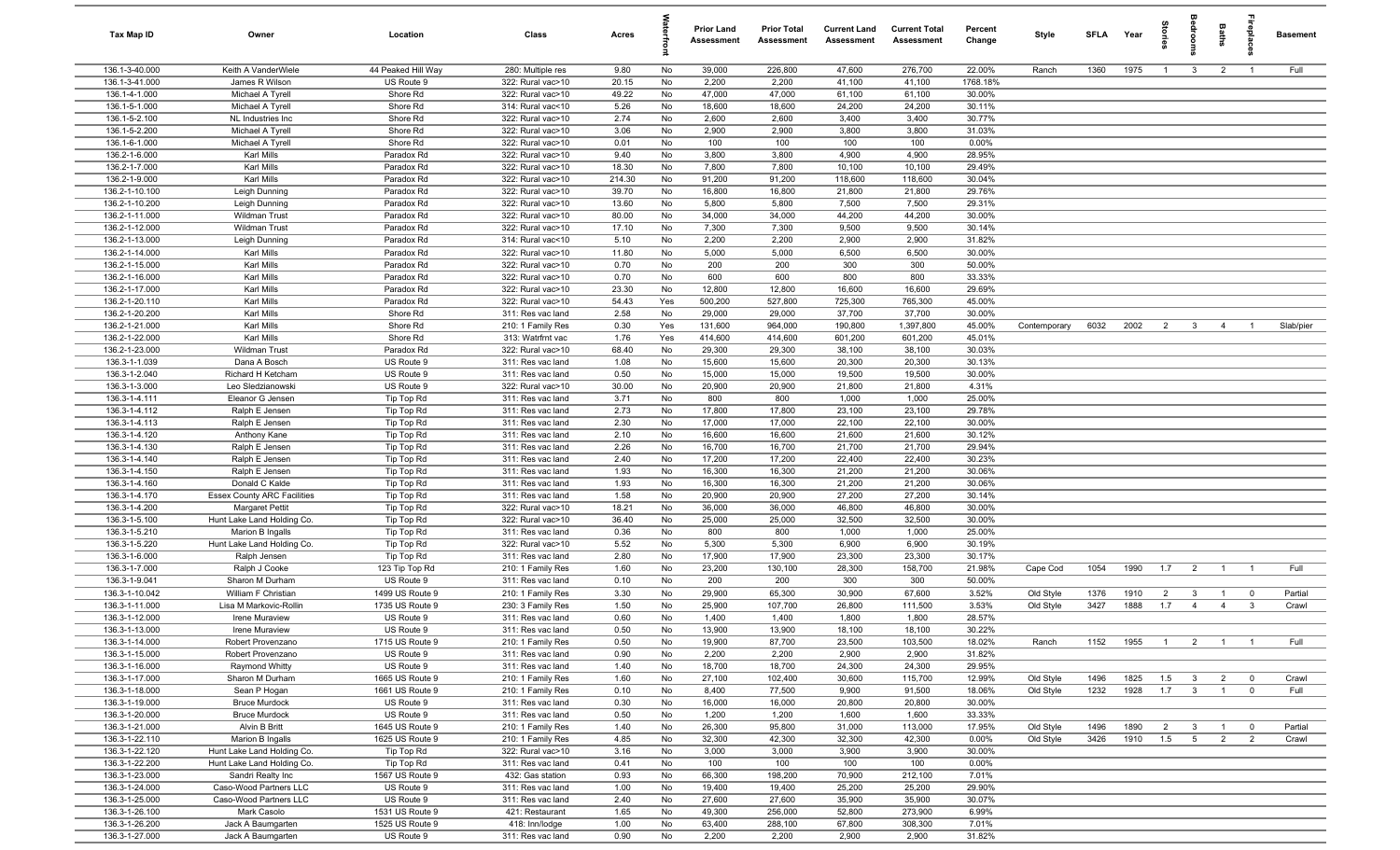| <b>Tax Map ID</b>                | Owner                                     | Location                           | Class                                  | Acres         |          | <b>Prior Land</b><br>Assessment | <b>Prior Total</b><br>Assessment | <b>Current Land</b><br>Assessment | <b>Current Total</b><br><b>Assessment</b> | Percent<br>Change | Style                     | <b>SFLA</b>  | Year         | igrie                 |                                | Baths                            | repla                    | <b>Basement</b> |
|----------------------------------|-------------------------------------------|------------------------------------|----------------------------------------|---------------|----------|---------------------------------|----------------------------------|-----------------------------------|-------------------------------------------|-------------------|---------------------------|--------------|--------------|-----------------------|--------------------------------|----------------------------------|--------------------------|-----------------|
| 136.3-1-28.000                   | Albert May                                | 1513 US Route 9                    | 210: 1 Family Res                      | 1.80          | No       | 25,400                          | 97,000                           | 28,700                            | 109,600                                   | 12.99%            | Ranch                     | 1008         | 1985         | $\mathbf{1}$          | $\overline{4}$                 | $\overline{1}$                   | $\mathbf 0$              | Full            |
| 136.3-1-29.100                   | Lyanne Anslow                             | 1485 US Route 9                    | 210: 1 Family Res                      | 0.70          | No       | 20,300                          | 92,000                           | 22,900                            | 104,000                                   | 13.04%            | Ranch                     | 988          | 1961         | $\overline{1}$        | $\mathbf{3}$                   |                                  | $\mathbf{0}$             | Full            |
| 136.3-1-29.200<br>136.3-1-30.000 | Donald G Anslow Jr<br>Keith P Moore       | 1483 US Route 9<br>1479 US Route 9 | 210: 1 Family Res                      | 0.50<br>1.10  | No<br>No | 17,200<br>24,600                | 71,900<br>119,000                | 19,400<br>30,000                  | 81,200<br>145,200                         | 12.93%<br>22.02%  | Ranch                     | 1405<br>1116 | 1973<br>1900 | $\mathbf{1}$<br>1.5   | $\overline{2}$<br>$\mathbf{3}$ | $\mathbf{1}$                     | $^{\circ}$<br>$^{\circ}$ | Full<br>Full    |
| 136.3-1-31.000                   | Randy G Swinton                           | 1473 US Route 9                    | 280: Multiple res<br>210: 1 Family Res | 1.30          | No       | 24,200                          | 118,000                          | 28,600                            | 139,200                                   | 17.97%            | Old Style<br>Ranch        | 1472         | 1970         | $\overline{1}$        | $\overline{4}$                 | $\overline{1}$                   | $^{\circ}$               | Full            |
| 136.3-1-36.100                   | Hunt Lake Land Holding Co.                | Tip Top Rd                         | 322: Rural vac>10                      | 95.00         | No       | 48,700                          | 48,700                           | 50,900                            | 50,900                                    | 4.52%             |                           |              |              |                       |                                |                                  |                          |                 |
| 136.3-1-36.200                   | Hunt Lake Land Holding Co.                | Tip Top Rd                         | 322: Rural vac>10                      | 2.17          | No       | 2,200                           | 2,200                            | 2,900                             | 2,900                                     | 31.82%            |                           |              |              |                       |                                |                                  |                          |                 |
| 136.3-1-37.000                   | Hunt Lake Land Holding Co.                | Tip Top Rd                         | 322: Rural vac>10                      | 120.00        | No       | 40,400                          | 40,400                           | 42,200                            | 42,200                                    | 4.46%             |                           |              |              |                       |                                |                                  |                          |                 |
| 136.3-1-38.000                   | <b>Margaret Pettit</b>                    | 155 Jensen Rd                      | 260: Seasonal res                      | 1.83          | No       | 20,800                          | 44,200                           | 21,500                            | 45,700                                    | 3.39%             | Cottage                   | 480          | 1967         | $\overline{1}$        | $\overline{1}$                 | $\mathbf 0$                      | $\mathbf{0}$             | Slab/pier       |
| 136.3-2-1.200                    | Robert Provenzano                         | US Route 9                         | 314: Rural vac<10                      | 1.70          | No       | 8,500                           | 8,500                            | 11,100                            | 11,100                                    | 30.59%            |                           |              |              |                       |                                |                                  |                          |                 |
| 136.3-2-2.000                    | David C Stowell                           | 1684 US Route 9                    | 210: 1 Family Res                      | 2.70          | No       | 30,300                          | 96,500                           | 35,800                            | 113,900                                   | 18.03%            | Old Style                 | 1188         | 1935         | $\overline{2}$        | $\mathbf{3}$                   | $\overline{1}$                   | $^{\circ}$               | Full            |
| 136.3-2-3.000                    | Raymond Whitty                            | 1674 US Route 9                    | 210: 1 Family Res                      | 0.92          | No       | 25,900                          | 105,300                          | 31,600                            | 128,500                                   | 22.03%            | Ranch                     | 1312         | 1951         | $\overline{1}$        | 2                              | $\overline{1}$                   | $\overline{1}$           | Full            |
| 136.3-2-4.100<br>136.3-2-4.200   | Allan M Fosella                           | 35 Stowell Rd<br>1670 US Route 9   | 210: 1 Family Res<br>415: Motel        | 3.02<br>3.34  | No<br>No | 28,800<br>20,900                | 221,700<br>104,800               | 35,100<br>22,400                  | 287,500<br>112,100                        | 29.68%<br>6.97%   | Ranch                     | 1832         | 1988         | $\overline{1}$        | $\mathbf{3}$                   | $\overline{2}$                   | $\overline{1}$           | Full            |
| 136.3-2-5.000                    | Joseph J Smith<br>James C Straney         | 27 Stowell Rd                      | 210: 1 Family Res                      | 1.37          | No       | 27,700                          | 97,500                           | 28,700                            | 100,900                                   | 3.49%             | Old Style                 | 1622         | 1928         | $\overline{2}$        | $\mathbf{3}$                   |                                  | - 1                      | Full            |
| 136.3-2-6.000                    | Sean P Hogan                              | 1662 US Route 9                    | 210: 1 Family Res                      | 2.70          | No       | 34,300                          | 60,500                           | 35,500                            | 62,600                                    | 3.47%             | Cottage                   | 624          | 1930         | 1.5                   | $\overline{2}$                 |                                  | $^{\circ}$               | Partial         |
| 136.3-2-7.000                    | Robert Provenzano                         | US Route 9                         | 311: Res vac land                      | 3.70          | No       | 25,900                          | 25,900                           | 33,700                            | 33,700                                    | 30.12%            |                           |              |              |                       |                                |                                  |                          |                 |
| 136.3-2-11.100                   | James H Hoover                            | NYS Route 74                       | 314: Rural vac<10                      | 2.10          | No       | 2,000                           | 2,000                            | 2,600                             | 2,600                                     | 30.00%            |                           |              |              |                       |                                |                                  |                          |                 |
| 136.3-2-14.000                   | Drew Hanchett                             | NYS Route 74                       | 322: Rural vac>10                      | 20.90         | No       | 20,000                          | 20,000                           | 26,000                            | 26,000                                    | 30.00%            |                           |              |              |                       |                                |                                  |                          |                 |
| 136.3-2-15.000                   | Mary D Munroe                             | Severance Rd                       | 322: Rural vac>10                      | 66.90         | No       | 42,500                          | 42,500                           | 55,300                            | 55,300                                    | 30.12%            |                           |              |              |                       |                                |                                  |                          |                 |
| 136.3-2-16.000                   | James H Hoover                            | 148 NYS Route 74                   | 582: Camping park                      | 45.72         | No       | 77,800                          | 192,100                          | 83,200                            | 205,500                                   | 6.98%             |                           |              |              |                       |                                |                                  |                          |                 |
| 136.3-2-17.000                   | Daria Swinton                             | US Route 9                         | 322: Rural vac>10                      | 28.90         | No       | 19,900                          | 19,900                           | 25,900                            | 25,900                                    | 30.15%            |                           |              |              |                       |                                |                                  |                          |                 |
| 136.3-2-18.111                   | Daria Swinton                             | Severance Rd                       | 322: Rural vac>10                      | 44.28         | No       | 65,400                          | 65,400                           | 85,000                            | 85,000                                    | 29.97%            |                           |              |              |                       |                                |                                  |                          |                 |
| 136.3-2-18.112<br>136.3-2-18.113 | <b>Guy Williams</b><br>Paul E Suchanyc Jr | Severance Rd<br>156 Severance Rd   | 314: Rural vac<10<br>314: Rural vac<10 | 8.00<br>8.00  | No<br>No | 34,900<br>34,900                | 34,900<br>34,900                 | 45,400<br>45,400                  | 45,400<br>45,400                          | 30.09%<br>30.09%  |                           |              |              |                       |                                |                                  |                          |                 |
| 136.3-2-18.120                   | David Seeley                              | Severance Rd                       | 312: Vac w/imprv                       | 1.20          | No       | 2,500                           | 2,500                            | 2,600                             | 2,600                                     | 4.00%             |                           |              |              |                       |                                |                                  |                          |                 |
| 136.3-2-18.200                   | David E Whitty                            | NYS Route 74                       | 311: Res vac land                      | 0.50          | No       | 1,000                           | 1,000                            | 1,300                             | 1,300                                     | 30.00%            |                           |              |              |                       |                                |                                  |                          |                 |
| 136.3-2-19.000                   | David E Whitty                            | US Route 9                         | 311: Res vac land                      | 1.80          | No       | 4,100                           | 4,100                            | 5,300                             | 5,300                                     | 29.27%            |                           |              |              |                       |                                |                                  |                          |                 |
| 136.3-2-20.000                   | David Whitty                              | 273 NYS Route 74                   | 483: Converted Res                     | 0.50          | No       | 8,400                           | 136,000                          | 9,000                             | 145,500                                   | 6.99%             |                           |              |              |                       |                                |                                  |                          |                 |
| 136.3-2-21.000                   | Roger L Peace Jr                          | 277 NYS Route 74                   | 210: 1 Family Res                      | 0.57          | No       | 22,000                          | 69,300                           | 26,800                            | 84,500                                    | 21.93%            | Old Style                 | 1303         | 1930         | 1.5                   | $\overline{4}$                 | $\overline{1}$                   | $^{\circ}$               | Partial         |
| 136.3-2-22.000                   | Eric Gregson                              | 295 NYS Route 74                   | 260: Seasonal res                      | 0.34          | No       | 14,000                          | 60,000                           | 15,800                            | 67,800                                    | 13.00%            | Cottage                   | 630          | 1890         | $\overline{1}$        | $\overline{2}$                 | $\overline{1}$                   | $\mathbf 0$              | Full            |
| 136.3-2-23.000                   | Robert E Williams                         | 177 Severance Rd                   | 210: 1 Family Res                      | 0.68          | No       | 21,500                          | 121,400                          | 26,200                            | 148,100                                   | 21.99%            | Old Style                 | 2311         | 1910         | 1.7                   | $\mathbf{3}$                   | $\overline{2}$                   | $\overline{1}$           | Full            |
| 136.3-2-24.000                   | David Seeley                              | 173 Severance Rd                   | 210: 1 Family Res                      | 0.50          | No       | 18,200                          | 106,700                          | 22,200                            | 130,200                                   | 22.02%            | Old Style                 | 1438         | 1920         | $\overline{2}$        | $\mathbf{3}$                   | $\overline{1}$                   | $\overline{1}$           | Full            |
| 136.3-2-25.000<br>136.3-2-26.002 | Sara H Eggers                             | 300 NYS Route 74<br>NYS Route 74   | 210: 1 Family Res<br>322: Rural vac>10 | 1.34<br>57.94 | No<br>No | 24,100<br>41,000                | 60,200<br>41,000                 | 29,400<br>53,300                  | 73,400<br>53,300                          | 21.93%<br>30.00%  | Old Style                 | 1243         | 1900         | 1.5                   | $\overline{2}$                 | $\overline{1}$                   | $\mathbf{0}$             | Partial         |
| 136.3-2-26.120                   | Douglas Jenks<br>Sara H Eggers            | 310 NYS Route 74                   | 210: 1 Family Res                      | 1.97          | No       | 27,200                          | 108,500                          | 33,200                            | 132,400                                   | 22.03%            | Old Style                 | 1677         | 1873         | 1.7                   | $\overline{2}$                 | $\overline{1}$                   | $\mathbf{0}$             | Partial         |
| 136.3-2-26.131                   | Luther Jenks                              | NYS Route 74                       | 313: Watrfrnt vac                      | 10.28         | Yes      | 137,600                         | 137,600                          | 137,600                           | 137,600                                   | 0.00%             |                           |              |              |                       |                                |                                  |                          |                 |
| 136.3-2-26.132                   | Dennis Gaige                              | NYS Route 74                       | 311: Res vac land                      | 0.85          | No       | 13,600                          | 13,600                           | 17,700                            | 17,700                                    | 30.15%            |                           |              |              |                       |                                |                                  |                          |                 |
| 136.3-2-26.300                   | Ferdinand A Woehrmann                     | 322 NYS Route 74                   | 210: 1 Family Res                      | 0.71          | No       | 20,900                          | 158,400                          | 25,500                            | 193,200                                   | 21.97%            | Contemporary              | 1344         | 1998         | $\overline{2}$        | $\overline{2}$                 | $\overline{1}$                   | $^{\circ}$               | Full            |
| 136.3-2-27.000                   | Paul Begin                                | Severance Rd                       | 322: Rural vac>10                      | 23.58         | No       | 21,100                          | 21,100                           | 27,400                            | 27,400                                    | 29.86%            |                           |              |              |                       |                                |                                  |                          |                 |
| 136.3-2-28.100                   | Kathy L Shiell                            | Alder Meadow Rd                    | 314: Rural vac<10                      | 5.80          | No       | 5,600                           | 5,600                            | 7,300                             | 7,300                                     | 30.36%            |                           |              |              |                       |                                |                                  |                          |                 |
| 136.3-2-28.200                   | Keith P Moore                             | Alder Meadow Rd                    | 322: Rural vac>10                      | 86.30         | No       | 80,800                          | 80,800                           | 105,000                           | 105,000                                   | 29.95%            |                           |              |              |                       |                                |                                  |                          |                 |
| 136.3-2-29.100                   | Howard H Lashway                          | <b>Tyrrell Rd</b>                  | 240: Rural res                         | 52.90         | No       | 43,300                          | 49,700                           | 44,800                            | 51,400                                    | 3.42%             | Old Style                 | 864          | 1840         | $\overline{1}$        | $\overline{2}$                 | $\mathbf 0$                      | $^{\circ}$               | Crawl           |
| 136.3-2-29.200<br>136.3-2-29.300 | Howard H Lashway<br>Howard H Lashway      | Severance Rd<br><b>Tyrrell Rd</b>  | 322: Rural vac>10<br>311: Res vac land | 11.45<br>7.89 | No<br>No | 10,900<br>7,700                 | 10,900<br>7,700                  | 14,200<br>10,000                  | 14,200<br>10,000                          | 30.28%<br>29.87%  |                           |              |              |                       |                                |                                  |                          |                 |
| 136.3-2-30.100                   | Peter Wood                                | Alder Meadow Rd                    | 322: Rural vac>10                      | 22.10         | No       | 21,100                          | 21,100                           | 27,400                            | 27,400                                    | 29.86%            |                           |              |              |                       |                                |                                  |                          |                 |
| 136.3-2-31.000                   | Melanie R Burns                           | 18 Bridge Rd                       | 260: Seasonal res                      | 0.60          | No.      | 28,200                          | 76,000                           | 31,900                            | 85,900                                    | 13.03%            | Bungalow                  | 753          | 1920         | 1.5                   | 2                              | $\mathbf{1}$                     |                          | Full            |
| 136.3-2-32.000                   | Jeffrey J Sherrin                         | 22 Bridge Rd                       | 260: Seasonal res                      | 0.50          | No       | 31,200                          | 83,800                           | 32,300                            | 86,700                                    | 3.46%             | Bungalow                  | 800          | 1920         | $\overline{1}$        | $\overline{2}$                 | $\overline{1}$                   | $\overline{1}$           | Crawl           |
| 136.3-2-33.100                   | Barry J Wilson                            | 1476 US Route 9                    | 210: 1 Family Res                      | 0.67          | No       | 23,100                          | 89,300                           | 27,300                            | 105,400                                   | 18.03%            | Old Style                 | 1214         | 1925         | 1.7                   | $\mathbf{3}$                   | $\overline{1}$                   | $\mathbf 0$              | Slab/pier       |
| 136.3-2-33.200                   | Jorg Borowski                             | 11 Alder Meadow Rd                 | 210: 1 Family Res                      | 0.83          | No       | 23,600                          | 160,600                          | 28,800                            | 195,900                                   | 21.98%            | Contemporary              | 1344         | 1990         | 1.5                   | $\overline{2}$                 | $\overline{2}$                   | $\mathbf 0$              | Full            |
| 136.3-2-34.100                   | Dale F Pecor                              | 1482 US Route 9                    | 311: Res vac land                      | 1.27          | No       | 24,900                          | 24,900                           | 32,400                            | 32,400                                    | 30.12%            |                           |              |              |                       |                                |                                  |                          |                 |
| 136.3-2-34.200                   | Marisol L Letona                          | 1482 US Route 9                    | 210: 1 Family Res                      | 0.65          | No       | 24,900                          | 75,300                           | 28,100                            | 85,100                                    | 13.01%            | Old Style                 | 997          | 1930         | 1.5                   | $\overline{2}$                 | $\mathbf{1}$                     | $\overline{0}$           | Slab/pier       |
| 136.3-2-35.100                   | Able Home Improvement                     | US Route 9                         | 311: Res vac land                      | 1.34          | No       | 19,400                          | 19,400                           | 25,200                            | 25,200                                    | 29.90%            |                           |              |              |                       |                                |                                  |                          |                 |
| 136.3-2-35.200<br>136.3-2-36.237 | Patrick Scoville Jr<br>Ernest R Rice      | 1492 US Route 9<br>1496 US Route 9 | 210: 1 Family Res<br>210: 1 Family Res | 0.80<br>1.05  | No<br>No | 21,000<br>26,200                | 101,300<br>167,900               | 25,600<br>32,000                  | 123,600<br>204,800                        | 22.01%<br>21.98%  | Old Style<br>Contemporary | 2132<br>1422 | 1920<br>1989 | 1.7<br>$\overline{2}$ | $5^{\circ}$<br>$\overline{2}$  | $\overline{2}$<br>$\overline{2}$ | $\mathbf{0}$             | Full<br>Full    |
| 136.3-2-37.002                   | Patrick J Scoville                        | 1498 US Route 9                    | 210: 1 Family Res                      | 0.68          | No       | 19,400                          | 109,200                          | 23,700                            | 133,200                                   | 21.98%            | Cape Cod                  | 1612         | 1938         | 1.7                   | $\mathbf{3}$                   | $\overline{2}$                   | $\mathbf 0$              | Full            |
| 136.3-2-38.100                   | Ernest R Rice                             | US Route 9                         | 311: Res vac land                      | 4.72          | No       | 30,700                          | 30,700                           | 39,900                            | 39,900                                    | 29.97%            |                           |              |              |                       |                                |                                  |                          |                 |
| 136.3-2-38.200                   | Leon D Harmer Jr                          | 1502 US Route 9                    | 210: 1 Family Res                      | 0.28          | No       | 17,000                          | 78,200                           | 19,200                            | 88,400                                    | 13.04%            | Old Style                 | 1659         | 1900         | 1.7                   | $\overline{\mathbf{3}}$        | $\overline{1}$                   | $\overline{1}$           | Crawl           |
| 136.3-2-39.000                   | Elizabeth A Hinn                          | Alder Meadow Rd                    | 314: Rural vac<10                      | 4.50          | No       | 8,800                           | 8,800                            | 11,400                            | 11,400                                    | 29.55%            |                           |              |              |                       |                                |                                  |                          |                 |
| 136.3-2-40.110                   | Drew E Hanchett                           | US Route 9                         | 322: Rural vac>10                      | 46.27         | No       | 47,000                          | 47,000                           | 61,100                            | 61,100                                    | 30.00%            |                           |              |              |                       |                                |                                  |                          |                 |
| 136.3-2-40.120                   | William E Otto                            | US Route 9                         | 311: Res vac land                      | 2.93          | No       | 24,200                          | 24,200                           | 31,500                            | 31,500                                    | 30.17%            |                           |              |              |                       |                                |                                  |                          |                 |
| 136.3-2-40.200                   | Scott Mierop                              | 1508 US Route 9                    | 260: Seasonal res                      | 2.10          | No       | 26,100                          | 119,700                          | 31,800                            | 146,000                                   | 21.97%            | Ranch                     | 864          | 1990         | $\overline{1}$        |                                | $3 \qquad 1$                     | $\overline{0}$           | Full            |
| 136.3-2-41.000<br>136.3-2-42.000 | Larry Koller                              | US Route 9                         | 311: Res vac land                      | 0.50<br>0.50  | No       | 13,100<br>16,300                | 13,100                           | 17,000<br>21,200                  | 17,000<br>21,200                          | 29.77%<br>30.06%  |                           |              |              |                       |                                |                                  |                          |                 |
|                                  | Larry Koller                              | US Route 9                         | 311: Res vac land                      |               | No       |                                 | 16,300                           |                                   |                                           |                   |                           |              |              |                       |                                |                                  |                          |                 |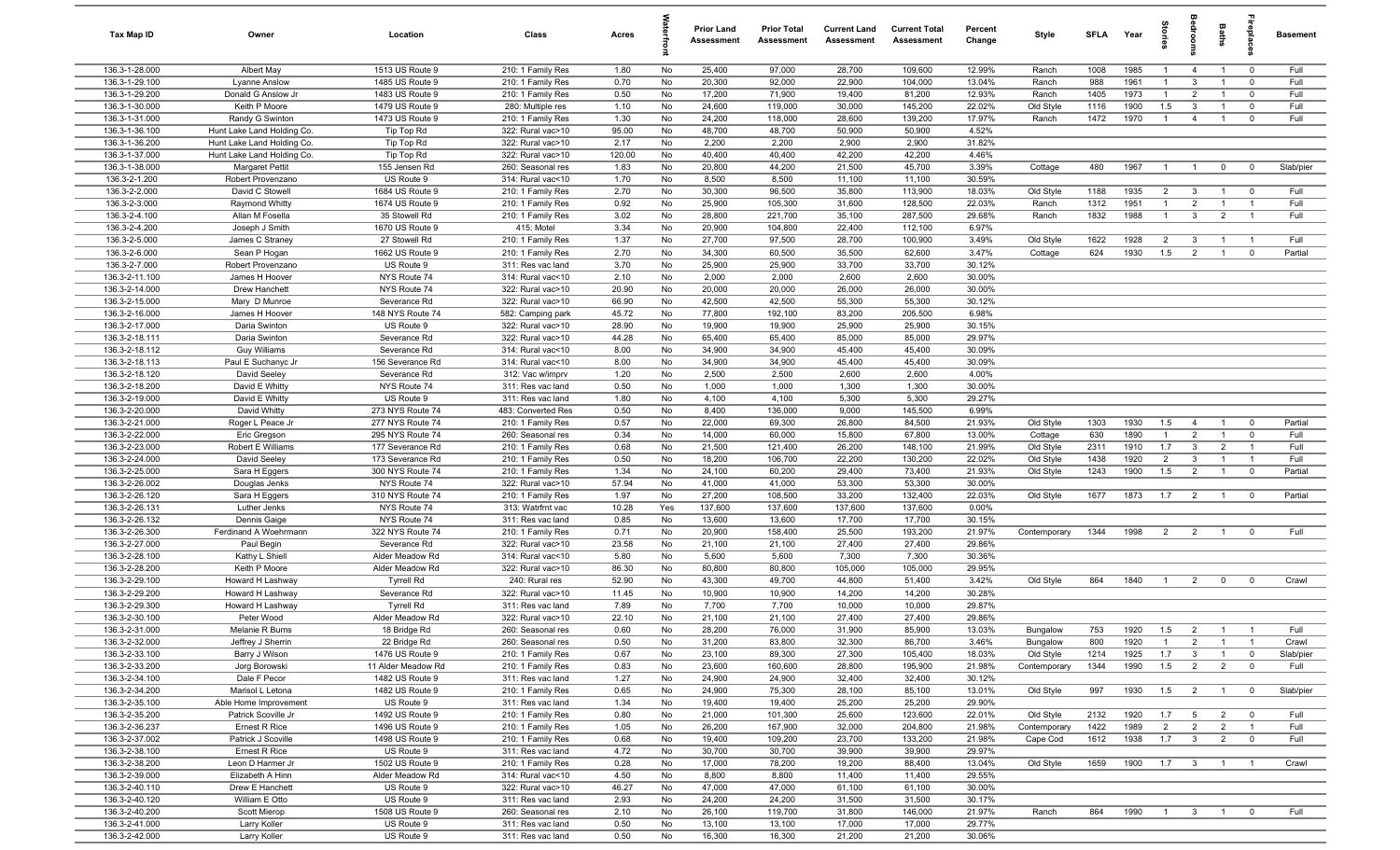| Tax Map ID                     | Owner                                     | Location                             | Class                                  | Acres          |            | <b>Prior Land</b><br>Assessment | <b>Prior Total</b><br>Assessment | <b>Current Land</b><br>Assessment | <b>Current Total</b><br><b>Assessment</b> | Percent<br>Change | Style                  | <b>SFLA</b>  | Year         | tories         | droom                          | <b>Baths</b>                     | ireplace                | <b>Basement</b> |
|--------------------------------|-------------------------------------------|--------------------------------------|----------------------------------------|----------------|------------|---------------------------------|----------------------------------|-----------------------------------|-------------------------------------------|-------------------|------------------------|--------------|--------------|----------------|--------------------------------|----------------------------------|-------------------------|-----------------|
| 136.3-2-43.000                 | Larry Koller                              | US Route 9                           | 311: Res vac land                      | 1.40           | No         | 18,600                          | 18,600                           | 24,200                            | 24,200                                    | 30.11%            |                        |              |              |                |                                |                                  |                         |                 |
| 136.3-2-44.000                 | Craig R DeZalia                           | 1558 US Route 9                      | 210: 1 Family Res                      | 1.30           | No         | 24,100                          | 131,100                          | 29,400                            | 159,900                                   | 21.97%            | Cape Cod               | 1838         | 1964         | 1.5            | $\overline{2}$                 | $\overline{1}$                   | $\mathbf 0$             | Full            |
| 136.3-2-45.000                 | Charles Hillman                           | 1564 US Route 9                      | 210: 1 Family Res                      | 1.20           | No         | 25,100                          | 104,400                          | 30,600                            | 127,400                                   | 22.03%            | Cape Cod               | 1218         | 1930         | 1.7            | $\mathbf{3}$                   | $\overline{1}$                   | $\mathbf 0$             | Partial         |
| 136.3-2-46.000                 | Charles Hillman                           | US Route 9                           | 311: Res vac land                      | 1.60           | No         | 3,800                           | 3,800                            | 4,900                             | 4,900                                     | 28.95%            |                        |              |              |                |                                |                                  |                         |                 |
| 136.3-2-47.110                 | Drew E Hanchett                           | 1576 US Route 9                      | 322: Rural vac>10                      | 31.60          | No         | 26,900                          | 26,900                           | 35,000                            | 35,000                                    | 30.11%            |                        |              |              |                |                                |                                  |                         |                 |
| 136.3-2-47.200                 | James M House                             | 1587 US Route 9                      | 210: 1 Family Res                      | 2.30           | No         | 25,800                          | 95,600                           | 29,200                            | 108,000                                   | 12.97%            | Old Style              | 1658         | 1840         | 1.5            | $\overline{4}$                 |                                  |                         | Partial         |
| 136.3-2-48.000                 | Riverbend Investments LLC                 | Alder Meadow Rd                      | 322: Rural vac>10                      | 26.10          | No         | 25,900                          | 25,900                           | 33,700                            | 33,700                                    | 30.12%            |                        |              |              |                |                                |                                  |                         |                 |
| 136.4-1-1.002                  | Frederick B Dobbs                         | 32 Shore Rd                          | 260: Seasonal res                      | 68.33          | Yes        | 415,000                         | 469,600                          | 601,800                           | 686,900                                   | 46.27%            | Cottage                | 994          | 1950         | 1.5            | $\mathbf{3}$                   | $\overline{1}$                   | $\overline{0}$          | Slab/pier       |
| 136.4-1-1.112                  | Glenn C Kern                              | 93 Skyhigh Rd                        | 260: Seasonal res                      | 1.64           | Yes        | 172,100                         | 225,800                          | 249,500                           | 327,400                                   | 45.00%            | Old Style              | 1554         | 1945         | $\overline{1}$ | $\mathbf{3}$                   | $\overline{1}$                   | $^{\circ}$              | Slab/pier       |
| 136.4-1-1.120                  | Glenn C Kern                              | 85 Skyhigh Rd                        | 260: Seasonal res                      | 5.00           | Yes        | 298,000                         | 339,500                          | 432,100                           | 492,300                                   | 45.01%            | Cape Cod               | 882          | 1927         | 1.5            | $\overline{2}$                 | $\overline{1}$                   | $^{\circ}$              | Slab/pier       |
| 136.4-1-1.200<br>136.4-1-2.110 | Wildman Trust<br>Brian D Smith            | Shore Rd                             | 313: Watrfrnt vac                      | 1.80<br>11.53  | Yes        | 4,100<br>302,000                | 4,100                            | 4,300                             | 4,300                                     | 4.88%<br>44.99%   |                        |              |              |                |                                | $\overline{1}$                   | $\overline{0}$          | Slab/pier       |
| 136.4-1-2.120                  | Ronald H Schleich                         | 29 Ledge Rd<br>Shore Rd              | 210: 1 Family Res<br>311: Res vac land | 6.36           | Yes<br>No  | 17,500                          | 406,100<br>17,500                | 437,900<br>22,800                 | 588,800<br>22,800                         | 30.29%            | Log Cabin              | 1387         | 1980         | 1.5            | $\overline{2}$                 |                                  |                         |                 |
| 136.4-1-2.211                  | Vernon A Pilon                            | 19 Fountain Dr                       | 210: 1 Family Res                      | 1.71           | Yes        | 271,200                         | 369,500                          | 393,200                           | 535,800                                   | 45.01%            | Contemporary           | 950          | 1991         | 1.5            | 3                              | $\overline{2}$                   | $\mathbf 0$             | Crawl           |
| 136.4-1-2.212                  | Wayne G Malary                            | 13 Fountain Dr                       | 210: 1 Family Res                      | 1.53           | Yes        | 251,600                         | 363,700                          | 364,800                           | 527,400                                   | 45.01%            | Contemporary           | 1578         | 1990         | 1.5            | $\mathbf{3}$                   | $\overline{2}$                   | $\Omega$                | Crawl           |
| 136.4-1-2.220                  | Connie E North                            | 35 Fountain Dr                       | 210: 1 Family Res                      | 1.15           | Yes        | 392,400                         | 491,800                          | 486,900                           | 631,000                                   | 28.30%            | Log Cabin              | 1989         | 1940         | 1.5            | $\overline{2}$                 | $\overline{1}$                   | $\overline{1}$          | Full            |
| 136.4-1-2.230                  | James L Bowen III                         | 25 Ledge Rd                          | 210: 1 Family Res                      | 1.15           | Yes        | 239,600                         | 498,600                          | 347,400                           | 723,000                                   | 45.01%            | Contemporary           | 1304         | 1999         | $\overline{2}$ | $\mathbf{3}$                   | $\overline{2}$                   | -1                      | Full            |
| 136.4-1-2.240                  | Thomas Regan                              | 31 Fountain Dr                       | 260: Seasonal res                      | 1.15           | Yes        | 239,600                         | 279,200                          | 347,400                           | 404,800                                   | 44.99%            | Log Cabin              | 629          | 1940         | $\mathbf{1}$   | $\overline{2}$                 |                                  | $\mathbf 0$             | Slab/pier       |
| 136.4-1-3.000                  | Richard Robideau                          | 52 Ledge Rd                          | 260: Seasonal res                      | 0.58           | Yes        | 205,700                         | 284,300                          | 298,300                           | 412,200                                   | 44.99%            | Cottage                | 1080         | 1964         | 1              | $\overline{2}$                 |                                  | $^{\circ}$              | Partial         |
| 136.4-1-4.000                  | R Mitchell VanDuyn                        | 32 Ledge Rd                          | 260: Seasonal res                      | 1.29           | Yes        | 246,800                         | 315,000                          | 357,900                           | 456,800                                   | 45.02%            | Cape Cod               | 1296         | 1963         | 1.5            | $\mathbf{3}$                   |                                  | - 1                     | Slab/pier       |
| 136.4-1-5.000                  | Peter F Pelone                            | Paradox Rd                           | 313: Watrfrnt vac                      | 0.55           | Yes        | 99,100                          | 99,100                           | 74,200                            | 74,200                                    | $-25.13%$         |                        |              |              |                |                                |                                  |                         |                 |
| 136.4-1-6.000                  | Peter F Pelone                            | 20 Fox Run Way                       | 260: Seasonal res                      | 1.13           | Yes        | 246,800                         | 280,900                          | 357,900                           | 407,300                                   | 45.00%            | Cottage                | 704          | 1958         | $\overline{1}$ | $\overline{2}$                 | $\overline{1}$                   | $\mathbf 0$             | Slab/pier       |
| 136.4-1-7.000                  | Carl Schmidt                              | 8 Fox Run Way                        | 210: 1 Family Res                      | 1.13           | Yes        | 246,800                         | 371,300                          | 357,900                           | 538,400                                   | 45.00%            | Cottage                | 1536         | 1964         | $\overline{1}$ | $\mathbf{3}$                   | $\overline{2}$                   | $\overline{1}$          | Full            |
| 136.4-1-8.000                  | Daniel Dechiaro                           | 35 Reid Way                          | 210: 1 Family Res                      | 0.60           | Yes        | 168,800                         | 307,600                          | 244,800                           | 446,000                                   | 44.99%            | Contemporary           | 1267         | 1973         | $\overline{2}$ | $\mathbf{3}$                   | $\overline{2}$                   | $\overline{1}$          | Crawl           |
| 136.4-1-9.000                  | <b>Francis Matthews</b>                   | Paradox Rd                           | 313: Watrfrnt vac                      | 0.30           | Yes        | 148,800                         | 148,800                          | 215,800                           | 215,800                                   | 45.03%            |                        |              |              |                |                                |                                  |                         |                 |
| 136.4-1-10.000                 | Ronald H Schleich                         | 37 Reid Way                          | 260: Seasonal res                      | 0.22           | Yes        | 101,600                         | 214,400                          | 147,300                           | 268,700                                   | 25.33%            | Cottage                | 1044         | 1997         | $\overline{1}$ | $\mathbf{3}$                   | $\overline{1}$                   | $^{\circ}$              | Slab/pier       |
| 136.4-1-11.000                 | Liselotte A Reid                          | 49 Reid Way                          | 210: 1 Family Res                      | 0.70           | Yes        | 251,800                         | 578,600                          | 365,100                           | 839,000                                   | 45.01%            | Contemporary           | 1853         | 1987         | $\overline{1}$ | $\mathbf{3}$                   | $\overline{2}$                   | 2                       | Full            |
| 136.4-1-12.000                 | Liselotte A Reid                          | Paradox Rd                           | 313: Watrfrnt vac                      | 0.50           | Yes        | 153,600                         | 153,600                          | 222,700                           | 222,700                                   | 44.99%            |                        |              |              |                |                                |                                  |                         |                 |
| 136.4-1-13.000                 | Lawrence M Reid                           | 46 Reid Way                          | 210: 1 Family Res                      | 3.10           | No         | 29,000                          | 245,000                          | 42,100                            | 355,300                                   | 45.02%            | Contemporary           | 1482         | 2004         | 1.5            | $\mathbf{3}$                   | $\overline{2}$                   | $\overline{1}$          | Full            |
| 136.4-1-14.100                 | George E Lindros                          | 25 Fountain Dr                       | 210: 1 Family Res                      | 2.03           | Yes        | 382,100                         | 854,000                          | 497,800                           | 1,182,000                                 | 38.41%            | Contemporary           | 1924         | 2002         | $\overline{2}$ | $\overline{4}$                 | $\mathbf{3}$                     | $\overline{2}$          | Full            |
| 136.4-1-14.200                 | Joan P Richardson                         | Shore Rd                             | 210: 1 Family Res                      | 1.65           | Yes        | 296,200                         | 716,200                          | 391,100                           | 1,000,100                                 | 39.64%            | Contemporary           | 1830         | 2002         | 1.7            | 6                              | $\mathbf{3}$                     | - 1                     | Full            |
| 136.4-1-15.001                 | Jeffrey B Dobbs                           | 103 Skyhigh Rd                       | 210: 1 Family Res                      | 2.40           | Yes        | 205,000                         | 352,300                          | 297,300                           | 510,800                                   | 44.99%            | Cottage                | 1624         | 2001         | 1.7            | $\mathbf{3}$                   | $\overline{2}$                   | $^{\circ}$              | Full            |
| 136.4-2-1.000                  | Russell S Cole                            | 412 NYS Route 74                     | 313: Watrfrnt vac                      | 29.11          | Yes        | 259,300                         | 259,300                          | 376,000                           | 376,000                                   | 45.01%            |                        |              |              |                |                                |                                  |                         |                 |
| 136.4-2-2.002                  | <b>Birch Hill Partnership</b>             | NYS Route 74                         | 313: Watrfrnt vac                      | 23.10          | Yes        | 151,600                         | 151,600                          | 241,800                           | 241,800                                   | 59.50%            |                        |              |              |                |                                |                                  |                         |                 |
| 136.4-2-2.300                  | Dorothea E Holzhauer                      | 447 NYS Route 74                     | 260: Seasonal res                      | 9.64           | Yes        | 150,200                         | 273,600                          | 303,500                           | 460,000                                   | 68.13%            | Contemporary           | 1100         | 1995         | 1.5            | $\overline{2}$                 | $\overline{2}$                   | $\mathbf 0$             | Full            |
| 136.4-2-2.400                  | <b>Birch Hill Partnership</b>             | 470 NYS Route 74                     | 250: Estate                            | 34.30          | Yes        | 214,300                         | 654,800                          | 310,700                           | 949,500                                   | 45.01%            | Mansion                | 6780         | 1902         | 2.5            | $\overline{7}$                 | $\overline{4}$                   | 6                       | Partial         |
| 136.4-2-3.000                  | A&M Camps LLC                             | 517 NYS Route 74                     | 581: Chd/adt camp                      | 68.13          | Yes        | 239,000                         | 975,900                          | 255,700                           | 1,044,200                                 | 7.00%             |                        |              |              |                |                                |                                  | $\overline{0}$          | Full            |
| 136.4-2-4.100<br>136.4-2-4.211 | <b>Bruce E Kurtz</b><br>Jack A Baumgarten | 43 Whits End Way<br>48 Whits End Way | 260: Seasonal res<br>260: Seasonal res | 1.50<br>1.34   | Yes<br>Yes | 251,800<br>239,600              | 303,800<br>328,900               | 365,100<br>347,400                | 561,300<br>476,900                        | 84.76%<br>45.00%  | Other Style<br>Cottage | 1845<br>1626 | 1930<br>1976 | 1.5<br>1.7     | $\mathbf{3}$<br>$\overline{2}$ | $\overline{1}$<br>$\overline{2}$ | $^{\circ}$              | Slab/pier       |
| 136.4-2-4.212                  | Gilton L Daigle                           | 47 Whits End Way                     | 260: Seasonal res                      | 1.15           | Yes        | 261,400                         | 339,400                          | 379,000                           | 492,100                                   | 44.99%            | Contemporary           | 1618         | 1960         | 1.7            | $\mathbf{3}$                   | $\overline{2}$                   | $\overline{1}$          | Slab/pier       |
| 136.4-2-4.220                  | Anne B Rose                               | 24 Whits End Way                     | 260: Seasonal res                      | 1.16           | Yes        | 181,600                         | 346,800                          | 263,300                           | 502,900                                   | 45.01%            | Contemporary           | 1413         | 1987         | $\overline{1}$ | $\overline{2}$                 | $\mathbf{3}$                     | - 1                     | Full            |
| 136.4-2-4.230                  | Frank S Rose                              | NYS Route 74                         | 313: Watrfrnt vac                      | 1.47           | Yes        | 196,800                         | 196,800                          | 285,400                           | 285,400                                   | 45.02%            |                        |              |              |                |                                |                                  |                         |                 |
| 136.4-2-4.311                  | Frederick L Scalise                       | 583 NYS Route 74                     | 312: Vac w/imprv                       | 3.08           | No         | 68,500                          | 70,000                           | 83,600                            | 85,400                                    | 22.00%            |                        |              |              |                |                                |                                  |                         |                 |
| 136.4-2-4.312                  | Kathleen Bauer                            | 4 Whits End Way                      | 260: Seasonal res                      | 3.09           | No         | 60,500                          | 141,400                          | 87,700                            | 205,000                                   | 44.98%            | Other Style            | 780          | 1989         | -1             | $\overline{2}$                 |                                  | $^{\circ}$              | Partial         |
| 136.4-2-4.313                  | David Crowther                            | 11 Whits End Way                     | 210: 1 Family Res                      | 3.35           | No         | 86,200                          | 132,500                          | 125,000                           | 192,100                                   | 44.98%            | Cape Cod               | 1040         | 2002         | 1.5            | $\mathbf{3}$                   |                                  | $\Omega$                | Full            |
| 136.4-2-4.320                  | Anne B Rose                               | NYS Route 74                         | 314: Rural vac<10                      | 3.54           | No         | 26,600                          | 26,600                           | 38,600                            | 38,600                                    | 45.11%            |                        |              |              |                |                                |                                  |                         |                 |
| 136.4-2-5.000                  | William N Spangler                        | US Route 9                           | 260: Seasonal res                      | 2.91           | No         | 85,200                          | 119,500                          | 89,000                            | 124,900                                   | 4.52%             | Old Style              | 1057         | 1930         | $\overline{1}$ | $3^{\circ}$                    | $\overline{1}$                   |                         | Full            |
| 136.4-2-6.100                  | Robert D Pietromonaco                     | 57 Summer Haven Way                  | 260: Seasonal res                      | 1.19           | Yes        | 248,000                         | 331,600                          | 352,200                           | 533,300                                   | 60.83%            | Old Style              | 1840         | 1948         | $\overline{1}$ | $\overline{2}$                 | $\overline{1}$                   | $\overline{0}$          | Slab/pier       |
| 136.4-2-6.200                  | Claude Marvin Jr                          | 56 Summer Haven Way                  | 210: 1 Family Res                      | 1.15           | Yes        | 243,800                         | 387,500                          | 289,000                           | 656,900                                   | 69.52%            | Colonial               | 2672         | 1948         | $\overline{2}$ | $\overline{4}$                 | $\overline{2}$                   | $\overline{1}$          | Partial         |
| 136.4-2-6.300                  | Joseph Labato                             | 29 Summer Haven Way                  | 260: Seasonal res                      | 2.86           | Yes        | 306,200                         | 625,200                          | 341,600                           | 804,200                                   | 28.63%            | Contemporary           | 2688         | 1992         | $\overline{2}$ | $5\overline{5}$                | $\mathbf{3}$                     | $\mathbf 0$             | Full            |
| 136.4-2-6.400                  | John Canfield                             | 48 Summer Haven Way                  | 260: Seasonal res                      | 1.15           | Yes        | 187,600                         | 268,100                          | 272,000                           | 388,700                                   | 44.98%            | Ranch                  | 1432         | 1951         | $\mathbf{1}$   | $\mathbf{3}$                   | $\overline{1}$                   | $\overline{\mathbf{0}}$ | Slab/pier       |
| 136.4-2-6.500                  | Frances A Buist                           | 38 Summer Haven Way                  | 260: Seasonal res                      | 1.15           | Yes        | 163,300                         | 205,600                          | 236,800                           | 298,100                                   | 44.99%            | Cottage                | 620          | 1948         | $\overline{1}$ | $\overline{2}$                 | $\mathbf{1}$                     | $\mathbf 0$             | Slab/pier       |
| 136.4-2-6.600                  | Beverley J Mastrianni                     | 44 Summer Haven Way                  | 260: Seasonal res                      | 1.64           | Yes        | 163,300                         | 210,500                          | 236,800                           | 305,200                                   | 44.99%            | Bungalow               | 954          | 1938         | $\overline{1}$ | $\mathbf{3}$                   | $\overline{1}$                   | $\overline{1}$          | Slab/pier       |
| 136.4-2-7.100                  | Marshall Carlozzi                         | 542 NYS Route 74                     | 260: Seasonal res                      | 10.96          | No         | 140,200                         | 223,000                          | 203,300                           | 323,400                                   | 45.02%            | Old Style              | 2344         | 1890         | $\overline{2}$ | $5\overline{)}$                |                                  |                         | Partial         |
| 136.4-2-7.200                  | David Jenks                               | NYS Route 74                         | 314: Rural vac<10                      | 8.37           | No         | 35,200                          | 35,200                           | 45,800                            | 45,800                                    | 30.11%            |                        |              |              |                |                                |                                  |                         |                 |
| 136.4-2-8.100                  | Donald W DeZalia Sr                       | 574 NYS Route 74                     | 210: 1 Family Res                      | 6.67           | No         | 26,200                          | 84,300                           | 30,900                            | 99,500                                    | 18.03%            | Old Style              | 1421         | 1900         | $\overline{2}$ | $\overline{2}$                 |                                  | $\mathbf 0$             | Partial         |
| 136.4-2-8.200<br>136.4-2-9.110 | Donald W DeZalia Sr<br>Jojoel Realty Corp | 568 NYS Route 74                     | 432: Gas station                       | 2.90           | No<br>Yes  | 25,100<br>443,100               | 78,400<br>555,400                | 26,900<br>642,500                 | 83,900<br>805,300                         | 7.02%<br>44.99%   |                        |              |              |                |                                |                                  |                         |                 |
| 136.4-2-9.120                  | Daniel M Grey Jr                          | 605 NYS Route 74<br>NYS Route 74     | 417: Cottages<br>322: Rural vac>10     | 24.13<br>50.70 | No         | 48,500                          | 48,500                           | 63,100                            | 63,100                                    | 30.10%            |                        |              |              |                |                                |                                  |                         |                 |
| 136.4-2-9.200                  | Julie Victor                              | 588 NYS Route 74                     | 260: Seasonal res                      | 0.80           | No         | 21,200                          | 52,200                           | 21,900                            | 54,000                                    | 3.45%             | Cottage                | 746          | 1930         | $\overline{1}$ | $\overline{2}$                 | $\overline{1}$                   | $\overline{1}$          | Slab/pier       |
| 136.4-2-9.300                  | Claire J Clements                         | 588 NYS Route 74                     | 260: Seasonal res                      | 0.85           | No         | 19,800                          | 83,900                           | 24,200                            | 102,400                                   | 22.05%            | Old Style              | 1758         | 1940         | 1.7            | $\overline{4}$                 | $\overline{2}$                   | $\overline{0}$          | Crawl           |
| 136.4-2-9.400                  | Stephen F Beebie                          | 598 NYS Route 74                     | 260: Seasonal res                      | 1.00           | No         | 21,800                          | 77,200                           | 26,600                            | 94,200                                    | 22.02%            | Old Style              | 1244         | 1920         | $\overline{2}$ | $\mathbf{3}$                   | $\overline{1}$                   | $\overline{1}$          | Partial         |
| 136.4-2-9.500                  | Daniel M Grey                             | 604 NYS Route 74                     | 210: 1 Family Res                      | 1.30           | No         | 22,200                          | 75,900                           | 23,000                            | 78,600                                    | 3.56%             | Old Style              | 2658         | 1926         | $\overline{2}$ | $\overline{4}$                 | $\overline{1}$                   | $\overline{1}$          | Slab/pier       |
| 136.4-2-10.100                 | Robert L Meyer                            | 651 NYS Route 74                     | 260: Seasonal res                      | 3.15           | Yes        | 308,600                         | 538,000                          | 417,300                           | 750,000                                   | 39.41%            | Contemporary           | 2100         | 1987         | $\overline{2}$ | $\overline{\mathbf{3}}$        | $\overline{2}$                   | $\overline{1}$          | Crawl           |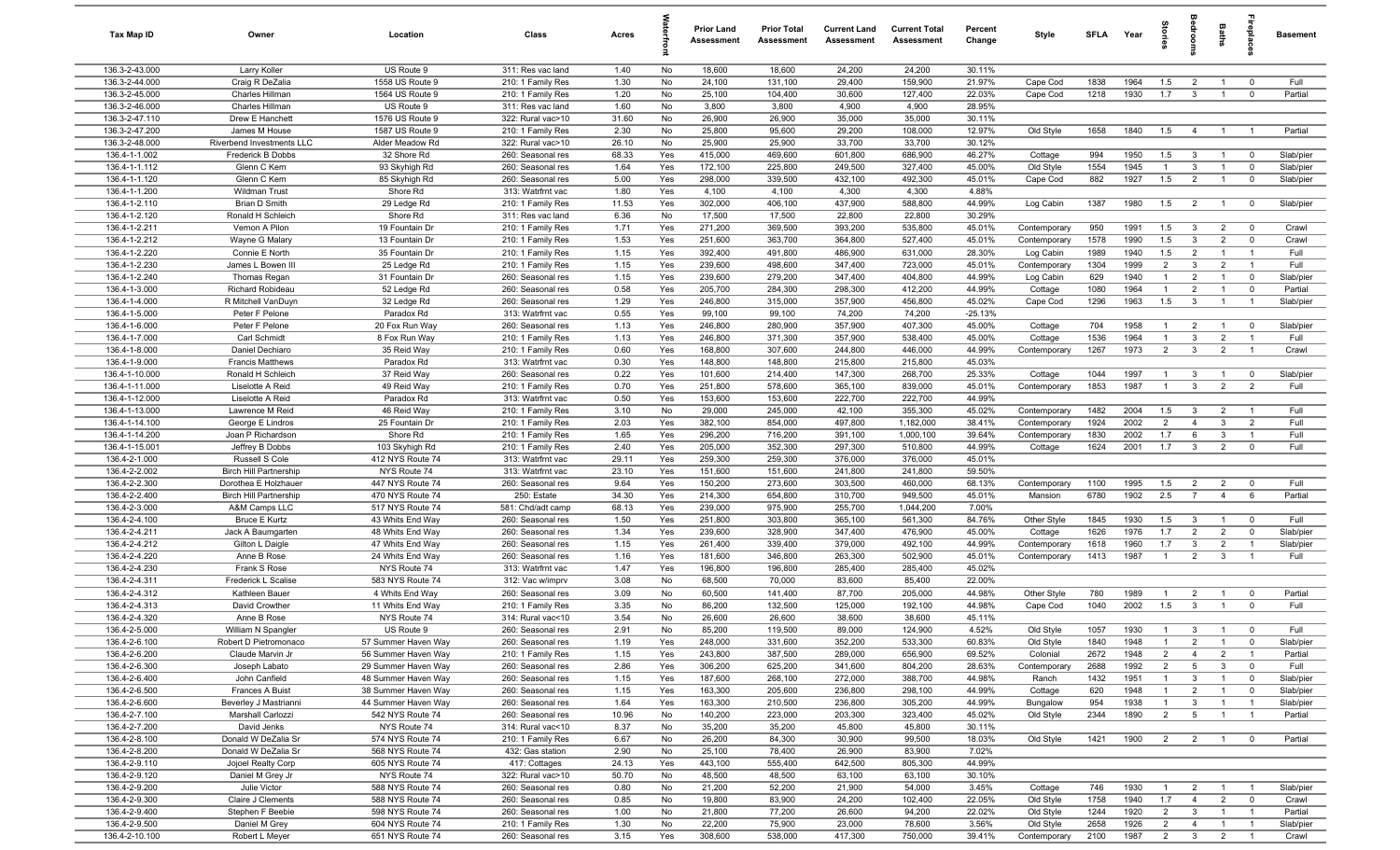| Tax Map ID                        | Owner                                        | Location                     | Class                                  | Acres          |            | <b>Prior Land</b><br>Assessment | <b>Prior Total</b><br>Assessment | <b>Current Land</b><br><b>Assessment</b> | <b>Current Total</b><br>Assessment | Percent<br>Change | Style                   | <b>SFLA</b>  | Year         | $\frac{1}{2}$                    | drooi                            | Baths                            | <b>G</b> bia                  | <b>Basement</b>        |
|-----------------------------------|----------------------------------------------|------------------------------|----------------------------------------|----------------|------------|---------------------------------|----------------------------------|------------------------------------------|------------------------------------|-------------------|-------------------------|--------------|--------------|----------------------------------|----------------------------------|----------------------------------|-------------------------------|------------------------|
| 136.4-2-10.200                    | Mark R Lawrie                                | 652 NYS Route 74             | 260: Seasonal res                      | 5.66           | No         | 27,900                          | 73,900                           | 34,000                                   | 90,200                             | 22.06%            | Cottage                 | 775          | 1936         | $\mathbf{1}$                     | $\overline{2}$                   | $\overline{1}$                   | $\overline{1}$                | Slab/pier              |
| 136.4-2-11.100                    | Guergues Awad                                | 32 Astor Dr                  | 210: 1 Family Res                      | 1.15           | Yes        | 175,400                         | 494,400                          | 254,300                                  | 716,900                            | 45.00%            | Contemporary            | 3384         | 1990         | 2                                | $\overline{4}$                   | $\mathbf{3}$                     | $\mathbf 0$                   | Full                   |
| 136.4-2-11.200                    | David B Bensen                               | 16 Astor Dr                  | 312: Vac w/imprv                       | 1.15           | Yes        | 182,800                         | 184,900                          | 265,100                                  | 268,100                            | 45.00%            |                         |              |              |                                  |                                  |                                  |                               |                        |
| 136.4-2-11.300<br>136.4-2-11.400  | Carl A Bensen<br>James P Bloomingdale        | 16 Astor Dr<br>4 Astor Dr    | 260: Seasonal res<br>210: 1 Family Res | 1.21<br>2.76   | Yes<br>No  | 287,800<br>60,500               | 365,300<br>127,100               | 417,300<br>87,700                        | 529,700<br>184,300                 | 45.00%<br>45.00%  | Ranch<br>Old Style      | 1232<br>1130 | 1960<br>1910 | $\mathbf{1}$<br>$\overline{2}$   | $\overline{4}$<br>$\overline{2}$ | $\overline{2}$                   | - 1<br>$\overline{1}$         | Full<br>Crawl          |
| 136.4-2-12.000                    | Maxico LLC                                   | 692 NYS Route 74             | 210: 1 Family Res                      | 27.70          | No         | 46,600                          | 222,500                          | 56,900                                   | 271,500                            | 22.02%            | Old Style               | 2107         | 1895         | 1.5                              | $\mathbf{3}$                     | 3                                | $\overline{1}$                | Slab/pier              |
| 136.4-2-13.000                    | Hambrothers Inc                              | 691 NYS Route 74             | 260: Seasonal res                      | 1.80           | Yes        | 308,600                         | 417,500                          | 447,500                                  | 605,400                            | 45.01%            | Cottage                 | 396          | 1930         | $\overline{1}$                   | $\overline{1}$                   | $\mathbf 0$                      | $\mathbf 0$                   | Slab/pier              |
| 136.4-2-14.000                    | Wildman Trust                                | Paradox Rd                   | 313: Watrfrnt vac                      | 0.90           | Yes        | 27,800                          | 27,800                           | 29,100                                   | 29,100                             | 4.68%             |                         |              |              |                                  |                                  |                                  |                               |                        |
| 136.4-2-15.000                    | Wildman Trust                                | Paradox Rd                   | 313: Watrfrnt vac                      | 6.00           | Yes        | 80,600                          | 80,600                           | 84,200                                   | 84,200                             | 4.47%             |                         |              |              |                                  |                                  |                                  |                               |                        |
| 136.4-2-16.000                    | Hambrothers Inc                              | NYS Route 74                 | 313: Watrfrnt vac                      | 46.79          | Yes        | 371,400                         | 371,400                          | 453,100                                  | 453,100                            | 22.00%            |                         |              |              |                                  |                                  |                                  |                               |                        |
| 136.4-2-17.000                    | Winfred EA Bernhard                          | 701 NYS Route 74             | 240: Rural res                         | 68.67          | Yes        | 386,000                         | 469,900                          | 559,700                                  | 681,400                            | 45.01%            | Old Style               | 1815         | 1850         | $\overline{2}$                   | 5                                | $\overline{1}$                   | $\overline{1}$                | Crawl                  |
| 136.4-2-18.000                    | Douglas Jenks                                | US Route 9                   | 322: Rural vac>10                      | 67.20          | No         | 28,600                          | 28,600                           | 37,200                                   | 37,200                             | 30.07%            |                         |              |              |                                  |                                  |                                  |                               |                        |
| 136.4-2-19.111                    | Susan Flores                                 | 137 Nawita Rd                | 210: 1 Family Res                      | 9.64           | Yes        | 328,600                         | 668,300                          | 394,300                                  | 802,000                            | 20.01%            | Contemporary            | 2486         | 1990         | $\overline{2}$                   | 5                                | $\mathbf{3}$                     | - 1                           | Full                   |
| 136.4-2-19.112                    | Leonard H Horovitz                           | 81 Nawita Rd                 | 280: Multiple res                      | 29.34          | Yes        | 450,000                         | 781,600                          | 652,500                                  | 1,133,300                          | 45.00%            | Contemporary            | 1820         | 1990         | $\overline{2}$                   | $\mathbf{3}$                     | $\mathbf{1}$                     | $\mathbf 0$                   | Full                   |
| 136.4-2-19.120<br>136.4-2-19.130  | Nawita Bay Trust<br>Benjamin W Nutt          | 84 Nawita Rd<br>99 Nawita Rd | 280: Multiple res<br>280: Multiple res | 19.00<br>13.90 | Yes<br>Yes | 403,200<br>411,800              | 649,200<br>503,400               | 584,600<br>597,100                       | 941,300<br>729,900                 | 44.99%<br>44.99%  | Contemporary<br>Cottage | 2066<br>776  | 1991<br>1930 | $\mathbf{1}$<br>$\mathbf{1}$     | $\overline{4}$<br>$\overline{2}$ | $\overline{2}$<br>$\overline{1}$ | $^{\circ}$<br>$\mathbf 0$     | Slab/pier<br>Slab/pier |
| 136.4-2-19.140                    | Alfred Gordon                                | 69 Nawita Rd                 | 240: Rural res                         | 21.70          | Yes        | 393,500                         | 726,700                          | 570,600                                  | 1,053,700                          | 45.00%            | Contemporary            | 2376         | 1998         | $\overline{2}$                   | $\overline{4}$                   | $\overline{2}$                   | - 1                           | Full                   |
| 136.4-2-19.200                    | Pamela Hageny                                | US Route 9                   | 313: Watrfrnt vac                      | 1.86           | Yes        | 172,800                         | 172,800                          | 250,600                                  | 250,600                            | 45.02%            |                         |              |              |                                  |                                  |                                  |                               |                        |
| 136.4-2-20.000                    | Richard W Taylor Jr                          | 8 Clautice Way               | 210: 1 Family Res                      | 71.12          | No         | 93,900                          | 275,600                          | 114,600                                  | 336,200                            | 21.99%            | Old Style               | 2909         | 1920         | $\overline{2}$                   | $\overline{7}$                   | $\overline{1}$                   | $\overline{2}$                | Partial                |
| 136.4-2-24.000                    | Scarron Woods & Waters Inc                   | 243 Crane Pond Rd            | 240: Rural res                         | 120.00         | No         | 83,500                          | 298,400                          | 86,400                                   | 308,800                            | 3.49%             | Contemporary            | 3287         | 1995         | 1.7                              | $\overline{4}$                   | $\overline{2}$                   | $\overline{1}$                | Partial                |
| 136.4-2-26.100                    | Richard W Jones                              | US Route 9                   | 312: Vac w/imprv                       | 122.89         | No         | 39,100                          | 39,100                           | 90,900                                   | 124,700                            | 218.93%           |                         |              |              |                                  |                                  |                                  |                               |                        |
| 136.4-2-26.200                    | David Jenks                                  | NYS Route 74                 | 322: Rural vac>10                      | 40.00          | No         | 17,000                          | 17,000                           | 22,100                                   | 22,100                             | 30.00%            |                         |              |              |                                  |                                  |                                  |                               |                        |
| 136.4-2-27.000                    | Jane Jenks                                   | NYS Route 74                 | 322: Rural vac>10                      | 168.40         | No         | 71,800                          | 71,800                           | 93,300                                   | 93,300                             | 29.94%            |                         |              |              |                                  |                                  |                                  |                               |                        |
| 136.10-1-1.027                    | Albert J Blodgett                            | 62 French Rd                 | 260: Seasonal res                      | 0.48           | No         | 20,200                          | 102,800                          | 24,600                                   | 125,400                            | 21.98%            | Cape Cod                | 840          | 1981         | 1.5                              | $\overline{2}$                   | $\overline{1}$                   | $\mathbf 0$                   | Crawl                  |
| 136.10-1-2.000                    | Willard A Bruce                              | 50 French Rd<br>44 French Rd | 260: Seasonal res                      | 1.00           | No         | 35,400                          | 126,200                          | 33,300                                   | 212,300                            | 68.23%            | Cape Cod                | 1744<br>960  | 1972<br>1972 | 1.7<br>$\mathbf{1}$              | $\overline{2}$                   | $\overline{2}$<br>$\overline{1}$ | $\mathbf 0$<br>$\mathbf 0$    | Crawl                  |
| 136.10-1-3.000<br>136.10-1-4.000  | Mary L Dingle<br><b>Therese Vaillancourt</b> | 38 French Rd                 | 260: Seasonal res<br>260: Seasonal res | 1.10<br>1.20   | No<br>No   | 25,300<br>27,100                | 76,800<br>101,800                | 29,900<br>33,100                         | 90,600<br>124,200                  | 17.97%<br>22.00%  | Ranch<br>Ranch          | 912          | 1970         | $\overline{1}$                   | $\mathbf{3}$<br>$\overline{2}$   | $\overline{1}$                   | $\mathbf 0$                   | Crawl<br>Full          |
| 136.10-1-5.000                    | Steven A Begni                               | 32 French Rd                 | 260: Seasonal res                      | 1.30           | No         | 29,800                          | 76,900                           | 36,400                                   | 93,800                             | 21.98%            | Ranch                   | 720          | 1972         | $\mathbf{1}$                     | $\overline{1}$                   |                                  | $\mathbf 0$                   | Slab/pier              |
| 136.10-1-6.000                    | David A Thompson                             | 24 French Rd                 | 260: Seasonal res                      | 1.00           | No         | 29,000                          | 90,700                           | 35,400                                   | 110,700                            | 22.05%            | Ranch                   | 864          | 1972         | $\mathbf{1}$                     | $\overline{2}$                   |                                  | $^{\circ}$                    | Crawl                  |
| 136.10-1-7.000                    | Frederick E Morlock                          | 22 French Rd                 | 260: Seasonal res                      | 0.60           | No         | 26,200                          | 88,500                           | 32,000                                   | 108,000                            | 22.03%            | Ranch                   | 1152         | 1973         | $\mathbf{1}$                     | $\overline{2}$                   |                                  | $\mathbf 0$                   | Slab/pier              |
| 136.10-1-8.000                    | Dr Helene Freer                              | 18 French Rd                 | 260: Seasonal res                      | 0.72           | No         | 24,900                          | 101,800                          | 30,400                                   | 124,200                            | 22.00%            | Ranch                   | 960          | 1973         | $\overline{1}$                   | $\mathbf{3}$                     |                                  | $\overline{1}$                | Crawl                  |
| 136.10-1-9.000                    | Keith Calandra                               | 14 French Rd                 | 260: Seasonal res                      | 0.70           | No         | 24,400                          | 101,700                          | 29,800                                   | 124,100                            | 22.03%            | Ranch                   | 1152         | 1973         | $\overline{1}$                   | $\overline{2}$                   | $\overline{1}$                   | $\overline{1}$                | Crawl                  |
| 136.10-1-10.100                   | Keith Calandra                               | French Rd                    | 313: Watrfrnt vac                      | 0.70           | No         | 23,500                          | 23,500                           | 30,600                                   | 30,600                             | 30.21%            |                         |              |              |                                  |                                  |                                  |                               |                        |
| 136.10-1-10.200                   | Harold Langenbach                            | 12 French Rd                 | 260: Seasonal res                      | 0.71           | No         | 27,800                          | 114,200                          | 33,900                                   | 139,300                            | 21.98%            | Ranch                   | 1152         | 1972         | $\overline{1}$                   | $\mathbf{3}$                     | $\overline{1}$                   | $\overline{1}$                | Crawl                  |
| 136.10-1-11.013                   | Peter W Schoch                               | 7 French Rd<br>17 French Rd  | 210: 1 Family Res                      | 2.04           | No         | 23,300<br>25,300                | 108,200                          | 28,400                                   | 132,000                            | 22.00%            | Ranch                   | 1248<br>1120 | 1972<br>1972 | $\overline{1}$<br>$\overline{1}$ | $\mathbf{3}$<br>$\mathbf{3}$     | $\overline{1}$                   | $^{\circ}$                    | Crawl                  |
| 136.10-1-12.013<br>136.10-2-1.000 | Michael J Bunten<br>Gretchen Peek            | 108 Miller Rd                | 260: Seasonal res<br>210: 1 Family Res | 0.87<br>0.20   | No<br>No   | 11,700                          | 104,200<br>182,500               | 26,200<br>14,300                         | 107,800<br>222,700                 | 3.45%<br>22.03%   | Ranch<br>Contemporary   | 1320         | 1995         | $\overline{1}$                   | 2                                | $\overline{1}$<br>$\overline{2}$ | $\overline{1}$<br>$\mathbf 0$ | Slab/pier<br>Full      |
| 136.10-2-2.000                    | John J Murphy                                | 104 Miller Rd                | 270: Mfg housing                       | 0.30           | No         | 11,600                          | 40,000                           | 14,200                                   | 48,800                             | 22.00%            |                         |              |              |                                  |                                  |                                  |                               |                        |
| 136.10-2-3.000                    | Dorothy Shkursky                             | 100 Miller Rd                | 210: 1 Family Res                      | 0.90           | No         | 27,400                          | 118,900                          | 33,400                                   | 145,100                            | 22.04%            | Ranch                   | 1643         | 1986         | $\mathbf{1}$                     | $\mathbf{3}$                     |                                  | $\mathbf 0$                   | Slab/pier              |
| 136.10-2-4.000                    | Gary Conrick                                 | 94 Miller Rd                 | 260: Seasonal res                      | 1.60           | No         | 28,700                          | 72,400                           | 35,000                                   | 88,300                             | 21.96%            | Cottage                 | 561          | 1976         | $\overline{1}$                   | $\overline{2}$                   |                                  | $\mathbf 0$                   | Slab/pier              |
| 136.10-2-5.000                    | Thomas Caruso Jr                             | 82 Miller Rd                 | 270: Mfg housing                       | 2.10           | No         | 29,700                          | 49,200                           | 36,200                                   | 60,000                             | 21.95%            |                         |              |              |                                  |                                  |                                  |                               |                        |
| 136.10-2-6.000                    | Salvatore Corcione                           | 76 Miller Rd                 | 260: Seasonal res                      | 5.10           | No         | 34,600                          | 41,600                           | 42,200                                   | 50,800                             | 22.12%            | Cottage                 | 300          | 1950         | $\overline{1}$                   | $\overline{1}$                   | $\mathbf{0}$                     | $\overline{0}$                | Slab/pier              |
| 136.10-2-7.000                    | Ann B Metcalfe                               | Miller Rd                    | 313: Watrfrnt vac                      | 1.70           | No         | 21,600                          | 21,600                           | 28,100                                   | 28,100                             | 30.09%            |                         |              |              |                                  |                                  |                                  |                               |                        |
| 136.10-3-1.203                    | Joseph F Huttlinger                          | 349 River Rd                 | 260: Seasonal res                      | 11.07          | No         | 59,700                          | 107,300                          | 72,800                                   | 130,900                            | 21.99%            | Log Cabin               | 1091         | 1948         | $\overline{1}$                   | $\overline{1}$                   | $\overline{1}$                   | $\overline{0}$                | Full                   |
| 136.10-3-3.008<br>136.10-3-4.000  | Warren H Truland<br>Paul Linehan             | River Rd<br>337 River Rd     | 322: Rural vac>10<br>260: Seasonal res | 10.70<br>4.00  | No<br>No   | 10,200<br>35,900                | 10,200<br>73,400                 | 13,300<br>43,800                         | 13,300<br>89,500                   | 30.39%<br>21.93%  | Ranch                   | 792          | 1964         | $\overline{1}$                   | $\overline{2}$                   | $\overline{1}$                   | - 1                           | Slab/pier              |
| 136.10-3-5.000                    | Everett W Jones Jr                           | River Rd                     | 311: Res vac land                      | 1.00           | No         | 16,100                          | 16,100                           | 20,900                                   | 20,900                             | 29.81%            |                         |              |              |                                  |                                  |                                  |                               |                        |
| 136.10-3-6.000                    | Robert L Sherry                              | 322 River Rd                 | 260: Seasonal res                      | 1.50           | No         | 28,500                          | 51,100                           | 34,800                                   | 62,300                             | 21.92%            | Cottage                 | 480          | 1945         | $\overline{1}$                   | $\overline{1}$                   | $\overline{1}$                   | $\overline{0}$                | Slab/pier              |
| 136.10-4-1.608                    | Joseph F Huttlinger                          | River Rd                     | 313: Watrfrnt vac                      | 5.75           | No         | 28,500                          | 28,500                           | 37,100                                   | 37,100                             | 30.18%            |                         |              |              |                                  |                                  |                                  |                               |                        |
| 136.10-4-2.000                    | Robert Hevern                                | River Rd                     | 322: Rural vac>10                      | 10.20          | No         | 26,400                          | 26,400                           | 34,300                                   | 34,300                             | 29.92%            |                         |              |              |                                  |                                  |                                  |                               |                        |
| 136.10-4-3.003                    | Robert Rinkus                                | 356 River Rd                 | 260: Seasonal res                      | 7.08           | No         | 29,200                          | 97,500                           | 35,600                                   | 119,000                            | 22.05%            | Log Cabin               | 1008         | 1998         | $\overline{1}$                   |                                  | 2 1                              | $\overline{1}$                | Full                   |
| 136.10-4-4.056                    | Warren H Truland                             | River Rd                     | 322: Rural vac>10                      | 11.63          | No         | 21,400                          | 21,400                           | 27,800                                   | 27,800                             | 29.91%            |                         |              |              |                                  |                                  |                                  |                               |                        |
| 136.10-4-5.001                    | Herbert C Bruno                              | River Rd                     | 311: Res vac land                      | 2.10           | No         | 3,500                           | 3,500                            | 4,600                                    | 4,600                              | 31.43%            |                         |              |              |                                  |                                  |                                  |                               |                        |
| 136.11-1-1.000                    | Wildman Trust                                | Shore Rd<br>200 Shore Rd     | 322: Rural vac>10                      | 22.50          | No         | 15,600                          | 15,600                           | 20,300                                   | 20,300                             | 30.13%            |                         |              |              |                                  |                                  |                                  |                               |                        |
| 136.11-1-2.003<br>136.11-1-3.100  | John D Kapner<br>Geoffrey B Findon           | Shore Rd                     | 260: Seasonal res<br>322: Rural vac>10 | 16.26<br>22.79 | Yes<br>No  | 234,100<br>34,700               | 303,400<br>34,700                | 339,400<br>45,100                        | 439,900<br>45,100                  | 44.99%<br>29.97%  | Old Style               | 1612         | 1905         | 1.7                              | $\overline{\mathbf{3}}$          | $\overline{2}$                   | $\overline{1}$                | Slab/pier              |
| 136.11-1-3.200                    | Peter Oberdorf                               | Shore Rd                     | 311: Res vac land                      | 5.00           | No         | 11,400                          | 11,400                           | 14,800                                   | 14,800                             | 29.82%            |                         |              |              |                                  |                                  |                                  |                               |                        |
| 136.11-1-4.001                    | Robert W Claus                               | 242 Shore Rd                 | 210: 1 Family Res                      | 0.60           | Yes        | 183,000                         | 359,000                          | 265,400                                  | 520,600                            | 45.01%            | Contemporary            | 1420         | 1993         | 1.7                              | $\overline{2}$                   | $\overline{2}$                   | $\overline{\mathbf{0}}$       | Full                   |
| 136.11-1-5.040                    | William Veigele                              | Shore Rd                     | 311: Res vac land                      | 2.00           | No         | 4,600                           | 4,600                            | 6,000                                    | 6,000                              | 30.43%            |                         |              |              |                                  |                                  |                                  |                               |                        |
| 136.11-1-6.000                    | Robert W Claus                               | Shore Rd                     | 311: Res vac land                      | 0.60           | No         | 100                             | 100                              | 100                                      | 100                                | 0.00%             |                         |              |              |                                  |                                  |                                  |                               |                        |
| 136.11-1-7.100                    | Peter S Oberdorf                             | 247 Shore Rd                 | 313: Watrfrnt vac                      | 2.59           | Yes        | 220,800                         | 220,800                          | 320,200                                  | 320,200                            | 45.02%            |                         |              |              |                                  |                                  |                                  |                               |                        |
| 136.11-1-7.200                    | Daniel F Beauregard                          | Shore Rd                     | 260: Seasonal res                      | 2.63           | Yes        | 222,700                         | 302,800                          | 322,900                                  | 439,100                            | 45.01%            | Old Style               | 2240         | 1920         | $\overline{2}$                   | $\overline{4}$                   | $\overline{1}$                   | $\blacksquare$                | Crawl                  |
| 136.11-1-9.281                    | Roy Zahnleuter                               | Shore Rd                     | 322: Rural vac>10                      | 1.28           | No         | 2,600                           | 2,600                            | 3,400                                    | 3,400                              | 30.77%            |                         |              |              |                                  |                                  |                                  |                               |                        |
| 136.11-1-10.281                   | Roy P Zahnleuter                             | Shore Rd                     | 322: Rural vac>10                      | 1.30           | No         | 2,800                           | 2,800                            | 3,600                                    | 3,600                              | 28.57%            |                         |              |              |                                  |                                  |                                  |                               |                        |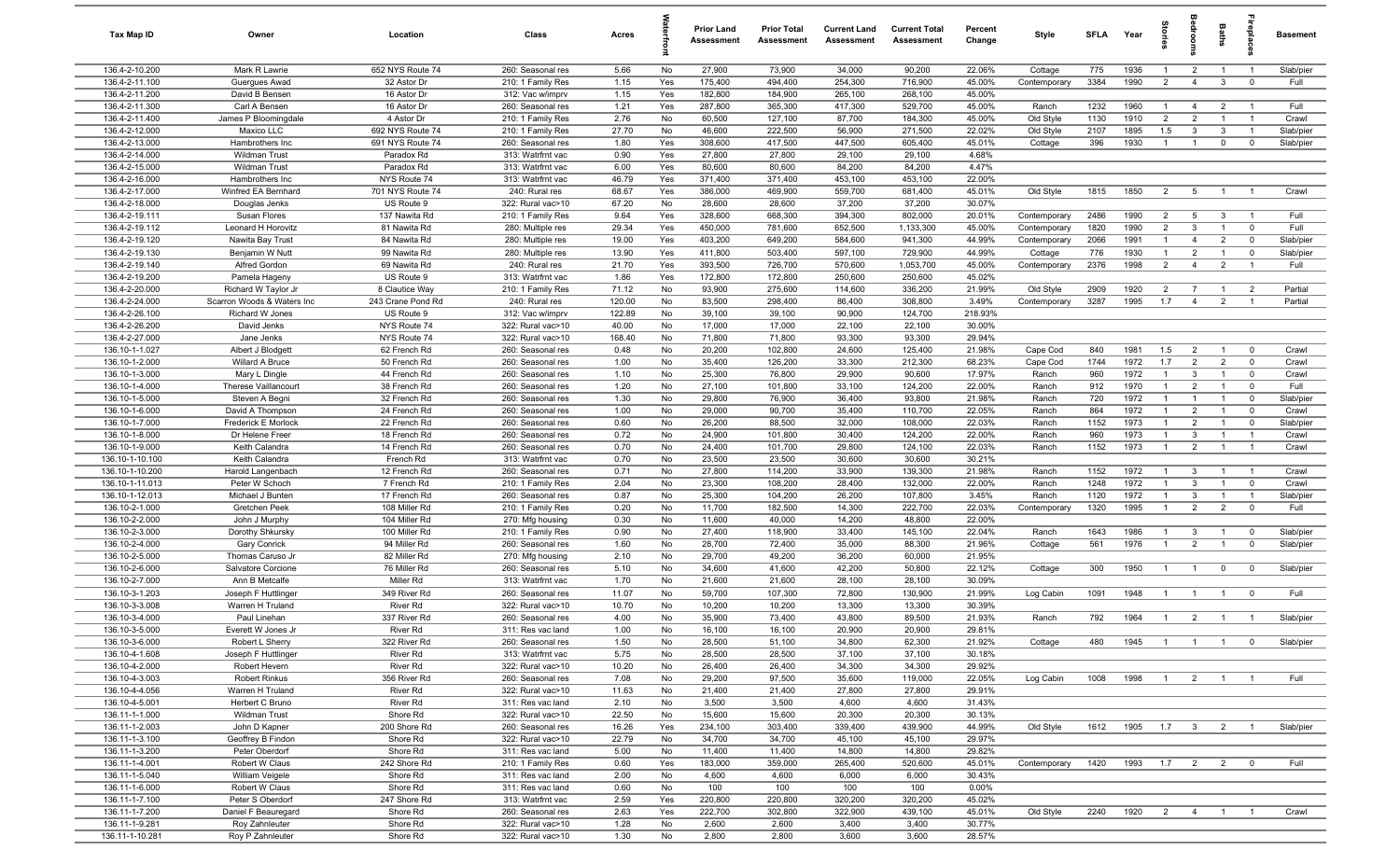| Tax Map ID                         | Owner                             | Location                        | Class                                  | Acres         |           | <b>Prior Land</b><br>Assessment | <b>Prior Total</b><br>Assessment | <b>Current Land</b><br>Assessment | <b>Current Total</b><br>Assessment | Percent<br>Change | Style        | <b>SFLA</b> | Year            | tories         | eroo                    | Baths                          |                         | <b>Basement</b> |
|------------------------------------|-----------------------------------|---------------------------------|----------------------------------------|---------------|-----------|---------------------------------|----------------------------------|-----------------------------------|------------------------------------|-------------------|--------------|-------------|-----------------|----------------|-------------------------|--------------------------------|-------------------------|-----------------|
| 136.11-1-11.000                    | Gregory L Fink                    | Shore Rd                        | 322: Rural vac>10                      | 5.00          | No        | 10,300                          | 10,300                           | 13,400                            | 13,400                             | 30.10%            |              |             |                 |                |                         |                                |                         |                 |
| 136.11-1-12.000                    | Gregory L Fink                    | Shore Rd                        | 322: Rural vac>10                      | 2.70          | No        | 5,500                           | 5,500                            | 7,200                             | 7,200                              | 30.91%            |              |             |                 |                |                         |                                |                         |                 |
| 136.11-1-13.000                    | Roger G Penland                   | Shore Rd                        | 322: Rural vac>10                      | 0.60          | No        | 1,000                           | 1,000                            | 1,300<br>6,000                    | 1,300<br>6,000                     | 30.00%            |              |             |                 |                |                         |                                |                         |                 |
| 136.11-1-14.000<br>136.11-1-15.001 | Gregory L Fink<br>William Veigele | Shore Rd<br>235 Shore Rd        | 322: Rural vac>10<br>260: Seasonal res | 2.20<br>0.80  | No<br>Yes | 4,600<br>233,900                | 4,600<br>353,400                 | 339,200                           | 492,700                            | 30.43%<br>39.42%  | Cottage      | 972         | 1967            |                | $\overline{2}$          | $\overline{2}$                 | $\mathbf 0$             | Partial         |
| 136.11-1-16.005                    | John G Flynn                      | 322 Shore Rd                    | 260: Seasonal res                      | 17.30         | No        | 21,100                          | 68,300                           | 30,600                            | 99,000                             | 44.95%            | Log Cabin    | 754         | 1945            | $\overline{1}$ | $\overline{2}$          | $\overline{1}$                 | $\overline{1}$          | Slab/pier       |
| 136.11-1-17.041                    | <b>Brink Trust</b>                | 248 Shore Rd                    | 260: Seasonal res                      | 0.30          | Yes       | 184,800                         | 262,300                          | 268,000                           | 380,300                            | 44.99%            | Old Style    | 1516        | 1949            | $\overline{1}$ | $\overline{2}$          | $\overline{1}$                 | $\overline{1}$          | Full            |
| 136.11-1-18.004                    | Edward R Connor                   | 333 Shore Rd                    | 322: Rural vac>10                      | 13.80         | No        | 14,500                          | 14,500                           | 15,200                            | 15,200                             | 4.83%             |              |             |                 |                |                         |                                |                         |                 |
| 136.11-1-19.001                    | Adele K Coxe                      | 192 Shore Rd                    | 260: Seasonal res                      | 2.30          | Yes       | 212,400                         | 271,000                          | 308,000                           | 393,000                            | 45.02%            | Log Cabin    | 960         | 1890            | 1.7            | $\overline{\mathbf{3}}$ | $\overline{1}$                 | $\overline{1}$          | Crawl           |
| 136.11-1-20.001                    | Helen D Wildman                   | Shore Rd                        | 311: Res vac land                      | 3.17          | No        | 6,400                           | 6,400                            | 8,300                             | 8,300                              | 29.69%            |              |             |                 |                |                         |                                |                         |                 |
| 136.11-1-21.000                    | <b>Richard Malmed</b>             | 354 Shore Rd                    | 260: Seasonal res                      | 3.50          | Yes       | 169,400                         | 254,800                          | 245,600                           | 369,500                            | 45.02%            | Old Style    | 1791        | 1940            | $\overline{1}$ | $\mathbf{3}$            | $\overline{1}$                 | $\overline{2}$          | Slab/pier       |
| 136.11-1-22.000                    | Edna G Bensen                     | 366 Shore Rd                    | 260: Seasonal res                      | 7.20          | Yes       | 487,700                         | 533,900                          | 536,500                           | 587,300                            | 10.00%            | Old Style    | 971         | 1947            | $\overline{1}$ | 2                       | $\overline{1}$                 | $\overline{1}$          | Slab/pier       |
| 136.11-1-23.000                    | Steven P Binninger                | 349 Shore Rd                    | 210: 1 Family Res                      | 0.40          | Yes       | 160,900                         | 286,200                          | 233,300                           | 415,000                            | 45.00%            | Contemporary | 1360        | 2000            | 1.5            | $\mathbf{1}$            | $\overline{2}$                 | $\overline{1}$          | Slab/pier       |
| 136.11-1-24.000                    | Jean M Zetterberg                 | 342 Shore Rd                    | 260: Seasonal res                      | 0.40          | Yes       | 188,000                         | 258,700                          | 272,600                           | 375,100                            | 44.99%            | Cottage      | 1000        | 1970            | $\overline{1}$ | $\overline{2}$          | $\overline{1}$                 | $\mathbf 0$             | Full            |
| 136.11-1-25.000                    | Christine K Oakley                | 338 Shore Rd                    | 260: Seasonal res                      | 0.30          | Yes       | 184,000                         | 238,800                          | 266,800                           | 346,300                            | 45.02%            | Old Style    | 1288        | 1957            | $\overline{2}$ | $\mathbf{3}$            | $\overline{1}$                 | $\overline{1}$          | Slab/pier       |
| 136.11-1-26.100                    | John G Flynn                      | Shore Rd                        | 313: Watrfrnt vac                      | 0.20          | Yes       | 105,400                         | 105,400                          | 263,500                           | 263,500                            | 150.00%           |              |             |                 |                |                         |                                |                         |                 |
| 136.11-1-26.200                    | Edward R Connor                   | Shore Rd                        | 210: 1 Family Res                      | 0.30          | Yes       | 160,900                         | 487,200                          | 233,300                           | 706,400                            | 44.99%            | Log Cabin    | 2373        | 2003            | 1.5            | $\mathbf{3}$            | $\mathbf{3}$<br>$\overline{1}$ |                         | Full            |
| 136.11-1-27.000<br>136.11-1-28.110 | John G Flynn<br>NL Industries Inc | 324 Shore Rd<br>Shore Rd        | 260: Seasonal res<br>322: Rural vac>10 | 0.04<br>1.26  | Yes<br>No | 94,900<br>2,900                 | 143,300<br>2,900                 | 137,600<br>3,800                  | 207,800<br>3,800                   | 45.01%<br>31.03%  | Cottage      | 990         | 1959            | 1.5            | $\overline{4}$          |                                | $\overline{1}$          | Slab/pier       |
| 136.11-1-29.000                    | John G Flynn                      | 323 Shore Rd                    | 260: Seasonal res                      | 0.20          | Yes       | 89,200                          | 275,200                          | 129,300                           | 399,000                            | 44.99%            | Colonial     | 1972        | 1990            | $\overline{2}$ | $\overline{\mathbf{3}}$ | $\overline{1}$                 | $\overline{\mathbf{0}}$ | Slab/pier       |
| 136.11-1-30.000                    | John G Flynn                      | 316 Shore Rd                    | 210: 1 Family Res                      | 0.58          | Yes       | 246,800                         | 315,400                          | 357,900                           | 457,300                            | 44.99%            | Ranch        | 1147        | 1960            | $\overline{1}$ | $\overline{2}$          | $\overline{2}$                 | $\Omega$                | Full            |
| 136.11-1-31.146                    | Frederick B Dobbs                 | Shore Rd                        | 322: Rural vac>10                      | 10.43         | No        | 26,000                          | 26,000                           | 33,800                            | 33,800                             | 30.00%            |              |             |                 |                |                         |                                |                         |                 |
| 136.11-1-31.246                    | <b>Wildman Trust</b>              | Shore Rd                        | 311: Res vac land                      | 0.35          | No        | 800                             | 800                              | 1,000                             | 1,000                              | 25.00%            |              |             |                 |                |                         |                                |                         |                 |
| 136.11-1-31.346                    | <b>Wildman Trust</b>              | Shore Rd                        | 311: Res vac land                      | 0.62          | No        | 1,400                           | 1,400                            | 1,800                             | 1,800                              | 28.57%            |              |             |                 |                |                         |                                |                         |                 |
| 136.11-1-32.000                    | Robert A Marshall                 | 307 Shore Rd                    | 260: Seasonal res                      | 0.70          | Yes       | 246,800                         | 307,100                          | 345,500                           | 429,900                            | 39.99%            | Cottage      | 774         | 1960            | $\overline{1}$ | $\mathbf{3}$            | $\overline{1}$                 | $\overline{1}$          | Slab/pier       |
| 136.11-1-33.000                    | Roger G Penland                   | 300 Shore Rd                    | 210: 1 Family Res                      | 0.50          | Yes       | 204,700                         | 327,000                          | 296,800                           | 474,200                            | 45.02%            | Contemporary | 1350        | 1997            | 1.5            | 2                       | $\overline{2}$                 | $\mathbf 0$             | Slab/pier       |
| 136.11-1-34.000                    | Gregory L Fink                    | Shore Rd                        | 313: Watrfrnt vac                      | 0.60          | Yes       | 150,000                         | 150,000                          | 217,500                           | 217,500                            | 45.00%            |              |             |                 |                |                         |                                |                         |                 |
| 136.11-1-35.000                    | Gregory L Fink                    | 283 Shore Rd                    | 260: Seasonal res                      | 0.90          | Yes       | 216,000                         | 266,800                          | 313,200                           | 386,900                            | 45.01%            | Old Style    | 1122        | 1928            | 1.5            | 6                       | $\overline{1}$                 |                         | Slab/pier       |
| 136.11-1-36.000                    | Roy P Zahnleuter                  | Shore Rd                        | 313: Watrfrnt vac                      | 0.20          | Yes       | 119,000                         | 119,000                          | 172,600                           | 172,600                            | 45.04%            |              |             |                 |                |                         |                                |                         |                 |
| 136.11-1-37.000                    | Roy Zahnleuter                    | 278 Shore Rd                    | 260: Seasonal res                      | 0.20          | Yes       | 120,000                         | 156,600                          | 174,000                           | 227,100                            | 45.02%            | Cottage      | 512         | 1965            | -1             | $\overline{2}$          | $\overline{1}$                 |                         | Slab/pier       |
| 136.11-1-38.031                    | Evelyn M Fogg Nelson              | 255 Shore Rd                    | 260: Seasonal res                      | 5.19          | Yes       | 216,000                         | 255,400                          | 322,500                           | 379,600                            | 48.63%            | Old Style    | 990         | 1870            | 1.5            | $\overline{2}$          | $\overline{1}$                 |                         | Slab/pier       |
| 136.11-1-39.281<br>136.11-1-40.000 | John C Nolan<br>Robert W Claus    | 255 Shore Rd<br>Shore Rd        | 260: Seasonal res<br>322: Rural vac>10 | 0.93<br>0.31  | Yes<br>No | 173,400<br>700                  | 277,600<br>700                   | 251,400<br>900                    | 402,500<br>900                     | 44.99%<br>28.57%  | Cottage      | 1232        | 1962            | $\mathbf{1}$   | $\mathbf{3}$            | $\overline{2}$                 |                         | Slab/pier       |
| 136.14-1-1.000                     | Isadore Zaneski                   | River Rd                        | 314: Rural vac<10                      | 0.70          | No        | 20,000                          | 20,000                           | 26,000                            | 26,000                             | 30.00%            |              |             |                 |                |                         |                                |                         |                 |
| 136.14-1-2.000                     | Leonard P Dornan                  | <b>River Rd</b>                 | 314: Rural vac<10                      | 0.90          | No        | 2,100                           | 2,100                            | 2,700                             | 2,700                              | 28.57%            |              |             |                 |                |                         |                                |                         |                 |
| 136.14-1-3.000                     | Leonard P Dornan                  | 261 River Rd                    | 260: Seasonal res                      | 0.80          | No        | 23,300                          | 80,900                           | 28,400                            | 98,700                             | 22.00%            | Cottage      | 900         | 1970            | 1.5            | $\overline{2}$          | $\overline{1}$                 | $\mathbf 0$             | Crawl           |
| 136.14-1-4.000                     | WP Real Estate Mgmnt LLC          | 231 River Rd                    | 582: Camping park                      | 20.00         | Yes       | 137,400                         | 212,600                          | 147,000                           | 227,500                            | 7.01%             |              |             |                 |                |                         |                                |                         |                 |
| 136.14-1-5.100                     | Robert R Tiemann                  | River Rd                        | 311: Res vac land                      | 9.00          | No        | 34,700                          | 34,700                           | 45,100                            | 45,100                             | 29.97%            |              |             |                 |                |                         |                                |                         |                 |
| 136.14-1-5.300                     | Robert R Tiemann                  | River Rd                        | 311: Res vac land                      | 1.34          | No        | 3,600                           | 3,600                            | 4,700                             | 4,700                              | 30.56%            |              |             |                 |                |                         |                                |                         |                 |
| 136.14-1-6.100                     | Dorothy C Hulst                   | NYS Route 74                    | 322: Rural vac>10                      | 29.15         | No        | 45,100                          | 45,100                           | 58,600                            | 58,600                             | 29.93%            |              |             |                 |                |                         |                                |                         |                 |
| 136.14-1-6.200                     | Dorothy C Hulst                   | 167 NYS Route 74                | 240: Rural res                         | 32.85         | No        | 45,300                          | 199,400                          | 55,300                            | 243,300                            | 22.02%            | Old Style    | 3976        | 1898            | $\mathbf{3}$   | 11                      | $\mathbf{3}$                   | $\overline{1}$          | Partial         |
| 136.14-1-7.001                     | George E Krapf Jr                 | 20 Miller Rd                    | 260: Seasonal res                      | 0.40          | No        | 14,400                          | 52,100                           | 21,200                            | 81,300                             | 56.05%            | Cottage      | 480         | 2001            | $\mathbf{1}$   | $\overline{1}$          | $\overline{1}$                 | $\overline{\mathbf{0}}$ | Slab/pier       |
| 136.14-1-8.002                     | Jennifer M Sabia                  | 105 River Rd                    | 210: 1 Family Res                      | 1.21          | No        | 20,000                          | 98,500                           | 24,400                            | 120,200                            | 22.03%            | Ranch        | 912         | 1965            | $\overline{1}$ | 3                       | $\overline{1}$                 | $\overline{0}$          | Full            |
| 136.14-1-9.000                     | Burt W Smith                      | 97 River Rd                     | 210: 1 Family Res                      | 0.78          | No        | 20,600                          | 109,600                          | 25,100                            | 133,700                            | 21.99%            | Ranch        | 1540        | 1951            | $\overline{1}$ | 3                       | $\overline{1}$                 | $\overline{1}$          | Full            |
| 136.14-1-10.000                    | John Wilber                       | 93 River Rd                     | 210: 1 Family Res                      | 0.80          | No        | 21,100                          | 105,600                          | 25,700                            | 128,800                            | 21.97%            | Ranch        | 1392        | 1958            | $\overline{1}$ | 3                       | $\overline{1}$                 | $\overline{1}$          | Full<br>Full    |
| 136.14-1-11.100<br>136.14-1-11.200 | Paul J Begin<br>Wildman Trust     | 225 NYS Route 74<br>27 River Rd | 210: 1 Family Res<br>417: Cottages     | 1.50<br>19.18 | No<br>No  | 22,900<br>323,800               | 193,100<br>488,500               | 27,900<br>395,000                 | 235,600<br>596,000                 | 22.01%<br>22.01%  | Contemporary | 1350        | 1996            | $\overline{2}$ | $\mathbf{3}$            | $\overline{1}$                 | $\mathbf 0$             |                 |
| 136.14-1-12.000                    | William M Teegarden               | 25 River Rd                     | 210: 1 Family Res                      | 0.13          | No        | 66,600                          | 130,200                          | 81,300                            | 158,800                            | 21.97%            | Old Style    | 1114        | 1916            | 1.5            | $\overline{4}$          | $\overline{1}$                 | $\mathbf 0$             | Full            |
| 136.14-1-13.110                    | Thomas J Cole                     | 6 Laymond Ct                    | 260: Seasonal res                      | 0.74          | No        | 72,600                          | 181,100                          | 88,600                            | 220,900                            | 21.98%            | Old Style    | 1365        | 1950            | 1.5            | $\overline{4}$          | $\overline{1}$                 | $\overline{1}$          | Partial         |
| 136.14-1-13.120                    | Kathleen M Potter                 | 10 Laymond Ct                   | 260: Seasonal res                      | 0.46          | No        | 48,400                          | 94,300                           | 59,000                            | 115,000                            | 21.95%            | Cottage      | 630         | 1950            | $\overline{1}$ | $\overline{2}$          | $\overline{1}$                 | $\overline{0}$          | Slab/pier       |
| 136.14-1-13.200                    | James W Spring                    | 5 Laymond Ct                    | 260: Seasonal res                      | 0.46          | No        | 66,600                          | 120,200                          | 81,300                            | 146,600                            | 21.96%            | Cottage      | 1010        | 1950            | 1.5            | $\overline{2}$          | $\overline{1}$                 | $\overline{0}$          | Slab/pier       |
| 136.14-1-14.110                    | James W Westhead                  | 241 NYS Route 74                | 260: Seasonal res                      | 0.46          | No        | 54,500                          | 86,500                           | 66,500                            | 105,500                            | 21.97%            | Cottage      | 512         | 1950            | $\overline{1}$ | $\overline{2}$          | $\overline{1}$                 | $\overline{0}$          | Slab/pier       |
| 136.14-1-14.120                    | Gregory S Dubrule                 | 14 Laymond Ct                   | 260: Seasonal res                      | 0.46          | No        | 48,400                          | 82,500                           | 59,000                            | 100,700                            | 22.06%            | Cottage      | 532         | 1950            | $\mathbf{1}$   | $\overline{2}$          | $\overline{1}$                 | $\overline{0}$          | Slab/pier       |
| 136.14-1-14.200                    | Lawrence Nichols                  | 17 River Rd                     | 260: Seasonal res                      | 0.83          | No        | 84,700                          | 141,000                          | 103,300                           | 172,000                            | 21.99%            | Cottage      | 888         | 1950            | 1.5            | $\overline{2}$          | $\overline{1}$                 | $\mathbf 0$             | Slab/pier       |
| 136.14-1-14.300                    | <b>Gagnon Family Trust</b>        | 245 NYS Route 74                | 260: Seasonal res                      | 0.45          | No        | 48,400                          | 88,100                           | 59,000                            | 107,500                            | 22.02%            | Cottage      | 548         | 1950            | $\mathbf{1}$   | $\overline{2}$          | $\overline{1}$                 | $\overline{0}$          | Slab/pier       |
| 136.14-1-15.000                    | Kenneth R Phelps                  | 3 River Rd                      | 210: 1 Family Res                      | 0.30          | No        | 66,600                          | 171,800                          | 81,300                            | 209,600                            | 22.00%            | Old Style    | 1200        | 1910            | $\overline{2}$ | $\overline{2}$          | $\overline{1}$                 |                         | Full            |
| 136.14-1-16.000                    | <b>Wildman Trust</b>              | 32 Sawmill Rd                   | 210: 1 Family Res                      | 3.99          | No        | 26,600                          | 200,000                          | 32,500                            | 244,000                            | 22.00%            | Old Style    | 2560        | 1840            | $\overline{2}$ | $\mathbf{3}$            | $\overline{2}$                 | $\overline{1}$          | Partial         |
| 136.14-1-18.120                    | <b>Frederick Dobbs</b>            | 25 Sawmill Rd                   | 210: 1 Family Res                      | 0.60          | No        | 17,900                          | 193,700                          | 21,800                            | 236,300                            | 21.99%            | Old Style    | 4554        | 1840            | $\overline{2}$ | $\overline{4}$          | $\mathbf{3}$                   | $\overline{2}$          | Partial         |
| 136.14-1-19.000                    | John C Merry                      | 19 Sawmill Rd                   | 210: 1 Family Res                      | 0.58          | No        | 20,500                          | 94,200                           | 25,000                            | 114,900                            | 21.97%            | Old Style    | 1456        | 1930            | $\overline{2}$ | $\overline{4}$          | $\overline{2}$                 | $\mathbf 0$             | Full            |
| 136.14-1-20.000                    | Wildman Trust                     | 229 NYS Route 74                | 483: Converted Res                     | 0.80          | No        | 17,600                          | 100,700                          | 18,800                            | 107,700                            | 6.95%             |              |             |                 |                |                         |                                |                         |                 |
| 136.14-1-21.000<br>136.14-1-22.000 | John C Merry<br>Gilbert Tyrell    | US Route 9<br>9 Sawmill Rd      | 314: Rural vac<10<br>210: 1 Family Res | 0.39<br>0.20  | No<br>No  | 14,600<br>8,000                 | 14,600<br>34,900                 | 19,000<br>8,300                   | 19,000<br>36,100                   | 30.14%<br>3.44%   | Cottage      | 682         | 1920            | $\overline{1}$ | $\overline{2}$          | $\overline{1}$                 | $\overline{0}$          | Full            |
| 136.14-1-23.000                    | Gilbert L Tyrrell                 | US Route 9                      | 314: Rural vac<10                      | 0.13          | No        | 3,100                           | 3,100                            | 4,000                             | 4,000                              | 29.03%            |              |             |                 |                |                         |                                |                         |                 |
| 136.14-1-24.000                    | <b>Edward A Hayes</b>             | 2 Sawmill Rd                    | 210: 1 Family Res                      | 0.56          | No        | 15,800                          | 93,900                           | 19,300                            | 114,600                            | 22.04%            | Cape Cod     | 1600        | 1952  1.5  3  1 |                |                         |                                | $\overline{0}$          | Full            |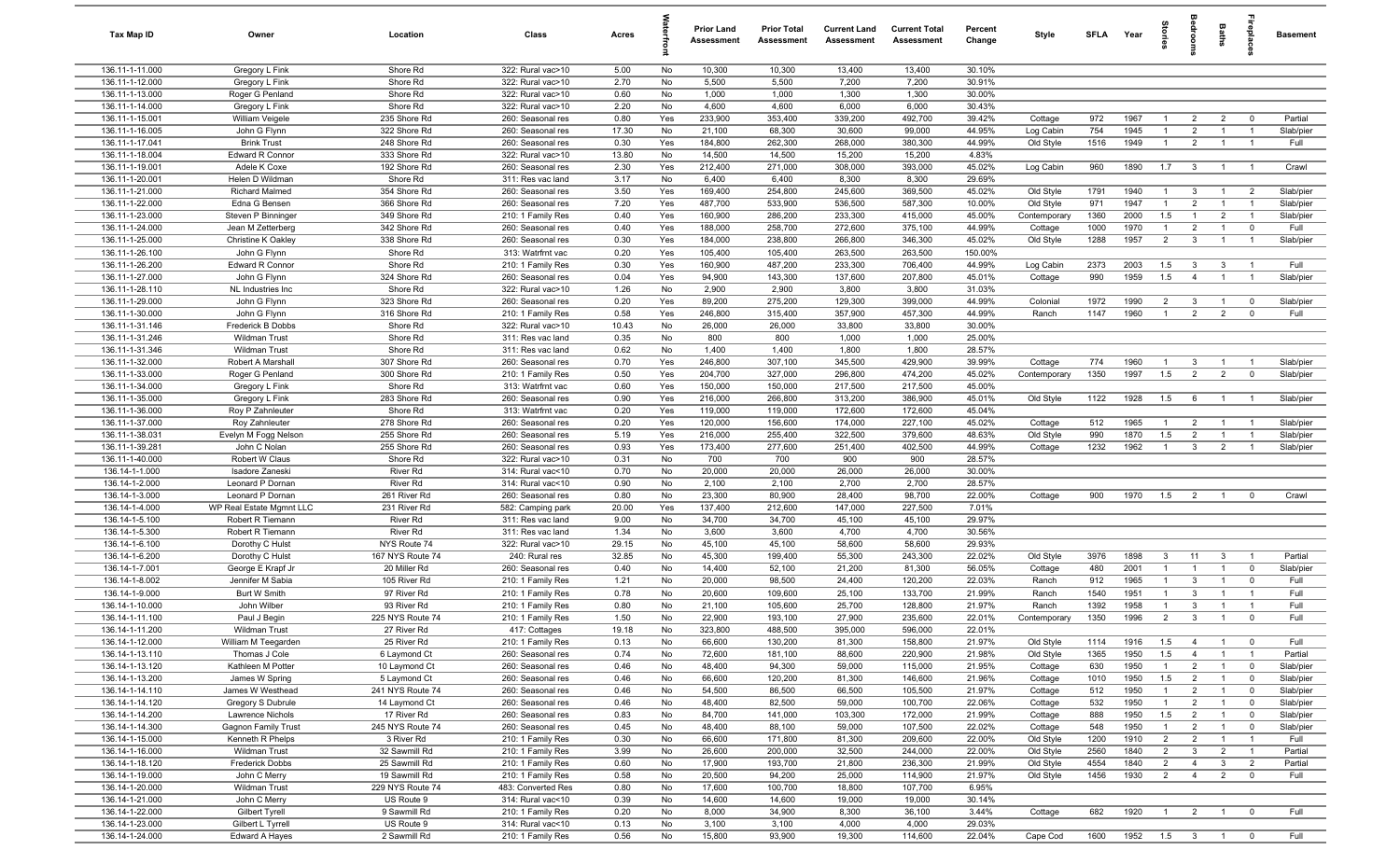| Tax Map ID                         | Owner                                | Location                              | Class                                  | Acres         |          | <b>Prior Land</b><br>Assessment | <b>Prior Total</b><br>Assessment | <b>Current Land</b><br><b>Assessment</b> | <b>Current Total</b><br>Assessment | Percent<br>Change | Style                  | <b>SFI A</b> | Year         | ā                     |                         | Baths                            | repla                         | <b>Basement</b>    |
|------------------------------------|--------------------------------------|---------------------------------------|----------------------------------------|---------------|----------|---------------------------------|----------------------------------|------------------------------------------|------------------------------------|-------------------|------------------------|--------------|--------------|-----------------------|-------------------------|----------------------------------|-------------------------------|--------------------|
| 136.14-1-25.000                    | <b>Edward A Hayes</b>                | US Route 9                            | 312: Vac w/imprv                       | 4.90          | No       | 19,700                          | 43,200                           | 20,400                                   | 44,700                             | 3.47%             |                        |              |              |                       |                         |                                  |                               |                    |
| 136.14-1-26.100                    | Florence E Roberts                   | 215 NYS Route 74                      | 210: 1 Family Res                      | 0.82          | No       | 21,700                          | 109,300                          | 26,500                                   | 133,300                            | 21.96%            | Cape Cod               | 1392         | 1945         | 1.5                   | $\overline{2}$          |                                  | $\mathbf 0$                   | Full               |
| 136.14-1-26.200                    | Raymond Hohn                         | 211 NYS Route 74                      | 210: 1 Family Res                      | 1.27          | No       | 22,700                          | 60,200                           | 23,500                                   | 62,300                             | 3.49%             | Old Style              | 980          | 1940         | 1.5                   | $\overline{2}$          |                                  | $^{\circ}$                    | Slab/pier          |
| 136.14-1-27.000                    | Esther K Shaughnessy                 | 203 NYS Route 74                      | 210: 1 Family Res                      | 0.60          | No       | 20,400                          | 87,100                           | 24,900                                   | 106,300                            | 22.04%            | Cape Cod               | 1188         | 1950         | 1.5                   | $\mathbf{3}$            |                                  | $^{\circ}$                    | Full               |
| 136.14-1-28.000                    | John W Manley                        | 199 NYS Route 74                      | 210: 1 Family Res                      | 0.60          | No       | 17,200                          | 100,200                          | 21,000                                   | 122,200                            | 21.96%            | Old Style              | 1528         | 1930         | $\overline{2}$        | $\overline{4}$          | $\overline{1}$                   | $^{\circ}$                    | Full               |
| 136.14-1-29.000                    | Dennis C Christian                   | 195 NYS Route 74                      | 210: 1 Family Res                      | 0.60          | No       | 20,200                          | 95,200                           | 24,600                                   | 116,100                            | 21.95%            | Cape Cod               | 1330         | 1950         | 1.5                   | $\mathbf{3}$            | $\overline{1}$                   | $\mathbf 0$                   | Partial            |
| 136.14-1-30.000<br>136.14-1-31.000 | Walter C Palmer<br>Daniel G McKenzie | 187 NYS Route 74<br>183 NYS Route 74  | 210: 1 Family Res<br>210: 1 Family Res | 0.60<br>0.60  | No<br>No | 18,700<br>19,500                | 135,500<br>116,500               | 22,800<br>23,800                         | 165,300<br>142,100                 | 21.99%<br>21.97%  | Old Style<br>Old Style | 1512<br>1747 | 1951<br>1938 | $\overline{2}$<br>1.7 | 5<br>$\mathbf{3}$       | $\overline{2}$<br>$\overline{1}$ | $\mathbf 0$<br>$\overline{1}$ | Partial<br>Partial |
| 136.14-1-32.000                    | Jeffrey C Jenks                      | 179 NYS Route 74                      | 210: 1 Family Res                      | 0.70          | No       | 20,300                          | 100,100                          | 24,800                                   | 122,100                            | 21.98%            | Old Style              | 1255         | 1926         | 1.7                   | $\overline{4}$          | $\overline{2}$                   | $\mathbf 0$                   | Full               |
| 136.14-1-33.000                    | Daniel G McKenzie                    | 175 NYS Route 74                      | 210: 1 Family Res                      | 1.03          | No       | 23,600                          | 97,900                           | 28,800                                   | 119,400                            | 21.96%            | Cape Cod               | 1478         | 1948         | 1.5                   | $\overline{4}$          | $\overline{1}$                   | $^{\circ}$                    | Full               |
| 136.14-1-34.000                    | Denise Brown                         | NYS Route 74                          | 314: Rural vac<10                      | 2.80          | No       | 6,400                           | 6,400                            | 8,300                                    | 8,300                              | 29.69%            |                        |              |              |                       |                         |                                  |                               |                    |
| 136.14-1-36.000                    | Denise Brown                         | 65 Stowell Rd                         | 240: Rural res                         | 39.60         | Yes      | 65,100                          | 165,900                          | 79,400                                   | 202,400                            | 22.00%            | Old Style              | 1848         | 1847         | $\overline{2}$        | 6                       | $\overline{1}$                   | $\mathbf 0$                   | Partial            |
| 136.14-1-37.000                    | Denise W Bearce                      | Stowell Rd                            | 312: Vac w/imprv                       | 1.40          | No       | 16,900                          | 29,600                           | 20,600                                   | 36,100                             | 21.96%            |                        |              |              |                       |                         |                                  |                               |                    |
| 136.14-1-38.000                    | Denise Brown                         | Stowell Rd                            | 314: Rural vac<10                      | 0.30          | No       | 200                             | 200                              | 300                                      | 300                                | 50.00%            |                        |              |              |                       |                         |                                  |                               |                    |
| 136.14-1-39.000                    | Lester F Armstrong                   | 53 Stowell Rd                         | 210: 1 Family Res                      | 1.10          | No       | 19,700                          | 88,200                           | 20,400                                   | 91,300                             | 3.51%             | Ranch                  | 1140         | 1970         | $\overline{1}$        | $\mathbf{3}$            |                                  | $^{\circ}$                    | Full               |
| 136.14-1-40.000                    | Frederick W Strothenke               | 45 Stowell Rd                         | 210: 1 Family Res                      | 1.90          | No       | 23,300                          | 220,900                          | 28,400                                   | 296,900                            | 34.40%            | Ranch                  | 2648         | 1971         | $\overline{1}$        | $\mathbf{3}$            |                                  | $\overline{1}$                | Full               |
| 136.14-1-41.000                    | Raymond C Whitty                     | US Route 9                            | 322: Rural vac>10                      | 8.40          | No       | 6,600                           | 6,600                            | 8,600                                    | 8,600                              | 30.30%            |                        |              |              |                       |                         |                                  |                               |                    |
| 136.14-1-42.000                    | George L Coppola                     | 58 Shingle Shanty Way                 | 260: Seasonal res                      | 0.50          | No       | 18,900                          | 53,100                           | 23,100                                   | 64,800                             | 22.03%            | Cottage                | 545          | 1994         | $\mathbf{1}$          | $\overline{2}$          | $\overline{1}$                   | $^{\circ}$                    | Slab/pier          |
| 136.14-1-43.000                    | Michael D Marchese                   | 53 Shingle Shanty Way                 | 260: Seasonal res                      | 1.10          | No       | 26,600                          | 49,600                           | 32,500                                   | 60,500                             | 21.98%            | Cottage                | 536          | 1960         | $\overline{1}$        | $\overline{1}$          | $\overline{1}$                   | $\mathbf 0$                   | Slab/pier          |
| 136.14-1-44.003                    | Joseph Galea                         | 1694 US Route 9                       | 415: Motel                             | 4.50          | No       | 23,800                          | 150,200                          | 25,500                                   | 160,700                            | 6.99%             |                        |              |              |                       |                         |                                  |                               |                    |
| 136.14-1-45.001<br>136.14-1-46.000 | Henry R Dunham Sr<br>Francis McGrath | 18 Miller Rd<br>49 Shingle Shanty Way | 270: Mfg housing                       | 0.50<br>1.40  | No<br>No | 17,700<br>26,500                | 39,000<br>38,600                 | 21,600<br>32,300                         | 47,600<br>47,100                   | 22.05%<br>22.02%  |                        |              |              |                       |                         |                                  |                               |                    |
| 136.14-1-47.002                    | Eve P Roblee                         | 43 Shingle Shanty Way                 | 270: Mfg housing<br>260: Seasonal res  | 1.29          | No       | 26,800                          | 66,500                           | 32,700                                   | 81,100                             | 21.95%            | Cottage                | 660          | 1958         | $\overline{1}$        | $\overline{1}$          | $\overline{1}$                   | $^{\circ}$                    | Slab/pier          |
| 136.14-1-48.000                    | Kimberly A Sheely                    | 39 Shingle Shanty Way                 | 260: Seasonal res                      | 1.30          | No       | 26,400                          | 79,300                           | 32,200                                   | 96,700                             | 21.94%            | Cottage                | 832          | 1970         | $\overline{1}$        | $\mathbf{3}$            | $\overline{1}$                   | - 1                           | Slab/pier          |
| 136.14-1-49.000                    | Clifford A Boland                    | 37 Shingle Shanty Way                 | 260: Seasonal res                      | 1.20          | No       | 26,600                          | 79,600                           | 32,500                                   | 97,100                             | 21.98%            | Cottage                | 576          | 1960         | $\overline{1}$        | $\overline{2}$          | $\overline{1}$                   | $\mathbf 0$                   | Crawl              |
| 136.14-1-50.000                    | Charles W Ryan                       | 29 Shingle Shanty Way                 | 260: Seasonal res                      | 0.80          | No       | 20,000                          | 105,300                          | 24,400                                   | 128,500                            | 22.03%            | Cottage                | 1212         | 1970         | 1.7                   | $\overline{1}$          | $\mathbf{1}$                     | $\mathbf 0$                   | Crawl              |
| 136.14-1-51.000                    | David Gerard                         | 27 Shingle Shanty Way                 | 311: Res vac land                      | 0.40          | No       | 17,100                          | 17,100                           | 22,200                                   | 22,200                             | 29.82%            |                        |              |              |                       |                         |                                  |                               |                    |
| 136.14-1-52.000                    | David B Hedden                       | 3 Shingle Shanty Way                  | 312: Vac w/imprv                       | 2.50          | No       | 23,600                          | 35,800                           | 24,400                                   | 37,100                             | 3.63%             |                        |              |              |                       |                         |                                  |                               |                    |
| 136.14-1-53.000                    | James H Wendell                      | US Route 9                            | 311: Res vac land                      | 1.00          | No       | 22,800                          | 22,800                           | 29,600                                   | 29,600                             | 29.82%            |                        |              |              |                       |                         |                                  |                               |                    |
| 136.14-1-54.000                    | David B Hedden                       | 23 Shingle Shanty Way                 | 260: Seasonal res                      | 0.60          | No       | 19,300                          | 50,800                           | 23,500                                   | 62,000                             | 22.05%            | Cottage                | 672          | 1969         | -1                    | $\overline{2}$          |                                  | $\mathbf 0$                   | Slab/pier          |
| 136.14-1-55.000                    | James H Wendell                      | 17 Memory Way                         | 210: 1 Family Res                      | 0.50          | No       | 21,500                          | 121,400                          | 26,200                                   | 148,100                            | 21.99%            | Log Cabin              | 900          | 1988         | $\mathbf{1}$          | $\overline{2}$          |                                  |                               | Full               |
| 136.14-1-56.000                    | James Wendell                        | US Route 9                            | 314: Rural vac<10                      | 0.70          | No       | 1,700                           | 1,700                            | 2,200                                    | 2,200                              | 29.41%            |                        |              |              |                       |                         |                                  |                               |                    |
| 136.14-1-57.000                    | James H Wendell                      | US Route 9                            | 311: Res vac land                      | 0.80          | No       | 500                             | 500                              | 700                                      | 700                                | 40.00%            |                        |              |              |                       |                         |                                  |                               |                    |
| 136.14-1-58.000                    | James H Wendell                      | US Route 9                            | 312: Vac w/imprv                       | 0.60          | No       | 7,500                           | 8,200                            | 9,200                                    | 10,000                             | 21.95%            |                        |              |              |                       |                         |                                  |                               |                    |
| 136.14-1-59.000<br>136.14-1-60.000 | James H Wendell                      | US Route 9<br>US Route 9              | 311: Res vac land                      | 0.50          | No       | 6,400<br>200                    | 6,400                            | 8,300<br>300                             | 8,300                              | 29.69%<br>50.00%  |                        |              |              |                       |                         |                                  |                               |                    |
| 136.14-1-61.000                    | James H Wendell<br>James H Wendell   | US Route 9                            | 314: Rural vac<10<br>311: Res vac land | 0.60<br>0.50  | No<br>No | 11,300                          | 200<br>11,300                    | 14,700                                   | 300<br>14,700                      | 30.09%            |                        |              |              |                       |                         |                                  |                               |                    |
| 136.14-1-62.000                    | Janet Godfrey                        | 15 Memory Way                         | 260: Seasonal res                      | 0.50          | No       | 24,400                          | 76,000                           | 29,800                                   | 92,700                             | 21.97%            | Log Cabin              | 832          | 1960         | $\overline{1}$        | $\overline{2}$          | $\overline{1}$                   | $\mathbf 0$                   | Slab/pier          |
| 136.14-1-63.000                    | Cory W VanderWarker                  | 1758 US Route 9                       | 210: 1 Family Res                      | 1.10          | No       | 14,000                          | 153,300                          | 17,100                                   | 187,000                            | 21.98%            | Contemporary           | 1344         | 1989         | 1.5                   | $\overline{\mathbf{3}}$ | $\overline{2}$                   | $\mathbf 0$                   | Full               |
| 136.14-1-64.000                    | Yvonne Southerland                   | 9 Memory Way                          | 260: Seasonal res                      | 0.90          | No       | 27,900                          | 57,700                           | 34,000                                   | 70,400                             | 22.01%            | Cottage                | 600          | 1960         | $\mathbf{1}$          | $\overline{2}$          | $\overline{1}$                   | $^{\circ}$                    | Slab/pier          |
| 136.14-1-65.000                    | Robert B Philp                       | 5 Memory Way                          | 260: Seasonal res                      | 0.60          | No       | 22,200                          | 61,500                           | 27,100                                   | 75,000                             | 21.95%            | Cottage                | 908          | 1940         | $\mathbf{1}$          | $\overline{2}$          |                                  | $^{\circ}$                    | Slab/pier          |
| 136.14-2-1.000                     | Kevin J Bryerton                     | 268 River Rd                          | 260: Seasonal res                      | 0.61          | No       | 26,000                          | 52,600                           | 31,700                                   | 64,200                             | 22.05%            | Cottage                | 616          | 1920         | $\mathbf{1}$          | $\overline{1}$          | $\overline{1}$                   | $^{\circ}$                    | Slab/pier          |
| 136.14-2-2.000                     | Warren H Truland                     | 268 River Rd                          | 270: Mfg housing                       | 0.70          | No       | 20,500                          | 33,500                           | 25,000                                   | 40,900                             | 22.09%            |                        |              |              |                       |                         |                                  |                               |                    |
| 136.14-2-3.000                     | James M House                        | 252 River Rd                          | 260: Seasonal res                      | 0.44          | No       | 16,600                          | 100,000                          | 20,300                                   | 122,000                            | 22.00%            | Old Style              | 1033         | 1880         | $\overline{2}$        | $\overline{1}$          | $\overline{1}$                   | $\mathbf 0$                   | Partial            |
| 136.14-2-4.000                     | John H Collis Jr                     | 242 River Rd                          | 210: 1 Family Res                      | 2.90          | No       | 26,100                          | 94,200                           | 31,800                                   | 114,900                            | 21.97%            | Cape Cod               | 1308         | 1931         | 1.7                   | $\overline{4}$          | $\overline{1}$                   | $\mathbf 0$                   | Partial            |
| 136.14-2-5.100                     | Philip Tyrrell                       | <b>River Rd</b>                       | 322: Rural vac>10                      | 1.50          | No       | 1,400                           | 1,400                            | 1,800                                    | 1,800                              | 28.57%            |                        |              |              |                       |                         |                                  |                               |                    |
| 136.14-2-5.200                     | Philip Tyrrell                       | <b>River Rd</b>                       | 314: Rural vac<10                      | 2.40          | No.      | 12,200                          | 12,200                           | 15,900                                   | 15,900                             | 30.33%            |                        |              |              |                       |                         |                                  |                               |                    |
| 136.14-2-5.300                     | <b>Philip Tyrrell</b>                | River Rd                              | 322: Rural vac>10                      | 0.60          | No       | 1,400                           | 1,400                            | 1,800                                    | 1,800                              | 28.57%            |                        |              |              |                       |                         |                                  |                               |                    |
| 136.14-2-6.009                     | Philip Tyrrell                       | 226 River Rd                          | 210: 1 Family Res                      | 7.56          | No       | 25,500                          | 159,000                          | 31,100                                   | 194,000                            | 22.01%            | Other Style            | 1248         | 2000         | 1.5                   | $\overline{2}$          | $\overline{2}$                   | $\mathbf 0$                   | Full               |
| 136.14-2-8.009<br>136.14-2-9.003   | Philip Tyrrell<br>Darren R Tyrrell   | River Rd<br>196 River Rd              | 322: Rural vac>10<br>210: 1 Family Res | 11.28<br>1.30 | No<br>No | 10,800<br>22,100                | 10,800<br>137,100                | 14,000<br>27,000                         | 14,000<br>167,300                  | 29.63%<br>22.03%  | Raised Ranch           | 1916         | 1990         | $\overline{1}$        | $\overline{2}$          | $\overline{1}$                   | $\mathbf 0$                   | Full               |
| 136.14-2-10.009                    | Gregory J Stone                      | 47 Riley Dr                           | 240: Rural res                         | 32.71         | No       | 57,700                          | 215,500                          | 70,400                                   | 262,900                            | 22.00%            | Contemporary           | 2200         | 1990         | $\overline{2}$        | $\overline{3}$          | $\mathbf{1}$                     | $\mathbf 0$                   | Full               |
| 136.14-2-11.009                    | James E Rebhun Sr                    | Shore Rd                              | 322: Rural vac>10                      | 4.35          | No       | 4,100                           | 4,100                            | 5,300                                    | 5,300                              | 29.27%            |                        |              |              |                       |                         |                                  |                               |                    |
| 136.14-2-12.000                    | Frank Kolodzinski                    | Shore Rd                              | 314: Rural vac<10                      | 1.41          | No       | 19,200                          | 19,200                           | 25,000                                   | 25,000                             | 30.21%            |                        |              |              |                       |                         |                                  |                               |                    |
| 136.14-2-13.000                    | Scott G Denton                       | 30 Decarlo Way                        | 210: 1 Family Res                      | 0.80          | No       | 22,500                          | 68,300                           | 23,300                                   | 70,700                             | 3.51%             | Cottage                | 883          | 1969         | 1.5                   | $\mathbf{3}$            | $\overline{1}$                   | $\overline{\mathbf{0}}$       | Partial            |
| 136.14-2-14.000                    | Conrad K Frank                       | Shore Rd                              | 314: Rural vac<10                      | 0.50          | No       | 13,100                          | 13,100                           | 17,000                                   | 17,000                             | 29.77%            |                        |              |              |                       |                         |                                  |                               |                    |
| 136.14-2-15.000                    | Conrad K Frank                       | 14 Decarlo Way                        | 260: Seasonal res                      | 0.63          | No       | 21,500                          | 146,800                          | 26,200                                   | 179,100                            | 22.00%            | Cape Cod               | 1764         | 1973         | 1.5                   | $\overline{\mathbf{3}}$ | $\overline{1}$                   | $\overline{\mathbf{0}}$       | Partial            |
| 136.14-2-16.000                    | Daniel Howe                          | Shore Rd                              | 314: Rural vac<10                      | 0.63          | No       | 17,900                          | 17,900                           | 23,300                                   | 23,300                             | 30.17%            |                        |              |              |                       |                         |                                  |                               |                    |
| 136.14-2-17.000                    | Terrell V Kolodzinski                | 11 Decarlo Way                        | 260: Seasonal res                      | 1.00          | No       | 18,600                          | 149,500                          | 22,700                                   | 182,400                            | 22.01%            | Cape Cod               | 2008         | 1973         | 1.7                   | $\overline{2}$          | $\mathbf{1}$                     | $\overline{\mathbf{0}}$       | Partial            |
| 136.14-2-18.000                    | James E Rebhun Sr                    | 17 Shore Rd                           | 260: Seasonal res                      | 5.20          | No       | 29,100                          | 66,700                           | 30,100                                   | 69,000                             | 3.45%             | Cottage                | 504          | 1968         | $\overline{1}$        | $\overline{2}$          | $\overline{1}$                   | $\overline{\mathbf{0}}$       | Slab/pier          |
| 136.14-2-19.000                    | George Fries                         | 17 Shore Rd                           | 260: Seasonal res                      | 0.30          | No       | 14,800                          | 50,000                           | 15,300                                   | 51,800                             | 3.60%             | Old Style              | 1023         | 1937         | 1.5                   | $\overline{2}$          | $\overline{1}$                   | $\overline{0}$                | Slab/pier          |
| 136.14-2-20.000                    | George Fries                         | 273 NYS Route 74                      | 260: Seasonal res                      | 0.30          | No       | 17,100                          | 57,200                           | 17,700                                   | 59,200                             | 3.50%             | Old Style              | 1060         | 1937         | $\overline{1}$        | $\overline{2}$          | $\overline{1}$                   | $\overline{1}$                | Slab/pier          |
| 136.14-2-21.100                    | Joann H Sheets                       | River Rd                              | 314: Rural vac<10                      | 7.70          | No       | 33,600                          | 33,600                           | 43,700                                   | 43,700                             | 30.06%            |                        |              |              |                       |                         |                                  |                               |                    |
| 136.14-2-22.000                    | Christopher Savarie                  | 64 River Rd                           | 210: 1 Family Res                      | 0.90          | No       | 21,300                          | 120,600                          | 26,000                                   | 147,100                            | 21.97%            | Ranch                  | 1268         | 1970         |                       | $1 \quad 3 \quad 1$     |                                  | $\overline{1}$                | Full               |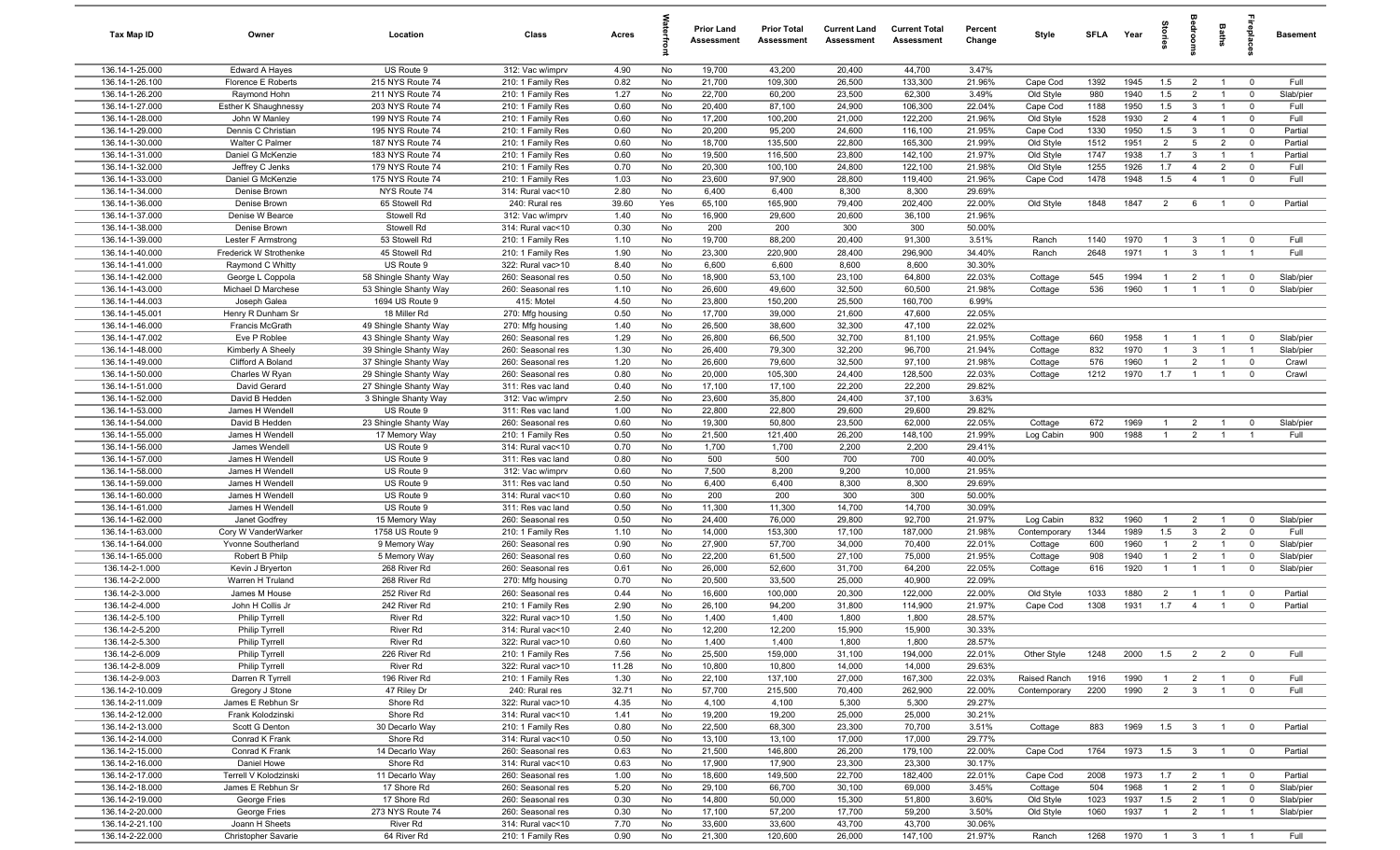| Tax Map ID                         | Owner                                      | Location                             | Class                                  | Acres        |            | <b>Prior Land</b><br>Assessment | <b>Prior Total</b><br>Assessment | <b>Current Land</b><br>Assessment | <b>Current Total</b><br>Assessment | Percent<br>Change | Style                 | <b>SFLA</b>  | Year         | ŝ                                |                              | Baths                            | repla                      | <b>Basement</b>   |
|------------------------------------|--------------------------------------------|--------------------------------------|----------------------------------------|--------------|------------|---------------------------------|----------------------------------|-----------------------------------|------------------------------------|-------------------|-----------------------|--------------|--------------|----------------------------------|------------------------------|----------------------------------|----------------------------|-------------------|
| 136.14-2-23.000                    | Drew E Hanchett                            | 72 River Rd                          | 210: 1 Family Res                      | 0.83         | No         | 21,200                          | 83,200                           | 24,000                            | 94,000                             | 12.98%            | Ranch                 | 1080         | 1965         | $\overline{1}$                   | $\mathbf{3}$                 | $\overline{1}$                   | $\mathbf 0$                | Full              |
| 136.14-2-24.000                    | <b>Wildman Trust</b>                       | 78 River Rd                          | 210: 1 Family Res                      | 0.30         | No         | 13,000                          | 72,100                           | 15,900                            | 88,000                             | 22.05%            | Cottage               | 714          | 1930         | $\mathbf{1}$                     | $\overline{1}$               | $\overline{1}$                   | $\overline{1}$             | Partial           |
| 136.14-2-25.000                    | Lewis B Stapley                            | River Rd                             | 314: Rural vac<10                      | 0.16         | No         | 200                             | 200                              | 300                               | 300                                | 50.00%            |                       |              |              |                                  |                              |                                  |                            |                   |
| 136.14-2-26.200                    | Lewis B Stapley                            | <b>River Rd</b>                      | 314: Rural vac<10                      | 0.45         | No         | 15,800                          | 15,800                           | 20,500                            | 20,500                             | 29.75%            |                       |              |              |                                  |                              |                                  |                            |                   |
| 136.14-2-27.000                    | William S Edele                            | 16 Riley Dr                          | 220: 2 Family Res                      | 0.70         | No         | 20,600                          | 167,100                          | 25,100                            | 203,900                            | 22.02%            | Cape Cod              | 1892         | 1971         | 1.5                              | 5                            | $\mathbf{3}$                     |                            | Full              |
| 136.14-2-28.000                    | Eric A Roderick                            | 22 Riley Dr                          | 210: 1 Family Res                      | 0.70         | No         | 19,600                          | 130,400                          | 23,900                            | 159,100                            | 22.01%            | Ranch                 | 1480         | 1970         |                                  | $\mathbf{3}$                 |                                  | $\Omega$                   | Full              |
| 136.14-2-29.110                    | John Snyder                                | Riley Dr                             | 311: Res vac land                      | 1.80         | No         |                                 |                                  | 28,000<br>28,000                  | 28,000<br>28,000                   |                   |                       |              |              |                                  |                              |                                  |                            |                   |
| 136.14-2-29.120<br>136.14-2-29.130 | John Snyder                                | <b>Riley Dr</b>                      | 311: Res vac land<br>311: Res vac land | 1.30         | No<br>No   |                                 |                                  | 28,000                            | 28,000                             |                   |                       |              |              |                                  |                              |                                  |                            |                   |
| 136.14-2-29.210                    | John Snyder<br>Donna L Hozley              | <b>Riley Dr</b><br>11 Gooseberry Dr  | 210: 1 Family Res                      | 1.65<br>0.54 | No         | 18,800                          | 126,900                          | 22,900                            | 154,800                            | 21.99%            | Cottage               | 1296         | 1993         | 1.5                              | $\overline{\mathbf{3}}$      | $\overline{1}$                   | $\mathbf 0$                | Full              |
| 136.14-2-29.220                    | Brian D Bouchard                           | River Rd                             | 314: Rural vac<10                      | 0.54         | No         | 17,000                          | 17,000                           | 22,100                            | 22,100                             | 30.00%            |                       |              |              |                                  |                              |                                  |                            |                   |
| 136.14-2-29.230                    | <b>Brian Bouchard</b>                      | 20 Gooseberry Dr                     | 210: 1 Family Res                      | 0.60         | No         | 19,400                          | 154,700                          | 23,700                            | 188,700                            | 21.98%            | Split Level           | 1984         | 1996         | $\overline{1}$                   | $\overline{4}$               | $\overline{1}$                   | $\mathbf 0$                | Full              |
| 136.14-2-29.240                    | David J Bolton                             | 12 Gooseberry Dr                     | 210: 1 Family Res                      | 0.60         | No         | 19,400                          | 132,200                          | 23,700                            | 161,300                            | 22.01%            | Raised Ranch          | 1788         | 1994         | $\overline{1}$                   | 3                            | $\overline{2}$                   | $\Omega$                   | Full              |
| 136.14-2-29.300                    | Danny G Pitkin                             | 29 Riley Dr                          | 210: 1 Family Res                      | 1.40         | No         | 22,800                          | 153,100                          | 27,800                            | 186,800                            | 22.01%            | Raised Ranch          | 2000         | 1994         | $\overline{1}$                   | $\mathbf{3}$                 | $\overline{2}$                   | $\mathbf 0$                | Full              |
| 136.14-2-29.411                    | Lewis B Stapley                            | River Rd                             | 314: Rural vac<10                      | 0.52         | No         | 16,800                          | 16,800                           | 21,800                            | 21,800                             | 29.76%            |                       |              |              |                                  |                              |                                  |                            |                   |
| 136.14-2-29.412                    | Michael A Tyrrell                          | 112 River Rd                         | 314: Rural vac<10                      | 0.69         | No         | 1,400                           | 1,400                            | 1,800                             | 1,800                              | 28.57%            |                       |              |              |                                  |                              |                                  |                            |                   |
| 136.14-2-29.413                    | Isadore Zaneski                            | <b>Riley Dr</b>                      | 314: Rural vac<10                      | 1.15         | No         | 18,600                          | 18,600                           | 24,200                            | 24,200                             | 30.11%            |                       |              |              |                                  |                              |                                  |                            |                   |
| 136.14-2-29.420                    | Philip R Tyrell                            | River Rd                             | 312: Vac w/imprv                       | 1.16         | No         | 16,500                          | 28,600                           | 17,100                            | 29,600                             | 3.50%             |                       |              |              |                                  |                              |                                  |                            |                   |
| 136.14-2-30.000                    | Dwayne P Tyrrell                           | 17 Riley Dr                          | 210: 1 Family Res                      | 1.16         | No         | 22,500                          | 116,300                          | 27,500                            | 141,900                            | 22.01%            | Cape Cod              | 1296         | 1969         | 1.5                              | $\overline{4}$               |                                  | $\mathbf 0$                | Full              |
| 136.14-2-31.000                    | Michael A Tyrrell                          | River Rd                             | 314: Rural vac<10                      | 1.50         | No         | 5,000                           | 5,000                            | 6,500                             | 6,500                              | 30.00%            |                       |              |              |                                  |                              |                                  |                            |                   |
| 136.14-2-32.000                    | Michael A Tyrrell                          | River Rd                             | 210: 1 Family Res                      | 0.30         | No         | 12,900                          | 101,700                          | 15,700                            | 124,100                            | 22.03%            | Raised Ranch          | 1302         | 1966         | $\overline{1}$                   | 5                            | $\overline{1}$                   | $\overline{0}$             | Full              |
| 136.14-2-33.009                    | Kenneth J VanderWiele                      | 124 River Rd                         | 210: 1 Family Res                      | 6.03         | No         | 28,600                          | 184,000                          | 34,900                            | 224,500                            | 22.01%            | Colonial              | 2158         | 1972         | $\overline{2}$<br>$\overline{1}$ | $5\overline{5}$              | $\overline{3}$                   | $\overline{1}$             | Full              |
| 136.14-2-34.009<br>136.14-2-35.000 | Kenneth J VanderWiele Jr<br>Dean R Tyrrell | 146 River Rd<br>162 River Rd         | 210: 1 Family Res<br>210: 1 Family Res | 2.99<br>1.87 | No<br>No   | 19,300<br>23,700                | 141,600<br>135,600               | 23,500<br>28,900                  | 172,800<br>165,400                 | 22.03%<br>21.98%  | Ranch<br>Contemporary | 1352<br>1224 | 2000<br>1987 | 1.5                              | $\mathbf{3}$<br>$\mathbf{3}$ | $\overline{2}$<br>$\overline{1}$ | $\mathbf 0$<br>$\mathbf 0$ | Full<br>Full      |
| 136.14-2-37.003                    | Philip Tyrrell                             | River Rd                             | 314: Rural vac<10                      | 1.70         | No         | 19,900                          | 19,900                           | 25,900                            | 25,900                             | 30.15%            |                       |              |              |                                  |                              |                                  |                            |                   |
| 136.14-2-38.001                    | Sandra G Crooks                            | 220 River Rd                         | 210: 1 Family Res                      | 0.60         | No         | 19,100                          | 118,600                          | 23,300                            | 144,700                            | 22.01%            | Ranch                 | 1344         | 1973         | $\overline{1}$                   | 3                            | $\overline{1}$                   | $\mathbf 0$                | Full              |
| 136.14-3-1.000                     | Lester B Speiser                           | 52 River Rd                          | 210: 1 Family Res                      | 2.50         | No         | 39,200                          | 151,300                          | 47,800                            | 184,600                            | 22.01%            | Old Style             | 3294         | 1890         | $\overline{2}$                   | 9                            | $\mathbf{3}$                     | $\overline{1}$             | Partial           |
| 136.14-3-2.200                     | <b>Wildman Trust</b>                       | 32 River Rd                          | 417: Cottages                          | 6.32         | Yes        | 159,600                         | 242,600                          | 194,700                           | 296,000                            | 22.01%            |                       |              |              |                                  |                              |                                  |                            |                   |
| 136.14-3-3.000                     | Severance Beach Assoc Inc                  | 22 River Rd                          | 560: Imprvd beach                      | 1.09         | Yes        | 113,900                         | 115,800                          | 113,900                           | 115,800                            | 0.00%             |                       |              |              |                                  |                              |                                  |                            |                   |
| 136.14-3-4.000                     | Marilyn McCausland                         | 6 River Rd                           | 280: Multiple res                      | 4.30         | Yes        | 338,900                         | 606,200                          | 491,400                           | 879,000                            | 45.00%            | Old Style             | 3258         | 1880         | $\overline{2}$                   | 5                            | $\overline{4}$                   | 6                          | Partial           |
| 136.14-3-5.000                     | Theodora F Casale                          | 263 NYS Route 74                     | 210: 1 Family Res                      | 1.80         | No         | 42,400                          | 91,900                           | 77,200                            | 149,000                            | 62.13%            | Old Style             | 934          | 1935         | 1.5                              | $\mathbf{3}$                 | $\overline{1}$                   | $\mathbf{1}$               | Partial           |
| 136.14-3-6.000                     | Steinmetz Lodge LLC                        | 15 Knox Rd                           | 210: 1 Family Res                      | 0.40         | No         | 60,000                          | 199,300                          | 97,400                            | 299,400                            | 50.23%            | Contemporary          | 1152         | 2004         | 1.5                              | $\overline{4}$               | $\overline{2}$                   | $\Omega$                   | Full              |
| 136.14-3-7.000                     | David Martinovich                          | 19 Knox Rd                           | 260: Seasonal res                      | 0.50         | No         | 60,500                          | 115,300                          | 117,600                           | 197,100                            | 70.95%            | Cottage               | 836          | 1989         | $\mathbf{1}$                     | $\overline{2}$               | $\overline{1}$                   | $\mathbf 0$                | Slab/pier         |
| 136.14-3-8.000                     | Roger G Mead                               | 27 Knox Rd                           | 210: 1 Family Res                      | 0.50         | No         | 48,000                          | 135,300                          | 158,000                           | 413,000                            | 205.25%           | Contemporary          | 2240         | 2006         | $\overline{2}$                   | $\overline{2}$               | $\overline{2}$                   | $\mathbf 0$                | Full              |
| 136.14-3-9.000                     | Carattini Living Trust                     | 23 Knox Rd                           | 260: Seasonal res                      | 0.50         | No         | 60,800                          | 142,100                          | 137,800                           | 255,700                            | 79.94%            | Log Cabin             | 720          | 1985         | $\overline{1}$                   | $\overline{2}$               | $\overline{1}$                   | $\mathbf 0$                | Full              |
| 136.14-3-10.000                    | Gerald Cimon                               | 29 Knox Rd                           | 312: Vac w/imprv                       | 0.40         | Yes        | 63,600                          | 69,200                           | 178,200                           | 186,300                            | 169.22%           |                       |              |              |                                  |                              |                                  |                            |                   |
| 136.14-3-11.000<br>136.14-3-12.000 | Earl Bemis                                 | 33 Knox Rd<br>39 Knox Rd             | 260: Seasonal res<br>210: 1 Family Res | 0.40<br>0.36 | Yes<br>Yes | 136,800<br>140,500              | 174,700<br>245,600               | 172,400<br>203,700                | 220,100<br>356,100                 | 25.99%<br>44.99%  | Cottage               | 945<br>984   | 1967<br>1978 | $\overline{1}$<br>$\overline{1}$ | $\mathbf{3}$<br>$\mathbf{3}$ | $\mathbf 0$<br>$\overline{1}$    | $\Omega$<br>$\overline{2}$ | Slab/pier<br>Full |
| 136.14-3-13.000                    | Douglas Fay<br>Douglas K Jenks             | 44 Knox Rd                           | 210: 1 Family Res                      | 1.10         | Yes        | 211,800                         | 311,600                          | 275,300                           | 405,100                            | 30.01%            | Ranch<br>Ranch        | 1088         | 1970         | $\overline{1}$                   | 2                            | $\overline{1}$                   | $\overline{1}$             | Full              |
| 136.14-3-14.000                    | Dennis C Page                              | 34 Knox Rd                           | 260: Seasonal res                      | 0.50         | No         | 78,700                          | 128,000                          | 114,100                           | 185,600                            | 45.00%            | Ranch                 | 720          | 1968         | $\mathbf{1}$                     | $\mathbf{3}$                 | $\overline{1}$                   | $\mathbf 0$                | Crawl             |
| 136.14-3-15.000                    | Robert D Brennan                           | 32 Knox Rd                           | 260: Seasonal res                      | 0.50         | No         | 53,300                          | 111,600                          | 77,300                            | 161,800                            | 44.98%            | Ranch                 | 768          | 1980         | $\overline{1}$                   | $\overline{2}$               | $\overline{1}$                   | $\mathbf 0$                | Crawl             |
| 136.14-3-16.000                    | Robert E Molloy                            | 40 Knox Rd                           | 260: Seasonal res                      | 0.50         | No         | 78,700                          | 119,300                          | 114,100                           | 173,000                            | 45.01%            | Cottage               | 576          | 1971         | $\mathbf{1}$                     | $\mathbf{3}$                 | $\overline{1}$                   | $\mathbf 0$                | Slab/pier         |
| 136.14-3-17.000                    | David Caffery                              | 26 Knox Rd                           | 260: Seasonal res                      | 0.50         | No         | 53,800                          | 104,900                          | 78,000                            | 152,100                            | 45.00%            | Cottage               | 832          | 1970         | $\mathbf{1}$                     | $\mathbf{3}$                 |                                  | $\mathbf 0$                | Slab/pier         |
| 136.14-3-18.000                    | Walter Gysel Jr                            | 24 Knox Rd                           | 260: Seasonal res                      | 0.50         | No         | 52,100                          | 101,000                          | 75,500                            | 146,500                            | 45.05%            | Cottage               | 624          | 1973         | 1.5                              | $\mathbf{3}$                 |                                  | $\Omega$                   | Slab/pier         |
| 136.18-1-1.000                     | Michael Tyrrell                            | Alder Meadow Rd                      | 312: Vac w/imprv                       | 0.30         | No         | 700                             | 3,000                            | 700                               | 3,100                              | 3.33%             |                       |              |              |                                  |                              |                                  |                            |                   |
| 136.18-1-2.000                     | Michael Tyrrell                            | 127 Alder Meadow Rd                  | 210: 1 Family Res                      | 0.60         | No         | 21,500                          | 62,600                           | 24,300                            | 70,700                             | 12.94%            | Cottage               | 900          | 1938         | 1.5                              | $\mathbf{3}$                 | $\overline{1}$                   | $\Omega$                   | Partial           |
| 136.18-1-3.100                     | Judy R Weissman                            | 7 Tyrrell Rd                         | 210: 1 Family Res                      | 1.18         | No         | 25,600                          | 129,400                          | 31,200                            | 157,900                            | 22.02%            | Ranch                 | 1128         | 1988         |                                  | -3                           |                                  |                            | Crawl             |
| 136.18-1-3.200                     | David G Downs                              | 8 Tyrrell Rd                         | 210: 1 Family Res                      | 1.70         | No         | 26,600                          | 104,300                          | 27,500                            | 108,000                            | 3.55%             | Old Style             | 1434         | 1850         | $\overline{1}$                   | $\overline{3}$               | $\overline{1}$                   | $\mathbf 0$                | Partial           |
| 136.18-1-4.000                     | Howard Lashway                             | 16 Tyrrell Rd                        | 240: Rural res                         | 11.70        | No         | 36,700                          | 185,300                          | 44,800                            | 226,100                            | 22.02%            | Colonial              | 2052         | 1967         | 2                                | $5\overline{5}$              | $\overline{2}$                   | $\mathbf 0$                | Full              |
| 136.18-1-5.000                     | Paul Provoncha                             | 151 Alder Meadow Rd                  | 210: 1 Family Res                      | 0.30         | No         | 16,200                          | 81,200                           | 18,300                            | 91,800                             | 13.05%            | Log Cabin             | 1032         | 1952         | $\overline{1}$                   | $\overline{2}$               | $\overline{1}$                   | $\overline{1}$             | Partial           |
| 136.18-1-6.000                     | <b>Harry Nolte</b>                         | 163 Alder Meadow Rd                  | 210: 1 Family Res                      | 0.20         | No         | 16,000                          | 45,700                           | 19,500                            | 86,200                             | 88.62%            | Cottage               | 562          | 1950         | $\overline{1}$                   | $\overline{1}$               | $\overline{1}$                   | $\mathbf 0$                | Slab/pier         |
| 136.18-1-7.000<br>136.18-1-8.000   | <b>Harry Nolte</b><br>Arthur M Harris      | Alder Meadow Rd<br><b>Tyrrell Rd</b> | 311: Res vac land<br>311: Res vac land | 0.10<br>4.00 | No<br>No   | 600<br>23,000                   | 600<br>23,000                    | 800<br>29,900                     | 800<br>29,900                      | 33.33%<br>30.00%  |                       |              |              |                                  |                              |                                  |                            |                   |
| 136.18-1-9.000                     | Douglas P Smith                            | Alder Meadow Rd                      | 311: Res vac land                      | 4.60         | No         | 12,600                          | 12,600                           | 16,400                            | 16,400                             | 30.16%            |                       |              |              |                                  |                              |                                  |                            |                   |
| 136.18-1-10.000                    | James W Graves Jr                          | Alder Meadow Rd                      | 311: Res vac land                      | 2.00         | No         | 19,000                          | 32,000                           | 22,400                            | 37,800                             | 18.12%            |                       |              |              |                                  |                              |                                  |                            |                   |
| 136.18-1-11.000                    | James W Graves Jr                          | 175 Alder Meadow Rd                  | 311: Res vac land                      | 2.40         | No         | 20,900                          | 20,900                           | 23,600                            | 39,000                             | 86.60%            |                       |              |              |                                  |                              |                                  |                            |                   |
| 136.18-1-12.000                    | <b>Tammy Lienhart</b>                      | 187 Alder Meadow Rd                  | 210: 1 Family Res                      | 1.50         | No         | 24,800                          | 83,100                           | 25,800                            | 86,400                             | 3.97%             | Ranch                 | 1349         | 1960         |                                  | $\mathbf{3}$                 | $\overline{1}$                   | $\mathbf 0$                | Partial           |
| 136.18-1-13.000                    | Curtis L Show                              | 193 Alder Meadow Rd                  | 210: 1 Family Res                      | 0.90         | No         | 23,300                          | 85,500                           | 26,300                            | 96,600                             | 12.98%            | Ranch                 | 851          | 1951         | $\overline{1}$                   | $\mathbf{3}$                 | $\overline{2}$                   | $\mathbf 0$                | Full              |
| 136.18-1-14.000                    | Curtis L Show                              | Alder Meadow Rd                      | 311: Res vac land                      | 0.50         | No         | 1,100                           | 1,100                            | 1,400                             | 1,400                              | 27.27%            |                       |              |              |                                  |                              |                                  |                            |                   |
| 136.18-1-15.000                    | James W Graves Jr                          | 11 Shufelt Way                       | 210: 1 Family Res                      | 1.83         | No         | 27,200                          | 140,300                          | 30,700                            | 158,500                            | 12.97%            | Other Style           | 960          | 1999         | $\overline{1}$                   | $\mathbf{3}$                 | $\overline{1}$                   | $\overline{\mathbf{0}}$    | Full              |
| 136.18-1-16.000                    | James W Graves Jr                          | 17 Shufelt Way                       | 270: Mfg housing                       | 0.50         | No         | 16,100                          | 36,300                           | 16,700                            | 37,600                             | 3.58%             |                       |              |              |                                  |                              |                                  |                            |                   |
| 136.18-1-17.000                    | Grace A Rieben                             | 21 Shufelt Way                       | 270: Mfg housing                       | 0.40         | No         | 16,000                          | 48,000                           | 16,600                            | 49,700                             | 3.54%             |                       |              |              |                                  |                              |                                  |                            |                   |
| 136.18-1-18.000                    | Douglas P Smith                            | 27 Shufelt Way                       | 210: 1 Family Res                      | 0.90         | No         | 18,000                          | 205,100                          | 20,300                            | 231,800                            | 13.02%            | Contemporary          | 1831         | 2002         | 1.5                              | $\overline{\mathbf{3}}$      | $\overline{2}$                   | $\mathbf 0$                | Full              |
| 136.18-1-19.000                    | Eugenia M Staerker                         | 24 Shufelt Way                       | 210: 1 Family Res                      | 0.90         | No         | 18,600                          | 102,600                          | 21,000                            | 115,900                            | 12.96%            | Ranch                 | 1092         | 1976         | $\overline{1}$                   | $\overline{2}$               | $\overline{1}$                   | $\overline{1}$             | Full              |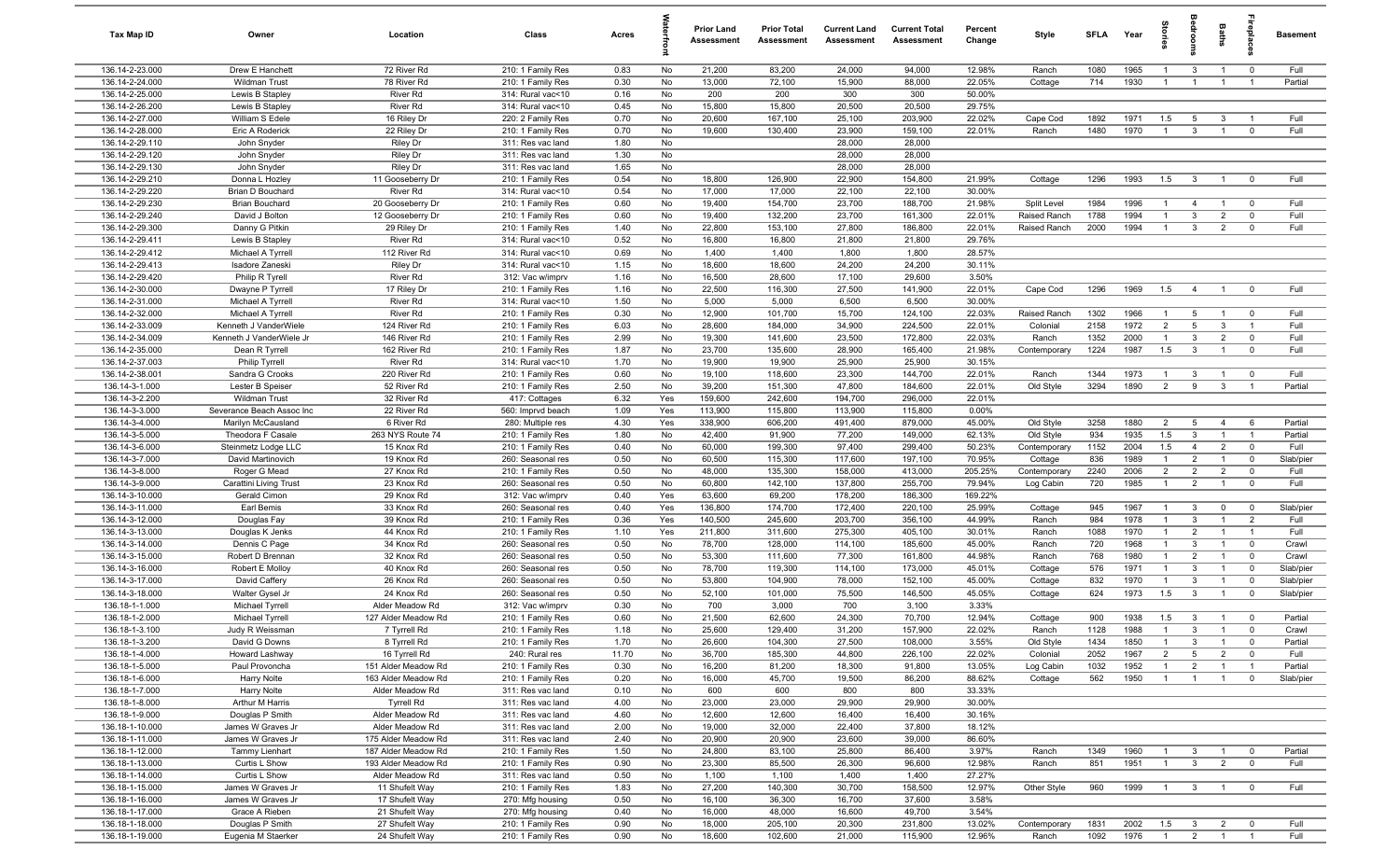| Tax Map ID                         | Owner                                  | Location                               | Class                                  | Acres        |            | <b>Prior Land</b><br>Assessment | <b>Prior Total</b><br>Assessment | <b>Current Land</b><br>Assessment | <b>Current Total</b><br>Assessment | Percent<br>Change | Style                  | SFLA Year    |              | tories                         | room                             | Baths                            | repla                            | <b>Basement</b>        |
|------------------------------------|----------------------------------------|----------------------------------------|----------------------------------------|--------------|------------|---------------------------------|----------------------------------|-----------------------------------|------------------------------------|-------------------|------------------------|--------------|--------------|--------------------------------|----------------------------------|----------------------------------|----------------------------------|------------------------|
| 136.18-1-20.000                    | Earl Gould Jr                          | 18 Shufelt Way                         | 311: Res vac land                      | 0.20         | No         | 400                             | 400                              | 500                               | 500                                | 25.00%            |                        |              |              |                                |                                  |                                  |                                  |                        |
| 136.18-1-21.000                    | Earl Gould Jr                          | Alder Meadow Rd                        | 210: 1 Family Res                      | 0.30         | No         | 11,900                          | 94,500                           | 13,400                            | 106,800                            | 13.02%            | Old Style              | 1380         | 1978         | $\overline{2}$                 | $\mathbf{3}$                     | $\overline{1}$                   | $\mathbf 0$                      | Full                   |
| 136.18-1-22.000                    | Krista L Grant                         | 12 Shufelt Way                         | 210: 1 Family Res                      | 0.40         | No         | 14,500                          | 65,300                           | 16,400                            | 73,800                             | 13.02%            | Other Style            | 750          | 1975         | 1.5                            | $\overline{2}$                   |                                  | $^{\circ}$                       | Slab/pier              |
| 136.18-1-23.000                    | John Mingo                             | 203 Alder Meadow Rd                    | 210: 1 Family Res                      | 0.60         | No         | 18,600                          | 114,700                          | 21,000                            | 129,600                            | 12.99%            | Ranch                  | 1120         | 1973         | $\overline{1}$                 | $\mathbf{3}$                     |                                  | $\mathbf 0$                      | Full                   |
| 136.18-1-24.000<br>136.18-1-25.000 | James Ritson<br>James Ritson           | Alder Meadow Rd<br>205 Alder Meadow Rd | 311: Res vac land<br>270: Mfg housing  | 0.30<br>0.20 | No<br>No   | 600<br>12,100                   | 600<br>21,600                    | 800<br>12,500                     | 800<br>22,400                      | 33.33%<br>3.70%   |                        |              |              |                                |                                  |                                  |                                  |                        |
| 136.18-1-26.000                    | John H Mingo                           | Alder Meadow Rd                        | 311: Res vac land                      | 0.20         | No         | 10,200                          | 10,200                           | 13,300                            | 13,300                             | 30.39%            |                        |              |              |                                |                                  |                                  |                                  |                        |
| 136.18-1-27.000                    | Earl R Gould Jr                        | Alder Meadow Rd                        | 311: Res vac land                      | 0.10         | No         | 400                             | 400                              | 500                               | 500                                | 25.00%            |                        |              |              |                                |                                  |                                  |                                  |                        |
| 136.18-1-28.000                    | Richard McCray                         | 215 Alder Meadow Rd                    | 270: Mfg housing                       | 0.77         | No         | 17,500                          | 26,700                           | 18,100                            | 27,600                             | 3.37%             |                        |              |              |                                |                                  |                                  |                                  |                        |
| 136.18-1-29.000                    | Lance Gould                            | 219 Alder Meadow Rd                    | 210: 1 Family Res                      | 0.74         | No         | 20,600                          | 119,500                          | 22,900                            | 120,200                            | 0.59%             | Ranch                  | 1196         | 1969         | $\overline{1}$                 | $\overline{3}$                   | $\overline{1}$                   | $^{\circ}$                       | Full                   |
| 136.18-1-30.100                    | James W Graves Jr                      | Alder Meadow Rd                        | 311: Res vac land                      | 0.60         | No         | 100                             | 100                              | 100                               | 100                                | 0.00%             |                        |              |              |                                |                                  |                                  |                                  |                        |
| 136.18-1-30.200                    | Earl R Gould Jr                        | 211 Alder Meadow Rd                    | 270: Mfg housing                       | 4.50         | No         | 24,200                          | 36,700                           | 25,000                            | 38,000                             | 3.54%             |                        |              |              |                                |                                  |                                  |                                  |                        |
| 136.18-1-31.000                    | <b>Edward Sutkas</b>                   | Severance Rd                           | 311: Res vac land                      | 2.04         | No         | 4,800                           | 4,800                            | 6,200                             | 6,200                              | 29.17%            |                        |              |              |                                |                                  |                                  |                                  |                        |
| 136.18-1-32.000                    | Nancy Sutkas                           | Severance Rd                           | 311: Res vac land                      | 0.90         | No         | 20,200                          | 20,200                           | 26,300                            | 26,300                             | 30.20%            |                        |              |              |                                |                                  |                                  |                                  |                        |
| 136.18-1-33.000                    | Richard C Scheuer                      | 16 Makanmor Dr                         | 270: Mfg housing                       | 0.80         | No         | 17,700                          | 30,900                           | 18,300                            | 32,000                             | 3.56%             |                        |              |              |                                |                                  |                                  |                                  |                        |
| 136.18-1-34.000<br>136.18-1-35.000 | Richard C Scheuer<br>Richard C Scheuer | 12 Makanmor Dr<br>Severance Rd         | 210: 1 Family Res<br>311: Res vac land | 0.80<br>0.80 | No<br>No   | 24,900<br>1,900                 | 121,300<br>1,900                 | 27,000<br>2,500                   | 131,600<br>2,500                   | 8.49%<br>31.58%   | Cottage                | 1056         | 1975         | $\overline{1}$                 | $\overline{2}$                   | $\mathbf{1}$                     | $^{\circ}$                       | Full                   |
| 136.18-1-36.000                    | Keith P Moore                          | Severance Rd                           | 314: Rural vac<10                      | 0.10         | No         | 2,600                           | 2,600                            | 3,400                             | 3,400                              | 30.77%            |                        |              |              |                                |                                  |                                  |                                  |                        |
| 136.18-1-37.000                    | Michael G Shaughnessy Sr               | 21 Makanmor Dr                         | 270: Mfg housing                       | 0.96         | No         | 21,600                          | 58,200                           | 22,400                            | 60,200                             | 3.44%             |                        |              |              |                                |                                  |                                  |                                  |                        |
| 136.18-1-38.000                    | Richard Jones                          | 15 Severance Rd                        | 260: Seasonal res                      | 0.50         | No         | 27,600                          | 68,100                           | 28,600                            | 70,500                             | 3.52%             | Cottage                | 606          | 1950         | $\overline{1}$                 | $\overline{2}$                   | $\overline{1}$                   | $^{\circ}$                       | Slab/pier              |
| 136.18-1-39.000                    | George J Malbone                       | 11 Severance Rd                        | 210: 1 Family Res                      | 0.50         | No         | 13,500                          | 58,500                           | 14,000                            | 60,500                             | 3.42%             | Cottage                | 423          | 1965         | $\overline{1}$                 | $\overline{2}$                   | $\overline{1}$                   | $\mathbf 0$                      | Full                   |
| 136.18-1-40.000                    | Mary McPherson                         | Severance Rd                           | 210: 1 Family Res                      | 0.20         | No         | 9,700                           | 38,300                           | 10,000                            | 39,600                             | 3.39%             | Cottage                | 726          | 1935         | $\overline{1}$                 | $\overline{2}$                   | $\overline{1}$                   | $\mathbf 0$                      | Partial                |
| 136.18-1-41.000                    | Curtis McCoy                           | 225 Alder Meadow Rd                    | 210: 1 Family Res                      | 1.40         | No         | 24,900                          | 93,200                           | 25,800                            | 96,500                             | 3.54%             | Bungalow               | 1152         | 1920         | 1.5                            | $\mathbf{3}$                     | $\overline{1}$                   | $^{\circ}$                       | Full                   |
| 136.18-1-42.000                    | Suzanne Lienhart                       | 235 Alder Meadow Rd                    | 270: Mfg housing                       | 0.60         | No         | 17,400                          | 37,300                           | 18,000                            | 38,600                             | 3.49%             |                        |              |              |                                |                                  |                                  |                                  |                        |
| 136.18-1-43.000                    | Suzanne N Lienhart                     | Alder Meadow Rd                        | 311: Res vac land                      | 0.80         | No         | 1,900                           | 1,900                            | 2,500                             | 2,500                              | 31.58%            |                        |              |              |                                |                                  |                                  |                                  |                        |
| 136.18-1-44.000                    | Lori Shufelt                           | 7 Severance Rd                         | 311: Res vac land                      | 0.70         | No         | 16,300                          | 16,300                           | 21,200                            | 21,200                             | 30.06%            |                        |              |              |                                |                                  |                                  |                                  |                        |
| 136.18-1-45.000<br>136.18-1-46.000 | Kathy L Shiell<br>Tammy Lienhart       | Alder Meadow Rd<br>279 Alder Meadow Rd | 312: Vac w/imprv<br>210: 1 Family Res  | 9.30<br>0.50 | No<br>No   | 26,000<br>17,700                | 51,400<br>87,200                 | 33,800<br>20,000                  | 66,800<br>98,500                   | 29.96%<br>12.96%  | Ranch                  | 960          | 1960         | $\overline{1}$                 | $\overline{2}$                   | $\overline{1}$                   | $^{\circ}$                       | Full                   |
| 136.18-2-1.000                     | Gerald Shufelt                         | 293 Alder Meadow Rd                    | 210: 1 Family Res                      | 0.50         | No         | 19,500                          | 79,700                           | 22,000                            | 90,100                             | 13.05%            | Ranch                  | 768          | 1959         | $\overline{1}$                 | $\overline{2}$                   | $\mathbf{1}$                     | $^{\circ}$                       | Full                   |
| 136.18-2-2.100                     | Gerald Shufelt                         | Alder Meadow Rd                        | 314: Rural vac<10                      | 0.36         | No         | 13,000                          | 13,000                           | 16,900                            | 16,900                             | 30.00%            |                        |              |              |                                |                                  |                                  |                                  |                        |
| 136.18-2-2.200                     | Gerald Shufelt                         | Alder Meadow Rd                        | 314: Rural vac<10                      | 0.10         | No         | 200                             | 200                              | 300                               | 300                                | 50.00%            |                        |              |              |                                |                                  |                                  |                                  |                        |
| 136.18-3-1.001                     | Joseph Niemiec                         | 311 Alder Meadow Rd                    | 210: 1 Family Res                      | 0.70         | No         | 22,100                          | 63,400                           | 22,900                            | 65,600                             | 3.47%             | Cottage                | 663          | 1970         | $\overline{1}$                 | $\overline{1}$                   | $\overline{1}$                   | $\overline{0}$                   | Slab/pier              |
| 136.60-1-1.100                     | John E Shirley                         | <b>Idlewild Way</b>                    | 312: Vac w/imprv                       | 0.22         | No         | 500                             | 7,800                            | 500                               | 7,800                              | 0.00%             |                        |              |              |                                |                                  |                                  |                                  |                        |
| 136.60-1-1.200                     | James V Agonis                         | 23 Idlewild Way                        | 210: 1 Family Res                      | 7.15         | Yes        | 371,800                         | 488,300                          | 539,100                           | 708,000                            | 44.99%            | Cape Cod               | 1680         | 1972         | 1.5                            | $\mathbf{3}$                     | $\overline{2}$                   | $\overline{1}$                   | Full                   |
| 136.60-1-2.000                     | Michael C Mango                        | 25 Idlewild Way                        | 260: Seasonal res                      | 0.30         | Yes        | 213,000                         | 285,600                          | 308,900                           | 414,100                            | 44.99%            | Cape Cod               | 1162         | 1974         | 1.5                            | $\overline{3}$                   | $\overline{1}$                   | $\overline{1}$                   | Slab/pier              |
| 136.60-1-3.000                     | Idlewild At Paradox Inc                | <b>Idlewild Way</b>                    | 330: Vacant comm                       | 1.18         | Yes        | 170,600                         | 170,600                          | 170,600                           | 170,600                            | 0.00%             |                        |              |              |                                |                                  |                                  |                                  |                        |
| 136.60-1-4.000<br>136.60-1-5.000   | Lynn C Gildea<br>Albert E Goldberg     | 32 Idlewild Way<br>36 Idlewild Way     | 260: Seasonal res<br>260: Seasonal res | 0.60<br>0.60 | Yes<br>Yes | 250,400<br>250,300              | 296,800<br>293,800               | 313,000<br>315,400                | 371,000<br>370,200                 | 25.00%<br>26.00%  | Log Cabin<br>Log Cabin | 1064<br>1064 | 1950<br>1935 | $\overline{1}$<br>$\mathbf{1}$ | $\mathbf{3}$<br>$\overline{4}$   | $\overline{1}$<br>$\overline{1}$ | $\overline{1}$<br>$\overline{1}$ | Slab/pier<br>Slab/pier |
| 136.60-1-6.000                     | Marie M Dropkin                        | 43 Idlewild Way                        | 260: Seasonal res                      | 0.80         | Yes        | 252,700                         | 296,300                          | 343,700                           | 403,000                            | 36.01%            | Log Cabin              | 1064         | 1950         | $\overline{1}$                 | $\mathbf{3}$                     | $\overline{1}$                   |                                  | Slab/pier              |
| 136.60-1-7.000                     | John E Shirley                         | 15 Idlewild Way                        | 260: Seasonal res                      | 0.40         | No         | 78,700                          | 200,800                          | 114,100                           | 291,200                            | 45.02%            | Old Style              | 1684         | 1940         | 1.7                            | $\overline{4}$                   | $\overline{1}$                   | $\overline{1}$                   | Slab/pier              |
| 136.60-1-8.000                     | Clifford M Kulwin                      | 12 Idlewild Way                        | 260: Seasonal res                      | 0.30         | No         | 84,700                          | 200,300                          | 122,800                           | 290,400                            | 44.98%            | Old Style              | 1408         | 1920         | $\mathbf{1}$                   | $\overline{4}$                   | $\overline{2}$                   |                                  | Slab/pier              |
| 136.60-1-9.000                     | Robert A Falcone                       | 10 Idlewild Way                        | 260: Seasonal res                      | 0.50         | No         | 78,700                          | 145,200                          | 114,100                           | 210,500                            | 44.97%            | Bungalow               | 988          | 1935         | $\mathbf{1}$                   | $\overline{4}$                   | $\overline{1}$                   |                                  | Crawl                  |
| 136.60-1-10.000                    | Jeffrey A Subra                        | 759 NYS Route 74                       | 483: Converted Res                     | 0.52         | No         | 15,000                          | 101,100                          | 16,100                            | 108,200                            | 7.02%             |                        |              |              |                                |                                  |                                  |                                  |                        |
| 136.60-1-11.000                    | Jeffrey Subra                          | 768 NYS Route 74                       | 483: Converted Res                     | 1.60         | No         | 21,700                          | 128,800                          | 26,500                            | 157,100                            | 21.97%            |                        |              |              |                                |                                  |                                  |                                  |                        |
| 136.60-1-12.000                    | Donald J Slattery                      | NYS Route 74                           | 312: Vac w/imprv                       | 2.17         | No         | 36,000                          | 36,400                           | 52,200                            | 52,800                             | 45.05%            |                        |              |              |                                |                                  |                                  |                                  |                        |
| 136.60-1-13.000                    | Plic Association Inc                   | Clautice Way<br>14 Clautice Way        | 330: Vacant comm                       | 10.94        | Yes        | 60,000                          | 60,000                           | 60,000                            | 60,000                             | 0.00%             |                        |              |              |                                |                                  |                                  |                                  |                        |
| 136.60-1-14.000<br>136.60-1-15.000 | Alyce R Feustel<br>Douglas G Hobbs     | 10 Clautice Way                        | 260: Seasonal res<br>260: Seasonal res | 1.60<br>1.12 | No<br>No   | 48,400<br>48,400                | 114,400<br>102,200               | 70,200<br>70,200                  | 165,900<br>148,200                 | 45.02%<br>45.01%  | Bungalow<br>Bungalow   | 780<br>945   | 1930<br>1927 | $\overline{1}$                 | 2<br>$\mathbf{3}$                | $\overline{1}$                   | $\overline{1}$                   | Crawl<br>Crawl         |
| 136.60-1-16.000                    | Phoebe Forsberg                        | 812 NYS Route 74                       | 260: Seasonal res                      | 0.87         | No         | 48,400                          | 100,400                          | 70,200                            | 145,600                            | 45.02%            | Bungalow               | 910          | 1924         | $\overline{1}$                 | $\mathbf{3}$                     | $\overline{1}$                   | $\overline{1}$                   | Crawl                  |
| 136.60-1-17.000                    | Leslie Forsberg                        | NYS Route 74                           | 314: Rural vac<10                      | 1.16         | No         | 42,000                          | 42,000                           | 60,900                            | 60,900                             | 45.00%            |                        |              |              |                                |                                  |                                  |                                  |                        |
| 136.60-1-18.000                    | Paul Price                             | 811 NYS Route 74                       | 260: Seasonal res                      | 1.10         | No         | 48,400                          | 80,000                           | 70,200                            | 116,000                            | 45.00%            | Cottage                | 600          | 1940         | $\overline{1}$                 | $\overline{2}$                   | $\overline{1}$                   | $\mathbf 0$                      | Full                   |
| 136.60-1-19.000                    | Brian R Mahon                          | 828 NYS Route 74                       | 314: Rural vac<10                      | 1.00         | No         | 42,000                          | 42,000                           | 60,900                            | 60,900                             | 45.00%            |                        |              |              |                                |                                  |                                  |                                  |                        |
| 136.60-1-20.000                    | Lawrence T Mahon                       | NYS Route 74                           | 314: Rural vac<10                      | 0.73         | No         | 24,000                          | 24,000                           | 34,800                            | 34,800                             | 45.00%            |                        |              |              |                                |                                  |                                  |                                  |                        |
| 136.60-1-21.000                    | Barbara Mahon                          | NYS Route 74                           | 314: Rural vac<10                      | 0.67         | No         | 24,000                          | 24,000                           | 34,800                            | 34,800                             | 45.00%            |                        |              |              |                                |                                  |                                  |                                  |                        |
| 136.60-1-22.000                    | Mark F Tavelli                         | NYS Route 74                           | 314: Rural vac<10                      | 0.63         | No         | 24,000                          | 24,000                           | 34,800                            | 34,800                             | 45.00%            |                        |              |              |                                |                                  |                                  |                                  |                        |
| 136.60-1-23.000                    | Kenneth P Mahon                        | NYS Route 74                           | 314: Rural vac<10                      | 0.66         | No         | 24,000                          | 24,000                           | 34,800                            | 34,800                             | 45.00%            |                        |              |              |                                |                                  |                                  |                                  |                        |
| 136.60-1-24.000<br>136.60-1-25.000 | Mary E Mahon<br>Elizabeth Mahon        | 815 NYS Route 74<br>NYS Route 74       | 260: Seasonal res<br>260: Seasonal res | 0.70<br>0.77 | No<br>No   | 48,000<br>48,400                | 67,800<br>108,600                | 69,600<br>70,200                  | 98,300<br>157,500                  | 44.99%<br>45.03%  | Cottage<br>Ranch       | 646<br>960   | 1991<br>1971 | $\mathbf{1}$<br>$\overline{1}$ | $\overline{2}$<br>$\overline{2}$ | $\overline{1}$<br>$\overline{2}$ | $^{\circ}$<br>$\mathbf 0$        | Slab/pier<br>Full      |
| 136.60-1-26.000                    | Leslie Forsberg                        | NYS Route 74                           | 314: Rural vac<10                      | 0.92         | No         | 36,000                          | 36,000                           | 52,200                            | 52,200                             | 45.00%            |                        |              |              |                                |                                  |                                  |                                  |                        |
| 136.60-1-27.000                    | Philip Forsberg                        | NYS Route 74                           | 314: Rural vac<10                      | 0.76         | No         | 36,000                          | 36,000                           | 52,200                            | 52,200                             | 45.00%            |                        |              |              |                                |                                  |                                  |                                  |                        |
| 136.60-1-28.000                    | Peter Forsberg                         | NYS Route 74                           | 312: Vac w/imprv                       | 0.60         | No         | 36,000                          | 36,000                           | 52,200                            | 52,200                             | 45.00%            |                        |              |              |                                |                                  |                                  |                                  |                        |
| 136.60-1-29.000                    | Elizabeth Forsberg                     | NYS Route 74                           | 314: Rural vac<10                      | 0.57         | No         | 36,000                          | 36,000                           | 52,200                            | 52,200                             | 45.00%            |                        |              |              |                                |                                  |                                  |                                  |                        |
| 136.60-1-30.000                    | Patricia J Rosaschi                    | NYS Route 74                           | 311: Res vac land                      | 0.57         | No         | 42,000                          | 42,000                           | 60,900                            | 60,900                             | 45.00%            |                        |              |              |                                |                                  |                                  |                                  |                        |
| 136.60-1-31.000                    | Carol M Salazar                        | NYS Route 74                           | 312: Vac w/imprv                       | 0.54         | No         | 42,000                          | 43,700                           | 60,900                            | 63,400                             | 45.08%            |                        |              |              |                                |                                  |                                  |                                  |                        |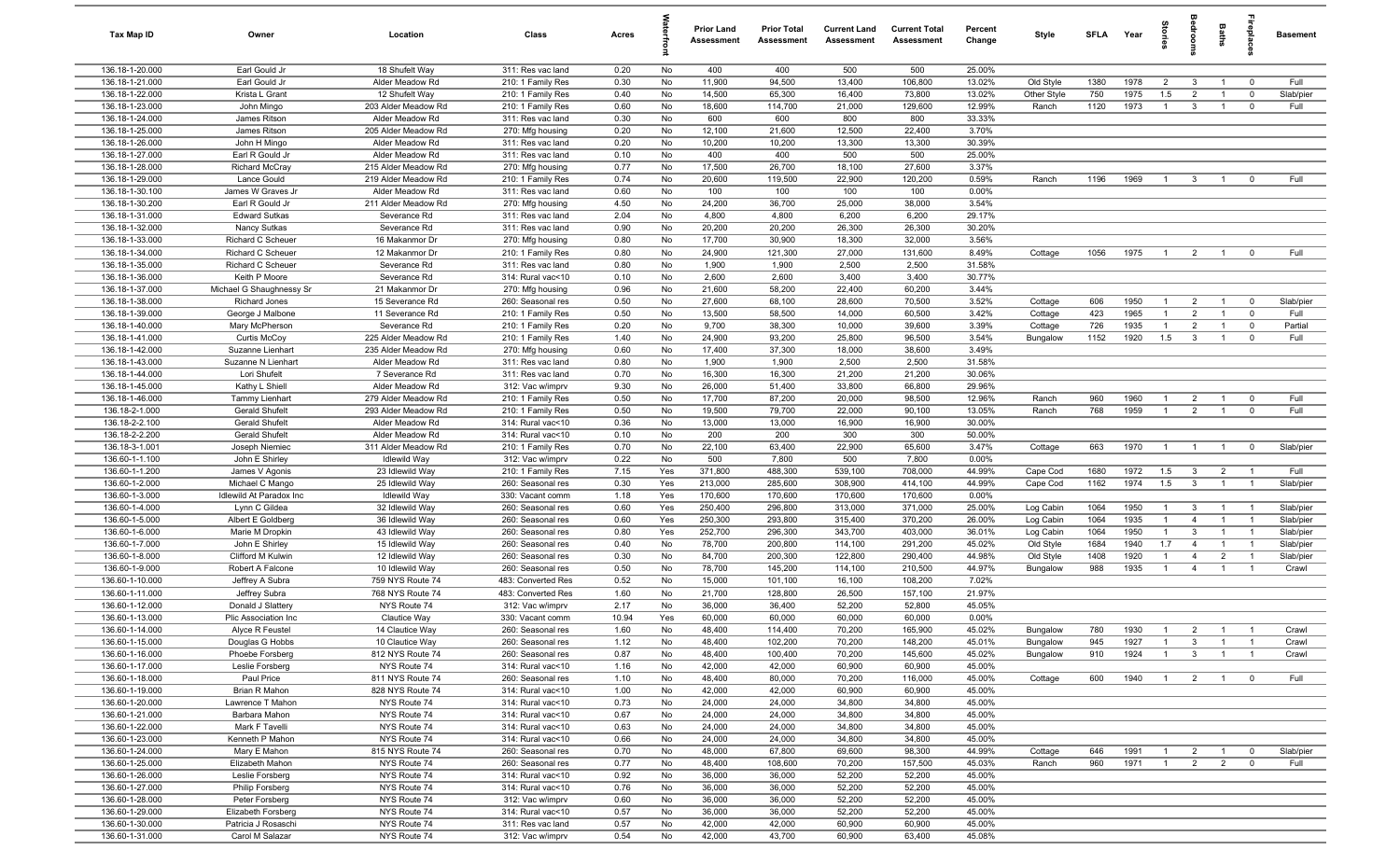| Tax Map ID                         | Owner                                         | Location                             | Class                                  | Acres         |          | <b>Prior Land</b><br>Assessment | <b>Prior Total</b><br>Assessment | <b>Current Land</b><br>Assessment | <b>Current Total</b><br>Assessment | Percent<br>Change | Style            | <b>SFI A</b> | Year         | tories                           | groo                             | Baths                            | ireplac                       | <b>Basement</b> |
|------------------------------------|-----------------------------------------------|--------------------------------------|----------------------------------------|---------------|----------|---------------------------------|----------------------------------|-----------------------------------|------------------------------------|-------------------|------------------|--------------|--------------|----------------------------------|----------------------------------|----------------------------------|-------------------------------|-----------------|
| 136.60-1-32.000                    | Elizabeth Mahon                               | NYS Route 74                         | 260: Seasonal res                      | 0.56          | No       | 42,400                          | 47,300                           | 61,500                            | 68,600                             | 45.03%            | Cottage          | 384          | 1920         | $\overline{1}$                   | $\overline{1}$                   | $\mathbf 0$                      | $\overline{0}$                | Slab/pier       |
| 136.60-1-33.000                    | Phoebe Forsberg                               | NYS Route 74                         | 314: Rural vac<10                      | 0.50          | No       | 20,200                          | 20,200                           | 29,300                            | 29,300                             | 45.05%            |                  |              |              |                                  |                                  |                                  |                               |                 |
| 136.60-1-34.000                    | James P Mahon                                 | NYS Route 74                         | 314: Rural vac<10                      | 0.64          | No       | 48,000                          | 48,000                           | 69,600                            | 69,600                             | 45.00%            |                  |              |              |                                  |                                  |                                  |                               |                 |
| 136.60-1-35.000                    | <b>Thomas Forsberg</b>                        | NYS Route 74                         | 312: Vac w/imprv                       | 1.12          | No       | 54,000                          | 56,400                           | 78,300                            | 81,800                             | 45.04%            |                  |              |              |                                  |                                  |                                  |                               |                 |
| 136.60-1-36.000                    | Leslie Forsberg                               | NYS Route 74                         | 314: Rural vac<10                      | 0.52          | No       | 48,000                          | 48,000                           | 69,600                            | 69,600                             | 45.00%            |                  |              |              |                                  |                                  |                                  |                               |                 |
| 136.60-1-37.000                    | <b>Timothy Forsberg</b>                       | NYS Route 74                         | 314: Rural vac<10                      | 0.53          | No       | 42,000                          | 42,000                           | 60,900                            | 60,900                             | 45.00%            |                  |              |              |                                  |                                  |                                  |                               |                 |
| 136.60-1-38.000<br>136.60-1-39.000 | John R Forsberg                               | NYS Route 74<br>NYS Route 74         | 314: Rural vac<10                      | 0.58<br>0.57  | No<br>No | 42,000<br>42,000                | 42,000<br>42,000                 | 60,900<br>60,900                  | 60,900<br>60,900                   | 45.00%<br>45.00%  |                  |              |              |                                  |                                  |                                  |                               |                 |
|                                    | James Forsberg                                | NYS Route 74                         | 314: Rural vac<10<br>314: Rural vac<10 |               | No       | 20,300                          | 20,300                           | 26,400                            | 26,400                             | 30.05%            |                  |              |              |                                  |                                  |                                  |                               |                 |
| 136.65-1-1.000<br>136.65-1-2.000   | Douglas K Jenks<br>Thomas S McCormick         | 325 NYS Route 74                     | 210: 1 Family Res                      | 1.94<br>2.60  | Yes      | 210,000                         | 341,300                          | 304,500                           | 494,900                            | 45.00%            | Old Style        | 2178         | 1949         | 1.5                              | $\mathbf{3}$                     | $\mathbf{3}$                     | $\overline{1}$                | Full            |
| 136.65-1-3.100                     | GerStephBrad Family Trust                     | 331 NYS Route 74                     | 260: Seasonal res                      | 2.23          | Yes      | 280,100                         | 399,000                          | 406,100                           | 578,600                            | 45.01%            | Old Style        | 1970         | 1875         | 1.5                              | $\overline{3}$                   | $\overline{2}$                   | $\overline{1}$                | Crawl           |
| 136.65-1-3.200                     | Brad E Robinson                               | 337 NYS Route 74                     | 260: Seasonal res                      | 1.15          | Yes      | 187,600                         | 224,900                          | 272,000                           | 326,100                            | 45.00%            | Bungalow         | 918          | 1930         | $\overline{1}$                   | $\overline{1}$                   | $\overline{1}$                   | $\mathbf 0$                   | Slab/pier       |
| 136.65-1-3.300                     | Stephanie D Heineman                          | NYS Route 74                         | 313: Watrfrnt vac                      | 1.15          | Yes      | 220,400                         | 220,400                          | 319,600                           | 319,600                            | 45.01%            |                  |              |              |                                  |                                  |                                  |                               |                 |
| 136.65-1-3.400                     | David L Lowe                                  | 347 NYS Route 74                     | 210: 1 Family Res                      | 1.15          | Yes      | 222,400                         | 493,700                          | 322,500                           | 715,900                            | 45.01%            | Contemporary     | 1995         | 2000         | 1.7                              | $\overline{4}$                   | $\mathbf{3}$                     | $\overline{1}$                | Full            |
| 136.65-1-4.111                     | GerStephBrad Family Trust                     | NYS Route 74                         | 314: Rural vac<10                      | 0.11          | No       | 1,000                           | 1,000                            | 1,000                             | 1,000                              | 0.00%             |                  |              |              |                                  |                                  |                                  |                               |                 |
| 136.65-1-4.112                     | Arthur T Bannon                               | 3 Robinson Dr                        | 210: 1 Family Res                      | 0.68          | No       | 54,500                          | 124,300                          | 56,400                            | 128,700                            | 3.54%             | Old Style        | 3491         | 1900         | $\overline{2}$                   | 6                                | $\overline{2}$                   | $\overline{1}$                | Full            |
| 136.65-1-4.113                     | Frederick W Gleave                            | 350 NYS Route 74                     | 210: 1 Family Res                      | 0.55          | No       | 66,600                          | 142,000                          | 96,600                            | 205,900                            | 45.00%            | Old Style        | 1400         | 1930         | $\mathbf{1}$                     | $\overline{2}$                   | $\overline{1}$                   | - 1                           | Crawl           |
| 136.65-1-4.120                     | George Gillespie                              | 8 Pelsinn Ct                         | 260: Seasonal res                      | 0.49          | Yes      | 208,200                         | 316,400                          | 301,900                           | 458,800                            | 45.01%            | Ranch            | 1176         | 1986         | $\mathbf{1}$                     | 2                                | $\overline{2}$                   | $\mathbf 0$                   | Full            |
| 136.65-1-4.200                     | Robert F Borquist                             | 9 Pelsinn Ct                         | 260: Seasonal res                      | 0.46          | Yes      | 181,100                         | 259,200                          | 262,600                           | 375,800                            | 44.98%            | Other Style      | 1265         | 1968         | 1.5                              | $\overline{4}$                   | $\overline{2}$                   | $\mathbf 0$                   | Slab/pier       |
| 136.65-1-5.000                     | John J Heiss                                  | 373 NYS Route 74                     | 260: Seasonal res                      | 1.00          | No       | 66,600                          | 110,400                          | 81,300                            | 134,700                            | 22.01%            | Old Style        | 1278         | 1920         | 1.5                              | $\overline{2}$                   | $\overline{1}$                   | $\mathbf 0$                   | Slab/pier       |
| 136.65-1-6.000                     | Frederick W Gleave                            | NYS Route 74                         | 311: Res vac land                      | 0.52          | No       | 24,000                          | 24,000                           | 34,800                            | 34,800                             | 45.00%            |                  |              |              |                                  |                                  |                                  |                               |                 |
| 136.65-1-7.017                     | Richard M Ives                                | 360 NYS Route 74                     | 260: Seasonal res                      | 0.45          | No       | 42,400                          | 82,000                           | 61,500                            | 118,900                            | 45.00%            | Old Style        | 946          | 1949         | $\overline{1}$<br>$\overline{1}$ | $\mathbf{3}$                     | $\overline{1}$<br>$\overline{1}$ | $\mathbf 0$                   | Slab/pier       |
| 136.65-1-8.000<br>136.65-1-9.000   | Marion Christo<br><b>Christo Family Trust</b> | 332 NYS Route 74<br>338 NYS Route 74 | 210: 1 Family Res<br>210: 1 Family Res | 1.00<br>1.01  | No<br>No | 23,500<br>24,100                | 113,400<br>84,400                | 28,700<br>29,400                  | 138,300<br>103,000                 | 21.96%<br>22.04%  | Ranch<br>Cottage | 1040<br>621  | 1989<br>1975 | $\overline{1}$                   | $\overline{2}$<br>$\overline{2}$ | $\overline{1}$                   | $\mathbf 0$<br>$\overline{1}$ | Full<br>Full    |
| 136.65-1-10.000                    | Severance Lk Tennis Estates                   | NYS Route 74                         | 330: Vacant comm                       | 0.80          | No       | 21,000                          | 21,000                           | 21,000                            | 21,000                             | 0.00%             |                  |              |              |                                  |                                  |                                  |                               |                 |
| 136.65-1-11.111                    | David Benninghoff                             | 19 Robinson Dr                       | 260: Seasonal res                      | 0.46          | No       | 60,500                          | 161,900                          | 79,000                            | 226,100                            | 39.65%            | Contemporary     | 1152         | 1991         | 1.5                              | $\mathbf{3}$                     | $\overline{2}$                   | $^{\circ}$                    | Slab/pier       |
| 136.65-1-11.112                    | Melinda K Ward                                | 21 Robinson Dr                       | 260: Seasonal res                      | 0.46          | No       | 54,500                          | 84,500                           | 79,000                            | 84,500                             | 0.00%             | Cottage          | 540          | 1920         | $\overline{1}$                   | $\overline{1}$                   | $\overline{1}$                   | $\mathbf 0$                   | Slab/pier       |
| 136.65-1-11.120                    | Jeffrey S Wilms                               | 17 Robinson Dr                       | 210: 1 Family Res                      | 0.48          | No       | 54,500                          | 83,500                           | 79,000                            | 121,100                            | 45.03%            | Cottage          | 540          | 1922         | $\overline{1}$                   | $\overline{2}$                   | $\overline{1}$                   | $\mathbf 0$                   | Slab/pier       |
| 136.65-1-11.200                    | Judith F Groff                                | 344 NYS Route 74                     | 260: Seasonal res                      | 0.56          | No       | 55,500                          | 109,400                          | 80,500                            | 163,200                            | 49.18%            | Bungalow         | 1045         | 1910         | 1.5                              | $\overline{2}$                   | $\overline{1}$                   | $\overline{1}$                | Partial         |
| 136.65-1-12.000                    | Loni Jacobson                                 | 15 Robinson Dr                       | 260: Seasonal res                      | 0.62          | No       | 54,500                          | 87,700                           | 79,000                            | 127,200                            | 45.04%            | Cottage          | 864          | 1920         | $\mathbf{1}$                     | $\overline{2}$                   |                                  | $\mathbf 0$                   | Slab/pier       |
| 136.65-1-13.000                    | Steven P Binninger                            | 11 Robinson Dr                       | 312: Vac w/imprv                       | 0.60          | No       | 48,400                          | 109,800                          | 70,200                            | 159,200                            | 44.99%            |                  |              |              |                                  |                                  |                                  |                               |                 |
| 136.65-1-14.000                    | Severance Lk Tennis Estates                   | NYS Route 74                         | 330: Vacant comm                       | 10.05         | Yes      | 190,300                         | 192,100                          | 190,300                           | 192,100                            | 0.00%             |                  |              |              |                                  |                                  |                                  |                               |                 |
| 136.65-1-15.000                    | Severance Lk Tennis Estates                   | NYS Route 74                         | 330: Vacant comm                       | 0.39          | No       | 11,000                          | 11,000                           | 11,000                            | 11,000                             | 0.00%             |                  |              |              |                                  |                                  |                                  |                               |                 |
| 136.65-1-16.000                    | Lynn G Gifford                                | 6 Pelsinn Ct                         | 260: Seasonal res                      | 0.55          | Yes      | 165,200                         | 238,700                          | 239,500                           | 346,100                            | 44.99%            | Old Style        | 1945         | 1916         | $\overline{1}$                   | $\mathbf{3}$                     | $\overline{1}$                   | $\mathbf 0$                   | Slab/pier       |
| 137.1-1-3.000                      | Clark S Wrigley                               | Paradox Rd                           | 322: Rural vac>10                      | 4.10          | No       | 9,400                           | 9,400                            | 12,200                            | 12,200                             | 29.79%            |                  |              |              |                                  |                                  |                                  |                               |                 |
| 137.1-1-4.000                      | Diane K Clarke                                | Paradox Rd                           | 322: Rural vac>10                      | 5.70          | No       | 13,100                          | 13,100                           | 17,000                            | 17,000                             | 29.77%            |                  |              |              |                                  |                                  |                                  |                               |                 |
| 137.1-1-5.000<br>137.1-1-6.000     | Mickey Braunstein<br>Maxwell Development Corp | Paradox Rd<br>Paradox Rd             | 322: Rural vac>10<br>322: Rural vac>10 | 3.60<br>6.40  | No<br>No | 8,200<br>6,000                  | 8,200<br>6,000                   | 10,700<br>7,800                   | 10,700<br>7,800                    | 30.49%<br>30.00%  |                  |              |              |                                  |                                  |                                  |                               |                 |
| 137.1-1-7.000                      | Daniel M Gregory                              | Fraternaland Rd                      | 322: Rural vac>10                      | 27.10         | No       | 11,500                          | 11,500                           | 12,000                            | 12,000                             | 4.35%             |                  |              |              |                                  |                                  |                                  |                               |                 |
| 137.1-1-10.000                     | Charles M Spitzner                            | Fraternaland Rd                      | 322: Rural vac>10                      | 67.80         | No       | 28,800                          | 28,800                           | 30,100                            | 30,100                             | 4.51%             |                  |              |              |                                  |                                  |                                  |                               |                 |
| 137.1-2-2.006                      | Kirk D Gall                                   | Fleming Pond Rd                      | 270: Mfg housing                       | 1.20          | Yes      | 67,300                          | 72,900                           | 82,100                            | 88,900                             | 21.95%            |                  |              |              |                                  |                                  |                                  |                               |                 |
| 137.1-2-3.100                      | Mark G Barry                                  | Fleming Pond Rd                      | 240: Rural res                         | 43.60         | No       | 57,300                          | 320,200                          | 69,900                            | 390,600                            | 21.99%            | Log Cabin        | 2528         | 2003         | 1.5                              | $\overline{\mathbf{3}}$          | $\overline{2}$                   | $^{\circ}$                    | Full            |
| 137.1-2-3.200                      | Charles A Hannigan Jr                         | Fleming Pond Rd                      | 322: Rural vac>10                      | 15.53         | No       | 6,500                           | 6,500                            | 8,500                             | 8,500                              | 30.77%            |                  |              |              |                                  |                                  |                                  |                               |                 |
| 137.1-2-4.000                      | Elinor L Levey-France                         | Fleming Pond Rd                      | 314: Rural vac<10                      | 0.60          | No       | 14,200                          | 14,200                           | 18,500                            | 18,500                             | 30.28%            |                  |              |              |                                  |                                  |                                  |                               |                 |
| 137.1-2-5.000                      | Kenneth A Sawyer Jr                           | Fleming Pond Rd                      | 314: Rural vac<10                      | 0.10          | No       | 10,200                          | 10,200                           | 13,300                            | 13,300                             | 30.39%            |                  |              |              |                                  |                                  |                                  |                               |                 |
| 137.1-3-1.000                      | Clark S Wrigley                               | Paradox Rd                           | 314: Rural vac<10                      | 0.10          | No       | 500                             | 500                              | 700                               | 700                                | 40.00%            |                  |              |              |                                  |                                  |                                  |                               |                 |
| 137.1-3-2.000                      | NL Industries Inc                             | Paradox Rd                           | 322: Rural vac>10                      | 4.20          | No       | 1,900                           | 1,900                            | 2,500                             | 2,500                              | 31.58%            |                  |              |              |                                  |                                  |                                  |                               |                 |
| 137.1-4-3.000                      | Thomas P Gorman                               | US Route 9                           | 313: Watrfrnt vac                      | 1.70          | Yes      | 44,000                          | 44,000                           | 44,000                            | 44,000                             | 0.00%             |                  |              |              |                                  |                                  |                                  |                               |                 |
| 137.1-4-4.000                      | Glen Reay Beach Assoc Inc                     | Fraternaland Rd                      | 314: Rural vac<10                      | 5.81          | Yes      | 64,900                          | 64,900                           | 64,900                            | 64,900                             | 0.00%             |                  |              |              |                                  |                                  |                                  |                               |                 |
| 137.1-4-5.001                      | Donald Gregory                                | 70 Fraternaland Rd                   | 260: Seasonal res                      | 13.00         | No       | 35,500                          | 99,800                           | 40,100                            | 112,800                            | 13.03%            | Cottage          | 600          | 2000         | $\overline{1}$                   | $\overline{2}$                   | $\overline{1}$                   | $^{\circ}$                    | Slab/pier       |
| 137.1-4-6.003                      | David J Kuttler                               | 133 Fraternaland Rd                  | 260: Seasonal res                      | 23.69         | Yes      | 308,400                         | 364,700                          | 418,000                           | 494,300<br>8,300                   | 35.54%            | Old Style        | 858          | 1920         | 1.5                              | $\overline{2}$                   | $\mathbf{1}$                     | $\mathbf 0$                   | Partial         |
| 137.1-4-7.100<br>137.1-4-7.200     | Charles M Spitzner<br>Francis J Mottl         | Fraternaland Rd<br>Fraternaland Rd   | 322: Rural vac>10<br>322: Rural vac>10 | 18.67<br>7.97 | No<br>No | 6,400<br>3,400                  | 6,400<br>3,400                   | 8,300<br>4,400                    | 4,400                              | 29.69%<br>29.41%  |                  |              |              |                                  |                                  |                                  |                               |                 |
| 137.1-4-8.000                      | Daniel M Gregory                              | 228 Fraternaland Rd                  | 322: Rural vac>10                      | 22.00         | No       | 21,100                          | 21,100                           | 27,400                            | 27,400                             | 29.86%            |                  |              |              |                                  |                                  |                                  |                               |                 |
| 137.1-4-9.000                      | Frederick R Blaich                            | Fraternaland Rd                      | 314: Rural vac<10                      | 0.50          | No       | 1,700                           | 1,700                            | 2,200                             | 2,200                              | 29.41%            |                  |              |              |                                  |                                  |                                  |                               |                 |
| 137.1-4-10.000                     | Charles M Spitzner                            | Fraternaland Rd                      | 314: Rural vac<10                      | 0.70          | No       | 1,700                           | 1,700                            | 2,200                             | 2,200                              | 29.41%            |                  |              |              |                                  |                                  |                                  |                               |                 |
| 137.1-4-11.100                     | Charles M Spitzner                            | Fraternaland Rd                      | 322: Rural vac>10                      | 51.87         | No       | 49,700                          | 49,700                           | 64,600                            | 64,600                             | 29.98%            |                  |              |              |                                  |                                  |                                  |                               |                 |
| 137.1-4-12.100                     | Charles M Spitzner                            | Fraternaland Rd                      | 314: Rural vac<10                      | 5.14          | No       | 27,600                          | 27,600                           | 35,900                            | 35,900                             | 30.07%            |                  |              |              |                                  |                                  |                                  |                               |                 |
| 137.1-4-12.300                     | Charles M Spitzner                            | Fraternaland Rd                      | 314: Rural vac<10                      | 0.45          | No       | 1,000                           | 1,000                            | 1,300                             | 1,300                              | 30.00%            |                  |              |              |                                  |                                  |                                  |                               |                 |
| 137.1-4-16.077                     | John M Russell                                | NYS Route 74                         | 314: Rural vac<10                      | 3.43          | No       | 7,800                           | 7,800                            | 10,100                            | 10,100                             | 29.49%            |                  |              |              |                                  |                                  |                                  |                               |                 |
| 137.1-4-17.000                     | Kevin G Micklas                               | 124 Letsonville Rd                   | 260: Seasonal res                      | 8.30          | No       | 32,100                          | 44,200                           | 33,200                            | 45,700                             | 3.39%             | Cottage          | 341          | 1950         | $\overline{1}$                   | $\mathbf 0$                      | $\mathbf 0$                      | $\overline{0}$                | Slab/pier       |
| 137.1-4-18.000                     | Robert G Westphal                             | 114 Letsonville Rd                   | 260: Seasonal res                      | 1.72          | No       | 23,200                          | 52,700                           | 24,000                            | 54,500                             | 3.42%             | Cottage          | 480          | 1940         | $\overline{1}$                   | $\overline{1}$                   | $\mathbf 0$                      | $\overline{1}$                | Slab/pier       |
| 137.1-4-19.000                     | <b>Bruce A James</b>                          | Fleming Pond Rd                      | 314: Rural vac<10                      | 0.70          | No       | 1,700                           | 1,700                            | 2,200                             | 2,200                              | 29.41%            |                  |              |              |                                  |                                  |                                  |                               |                 |
| 137.1-4-20.000                     | Donald T Dubin                                | Letsonville Rd                       | 314: Rural vac<10                      | 7.10          | No       | 16,300                          | 16,300                           | 21,200                            | 21,200                             | 30.06%            |                  |              |              |                                  |                                  |                                  |                               |                 |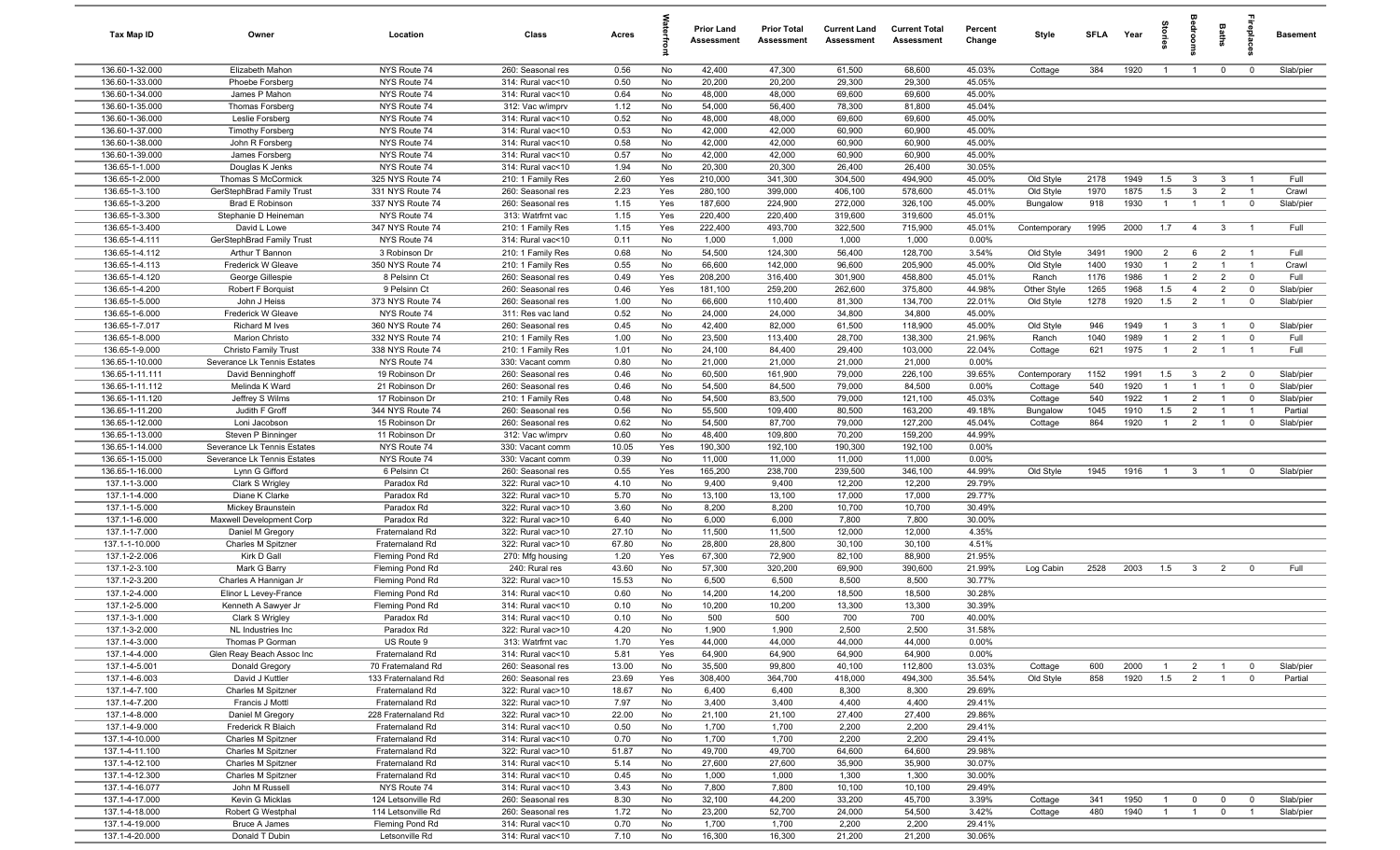| Tax Map ID                       | Owner                                   | Location                                 | Class                                  | Acres        |            | <b>Prior Land</b><br>Assessment | <b>Prior Total</b><br>Assessment | <b>Current Land</b><br>Assessment | <b>Current Total</b><br><b>Assessment</b> | Percent<br>Change | Style        | <b>SFI A</b> | Year         | tories                           | ăroo                    | Baths                            | repla                                     | <b>Basement</b>    |
|----------------------------------|-----------------------------------------|------------------------------------------|----------------------------------------|--------------|------------|---------------------------------|----------------------------------|-----------------------------------|-------------------------------------------|-------------------|--------------|--------------|--------------|----------------------------------|-------------------------|----------------------------------|-------------------------------------------|--------------------|
| 137.1-4-21.000                   | <b>Bruce A James</b>                    | 62 Letsonville Rd                        | 260: Seasonal res                      | 2.90         | No         | 32,300                          | 118,600                          | 39,400                            | 144,700                                   | 22.01%            | Old Style    | 1494         | 1896         | $\overline{2}$                   | $\mathbf{3}$            | $\overline{1}$                   | $\overline{1}$                            | Crawl              |
| 137.1-4-22.100                   | Mark G Barry                            | 117 Fleming Pond Rd                      | 322: Rural vac>10                      | 80.71        | No         | 77,200                          | 77,200                           | 80,700                            | 80,700                                    | 4.53%             |              |              |              |                                  |                         |                                  |                                           |                    |
| 137.1-4-22.200                   | Charles A Hannigan Jr                   | 25 Fleming Pond Rd                       | 260: Seasonal res                      | 18.31        | No         | 41,300                          | 91,000                           | 42,700                            | 94,200                                    | 3.52%             | Old Style    | 1500         | 1920         | 1.5                              | $\overline{\mathbf{3}}$ | $\overline{1}$                   | $\mathbf 0$                               | Full               |
| 137.1-4-24.100                   | NL Industries Inc                       | Letsonville Rd                           | 322: Rural vac>10                      | 4.87         | No         | 2,200                           | 2,200                            | 2,900                             | 2,900                                     | 31.82%            |              |              |              |                                  |                         |                                  |                                           |                    |
| 137.1-4-24.200<br>137.1-4-24.300 | <b>Bruce A James</b>                    | Letsonville Rd<br>Letsonville Rd         | 311: Res vac land                      | 3.40<br>9.54 | No<br>No   | 7,800                           | 7,800<br>4,100                   | 10,100<br>5,300                   | 10,100<br>5,300                           | 29.49%<br>29.27%  |              |              |              |                                  |                         |                                  |                                           |                    |
| 137.1-4-25.000                   | Donald Gregory<br>Mark S Granger        | 35 Daniels Rd                            | 322: Rural vac>10<br>210: 1 Family Res | 1.13         | Yes        | 4,100<br>145,400                | 295,000                          | 210,800                           | 427,800                                   | 45.02%            | Other Style  | 2212         | 1969         | $\overline{2}$                   | $\overline{4}$          | $\overline{2}$                   | $\mathbf 0$                               | Partial            |
| 137.1-4-26.100                   | <b>Mary Daniels</b>                     | 27 Daniels Rd                            | 260: Seasonal res                      | 9.56         | Yes        | 382,400                         | 552,700                          | 554,500                           | 801,400                                   | 45.00%            | Old Style    | 1924         | 1930         | $\overline{1}$                   | $\mathbf{3}$            | $\overline{2}$                   |                                           | Crawl              |
| 137.1-4-26.200                   | <b>Mary Daniels</b>                     | NYS Route 74                             | 311: Res vac land                      | 4.36         | No         | 28,600                          | 28,600                           | 41,500                            | 41,500                                    | 45.10%            |              |              |              |                                  |                         |                                  |                                           |                    |
| 137.1-4-26.300                   | Mary Daniels                            | NYS Route 74                             | 312: Vac w/imprv                       | 1.73         | Yes        | 189,400                         | 242,400                          | 274,600                           | 351,500                                   | 45.01%            |              |              |              |                                  |                         |                                  |                                           |                    |
| 137.1-4-26.400                   | <b>Mary Daniels</b>                     | NYS Route 74                             | 313: Watrfrnt vac                      | 2.72         | Yes        | 152,900                         | 152,900                          | 221,700                           | 221,700                                   | 45.00%            |              |              |              |                                  |                         |                                  |                                           |                    |
| 137.1-4-26.500                   | Richard A Barth                         | 28 Dreams Way                            | 210: 1 Family Res                      | 2.11         | Yes        | 194,000                         | 388,800                          | 281,300                           | 563,800                                   | 45.01%            | Log Cabin    | 1357         | 2001         | 1.5                              | $\mathbf{3}$            | $\overline{2}$                   | $\mathbf 0$                               | Full               |
| 137.1-4-26.600                   | Paul A Mrocka                           | 38 Dreams Way                            | 210: 1 Family Res                      | 1.16         | Yes        | 208,300                         | 412,100                          | 302,000                           | 597,500                                   | 44.99%            | Log Cabin    | 1430         | 2002         | 1.5                              | 3                       | $\overline{2}$                   | $\mathbf 0$                               | Full               |
| 137.1-4-27.000                   | Marianne M Stahl                        | 1298 NYS Route 74                        | 260: Seasonal res                      | 34.54        | No         | 53,700                          | 88,700                           | 55,600                            | 91,800                                    | 3.49%             | Old Style    | 1185         | 1926         | 1.5                              | $\mathbf{3}$            | $\mathbf 0$                      | $\overline{1}$                            | Slab/pier          |
| 137.1-4-28.000                   | Marianne M Stahl                        | US Route 9                               | 314: Rural vac<10                      | 1.00         | No         | 18,200                          | 18,200                           | 23,700                            | 23,700                                    | 30.22%            |              |              |              |                                  |                         |                                  |                                           |                    |
| 137.1-4-29.000                   | Bernard J Jordan                        | 1316 NYS Route 74                        | 210: 1 Family Res                      | 4.00         | No         | 26,300                          | 75,200                           | 27,200                            | 77,800                                    | 3.46%             | Old Style    | 848          | 1930         | 1.5                              | $\overline{2}$          | $\overline{1}$                   | $\overline{0}$                            | Crawl              |
| 137.1-4-30.024                   | Lorraine A Kovarovic                    | 1331 NYS Route 74                        | 280: Multiple res                      | 7.70         | No         | 29,500                          | 167,300                          | 30,500                            | 173,200                                   | 3.53%             | Ranch        | 2412         | 1981         | $\overline{1}$                   | $\mathbf{3}$            | $\overline{1}$                   | $\mathbf 0$                               | Partial            |
| 137.1-4-31.000                   | Frances A Babcock                       | 1301 NYS Route 74                        | 210: 1 Family Res                      | 20.00        | No         | 41,800                          | 88,100                           | 43,300                            | 91,200                                    | 3.52%             | Old Style    | 1008         | 1925         | 1.5                              | $\mathbf{3}$            | $\overline{1}$                   | $\overline{1}$                            | Slab/pier          |
| 137.1-4-32.000                   | Thomas E Williams                       | 48 Letsonville Rd                        | 210: 1 Family Res                      | 7.00         | No         | 29,700                          | 145,900                          | 36,200                            | 178,000                                   | 22.00%            | Old Style    | 2304         | 1896         | $\overline{2}$                   | $\overline{4}$          | $\overline{2}$                   |                                           | Partial            |
| 137.1-4-33.000<br>137.1-4-35.000 | <b>Bruce A James</b><br>Daniel L LaRock | Letsonville Rd                           | 314: Rural vac<10                      | 7.10<br>8.30 | No<br>No   | 16,300<br>30,400                | 16,300<br>36,600                 | 21,200<br>31,800                  | 21,200<br>38,200                          | 30.06%<br>4.37%   |              |              |              |                                  |                         |                                  |                                           |                    |
| 137.1-4-36.000                   | Michael R Knowlton                      | 14 Fraternaland Rd<br>48 Fraternaland Rd | 312: Vac w/imprv<br>210: 1 Family Res  | 2.20         | No         | 23,200                          | 81,900                           | 28,300                            | 99,900                                    | 21.98%            | Ranch        | 1458         | 1999         | $\overline{1}$                   | $\overline{2}$          | $\overline{1}$                   | $\mathbf 0$                               | Slab/pier          |
| 137.1-4-37.000                   | Daniel Gregory                          | Fraternaland Rd                          | 314: Rural vac<10                      | 6.20         | No         | 30,100                          | 30,100                           | 39,100                            | 39,100                                    | 29.90%            |              |              |              |                                  |                         |                                  |                                           |                    |
| 137.1-4-39.001                   | Donald Gregory                          | Letsonville Rd                           | 314: Rural vac<10                      | 2.33         | No         | 2,400                           | 2,400                            | 3,100                             | 3,100                                     | 29.17%            |              |              |              |                                  |                         |                                  |                                           |                    |
| 137.1-4-42.000                   | Carlotta G Prahl                        | 1053 NYS Route 74                        | 280: Multiple res                      | 4.97         | Yes        | 232,900                         | 423,100                          | 337,700                           | 613,500                                   | 45.00%            | Old Style    | 3048         | 1917         | $\overline{2}$                   | 5                       | $\mathbf{3}$                     | $\overline{2}$                            | Crawl              |
| 137.1-4-43.100                   | Robert W VanPatten Jr                   | 7 Gorman Rd                              | 210: 1 Family Res                      | 1.86         | Yes        | 313,400                         | 526,400                          | 454,400                           | 763,300                                   | 45.00%            | Contemporary | 2212         | 1993         | $\overline{2}$                   | $\overline{3}$          | $\overline{2}$                   | $\overline{0}$                            | Slab/pier          |
| 137.1-4-43.200                   | William E Klitgaard                     | 25 Gorman Rd                             | 210: 1 Family Res                      | 1.86         | Yes        | 313,400                         | 451,200                          | 454,300                           | 689,600                                   | 52.84%            | Cape Cod     | 1386         | 1991         | 1.5                              | $\overline{\mathbf{3}}$ | $\overline{2}$                   | $\mathbf 0$                               | Full               |
| 137.1-4-44.000                   | Thomas P Gorman                         | Gorman Rd                                | 314: Rural vac<10                      | 0.98         | No         | 2,400                           | 2,400                            | 2,400                             | 2,400                                     | 0.00%             |              |              |              |                                  |                         |                                  |                                           |                    |
| 137.1-4-45.000                   | Harold Forsland                         | 15 Daniels Rd                            | 210: 1 Family Res                      | 4.09         | Yes        | 339,500                         | 450,100                          | 492,300                           | 694,200                                   | 54.23%            | Old Style    | 1718         | 1930         | 2                                | $\overline{\mathbf{3}}$ | $\overline{2}$                   | $\overline{1}$                            | Partial            |
| 137.1-4-46.100                   | Thomas P Gorman                         | NYS Route 74                             | 313: Watrfrnt vac                      | 1.20         | Yes        | 324,000                         | 324,000                          | 469,800                           | 469,800                                   | 45.00%            |              |              |              |                                  |                         |                                  |                                           |                    |
| 137.1-4-46.200                   | Thomas P Gorman                         | NYS Route 74                             | 313: Watrfrnt vac                      | 1.20         | Yes        | 216,000                         | 216,000                          | 313,200                           | 313,200                                   | 45.00%            |              |              |              |                                  |                         |                                  |                                           |                    |
| 137.1-4-46.300                   | Robert C Rousseau                       | 55 Daniels Rd                            | 210: 1 Family Res                      | 1.20         | Yes        | 246,800                         | 454,600                          | 357,900                           | 659,200                                   | 45.01%            | Ranch        | 1440         | 2002         | $\overline{1}$                   | $\mathbf{3}$            | $\overline{2}$                   | $\overline{0}$                            | Full               |
| 137.1-4-46.400                   | Robert Hauserman                        | 64 Daniels Rd                            | 210: 1 Family Res                      | 1.20         | Yes        | 179,200                         | 487,100                          | 308,900                           | 619,900                                   | 27.26%            | Contemporary | 2091         | 2003         | $\overline{2}$                   | $\overline{4}$          | $\overline{2}$                   | $\mathbf 0$                               | Full               |
| 137.1-4-46.500                   | David P Beck                            | 70 Daniels Rd                            | 210: 1 Family Res                      | 1.20         | Yes        | 218,500                         | 644,800                          | 316,800                           | 678,200                                   | 5.18%             | Log Cabin    | 1596         | 2002         | 1.5                              | $\mathbf{3}$            | 3                                | $\overline{1}$                            | Full               |
| 137.1-4-47.000<br>137.1-4-48.000 | Thomas J Adams<br>Thomas J Adams        | 15 Daniels Rd<br>NYS Route 74            | 260: Seasonal res<br>311: Res vac land | 1.50<br>1.10 | Yes<br>No  | 126,500<br>2,900                | 201,200<br>2,900                 | 183,400<br>4,200                  | 291,700<br>4,200                          | 44.98%<br>44.83%  | Ranch        | 1080         | 1964         | $\overline{1}$                   | $\overline{2}$          | $\overline{2}$                   | $\overline{1}$                            | Crawl              |
| 137.1-4-49.000                   | George F Harple                         | NYS Route 74                             | 312: Vac w/imprv                       | 1.20         | Yes        | 172,800                         | 176,900                          | 250,600                           | 256,500                                   | 45.00%            |              |              |              |                                  |                         |                                  |                                           |                    |
| 137.1-4-50.000                   | Thomas P Fallon                         | NYS Route 74                             | 313: Watrfrnt vac                      | 1.20         | Yes        | 182,400                         | 182,400                          | 264,500                           | 264,500                                   | 45.01%            |              |              |              |                                  |                         |                                  |                                           |                    |
| 137.1-4-51.000                   | Steven C Scarpa                         | 8 Moes Ct                                | 260: Seasonal res                      | 1.40         | Yes        | 133,100                         | 171,300                          | 231,600                           | 298,100                                   | 74.02%            | Old Style    | 994          | 1945         | $\overline{1}$                   | $\overline{2}$          | $\overline{2}$                   | $\overline{0}$                            | Partial            |
| 137.1-4-52.000                   | David A Bruce                           | 5 Adams Ln                               | 260: Seasonal res                      | 1.40         | Yes        | 168,800                         | 265,800                          | 244,800                           | 385,400                                   | 45.00%            | Bungalow     | 1030         | 1920         | $\overline{1}$                   | 2                       | $\overline{1}$                   | $\mathbf 0$                               | Crawl              |
| 137.1-4-53.000                   | Richard G Benz                          | 23 Adams Ln                              | 210: 1 Family Res                      | 2.14         | Yes        | 248,000                         | 336,100                          | 359,600                           | 487,300                                   | 44.99%            | Old Style    | 1939         | 1949         | 1.7                              | $\overline{2}$          | $\overline{2}$                   | $\mathbf 0$                               | Partial            |
| 137.1-4-54.000                   | Thomas P Fallon                         | 19 Adams Ln                              | 313: Watrfrnt vac                      | 1.89         | Yes        | 184,000                         | 184,100                          | 266,800                           | 266,900                                   | 44.98%            |              |              |              |                                  |                         |                                  |                                           |                    |
| 137.1-4-55.000                   | Caleb A George                          | 31 Adams Ln                              | 210: 1 Family Res                      | 1.20         | Yes        | 217,800                         | 514,200                          | 315,800                           | 745,600                                   | 45.00%            | Colonial     | 2020         | 1989         | $\overline{2}$                   | $\overline{3}$          | $\overline{2}$                   | $\mathbf 0$                               | Full               |
| 137.1-4-56.000                   | <b>Theoharides Family Trust</b>         | 13 Moes Ct                               | 210: 1 Family Res                      | 0.81         | Yes        | 198,500                         | 340,400                          | 287,800                           | 493,600                                   | 45.01%            | Contemporary | 1120         | 1975         | $\overline{1}$                   | 3                       | $\mathbf{1}$                     | $\overline{0}$                            | Full               |
| 137.1-4-57.000                   | Theoharides Family Trust                | 12 Moes Ct                               | 260: Seasonal res                      | 0.68         | Yes        | 191,800                         | 229,100                          | 278,100                           | 332,200                                   | 45.00%            | Cottage      | 536          | 1987         | $\mathbf{1}$                     |                         | $\overline{1}$                   | $\mathbf 0$                               | Slab/pier          |
| 137.1-4-58.000                   | Douglas Davis                           | 10 Moes Ct                               | 210: 1 Family Res                      | 0.61         | Yes        | 213,000                         | 400,300                          | 308,900                           | 580,400                                   | 44.99%            | Contemporary | 1325         | 1987         | 1.5                              | $\mathbf{3}$            | $\overline{2}$                   | $\mathbf 0$                               | Full               |
| 137.1-4-59.000                   | Theoharidies Family Trust               | NYS Route 74                             | 314: Rural vac<10                      | 0.63         | No         | 4,800                           | 4,800                            | 6,200                             | 6,200                                     | 29.17%            |              |              |              |                                  |                         |                                  |                                           |                    |
| 137.1-4-60.000<br>137.1-4-61.000 | Carville Williams                       | 43 Adams Ln                              | 260: Seasonal res                      | 1.17         | Yes        | 187,600                         | 227,000                          | 272,000                           | 363,900                                   | 60.31%<br>44.99%  | Cottage      | 1508<br>1322 | 1960<br>1950 | $\overline{1}$<br>$\overline{1}$ | $\overline{2}$<br>2     | $\overline{1}$<br>$\overline{1}$ | $\overline{\mathbf{0}}$<br>$\overline{1}$ | Partial<br>Partial |
| 137.1-4-62.000                   | Sheryl L Halliday<br>Joseph Licari      | 65 Adams Ln<br>NYS Route 74              | 210: 1 Family Res<br>313: Watrfrnt vac | 1.21<br>1.14 | Yes<br>Yes | 213,800<br>172,800              | 263,400<br>172,800               | 310,000<br>250,600                | 381,900<br>250,600                        | 45.02%            | Log Cabin    |              |              |                                  |                         |                                  |                                           |                    |
| 137.1-4-63.000                   | Susan Rottschaefer                      | 67 Adams Ln                              | 260: Seasonal res                      | 1.79         | Yes        | 150,100                         | 207,400                          | 217,600                           | 300,700                                   | 44.99%            | Old Style    | 986          | 1940         | $\overline{1}$                   | $\overline{2}$          | $\overline{1}$                   | $\overline{1}$                            | Partial            |
| 137.1-4-64.000                   | George E Froehlich                      | 51 Adams Ln                              | 260: Seasonal res                      | 1.58         | Yes        | 159,600                         | 196,800                          | 231,400                           | 285,400                                   | 45.02%            | Cottage      | 720          | 1952         | $\overline{1}$                   | $\overline{1}$          | $\overline{1}$                   | $\overline{1}$                            | Slab/pier          |
| 137.1-4-65.000                   | Caleb A George                          | NYS Route 74                             | 313: Watrfrnt vac                      | 1.47         | Yes        | 189,000                         | 189,000                          | 274,100                           | 274,100                                   | 45.03%            |              |              |              |                                  |                         |                                  |                                           |                    |
| 137.1-4-66.000                   | Richard G Benz                          | NYS Route 74                             | 312: Vac w/imprv                       | 0.31         | No         | 4,100                           | 23,000                           | 5,300                             | 29,900                                    | 30.00%            |              |              |              |                                  |                         |                                  |                                           |                    |
| 137.1-4-67.000                   | William K Birdsall                      | 119 Fraternaland Rd                      | 260: Seasonal res                      | 5.99         | No         | 62,600                          | 103,000                          | 76,400                            | 125,700                                   | 22.04%            | Old Style    | 1170         | 1920         | 1.5                              | $\overline{\mathbf{3}}$ | $\overline{1}$                   | $\overline{\mathbf{0}}$                   | Crawl              |
| 137.1-4-68.000                   | William J Buck                          | 105 Fraternaland Rd                      | 312: Vac w/imprv                       | 6.73         | No         | 61,800                          | 78,300                           | 75,400                            | 95,500                                    | 21.97%            |              |              |              |                                  |                         |                                  |                                           |                    |
| 137.1-4-69.000                   | Raymond R McGuinness                    | 103 Fraternaland Rd                      | 260: Seasonal res                      | 11.77        | No         | 82,100                          | 176,400                          | 100,200                           | 215,200                                   | 22.00%            | Ranch        | 1260         | 1985         | $\overline{1}$                   | $\overline{\mathbf{3}}$ | $\overline{2}$                   | $\overline{\mathbf{0}}$                   | Slab/pier          |
| 137.1-4-70.000                   | John M Russell                          | 35 Adams Ln                              | 210: 1 Family Res                      | 1.02         | Yes        | 266,300                         | 391,900                          | 331,000                           | 513,200                                   | 30.95%            | Other Style  | 1424         | 1975         | 1.5                              | $\overline{2}$          | $\overline{1}$                   | $\mathbf 0$                               | Partial            |
| 137.1-4-71.000                   | John M Russell                          | NYS Route 74                             | 314: Rural vac<10                      | 0.46         | No         | 1,000                           | 1,000                            | 1,300                             | 1,300                                     | 30.00%            |              |              |              |                                  |                         |                                  |                                           |                    |
| 137.1-4-72.000                   | Thomas P Fallon                         | NYS Route 74                             | 314: Rural vac<10                      | 0.19         | No         | 1,300                           | 1,300                            | 1,700                             | 1,700                                     | 30.77%            |              |              |              |                                  |                         |                                  |                                           |                    |
| 137.1-4-73.100                   | Richard G Benz                          | NYS Route 74                             | 312: Vac w/imprv                       | 0.32         | No         | 2,600                           | 2,900                            | 3,400                             | 3,800                                     | 31.03%            |              |              |              |                                  |                         |                                  |                                           |                    |
| 137.1-4-73.200                   | Richard G Benz                          | NYS Route 74                             | 314: Rural vac<10                      | 0.52         | No         | 3,800                           | 3,800                            | 4,900                             | 4,900                                     | 28.95%            |              |              |              |                                  |                         |                                  |                                           |                    |
| 137.1-4-74.110<br>137.1-4-74.120 | David Bruce                             | NYS Route 74                             | 314: Rural vac<10                      | 0.41         | No         | 3,100                           | 3,100                            | 4,000                             | 4,000                                     | 29.03%<br>30.23%  |              |              |              |                                  |                         |                                  |                                           |                    |
|                                  | David Bruce                             | NYS Route 74                             | 314: Rural vac<10                      | 0.60         | No         | 4,300                           | 4,300                            | 5,600                             | 5,600                                     |                   |              |              |              |                                  |                         |                                  |                                           |                    |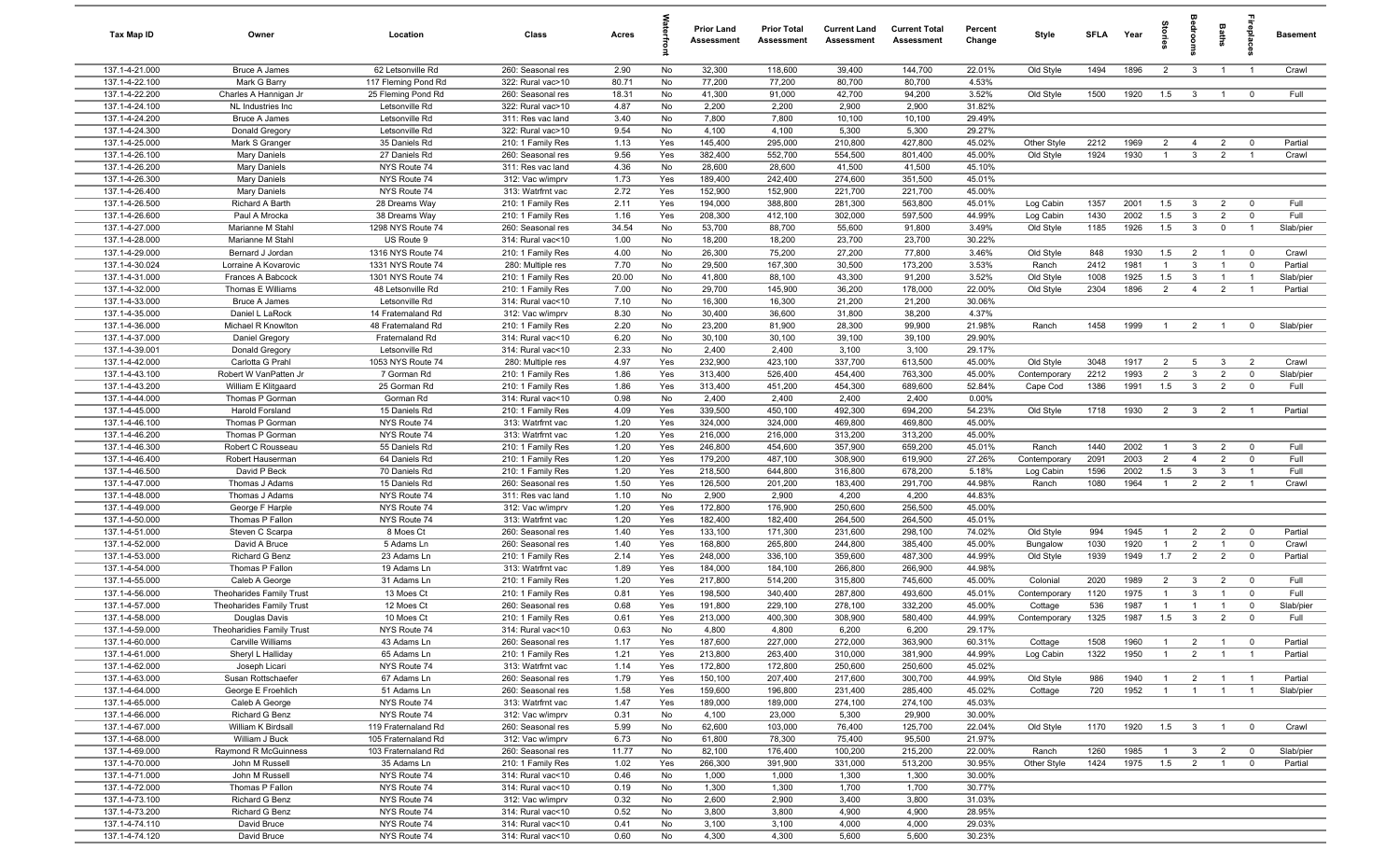| Tax Map ID                         | Owner                                          | Location                                   | Class                                  | Acres            |            | <b>Prior Land</b><br>Assessment | <b>Prior Total</b><br>Assessment | <b>Current Land</b><br>Assessment | <b>Current Total</b><br>Assessment | Percent<br>Change   | Style                | SFLA Year    |              | tories                           | alroom                         | Baths                          | ireplace                         | <b>Basement</b>   |
|------------------------------------|------------------------------------------------|--------------------------------------------|----------------------------------------|------------------|------------|---------------------------------|----------------------------------|-----------------------------------|------------------------------------|---------------------|----------------------|--------------|--------------|----------------------------------|--------------------------------|--------------------------------|----------------------------------|-------------------|
| 137.1-4-74.200                     | Thomas P Gorman                                | NYS Route 74                               | 311: Res vac land                      | 3.47             | No         | 19,400                          | 19,400                           | 25,200                            | 25,200                             | 29.90%              |                      |              |              |                                  |                                |                                |                                  |                   |
| 137.1-4-75.000                     | Steven C Scarpa                                | NYS Route 74                               | 312: Vac w/imprv                       | 0.92             | No         | 6,100                           | 6,100                            | 7,900                             | 7,900                              | 29.51%              |                      |              |              |                                  |                                |                                |                                  |                   |
| 137.1-4-76.000                     | Vicki T Mast                                   | 37 Adams Ln                                | 260: Seasonal res                      | 1.10             | Yes        | 187,600                         | 227,200                          | 272,000                           | 329,400                            | 44.98%              | Cottage              | 702          | 1960         | $\overline{1}$                   | $\overline{2}$                 | $\overline{1}$                 | $^{\circ}$                       | Slab/pier         |
| 137.3-1-2.000                      | Mary Daniels                                   | US Route 9                                 | 322: Rural vac>10                      | 35.70            | No         | 47,800                          | 47,800                           | 62,100                            | 62,100                             | 29.92%              |                      |              |              |                                  |                                |                                |                                  |                   |
| 137.3-1-3.000<br>137.3-1-5.000     | Thomas P Gorman<br>Albany Catholic Youth Assoc | 1070 NYS Route 74<br>Pyramid Rd            | 280: Multiple res                      | 119.50<br>146.20 | Yes<br>Yes | 137,100<br>53,100               | 400,200<br>53,100                | 161,800<br>56,800                 | 472,200<br>56,800                  | 17.99%<br>6.97%     | Old Style            | 1300         | 1925         | $\overline{2}$                   | $\mathbf{3}$                   | $\overline{1}$                 | $\overline{2}$                   | Full              |
| 137.3-1-6.000                      | Albany Catholic Youth Assoc                    | Pyramid Rd                                 | 581: Chd/adt camp<br>581: Chd/adt camp | 203.80           | No         | 76,600                          | 76,600                           | 82,000                            | 82,000                             | 7.05%               |                      |              |              |                                  |                                |                                |                                  |                   |
| 137.3-1-9.000                      | Albany Catholic Youth Assoc                    | 253 Pyramid Rd                             | 581: Chd/adt camp                      | 180.30           | Yes        | 32,800                          | 32,800                           | 35,100                            | 35,100                             | 7.01%               |                      |              |              |                                  |                                |                                |                                  |                   |
| 137.3-2-1.000                      | Albany Catholic Youth Assoc                    | NYS Route 74                               | 581: Chd/adt camp                      | 2.70             | No         | 5,800                           | 5,800                            | 6,200                             | 6,200                              | 6.90%               |                      |              |              |                                  |                                |                                |                                  |                   |
| 137.3-2-3.000                      | NL Industries Inc                              | NYS Route 74                               | 322: Rural vac>10                      | 10.56            | No         | 4,600                           | 4,600                            | 6,000                             | 6,000                              | 30.43%              |                      |              |              |                                  |                                |                                |                                  |                   |
| 137.10-1-1.000                     | Martin Haley                                   | Fraternaland Rd                            | 311: Res vac land                      | 2.20             | No         | 6,200                           | 6,200                            | 8,100                             | 8,100                              | 30.65%              |                      |              |              |                                  |                                |                                |                                  |                   |
| 137.10-1-2.000                     | Martin Haley                                   | 11 Fraternaland Rd                         | 210: 1 Family Res                      | 1.00             | No         | 23,700                          | 75,200                           | 24,500                            | 77,800                             | 3.46%               | Ranch                | 956          | 1951         | $\overline{1}$                   | $\overline{2}$                 | $\overline{1}$                 | $\overline{0}$                   | Partial           |
| 137.10-1-3.000                     | Daniel L LaRock                                | 67 Letsonville Rd                          | 210: 1 Family Res                      | 1.00             | No         | 18,400                          | 85,400                           | 19,000                            | 113,000                            | 32.32%              | Ranch                | 1230         | 1983         | $\overline{1}$                   | $\mathbf{3}$                   | $\overline{1}$                 | $\mathbf 0$                      | Full              |
| 137.10-1-4.000                     | Drew E Hanchett                                | Fraternaland Rd                            | 311: Res vac land                      | 0.80             | No         | 15,600                          | 15,600                           | 20,300                            | 20,300                             | 30.13%              |                      |              |              |                                  |                                |                                |                                  |                   |
| 137.10-1-5.000                     | Mary E Hanchett                                | 5 Fraternaland Rd                          | 210: 1 Family Res                      | 0.30             | No         | 14,600                          | 82,900                           | 17,800                            | 101,100                            | 21.95%              | Old Style            | 1350         | 1940         | $\overline{2}$                   | $\overline{2}$                 | $\overline{1}$                 | $\overline{1}$                   | Partial           |
| 137.10-1-6.000                     | Mary E Hanchett                                | Fraternaland Rd                            | 312: Vac w/imprv                       | 0.20             | No         | 9,300                           | 14,300                           | 9,600                             | 14,800                             | 3.50%               |                      |              |              |                                  |                                |                                |                                  |                   |
| 137.10-1-7.000                     | Mary E Hanchett                                | 47 Letsonville Rd                          | 210: 1 Family Res                      | 1.40             | No         | 28,400                          | 94,600                           | 29,400                            | 97,900                             | 3.49%               | Old Style            | 1639         | 1940         | 1.7                              | $\mathbf{3}$                   | $\overline{1}$                 | $\mathbf 0$                      | Full              |
| 137.10-1-8.000                     | Clark D Griffen                                | Letsonville Rd                             | 311: Res vac land                      | 0.20             | No         | 7,800                           | 7,800                            | 10,100                            | 10,100                             | 29.49%              |                      |              | 1880         |                                  |                                |                                | $\overline{0}$                   | Partial           |
| 137.10-1-10.000<br>137.10-1-11.000 | Clark D Griffen<br>Eugene J McGuinness         | 19 Letsonville Rd<br>11 Letsonville Rd     | 210: 1 Family Res<br>260: Seasonal res | 3.10<br>1.60     | No<br>No   | 30,700<br>28,900                | 146,800<br>69,900                | 37,500<br>29,900                  | 179,100<br>72,300                  | 22.00%<br>3.43%     | Old Style<br>Cottage | 2322<br>1050 | 1910         | 1.5<br>1.5                       | $\mathbf{3}$<br>$\mathbf{3}$   | $\overline{2}$<br>$\mathbf{1}$ | $^{\circ}$                       | Slab/pier         |
| 137.10-1-12.000                    | Carol Cuggino                                  | 7 Letsonville Rd                           | 260: Seasonal res                      | 1.90             | No         | 28,900                          | 60,200                           | 35,300                            | 165,100                            | 174.25%             | Cottage              | 600          | 1930         | $\overline{1}$                   | $\mathbf{3}$                   | $\overline{1}$                 | $\mathbf 0$                      | Partial           |
| 137.10-1-13.100                    | Sandra C Courneen                              | NYS Route 74                               | 311: Res vac land                      | 3.60             | No         | 20,000                          | 20,000                           | 20,900                            | 20,900                             | 4.50%               |                      |              |              |                                  |                                |                                |                                  |                   |
| 137.10-1-13.200                    | Sandra C Courneen                              | 3 Letsonville Rd                           | 210: 1 Family Res                      | 1.77             | No         | 25,600                          | 103,300                          | 31,200                            | 126,000                            | 21.97%              | Old Style            | 1476         | 1940         | 1.5                              | $\mathbf{3}$                   | $\overline{1}$                 | $\overline{1}$                   | Partial           |
| 137.10-1-14.000                    | <b>Charles Hall</b>                            | 1223 NYS Route 74                          | 260: Seasonal res                      | 2.20             | No         | 24,100                          | 58,400                           | 24,900                            | 60,400                             | 3.42%               | Cottage              | 798          | 1951         | $\overline{1}$                   | $\overline{2}$                 | $\overline{1}$                 | $\mathbf 0$                      | Crawl             |
| 137.10-1-15.000                    | Roderick J MacLeod                             | 1199 NYS Route 74                          | 260: Seasonal res                      | 3.30             | No         | 25,200                          | 71,100                           | 26,100                            | 73,600                             | 3.52%               | Old Style            | 1000         | 1940         | 1.5                              | $\overline{2}$                 | $\overline{1}$                 | $\overline{1}$                   | Crawl             |
| 137.10-1-16.000                    | <b>Mathilde Gates</b>                          | 1191 NYS Route 74                          | 270: Mfg housing                       | 0.70             | No         | 13,300                          | 18,600                           | 13,800                            | 19,300                             | 3.76%               |                      |              |              |                                  |                                |                                |                                  |                   |
| 137.10-1-17.000                    | John F Perkins                                 | 1187 NYS Route 74                          | 260: Seasonal res                      | 1.09             | No         | 19,500                          | 56,300                           | 20,200                            | 58,300                             | 3.55%               | Log Cabin            | 936          | 1935         | $\overline{1}$                   | $\mathbf{3}$                   | $\overline{1}$                 | $\overline{1}$                   | Slab/pier         |
| 137.10-1-18.000                    | Kenneth A Sawyer Jr                            | 1179 NYS Route 74                          | 260: Seasonal res                      | 1.20             | No         | 18,700                          | 59,100                           | 19,400                            | 61,200                             | 3.55%               | Cottage              | 748          | 1935         | $\mathbf{1}$                     | $\mathbf{3}$                   |                                | - 1                              | Crawl             |
| 137.10-1-19.000                    | William F Spreen                               | 1175 NYS Route 74                          | 210: 1 Family Res                      | 1.00             | No         | 20,500                          | 114,900                          | 25,000                            | 140,200                            | 22.02%              | Old Style            | 1266         | 1920         | $\overline{1}$                   | $\overline{2}$                 | $\overline{1}$                 | $\overline{1}$                   | Crawl             |
| 137.10-1-20.000                    | William F Spreen                               | 1167 NYS Route 74                          | 210: 1 Family Res                      | 0.63             | No         | 15,000                          | 78,300                           | 18,300                            | 95,500                             | 21.97%              | Old Style            | 847          | 1920         | $\mathbf{1}$                     | $\overline{2}$                 |                                | $\mathbf 0$                      | Full              |
| 137.10-1-21.000                    | William F Spreen                               | NYS Route 74                               | 311: Res vac land                      | 0.66             | No         | 11,500                          | 11,500                           | 15,000                            | 15,000                             | 30.43%              |                      |              |              |                                  |                                |                                |                                  |                   |
| 137.10-2-1.100                     | Paul Poole                                     | 3 Paradox Rd                               | 210: 1 Family Res                      | 0.77             | No         | 20,500                          | 78,900                           | 25,000                            | 96,300                             | 22.05%              | Old Style            | 1008         | 1790         | 1.7                              | $\mathbf{3}$                   |                                | $\overline{0}$                   | Full              |
| 137.10-2-1.200<br>137.10-2-2.000   | Thomas E Williams<br>Roberta R Roper           | Letsonville Rd<br>11 Paradox Rd            | 311: Res vac land<br>210: 1 Family Res | 0.90<br>1.70     | No<br>No   | 2,000<br>23,100                 | 2,000<br>83,600                  | 2,600<br>27,300                   | 2,600<br>98,600                    | 30.00%<br>17.94%    | Old Style            | 960          | 1949         | $\overline{1}$                   | $\overline{2}$                 | $\overline{1}$                 | $\overline{1}$                   | Full              |
| 137.10-2-3.000                     | Lorraine A Roberts                             | 17 Paradox Rd                              | 260: Seasonal res                      | 1.10             | No         | 22,500                          | 65,000                           | 26,600                            | 81,700                             | 25.69%              | Cottage              | 1032         | 1947         | $\overline{1}$                   | $\overline{4}$                 | $\overline{1}$                 | $\overline{0}$                   | Crawl             |
| 137.10-2-4.000                     | Marshall L Carlozzi                            | NYS Route 74                               | 311: Res vac land                      | 1.51             | No         | 19,400                          | 19,400                           | 25,200                            | 25,200                             | 29.90%              |                      |              |              |                                  |                                |                                |                                  |                   |
| 137.10-2-5.000                     | <b>Donald Billings</b>                         | 1250 NYS Route 74                          | 210: 1 Family Res                      | 0.93             | No         | 23,700                          | 80,100                           | 28,900                            | 97,700                             | 21.97%              | Old Style            | 1125         | 1920         | 1.5                              | $\overline{2}$                 | $\overline{2}$                 | $\mathbf 0$                      | Slab/pier         |
| 137.10-2-6.100                     | Albany Catholic Youth Assoc                    | US Route 9                                 | 581: Chd/adt camp                      | 19.58            | No         | 18,400                          | 18,400                           | 19,700                            | 19,700                             | 7.07%               |                      |              |              |                                  |                                |                                |                                  |                   |
| 137.10-2-7.000                     | William T Dudko                                | 1190 NYS Route 74                          | 210: 1 Family Res                      | 15.50            | No         | 38,600                          | 90,300                           | 45,500                            | 106,600                            | 18.05%              | Old Style            | 864          | 1940         | $\overline{1}$                   | 3                              | $\overline{1}$                 | $\mathbf 0$                      | Full              |
| 137.10-2-8.000                     | Pauline M Fuller                               | 1184 NYS Route 74                          | 210: 1 Family Res                      | 1.12             | No         | 22,600                          | 91,600                           | 27,600                            | 111,800                            | 22.05%              | Bungalow             | 1064         | 1930         | $\overline{1}$                   | 2                              | $\overline{1}$                 | $\overline{1}$                   | Full              |
| 137.10-2-9.000                     | Michael Yacovone                               | 1166 NYS Route 74                          | 210: 1 Family Res                      | 1.46             | No         | 23,800                          | 59,400                           | 24,600                            | 61,500                             | 3.54%               | Old Style            | 856          | 1914         | 1.5                              | $\mathbf{3}$                   | $\overline{1}$                 | $\mathbf 0$                      | Full              |
| 137.29-1-1.100                     | Clark S Wrigley                                | 428 Fraternaland Rd                        | 260: Seasonal res                      | 9.70             | Yes        | 468,500                         | 509,600                          | 679,300                           | 738,900                            | 45.00%              | Old Style            | 1032         | 1930         | 1.5                              | $\overline{2}$                 | $\overline{1}$                 | - 1                              | Slab/pier         |
| 137.29-1-2.000                     | William E Pike                                 | 392 Fraternaland Rd                        | 260: Seasonal res                      | 0.30             | No         | 48,400                          | 85,900                           | 70,200                            | 124,600                            | 45.05%              | Cottage              | 851          | 1970         | $\overline{1}$                   | $\overline{1}$                 | $\mathbf 0$                    | $\mathbf 0$                      | Slab/pier         |
| 137.29-1-3.100                     | Diane K Clarke                                 | 362 Fraternaland Rd                        | 314: Rural vac<10                      | 2.55             | No         | 48,000                          | 48,000                           | 69,600                            | 69,600                             | 45.00%              |                      |              |              |                                  |                                |                                |                                  |                   |
| 137.29-1-3.211                     | John L Zanghi                                  | Fraternaland Rd                            | 311: Res vac land                      | 3.50             | No         | 59,300                          | 59,300                           | 86,000                            | 86,000                             | 45.03%              |                      |              |              |                                  |                                |                                |                                  |                   |
| 137.29-1-4.000<br>137.29-1-5.000   | Bernadette E OReilly<br>Diane K Clarke         | 376 Fraternaland Rd<br>Fraternaland Rd     | 311: Res vac land<br>311: Res vac land | 0.30<br>0.30     | No<br>No   | 48,400<br>42,000                | 79,200<br>42,000                 | 70,200<br>60,900                  | 70,200<br>60,900                   | $-11.36%$<br>45.00% |                      |              |              |                                  |                                |                                |                                  |                   |
| 137.29-1-6.000                     | Diane K Clarke                                 | Fraternaland Rd                            | 311: Res vac land                      | 0.40             | No         | 42,000                          | 42,000                           | 60,900                            | 60,900                             | 45.00%              |                      |              |              |                                  |                                |                                |                                  |                   |
| 137.29-1-7.100                     | Mickey Braunstein                              | Fraternaland Rd                            | 314: Rural vac<10                      | 0.63             | No         | 4,900                           | 4,900                            | 6,400                             | 6,400                              | 30.61%              |                      |              |              |                                  |                                |                                |                                  |                   |
| 137.29-1-7.200                     | Claude A Gange                                 | Fraternaland Rd                            | 314: Rural vac<10                      | 0.07             | No         | 600                             | 600                              | 800                               | 800                                | 33.33%              |                      |              |              |                                  |                                |                                |                                  |                   |
| 137.29-1-8.000                     | Mickey Braunstein                              | Fraternaland Rd                            | 314: Rural vac<10                      | 6.20             | No         | 49,900                          | 49,900                           | 64,900                            | 64,900                             | 30.06%              |                      |              |              |                                  |                                |                                |                                  |                   |
| 137.29-1-9.000                     | Mickey Braunstein                              | 360 Fraternaland Rd                        | 260: Seasonal res                      | 0.50             | No         | 60,000                          | 141,800                          | 87,000                            | 205,600                            | 44.99%              | Ranch                | 720          | 1960         | $\overline{1}$                   | $\overline{2}$                 | $\mathbf{1}$                   | $\mathbf 0$                      | Full              |
| 137.29-1-10.000                    | Robert Nerenberg                               | 352 Fraternaland Rd                        | 260: Seasonal res                      | 0.20             | Yes        | 115,000                         | 187,100                          | 166,800                           | 271,300                            | 45.00%              | Old Style            | 961          | 1900         | $\mathbf{1}$                     | $\mathbf{3}$                   | $\overline{2}$                 | $\overline{1}$                   | Full              |
| 137.29-1-11.000                    | James J Gregory                                | 350 Fraternaland Rd                        | 260: Seasonal res                      | 0.30             | Yes        | 163,300                         | 259,100                          | 236,800                           | 375,700                            | 45.00%              | Ranch                | 1140         | 1973         | $\overline{1}$                   | $\overline{4}$                 | $\overline{1}$                 | $\mathbf 0$                      | Full              |
| 137.29-1-12.000                    | Marion Trainor                                 | 3 Lawn Ct                                  | 260: Seasonal res                      | 0.20             | Yes        | 84,700                          | 140,000                          | 122,800                           | 203,000                            | 45.00%              | Old Style            | 1024         | 1945         | $\overline{1}$                   | $\overline{2}$                 | $\mathbf{1}$                   | $\mathbf 0$                      | Full              |
| 137.29-1-13.000                    | John P Higgins                                 | 5 Lawn Ct                                  | 260: Seasonal res                      | 0.10             | No         | 16,400                          | 70,900                           | 23,800                            | 102,800                            | 44.99%              | Old Style            | 1392         | 1940         | $\overline{2}$                   | $\overline{4}$                 |                                | $\mathbf 0$                      | Full              |
| 137.29-1-14.000                    | John P Higgins                                 | Fraternaland Rd                            | 313: Watrfrnt vac                      | 0.20             | Yes        | 97,700                          | 97,700                           | 141,700                           | 141,700                            | 45.04%              |                      |              |              |                                  |                                |                                |                                  |                   |
| 137.29-1-15.000                    | Mark Sullivan                                  | 344 Fraternaland Rd                        | 260: Seasonal res                      | 0.10             | Yes        | 115,000                         | 151,900                          | 166,800                           | 220,300                            | 45.03%              | Cottage              | 667          | 1940         | $\overline{1}$                   | $\overline{2}$                 | $\overline{1}$                 | $\overline{0}$                   | Full              |
| 137.29-1-16.000                    | Ronald G Endres                                | Fraternaland Rd                            | 311: Res vac land                      | 0.10             | No         | 400                             | 400                              | 400                               | 400                                | 0.00%               |                      |              |              |                                  |                                |                                |                                  |                   |
| 137.29-1-17.000                    | Ronald G Endres                                | 7 Lawn Ct                                  | 260: Seasonal res                      | 0.10             | No         | 14,000                          | 49,800                           | 20,300                            | 72,200                             | 44.98%              | Cottage              | 529          | 1945         | $\overline{1}$                   | $\mathbf{3}$                   | $\overline{1}$                 | $\overline{0}$                   | Full              |
| 137.29-1-18.110<br>137.29-1-18.120 | Maxwell Development Corp<br>Willard H Maxell   | 330 Fraternaland Rd<br>330 Fraternaland Rd | 280: Multiple res<br>260: Seasonal res | 9.17<br>0.23     | Yes<br>Yes | 404,600<br>32,600               | 622,200<br>57,700                | 586,700<br>33,700                 | 902,200<br>59,700                  | 45.00%<br>3.47%     | Ranch<br>Cottage     | 888<br>572   | 1945<br>1955 | $\overline{1}$<br>$\overline{1}$ | $\mathbf{3}$<br>$\overline{1}$ | $\mathbf{1}$<br>$\overline{1}$ | $\overline{0}$<br>$\overline{0}$ | Full<br>Slab/pier |
| 137.29-1-18.200                    | James Belott                                   | 326 Fraternaland Rd                        | 260: Seasonal res                      | 0.50             | No         | 42,500                          | 105,000                          | 61,600                            | 152,300                            | 45.05%              | Cottage              | 720          | 1953         | $\overline{1}$                   | $\overline{2}$                 | $\overline{1}$                 | $\mathbf 0$                      | Slab/pier         |
| 137.29-1-19.000                    | Ronald G Endres                                | Fraternaland Rd                            | 313: Watrfrnt vac                      | 0.10             | Yes        | 110,500                         | 110,500                          | 160,200                           | 160,200                            | 44.98%              |                      |              |              |                                  |                                |                                |                                  |                   |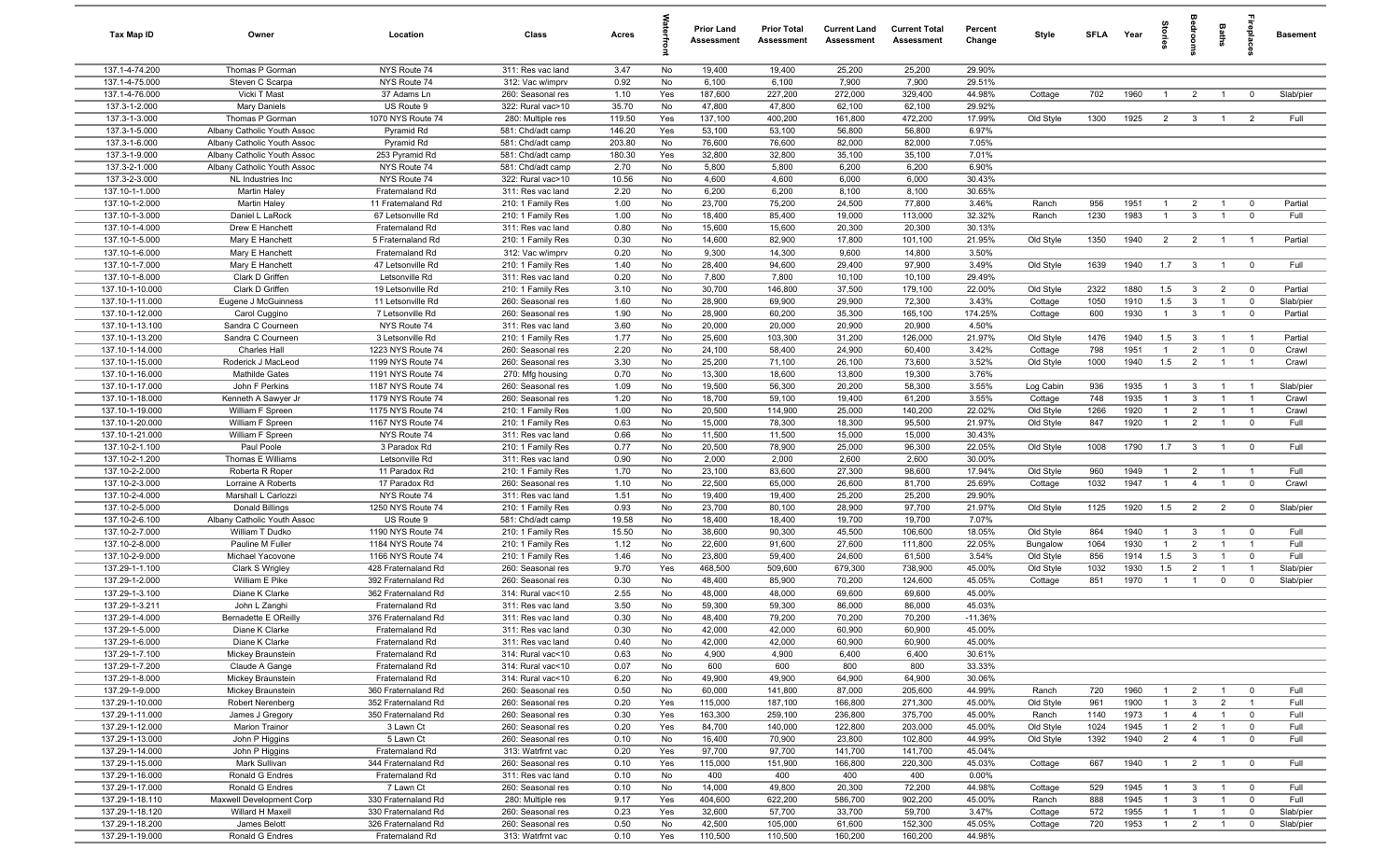| Tax Map ID                         | Owner                                   | Location                                   | Class                                  | Acres        |            | <b>Prior Land</b><br>Assessment | <b>Prior Total</b><br><b>Assessment</b> | <b>Current Land</b><br>Assessment | <b>Current Total</b><br>Assessment | Percent<br>Change | Style              | SFLA        | Year         | tories                         | droom                            | <b>Baths</b>                     | ireplace                   | <b>Basement</b>      |
|------------------------------------|-----------------------------------------|--------------------------------------------|----------------------------------------|--------------|------------|---------------------------------|-----------------------------------------|-----------------------------------|------------------------------------|-------------------|--------------------|-------------|--------------|--------------------------------|----------------------------------|----------------------------------|----------------------------|----------------------|
| 137.29-1-20.000                    | Mickey Braunstein                       | Fraternaland Rd                            | 316: Wr vac w/imp                      | 0.10         | Yes        | 90,000                          | 90,500                                  | 130,500                           | 131,200                            | 44.97%            |                    |             |              |                                |                                  |                                  |                            |                      |
| 137.29-1-21.000                    | Claude A Gange                          | 357 Fraternaland Rd                        | 260: Seasonal res                      | 0.30         | Yes        | 259,600                         | 324,500                                 | 376,400                           | 470,500                            | 44.99%            | Old Style          | 1012        | 1920         | $\overline{1}$                 | $\overline{2}$                   | $\overline{1}$                   | $\overline{1}$             | Full                 |
| 137.29-1-22.002                    | John Zanghi                             | 359 Fraternaland Rd                        | 260: Seasonal res                      | 1.10         | Yes        | 306,200                         | 357,100                                 | 381,000                           | 497,800                            | 39.40%            | Ranch              | 1065        | 1960         | $\overline{1}$                 | $\overline{2}$                   | $\overline{1}$                   | $\mathbf 0$                | Slab/pier            |
| 137.29-1-23.002                    | William J Dergosits                     | Paradox Rd                                 | 313: Watrfrnt vac                      | 2.90         | Yes        | 157,700                         | 157,700                                 | 228,700                           | 228,700                            | 45.02%            |                    |             |              |                                |                                  |                                  |                            |                      |
| 137.29-1-24.002                    | <b>Emery J Dergosits</b>                | 7 Hinterland Rd                            | 260: Seasonal res                      | 1.40         | Yes        | 308,600                         | 363,300                                 | 447,500                           | 526,800                            | 45.00%            | Cottage            | 864         | 1968         | $\overline{1}$                 | $\overline{2}$                   | $\overline{1}$                   | $\overline{1}$             | Full                 |
| 137.29-1-25.110                    | Michele A Buckley                       | 17 Hinterland Rd                           | 313: Watrfrnt vac                      | 1.15         | Yes        | 172,800                         | 172,800                                 | 250,600                           | 250,600                            | 45.02%            |                    |             |              |                                |                                  |                                  |                            |                      |
| 137.29-1-25.120<br>137.29-1-26.001 | Marcia S Hartnett                       | 21 Hinterland Rd                           | 260: Seasonal res                      | 1.15<br>0.08 | Yes<br>Yes | 174,200<br>26,300               | 315,600                                 | 252,600                           | 457,600                            | 44.99%<br>44.87%  | Contemporary       | 1602        | 1990         | 1.5                            | $\mathbf{3}$                     | $\overline{2}$                   | $\overline{\mathbf{0}}$    | Full                 |
| 137.29-1-27.003                    | Claude A Gange<br><b>Richard Newell</b> | Fraternaland Rd<br>421 Fraternaland Rd     | 313: Watrfrnt vac<br>280: Multiple res | 2.79         | Yes        | 252,800                         | 26,300<br>412,900                       | 38,100<br>366,600                 | 38,100<br>598,700                  | 45.00%            |                    | 1899        | 1967         | $\mathbf{1}$                   | $\overline{4}$                   | $\overline{1}$                   | $\mathbf 0$                | Slab/pier            |
| 137.29-1-28.000                    | Robert N Reid                           | 441 Fraternaland Rd                        | 210: 1 Family Res                      | 0.40         | Yes        | 215,900                         | 296,500                                 | 313,100                           | 429,900                            | 44.99%            | Ranch<br>Ranch     | 1123        | 1980         | $\overline{1}$                 | $\overline{1}$                   | $\overline{1}$                   | $\overline{1}$             | Partial              |
| 137.29-1-29.000                    | George L Danbury                        | 447 Fraternaland Rd                        | 260: Seasonal res                      | 0.30         | Yes        | 145,900                         | 284,900                                 | 211,600                           | 413,100                            | 45.00%            | Contemporary       | 1400        | 1997         | $\overline{2}$                 | $\overline{2}$                   | $\overline{2}$                   | $\mathbf 0$                | Full                 |
| 137.29-1-30.000                    | Robert N Reid                           | Paradox Rd                                 | 313: Watrfrnt vac                      | 0.90         | Yes        | 89,400                          | 89,400                                  | 109,100                           | 109,100                            | 22.04%            |                    |             |              |                                |                                  |                                  |                            |                      |
| 137.29-1-31.000                    | Kathleen L Sherman                      | Paradox Rd                                 | 311: Res vac land                      | 0.30         | No         | 61,000                          | 61,000                                  | 88,500                            | 88,500                             | 45.08%            |                    |             |              |                                |                                  |                                  |                            |                      |
| 137.29-1-32.000                    | Kathleen L Sherman                      | 442 Fraternaland Rd                        | 260: Seasonal res                      | 0.30         | No         | 60,500                          | 90,200                                  | 87,700                            | 130,800                            | 45.01%            | Cottage            | 696         | 1953         | $\mathbf{1}$                   | $\overline{2}$                   | $\overline{1}$                   | $^{\circ}$                 | Slab/pier            |
| 137.29-1-33.000                    | Mary J Hall                             | 438 Fraternaland Rd                        | 260: Seasonal res                      | 0.30         | No         | 60,500                          | 93,400                                  | 87,700                            | 135,400                            | 44.97%            | Cottage            | 757         | 1940         | $\overline{1}$                 | 2                                | $\overline{1}$                   | $\mathbf 0$                | Slab/pier            |
| 137.29-1-34.000                    | Clark S Wrigley                         | Paradox Rd                                 | 311: Res vac land                      | 0.30         | No         | 45,500                          | 45,500                                  | 66,000                            | 66,000                             | 45.05%            |                    |             |              |                                |                                  |                                  |                            |                      |
| 137.30-1-1.000                     | Laura B Ross                            | 324 Fraternaland Rd                        | 260: Seasonal res                      | 0.20         | Yes        | 95,600                          | 130,200                                 | 138,600                           | 188,800                            | 45.01%            | Cottage            | 900         | 1934         | $\mathbf{1}$                   | $\mathbf{3}$                     |                                  | $\mathbf 0$                | Slab/pier            |
| 137.30-1-2.100                     | <b>Brad Richardson</b>                  | 322 Fraternaland Rd                        | 260: Seasonal res                      | 0.22         | Yes        | 124,700                         | 176,500                                 | 180,800                           | 255,900                            | 44.99%            | Old Style          | 1008        | 1949         | $\overline{1}$                 | $\mathbf{3}$                     |                                  | $^{\circ}$                 | Slab/pier            |
| 137.30-1-2.210                     | Laura B Ross                            | Fraternaland Rd                            | 311: Res vac land                      | 0.06         | No         | 100                             | 100                                     | 100                               | 100                                | 0.00%             |                    |             |              |                                |                                  |                                  |                            |                      |
| 137.30-1-2.220                     | <b>Brad Richardson</b>                  | Fraternaland Rd                            | 311: Res vac land                      | 0.06         | No         | 500                             | 500                                     | 500                               | 500                                | 0.00%             |                    |             |              |                                |                                  |                                  |                            |                      |
| 137.30-1-2.300                     | <b>Brad Richardson</b>                  | Fraternaland Rd                            | 311: Res vac land                      | 0.11         | No         | 800                             | 800                                     | 800                               | 800                                | 0.00%             |                    |             |              |                                |                                  |                                  |                            |                      |
| 137.30-1-3.100                     | Chris S Danbury                         | Fraternaland Rd                            | 313: Watrfrnt vac                      | 0.10         | Yes        | 76,000                          | 76,000                                  | 99,200                            | 99,200                             | 30.53%            |                    |             |              |                                |                                  |                                  |                            |                      |
| 137.30-1-3.200                     | Chris S Danbury                         | 320 Fraternaland Rd                        | 210: 1 Family Res                      | 0.10         | No         | 23,900                          | 134,900                                 | 34,700                            | 195,600                            | 45.00%            | Contemporary       | 1126        | 1994         | $\overline{2}$                 | $\overline{1}$                   | $\overline{1}$                   | $\mathbf 0$                | Full                 |
| 137.30-1-4.000                     | Murphy Family Association               | 318 Fraternaland Rd                        | 260: Seasonal res                      | 0.20         | Yes        | 125,800                         | 149,400                                 | 182,400                           | 216,600                            | 44.98%            | Cottage            | 660         | 1942         | $\overline{1}$                 | $\overline{2}$                   | $\overline{1}$                   | $\mathbf 0$                | Slab/pier            |
| 137.30-1-5.000                     | Hal G Gueutal                           | 316 Fraternaland Rd                        | 260: Seasonal res                      | 0.10         | Yes        | 86,300                          | 146,300                                 | 125,100                           | 212,100                            | 44.98%            | Old Style          | 990         | 1949         | $\overline{1}$                 | $\overline{2}$                   | $\overline{1}$                   | $\overline{1}$             | Slab/pier            |
| 137.30-1-6.000                     | Jeffrey Jenks                           | Fraternaland Rd                            | 313: Watrfrnt vac                      | 0.20         | Yes        | 73,200                          | 73,200                                  | 95,200                            | 95,200                             | 30.05%            |                    |             |              |                                |                                  |                                  |                            |                      |
| 137.30-1-7.100                     | Jeffrey Jenks                           | 312 Fraternaland Rd                        | 210: 1 Family Res                      | 0.10         | Yes        | 83,300                          | 169,200                                 | 108,300                           | 220,000                            | 30.02%            | Cottage            | 768         | 1982         | $\overline{1}$                 | $\overline{2}$                   | $\overline{1}$                   | $\overline{2}$             | Full                 |
| 137.30-1-8.002                     | Peter J Galati                          | 308 Fraternaland Rd                        | 260: Seasonal res                      | 0.20         | Yes        | 175,300                         | 230,600                                 | 254,200                           | 334,400                            | 45.01%            | Cottage            | 858         | 1938         | $\overline{1}$                 | $\overline{2}$                   | $\mathbf{1}$                     |                            | Slab/pier            |
| 137.30-1-9.002<br>137.30-1-10.003  | Gilbert V Shelden<br>Michael B Webber   | 300 Fraternaland Rd<br>278 Fraternaland Rd | 260: Seasonal res<br>210: 1 Family Res | 0.50<br>1.05 | Yes<br>Yes | 168,800<br>175,400              | 207,500<br>281,400                      | 244,800<br>254,300                | 300,900<br>408,000                 | 45.01%<br>44.99%  | Cottage<br>Cottage | 430<br>1008 | 1920<br>1950 | $\mathbf{1}$<br>$\overline{1}$ | $\overline{1}$<br>$\overline{2}$ | $\overline{1}$<br>$\overline{2}$ | $\mathbf 0$<br>$\mathbf 0$ | Slab/pier<br>Partial |
| 137.30-1-11.001                    | William F Sunderland                    | 269 Fraternaland Rd                        | 417: Cottages                          | 0.40         | No         | 15,500                          | 121,000                                 | 16,600                            | 129,500                            | 7.02%             |                    |             |              |                                |                                  |                                  |                            |                      |
| 137.30-1-12.001                    | William F Sunderland                    | Fraternaland Rd                            | 417: Cottages                          | 1.50         | Yes        | 326,900                         | 412,300                                 | 431,500                           | 544,200                            | 31.99%            |                    |             |              |                                |                                  |                                  |                            |                      |
| 137.30-1-13.000                    | Chris S Danbury                         | 286 Fraternaland Rd                        | 260: Seasonal res                      | 0.10         | No         | 13,200                          | 46,400                                  | 79,000                            | 119,500                            | 157.54%           | Cottage            | 544         | 1923         | $\mathbf{1}$                   | $\overline{2}$                   | $\mathbf 0$                      | $^{\circ}$                 | Slab/pier            |
| 137.30-1-14.001                    | Kathleen G Sullivan                     | 283 Fraternaland Rd                        | 260: Seasonal res                      | 1.20         | Yes        | 391,600                         | 420,400                                 | 567,800                           | 609,600                            | 45.00%            | Cottage            | 540         | 1940         | $\overline{1}$                 | $\overline{2}$                   | $\overline{1}$                   | $^{\circ}$                 | Crawl                |
| 137.30-1-15.005                    | Ruth E Madlon                           | 282 Fraternaland Rd                        | 260: Seasonal res                      | 0.35         | Yes        | 130,000                         | 177,100                                 | 195,000                           | 265,700                            | 50.03%            | Cottage            | 852         | 1942         | $\overline{1}$                 | $\mathbf{3}$                     | $\overline{1}$                   | $\overline{1}$             | Full                 |
| 137.30-1-16.000                    | Alexander J Karr                        | 280 Fraternaland Rd                        | 260: Seasonal res                      | 0.40         | No         | 47,900                          | 83,000                                  | 69,500                            | 120,400                            | 45.06%            | Cottage            | 511         | 1920         | $\overline{1}$                 | $\overline{2}$                   | $\mathbf{1}$                     | $\mathbf 0$                | Full                 |
| 137.30-1-17.000                    | Harold M Kalinchak                      | 306 Fraternaland Rd                        | 210: 1 Family Res                      | 0.30         | No         | 43,200                          | 124,100                                 | 40,000                            | 157,300                            | 26.75%            | Ranch              | 1271        | 1951         | $\overline{1}$                 | $\mathbf{3}$                     | $\overline{1}$                   | $\overline{1}$             | Full                 |
| 137.30-1-18.000                    | Peter J Galati                          | Fraternaland Rd                            | 311: Res vac land                      | 0.10         | No         | 800                             | 800                                     | 800                               | 800                                | 0.00%             |                    |             |              |                                |                                  |                                  |                            |                      |
| 137.30-1-19.000                    | Peter J Galati                          | Fraternaland Rd                            | 311: Res vac land                      | 0.10         | No         | 500                             | 500                                     | 500                               | 500                                | 0.00%             |                    |             |              |                                |                                  |                                  |                            |                      |
| 137.30-1-20.000                    | Hal G Gueutal                           | Fraternaland Rd                            | 313: Watrfrnt vac                      | 0.10         | Yes        | 42,800                          | 42,800                                  | 62,100                            | 62,100                             | 45.09%            |                    |             |              |                                |                                  |                                  |                            |                      |
| 137.30-1-21.000                    | Daniel M Gregory                        | Fraternaland Rd                            | 311: Res vac land                      | 0.10         | No         | 8,200                           | 8,200                                   | 10,700                            | 10,700                             | 30.49%            |                    |             |              |                                |                                  |                                  |                            |                      |
| 137.30-1-22.000                    | Chris Danbury                           | Fraternaland Rd                            | 311: Res vac land                      | 0.10         | No         | 15,100                          | 15,100                                  | 1,000                             | 1,000                              | $-93.38%$         |                    |             |              |                                |                                  |                                  |                            |                      |
| 137.30-1-23.000                    | Chris Danbury                           | Fraternaland Rd                            | 311: Res vac land                      | 0.10         | No         | 8,200                           | 8,200                                   | 500                               | 500                                | -93.90%<br>30.49% |                    |             |              |                                |                                  |                                  |                            |                      |
| 137.30-1-24.000<br>137.30-1-25.000 | Daniel M Gregory<br>Hal G Gueutal       | Fraternaland Rd<br>Fraternaland Rd         | 311: Res vac land<br>311: Res vac land | 0.10<br>0.10 | No<br>No   | 8,200<br>8,200                  | 8,200<br>8,200                          | 10,700<br>10,700                  | 10,700<br>10,700                   | 30.49%            |                    |             |              |                                |                                  |                                  |                            |                      |
| 137.30-1-26.000                    | Hal G Gueutal                           | Fraternaland Rd                            | 311: Res vac land                      | 0.10         | No         | 1,300                           | 1,300                                   | 1,700                             | 1,700                              | 30.77%            |                    |             |              |                                |                                  |                                  |                            |                      |
| 137.30-1-27.000                    | Daniel M Gregory                        | Fraternaland Rd                            | 311: Res vac land                      | 0.20         | No         | 23,300                          | 23,300                                  | 30,300                            | 30,300                             | 30.04%            |                    |             |              |                                |                                  |                                  |                            |                      |
| 137.30-1-28.000                    | Daniel Gregory                          | Fraternaland Rd                            | 311: Res vac land                      | 0.10         | No         | 15,100                          | 15,100                                  | 19,600                            | 19,600                             | 29.80%            |                    |             |              |                                |                                  |                                  |                            |                      |
| 137.30-1-29.046                    | <b>Harold Kalinchak</b>                 | Fraternaland Rd                            | 313: Watrfrnt vac                      | 0.20         | Yes        | 162,700                         | 162,700                                 | 235,900                           | 235,900                            | 44.99%            |                    |             |              |                                |                                  |                                  |                            |                      |
| 137.30-1-30.001                    | Daniel M Gregory                        | Fraternaland Rd                            | 313: Watrfrnt vac                      | 0.10         | Yes        | 95,900                          | 95,900                                  | 139,100                           | 139,100                            | 45.05%            |                    |             |              |                                |                                  |                                  |                            |                      |
| 137.30-1-31.000                    | Daniel M Gregory                        | 322 Fraternaland Rd                        | 311: Res vac land                      | 1.90         | No         | 14,400                          | 14,400                                  | 18,700                            | 18,700                             | 29.86%            |                    |             |              |                                |                                  |                                  |                            |                      |
| 137.30-1-32.000                    | William F Sunderland                    | Fraternaland Rd                            | 311: Res vac land                      | 0.30         | No         | 37,600                          | 37,600                                  | 48,900                            | 48,900                             | 30.05%            |                    |             |              |                                |                                  |                                  |                            |                      |
| 137.30-1-33.000                    | William F Sunderland                    | 248 Fraternaland Rd                        | 417: Cottages                          | 2.40         | No         | 43,400                          | 67,400                                  | 46,400                            | 72,100                             | 6.97%             |                    |             |              |                                |                                  |                                  |                            |                      |
| 137.30-1-34.000                    | Lillian T Lang                          | Fraternaland Rd                            | 311: Res vac land                      | 0.20         | No         | 26,300                          | 26,300                                  | 34,200                            | 34,200                             | 30.04%            |                    |             |              |                                |                                  |                                  |                            |                      |
| 137.30-1-35.000                    | William L Brown                         | Fraternaland Rd                            | 260: Seasonal res                      | 0.73         | Yes        | 237,200                         | 278,500                                 | 295,500                           | 344,300                            | 23.63%            | Cottage            | 660         | 1956         | $\mathbf{1}$                   | $\overline{1}$                   | $\overline{1}$                   | $\overline{1}$             | Crawl                |
| 137.30-1-36.000                    | <b>Vincent Turletes</b>                 | Fraternaland Rd                            | 313: Watrfrnt vac                      | 0.40         | Yes        | 61,100                          | 61,100                                  | 88,600                            | 88,600                             | 45.01%            |                    |             |              |                                |                                  |                                  |                            |                      |
| 137.30-1-37.000                    | Vincent Turletes                        | Paradox Rd                                 | 260: Seasonal res                      | 0.10         | Yes        | 130,700                         | 173,600                                 | 189,500                           | 251,700                            | 44.99%            | Cottage            | 842         | 1922         | $\overline{1}$                 | $\overline{1}$                   | $\overline{1}$                   | $\overline{\mathbf{0}}$    | Slab/pier            |
| 137.30-1-38.001                    | Alexander J Karr                        | Fraternaland Rd                            | 313: Watrfrnt vac                      | 0.10         | Yes        | 86,400                          | 86,400                                  | 125,300                           | 125,300                            | 45.02%            |                    |             |              |                                |                                  |                                  |                            |                      |
| 137.30-2-1.000<br>137.30-2-2.000   | Chris S Danbury                         | Fraternaland Rd                            | 311: Res vac land                      | 0.10<br>0.10 | No<br>No   | 18,700                          | 18,700<br>7,600                         | 19,500<br>7,900                   | 19,500<br>7,900                    | 4.28%<br>3.95%    |                    |             |              |                                |                                  |                                  |                            |                      |
| 137.30-2-3.100                     | Hugh G Caldwell<br>Chris S Danbury      | Fraternaland Rd<br>Fraternaland Rd         | 311: Res vac land<br>311: Res vac land | 0.08         | No         | 7,600<br>5,500                  | 5,500                                   | 5,700                             | 5,700                              | 3.64%             |                    |             |              |                                |                                  |                                  |                            |                      |
| 137.30-2-3.200                     | Hugh G Caldwell                         | Fraternaland Rd                            | 311: Res vac land                      | 0.77         | No         | 26,600                          | 26,600                                  | 38,600                            | 38,600                             | 45.11%            |                    |             |              |                                |                                  |                                  |                            |                      |
| 137.30-2-4.000                     | Daniel Gregory                          | Fraternaland Rd                            | 311: Res vac land                      | 0.10         | No         | 3,400                           | 3,400                                   | 4,400                             | 4,400                              | 29.41%            |                    |             |              |                                |                                  |                                  |                            |                      |
| 137.30-2-5.000                     | Chris Danbury                           | 247 Fraternaland Rd                        | 312: Vac w/imprv                       | 0.15         | No         | 12,200                          | 34,800                                  | 12,700                            | 36,400                             | 4.60%             |                    |             |              |                                |                                  |                                  |                            |                      |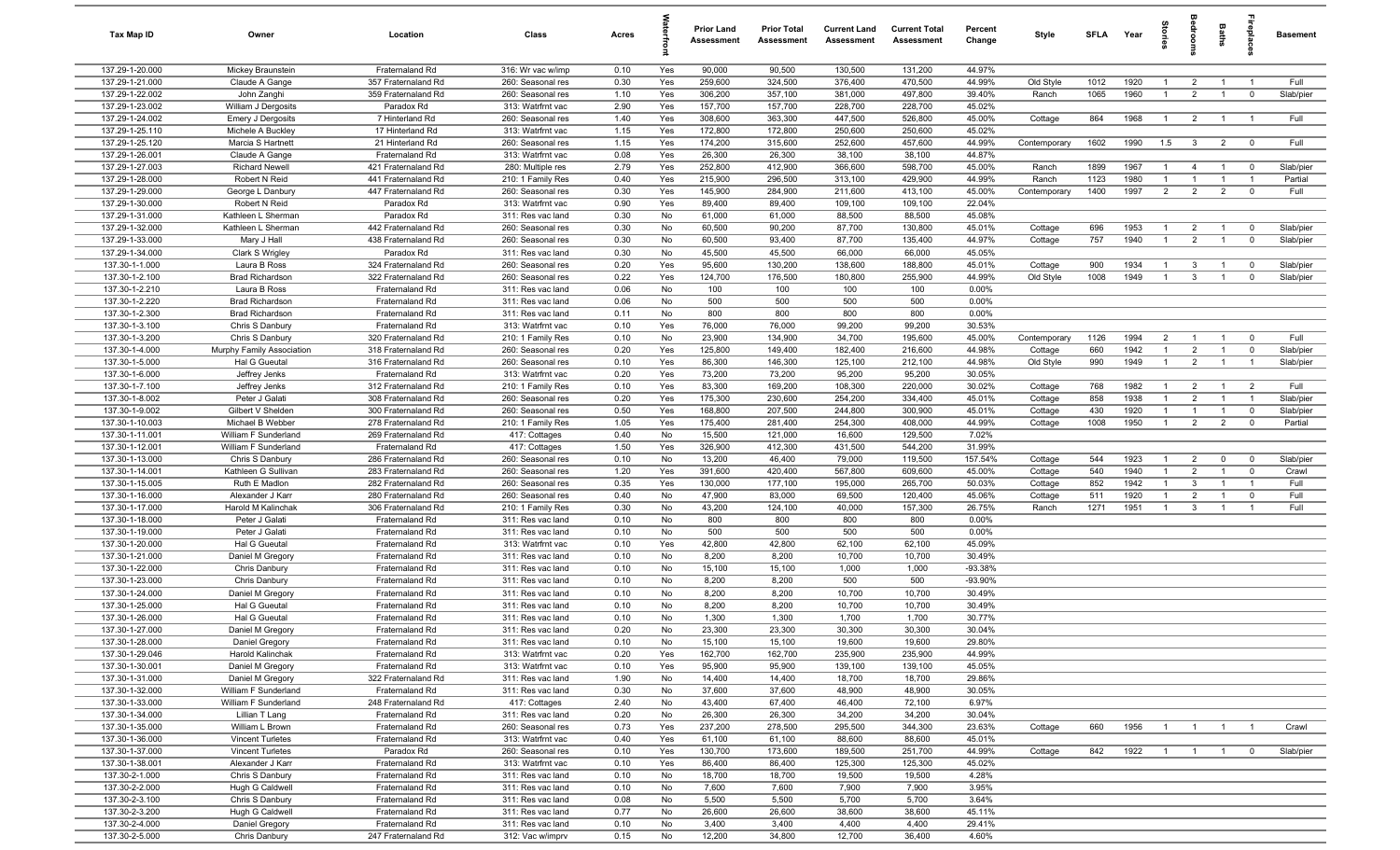| Tax Map ID                             | Owner                                    | Location                             | Class                                  | Acres        |           | <b>Prior Land</b><br>Assessment | <b>Prior Total</b><br>Assessment | <b>Current Land</b><br>Assessment | <b>Current Total</b><br>Assessment | Percent<br>Change | Style                   | <b>SFLA</b> | Year         | Stori                            | droom                            | Baths                            | epla                          | Basement               |
|----------------------------------------|------------------------------------------|--------------------------------------|----------------------------------------|--------------|-----------|---------------------------------|----------------------------------|-----------------------------------|------------------------------------|-------------------|-------------------------|-------------|--------------|----------------------------------|----------------------------------|----------------------------------|-------------------------------|------------------------|
| 137.30-2-6.000                         | Lillian T Lang                           | 240 Fraternaland Rd                  | 210: 1 Family Res                      | 0.10         | No        | 21,500                          | 104,200                          | 16,600                            | 80,200                             | $-23.03%$         | Old Style               | 882         | 1926         | 1.5                              | $\overline{2}$                   | $\overline{1}$                   | $\overline{0}$                | Partial                |
| 137.30-2-7.000                         | Louis T Gregory                          | 236 Fraternaland Rd                  | 260: Seasonal res                      | 0.10         | No        | 54,500                          | 86,800                           | 79,000                            | 125,900                            | 45.05%            | Cottage                 | 489         | 1939         | $\overline{1}$                   | $\overline{2}$                   | $\overline{1}$                   | $\mathbf 0$                   | Slab/pier              |
| 137.30-2-8.000                         | Robert T Gregory                         | 238 Fraternaland Rd                  | 260: Seasonal res                      | 0.10         | No        | 54,500                          | 89,500                           | 79,000                            | 129,800                            | 45.03%            | Cottage                 | 660         | 1940         | $\mathbf{1}$                     | $\overline{2}$                   | $\overline{1}$                   | - 1                           | Slab/pier              |
| 137.30-2-9.000                         | Daniel Gregory                           | 239 Fraternaland Rd                  | 260: Seasonal res                      | 0.10         | No        | 54,500                          | 122,000                          | 79,000                            | 176,900                            | 45.00%            | Old Style               | 1720        | 1920         | $\overline{1}$                   | $\mathbf{3}$                     |                                  | $^{\circ}$                    | Slab/pier              |
| 137.30-2-10.000                        | Hugh G Caldwell                          | Fraternaland Rd                      | 311: Res vac land                      | 0.10         | No        | 7,400                           | 7,400                            | 7,700                             | 7,700                              | 4.05%             |                         |             |              |                                  |                                  |                                  |                               |                        |
| 137.30-2-11.100<br>137.30-2-11.200     | Hugh G Caldwell                          | Fraternaland Rd<br>Fraternaland Rd   | 311: Res vac land<br>311: Res vac land | 0.17<br>0.06 | No<br>No  | 11,500<br>4,100                 | 11,500<br>4,100                  | 16,700<br>4,300                   | 16,700<br>4,300                    | 45.22%<br>4.88%   |                         |             |              |                                  |                                  |                                  |                               |                        |
| 137.30-2-11.300                        | Hugh G Caldwell<br>Frances H Caldwell    | Fraternaland Rd                      | 311: Res vac land                      | 0.11         | No        | 7,000                           | 7,000                            | 7,300                             | 7,300                              | 4.29%             |                         |             |              |                                  |                                  |                                  |                               |                        |
| 137.30-2-11.400                        | Frances H Caldwell                       | Fraternaland Rd                      | 311: Res vac land                      | 0.06         | No        | 3,700                           | 3,700                            | 3,900                             | 3,900                              | 5.41%             |                         |             |              |                                  |                                  |                                  |                               |                        |
| 137.30-2-12.000                        | Hugh G Caldwell                          | Fraternaland Rd                      | 311: Res vac land                      | 0.20         | No        | 15,100                          | 15,100                           | 21,900                            | 21,900                             | 45.03%            |                         |             |              |                                  |                                  |                                  |                               |                        |
| 137.30-2-13.000                        | Claude Gange                             | Fraternaland Rd                      | 311: Res vac land                      | 0.10         | No        | 4,100                           | 4,100                            | 5,300                             | 5,300                              | 29.27%            |                         |             |              |                                  |                                  |                                  |                               |                        |
| 137.30-2-16.000                        | Louis lovine                             | 19 E St                              | 260: Seasonal res                      | 0.70         | No        | 63,100                          | 230,900                          | 35,400                            | 210,200                            | $-8.96%$          | Contemporary            | 1680        | 1994         | $\overline{2}$                   | $\mathbf{3}$                     | $\overline{2}$                   | $^{\circ}$                    | Partial                |
| 137.30-2-17.000                        | Frances H Caldwell                       | Fraternaland Rd                      | 311: Res vac land                      | 0.10         | No        | 3,700                           | 3,700                            | 3,900                             | 3,900                              | 5.41%             |                         |             |              |                                  |                                  |                                  |                               |                        |
| 137.30-2-18.000                        | Richard Fiero                            | Fraternaland Rd                      | 311: Res vac land                      | 0.10         | No        | 6,200                           | 6,200                            | 8,100                             | 8,100                              | 30.65%            |                         |             |              |                                  |                                  |                                  |                               |                        |
| 137.30-2-19.000                        | Frances H Caldwell                       | Fraternaland Rd                      | 311: Res vac land                      | 0.10         | No        | 3,700                           | 3,700                            | 3,900                             | 3,900                              | 5.41%             |                         |             |              |                                  |                                  |                                  |                               |                        |
| 137.30-2-20.000                        | Richard Fiero                            | Fraternaland Rd                      | 311: Res vac land                      | 0.10         | No        | 6,200                           | 6,200                            | 8,100                             | 8,100                              | 30.65%            |                         |             |              |                                  |                                  |                                  |                               |                        |
| 137.30-2-21.000                        | David M Roden                            | 234 Fraternaland Rd                  | 260: Seasonal res                      | 0.10         | No        | 54,500                          | 95,900                           | 79,000                            | 139,100                            | 45.05%            | Old Style               | 965         | 1939         | $\overline{2}$                   | $\overline{2}$                   |                                  | $^{\circ}$                    | Slab/pier              |
| 137.30-2-22.000                        | Francis J Mottl                          | 236 Fraternaland Rd                  | 260: Seasonal res                      | 0.10         | No        | 54,500                          | 106,000                          | 79,000                            | 153,700                            | 45.00%            | Cottage                 | 881         | 1930         | $\mathbf{1}$                     | $\overline{2}$                   | $\mathbf{1}$                     | $^{\circ}$                    | Slab/pier              |
| 137.30-2-23.003<br>137.30-2-24.060     | Louis C Lucas<br>Hugh G Caldwell         | 230 Fraternaland Rd<br>25 E St       | 260: Seasonal res                      | 0.16<br>1.00 | No<br>Yes | 54,500<br>368,000               | 97,100<br>496,700                | 79,000<br>533,600                 | 140,800<br>720,200                 | 45.01%<br>45.00%  | Cottage                 | 828<br>1440 | 1932<br>1974 | $\overline{1}$<br>1.5            | $\overline{2}$<br>$\overline{4}$ | $\overline{2}$                   | $\mathbf 0$<br>$\overline{1}$ | Full<br>Full           |
| 137.30-2-25.000                        | Keith C Hansen                           | 232 Fraternaland Rd                  | 210: 1 Family Res<br>260: Seasonal res | 0.06         | No        | 54,500                          | 87,000                           | 79,000                            | 126,200                            | 45.06%            | Other Style<br>Bungalow | 848         | 1930         | $\overline{1}$                   | $\mathbf{3}$                     | $\overline{1}$                   | $\mathbf 0$                   | Slab/pier              |
| 137.30-2-26.000                        | <b>Richard Fiero</b>                     | 231 Fraternaland Rd                  | 220: 2 Family Res                      | 0.20         | No        | 47,900                          | 191,400                          | 69,500                            | 277,500                            | 44.98%            | Other Style             | 2056        | 1978         | 2                                | $\overline{2}$                   | $\overline{2}$                   | $\mathbf 0$                   | Slab/pier              |
| 137.30-2-27.002                        | Chris S Danbury                          | Fraternaland Rd                      | 313: Watrfrnt vac                      | 0.23         | Yes       | 33,100                          | 33,100                           | 48,000                            | 48,000                             | 45.02%            |                         |             |              |                                  |                                  |                                  |                               |                        |
| 137.30-2-28.000                        | Frances H Caldwell                       | Fraternaland Rd                      | 311: Res vac land                      | 0.20         | No        | 14,200                          | 14,200                           | 14,800                            | 14,800                             | 4.23%             |                         |             |              |                                  |                                  |                                  |                               |                        |
| 137.30-2-29.000                        | Frances H Caldwell                       | Fraternaland Rd                      | 311: Res vac land                      | 0.50         | No        | 21,100                          | 21,100                           | 30,600                            | 30,600                             | 45.02%            |                         |             |              |                                  |                                  |                                  |                               |                        |
| 137.30-2-30.000                        | Frances H Caldwell                       | Fraternaland Rd                      | 260: Seasonal res                      | 0.20         | No        | 40,700                          | 100,600                          | 59,000                            | 145,900                            | 45.03%            | Cottage                 | 864         | 1958         | $\overline{1}$                   | 3                                | $\overline{1}$                   | $\Omega$                      | Slab/pier              |
| 137.30-2-31.000                        | Frances H Caldwell                       | Fraternaland Rd                      | 311: Res vac land                      | 0.10         | No        | 7,100                           | 7,100                            | 7,400                             | 7,400                              | 4.23%             |                         |             |              |                                  |                                  |                                  |                               |                        |
| 137.30-2-32.000                        | Frances H Caldwell                       | 8 H Street                           | 210: 1 Family Res                      | 0.40         | No        | 65,900                          | 242,400                          | 95,600                            | 351,500                            | 45.01%            | Cape Cod                | 2712        | 1963         | 1.7                              | 6                                | $\overline{2}$                   |                               | Full                   |
| 137.30-2-33.000                        | Peter R Clarke                           | 227 Fraternaland Rd                  | 260: Seasonal res                      | 0.10         | No        | 54,500                          | 82,100                           | 79,000                            | 119,000                            | 44.95%            | Cottage                 | 500         | 1930         | $\overline{1}$                   | $\overline{2}$                   | $\overline{1}$                   | $\mathbf 0$                   | Slab/pier              |
| 137.30-2-34.000                        | Frances H Caldwell                       | Fraternaland Rd                      | 311: Res vac land                      | 0.30         | No        | 16,600                          | 16,600                           | 24,100                            | 24,100                             | 45.18%            |                         |             |              |                                  |                                  |                                  |                               |                        |
| 137.30-2-35.100                        | Hugh G Caldwell                          | Fraternaland Rd                      | 311: Res vac land                      | 0.05         | No        |                                 |                                  | 300                               | 300                                |                   |                         |             |              |                                  |                                  |                                  |                               |                        |
| 137.30-2-35.200                        | Frances H Caldwell                       | Fraternaland Rd                      | 311: Res vac land                      | 0.34         | No        |                                 |                                  | 2,700                             | 2,700                              |                   |                         |             |              |                                  |                                  |                                  |                               |                        |
| 137.30-2-36.000<br>137.30-2-37.000     | Frances H Caldwell                       | 3 H Street                           | 260: Seasonal res                      | 0.20         | No<br>No  | 60,500<br>3,700                 | 121,600<br>3,700                 | 87,700                            | 176,300<br>3,900                   | 44.98%<br>5.41%   | Old Style               | 1708        | 1928         | 2                                | $\overline{2}$                   | $\overline{1}$                   | $\overline{0}$                | Partial                |
| 137.30-2-38.000                        | Frances H Caldwell<br>Frances H Caldwell | Fraternaland Rd<br>15 H Street       | 311: Res vac land<br>417: Cottages     | 0.10<br>0.40 | No        | 4,500                           | 60,600                           | 3,900<br>5,500                    | 73,900                             | 21.95%            |                         |             |              |                                  |                                  |                                  |                               |                        |
| 137.30-2-39.000                        | Frances H Caldwell                       | Fraternaland Rd                      | 417: Cottages                          | 0.50         | No        | 5,800                           | 72,600                           | 7,100                             | 88,600                             | 22.04%            |                         |             |              |                                  |                                  |                                  |                               |                        |
| 137.30-2-40.000                        | Frances H Caldwell                       | Fraternaland Rd                      | 311: Res vac land                      | 0.20         | No        | 14,200                          | 14,200                           | 20,600                            | 20,600                             | 45.07%            |                         |             |              |                                  |                                  |                                  |                               |                        |
| 137.30-2-41.000                        | Frances H Caldwell                       | Fraternaland Rd                      | 311: Res vac land                      | 0.10         | No        | 7,100                           | 7,100                            | 7,400                             | 7,400                              | 4.23%             |                         |             |              |                                  |                                  |                                  |                               |                        |
| 137.30-2-42.000                        | Evan J Glass                             | 211 Fraternaland Rd                  | 210: 1 Family Res                      | 0.95         | No        | 72,600                          | 161,600                          | 105,300                           | 234,300                            | 44.99%            | Ranch                   | 1462        | 1961         | $\overline{1}$                   | $\overline{4}$                   |                                  | - 1                           | Partial                |
| 137.30-2-43.000                        | Clair Weissenberg                        | 207 Fraternaland Rd                  | 210: 1 Family Res                      | 0.40         | No        | 60,500                          | 149,900                          | 87,700                            | 217,400                            | 45.03%            | Ranch                   | 1248        | 1971         | $\overline{1}$                   | $\mathbf{3}$                     | $\overline{1}$                   | $\mathbf 0$                   | Full                   |
| 137.30-2-44.000                        | Cynthia A Osika                          | 13 Glen Reay Way                     | 260: Seasonal res                      | 1.70         | No        | 78,700                          | 121,700                          | 114,100                           | 176,500                            | 45.03%            | Cottage                 | 648         | 1930         | $\overline{1}$                   | $\overline{2}$                   |                                  | $\mathbf 0$                   | Slab/pier              |
| 137.30-2-45.000                        | Claire V Weissenberg                     | Fraternaland Rd                      | 311: Res vac land                      | 0.90         | No        | 8,400                           | 8,400                            | 10,900                            | 10,900                             | 29.76%            |                         |             |              |                                  |                                  |                                  |                               |                        |
| 137.30-2-46.000                        | Mark W Crounse                           | 20 View Rd                           | 260: Seasonal res                      | 0.20         | No        | 60,500                          | 103,300                          | 87,700                            | 149,800                            | 45.01%            | Cottage                 | 704         | 1963         | $\overline{1}$                   | $\overline{2}$                   |                                  | $^{\circ}$                    | Slab/pier              |
| 137.30-2-47.000                        | Timothy Johnson                          | 22 View Rd                           | 260: Seasonal res                      | 0.30         | No        | 66,600                          | 145,200                          | 96,600                            | 210,500                            | 44.97%            | Cottage                 | 1374        | 1940         | $\overline{1}$                   | $\overline{2}$                   | $\overline{1}$                   | $^{\circ}$                    | Slab/pier              |
| 137.30-2-48.000                        | Salvatore Carlozzi                       | 19 Glen Reay Way                     | 260: Seasonal res                      | 0.20         | No        | 78,700                          | 112,900                          | 114,100                           | 163,700                            | 45.00%            | Cottage                 | 676         | 1930         | $\overline{1}$                   | $\overline{2}$                   | $\overline{2}$                   | $\Omega$                      | Slab/pier              |
| 137.30-2-49.000<br>137.30-2-50.000     | Gary Goldsmith<br>Donald J Keilen        | 21 Glen Reay Way<br>25 Glen Reay Way | 260: Seasonal res<br>260: Seasonal res | 0.10<br>0.10 | No<br>No  | 78,700<br>78,700                | 127,100<br>107,900               | 114,100<br>114,100                | 184,300<br>156,500                 | 45.00%<br>45.04%  | Cottage<br>Cottage      | 730<br>624  | 1934<br>1948 | $\overline{1}$<br>$\overline{1}$ | $\mathbf{3}$<br>$\mathcal{P}$    | $\overline{1}$<br>$\overline{1}$ | $^{\circ}$                    | Slab/pier<br>Slab/pier |
| 137.30-2-51.000                        | Donald J Keilen                          | Glen Reay Way                        | 311: Res vac land                      | 0.20         | No        | 6,700                           | 6,700                            | 9,700                             | 9,700                              | 44.78%            |                         |             |              |                                  |                                  |                                  |                               |                        |
| 137.30-2-52.000                        | Mary K Daughney                          | 26 View Rd                           | 260: Seasonal res                      | 0.30         | No        | 66,600                          | 121,100                          | 96,600                            | 175,600                            | 45.00%            | Ranch                   | 961         | 1959         | $\overline{1}$                   | 3                                | $\overline{1}$                   | $\overline{\mathbf{0}}$       | Full                   |
| 137.30-2-53.000                        | <b>Richard Marcheschi</b>                | 21 View Rd                           | 260: Seasonal res                      | 0.20         | No        | 60,500                          | 103,400                          | 87,700                            | 149,900                            | 44.97%            | Old Style               | 1020        | 1936         | $\overline{1}$                   | $\mathbf{3}$                     | $\overline{1}$                   | $\mathbf 0$                   | Slab/pier              |
| 137.30-2-54.000                        | Anthony P Darin                          | 17 View Rd                           | 260: Seasonal res                      | 0.20         | No        | 60,500                          | 92,000                           | 87,700                            | 133,400                            | 45.00%            | Cottage                 | 668         | 1950         | $\mathbf{1}$                     | $\overline{1}$                   | $\overline{1}$                   | $\overline{1}$                | Slab/pier              |
| 137.30-2-55.007                        | Jeffrey Sherman                          | 9 View Rd                            | 210: 1 Family Res                      | 9.90         | No        | 300,800                         | 423,600                          | 380,900                           | 536,400                            | 26.63%            | Contemporary            | 1835        | 1970         | $\overline{2}$                   | $\overline{4}$                   | $\overline{1}$                   | $\mathbf 0$                   | Partial                |
| 137.30-2-56.000                        | Janet H Clarke                           | 26 Glen Reay Way                     | 260: Seasonal res                      | 0.10         | No        | 72,600                          | 127,700                          | 105,300                           | 185,200                            | 45.03%            | Cottage                 | 481         | 1970         | $\overline{1}$                   | $\overline{1}$                   | $\overline{1}$                   | $\mathbf 0$                   | Full                   |
| 137.30-2-57.000/1                      | Louis T Gregory                          | Glen Reay Way                        | 330: Vacant comm                       | 0.01         | No        | 6,800                           | 7,000                            | 6,800                             | 7,000                              | 0.00%             |                         |             |              |                                  |                                  |                                  |                               |                        |
| 137.30-2-57.000/2                      | Robert T Gregory                         | Glen Reay Way                        | 330: Vacant comm                       | 0.01         | No        | 6,800                           | 7,000                            | 6,800                             | 7,000                              | 0.00%             |                         |             |              |                                  |                                  |                                  |                               |                        |
| 137.30-2-57.000/3                      | Daniel Gregory                           | Glen Reay Way                        | 330: Vacant comm                       | 0.01         | No        | 6,800                           | 7,000                            | 6,800                             | 7,000                              | 0.00%             |                         |             |              |                                  |                                  |                                  |                               |                        |
| 137.30-2-57.000/4                      | <b>Richard Fiero</b>                     | Glen Reay Way                        | 330: Vacant comm                       | 0.01         | No        | 6,800                           | 7,000                            | 6,800                             | 7,000                              | 0.00%             |                         |             |              |                                  |                                  |                                  |                               |                        |
| 137.30-2-57.000/5                      | David M Roden                            | Glen Reay Way                        | 330: Vacant comm                       | 0.01         | No        | 6,800                           | 7,000                            | 6,800                             | 7,000                              | 0.00%             |                         |             |              |                                  |                                  |                                  |                               |                        |
| 137.30-2-57.000/6                      | Francis J Mottl                          | Glen Reay Way                        | 330: Vacant comm                       | 0.01         | No        | 6,800                           | 7,000                            | 6,800                             | 7,000                              | 0.00%             |                         |             |              |                                  |                                  |                                  |                               |                        |
| 137.30-2-57.000/7<br>137.30-2-57.000/8 | Louis C Lucas                            | Glen Reay Way<br>Glen Reay Way       | 330: Vacant comm<br>330: Vacant comm   | 0.01<br>0.01 | No<br>No  | 6,800                           | 7,000                            | 6,800<br>6,800                    | 7,000<br>7,000                     | 0.00%<br>0.00%    |                         |             |              |                                  |                                  |                                  |                               |                        |
| 137.30-2-57.000/9                      | Keith C Hansen<br>Peter R Clarke         | Glen Reay Way                        | 330: Vacant comm                       | 0.01         | No        | 6,800<br>6,800                  | 7,000<br>7,000                   | 6,800                             | 7,000                              | 0.00%             |                         |             |              |                                  |                                  |                                  |                               |                        |
| 137.30-2-57.000/10                     | Evan J Glass                             | Glen Reay Way                        | 330: Vacant comm                       | 0.01         | No        | 6,800                           | 7,000                            | 6,800                             | 7,000                              | 0.00%             |                         |             |              |                                  |                                  |                                  |                               |                        |
| 137.30-2-57.000/11                     | Claire V Weissenberg                     | Glen Reay Way                        | 330: Vacant comm                       | 0.01         | No        | 6,800                           | 7,000                            | 6,800                             | 7,000                              | 0.00%             |                         |             |              |                                  |                                  |                                  |                               |                        |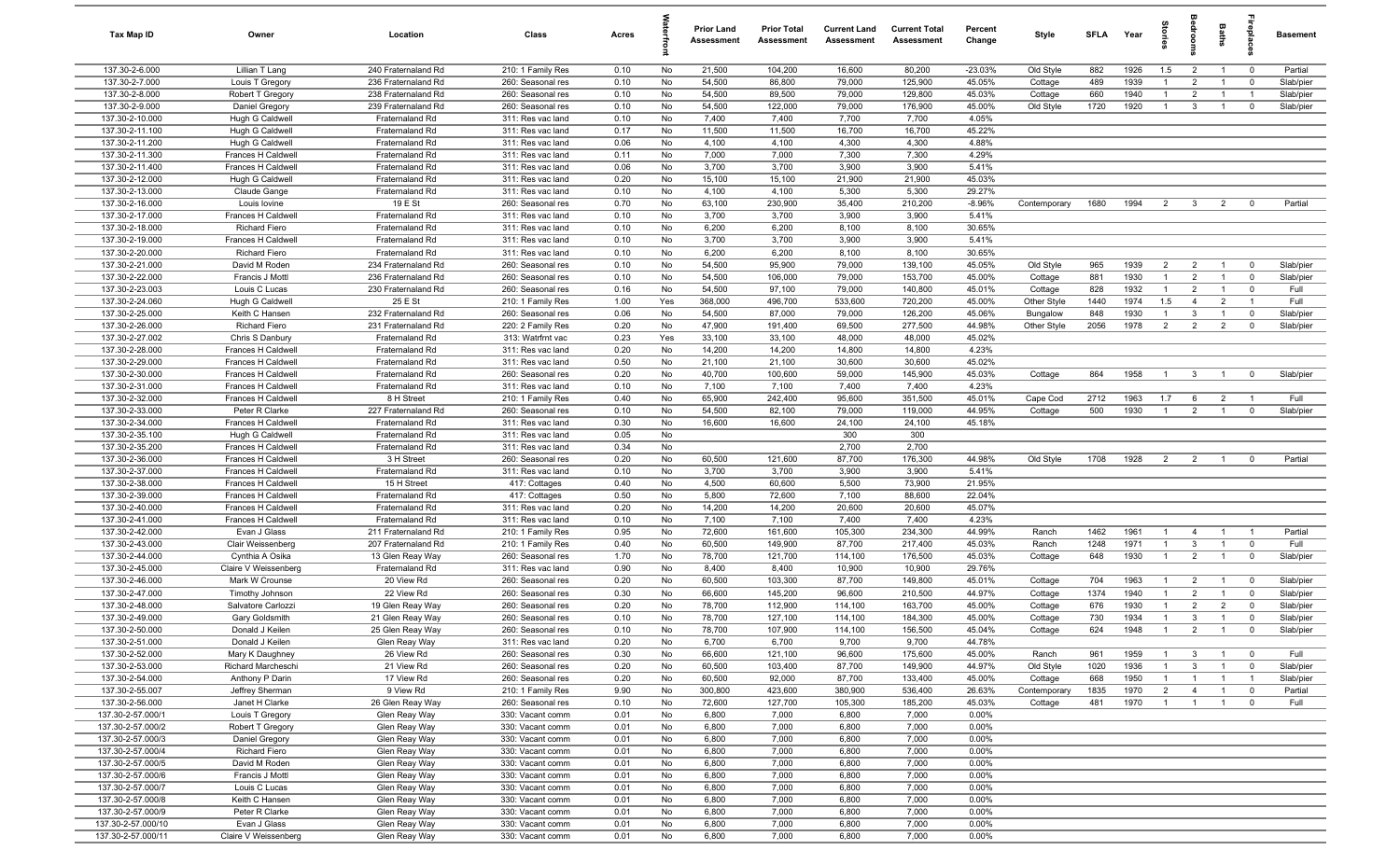| <b>Tax Map ID</b>                        | Owner                                | Location                             | Class                                  | Acres           |          | <b>Prior Land</b><br>Assessment | <b>Prior Total</b><br>Assessment | <b>Current Land</b><br>Assessment | <b>Current Total</b><br><b>Assessment</b> | Percent<br>Change | Style        | <b>SFLA</b>  | Year         | iorie          |                               | Baths          | repla                                     | <b>Basement</b> |
|------------------------------------------|--------------------------------------|--------------------------------------|----------------------------------------|-----------------|----------|---------------------------------|----------------------------------|-----------------------------------|-------------------------------------------|-------------------|--------------|--------------|--------------|----------------|-------------------------------|----------------|-------------------------------------------|-----------------|
| 137.30-2-57.000/12                       | Cynthia A Osika                      | Glen Reay Way                        | 330: Vacant comm                       | 0.01            | No       | 6,800                           | 7,000                            | 6,800                             | 7,000                                     | 0.00%             |              |              |              |                |                               |                |                                           |                 |
| 137.30-2-57.000/13                       | Mark W Crounse                       | Glen Reay Way                        | 330: Vacant comm                       | 0.01            | No       | 6,800                           | 7,000                            | 6,800                             | 7,000                                     | 0.00%             |              |              |              |                |                               |                |                                           |                 |
| 137.30-2-57.000/14                       | Timothy Johnson                      | Glen Reay Way                        | 330: Vacant comm                       | 0.01            | No       | 6,800                           | 7,000                            | 6,800                             | 7,000                                     | 0.00%             |              |              |              |                |                               |                |                                           |                 |
| 137.30-2-57.000/15<br>137.30-2-57.000/16 | Salvatore Carlozzi                   | Glen Reay Way<br>Glen Reay Way       | 330: Vacant comm                       | 0.01<br>0.01    | No<br>No | 6,800<br>6,800                  | 7,000<br>7,000                   | 6,800<br>6,800                    | 7,000<br>7,000                            | 0.00%<br>0.00%    |              |              |              |                |                               |                |                                           |                 |
| 137.30-2-57.000/17                       | Gary Goldsmith<br>Donald J Keilen    | Glen Reay Way                        | 330: Vacant comm<br>330: Vacant comm   | 0.01            | No       | 6,800                           | 7,000                            | 6,800                             | 7,000                                     | 0.00%             |              |              |              |                |                               |                |                                           |                 |
| 137.30-2-57.000/18                       | Mary K Daughney                      | Glen Reay Way                        | 330: Vacant comm                       | 0.01            | No       | 6,800                           | 7,000                            | 6,800                             | 7,000                                     | 0.00%             |              |              |              |                |                               |                |                                           |                 |
| 137.30-2-57.000/19                       | Richard Marcheschi                   | Glen Reay Way                        | 330: Vacant comm                       | 0.01            | No       | 6,800                           | 7,000                            | 6,800                             | 7,000                                     | 0.00%             |              |              |              |                |                               |                |                                           |                 |
| 137.30-2-57.000/20                       | Anthony P Darin                      | Glen Reay Way                        | 330: Vacant comm                       | 0.01            | No       | 6,800                           | 7,000                            | 6,800                             | 7,000                                     | 0.00%             |              |              |              |                |                               |                |                                           |                 |
| 137.30-2-57.000/21                       | Jeffrey Sherman                      | Glen Reay Way                        | 330: Vacant comm                       | 0.01            | No       | 6,800                           | 7,000                            | 6,800                             | 7,000                                     | 0.00%             |              |              |              |                |                               |                |                                           |                 |
| 137.30-2-57.000/22                       | Janet Clarke                         | Glen Reay Way                        | 330: Vacant comm                       | 0.01            | No       | 6,800                           | 7,000                            | 6,800                             | 7,000                                     | 0.00%             |              |              |              |                |                               |                |                                           |                 |
| 137.30-2-58.000                          | Frances H Caldwell                   | Paradox Rd                           | 313: Watrfrnt vac                      | 0.87            | Yes      | 163,300                         | 163,300                          | 236,800                           | 236,800                                   | 45.01%            |              |              |              |                |                               |                |                                           |                 |
| 145.-2-7.000                             | Jay R Salmon                         | 847 Hoffman Rd                       | 260: Seasonal res                      | 37.50           | No       | 50,400                          | 75,200                           | 52,200                            | 77,800                                    | 3.46%             | Cottage      | 348          | 1927         | $\overline{1}$ | $\overline{1}$                | $\overline{1}$ | $^{\circ}$                                | Slab/pier       |
| 145.-2-12.100                            | Norman K Gervais                     | Hoffman Rd                           | 322: Rural vac>10                      | 5.98            | No       | 5,500                           | 5,500                            | 7,200                             | 7,200                                     | 30.91%            |              |              |              |                |                               |                |                                           |                 |
| 145.-2-12.200                            | Thomas Harris                        | Hoffman Rd                           | 322: Rural vac>10                      | 3.53            | No       | 3,100                           | 3,100                            | 4,000                             | 4,000                                     | 29.03%            |              |              |              |                |                               |                |                                           |                 |
| 145.-2-12.300                            | <b>Edward Syvarth</b>                | Hoffman Rd                           | 322: Rural vac>10                      | 0.29            | No       | 200                             | 200                              | 300                               | 300                                       | 50.00%            |              |              |              |                |                               |                |                                           |                 |
| 145.-2-13.000                            | Timothy K Mitchell                   | Hoffman Rd                           | 322: Rural vac>10                      | 10.60           | No       | 4,600                           | 4,600                            | 6,000                             | 6,000                                     | 30.43%            |              |              |              |                |                               |                |                                           |                 |
| 145.-2-14.000<br>145.2-1-2.000           | Timothy K Mitchell<br>Henry A Dimick | Hoffman Rd<br>Loch Muller Rd         | 322: Rural vac>10<br>910: Priv forest  | 12.50<br>107.00 | No<br>No | 5,300<br>81,400                 | 5,300<br>81,400                  | 6,900<br>105,800                  | 6,900<br>105,800                          | 30.19%<br>29.98%  |              |              |              |                |                               |                |                                           |                 |
| 145.2-1-3.000                            | Doris Foster                         | 10 Henry Rd                          | 260: Seasonal res                      | 8.00            | No       | 34,700                          | 67,400                           | 35,900                            | 69,800                                    | 3.56%             | Cottage      | 724          | 1914         | 1.5            | $\mathbf{3}$                  | $\overline{1}$ | $^{\circ}$                                | Crawl           |
| 145.2-1-4.000                            | Peter G Leite                        | 40 Henry Rd                          | 210: 1 Family Res                      | 10.40           | No       | 39,200                          | 123,800                          | 47,800                            | 151,000                                   | 21.97%            | Other Style  | 1020         | 1968         | 1.5            | $\overline{2}$                | $\overline{1}$ | $\overline{1}$                            | Full            |
| 145.2-1-5.000                            | Arthur W LeBlanc                     | 44 Henry Rd                          | 210: 1 Family Res                      | 0.50            | No       | 12,900                          | 101,000                          | 15,200                            | 119,200                                   | 18.02%            | Log Cabin    | 1012         | 1995         | 1.5            | $\mathbf{3}$                  | $\overline{1}$ | $^{\circ}$                                | Full            |
| 145.2-1-6.000                            | Henrietta V Hundley                  | Loch Muller Rd                       | 314: Rural vac<10                      | 2.00            | No       | 16,400                          | 16,400                           | 21,300                            | 21,300                                    | 29.88%            |              |              |              |                |                               |                |                                           |                 |
| 145.2-1-7.000                            | Michael A Smith                      | Loch Muller Rd                       | 314: Rural vac<10                      | 1.00            | No       | 14,500                          | 14,500                           | 18,900                            | 18,900                                    | 30.34%            |              |              |              |                |                               |                |                                           |                 |
| 145.2-1-8.000                            | Robert B Miller                      | 411 Loch Muller Rd                   | 210: 1 Family Res                      | 1.50            | No       | 19,000                          | 145,600                          | 23,200                            | 177,600                                   | 21.98%            | Ranch        | 1364         | 1989         | $\overline{1}$ | $\overline{2}$                | $\overline{1}$ | $\mathbf 0$                               | Full            |
| 145.2-1-9.000                            | <b>Howard Vedder</b>                 | 427 Loch Muller Rd                   | 260: Seasonal res                      | 1.09            | No       | 22,300                          | 48,600                           | 23,100                            | 50,300                                    | 3.50%             | Cottage      | 599          | 1969         | $\overline{1}$ | -1                            | $\mathbf 0$    | $\mathbf 0$                               | Slab/pier       |
| 145.2-1-10.000                           | James DeLucia                        | 7 Henry Rd                           | 260: Seasonal res                      | 0.49            | No       | 16,400                          | 50,600                           | 17,000                            | 52,400                                    | 3.56%             | Old Style    | 1009         | 1910         | 1.7            | $\overline{2}$                | $\overline{1}$ | $^{\circ}$                                | Partial         |
| 145.2-1-11.000                           | Robert J Hevern                      | 17 Henry Rd                          | 270: Mfg housing                       | 2.64            | No       | 18,800                          | 31,200                           | 19,500                            | 32,300                                    | 3.53%             |              |              |              |                |                               |                |                                           |                 |
| 145.2-1-12.000                           | Jonathan A Handler                   | 8 Henry Rd                           | 312: Vac w/imprv                       | 2.35            | No       | 17,400                          | 17,400                           | 22,600                            | 22,600                                    | 29.89%            |              |              |              |                |                               |                |                                           |                 |
| 145.2-1-13.000                           | Nancy L Dimick                       | 449 Loch Muller Rd                   | 270: Mfg housing                       | 1.30            | No       | 18,300                          | 22,900                           | 18,900                            | 23,700                                    | 3.49%             |              |              |              |                |                               |                |                                           |                 |
| 145.2-1-14.000                           | Richard M Ploss                      | Loch Muller Rd                       | 314: Rural vac<10                      | 1.00            | No       | 14,500                          | 14,500                           | 18,900                            | 18,900                                    | 30.34%            |              |              |              |                |                               |                |                                           |                 |
| 145.2-1-15.000                           | <b>Stephen Bowers</b>                | 386 Loch Muller Rd                   | 210: 1 Family Res                      | 1.50            | No       | 18,900                          | 97,900                           | 19,600                            | 101,300                                   | 3.47%             | Cape Cod     | 1248         | 1977         | 1.5            | $\overline{2}$                | $\overline{1}$ | $^{\circ}$                                | Full            |
| 145.2-1-16.000                           | Stephen F Bowers                     | Loch Muller Rd                       | 314: Rural vac<10                      | 0.50            | No<br>No | 11,000                          | 11,000                           | 14,300                            | 14,300                                    | 30.00%            |              |              |              |                |                               |                |                                           |                 |
| 145.2-1-24.000<br>145.2-1-25.000         | Robert S Bailey<br>Robert E Miller   | 362 Loch Muller Rd<br>Loch Muller Rd | 312: Vac w/imprv<br>314: Rural vac<10  | 0.46<br>4.10    | No       | 11,200<br>23,900                | 18,700<br>23,900                 | 11,200<br>31,100                  | 18,700<br>31,100                          | 0.00%<br>30.13%   |              |              |              |                |                               |                |                                           |                 |
| 145.2-1-26.000                           | Robert E Miller                      | 32 Evergreen Way                     | 260: Seasonal res                      | 0.90            | No       | 20,300                          | 50,800                           | 21,000                            | 52,600                                    | 3.54%             | Old Style    | 1566         | 1949         | 1.5            | $\overline{4}$                | $\mathbf 0$    | $\mathbf 0$                               | Slab/pier       |
| 145.2-1-27.000                           | Joseph P Miaski Sr                   | 36 Evergreen Way                     | 312: Vac w/imprv                       | 0.70            | No       | 15,300                          | 19,500                           | 16,000                            | 20,400                                    | 4.62%             |              |              |              |                |                               |                |                                           |                 |
| 145.2-1-28.000                           | Joseph P Berlin                      | 34 Evergreen Way                     | 260: Seasonal res                      | 0.90            | No       | 23,600                          | 117,000                          | 28,800                            | 142,700                                   | 21.97%            | Contemporary | 1225         | 1987         | 1.5            | $\overline{\mathbf{3}}$       | $\overline{1}$ | $\overline{0}$                            | Slab/pier       |
| 145.2-1-29.000                           | Trout Brook Partners LLC             | 73 Hall Rd                           | 312: Vac w/imprv                       | 84.50           | No       | 87,700                          | 90,400                           | 114,000                           | 117,500                                   | 29.98%            |              |              |              |                |                               |                |                                           |                 |
| 145.2-1-30.000                           | Thomas Williams                      | Youngs Rd                            | 322: Rural vac>10                      | 5.50            | No       | 22,800                          | 22,800                           | 29,600                            | 29,600                                    | 29.82%            |              |              |              |                |                               |                |                                           |                 |
| 145.2-1-31.000                           | James P Larkin                       | Youngs Rd                            | 322: Rural vac>10                      | 61.98           | No       | 26,500                          | 26,500                           | 34,500                            | 34,500                                    | 30.19%            |              |              |              |                |                               |                |                                           |                 |
| 145.2-1-32.100                           | James L Allison                      | 65 Youngs Rd                         | 240: Rural res                         | 24.73           | No       | 43,300                          | 260,900                          | 52,800                            | 318,300                                   | 22.00%            | Contemporary | 2324         | 2000         | 1.7            | $\mathbf{3}$                  | $\overline{2}$ |                                           | Full            |
| 145.2-1-32.200                           | Joseph M Pimbley                     | 65 Youngs Rd                         | 210: 1 Family Res                      | 10.00           | No       | 34,000                          | 225,300                          | 41,500                            | 274,900                                   | 22.02%            | Contemporary | 2164         | 1992         | 1.7            | $\mathbf{3}$                  | $\overline{2}$ | $\mathbf 0$                               | Full            |
| 145.2-1-33.000                           | Eugene V Foster                      | 76 Youngs Rd                         | 210: 1 Family Res                      | 7.10            | No       | 33,100                          | 149,200                          | 40,400                            | 182,000                                   | 21.98%            | Ranch        | 1120         | 1985         | $\overline{1}$ | $\overline{2}$                | $\overline{1}$ | $\overline{1}$                            | Full            |
| 145.2-1-34.000                           | <b>Richard A Covell</b>              | Youngs Rd                            | 312: Vac w/imprv                       | 54.18           | No       | 73,500                          | 74,700                           | 95,600                            | 97,100                                    | 29.99%            |              |              |              |                |                               |                |                                           |                 |
| 145.2-1-35.000                           | Donald M Oliver                      | Youngs Rd                            | 322: Rural vac>10                      | 26.50           | No       | 39,000                          | 39,000                           | 50,700                            | 50,700                                    | 30.00%            |              |              |              |                |                               |                |                                           |                 |
| 145.2-1-36.000                           | Peggy J Oliver                       | 42 Potash Hill Rd                    | 260: Seasonal res                      | 2.00            | No.      | 18,000                          | 73,100                           | 22,000                            | 89,200                                    | 22.02%            | Cottage      | 864          | 1998         | 1.5            |                               | $\Omega$       |                                           | Slab/pier       |
| 145.2-1-37.100<br>145.2-1-37.200         | Richard A Covell                     | Youngs Rd                            | 240: Rural res                         | 31.20           | No       | 58,900                          | 285,500<br>28,200                | 71,900                            | 348,300                                   | 22.00%<br>30.14%  | Other Style  | 2044         | 1980         | $\overline{2}$ | $\overline{2}$                | $\mathbf{0}$   | $\overline{\mathbf{0}}$                   | Partial         |
| 145.2-1-38.000                           | Richard A Covell<br>Raymond Kazyaka  | 35 Youngs Rd<br>164 Potash Hill Rd   | 314: Rural vac<10<br>210: 1 Family Res | 8.50<br>18.50   | No<br>No | 28,200<br>41,300                | 143,700                          | 36,700<br>50,400                  | 36,700<br>175,300                         | 21.99%            | Other Style  | 1568         | 1971         | 1.7            | $\overline{\mathbf{2}}$       | $\overline{1}$ | $\overline{1}$                            | Partial         |
| 145.2-1-39.100                           | Executive Prop Group NY LLC          | Loch Muller Rd                       | 322: Rural vac>10                      | 64.30           | No       |                                 |                                  | 100,100                           | 100,100                                   |                   |              |              |              |                |                               |                |                                           |                 |
| 145.2-1-39.200                           | Executive Prop Group LLC             | Loch Muller Rd                       | 314: Rural vac<10                      | 7.35            | No       |                                 |                                  | 35,000                            | 35,000                                    |                   |              |              |              |                |                               |                |                                           |                 |
| 145.2-1-39.300                           | Executive Prop Group LLC             | Loch Muller Rd                       | 314: Rural vac<10                      | 7.40            | No       |                                 |                                  | 35,600                            | 35,600                                    |                   |              |              |              |                |                               |                |                                           |                 |
| 145.2-1-39.400                           | Executive Prop Group LLC             | Loch Muller Rd                       | 314: Rural vac<10                      | 7.36            | No       |                                 |                                  | 35,000                            | 35,000                                    |                   |              |              |              |                |                               |                |                                           |                 |
| 145.2-1-40.000                           | Alvin L Breece                       | Loch Muller Rd                       | 322: Rural vac>10                      | 21.60           | No       | 34,300                          | 34,300                           | 44,600                            | 44,600                                    | 30.03%            |              |              |              |                |                               |                |                                           |                 |
| 145.2-1-41.000                           | <b>Bruce G Pomper</b>                | Loch Muller Rd                       | 314: Rural vac<10                      | 2.00            | No       | 16,300                          | 16,300                           | 21,200                            | 21,200                                    | 30.06%            |              |              |              |                |                               |                |                                           |                 |
| 145.2-1-42.000                           | <b>Bruce M Anrig</b>                 | 249 Loch Muller Rd                   | 280: Multiple res                      | 4.90            | No       | 29,100                          | 122,900                          | 35,500                            | 149,900                                   | 21.97%            | Cottage      | 864          | 1988         | 1.5            | $\overline{2}$                | $\overline{1}$ | $\overline{0}$                            | Full            |
| 145.2-1-43.000                           | Willard J Fernette                   | 245 Loch Muller Rd                   | 270: Mfg housing                       | 0.40            | No       | 14,500                          | 22,500                           | 15,000                            | 23,300                                    | 3.56%             |              |              |              |                |                               |                |                                           |                 |
| 145.2-1-44.000                           | Edward P Kelley                      | Loch Muller Rd                       | 322: Rural vac>10                      | 10.86           | No       | 10,300                          | 10,300                           | 13,400                            | 13,400                                    | 30.10%            |              |              |              |                |                               |                |                                           |                 |
| 145.2-1-45.112                           | Ralph Solecki                        | 400 Loch Muller Rd                   | 240: Rural res                         | 10.00           | No       | 38,100                          | 85,500                           | 39,400                            | 88,500                                    | 3.51%             | Old Style    | 1044         | 1846         | 1.5            | $\mathbf{3}$                  | $\overline{1}$ | $\overline{0}$                            | Partial         |
| 145.2-1-45.120                           | Geoffrey G Rein                      | 20 Evergreen Way                     | 240: Rural res                         | 46.72           | No       | 57,400                          | 284,700                          | 70,000                            | 347,300                                   | 21.99%            | Contemporary | 2496         | 1989         | 1.5            | $\overline{4}$                | $\overline{2}$ | $\mathbf 0$                               | Slab/pier       |
| 145.2-1-45.200                           | John T Forman                        | 360 Loch Muller Rd                   | 312: Vac w/imprv                       | 0.46            | No       | 11,200                          | 12,700                           | 14,600                            | 16,500                                    | 29.92%            |              |              |              |                |                               |                |                                           |                 |
| 145.2-1-46.100<br>145.2-1-46.200         | James S Bomba                        | 161 Loch Muller Rd                   | 260: Seasonal res                      | 214.77<br>25.50 | No       | 175,900<br>47,600               | 252,800                          | 214,600                           | 308,400<br>228,300                        | 21.99%<br>22.02%  | Other Style  | 1079<br>1500 | 1955<br>2002 | $\overline{1}$ | $\overline{1}$<br>$1 \t2 \t2$ | $\overline{1}$ | $\overline{\mathbf{0}}$<br>$\overline{0}$ | Full<br>Full    |
|                                          | F David Bowers                       | Loch Muller Rd                       | 240: Rural res                         |                 | No       |                                 | 187,100                          | 58,100                            |                                           |                   | Ranch        |              |              |                |                               |                |                                           |                 |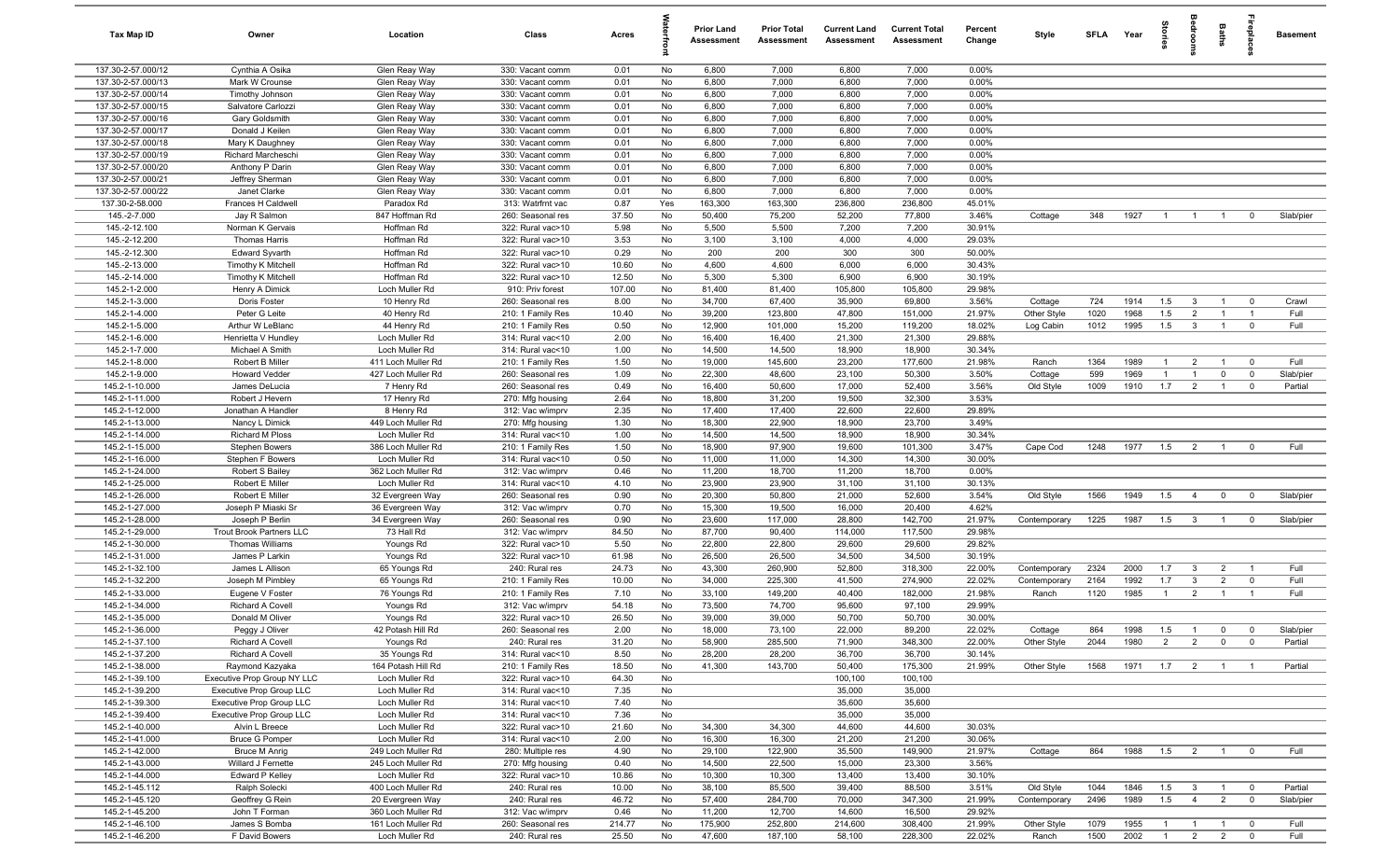| Tax Map ID                       | Owner                              | Location                             | Class                                  | Acres         |          | <b>Prior Land</b><br>Assessment | <b>Prior Total</b><br>Assessment | <b>Current Land</b><br><b>Assessment</b> | <b>Current Total</b><br><b>Assessment</b> | Percent<br>Change | Style        | <b>SFLA</b> | Year         | tories         | ledroo          | Baths          | ireplac                 | <b>Basement</b> |
|----------------------------------|------------------------------------|--------------------------------------|----------------------------------------|---------------|----------|---------------------------------|----------------------------------|------------------------------------------|-------------------------------------------|-------------------|--------------|-------------|--------------|----------------|-----------------|----------------|-------------------------|-----------------|
| 145.2-1-47.000                   | Peter Wood                         | 77 Loch Muller Rd                    | 240: Rural res                         | 20.00         | No       | 45,400                          | 149,300                          | 55,400                                   | 182,100                                   | 21.97%            | Old Style    | 2802        | 1910         | $\overline{2}$ | 6               | $\overline{2}$ | $\overline{\mathbf{0}}$ | Partial         |
| 145.2-1-48.000                   | Noel S Engel                       | 57 Loch Muller Rd                    | 210: 1 Family Res                      | 1.70          | No       | 24,600                          | 86,400                           | 30,000                                   | 105,400                                   | 21.99%            | Old Style    | 1201        | 1926         | 1.5            | 2               | $\overline{1}$ | $\overline{0}$          | Full            |
| 145.2-1-49.000                   | Niles Eldredge                     | 35 Loch Muller Rd                    | 210: 1 Family Res                      | 1.60          | No       | 24,700                          | 83,600                           | 25,600                                   | 86,500                                    | 3.47%             | Cottage      | 756         | 1950         | $\overline{1}$ | $\overline{2}$  | $\overline{1}$ | $\mathbf 0$             | Crawl           |
| 145.2-1-50.000                   | James S Bomba                      | Loch Muller Rd                       | 322: Rural vac>10                      | 106.97        | No       | 64,700                          | 64,700                           | 84,100                                   | 84,100                                    | 29.98%            |              |             |              |                |                 |                |                         |                 |
| 145.2-1-54.000                   | Peter G Leite                      | Loch Muller Rd                       | 910: Priv forest                       | 97.21         | No       | 67,900                          | 67,900                           | 88,300                                   | 88,300                                    | 30.04%            |              |             |              |                |                 |                |                         |                 |
| 145.2-1-57.000                   | Peter R Hagen                      | 352 Loch Muller Rd                   | 210: 1 Family Res                      | 3.00          | No       | 28,600                          | 132,000                          | 34,900                                   | 161,000                                   | 21.97%            | Ranch        | 1256        | 1993         | $\overline{1}$ | $\mathbf{3}$    | $\overline{1}$ | $\overline{0}$          | Full            |
| 145.2-1-58.000                   | James J Downey                     | Loch Muller Rd                       | 322: Rural vac>10                      | 16.50         | No       | 43,000                          | 43,000                           | 55,900                                   | 55,900                                    | 30.00%            |              |             |              |                |                 |                |                         |                 |
| 145.2-1-59.000                   | Erika F Crear                      | Loch Muller Rd                       | 311: Res vac land                      | 0.12          | No       | 100                             | 100                              | 100                                      | 100                                       | 0.00%             |              |             |              |                |                 |                |                         |                 |
| 145.2-2-1.000                    | Otaker Krejci                      | 233 Potash Hill Rd                   | 260: Seasonal res                      | 2.12          | No       | 21,800                          | 95,100                           | 22,600                                   | 98,400                                    | 3.47%             | Other Style  | 844         | 1986         | -1             | $\mathbf{3}$    | $\overline{1}$ | $\mathbf 0$             | Full            |
| 145.2-2-2.000                    | Robert Austin                      | 246 Loch Muller Rd                   | 210: 1 Family Res                      | 2.30          | No       | 24,400                          | 86,300                           | 28,800                                   | 101,800                                   | 17.96%            | Cottage      | 775         | 1975         | $\overline{1}$ | 2               | $\overline{1}$ | $\overline{1}$          | Partial         |
| 145.2-2-3.000                    | Shannon M Kelley                   | 223 Potash Hill Rd                   | 314: Rural vac<10                      | 3.77          | No       | 19,600                          | 19,600                           | 25,500                                   | 25,500                                    | 30.10%            |              |             |              |                |                 |                |                         |                 |
| 145.2-2-4.000                    | Steven Mokszycki                   | Potash Hill Rd                       | 314: Rural vac<10                      | 0.80          | No       | 1,600                           | 1,600                            | 2,100                                    | 2,100                                     | 31.25%            |              |             |              |                |                 |                |                         |                 |
| 145.2-2-5.000                    | Steven Mokszycki                   | 119 Potash Hill Rd                   | 311: Res vac land                      | 0.30          | No       | 600                             | 600                              | 800                                      | 800                                       | 33.33%            |              |             |              |                |                 |                |                         |                 |
| 145.2-2-6.000                    | Steven Mokszycki                   | 181 Potash Hill Rd                   | 314: Rural vac<10                      | 1.00          | No       | 14,500                          | 14,500                           | 18,900                                   | 18,900                                    | 30.34%            |              |             |              |                |                 |                |                         |                 |
| 145.2-2-7.000<br>145.2-2-8.111   | Donald L Bornt<br>Philip D Wescott | 173 Potash Hill Rd<br>Potash Hill Rd | 312: Vac w/imprv<br>322: Rural vac>10  | 2.40<br>12.64 | No<br>No | 19,300<br>25,700                | 22,300<br>25,700                 | 25,100<br>33,400                         | 29,000<br>33,400                          | 30.04%<br>29.96%  |              |             |              |                |                 |                |                         |                 |
| 145.2-2-8.112                    | David E Golden Jr                  | Potash Hill Rd                       | 314: Rural vac<10                      | 2.96          | No       | 5,500                           | 5,500                            | 7,200                                    | 7,200                                     | 30.91%            |              |             |              |                |                 |                |                         |                 |
| 145.2-2-8.120                    | David E Golden Jr                  | Potash Hill Rd                       | 314: Rural vac<10                      | 6.11          | No       | 11,000                          | 11,000                           | 14,300                                   | 14,300                                    | 30.00%            |              |             |              |                |                 |                |                         |                 |
| 145.2-2-8.200                    | Kevin J Mulcahy                    | Potash Hill Rd                       | 311: Res vac land                      | 0.90          | No       | 13,800                          | 13,800                           | 17,900                                   | 17,900                                    | 29.71%            |              |             |              |                |                 |                |                         |                 |
| 145.2-2-9.000                    | <b>Edmond D Trombley</b>           | 77 Burbank Brook Rd                  | 260: Seasonal res                      | 3.60          | No       | 32,000                          | 48,900                           | 33,100                                   | 50,600                                    | 3.48%             | Old Style    | 1115        | 1949         | $\overline{2}$ |                 | $^{\circ}$     | $\mathbf 0$             | Slab/pier       |
| 145.2-2-10.000                   | Erika U Morgan                     | 151 Potash Hill Rd                   | 260: Seasonal res                      | 1.40          | No       | 22,300                          | 57,400                           | 23,100                                   | 59,400                                    | 3.48%             | Cottage      | 864         | 1971         | 1.5            | $\overline{1}$  | $\mathbf 0$    | $\overline{0}$          | Slab/pier       |
| 145.2-2-11.000                   | Erika U Morgan                     | Potash Hill Rd                       | 314: Rural vac<10                      | 2.30          | No       | 4,300                           | 4,300                            | 5,600                                    | 5,600                                     | 30.23%            |              |             |              |                |                 |                |                         |                 |
| 145.2-2-12.000                   | Joseph P Higgins                   | 127 Potash Hill Rd                   | 312: Vac w/imprv                       | 0.75          | No       | 15,600                          | 19,600                           | 20,300                                   | 25,500                                    | 30.10%            |              |             |              |                |                 |                |                         |                 |
| 145.2-2-13.000                   | Joseph P Higgins                   | Potash Hill Rd                       | 314: Rural vac<10                      | 0.60          | No       | 11,300                          | 11,300                           | 14,700                                   | 14,700                                    | 30.09%            |              |             |              |                |                 |                |                         |                 |
| 145.2-2-14.000                   | David E Golden Jr                  | Potash Hill Rd                       | 314: Rural vac<10                      | 0.08          | No       | 100                             | 100                              | 100                                      | 100                                       | 0.00%             |              |             |              |                |                 |                |                         |                 |
| 145.2-2-15.000                   | David E Golden Jr                  | Potash Hill Rd                       | 210: 1 Family Res                      | 2.00          | No       | 33,100                          | 59,000                           | 40,400                                   | 72,000                                    | 22.03%            | Cottage      | 1074        | 1940         | 1.5            | $\mathbf{3}$    | $\overline{1}$ | $\Omega$                | Slab/pier       |
| 145.2-2-16.000                   | Peter DeLeo                        | Youngs Rd                            | 312: Vac w/imprv                       | 5.40          | No       | 25,800                          | 28,700                           | 33,500                                   | 37,300                                    | 29.97%            |              |             |              |                |                 |                |                         |                 |
| 145.2-2-17.000                   | Philip D Wescott                   | Youngs Rd                            | 260: Seasonal res                      | 1.20          | No       | 10,900                          | 11,600                           | 20,300                                   | 21,500                                    | 85.34%            |              |             |              |                |                 |                |                         |                 |
| 145.2-2-18.000                   | Donna J Condon                     | 63 Potash Hill Rd                    | 270: Mfg housing                       | 2.90          | No       | 17,600                          | 27,000                           | 18,200                                   | 27,900                                    | 3.33%             |              |             |              |                |                 |                |                         |                 |
| 145.2-2-19.000                   | Donna J Condon                     | Youngs Rd                            | 311: Res vac land                      | 0.57          | No       | 1,000                           | 1,000                            | 1,300                                    | 1,300                                     | 30.00%            |              |             |              |                |                 |                |                         |                 |
| 145.2-2-20.000                   | Christian Flateau                  | 61 Potash Hill Rd                    | 210: 1 Family Res                      | 1.70          | No       | 23,400                          | 77,100                           | 24,200                                   | 79,800                                    | 3.50%             | Manufactured | 960         | 1990         | $\overline{1}$ | $\overline{2}$  | $\overline{1}$ | $\mathbf 0$             | Slab/pier       |
| 145.2-2-21.000                   | Thomas Whalen                      | Youngs Rd                            | 311: Res vac land                      | 2.10          | No       | 18,500                          | 18,500                           | 24,100                                   | 24,100                                    | 30.27%            |              |             |              |                |                 |                |                         |                 |
| 145.2-2-22.000                   | Peter Soler                        | 51 Potash Hill Rd                    | 312: Vac w/imprv                       | 0.40          | No       | 13,000                          | 21,700                           | 16,900                                   | 28,200                                    | 29.95%            |              |             |              |                |                 |                |                         |                 |
| 145.2-2-23.000                   | Joseph H Schneider                 | 45 Potash Hill Rd                    | 270: Mfg housing                       | 2.00          | No       | 20,100                          | 25,100                           | 20,800                                   | 26,000                                    | 3.59%             |              |             |              |                |                 |                |                         |                 |
| 145.2-2-24.000                   | Joseph H Schneider                 | Youngs Rd                            | 311: Res vac land                      | 1.60          | No       | 2,900                           | 2,900                            | 3,800                                    | 3,800                                     | 31.03%            |              |             |              |                |                 |                |                         |                 |
| 145.2-2-25.000                   | Joseph H Schneider                 | Youngs Rd                            | 311: Res vac land                      | 1.80          | No       | 3,400                           | 3,400                            | 4,400                                    | 4,400                                     | 29.41%            |              |             |              |                |                 |                |                         |                 |
| 145.2-2-26.000                   | Philip D Wescott                   | 1547 Hoffman Rd                      | 312: Vac w/imprv                       | 6.40          | No       | 11,200                          | 11,500                           | 34,000                                   | 35,000                                    | 204.35%           |              |             |              |                |                 |                |                         |                 |
| 145.2-2-28.000                   | Thomas Whalen                      | Hoffman Rd                           | 311: Res vac land                      | 0.60          | No       | 1,000                           | 1,000                            | 1,300                                    | 1,300                                     | 30.00%            |              |             |              |                |                 |                |                         |                 |
| 145.2-2-29.000<br>145.2-2-30.000 | <b>Bernard Venner</b>              | 1523 Hoffman Rd<br>Hoffman Rd        | 210: 1 Family Res                      | 2.00          | No       | 20,400                          | 53,300                           | 21,100                                   | 55,200                                    | 3.56%<br>29.63%   | Old Style    | 1538        | 1886         | 1.5            | $5\overline{5}$ | $\overline{1}$ | $\overline{0}$          | Partial         |
| 145.2-2-31.000                   | Thomas Whalen<br>Robert A Hoar     | 1515 Hoffman Rd                      | 314: Rural vac<10<br>210: 1 Family Res | 5.88<br>1.37  | No<br>No | 10,800<br>22,500                | 10,800<br>36,900                 | 14,000<br>23,300                         | 14,000<br>38,200                          | 3.52%             | Old Style    | 1348        | 1910         | 1.5            | $\overline{2}$  | $\overline{1}$ | $\overline{0}$          | Crawl           |
| 145.2-2-32.000                   | Robert C Browne                    | Hoffman Rd                           | 314: Rural vac<10                      | 0.59          | No       | 14,300                          | 14,300                           | 18,600                                   | 18,600                                    | 30.07%            |              |             |              |                |                 |                |                         |                 |
| 145.2-2-33.100                   | John R Gallagher                   | 200 Loch Muller Rd                   | 240: Rural res                         | 17.10         | No       | 39,200                          | 171,400                          | 47,800                                   | 255,800                                   | 49.24%            | Contemporary | 1526        | 2006         | 1.5            | $\mathbf{3}$    | $\overline{1}$ | $\overline{1}$          | Full            |
| 145.2-2-33.200                   | Susan Bott                         | 218 Loch Muller Rd                   | 260: Seasonal res                      | 17.10         | No       | 37,500                          | 53,500                           | 45,800                                   | 65,300                                    | 22.06%            | Cottage      | 640         | 1960         | -1             |                 | $\overline{1}$ | $\mathbf 0$             | Slab/pier       |
| 145.2-2-34.110                   | Iris Civalier                      | 1481 Hoffman Rd                      | 240: Rural res                         | 10.24         | No       | 27,300                          | 87,100                           | 33,300                                   | 106,300                                   | 22.04%            | Old Style    | 1156        | 1848         | 1.5            | $\overline{4}$  | $\overline{2}$ | $\overline{1}$          | Partial         |
| 145.2-2-34.120                   | Peter R Durkee                     | 1487 Hoffman Rd                      | 210: 1 Family Res                      | 8.16          | No       | 27,700                          | 194,900                          | 33,800                                   | 237,800                                   | 22.01%            | Contemporary | 1664        | 1996         | 1.5            | $\mathbf{3}$    | $\overline{2}$ | $\mathbf 0$             | Full            |
| 145.2-2-34.130                   | Joseph JL Civalier Jr              | Loch Muller Rd                       | 322: Rural vac>10                      | 16.22         | No       | 21,500                          | 21,500                           | 28,000                                   | 28,000                                    | 30.23%            |              |             |              |                |                 |                |                         |                 |
| 145.2-2-34.140                   | Anne I Durkee                      | Loch Muller Rd                       | 314: Rural vac<10                      | 7.64          | No       | 2,600                           | 2,600                            | 3,400                                    | 3,400                                     | 30.77%            |              |             |              |                |                 |                |                         |                 |
| 145.2-2-34.200                   | Dirk VanGorp                       | 70 Loch Muller Rd                    | 210: 1 Family Res                      | 5.50          | No       | 30,300                          | 116,700                          | 37,000                                   | 142,400                                   | 22.02%            | Cape Cod     | 1252        | 1975         | 1.5            | $\overline{2}$  | $\overline{1}$ | $\overline{0}$          | Slab/pier       |
| 145.2-2-35.110                   | David J Mitchell                   | 19 Burbank Brook Rd                  | 210: 1 Family Res                      | 10.50         | No       | 39,300                          | 105,700                          | 47,000                                   | 150,500                                   | 42.38%            | Log Cabin    | 1008        | 1991         | 1.5            | $\mathbf{3}$    | $\overline{1}$ | $\mathbf 0$             | Full            |
| 145.2-2-35.120                   | David E Golden Jr                  | Hoffman Rd                           | 322: Rural vac>10                      | 17.78         | No       | 30,700                          | 30,700                           | 39,900                                   | 39,900                                    | 29.97%            |              |             |              |                |                 |                |                         |                 |
| 145.2-2-35.200                   | David E Golden                     | Hoffman Rd                           | 311: Res vac land                      | 8.53          | No       | 15,600                          | 15,600                           | 20,300                                   | 20,300                                    | 30.13%            |              |             |              |                |                 |                |                         |                 |
| 145.2-2-36.000                   | Jean K Smith                       | Loch Muller Rd                       | 322: Rural vac>10                      | 15.37         | No       | 29,300                          | 29,300                           | 38,100                                   | 38,100                                    | 30.03%            |              |             |              |                |                 |                |                         |                 |
| 145.2-2-37.000                   | Karen G Sigua                      | 116 Loch Muller Rd                   | 210: 1 Family Res                      | 5.00          | No       | 32,300                          | 120,700                          | 39,400                                   | 147,300                                   | 22.04%            | Other Style  | 1044        | 1974         | 1.5            | $\mathbf{3}$    | $\overline{1}$ | $\mathbf 0$             | Full            |
| 145.2-2-38.000                   | <b>Lillian Freehill</b>            | 134 Loch Muller Rd                   | 210: 1 Family Res                      | 1.10          | No       | 23,600                          | 76,000                           | 27,800                                   | 89,700                                    | 18.03%            | Old Style    | 1032        | 1925         | 1.5            | $\overline{2}$  | $\overline{1}$ | $\overline{1}$          | Full            |
| 145.2-2-39.000                   | Donald Fish                        | 172 Loch Muller Rd                   | 270: Mfg housing                       | 1.10          | No       | 20,800                          | 29,400                           | 21,500                                   | 30,400                                    | 3.40%             |              |             |              |                |                 |                |                         |                 |
| 145.2-2-40.000                   | Ruth K Murray                      | 146 Loch Muller Rd                   | 271: Mfg housings                      | 3.90          | No       | 24,500                          | 91,200                           | 25,400                                   | 94,400                                    | 3.51%             |              |             |              |                |                 |                |                         |                 |
| 145.2-2-41.000                   | Donald Fish                        | 162 Loch Muller Rd                   | 210: 1 Family Res                      | 4.80          | No       | 35,300                          | 167,700                          | 39,500                                   | 187,800                                   | 11.99%            | Old Style    | 2719        | 1820         | 2              | $5^{\circ}$     | $\overline{1}$ |                         | Partial         |
| 145.2-2-42.000                   | Ruth K Murray                      | Loch Muller Rd                       | 314: Rural vac<10                      | 1.80          | No       | 3,400                           | 3,400                            | 4,400                                    | 4,400<br>2,900                            | 29.41%<br>31.82%  |              |             |              |                |                 |                |                         |                 |
| 145.2-2-43.000<br>145.2-3-1.000  | Susan W Bullis<br>Edward P Kelley  | Loch Muller Rd<br>397 Loch Muller Rd | 311: Res vac land<br>311: Res vac land | 1.20<br>4.86  | No       | 2,200<br>21,600                 | 2,200<br>21,600                  | 2,900<br>28,100                          | 28,100                                    | 30.09%            |              |             |              |                |                 |                |                         |                 |
| 145.2-3-2.000                    | Richard Catalano                   | Loch Muller Rd                       | 314: Rural vac<10                      | 2.00          | No<br>No | 16,400                          | 16,400                           | 21,300                                   | 21,300                                    | 29.88%            |              |             |              |                |                 |                |                         |                 |
| 145.2-3-3.000                    | Richard Catalano                   | 383 Loch Muller Rd                   | 312: Vac w/imprv                       | 2.00          | No       | 23,600                          | 23,700                           | 25,200                                   | 25,300                                    | 6.75%             |              |             |              |                |                 |                |                         |                 |
| 145.2-3-4.000                    | <b>Irving Dallek</b>               | 375 Loch Muller Rd                   | 260: Seasonal res                      | 0.96          | No       | 19,400                          | 65,700                           | 20,100                                   | 68,000                                    | 3.50%             | Cottage      | 696         | 1970 1 2 1 0 |                |                 |                |                         | Full            |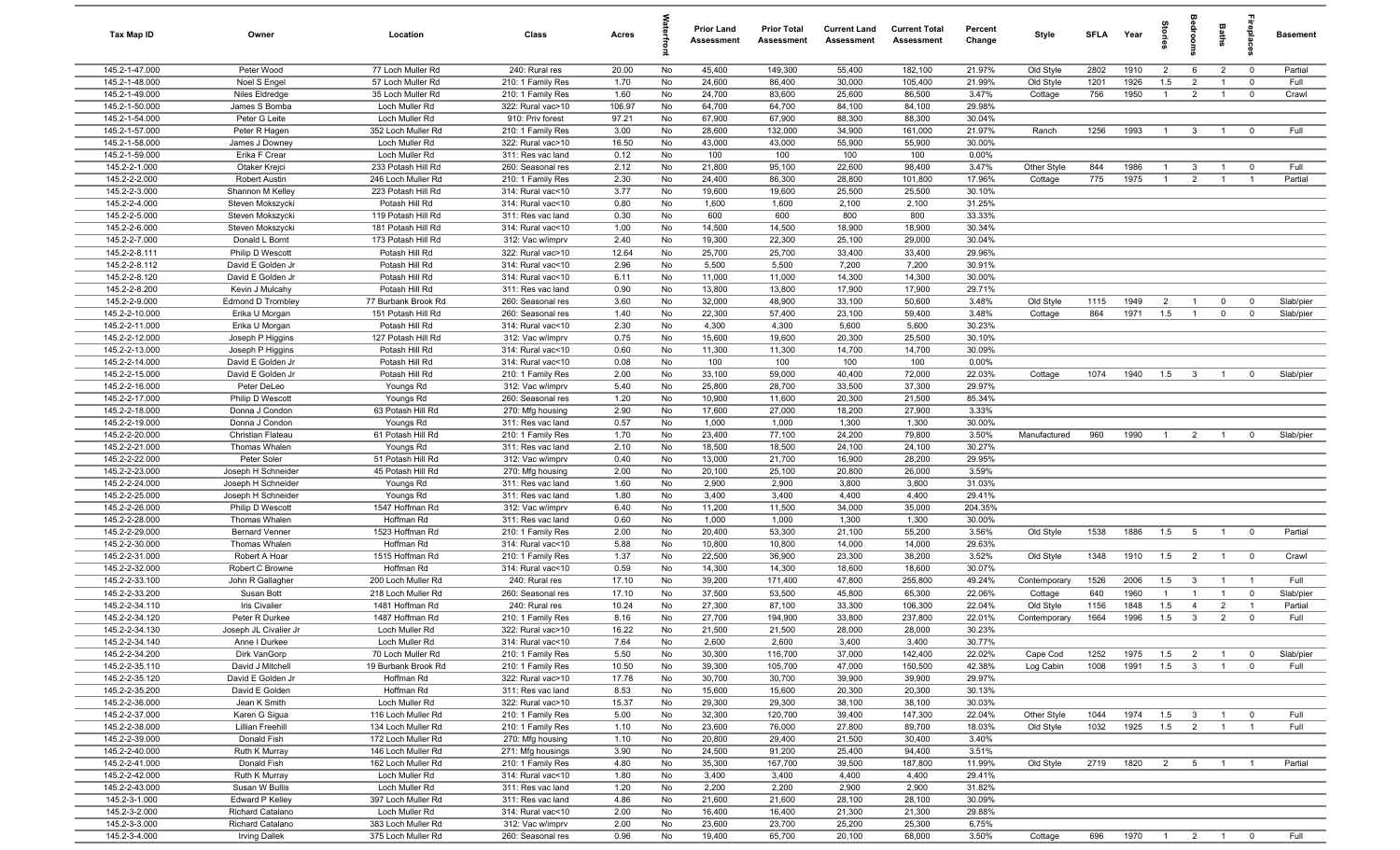| Tax Map ID                       | Owner                                    | Location                      | Class                                  | Acres        |            | <b>Prior Land</b><br>Assessment | <b>Prior Total</b><br>Assessment | <b>Current Land</b><br>Assessment | <b>Current Total</b><br>Assessment | Percent<br>Change | <b>Style</b> | <b>SFLA</b> | Year         | Stories               | edroom                  | Baths                         | epla                             | <b>Basement</b> |
|----------------------------------|------------------------------------------|-------------------------------|----------------------------------------|--------------|------------|---------------------------------|----------------------------------|-----------------------------------|------------------------------------|-------------------|--------------|-------------|--------------|-----------------------|-------------------------|-------------------------------|----------------------------------|-----------------|
| 145.2-3-5.000                    | Meyer Family Trust                       | 355 Loch Muller Rd            | 260: Seasonal res                      | 1.00         | No         | 23,600                          | 55,800                           | 24,400                            | 57,800                             | 3.58%             | Cottage      | 490         | 1969         | $\overline{1}$        | $\overline{1}$          | $\overline{1}$                | $\overline{0}$                   | Slab/pier       |
| 145.2-3-6.000                    | Joseph C Meyer                           | 343 Loch Muller Rd            | 260: Seasonal res                      | 1.06         | No         | 26,600                          | 73,700                           | 30,100                            | 83,300                             | 13.03%            | Cottage      | 792         | 1960         | $\mathbf{1}$          | $\overline{2}$          | $\overline{1}$                | $\overline{0}$                   | Slab/pier       |
| 145.2-3-7.000                    | Joseph C Meyer                           | Loch Muller Rd                | 314: Rural vac<10                      | 1.73         | No         | 3,100                           | 3,100                            | 4,000                             | 4,000                              | 29.03%            |              |             |              |                       |                         |                               |                                  |                 |
| 145.2-3-8.000                    | Craig A Hauke                            | Loch Muller Rd                | 322: Rural vac>10                      | 52.00        | No         | 55,400                          | 55,400                           | 72,000                            | 72,000                             | 29.96%            |              |             |              |                       |                         |                               |                                  |                 |
| 145.2-3-9.000                    | Edward Figueroa                          | 399 Loch Muller Rd            | 210: 1 Family Res                      | 1.00         | No         | 19,900                          | 211,700                          | 24,300                            | 258,300                            | 22.01%            | Log Cabin    | 3099        | 1972         | 1.5                   | $\overline{3}$          | $\overline{1}$                | $\overline{0}$                   | Partial         |
| 145.2-3-10.000                   | <b>Edward Figueroa</b>                   | Loch Muller Rd                | 322: Rural vac>10                      | 26.60        | No         | 25,400                          | 25,400                           | 33,000                            | 33,000                             | 29.92%            |              |             |              |                       |                         |                               |                                  |                 |
| 145.4-1-1.000                    | Gerald E Merritt                         | 99 Bigsby Rd                  | 210: 1 Family Res                      | 7.10         | No         | 49,100                          | 99,200                           | 59,900                            | 121,000                            | 21.98%            | Bungalow     | 960         | 1928         | $\mathbf{1}$          | $\overline{2}$          | $\overline{1}$                | $\overline{1}$                   | Full            |
| 145.4-1-2.000                    | Daryl P Dobert                           | <b>Bigsby Rd</b>              | 313: Watrfrnt vac                      | 0.50         | Yes        | 56,700                          | 56,700                           | 73,700                            | 73,700                             | 29.98%            |              |             |              |                       |                         |                               |                                  |                 |
| 145.4-1-3.004                    | Jeffrey S Houser                         | 55 Bigsby Rd                  | 260: Seasonal res                      | 0.45         | Yes        | 77,200                          | 118,100                          | 94,200                            | 144,100                            | 22.02%            | Cottage      | 618         | 1980         |                       | $\overline{1}$          | $\overline{1}$                | $\overline{\mathbf{0}}$          | Slab/pier       |
| 145.4-1-5.001                    | Nancy L Burritt                          | 81 Burritt Ln                 | 210: 1 Family Res                      | 3.50         | Yes<br>Yes | 104,900                         | 234,900                          | 128,000                           | 286,600                            | 22.01%            | Cape Cod     | 1878        | 1977         | 1.5<br>$\overline{1}$ | 3                       | $\overline{1}$<br>$\mathbf 0$ | $\overline{1}$<br>$\overline{0}$ | Partial         |
| 145.4-1-7.000<br>145.4-1-8.000   | Carol VanGorp<br>Carol VanGorp           | 55 Bigsby Rd<br>Hoffman Rd    | 260: Seasonal res<br>314: Rural vac<10 | 0.20<br>1.50 | No         | 47,800<br>2,800                 | 79,600<br>2,800                  | 58,300<br>3,600                   | 97,100<br>3,600                    | 21.98%<br>28.57%  | Cottage      | 750         | 1990         |                       | $\overline{1}$          |                               |                                  | Slab/pier       |
| 145.4-1-9.003                    | Edward H Gundrum                         | 55 Bigsby Rd                  | 260: Seasonal res                      | 5.00         | Yes        | 92,700                          | 148,600                          | 113,100                           | 181,300                            | 22.01%            | Cottage      | 900         | 1990         | $\overline{1}$        | $\overline{1}$          | $\overline{1}$                | $\overline{1}$                   | Slab/pier       |
| 145.4-1-10.000                   | Beehive Management Corp                  | 23 Burritt Ln                 | 316: Wr vac w/imp                      | 17.40        | Yes        | 153,800                         | 154,400                          | 199,900                           | 200,700                            | 29.99%            |              |             |              |                       |                         |                               |                                  |                 |
| 145.4-1-11.000                   | Geoffrey L Porter                        | <b>Bigsby Rd</b>              | 313: Watrfrnt vac                      | 0.10         | Yes        | 19,100                          | 19,100                           | 24,800                            | 24,800                             | 29.84%            |              |             |              |                       |                         |                               |                                  |                 |
| 145.4-1-12.000                   | <b>Bigsby Birches Inc</b>                | 83 Burritt Ln                 | 280: Multiple res                      | 4.00         | Yes        | 134,600                         | 432,500                          | 164,200                           | 527,700                            | 22.01%            | Contemporary | 1909        | 1998         | 1.5                   | $\overline{2}$          | $\mathbf{3}$                  | $\overline{1}$                   | Full            |
| 145.4-1-13.000                   | Ernest Abrahamson                        | 72 Burritt Ln                 | 210: 1 Family Res                      | 4.30         | Yes        | 100,800                         | 668,200                          | 123,000                           | 815,200                            | 22.00%            | Contemporary | 4427        | 2001         | 1.7                   | $\overline{4}$          | $\overline{2}$                | $\overline{1}$                   | Full            |
| 145.4-1-14.000                   | Thomas W Stevens                         | Hoffman Rd                    | 260: Seasonal res                      | 12.00        | Yes        | 124,700                         | 160,000                          | 152,100                           | 195,200                            | 22.00%            | Old Style    | 1108        | 1930         | $\mathbf{1}$          | 3                       | $\overline{1}$                | $\overline{1}$                   | Slab/pier       |
| 145.4-1-15.000                   | Arthur Freund                            | 67 Burritt Ln                 | 210: 1 Family Res                      | 1.50         | No         | 22,900                          | 102,800                          | 27,900                            | 125,400                            | 21.98%            | Ranch        | 1019        | 1969         |                       | $\overline{2}$          | $\mathbf{1}$                  | $\overline{1}$                   | Partial         |
| 145.4-1-16.000                   | Ernest Abrahamson                        | Hoffman Rd                    | 314: Rural vac<10                      | 1.60         | No         | 2,900                           | 2,900                            | 3,800                             | 3,800                              | 31.03%            |              |             |              |                       |                         |                               |                                  |                 |
| 145.4-1-17.000                   | Ernest Abrahamson                        | 59 Burritt Ln                 | 260: Seasonal res                      | 4.80         | No         | 28,900                          | 163,300                          | 35,300                            | 199,200                            | 21.98%            | Contemporary | 1625        | 1979         | 1.5                   | $\overline{4}$          |                               | - 1                              | Crawl           |
| 145.4-1-18.000                   | Edwin E Raquet                           | 1145 Hoffman Rd               | 210: 1 Family Res                      | 2.30         | No         | 23,800                          | 261,300                          | 29,000                            | 318,800                            | 22.01%            | Contemporary | 2544        | 1999         | 2                     | $\overline{4}$          | $\mathbf{3}$                  | $\overline{0}$                   | Full            |
| 145.4-1-19.000                   | Geoffrey L Porter                        | Hoffman Rd                    | 314: Rural vac<10                      | 4.80         | No         | 8,800                           | 8,800                            | 11,400                            | 11,400                             | 29.55%            |              |             |              |                       |                         |                               |                                  |                 |
| 145.4-1-20.000                   | Geoffrey L Porter                        | Hoffman Rd                    | 314: Rural vac<10                      | 1.00         | No         | 1,900                           | 1,900                            | 2,500                             | 2,500                              | 31.58%            |              |             |              |                       |                         |                               |                                  |                 |
| 145.4-1-21.000                   | Geoffrey L Porter                        | 1157 Hoffman Rd               | 210: 1 Family Res                      | 0.90         | No         | 22,000                          | 84,700                           | 24,900                            | 95,700                             | 12.99%            | Old Style    | 1615        | 1924         | 1.5                   | $\overline{2}$          | $\overline{1}$                | $\overline{1}$                   | Crawl           |
| 145.4-1-22.000                   | Beehive Management Corp                  | 1167 Hoffman Rd               | 260: Seasonal res                      | 1.10         | No         | 23,300                          | 73,400                           | 24,100                            | 76,000                             | 3.54%             | Cottage      | 858         | 1920         | $\overline{1}$        | $\overline{1}$          | $\overline{1}$                | $\overline{1}$                   | Crawl           |
| 145.4-1-23.072                   | Gerald E Merritt                         | 98 Bigsby Rd                  | 260: Seasonal res                      | 15.40        | Yes        | 108,400                         | 125,200                          | 132,200                           | 152,700                            | 21.96%            | Cottage      | 420         | 1940         | $\overline{1}$        | $\mathbf{3}$            | $\overline{1}$                | $\mathbf 0$                      | Slab/pier       |
| 145.4-1-24.000                   | Daryl P Dobert                           | Hoffman Rd                    | 314: Rural vac<10                      | 9.30         | No         | 29,800                          | 29,800                           | 38,700                            | 38,700                             | 29.87%            |              |             |              |                       |                         |                               |                                  |                 |
| 145.4-1-25.000                   | <b>Gerald E Merritt</b>                  | Hoffman Rd                    | 314: Rural vac<10                      | 2.50         | No         | 17,300                          | 17,300                           | 22,500                            | 22,500                             | 30.06%            |              |             |              |                       |                         |                               |                                  |                 |
| 145.4-1-26.000                   | Gerald E Merritt                         | Hoffman Rd                    | 314: Rural vac<10                      | 2.50         | No         | 17,300                          | 17,300                           | 22,500                            | 22,500                             | 30.06%            |              |             |              |                       |                         |                               |                                  |                 |
| 145.4-1-27.000                   | Martin A Toomajian Jr                    | 9 Bigsby Rd                   | 260: Seasonal res                      | 1.50         | No         | 24,900                          | 56,500                           | 25,800                            | 58,500                             | 3.54%             | Cottage      | 500         | 1968         | $\mathbf{1}$          | $\overline{2}$          | $\mathbf 0$                   | $\overline{0}$                   | Slab/pier       |
| 145.4-1-28.000<br>145.4-1-29.023 | Daryl P Dobert<br><b>Burton Brunell</b>  | Hoffman Rd                    | 314: Rural vac<10                      | 3.80<br>5.10 | No<br>No   | 7,100<br>29,000                 | 7,100<br>33,900                  | 9,200<br>29,000                   | 9,200<br>33,900                    | 29.58%<br>0.00%   |              | 1417        | 1890         | 1.5                   | $\overline{4}$          | $\mathbf 0$                   | $\overline{0}$                   | Partial         |
| 145.4-1-30.000                   | Elton F Dobert                           | 3 Bigsby Rd<br>Hoffman Rd     | 260: Seasonal res<br>314: Rural vac<10 | 3.20         | No         | 5,800                           | 5,800                            | 7,500                             | 7,500                              | 29.31%            | Old Style    |             |              |                       |                         |                               |                                  |                 |
| 145.4-1-31.000                   | Daryl P Dobert                           | 1226 Hoffman Rd               | 260: Seasonal res                      | 28.90        | No         | 49,700                          | 99,600                           | 51,400                            | 103,100                            | 3.51%             | Old Style    | 1684        | 1869         | $\overline{2}$        | $\mathbf{3}$            | $\overline{1}$                | $\overline{0}$                   | Partial         |
| 145.4-1-32.000                   | Marion O Weaver                          | 1165 Hoffman Rd               | 210: 1 Family Res                      | 6.50         | No         | 41,000                          | 165,900                          | 50,000                            | 202,400                            | 22.00%            | Old Style    | 2582        | 1880         | 2                     | $\overline{7}$          | $\overline{2}$                | $\overline{0}$                   | Partial         |
| 145.4-1-33.000                   | Geoffrey L Porter                        | Hoffman Rd                    | 314: Rural vac<10                      | 4.70         | No         | 21,400                          | 21,400                           | 27,800                            | 27,800                             | 29.91%            |              |             |              |                       |                         |                               |                                  |                 |
| 145.4-1-34.000                   | Carl Dash                                | 1150 Hoffman Rd               | 260: Seasonal res                      | 3.40         | No         | 27,900                          | 77,600                           | 28,900                            | 80,300                             | 3.48%             | Ranch        | 1248        | 1960         | $\overline{1}$        | $\overline{2}$          | $\overline{1}$                | $\overline{0}$                   | Crawl           |
| 145.4-1-35.000                   | Edwin E Raquet                           | Hoffman Rd                    | 314: Rural vac<10                      | 2.00         | No         | 3,600                           | 3,600                            | 4,700                             | 4,700                              | 30.56%            |              |             |              |                       |                         |                               |                                  |                 |
| 145.4-1-36.000                   | Edwin E Raquet                           | Hoffman Rd                    | 314: Rural vac<10                      | 6.70         | No         | 12,100                          | 12,100                           | 15,700                            | 15,700                             | 29.75%            |              |             |              |                       |                         |                               |                                  |                 |
| 145.4-1-37.000                   | Donald C Edinger                         | 1116 Hoffman Rd               | 210: 1 Family Res                      | 14.00        | No         | 38,800                          | 164,200                          | 47,300                            | 200,300                            | 21.99%            | Cape Cod     | 1795        | 1966         | 1.7                   | 3                       | $\overline{2}$                | $\mathbf 0$                      | Full            |
| 145.4-1-38.000                   | Patrick Cavlin                           | 1104 Hoffman Rd               | 210: 1 Family Res                      | 1.50         | No         | 23,000                          | 123,000                          | 27,100                            | 145,100                            | 17.97%            | Old Style    | 2079        | 1924         | 1.5                   | $5\overline{5}$         | $\overline{2}$                | $\overline{1}$                   | Full            |
| 145.4-1-39.000                   | Patrick Cavlin                           | Hoffman Rd                    | 314: Rural vac<10                      | 4.30         | No         | 7,900                           | 7,900                            | 10,300                            | 10,300                             | 30.38%            |              |             |              |                       |                         |                               |                                  |                 |
| 145.4-1-40.000                   | Gene H Porter                            | Hoffman Rd                    | 911: Forest s480                       | 41.00        | No         | 28,300                          | 28,300                           | 36,800                            | 36,800                             | 30.04%            |              |             |              |                       |                         |                               |                                  |                 |
| 145.4-1-41.000                   | Donald C Edinger                         | Hoffman Rd                    | 314: Rural vac<10                      | 5.20         | No         | 9,800                           | 9,800                            | 12,700                            | 12,700                             | 29.59%            |              |             |              |                       |                         |                               |                                  |                 |
| 145.4-1-45.000                   | Joanmarie Strother                       | 56 Loch Muller Rd             | 260: Seasonal res                      | 37.00        | No         | 64,100                          | 143,300                          | 78,200                            | 174,800                            | 21.98%            | Other Style  | 936         | 1975         | 1.5                   | $\overline{2}$          | $\overline{1}$                | $\overline{0}$                   | Full            |
| 145.4-1-46.000                   | Christopher D Howe                       | Hoffman Rd                    | 312: Vac w/imprv                       | 1.80         | No         | 3,200                           | 13,400                           | 4,200                             | 17,400                             | 29.85%            |              |             |              |                       |                         |                               |                                  |                 |
| 145.4-1-47.000                   | Christopher D Howe                       | 1458 Hoffman Rd               | 210: 1 Family Res                      | 7.20         | No         | 33,200                          | 66,400                           | 37,500                            | 75,000                             | 12.95%            | Cottage      | 672         | 1925<br>1989 | $\overline{1}$        | $\overline{2}$          | $\overline{1}$                | $\overline{\mathbf{0}}$          | Partial         |
| 145.4-1-48.000<br>145.4-1-49.000 | Christopher D Howe<br>Christopher D Howe | 1466 Hoffman Rd<br>Hoffman Rd | 210: 1 Family Res<br>312: Vac w/imprv  | 1.40<br>1.70 | No<br>No   | 18,300<br>3,000                 | 137,800<br>4,300                 | 22,300<br>3,100                   | 168,100<br>4,500                   | 21.99%<br>4.65%   | Cape Cod     | 1920        |              | 1.5                   | $\mathbf{3}$            | $\overline{2}$                | $\mathbf 0$                      | Full            |
| 145.4-1-50.000                   | Richard W Lauer                          | 1524 Hoffman Rd               | 260: Seasonal res                      | 11.60        | No         | 35,900                          | 101,800                          | 42,400                            | 120,100                            | 17.98%            | Old Style    | 1521        | 1880         | $\overline{2}$        | $\overline{4}$          | $\overline{2}$                | $\overline{0}$                   | Partial         |
| 145.4-1-51.100                   | Arthur H Reidel                          | Hoffman Rd                    | 312: Vac w/imprv                       | 87.44        | No         | 115,200                         | 119,800                          | 149,800                           | 155,700                            | 29.97%            |              |             |              |                       |                         |                               |                                  |                 |
| 145.4-1-52.000                   | Betsy A Ross                             | 1183 Trout Brook Rd           | 240: Rural res                         | 80.30        | No         | 102,200                         | 191,300                          | 124,700                           | 233,400                            | 22.01%            | Old Style    | 1842        | 1833         | $\overline{2}$        | $3^{\circ}$             | $\overline{1}$                | $\overline{1}$                   | Partial         |
| 145.4-1-53.000                   | Lisle E Hughes                           | 1146 Trout Brook Rd           | 311: Res vac land                      | 3.10         | No         | 23,900                          | 28,600                           | 31,100                            | 37,200                             | 30.07%            |              |             |              |                       |                         |                               |                                  |                 |
| 145.4-1-54.000                   | John Rec                                 | 1112 Trout Brook Rd           | 260: Seasonal res                      | 3.40         | No         | 31,100                          | 65,200                           | 31,100                            | 65,200                             | $0.00\%$          | Cottage      | 792         | 1955         | $\mathbf{1}$          | $\overline{2}$          | $\overline{1}$                | $\overline{1}$                   | Slab/pier       |
| 145.4-1-55.000                   | Charles Boykin                           | 1104 Trout Brook Rd           | 260: Seasonal res                      | 1.00         | No         | 30,400                          | 80,600                           | 37,100                            | 98,300                             | 21.96%            | Log Cabin    | 900         | 1955         |                       | $\mathbf{3}$            | $\overline{1}$                | $\overline{1}$                   | Slab/pier       |
| 145.4-1-56.000                   | Hamilton Smith                           | 1104 Trout Brook Rd           | 260: Seasonal res                      | 1.90         | No         | 32,500                          | 74,300                           | 39,700                            | 90,600                             | 21.94%            | Log Cabin    | 620         | 1955         |                       | $\overline{2}$          | $\overline{1}$                | $\overline{1}$                   | Crawl           |
| 145.4-1-58.100                   | Lisle E Hughes                           | 1107 Trout Brook Rd           | 260: Seasonal res                      | 6.40         | No         | 45,200                          | 102,100                          | 55,100                            | 124,600                            | 22.04%            | Log Cabin    | 704         | 1955         |                       | $\overline{1}$          | $\mathbf{0}$                  | $\mathbf{1}$                     | Slab/pier       |
| 145.4-1-58.200                   | John H Weiss Jr                          | 1123 Trout Brook Rd           | 260: Seasonal res                      | 3.70         | No         | 26,900                          | 56,400                           | 27,800                            | 58,400                             | 3.55%             | Ranch        | 800         | 1955         |                       | $\overline{1}$          | $\overline{1}$                | $\overline{0}$                   | Slab/pier       |
| 145.4-1-59.000                   | Lisle E Hughes                           | Trout Brook Rd                | 910: Priv forest                       | 62.30        | No         | 61,400                          | 61,400                           | 79,800                            | 79,800                             | 29.97%            |              |             |              |                       |                         |                               |                                  |                 |
| 145.4-1-64.000                   | Gene H Porter                            | Hoffman Rd                    | 911: Forest s480                       | 15.00        | No         | 14,400                          | 14,400                           | 18,700                            | 18,700                             | 29.86%            |              |             |              |                       |                         |                               |                                  |                 |
| 145.4-1-65.000                   | Bruce R Hannah                           | Hoffman Rd                    | 322: Rural vac>10                      | 50.00        | No         | 61,400                          | 61,400                           | 79,800                            | 79,800                             | 29.97%            |              |             |              |                       |                         |                               |                                  |                 |
| 145.4-1-66.000                   | Bruce R Hannah                           | 1031 Hoffman Rd               | 260: Seasonal res                      | 8.30         | Yes        | 140,500                         | 173,700                          | 145,400                           | 179,800                            | 3.51%             | Other Style  | 825         | 1973         | 1.5                   | $\mathbf{3}$            | $\overline{1}$                | $\mathbf 0$                      | Slab/pier       |
| 145.4-1-67.000                   | Michelle J Eldredge                      | 1001 Hoffman Rd               | 260: Seasonal res                      | 1.50         | Yes        | 120,000                         | 190,600                          | 124,200                           | 197,300                            | 3.52%             | Cape Cod     | 1344        | 1976         | 1.5                   | $\overline{\mathbf{3}}$ | $\overline{1}$                | $\overline{1}$                   | Crawl           |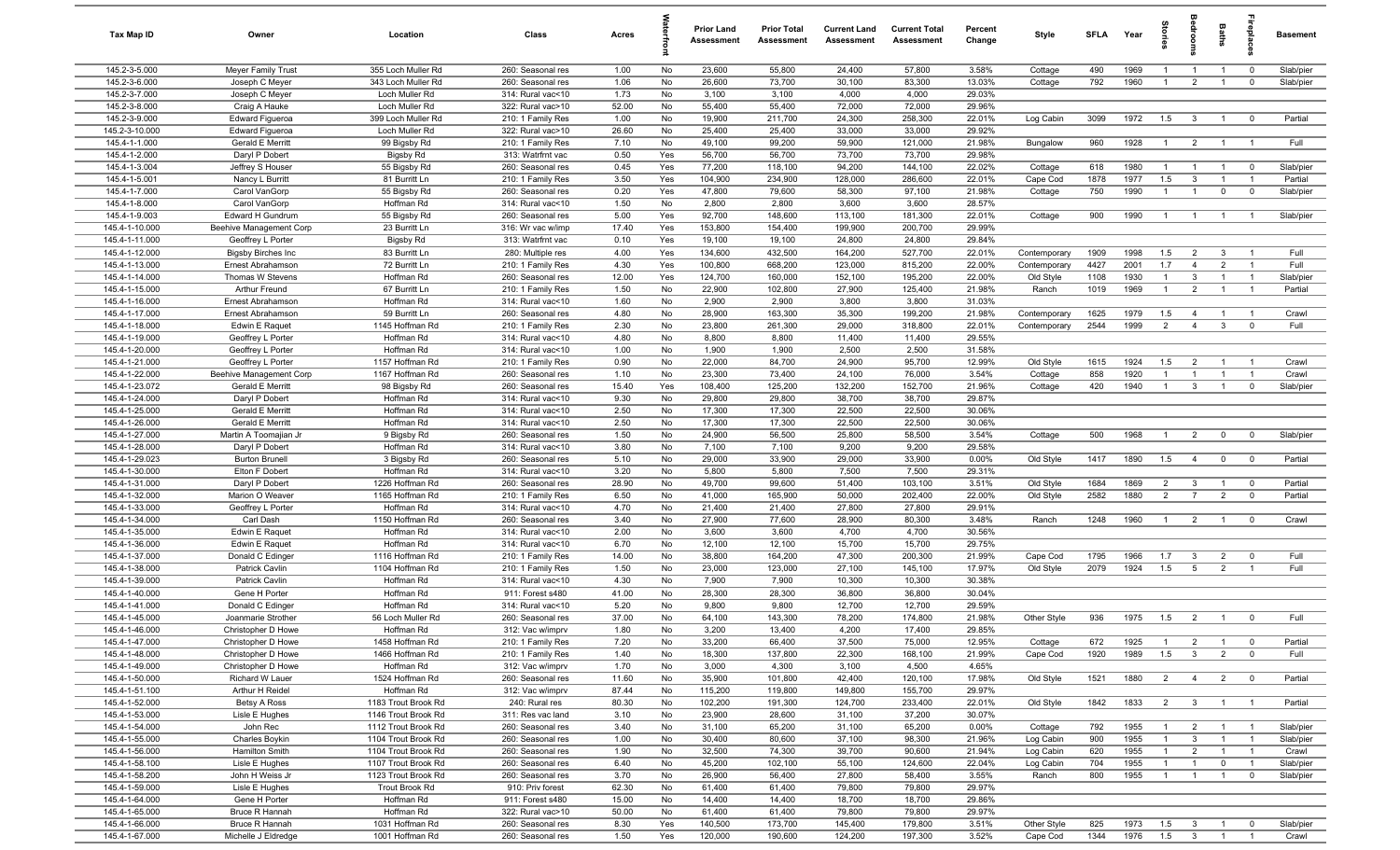| Tax Map ID                       | Owner                               | Location                             | Class                                  | Acres        |          | <b>Prior Land</b><br>Assessment | <b>Prior Total</b><br>Assessment | <b>Current Land</b><br>Assessment | <b>Current Total</b><br>Assessment | Percent<br>Change | Style                  | <b>SFLA</b>  | Year         | Stories             | igrool                           | <b>Baths</b>                   | .<br>Big                         | <b>Basement</b> |
|----------------------------------|-------------------------------------|--------------------------------------|----------------------------------------|--------------|----------|---------------------------------|----------------------------------|-----------------------------------|------------------------------------|-------------------|------------------------|--------------|--------------|---------------------|----------------------------------|--------------------------------|----------------------------------|-----------------|
| 145.4-1-68.000                   | Donna Garramone                     | 1115 Hoffman Rd                      | 210: 1 Family Res                      | 0.60         | No       | 18,500                          | 78,500                           | 19,100                            | 81,200                             | 3.44%             | Old Style              | 1196         | 1920         | $\overline{1}$      | $\mathbf{3}$                     | $\overline{1}$                 | $\overline{1}$                   | Slab/pier       |
| 146.1-1-1.120                    | Eric Biagi                          | Youngs Rd                            | 322: Rural vac>10                      | 149.49       | No       | 164,800                         | 164,800                          | 214,200                           | 214,200                            | 29.98%            |                        |              |              |                     |                                  |                                |                                  |                 |
| 146.1-1-7.100                    | Roger M Friedman                    | Hoffman Rd                           | 322: Rural vac>10                      | 17.12        | No       | 30,100                          | 30,100                           | 39,100                            | 39,100                             | 29.90%            |                        |              |              |                     |                                  |                                |                                  |                 |
| 146.1-1-7.200                    | Curtis L Rooman                     | Hoffman Rd                           | 322: Rural vac>10                      | 13.88        | No       | 26,900                          | 26,900                           | 35,000                            | 35,000                             | 30.11%            |                        |              |              |                     |                                  |                                |                                  |                 |
| 146.1-1-8.000                    | Robert J Williford                  | 2007 Hoffman Rd                      | 240: Rural res                         | 16.90        | No       | 44,900                          | 131,700                          | 54,800                            | 160,700                            | 22.02%            | Colonial               | 1600         | 1880         | $\overline{2}$      | $\overline{4}$                   | $\overline{2}$                 | $\overline{1}$                   | Partial         |
| 146.1-1-9.000                    | Robert A Stuart                     | Hoffman Rd                           | 322: Rural vac>10                      | 17.00        | No       | 28,300                          | 28,300                           | 36,800                            | 36,800                             | 30.04%            |                        |              |              |                     |                                  |                                |                                  |                 |
| 146.1-1-10.000<br>146.1-1-11.100 | Karen Ahern                         | 52 Lost Pond Trl<br>22 Lost Pond Trl | 210: 1 Family Res<br>210: 1 Family Res | 5.00<br>5.01 | No<br>No | 25,700<br>28,900                | 120,300<br>356,600               | 31,400<br>35,300                  | 146,800<br>435,100                 | 22.03%<br>22.01%  | Contemporary           | 1008<br>2662 | 1998<br>1999 | 1.7<br>$\mathbf{1}$ | $\overline{2}$<br>$\overline{4}$ | $\overline{1}$<br>$\mathbf{3}$ | $\overline{0}$<br>$\overline{2}$ | Full<br>Full    |
| 146.1-1-11.200                   | Neil Woelfert<br>Martin LaCatena    | 34 Lost Pond Trl                     |                                        | 5.02         | No       | 28,900                          | 251,800                          | 35,300                            | 307,200                            | 22.00%            | Log Cabin              | 1900         | 2004         | $\mathbf{1}$        | $\mathbf{3}$                     | $\overline{2}$                 | $^{\circ}$                       | Full            |
| 146.1-1-12.000                   | Neil Woelfert                       | 19 Lost Pond Trl                     | 210: 1 Family Res<br>210: 1 Family Res | 5.00         | No       | 30,200                          | 167,700                          | 31,600                            | 185,300                            | 10.49%            | Log Cabin<br>Log Cabin | 1344         | 1993         | $\overline{1}$      | $\mathbf{3}$                     |                                | $\overline{1}$                   | Full            |
| 146.1-1-13.000                   | Joseph O Roy                        | 1931 Hoffman Rd                      | 210: 1 Family Res                      | 5.00         | No       | 30,600                          | 114,800                          | 37,300                            | 140,100                            | 22.04%            | Ranch                  | 1066         | 1980         | $\mathbf{1}$        | $\mathbf{3}$                     | $\overline{1}$                 | $\overline{0}$                   | Full            |
| 146.1-1-14.000                   | William L Herman                    | 1921 Hoffman Rd                      | 260: Seasonal res                      | 5.00         | No       | 30,800                          | 63,400                           | 31,900                            | 65,600                             | 3.47%             | Cottage                | 680          | 1960         | $\overline{1}$      | $\overline{2}$                   | $\overline{1}$                 | $\mathbf 0$                      | Crawl           |
| 146.1-1-15.000                   | Arnold Paglia                       | 1909 Hoffman Rd                      | 260: Seasonal res                      | 5.20         | No       | 29,200                          | 86,700                           | 30,200                            | 89,700                             | 3.46%             | Ranch                  | 1043         | 1970         | $\overline{1}$      | $\mathbf{3}$                     | $\overline{1}$                 | $\mathbf 0$                      | Crawl           |
| 146.1-1-16.000                   | Harry B Kirchner                    | 1895 Hoffman Rd                      | 314: Rural vac<10                      | 5.00         | No       | 21,800                          | 21,800                           | 28,300                            | 28,300                             | 29.82%            |                        |              |              |                     |                                  |                                |                                  |                 |
| 146.1-1-17.110                   | Neil Woelfert                       | Hoffman Rd                           | 314: Rural vac<10                      | 8.10         | No       | 27,500                          | 27,500                           | 35,800                            | 35,800                             | 30.18%            |                        |              |              |                     |                                  |                                |                                  |                 |
| 146.1-1-17.120                   | John F Kelly III                    | 63 Lost Pond Trl                     | 312: Vac w/imprv                       | 12.80        | No       | 33,300                          | 43,900                           | 40,600                            | 53,600                             | 22.10%            |                        |              |              |                     |                                  |                                |                                  |                 |
| 146.1-1-17.200                   | Neil Woelfert                       | 45 Lost Pond Trl                     | 312: Vac w/imprv                       | 8.40         | No       | 29,100                          | 31,600                           | 37,800                            | 41,100                             | 30.06%            |                        |              |              |                     |                                  |                                |                                  |                 |
| 146.1-1-18.000                   | Neil Woelfert                       | 76 Lost Pond Trl                     | 260: Seasonal res                      | 5.90         | No       | 30,200                          | 75,800                           | 36,800                            | 92,500                             | 22.03%            | Cottage                | 480          | 1970         | $\overline{1}$      | $\overline{1}$                   | $\overline{0}$                 | $\mathbf 0$                      | Slab/pier       |
| 146.1-1-19.000                   | Neil Woelfert                       | Hoffman Rd                           | 314: Rural vac<10                      | 5.00         | No       | 21,800                          | 21,800                           | 28,300                            | 28,300                             | 29.82%            |                        |              |              |                     |                                  |                                |                                  |                 |
| 146.1-1-20.111                   | David J Flynn                       | 144 Sweenie Fields Rd                | 210: 1 Family Res                      | 7.08         | No       | 34,000                          | 168,900                          | 41,500                            | 206,100                            | 22.02%            | Log Cabin              | 1260         | 1988         | 1.5                 | $\mathbf{3}$                     | $\mathbf{1}$                   | $\overline{0}$                   | Full            |
| 146.1-1-20.112                   | Sweeney Fields Association          | 41 Deer Camp Rd                      | 260: Seasonal res                      | 13.00        | No       | 24,500                          | 63,100                           | 25,400                            | 65,300                             | 3.49%             | Cottage                | 864          | 1982         | 1.5                 | $\overline{1}$                   | $\mathbf 0$                    | $\mathbf 0$                      | Slab/pier       |
| 146.1-1-20.120                   | William J Hurley                    | 46 Texas Trl                         | 240: Rural res                         | 11.54        | No       | 40,300                          | 216,100                          | 52,400                            | 280,900                            | 29.99%            | Log Cabin              | 1777         | 2005         | 1.7                 | $\mathbf{3}$                     | $\overline{2}$                 | $^{\circ}$                       | Full            |
| 146.1-1-20.200                   | John Tomko                          | Hoffman Rd<br>Hoffman Rd             | 314: Rural vac<10                      | 5.00         | No       | 18,200                          | 18,200                           | 23,700                            | 23,700                             | 30.22%            |                        |              |              |                     |                                  |                                |                                  |                 |
| 146.1-1-20.300<br>146.1-1-20.400 | Craig F Seyfried<br>Charles W Landt | 7 Texas Trl                          | 314: Rural vac<10<br>260: Seasonal res | 5.00<br>5.00 | No<br>No | 18,200<br>29,100                | 18,200<br>136,700                | 23,700<br>35,500                  | 23,700<br>166,800                  | 30.22%<br>22.02%  | Log Cabin              | 1224         | 1990         | 1.5                 | $\overline{2}$                   | $\overline{1}$                 | $\overline{0}$                   | Slab/pier       |
| 146.1-1-21.100                   | Michael J Macur                     | 233 Sweenie Fields Rd                | 210: 1 Family Res                      | 5.62         | No       | 32,800                          | 130,500                          | 40,000                            | 159,200                            | 21.99%            | Contemporary           | 998          | 1995         | 1.5                 | $\overline{2}$                   | $\overline{1}$                 | $^{\circ}$                       | Full            |
| 146.1-1-21.200                   | <b>Thomas Morton</b>                | 221 Sweenie Fields Rd                | 210: 1 Family Res                      | 5.00         | No       | 29,300                          | 176,600                          | 35,700                            | 215,500                            | 22.03%            | Log Cabin              | 1274         | 2004         | 1.7                 | $\mathbf{3}$                     | $\overline{2}$                 | $^{\circ}$                       | Full            |
| 146.1-1-22.000                   | Catherine A Livulpi                 | 243 Sweenie Fields Rd                | 210: 1 Family Res                      | 5.00         | No       | 23,100                          | 73,600                           | 28,200                            | 89,800                             | 22.01%            | Cottage                | 576          | 2002         | $\overline{1}$      | $\overline{1}$                   | $\overline{1}$                 | $\mathbf 0$                      | Full            |
| 146.1-1-23.000                   | Kenneth G Hart                      | 246 Sweenie Fields Rd                | 210: 1 Family Res                      | 5.00         | No       | 28,400                          | 106,000                          | 34,600                            | 129,300                            | 21.98%            | Ranch                  | 852          | 1988         | $\overline{1}$      | $\overline{2}$                   | $\overline{1}$                 | $\mathbf 0$                      | Full            |
| 146.1-1-24.000                   | Kenneth G Hart                      | Hoffman Rd                           | 314: Rural vac<10                      | 5.00         | No       | 21,800                          | 21,800                           | 28,300                            | 28,300                             | 29.82%            |                        |              |              |                     |                                  |                                |                                  |                 |
| 146.1-1-25.000                   | Jacob Morton                        | Hoffman Rd                           | 314: Rural vac<10                      | 5.00         | No       | 21,800                          | 21,800                           | 28,300                            | 28,300                             | 29.82%            |                        |              |              |                     |                                  |                                |                                  |                 |
| 146.1-1-26.000                   | Clinton M Acker                     | 35 Sweenie Fields Rd                 | 210: 1 Family Res                      | 5.00         | No       | 25,600                          | 70,800                           | 31,200                            | 86,400                             | 22.03%            | Cottage                | 945          | 1995         | 1.5                 | $\mathbf{3}$                     |                                | $^{\circ}$                       | Crawl           |
| 146.1-1-27.000                   | Leroy Roberts                       | Hoffman Rd                           | 314: Rural vac<10                      | 4.90         | No       | 19,700                          | 19,700                           | 25,600                            | 25,600                             | 29.95%            |                        |              |              |                     |                                  |                                |                                  |                 |
| 146.1-1-28.000                   | Clyde Eidens                        | Hoffman Rd                           | 314: Rural vac<10                      | 5.00         | No       | 19,700                          | 19,700                           | 25,600                            | 25,600                             | 29.95%            |                        |              |              |                     |                                  |                                |                                  |                 |
| 146.1-1-29.000                   | Clyde Eidens                        | Hoffman Rd                           | 314: Rural vac<10                      | 5.00         | No       | 19,700                          | 19,700                           | 25,600                            | 25,600                             | 29.95%            |                        |              |              |                     |                                  |                                |                                  |                 |
| 146.1-1-30.000                   | Donald F Johnson                    | Hoffman Rd                           | 314: Rural vac<10                      | 4.90         | No       | 19,700                          | 19,700                           | 25,600                            | 25,600                             | 29.95%            |                        |              |              |                     |                                  |                                |                                  |                 |
| 146.1-1-31.000                   | Maureen Tuohy                       | 101 Sweenie Fields Rd                | 260: Seasonal res                      | 4.90         | No       | 21,800                          | 64,700                           | 22,600                            | 67,000                             | 3.55%             | Ranch                  | 900          | 1975         | $\overline{1}$      | $\overline{2}$                   | $\overline{1}$                 | $^{\circ}$                       | Full            |
| 146.1-1-32.000                   | Randy A St Claire                   | Hoffman Rd                           | 314: Rural vac<10                      | 4.90         | No       | 19,700                          | 19,700                           | 25,600                            | 25,600                             | 29.95%            |                        |              |              |                     |                                  |                                |                                  |                 |
| 146.1-1-34.000                   | Finch Pruyn Co                      | Hoffman Rd                           | 314: Rural vac<10                      | 4.00         | No       | 7,300                           | 7,300                            | 9,500                             | 9,500                              | 30.14%            |                        |              |              |                     |                                  |                                |                                  |                 |
| 146.1-1-35.000<br>146.1-1-36.000 | Anthony L Tenda<br>Anthony Tenda    | 78 Covell Rd<br>64 Covell Rd         | 312: Vac w/imprv<br>260: Seasonal res  | 5.38<br>6.00 | No<br>No | 29,500<br>27,600                | 33,900<br>79,300                 | 30,500<br>33,300                  | 35,100<br>112,400                  | 3.54%<br>41.74%   | Other Style            | 780          | 1988         | 1.5                 | $\overline{2}$                   | $\mathbf 0$                    | $\mathbf 0$                      | Slab/pier       |
| 146.1-1-37.000                   | Richard L Covell                    | 50 Covell Rd                         | 260: Seasonal res                      | 6.90         | No       | 26,200                          | 55,900                           | 27,100                            | 57,900                             | 3.58%             | Cottage                | 826          | 1962         | $\overline{1}$      | $\overline{2}$                   | $\overline{1}$                 | $\mathbf 0$                      | Slab/pier       |
| 146.1-1-38.100                   | Scott S Phillips                    | 22 Covell Rd                         | 210: 1 Family Res                      | 9.00         | No       | 33,100                          | 175,500                          | 39,800                            | 231,600                            | 31.97%            | Log Cabin              | 1600         | 1993         | 1.5                 | $\mathbf{3}$                     | $\overline{2}$                 | - 1                              | Full            |
| 146.1-1-38.200                   | William D Covell                    | 35 Covell Rd                         | 260: Seasonal res                      | 8.70         | No       | 27,800                          | 46,600                           | 28,800                            | 48,200                             | 3.43%             | Cottage                | 682          | 1960         | $\mathbf{1}$        | $\overline{2}$                   | $\overline{1}$                 | $\mathbf 0$                      | Slab/pier       |
| 146.1-1-39.100                   | <b>Christopher Paradis</b>          | 1667 Hoffman Rd                      | 210: 1 Family Res                      | 14.46        | No       | 41,000                          | 131,500                          | 50,000                            | 160,400                            | 21.98%            | Log Cabin              | 726          | 1980         | $\mathbf{1}$        | $\overline{2}$                   |                                | $\Omega$                         | Full            |
| 146.1-1-39.200                   | Michael E Howard                    | 1667 Hoffman Rd                      | 210: 1 Family Res                      | 8.50         | No       | 39,800                          | 90,100                           | 41,200                            | 93,300                             | 3.55%             | Cottage                | 576          | 1982         | $\mathbf{1}$        | $\overline{1}$                   |                                | $\Omega$                         | Crawl           |
| 146.1-1-40.000                   | Michael McKee                       | 1597 Hoffman Rd                      | 210: 1 Family Res                      | 1.90         | No       | 21,800                          | 51,200                           | 22,600                            | 53,000                             | 3.52%             | Old Style              | 1139         | 1880         | 1.5                 | 3                                |                                |                                  | Partial         |
| 146.1-1-41.000                   | Bryan Frey                          | 1575 Hoffman Rd                      | 210: 1 Family Res                      | 1.95         | No       | 26,900                          | 102,900                          | 32,800                            | 125,500                            | 21.96%            | Ranch                  | 1532         | 1957         | $\overline{1}$      | $\overline{4}$                   | $\overline{1}$                 | $\overline{1}$                   | Full            |
| 146.1-1-42.000                   | Michael McKee                       | Hoffman Rd                           | 322: Rural vac>10                      | 57.00        | No       | 54,600                          | 54,600                           | 71,000                            | 71,000                             | 30.04%            |                        |              |              |                     |                                  |                                |                                  |                 |
| 146.1-1-43.000                   | Frank S Wozniak                     | Hoffman Rd                           | 322: Rural vac>10                      | 62.50        | No       | 37,200                          | 37,200                           | 48,400                            | 48,400                             | 30.11%            |                        |              |              |                     |                                  |                                |                                  |                 |
| 146.1-1-44.000                   | Steven M Mulcahy                    | Hoffman Rd                           | 311: Res vac land                      | 0.40         | No       | 9,500                           | 9,500                            | 12,400                            | 12,400                             | 30.53%            |                        |              |              |                     |                                  |                                |                                  |                 |
| 146.1-1-45.000                   | <b>Frances Slezak</b>               | Hoffman Rd                           | 314: Rural vac<10                      | 5.00         | No       | 21,800                          | 21,800                           | 28,300                            | 28,300                             | 29.82%            |                        |              |              |                     |                                  |                                |                                  |                 |
| 146.1-1-46.000                   | <b>Iley Henry</b>                   | Hoffman Rd                           | 314: Rural vac<10                      | 5.00         | No       | 21,800                          | 21,800                           | 28,300                            | 28,300                             | 29.82%            |                        |              |              |                     |                                  |                                |                                  |                 |
| 146.1-1-47.000                   | Frederick P Cesta                   | 22 Deer Camp Rd                      | 210: 1 Family Res                      | 5.00         | No       | 28,800                          | 127,200                          | 35,100                            | 200,500                            | 57.63%            | Cape Cod               | 1512         | 2005         | 1.5                 | $\overline{\mathbf{3}}$          | $\overline{2}$                 | $\mathbf 0$                      | Full            |
| 146.1-1-48.000<br>146.1-1-49.000 | Albert M Schwarz<br>Iley Henry      | 15 Deer Camp Rd<br>Hoffman Rd        | 314: Rural vac<10<br>314: Rural vac<10 | 7.29<br>6.25 | No<br>No | 32,800<br>24,200                | 60,900<br>24,200                 | 40,000<br>31,500                  | 149,100<br>31,500                  | 144.83%<br>30.17% |                        |              |              |                     |                                  |                                |                                  |                 |
| 146.1-1-50.000                   | Hugo S Dalene                       | 107 Youngs Rd                        | 240: Rural res                         | 40.40        | No       | 69,200                          | 175,400                          | 84,400                            | 214,000                            | 22.01%            | Old Style              | 1524         | 1830         | 1.5                 | $\overline{\mathbf{3}}$          | $\overline{0}$                 | $\overline{\mathbf{0}}$          | Crawl           |
| 146.1-1-51.000                   | Alf Sommerstad                      | Hoffman Rd                           | 314: Rural vac<10                      | 5.50         | No       | 22,800                          | 22,800                           | 29,600                            | 29,600                             | 29.82%            |                        |              |              |                     |                                  |                                |                                  |                 |
| 146.1-1-52.100                   | Lorena Parks                        | 44 Deer Camp Rd                      | 260: Seasonal res                      | 5.00         | No       | 26,000                          | 88,000                           | 31,700                            | 107,400                            | 22.05%            | Cottage                | 754          | 1988         | $\mathbf{1}$        | $\overline{2}$                   | $\overline{1}$                 | $\overline{\mathbf{0}}$          | Slab/pier       |
| 146.1-1-52.200                   | John R Huston                       | 59 Deer Camp Rd                      | 210: 1 Family Res                      | 5.00         | No       | 25,400                          | 155,900                          | 31,000                            | 190,200                            | 22.00%            | Other Style            | 1488         | 2000         | $\overline{2}$      | $\overline{2}$                   | $\overline{1}$                 | $\mathbf 0$                      | Partial         |
| 146.1-1-53.000                   | Michael D Lemyre                    | Hoffman Rd                           | 314: Rural vac<10                      | 5.20         | No       | 22,200                          | 22,200                           | 28,900                            | 28,900                             | 30.18%            |                        |              |              |                     |                                  |                                |                                  |                 |
| 146.1-1-54.100                   | Nicholas J DeFlora                  | Hoffman Rd                           | 311: Res vac land                      | 5.20         | No       | 23,200                          | 23,200                           | 30,200                            | 30,200                             | 30.17%            |                        |              |              |                     |                                  |                                |                                  |                 |
| 146.1-1-54.200                   | Nicholas J DeFlora                  | 192 Sweenie Fields Rd                | 210: 1 Family Res                      | 5.20         | No       | 32,300                          | 251,200                          | 39,400                            | 331,500                            | 31.97%            | Contemporary           | 1548         | 1993         | 1.5                 | $\overline{2}$                   | $\overline{2}$                 |                                  | Full            |
| 146.1-1-55.000                   | Edith Ostrowsky                     | 160 Sweenie Fields Rd                | 210: 1 Family Res                      | 5.20         | No       | 29,900                          | 231,600                          | 36,500                            | 282,600                            | 22.02%            | Log Cabin              | 1584         | 2003         | 1.5                 | $\overline{\textbf{3}}$          | $\overline{2}$                 | $\mathbf 0$                      | Full            |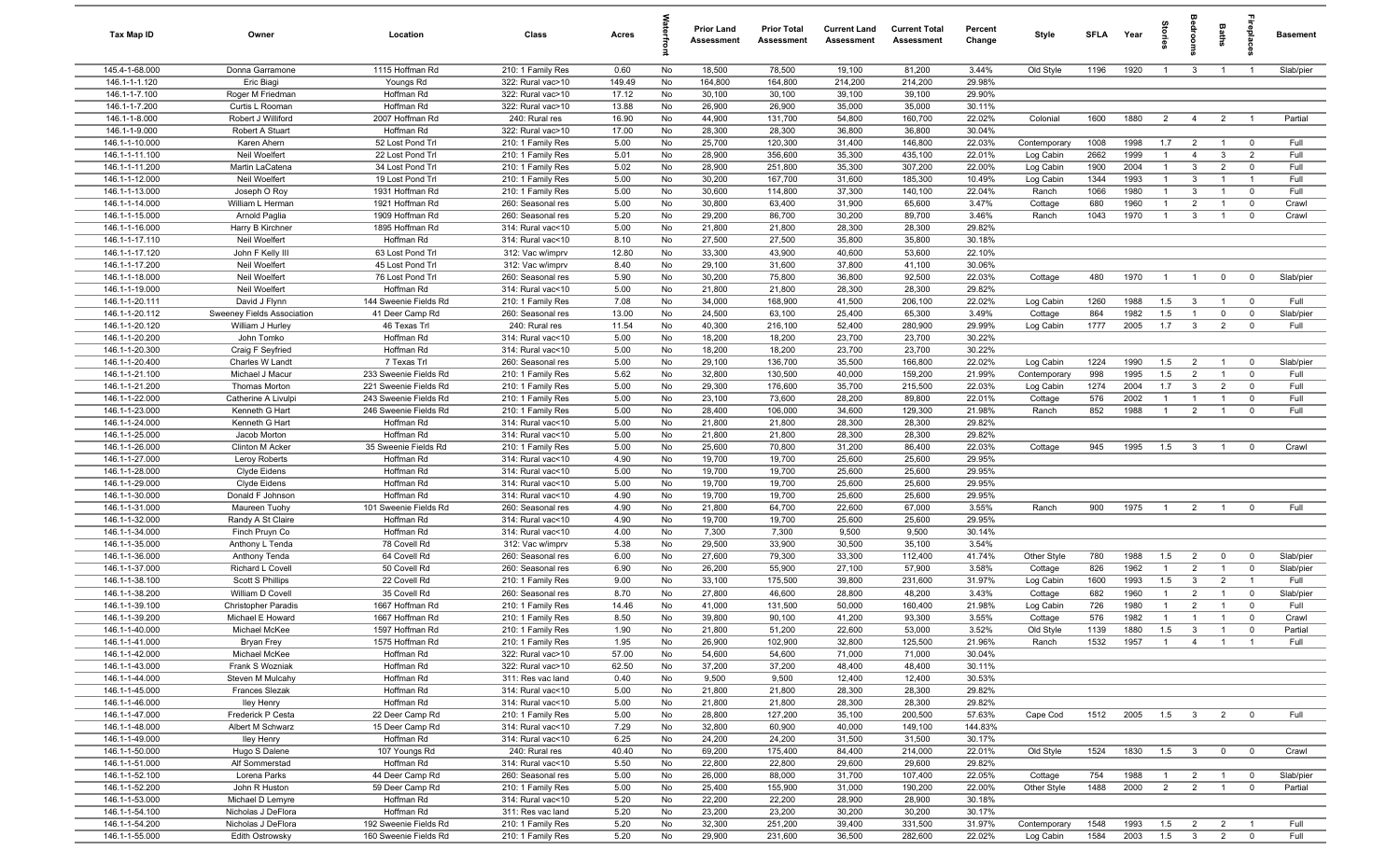| Tax Map ID                       | Owner                                        | Location                           | Class                                  | Acres         |            | <b>Prior Land</b><br>Assessment | <b>Prior Total</b><br>Assessment | <b>Current Land</b><br>Assessment | <b>Current Total</b><br>Assessment | Percent<br>Change | Style              | SFLA Year   |              | ĝ.             | groo                             | Baths                            | repla                   | <b>Basement</b> |
|----------------------------------|----------------------------------------------|------------------------------------|----------------------------------------|---------------|------------|---------------------------------|----------------------------------|-----------------------------------|------------------------------------|-------------------|--------------------|-------------|--------------|----------------|----------------------------------|----------------------------------|-------------------------|-----------------|
| 146.1-1-56.000                   | John Tomko                                   | 175 Sweenie Fields Rd              | 312: Vac w/imprv                       | 5.76          | No         | 26,900                          | 30,900                           | 27,900                            | 32,000                             | 3.56%             |                    |             |              |                |                                  |                                  |                         |                 |
| 146.1-1-57.000                   | Craig F Seyfried                             | Hoffman Rd                         | 314: Rural vac<10                      | 5.27          | No         | 22,300                          | 22,300                           | 29,000                            | 29,000                             | 30.04%            |                    |             |              |                |                                  |                                  |                         |                 |
| 146.1-1-58.000                   | Craig F Seyfried                             | 155 Sweenie Fields Rd              | 210: 1 Family Res                      | 5.13          | No         | 33,700                          | 142,100                          | 35,500                            | 154,300                            | 8.59%             | Log Cabin          | 969         | 1987         | 1.5            | $\overline{2}$                   |                                  | $\mathbf 0$             | Crawl           |
| 146.1-1-59.000                   | Anthony P Schembri                           | 22 Texas Trl                       | 260: Seasonal res                      | 5.26          | No         | 23,400                          | 150,800                          | 28,500                            | 184,000                            | 22.02%            | Contemporary       | 1904        | 1992         | $\overline{2}$ | $\overline{2}$                   |                                  | $\mathbf 0$             | Full            |
| 146.1-1-60.000<br>146.1-1-61.000 | Nicholas J DeFlora<br>William J Konowal      | Hoffman Rd<br>27 Deer Camp Rd      | 314: Rural vac<10<br>210: 1 Family Res | 5.20<br>6.18  | No<br>No   | 22,200<br>30,900                | 22,200<br>73,500                 | 28,900<br>37,700                  | 28,900<br>89,700                   | 30.18%<br>22.04%  | Cape Cod           | 840         | 2006         | 1.5            | $\overline{2}$                   |                                  | $^{\circ}$              | Full            |
| 146.1-1-62.000                   | Stephen DeCristofaro                         | 152 Sweenie Fields Rd              | 210: 1 Family Res                      | 7.08          | No         | 33,300                          | 167,800                          | 40,600                            | 204,700                            | 21.99%            | Log Cabin          | 1944        | 1988         | 1.5            | $\overline{4}$                   | $\overline{1}$                   | $\mathbf 0$             | Full            |
| 146.1-1-63.000                   | Drake & Friedman                             | Hoffman Rd                         | 314: Rural vac<10                      | 7.44          | No         | 25,000                          | 25,000                           | 32,500                            | 32,500                             | 30.00%            |                    |             |              |                |                                  |                                  |                         |                 |
| 146.2-1-11.000                   | Roger M Friedman                             | Hoffman Rd                         | 910: Priv forest                       | 21.00         | No         | 9,100                           | 9,100                            | 11,800                            | 11,800                             | 29.67%            |                    |             |              |                |                                  |                                  |                         |                 |
| 146.2-1-12.000                   | Roger M Friedman                             | Hoffman Rd                         | 322: Rural vac>10                      | 16.44         | No         | 7,100                           | 7,100                            | 9,200                             | 9,200                              | 29.58%            |                    |             |              |                |                                  |                                  |                         |                 |
| 146.2-1-13.000                   | Roger M Friedman                             | Hoffman Rd                         | 322: Rural vac>10                      | 90.00         | No         | 49,000                          | 49,000                           | 63,700                            | 63,700                             | 30.00%            |                    |             |              |                |                                  |                                  |                         |                 |
| 146.2-1-15.000                   | Claudette Thibert                            | Hoffman Rd                         | 322: Rural vac>10                      | 23.69         | No         | 10,100                          | 10,100                           | 13,100                            | 13,100                             | 29.70%            |                    |             |              |                |                                  |                                  |                         |                 |
| 146.2-1-16.110                   | Roger M Friedman                             | Hoffman Rd                         | 910: Priv forest                       | 22.81         | No         |                                 |                                  | 28,700                            | 28,700                             |                   |                    |             |              |                |                                  |                                  |                         |                 |
| 146.2-1-16.200                   | Charles M Spitzner                           | Hoffman Rd                         | 314: Rural vac<10                      | 5.65          | No         | 7,800                           | 7,800                            | 10,100                            | 10,100                             | 29.49%            |                    |             |              |                |                                  |                                  |                         |                 |
| 146.2-1-16.300                   | Lori Spitzner                                | Hoffman Rd                         | 322: Rural vac>10                      | 3.89          | No         | 3,700                           | 3,700                            | 4,800                             | 4,800                              | 29.73%            |                    |             |              |                |                                  |                                  |                         |                 |
| 146.2-1-17.111                   | Roger M Friedman                             | Hoffman Rd                         | 322: Rural vac>10                      | 175.44        | No         | 134,400                         | 134,400                          | 174,700                           | 174,700                            | 29.99%            |                    |             |              |                |                                  |                                  |                         |                 |
| 146.2-1-17.112                   | Anthony M Shafer                             | Hoffman Rd                         | 322: Rural vac>10                      | 10.76         | No         | 32,400                          | 32,400                           | 42,100                            | 42,100<br>97,000                   | 29.94%<br>22.01%  |                    |             | 1840         |                | $\overline{1}$                   |                                  | $^{\circ}$              | Crawl           |
| 146.2-1-17.122<br>146.2-1-17.200 | Michael Cammarano<br>Pioneer Sportsmen Assoc | 2528 Hoffman Rd<br>Hoffman Rd      | 210: 1 Family Res<br>311: Res vac land | 6.20<br>0.60  | No<br>No   | 33,300<br>1,000                 | 79,500<br>1,000                  | 40,600<br>1,300                   | 1,300                              | 30.00%            | Old Style          | 1336        |              | $\overline{2}$ |                                  | $\overline{1}$                   |                         |                 |
| 146.2-1-18.000                   | Pioneer Sportsmen Assoc                      | Hoffman Rd                         | 311: Res vac land                      | 0.20          | No         | 200                             | 200                              | 300                               | 300                                | 50.00%            |                    |             |              |                |                                  |                                  |                         |                 |
| 146.2-1-19.000                   | Pioneer Sportsmen Assoc                      | 2498 Hoffman Rd                    | 210: 1 Family Res                      | 0.60          | No         | 20,000                          | 75,700                           | 22,600                            | 85,500                             | 12.95%            | Old Style          | 1680        | 1949         | $\overline{2}$ | $\overline{3}$                   | $\overline{1}$                   | $\overline{0}$          | Slab/pier       |
| 146.2-1-20.000                   | Roger M Friedman                             | Hoffman Rd                         | 322: Rural vac>10                      | 2.69          | No         | 600                             | 600                              | 800                               | 800                                | 33.33%            |                    |             |              |                |                                  |                                  |                         |                 |
| 146.2-1-21.000                   | <b>Warren Swatling</b>                       | Hoffman Rd                         | 312: Vac w/imprv                       | 0.22          | No         | 6,500                           | 12,700                           | 6,700                             | 13,200                             | 3.94%             |                    |             |              |                |                                  |                                  |                         |                 |
| 146.2-1-22.000                   | Charles M Spitzner                           | 2363 Hoffman Rd                    | 210: 1 Family Res                      | 3.60          | No         | 27,300                          | 124,100                          | 33,300                            | 151,400                            | 22.00%            | Old Style          | 1174        | 1916         | 1.5            | $\overline{2}$                   | $\overline{1}$                   | $\overline{1}$          | Full            |
| 146.2-1-23.000                   | Gary J Soucy                                 | 2352 Hoffman Rd                    | 210: 1 Family Res                      | 6.50          | No         | 32,900                          | 89,800                           | 38,800                            | 106,000                            | 18.04%            | Old Style          | 935         | 1934         | 1.5            | $\overline{2}$                   | $\mathbf{1}$                     | $\mathbf 0$             | Partial         |
| 146.2-1-24.051                   | Edmund R Altone                              | Hoffman Rd                         | 322: Rural vac>10                      | 13.56         | No         | 13,000                          | 13,000                           | 16,900                            | 16,900                             | 30.00%            |                    |             |              |                |                                  |                                  |                         |                 |
| 146.2-1-25.000                   | William Bamford Jr                           | 2330 Hoffman Rd                    | 210: 1 Family Res                      | 11.40         | No         | 29,200                          | 83,600                           | 35,600                            | 102,000                            | 22.01%            | Old Style          | 1134        | 1850         | 1.5            | $\overline{4}$                   | $\overline{1}$                   | $\overline{1}$          | Partial         |
| 146.2-1-26.000                   | Laurie Glassman                              | 2323 Hoffman Rd                    | 260: Seasonal res                      | 2.90          | No         | 24,500                          | 71,100                           | 25,400                            | 73,600                             | 3.52%             | Old Style          | 1152        | 1938         | $\overline{1}$ | $\mathbf{3}$                     | $\overline{1}$                   | $\mathbf 0$             | Slab/pier       |
| 146.2-1-27.000                   | Alexander Berger                             | 2313 Hoffman Rd                    | 260: Seasonal res                      | 100.00        | No         | 86,700                          | 176,800                          | 105,800                           | 215,700                            | 22.00%            | Old Style          | 1561        | 1920         | $\overline{1}$ | $\overline{2}$                   | $\overline{2}$                   | $\overline{1}$          | Crawl           |
| 146.2-1-28.100                   | Paul C Manning                               | Hoffman Rd                         | 311: Res vac land                      | 1.02          | No         | 1,900                           | 1,900                            | 2,500                             | 2,500                              | 31.58%            |                    |             |              |                |                                  |                                  |                         |                 |
| 146.2-1-28.200<br>146.2-1-29.000 | Paul C Manning<br>William Jenks              | 2299 Hoffman Rd<br>2281 Hoffman Rd | 210: 1 Family Res                      | 46.04<br>0.46 | No<br>No   | 66,300<br>13,600                | 177,600<br>23,100                | 80,900<br>14,100                  | 216,700<br>23,900                  | 22.02%<br>3.46%   | Contemporary       | 1502        | 1981         | $\overline{2}$ | $\overline{\mathbf{3}}$          | $\overline{1}$                   | $\overline{0}$          | Full            |
| 146.2-1-30.000                   | Brenda J Kuzmiak                             | 2278 Hoffman Rd                    | 270: Mfg housing<br>210: 1 Family Res  | 0.44          | No         | 17,600                          | 148,400                          | 20,800                            | 175,100                            | 17.99%            | Ranch              | 1584        | 1970         | $\overline{1}$ | $\mathbf{3}$                     | $\overline{2}$                   | $\overline{0}$          | Full            |
| 146.2-1-31.110                   | <b>Edmund R Altone</b>                       | Hoffman Rd                         | 210: 1 Family Res                      | 22.40         | No         | 45,500                          | 100,300                          | 55,500                            | 122,400                            | 22.03%            | Old Style          | 1008        | 1840         | 1.5            | $\overline{3}$                   | $\overline{1}$                   | $\mathbf 0$             | Partial         |
| 146.2-1-31.120                   | Brenda J Kuzmiak                             | Hoffman Rd                         | 311: Res vac land                      | 1.53          | No         | 2,800                           | 2,800                            | 3,600                             | 3,600                              | 28.57%            |                    |             |              |                |                                  |                                  |                         |                 |
| 146.2-1-31.200                   | Paul S Sita                                  | Hoffman Rd                         | 322: Rural vac>10                      | 14.00         | No         | 12,500                          | 12,500                           | 16,300                            | 16,300                             | 30.40%            |                    |             |              |                |                                  |                                  |                         |                 |
| 146.2-1-32.000                   | <b>Teresa Daley</b>                          | 2224 Hoffman Rd                    | 210: 1 Family Res                      | 14.00         | No         | 40,000                          | 182,500                          | 48,800                            | 222,700                            | 22.03%            | Ranch              | 704         | 1972         | $\overline{1}$ | 3                                | $\overline{1}$                   | $\overline{1}$          | Full            |
| 146.2-1-33.000                   | Anne McGrath                                 | 51 Wildwood Way                    | 260: Seasonal res                      | 1.70          | Yes        | 148,200                         | 193,500                          | 180,800                           | 236,100                            | 22.02%            | Contemporary       | 994         | 1967         | $\overline{1}$ | $\mathbf{3}$                     | $\overline{2}$                   | $\mathbf 0$             | Slab/pier       |
| 146.2-1-34.000                   | Karen J Rubeiz                               | 42 Wildwood Way                    | 260: Seasonal res                      | 1.20          | Yes        | 124,100                         | 176,200                          | 151,400                           | 215,000                            | 22.02%            | Contemporary       | 824         | 1969         | $\overline{2}$ | $\overline{2}$                   | $\overline{1}$                   | $\mathbf 0$             | Slab/pier       |
| 146.2-1-35.100                   | Richard C Hill                               | 24 Wildwood Way                    | 210: 1 Family Res                      | 6.10          | Yes        | 149,300                         | 282,200                          | 182,100                           | 344,300                            | 22.01%            | Log Cabin          | 1744        | 1987         | $\overline{1}$ | $\overline{2}$                   | $\overline{1}$                   | $\mathbf 0$             | Full            |
| 146.2-1-35.200                   | Carole Fitzgerald                            | 32 Wildwood Way                    | 260: Seasonal res                      | 1.15          | Yes        | 120,500                         | 190,100                          | 147,000                           | 231,900                            | 21.99%            | Contemporary       | 950         | 1984         | 1.5            | $\mathbf{3}$                     |                                  |                         | Partial         |
| 146.2-1-36.000                   | Norman Gallman III                           | Hoffman Rd                         | 313: Watrfrnt vac                      | 2.20          | Yes        | 108,800                         | 108,800                          | 141,400                           | 141,400                            | 29.96%            |                    |             |              |                |                                  |                                  |                         |                 |
| 146.2-1-37.000<br>146.2-1-38.000 | Norman Gallman III<br>Herman Simon           | 2192 Hoffman Rd<br>2174 Hoffman Rd | 210: 1 Family Res<br>260: Seasonal res | 0.90<br>3.50  | Yes<br>Yes | 108,800<br>129,700              | 177,900<br>179,100               | 137,100<br>158,200                | 224,200<br>218,500                 | 26.03%<br>22.00%  | Ranch<br>Old Style | 1482<br>857 | 1955<br>1840 | -1<br>1.5      | $\overline{2}$<br>$\overline{2}$ | $\overline{2}$<br>$\overline{1}$ | - 1<br>$\mathbf 0$      | Full<br>Crawl   |
| 146.2-1-39.000                   | <b>Harold Samuels</b>                        | 2166 Hoffman Rd                    | 260: Seasonal res                      | 3.30          | Yes        | 186,400                         | 249,000                          | 227,400                           | 303,800                            | 22.01%            | Log Cabin          | 1427        | 1948         | $\overline{1}$ |                                  |                                  | $\overline{1}$          | Crawl           |
| 146.2-1-40.000                   | Anthony G Dinino                             | 2156 Hoffman Rd                    | 260: Seasonal res                      | 3.70          | Yes        | 190,000                         | 242,400                          | 231,800                           | 295,700                            | 21.99%            | Log Cabin          | 1140        | 1952         | 1.5            | $\overline{2}$                   | $\overline{1}$                   | $\overline{1}$          | Crawl           |
| 146.2-1-42.000                   | Donald J Sharlan                             | 2130 Hoffman Rd                    | 210: 1 Family Res                      | 5.50          | Yes        | 188,500                         | 272,700                          | 230,000                           | 332,700                            | 22.00%            | Log Cabin          | 1529        | 1955         | $\overline{1}$ | $\mathcal{R}$                    | $\overline{2}$                   |                         | Partial         |
| 146.2-1-43.000                   | Wayne Howell                                 | 2116 Hoffman Rd                    | 260: Seasonal res                      | 1.20          | Yes        | 99,000                          | 246,100                          | 120,800                           | 300,200                            | 21.98%            | Log Cabin          | 1469        | 1989         | 1.5            | $\overline{2}$                   | $\overline{2}$                   | $\overline{1}$          | Full            |
| 146.2-1-44.000                   | Victoria Monroe                              | 2114 Hoffman Rd                    | 260: Seasonal res                      | 1.40          | Yes        | 94,700                          | 119,800                          | 115,500                           | 146,200                            | 22.04%            | Cottage            | 480         | 1955         | $\overline{1}$ | $\overline{1}$                   | $\mathbf{1}$                     | $^{\circ}$              | Crawl           |
| 146.2-1-45.111                   | Roger M Freidman                             | Hoffman Rd                         | 322: Rural vac>10                      | 47.16         | No         | 45,100                          | 45,100                           | 58,600                            | 58,600                             | 29.93%            |                    |             |              |                |                                  |                                  |                         |                 |
| 146.2-1-45.112                   | John R Rose                                  | 2143 Hoffman Rd                    | 210: 1 Family Res                      | 2.75          | No         | 28,700                          | 171,700                          | 35,000                            | 209,500                            | 22.02%            | Cape Cod           | 1260        | 1992         | 1.7            | $\mathbf{3}$                     | $\overline{1}$                   | $\overline{0}$          | Full            |
| 146.2-1-45.113                   | Charles Finlayson                            | 2117 Hoffman Rd                    | 260: Seasonal res                      | 3.11          | No         | 23,900                          | 80,800                           | 29,200                            | 98,600                             | 22.03%            | Ranch              | 864         | 1988         | $\mathbf{1}$   | $\overline{2}$                   | $\mathbf{1}$                     | $\mathbf 0$             | Crawl           |
| 146.2-1-45.114                   | Robert J Gallerie                            | 2115 Hoffman Rd                    | 210: 1 Family Res                      | 3.68          | No         | 31,800                          | 131,600                          | 38,800                            | 160,600                            | 22.04%            | Log Cabin          | 1056        | 1988         | $\mathbf{1}$   | $\overline{2}$                   | $\mathbf{1}$                     | $\mathbf 0$             | Full            |
| 146.2-1-45.115                   | Charles C Russo                              | 25 Krissica Way                    | 210: 1 Family Res                      | 6.21          | Yes        | 179,100                         | 358,400                          | 218,500                           | 437,200                            | 21.99%            | Log Cabin          | 1800        | 1988         | 1.5            | $\overline{\mathbf{3}}$          | $\overline{2}$                   |                         | Full            |
| 146.2-1-45.120                   | Henry Fauske                                 | 2089 Hoffman Rd                    | 314: Rural vac<10                      | 3.58          | No         | 19,300                          | 19,300                           | 25,100                            | 25,100                             | 30.05%            |                    |             |              |                |                                  |                                  |                         |                 |
| 146.2-1-45.200                   | Curtis L Rooman                              | 2081 Hoffman Rd                    | 260: Seasonal res                      | 6.26          | No         | 30,400                          | 110,300                          | 37,100                            | 134,600                            | 22.03%            | Cottage            | 760         | 1988         | 1.5            | $\overline{2}$                   | $\mathbf{1}$                     | $\overline{\mathbf{0}}$ | Slab/pier       |
| 146.2-1-45.300<br>146.2-1-46.000 | Henry Fauske                                 | Hoffman Rd<br>Hoffman Rd           | 210: 1 Family Res                      | 2.76<br>89.68 | No<br>No   | 25,900<br>75,700                | 145,600                          | 31,600<br>98,400                  | 177,600                            | 21.98%<br>29.99%  | Other Style        | 1344        | 1987         | 1.5            | $\mathbf{3}$                     | $\overline{2}$                   | $\overline{\mathbf{0}}$ | Full            |
| 146.2-1-48.000                   | Neil Woelfert<br>Arthur J Prediger           | 2157 Hoffman Rd                    | 322: Rural vac>10<br>210: 1 Family Res | 2.76          | No         | 25,200                          | 75,700<br>150,000                | 30,700                            | 98,400<br>183,000                  | 22.00%            | Contemporary       | 1008        | 1992         | 1.5            | $\mathbf{3}$                     | $\overline{2}$                   | $\overline{1}$          | Full            |
| 146.2-1-49.000                   | Vicki S Morse                                | 73 Krissica Way                    | 210: 1 Family Res                      | 3.20          | Yes        | 116,800                         | 388,800                          | 142,500                           | 474,300                            | 21.99%            | Log Cabin          | 2758        | 1989         | $\overline{1}$ | $\overline{4}$                   | $\overline{2}$                   | $\overline{1}$          | Full            |
| 146.2-1-50.000                   | Robert J Gray                                | Hoffman Rd                         | 313: Watrfrnt vac                      | 3.20          | Yes        | 95,500                          | 95,500                           | 124,200                           | 124,200                            | 30.05%            |                    |             |              |                |                                  |                                  |                         |                 |
| 146.2-1-51.000                   | Joseph C Steiniger                           | 31 Krissica Way                    | 260: Seasonal res                      | 3.20          | Yes        | 112,200                         | 230,400                          | 136,900                           | 284,600                            | 23.52%            | Log Cabin          | 870         | 1993         | 1.5            | $\overline{1}$                   | $\overline{1}$                   | $\overline{1}$          | Full            |
| 146.2-1-52.000                   | Thomas B Sides                               | 51 Krissica Way                    | 260: Seasonal res                      | 3.20          | Yes        | 116,900                         | 256,100                          | 142,600                           | 312,400                            | 21.98%            | Log Cabin          | 1433        | 1995         | 1.7            | $\overline{2}$                   | $\mathbf{1}$                     | $\mathbf 0$             | Full            |
| 146.2-1-53.000                   | Roger M Friedman                             | Hoffman Rd                         | 322: Rural vac>10                      | 13.40         | No         | 5,800                           | 5,800                            | 7,500                             | 7,500                              | 29.31%            |                    |             |              |                |                                  |                                  |                         |                 |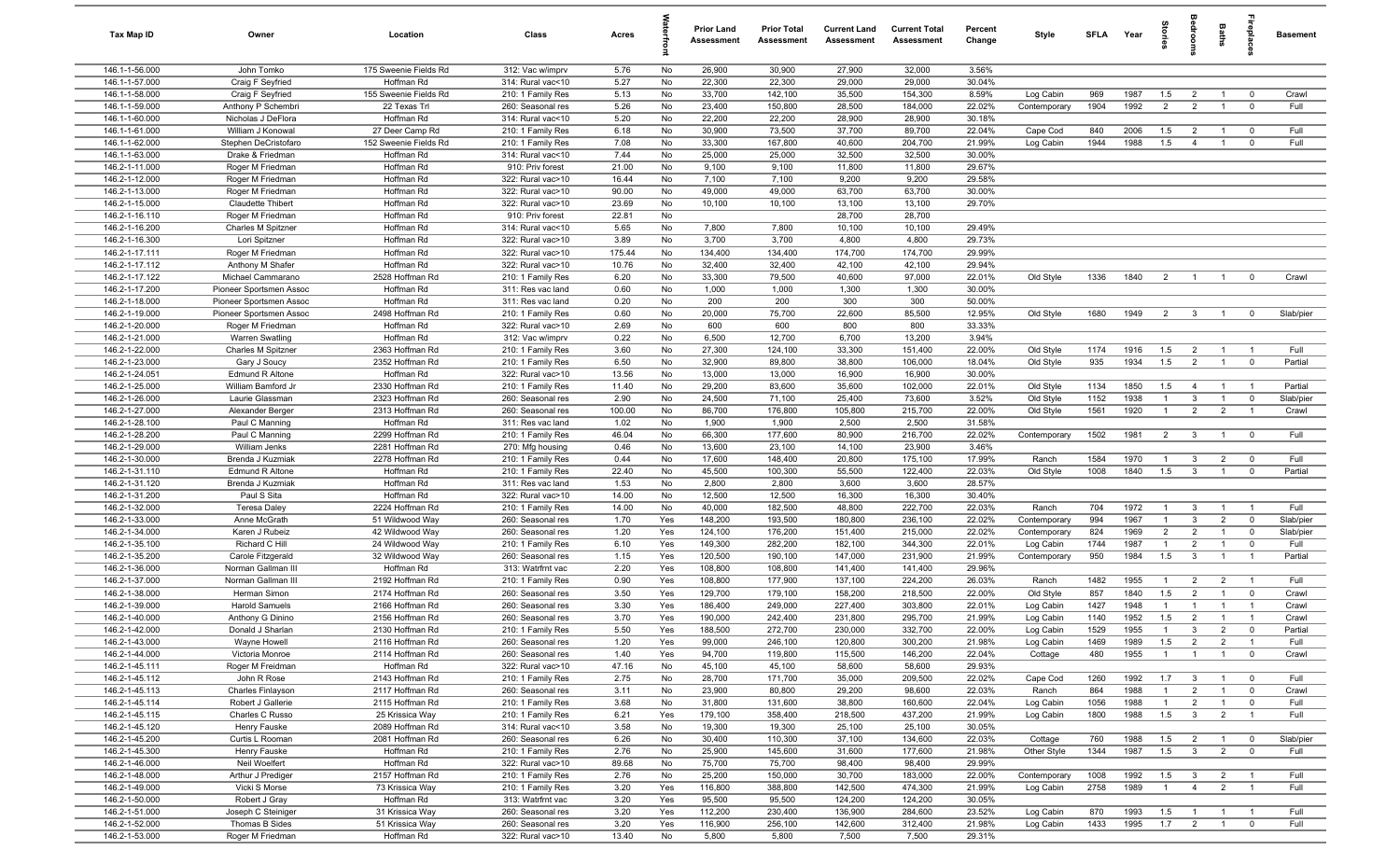| Tax Map ID                           | Owner                                         | Location                                | Class                                  | Acres         |          | <b>Prior Land</b><br>Assessment | <b>Prior Total</b><br>Assessment | <b>Current Land</b><br>Assessment | <b>Current Total</b><br><b>Assessment</b> | Percent<br>Change | Style              | <b>SFLA</b>  | Year         | tories                | drooms                         | Baths               | 률                             | <b>Basement</b>      |
|--------------------------------------|-----------------------------------------------|-----------------------------------------|----------------------------------------|---------------|----------|---------------------------------|----------------------------------|-----------------------------------|-------------------------------------------|-------------------|--------------------|--------------|--------------|-----------------------|--------------------------------|---------------------|-------------------------------|----------------------|
| 146.2-1-54.000                       | Roger M Friedman                              | Hoffman Rd                              | 322: Rural vac>10                      | 77.09         | No       | 32,900                          | 32,900                           | 42,800                            | 42,800                                    | 30.09%            |                    |              |              |                       |                                |                     |                               |                      |
| 146.2-1-55.001                       | Roger M Friedman                              | Hoffman Rd                              | 322: Rural vac>10                      | 120.00        | No       | 63,800                          | 63,800                           | 82,900                            | 82,900                                    | 29.94%            |                    |              |              |                       |                                |                     |                               |                      |
| 146.3-1-1.000                        | Joseph E Gutierrez                            | 1574 Hoffman Rd                         | 260: Seasonal res                      | 2.56          | No       | 26,400                          | 88,100                           | 32,200                            | 107,500                                   | 22.02%            | Old Style          | 1693         | 1920         | 1.7                   | $\mathbf{3}$                   | $\overline{1}$      | $\mathbf 0$                   | Crawl                |
| 146.3-1-2.111                        | Morse Construction Inc                        | 1668 Hoffman Rd                         | 314: Rural vac<10                      | 8.00          | No       | 28,400                          | 28,400                           | 36,900                            | 36,900                                    | 29.93%            |                    |              |              |                       |                                |                     |                               |                      |
| 146.3-1-2.112                        | Morse Construction Inc                        | 1656 Hoffman Rd                         | 314: Rural vac<10                      | 8.00          | No       | 28,400                          | 28,400                           | 36,900                            | 36,900                                    | 29.93%            |                    |              |              |                       |                                |                     |                               |                      |
| 146.3-1-2.113                        | Theresa Singley                               | 1636 Hoffman Rd                         | 210: 1 Family Res                      | 8.00          | No       | 34,100                          | 263,300                          | 44,300                            | 342,300                                   | 30.00%            | Contemporary       | 2220         | 2005         | 1.5                   | $\overline{\mathbf{3}}$        | $\overline{2}$      | $\mathbf 0$                   | Full                 |
| 146.3-1-2.114                        | Morse Construction Inc                        | 1622 Hoffman Rd                         | 314: Rural vac<10                      | 8.00          | No       | 28,400                          | 28,400                           | 36,900                            | 36,900                                    | 29.93%            |                    |              |              |                       |                                |                     |                               |                      |
| 146.3-1-2.120                        | Joseph E Gutierrez                            | Hoffman Rd                              | 312: Vac w/imprv                       | 24.71         | No       | 39,200                          | 42,700                           | 51,000                            | 55,500                                    | 29.98%            |                    |              |              |                       |                                |                     |                               |                      |
| 146.3-1-2.200                        | Walter H Halbohm Jr                           | 1339 Trout Brook Rd                     | 210: 1 Family Res                      | 8.00          | No       | 35,500                          | 227,800                          | 43,300                            | 277,900                                   | 21.99%            | Contemporary       | 1400         | 2004         | 1.5                   | $\mathbf{3}$                   | $\overline{2}$      | $\overline{\mathbf{0}}$       | Full                 |
| 146.3-1-3.000                        | Michael McKee                                 | Hoffman Rd                              | 314: Rural vac<10                      | 3.70          | No       | 19,400                          | 19,400                           | 25,200                            | 25,200                                    | 29.90%            |                    |              |              |                       |                                |                     |                               |                      |
| 146.3-1-4.000                        | David Frost                                   | 1637 Hoffman Rd                         | 210: 1 Family Res                      | 5.30          | No       | 32,200                          | 87,300                           | 33,300                            | 90,400                                    | 3.55%             | Ranch              | 1350         | 1959         | $\overline{1}$        | $\mathbf{3}$                   | $\overline{1}$      | $\overline{\mathbf{0}}$       | Partial              |
| 146.3-1-5.000                        | Eugene Moses Jr                               | 1651 Hoffman Rd                         | 210: 1 Family Res                      | 1.60          | No       | 23,200                          | 52,000                           | 24,000                            | 53,800                                    | 3.46%             | Ranch              | 1025         | 1951         | $\overline{1}$        | $\overline{2}$                 | $\overline{1}$      | $\mathbf 0$                   | Crawl                |
| 146.3-1-6.000                        | Joseph A latauro Sr                           | 1659 Hoffman Rd                         | 260: Seasonal res                      | 1.00          | No       | 30,300                          | 78,400                           | 34,200                            | 88,600                                    | 13.01%            | Cottage            | 966          | 1940         | $\overline{1}$        | $\overline{2}$                 | $\overline{1}$      | $\overline{1}$                | Slab/pier            |
| 146.3-1-7.100                        | Wayne E Howard                                | 1702 Hoffman Rd                         | 210: 1 Family Res                      | 30.40         | No       | 50,400                          | 51,000                           | 65,500                            | 66,300                                    | 30.00%            | Old Style          | 1452         | 1920         | 1.5                   | $\overline{4}$                 | $\overline{1}$      | $\mathbf 0$                   | Partial              |
| 146.3-1-7.200<br>$146.3 - 1 - 8.000$ | Howard Fredriksen                             | Hoffman Rd                              | 210: 1 Family Res                      | 6.90          | No       | 26,500                          | 26,500                           | 39,300                            | 216,700                                   | 717.74%           | Contemporary       | 1995         | 2006         | 1.5                   | $\mathbf{3}$                   | $\overline{2}$      | $\mathbf 0$                   | Full                 |
| 146.3-1-9.000                        | David A Piscatello<br>Weldon W Walshe         | 19 Sweenie Fields Rd<br>1727 Hoffman Rd | 210: 1 Family Res                      | 5.00<br>10.00 | No<br>No | 33,300<br>38,000                | 191,200<br>129,200               | 35,100<br>46,400                  | 207,300<br>157,600                        | 8.42%<br>21.98%   | Contemporary       | 2016<br>1176 | 1992<br>1976 | 2.5<br>$\overline{1}$ | $\mathbf{3}$<br>$\overline{2}$ | 2<br>$\overline{1}$ | $\mathbf 0$<br>$\overline{1}$ | Slab/pier<br>Partial |
| 146.3-1-10.000                       | Joseph DeNicola                               | 1710 Hoffman Rd                         | 210: 1 Family Res<br>240: Rural res    | 18.00         | No       | 56,700                          | 280,700                          | 70,900                            | 350,900                                   | 25.01%            | Ranch<br>Log Cabin | 2789         | 1989         | $\overline{2}$        | $\overline{4}$                 | $\overline{2}$      | $\overline{1}$                | Full                 |
| 146.3-1-11.000                       | Steven Krupski                                | 1732 Hoffman Rd                         | 210: 1 Family Res                      | 5.00          | No       | 23,200                          | 112,700                          | 28,300                            | 137,500                                   | 22.01%            | Contemporary       | 960          | 2004         | 1.5                   | 2                              | -1                  | $\mathbf 0$                   | Slab/pier            |
| 146.3-1-12.000                       | <b>B Erik Rudolf</b>                          | 1734 Hoffman Rd                         | 210: 1 Family Res                      | 5.10          | No       | 29,000                          | 103,400                          | 37,700                            | 134,400                                   | 29.98%            | Log Cabin          | 624          | 2005         | 1.5                   | $\mathbf{1}$                   | $\overline{1}$      | $\mathbf 0$                   | Full                 |
| 146.3-1-13.000                       | Peter Raffloer                                | 1754 Hoffman Rd                         | 210: 1 Family Res                      | 5.00          | No       | 27,800                          | 135,200                          | 33,900                            | 164,900                                   | 21.97%            | Ranch              | 1144         | 2003         | -1                    | 3                              | $\overline{2}$      | $\mathbf 0$                   | Full                 |
| 146.3-1-14.000                       | Joseph M Dwyer                                | Hoffman Rd                              | 314: Rural vac<10                      | 5.00          | No       | 21,800                          | 21,800                           | 28,300                            | 28,300                                    | 29.82%            |                    |              |              |                       |                                |                     |                               |                      |
| 146.3-1-15.000                       | Joseph M Dwyer                                | 1762 Hoffman Rd                         | 210: 1 Family Res                      | 4.90          | No       | 29,100                          | 110,300                          | 35,500                            | 134,600                                   | 22.03%            | Ranch              | 888          | 1972         | $\overline{1}$        | $\mathbf{3}$                   | $\overline{1}$      | $\overline{\mathbf{0}}$       | Full                 |
| 146.3-1-16.000                       | Dale D Sylvain                                | Hoffman Rd                              | 312: Vac w/imprv                       | 5.40          | No       | 29,500                          | 36,900                           | 30,500                            | 38,200                                    | 3.52%             |                    |              |              |                       |                                |                     |                               |                      |
| 146.3-1-17.000                       | Joseph Dwyer                                  | 1780 Hoffman Rd                         | 210: 1 Family Res                      | 5.00          | No       | 36,200                          | 119,600                          | 44,200                            | 145,900                                   | 21.99%            | Log Cabin          | 924          | 1976         | 1.5                   | $\overline{1}$                 | $\overline{1}$      | $\overline{\mathbf{0}}$       | Full                 |
| 146.3-1-18.000                       | Frank X McKenna                               | 1786 Hoffman Rd                         | 260: Seasonal res                      | 5.00          | No       | 29,100                          | 110,500                          | 35,500                            | 134,800                                   | 21.99%            | Log Cabin          | 1008         | 1993         | 1.5                   | $\overline{2}$                 | $\overline{1}$      | $\mathbf 0$                   | Full                 |
| 146.3-1-19.000                       | William E Stibick                             | 1763 Hoffman Rd                         | 210: 1 Family Res                      | 5.00          | No       | 28,300                          | 134,900                          | 34,500                            | 164,600                                   | 22.02%            | Ranch              | 1384         | 1980         | $\overline{1}$        | $\mathbf{3}$                   | $\overline{1}$      | $\overline{2}$                | Full                 |
| 146.3-1-20.000                       | Paul E Proulx                                 | 28 Sweenie Fields Rd                    | 210: 1 Family Res                      | 5.00          | No       | 29,200                          | 143,800                          | 35,600                            | 175,400                                   | 21.97%            | Other Style        | 1087         | 1980         | 1.5                   | $\overline{4}$                 | $\overline{2}$      | $\overline{2}$                | Full                 |
| 146.3-1-21.000                       | Nancy M Mitts                                 | Hoffman Rd                              | 314: Rural vac<10                      | 6.80          | No       | 22,400                          | 22,400                           | 29,100                            | 29,100                                    | 29.91%            |                    |              |              |                       |                                |                     |                               |                      |
| 146.3-1-22.000                       | Nancy M Mitts                                 | 1769 Hoffman Rd                         | 210: 1 Family Res                      | 10.00         | No       | 44,200                          | 152,500                          | 53,900                            | 186,100                                   | 22.03%            | Log Cabin          | 1487         | 1979         | 1.7                   | $\overline{4}$                 | $\overline{1}$      | $\overline{1}$                | Full                 |
| 146.3-1-23.000                       | Robert H Taylor                               | 1787 Hoffman Rd                         | 210: 1 Family Res                      | 5.00          | No       | 30,800                          | 216,000                          | 37,600                            | 263,500                                   | 21.99%            | Cape Cod           | 1381         | 1990         | 1.7                   | $\overline{2}$                 | $\overline{2}$      | $\mathbf 0$                   | Full                 |
| 146.3-1-24.000                       | Kenneth P Denis                               | 1805 Hoffman Rd                         | 260: Seasonal res                      | 6.00          | No       | 30,100                          | 93,100                           | 36,700                            | 113,600                                   | 22.02%            | Cottage            | 787          | 1988         | 1.5                   | $\overline{1}$                 | $\mathbf{1}$        | $\mathbf 0$                   | Slab/pier            |
| 146.3-1-25.000                       | James Turner                                  | Hoffman Rd                              | 314: Rural vac<10                      | 5.00          | No       | 21,800                          | 21,800                           | 28,300                            | 28,300                                    | 29.82%            |                    |              |              |                       |                                |                     |                               |                      |
| 146.3-1-26.000                       | Charles D McKenna                             | 1835 Hoffman Rd                         | 210: 1 Family Res                      | 5.00          | No       | 28,900                          | 159,500                          | 35,300                            | 194,600                                   | 22.01%            | Other Style        | 1884         | 1977         | 1.7                   | 4                              | $\overline{1}$      | $\overline{1}$                | Full                 |
| 146.3-1-27.000                       | Anthony A Hogan                               | 1847 Hoffman Rd                         | 210: 1 Family Res                      | 5.00          | No       | 26,200                          | 96,500                           | 32,000                            | 117,700                                   | 21.97%            | Cottage            | 882          | 1982         | 1.5                   | $\overline{2}$                 | $\overline{1}$      | $\mathbf 0$                   | Crawl                |
| 146.3-1-28.000                       | Edward J Donlon                               | 1865 Hoffman Rd                         | 210: 1 Family Res                      | 5.00          | No       | 29,900                          | 106,800                          | 36,500                            | 130,300                                   | 22.00%            | Ranch              | 864          | 1975         | $\overline{1}$        | $\overline{2}$                 | $\overline{1}$      | $\mathbf 0$                   | Full                 |
| 146.3-1-29.000                       | Paulette G Carrano                            | 256 Sweenie Fields Rd                   | 210: 1 Family Res                      | 4.40          | No       | 30,600                          | 113,800                          | 37,300                            | 138,800                                   | 21.97%            | Ranch              | 864          | 1970         | $\overline{1}$        | $\mathbf{3}$                   | $\overline{1}$      | $\mathbf 0$                   | Full                 |
| 146.3-1-30.000                       | Eugene F Radell                               | 251 Sweenie Fields Rd                   | 210: 1 Family Res                      | 5.00          | No       | 30,100                          | 104,500                          | 36,700                            | 133,200                                   | 27.46%            | Ranch              | 1196         | 1970         | $\overline{1}$        | 3                              | $\overline{1}$      | $\mathbf 0$                   | Partial              |
| 146.3-1-31.000                       | William B Schamberg                           | 1887 Hoffman Rd                         | 210: 1 Family Res                      | 5.00          | No       | 27,600                          | 111,100                          | 31,200                            | 125,500                                   | 12.96%            | Ranch              | 1296         | 1974         | $\overline{1}$        | $\mathbf{3}$                   | $\overline{1}$      | $\mathbf 0$                   | Full                 |
| 146.3-1-33.000                       | Christopher T Cahenzli                        | 1940 Hoffman Rd                         | 210: 1 Family Res                      | 20.00         | No       | 52,800                          | 139,800                          | 64,400                            | 170,600                                   | 22.03%            | Log Cabin          | 588          | 1987         | $\overline{1}$        | $\overline{2}$                 | $\overline{1}$      | $\overline{1}$                | Full                 |
| 146.3-1-34.000                       | Thomas J Tuffey                               | 600 Horseshoe Pond Rd                   | 260: Seasonal res                      | 7.30          | No       | 30,400                          | 56,200                           | 31,500                            | 58,200                                    | 3.56%             | Cottage            | 592          | 1965         | $\overline{1}$        | $\mathbf{1}$                   | $\mathbf 0$         | $\mathbf 0$                   | Slab/pier            |
| 146.3-1-35.000                       | Robin T Hoffman                               | 594 Horseshoe Pond Rd                   | 210: 1 Family Res                      | 5.00          | No       | 26,200                          | 92,300                           | 32,000                            | 112,600                                   | 21.99%            | Cottage            | 624          | 1992         | 1.5                   | $\mathbf{1}$                   | $\overline{1}$      | $\mathbf 0$                   | Full                 |
| 146.3-1-36.110                       | John M Sutter                                 | Horseshoe Pond Rd                       | 314: Rural vac<10                      | 5.00          | No       | 20,000                          | 20,000                           | 26,000                            | 26,000                                    | 30.00%            |                    |              |              |                       |                                |                     |                               |                      |
| 146.3-1-36.120                       | Gerald Hunt                                   | Horseshoe Pond Rd                       | 314: Rural vac<10                      | 5.20<br>5.24  | No<br>No | 20,300                          | 20,300                           | 26,400                            | 26,400                                    | 30.05%<br>30.05%  |                    |              |              |                       |                                |                     |                               |                      |
| 146.3-1-36.210                       | Peter Hoffman                                 | Horseshoe Pond Rd                       | 314: Rural vac<10                      | 5.24          | No       | 20,300<br>20,300                | 20,300<br>20,300                 | 26,400<br>26,400                  | 26,400<br>26,400                          | 30.05%            |                    |              |              |                       |                                |                     |                               |                      |
| 146.3-1-36.220<br>146.3-1-37.000     | Peter Hoffman<br>Clark J Talham               | Horseshoe Pond Rd<br>1982 Hoffman Rd    | 314: Rural vac<10<br>210: 1 Family Res | 13.90         | No       | 35,600                          | 128,500                          | 43,400                            | 156,800                                   | 22.02%            | Ranch              |              |              |                       |                                |                     |                               |                      |
| 146.3-1-38.000                       |                                               | 2004 Hoffman Rd                         | 210: 1 Family Res                      | 5.00          | No       | 32,400                          | 208,900                          | 39,500                            | 254,900                                   | 22.02%            | Colonial           | 1480<br>2676 | 1975<br>1960 | $\overline{2}$        | $5\overline{5}$                | $\overline{1}$      | $\overline{1}$                | Partial<br>Full      |
| 146.3-1-39.000                       | Hoffman Pines HIdg Corp<br>Harold Schoonmaker | 2004 Hoffman Rd                         | 260: Seasonal res                      | 5.60          | No       | 37,700                          | 135,400                          | 46,000                            | 165,200                                   | 22.01%            | Contemporary       | 1326         | 1972         | $\overline{2}$        | $\overline{4}$                 | $\overline{2}$      | $\overline{1}$                | Full                 |
| 146.3-1-40.000                       | John P Siple                                  | 512 Horseshoe Pond Rd                   | 260: Seasonal res                      | 33.74         | No       | 54,500                          | 98,700                           | 66,500                            | 120,400                                   | 21.99%            | Log Cabin          | 1188         | 1999         | 1.7                   | $\overline{1}$                 | $\overline{1}$      | $\mathbf 0$                   | Full                 |
| 146.3-1-41.100                       | Neil Morse                                    | Horseshoe Pond Rd                       | 322: Rural vac>10                      | 26.54         | No       | 39,800                          | 39,800                           | 51,700                            | 51,700                                    | 29.90%            |                    |              |              |                       |                                |                     |                               |                      |
| 146.3-1-41.200                       | Michael A Maroldi                             | 510 Horseshoe Pond Rd                   | 270: Mfg housing                       | 22.22         | No       | 47,500                          | 57,000                           | 49,200                            | 59,000                                    | 3.51%             |                    |              |              |                       |                                |                     |                               |                      |
| 146.3-1-42.000                       | Thomas R Debski                               | 453 Horseshoe Pond Rd                   | 312: Vac w/imprv                       | 43.73         | No       | 57,700                          | 59,700                           | 75,000                            | 77,600                                    | 29.98%            |                    |              |              |                       |                                |                     |                               |                      |
| 146.3-1-44.000                       | Martin W Korn                                 | 68 Townsend Rd                          | 312: Vac w/imprv                       | 45.23         | No       | 57,500                          | 57,700                           | 74,800                            | 75,000                                    | 29.98%            |                    |              |              |                       |                                |                     |                               |                      |
| 146.3-1-45.000                       | David E Frey                                  | 847 Charley Hill Rd                     | 210: 1 Family Res                      | 6.55          | No       | 35,900                          | 138,400                          | 43,800                            | 168,800                                   | 21.97%            | Ranch              | 1404         | 1960         | $\overline{1}$        |                                | $2 \qquad 1$        | $\blacksquare$ 1              | Full                 |
| 146.3-1-46.004                       | Phyllis S Korn                                | Townsend Rd                             | 322: Rural vac>10                      | 48.70         | No       | 55,200                          | 55,200                           | 71,800                            | 71,800                                    | 30.07%            |                    |              |              |                       |                                |                     |                               |                      |
| 146.3-1-47.000                       | Paul C Mierop                                 | 833 Charley Hill Rd                     | 260: Seasonal res                      | 6.00          | No       | 32,400                          | 119,100                          | 39,500                            | 145,300                                   | 22.00%            | Ranch              | 1115         | 1960         | $\overline{1}$        | $\overline{2}$                 | $\overline{1}$      | $\overline{\mathbf{0}}$       | Partial              |
| 146.3-1-48.000                       | Barbara A Zimmerman                           | Charley Hill Rd                         | 314: Rural vac<10                      | 0.40          | No       | 6,700                           | 6,700                            | 8,700                             | 8,700                                     | 29.85%            |                    |              |              |                       |                                |                     |                               |                      |
| 146.3-1-49.000                       | Barbara A Zimmerman                           | Charley Hill Rd                         | 314: Rural vac<10                      | 2.50          | No       | 17,300                          | 17,300                           | 22,500                            | 22,500                                    | 30.06%            |                    |              |              |                       |                                |                     |                               |                      |
| 146.3-1-50.000                       | Barbara A Zimmerman                           | Charley Hill Rd                         | 322: Rural vac>10                      | 32.00         | No       | 23,800                          | 23,800                           | 30,900                            | 30,900                                    | 29.83%            |                    |              |              |                       |                                |                     |                               |                      |
| 146.3-1-51.000                       | Barbara A Zimmerman                           | Charley Hill Rd                         | 322: Rural vac>10                      | 23.40         | No       | 17,300                          | 17,300                           | 22,500                            | 22,500                                    | 30.06%            |                    |              |              |                       |                                |                     |                               |                      |
| 146.3-1-52.002                       | Phyllis S Korn                                | 15 Townsend Rd                          | 240: Rural res                         | 197.40        | No       | 140,900                         | 351,300                          | 171,900                           | 428,600                                   | 22.00%            | Contemporary       | 1440         | 1985         | 1.5                   | $\overline{4}$                 | $\overline{2}$      | $\overline{1}$                | Full                 |
| 146.3-1-53.000                       | Ray Golden                                    | 73 Townsend Rd                          | 210: 1 Family Res                      | 49.50         | No       | 64,000                          | 160,200                          | 78,100                            | 195,400                                   | 21.97%            | Ranch              | 1075         | 1972         | $\overline{1}$        | $\overline{3}$                 | $\overline{1}$      | $\overline{1}$                | Full                 |
| 146.3-1-54.000                       | Bonnie D Bessette                             | Hoffman Rd                              | 322: Rural vac>10                      | 10.00         | No       | 17,000                          | 17,000                           | 22,100                            | 22,100                                    | 30.00%            |                    |              |              |                       |                                |                     |                               |                      |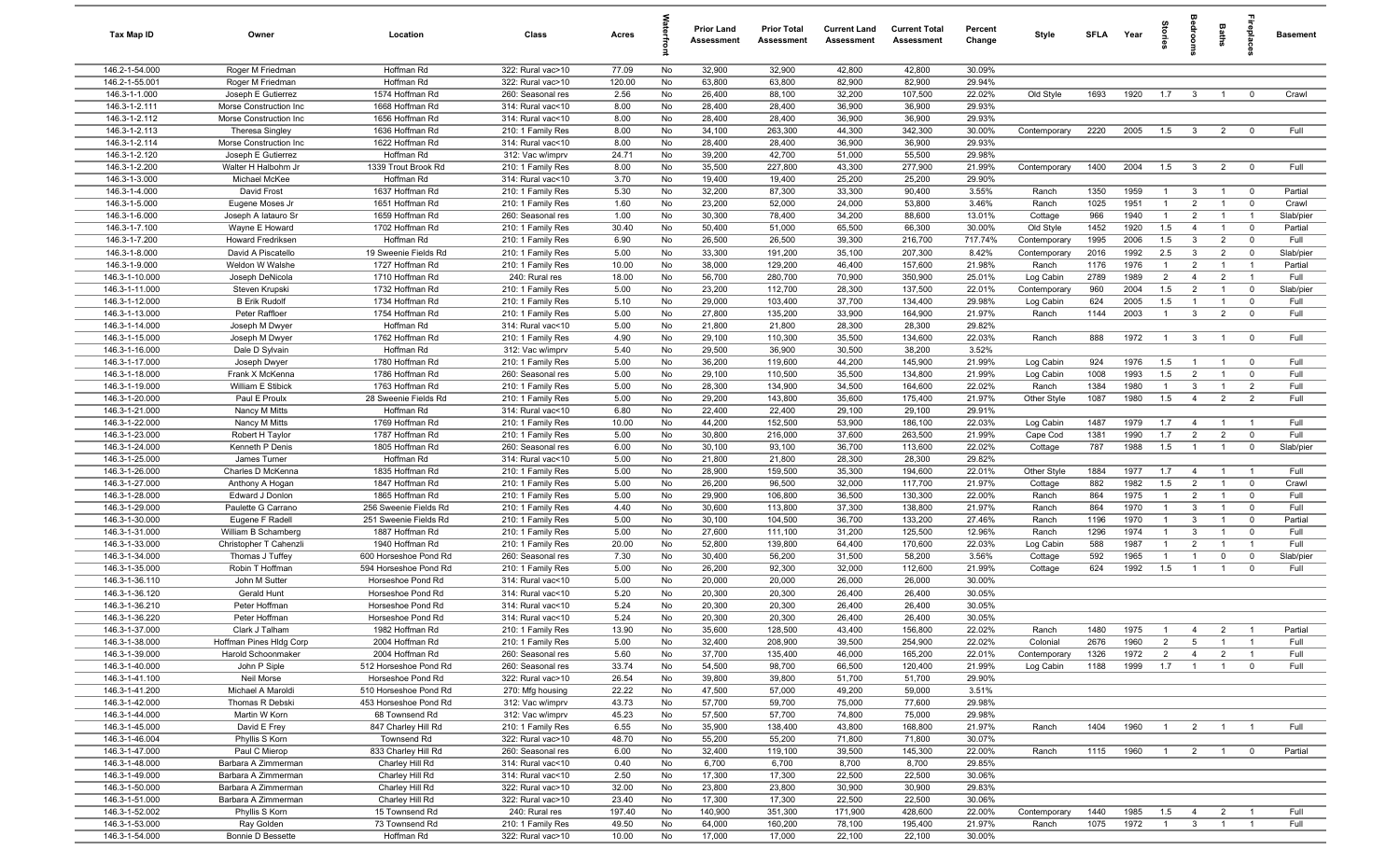| Tax Map ID                       | Owner                                    | Location                                   | Class                                  | Acres         |          | <b>Prior Land</b><br>Assessment | <b>Prior Total</b><br>Assessment | <b>Current Land</b><br>Assessment | <b>Current Total</b><br>Assessment | Percent<br>Change | Style        | SFLA | Year | Stories        | droom                   | Baths          | epla                    | <b>Basement</b> |
|----------------------------------|------------------------------------------|--------------------------------------------|----------------------------------------|---------------|----------|---------------------------------|----------------------------------|-----------------------------------|------------------------------------|-------------------|--------------|------|------|----------------|-------------------------|----------------|-------------------------|-----------------|
| 146.3-1-55.110                   | Keith J Merrill                          | Hoffman Rd                                 | 322: Rural vac>10                      | 35.67         | No       | 27,800                          | 27,800                           | 36,100                            | 36,100                             | 29.86%            |              |      |      |                |                         |                |                         |                 |
| 146.3-1-55.120                   | Brett L Kasitch                          | 87 Townsend Rd                             | 312: Vac w/imprv                       | 10.00         | No       | 24,000                          | 29,900                           | 31,200                            | 38,900                             | 30.10%            |              |      |      |                |                         |                |                         |                 |
| 146.3-1-55.200                   | Dennis Chabot                            | 88 Townsend Rd                             | 210: 1 Family Res                      | 36.58         | No       | 40,500                          | 159,800                          | 45,800                            | 180,600                            | 13.02%            | Raised Ranch | 1518 | 1979 | $\overline{1}$ | $\mathbf{3}$            | $\overline{1}$ | $\overline{0}$          | Full            |
| 146.3-1-55.300                   | Keith J Merrill                          | Townsend Rd                                | 314: Rural vac<10                      | 9.92          | No       | 23,200                          | 23,200                           | 30,200                            | 30,200                             | 30.17%            |              |      |      |                |                         |                |                         |                 |
| 146.3-1-56.000                   | Keith J Merrill                          | 87 Townsend Rd                             | 260: Seasonal res                      | 10.00         | No       | 26,900                          | 70,700                           | 27,800                            | 73,200                             | 3.54%             | Log Cabin    | 720  | 1974 | 1.5            | $\overline{2}$          | $\overline{1}$ | $\overline{1}$          | Partial         |
| 146.3-1-57.000                   | Michael S Merrill                        | Horseshoe Pond Rd                          | 322: Rural vac>10                      | 10.50         | No       | 17,200                          | 17,200                           | 22,400                            | 22,400                             | 30.23%            |              |      |      |                |                         |                |                         |                 |
| 146.3-1-58.100                   | Norman Durkin                            | Horseshoe Pond Rd                          | 322: Rural vac>10                      | 49.66         | No       | 47,500                          | 47,500                           | 61,800                            | 61,800                             | 30.11%            |              |      |      |                |                         |                |                         |                 |
| 146.3-1-58.200                   | Frank A Vito                             | 571 Horseshoe Pond Rd                      | 270: Mfg housing                       | 10.00         | No       | 32,100                          | 32,900                           | 33,200                            | 34,100                             | 3.65%             |              |      |      |                |                         |                |                         |                 |
| 146.3-1-59.000                   | Allen Craft                              | Horseshoe Pond Rd                          | 312: Vac w/imprv                       | 5.00          | No       | 21,400                          | 23,200                           | 22,200                            | 24,000                             | 3.45%             |              |      |      |                |                         |                |                         |                 |
| 146.3-1-60.000                   | William J Watson                         | 603 Horseshoe Pond Rd<br>99 Beech Hill Rd  | 312: Vac w/imprv                       | 5.00          | No       | 23,400                          | 27,300                           | 24,200                            | 28,300                             | 3.66%             |              |      |      |                |                         |                |                         |                 |
| 146.3-1-62.001                   | Thomas P McKiernan                       |                                            | 260: Seasonal res                      | 5.47<br>86.40 | No<br>No | 23,900<br>36,700                | 77,000                           | 29,200                            | 93,900                             | 21.95%<br>29.97%  | Cottage      | 606  | 1985 | $\overline{1}$ | $\overline{2}$          | $\overline{1}$ | $\mathbf 0$             | Slab/pier       |
| 146.3-1-63.000<br>146.3-1-64.000 | Barbara A Zimmerman<br>Jean-Guy Lescault | Charley Hill Rd<br>Hoffman Rd              | 322: Rural vac>10<br>312: Vac w/imprv  | 300.50        | No       | 136,000                         | 36,700<br>144,700                | 47,700<br>142,100                 | 47,700<br>151,200                  | 4.49%             |              |      |      |                |                         |                |                         |                 |
| 146.3-1-67.100                   | Betsy A Ross                             | <b>Trout Brook Rd</b>                      | 322: Rural vac>10                      | 189.60        | No       | 133,800                         | 133,800                          | 173,900                           | 173,900                            | 29.97%            |              |      |      |                |                         |                |                         |                 |
| 146.3-1-67.200                   | <b>Charles Boykin</b>                    | <b>Trout Brook Rd</b>                      | 311: Res vac land                      | 1.00          | No       | 1,900                           | 1,900                            | 2,500                             | 2,500                              | 31.58%            |              |      |      |                |                         |                |                         |                 |
| 146.3-1-68.000                   | Alice Merrill                            | 1223 Trout Brook Rd                        | 210: 1 Family Res                      | 2.60          | No       | 22,200                          | 56,900                           | 23,000                            | 58,900                             | 3.51%             | Old Style    | 947  | 1930 | 1.5            | $\overline{2}$          | $\overline{1}$ | $\overline{1}$          | Crawl           |
| 146.3-1-69.000                   | Thomas B OBrien                          | 1252 Trout Brook Rd                        | 210: 1 Family Res                      | 1.60          | No       | 34,400                          | 184,200                          | 42,000                            | 224,700                            | 21.99%            | Cape Cod     | 1674 | 1984 | 1.7            | $\overline{2}$          | $\mathbf{1}$   | $\mathbf 0$             | Full            |
| 146.3-1-70.000                   | Michael A Torborg                        | 1270 Trout Brook Rd                        | 210: 1 Family Res                      | 6.10          | No       | 41,200                          | 83,600                           | 42,600                            | 86,500                             | 3.47%             | Cottage      | 1008 | 1940 | $\overline{1}$ | $\overline{1}$          | $\overline{1}$ | $\mathbf 0$             | Crawl           |
| 146.3-1-71.000                   | Irene OLeary                             | Hoffman Rd                                 | 322: Rural vac>10                      | 55.70         | No       | 64,000                          | 64,000                           | 83,200                            | 83,200                             | 30.00%            |              |      |      |                |                         |                |                         |                 |
| 146.3-1-72.000                   | Alicia J Thorne                          | 28 Beech Hill Rd                           | 210: 1 Family Res                      | 5.30          | No       | 31,800                          | 108,200                          | 35,900                            | 148,200                            | 36.97%            | Cottage      | 793  | 1980 | 1.5            | $\overline{1}$          | $\overline{1}$ | $\overline{0}$          | Full            |
| 146.3-1-73.002                   | Kathleen M Lamb                          | 50 Beech Hill Rd                           | 210: 1 Family Res                      | 5.85          | No       | 30,700                          | 137,200                          | 37,500                            | 167,400                            | 22.01%            | Cape Cod     | 1404 | 1982 | 1.5            | $\mathbf{3}$            |                | $\mathbf 0$             | Full            |
| 146.3-1-74.000                   | Robert J Mitchell                        | 53 Beech Hill Rd                           | 260: Seasonal res                      | 5.00          | No       | 25,800                          | 91,500                           | 31,500                            | 111,600                            | 21.97%            | Cottage      | 864  | 1992 | 1.5            | $\overline{2}$          | $\overline{1}$ | $\mathbf 0$             | Full            |
| 146.3-1-75.100                   | Michael J Bouchard                       | 104 Beech Hill Rd                          | 210: 1 Family Res                      | 5.01          | No       | 27,500                          | 94,800                           | 33,600                            | 119,900                            | 26.48%            | Ranch        | 920  | 2003 | $\overline{1}$ | $\overline{2}$          | $\overline{1}$ | $\mathbf 0$             | Slab/pier       |
| 146.3-1-75.200                   | Gayle Marchica                           | Beech Hill Rd                              | 314: Rural vac<10                      | 5.01          | No       | 21,800                          | 21,800                           | 28,300                            | 28,300                             | 29.82%            |              |      |      |                |                         |                |                         |                 |
| 146.3-1-76.000                   | James Joern                              | 25 Beech Hill Rd                           | 260: Seasonal res                      | 10.10         | No       | 31,100                          | 96,400                           | 36,700                            | 113,800                            | 18.05%            | Log Cabin    | 1508 | 1989 | $\overline{1}$ | $\overline{1}$          | $\overline{1}$ | $\overline{0}$          | Slab/pier       |
| 146.3-1-77.000                   | David Henry                              | Beech Hill Rd                              | 314: Rural vac<10                      | 5.30          | No       | 22,400                          | 22,400                           | 29,100                            | 29,100                             | 29.91%            |              |      |      |                |                         |                |                         |                 |
| 146.3-1-78.000                   | Anthony Indelicato                       | 103 Beech Hill Rd                          | 210: 1 Family Res                      | 5.10          | No       | 28,900                          | 122,300                          | 35,300                            | 180,600                            | 47.67%            | Other Style  | 1544 | 1985 | $\overline{1}$ | $\overline{2}$          | $\overline{1}$ | $\mathbf 0$             | Partial         |
| 146.3-1-79.000                   | Thomas J McGeown Jr                      | 1868 Hoffman Rd                            | 210: 1 Family Res                      | 5.27          | No       | 26,600                          | 76,400                           | 27,500                            | 79,100                             | 3.53%             | Cottage      | 800  | 1979 | $\overline{1}$ | $\overline{1}$          | $\overline{1}$ | $\overline{0}$          | Crawl           |
| 146.3-1-80.000                   | John E Gilbride                          | 83 Beech Hill Rd                           | 260: Seasonal res                      | 5.30          | No       | 32,700                          | 88,300                           | 39,900                            | 107,700                            | 21.97%            | Contemporary | 800  | 1980 | 1.5            | $\overline{1}$          | $\overline{1}$ | $\mathbf 0$             | Slab/pier       |
| 146.3-1-81.000                   | Roy C Baker                              | 37 Beech Hill Rd                           | 260: Seasonal res                      | 5.34          | No       | 29,400                          | 63,000                           | 33,200                            | 71,200                             | 13.02%            | Cottage      | 500  | 1982 | $\overline{1}$ | $\overline{1}$          | $\overline{1}$ | $\mathbf 0$             | Slab/pier       |
| 146.3-2-1.000                    | Janine A Getler                          | 42 Ski Tow Rd                              | 210: 1 Family Res                      | 9.94          | No       | 37,500                          | 262,800                          | 56,300                            | 331,100                            | 25.99%            | Contemporary | 2006 | 2005 | 1.5            | $\overline{\mathbf{3}}$ | $\overline{2}$ | $\overline{1}$          | Full            |
| 146.3-2-2.000                    | Keith Calandra Jr                        | 61 Daveed Rd                               | 311: Res vac land                      | 8.78          | No       | 28,700                          | 28,700                           | 43,100                            | 43,100                             | 50.17%            |              |      |      |                |                         |                |                         |                 |
| 146.3-2-3.000                    | Valerie J Leone                          | Daveed Rd                                  | 311: Res vac land                      | 7.48          | No       | 33,800                          | 33,800                           | 50,700                            | 50,700                             | 50.00%            |              |      |      |                |                         |                |                         |                 |
| 146.3-2-4.000                    | Daniel K Goldberg                        | 46 Daveed Rd                               | 210: 1 Family Res                      | 7.77          | No       | 33,700                          | 110,500                          | 50,500                            | 285,900                            | 158.73%           | Log Cabin    | 1732 | 2006 | 1.7            | $\mathbf{3}$            | 3              | $^{\circ}$              | Full            |
| 146.3-2-5.000                    | Joseph R DiGravio                        | Daveed Rd                                  | 322: Rural vac>10                      | 20.90         | No       | 35,200                          | 35,200                           | 52,800                            | 52,800                             | 50.00%            |              |      |      |                |                         |                |                         |                 |
| 146.3-2-6.000                    | Roland R Laffert                         | 61 Daveed Rd                               | 322: Rural vac>10                      | 14.10         | No       | 32,500                          | 32,500                           | 48,800                            | 48,800                             | 50.15%            |              |      |      |                |                         |                |                         |                 |
| 146.3-2-7.000<br>146.3-2-8.000   | Daniel R Daley                           | Daveed Rd<br>61 Ski Tow Rd                 | 322: Rural vac>10<br>311: Res vac land | 16.90<br>8.40 | No<br>No | 33,800<br>28,100                | 33,800<br>28,100                 | 50,700<br>42,200                  | 50,700<br>42,200                   | 50.00%<br>50.18%  |              |      |      |                |                         |                |                         |                 |
| 146.3-2-9.000                    | Jean-Guy Lescault<br>James R Peluso      | 60 Ski Tow Rd                              | 240: Rural res                         | 69.10         | No       | 80,900                          | 80,900                           | 105,200                           | 192,300                            | 137.70%           | Contemporary | 1865 | 2006 | 1.5            | $\overline{1}$          | $\overline{1}$ | $^{\circ}$              | Full            |
| 146.3-2-10.000                   | James H Roblee                           | Ski Tow Rd                                 | 314: Rural vac<10                      | 5.70          | No       | 21,800                          | 21,800                           | 32,700                            | 32,700                             | 50.00%            |              |      |      |                |                         |                |                         |                 |
| 146.4-1-4.000                    | David N Clark                            | Horseshoe Pond Rd                          | 322: Rural vac>10                      | 49.07         | No       | 20,900                          | 20,900                           | 27,200                            | 27,200                             | 30.14%            |              |      |      |                |                         |                |                         |                 |
| 146.4-1-7.000                    | Ritz II Hunting Club II                  | 210 Horseshoe Pond Rd                      | 260: Seasonal res                      | 9.80          | No       | 34,100                          | 81,200                           | 35,300                            | 84,000                             | 3.45%             | Cottage      | 720  | 1997 | 1.5            | $\overline{1}$          | $\mathbf 0$    | $\mathbf 0$             | Slab/pier       |
| 146.4-1-8.000                    | Larraine M Sarutto                       | Horseshoe Pond Rd                          | 314: Rural vac<10                      | 5.10          | No       | 19,000                          | 19,000                           | 24,700                            | 24,700                             | 30.00%            |              |      |      |                |                         |                |                         |                 |
| 146.4-1-9.000                    | Roger M Friedman                         | Hoffman Rd                                 | 322: Rural vac>10                      | 29.80         | No       | 28,600                          | 28,600                           | 37,200                            | 37,200                             | 30.07%            |              |      |      |                |                         |                |                         |                 |
| 146.4-1-10.000                   | Roger M Friedman                         | Horseshoe Pond Rd                          | 322: Rural vac>10                      | 50.00         | No       | 47,800                          | 47,800                           | 62,100                            | 62,100                             | 29.92%            |              |      |      |                |                         |                |                         |                 |
| 146.4-1-11.000                   | Roger M Friedman                         | Hoffman Rd                                 | 322: Rural vac>10                      | 54.70         | No       | 36,600                          | 36,600                           | 47,600                            | 47,600                             | 30.05%            |              |      |      |                |                         |                |                         |                 |
| 146.4-1-12.000                   | George J Linendoll                       | 2404 Hoffman Rd                            | 210: 1 Family Res                      | 1.86          | No       | 25,200                          | 70,900                           | 26,100                            | 73,400                             | 3.53%             | Cottage      | 720  | 1940 |                |                         |                |                         | Full            |
| 146.4-1-13.100                   | Claudio Souza                            | 2434 Hoffman Rd                            | 260: Seasonal res                      | 8.10          | No       | 39,300                          | 90,500                           | 47,900                            | 110,400                            | 21.99%            | Old Style    | 832  | 1920 | $\overline{2}$ | $\overline{2}$          | $\overline{1}$ | $\overline{0}$          | Slab/pier       |
| 146.4-1-13.200                   | Maxico LLC                               | Hoffman Rd                                 | 311: Res vac land                      | 8.10          | No       | 31,100                          | 31,100                           | 40,400                            | 40,400                             | 29.90%            |              |      |      |                |                         |                |                         |                 |
| 146.4-1-14.000                   | Anthony Occhipinti                       | Hoffman Rd                                 | 322: Rural vac>10                      | 14.20         | No       | 27,200                          | 27,200                           | 35,400                            | 35,400                             | 30.15%            |              |      |      |                |                         |                |                         |                 |
| 146.4-1-15.000                   | Gerald A Raymond                         | Hoffman Rd                                 | 322: Rural vac>10                      | 55.00         | No       | 31,400                          | 31,400                           | 40,800                            | 40,800                             | 29.94%            |              |      |      |                |                         |                |                         |                 |
| 146.4-1-17.000                   | Roger M Friedman                         | Hoffman Rd                                 | 322: Rural vac>10                      | 27.70         | No       | 11,800                          | 11,800                           | 15,300                            | 15,300                             | 29.66%            |              |      |      |                |                         |                |                         |                 |
| 146.4-1-18.000                   | Roger M Friedman                         | Horseshoe Pond Rd                          | 322: Rural vac>10                      | 9.20          | No       | 3,800                           | 3,800                            | 4,900                             | 4,900                              | 28.95%            |              |      |      |                |                         |                |                         |                 |
| 146.4-1-19.000                   | John F Maddalla                          | 94 Horseshoe Pond Rd                       | 210: 1 Family Res                      | 5.20          | No       | 27,300                          | 111,300                          | 33,300                            | 135,800                            | 22.01%            | Log Cabin    | 1016 | 1999 | 1.5            | $\overline{\mathbf{3}}$ | $\overline{1}$ | $\mathbf 0$             | Crawl           |
| 146.4-1-20.000                   | John F Maddalla                          | Horseshoe Pond Rd                          | 314: Rural vac<10                      | 5.00          | No       | 9,100                           | 9,100                            | 11,800                            | 11,800                             | 29.67%            |              |      |      |                |                         |                |                         |                 |
| 146.4-1-21.000                   | Darrell Clark                            | 110 Horseshoe Pond Rd                      | 210: 1 Family Res                      | 5.00          | No       | 30,100                          | 62,800                           | 36,700                            | 196,800                            | 213.38%           | Old Style    | 2432 | 1920 | $\overline{2}$ | $\mathbf{3}$            | $\overline{2}$ | $\overline{\mathbf{0}}$ | Slab/pier       |
| 146.4-1-22.000                   | Kenneth Bianchi                          | 132 Horseshoe Pond Rd                      | 260: Seasonal res                      | 10.00         | No       | 33,100                          | 85,300                           | 34,300                            | 88,300                             | 3.52%             | Old Style    | 2337 | 1890 | $\overline{2}$ | $\overline{4}$          | $\overline{1}$ | $\overline{1}$          | Partial         |
| 146.4-1-24.000<br>146.4-1-25.000 | Geraldine J Cox<br>Donald W Fish         | Horseshoe Pond Rd<br>151 Horseshoe Pond Rd | 314: Rural vac<10                      | 5.00<br>20.00 | No<br>No | 9,100<br>40,200                 | 9,100<br>44,800                  | 11,800<br>52,300                  | 11,800<br>58,200                   | 29.67%<br>29.91%  |              |      |      |                |                         |                |                         |                 |
| 146.4-1-26.000                   | Dorothy C Seagle                         | Horseshoe Pond Rd                          | 312: Vac w/imprv<br>322: Rural vac>10  | 80.00         | No       | 44,600                          | 44,600                           | 58,000                            | 58,000                             | 30.04%            |              |      |      |                |                         |                |                         |                 |
| 146.4-1-27.000                   | John Misha                               | 1270 Charley Hill Rd                       | 312: Vac w/imprv                       | 8.40          | No       | 30,500                          | 32,400                           | 39,700                            | 42,100                             | 29.94%            |              |      |      |                |                         |                |                         |                 |
| 146.4-1-28.000                   | Salvatore Giuffrida                      | Charley Hill Rd                            | 314: Rural vac<10                      | 5.00          | No       | 23,200                          | 23,200                           | 30,200                            | 30,200                             | 30.17%            |              |      |      |                |                         |                |                         |                 |
| 146.4-1-29.000                   | Richard G Kagey III                      | 1021 Charley Hill Rd                       | 260: Seasonal res                      | 0.50          | No       | 13,000                          | 42,000                           | 13,600                            | 43,900                             | 4.52%             | Cottage      | 854  | 1922 | $\overline{1}$ | $\overline{2}$          | $\overline{1}$ | $\overline{1}$          | Slab/pier       |
| 146.4-1-31.000                   | Judith Juzaitis                          | 989 Charley Hill Rd                        | 260: Seasonal res                      | 3.00          | No       | 28,000                          | 109,000                          | 33,000                            | 128,600                            | 17.98%            | Old Style    | 1596 | 1918 | $\overline{1}$ | $\overline{\mathbf{3}}$ | $\overline{1}$ | $\overline{1}$          | Crawl           |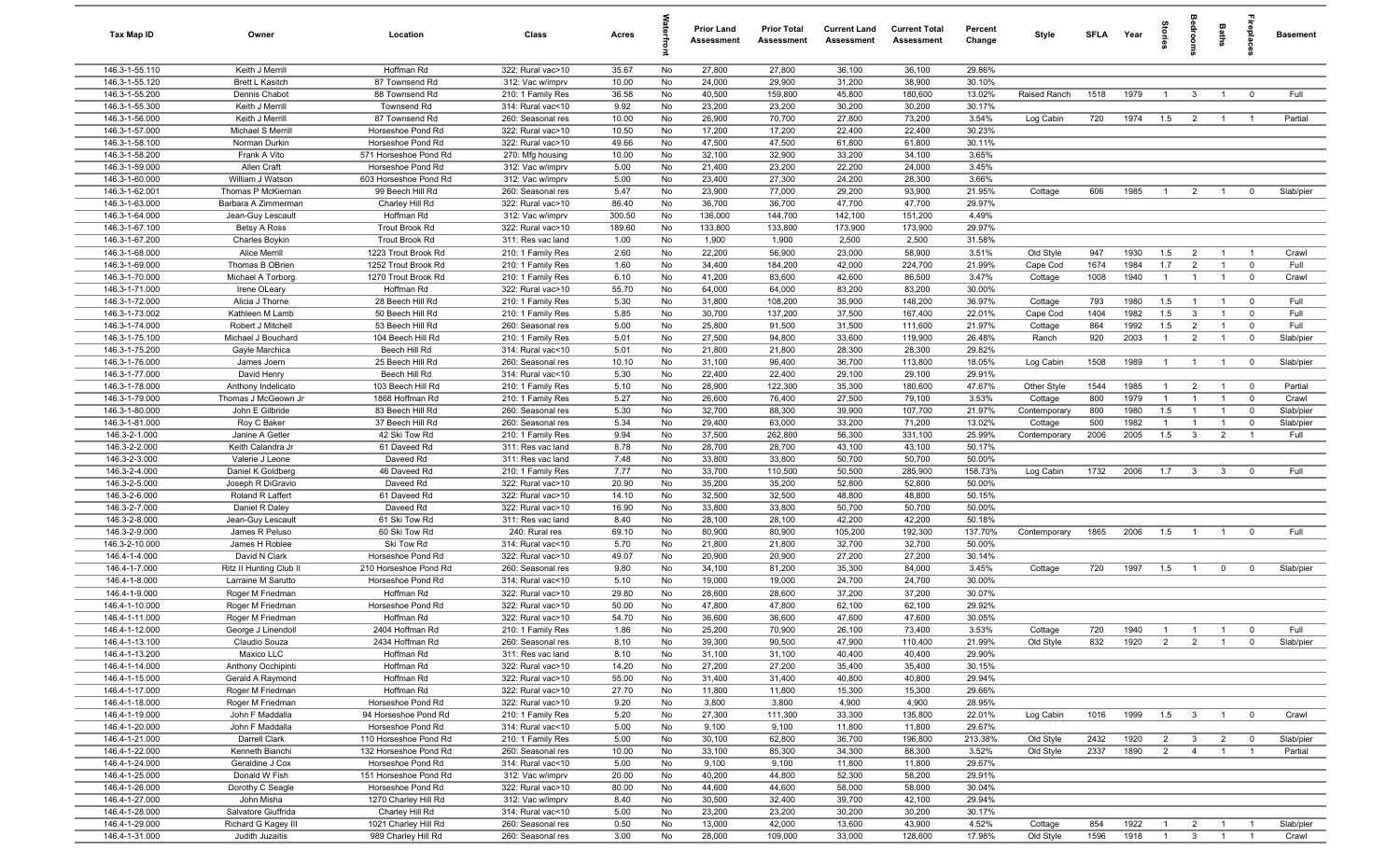| Tax Map ID                         | Owner                                 | Location                                   | Class                                  | Acres        |          | <b>Prior Land</b><br>Assessment | <b>Prior Total</b><br>Assessment | <b>Current Land</b><br>Assessment | <b>Current Total</b><br>Assessment | Percent<br>Change | Style        | <b>SFI A</b> | Year         | Stories               | droom                          | Baths          | <b>Gebla</b>               | <b>Basement</b> |
|------------------------------------|---------------------------------------|--------------------------------------------|----------------------------------------|--------------|----------|---------------------------------|----------------------------------|-----------------------------------|------------------------------------|-------------------|--------------|--------------|--------------|-----------------------|--------------------------------|----------------|----------------------------|-----------------|
| 146.4-1-32.000                     | John A Trainer                        | 975 Charley Hill Rd                        | 260: Seasonal res                      | 4.00         | No       | 28,600                          | 90,900                           | 34,900                            | 110,900                            | 22.00%            | Ranch        | 1545         | 1951         | $\overline{1}$        | $\overline{2}$                 | $\mathbf{1}$   | $\mathbf 0$                | Slab/pier       |
| 146.4-1-33.000                     | Dorothy C Seagle                      | Horseshoe Pond Rd                          | 322: Rural vac>10                      | 25.22        | No       | 10,800                          | 10,800                           | 14,000                            | 14,000                             | 29.63%            |              |              |              |                       |                                |                |                            |                 |
| 146.4-1-34.000                     | Dorothy C Seagle                      | Horseshoe Pond Rd                          | 322: Rural vac>10                      | 101.08       | No       | 85,600                          | 85,600                           | 111,300                           | 111,300                            | 30.02%            |              |              |              |                       |                                |                |                            |                 |
| 146.4-1-35.000                     | Dorothy C Seagle                      | Horseshoe Pond Rd                          | 314: Rural vac<10                      | 7.00         | No       | 24,000                          | 24,000                           | 31,200                            | 31,200                             | 30.00%            |              |              |              |                       |                                |                |                            |                 |
| 146.4-1-36.000<br>146.4-1-37.000   | Harvey Youker                         | Horseshoe Pond Rd                          | 314: Rural vac<10                      | 5.60<br>5.00 | No       | 20,000<br>19,000                | 20,000<br>19,000                 | 26,000<br>24,700                  | 26,000<br>24,700                   | 30.00%<br>30.00%  |              |              |              |                       |                                |                |                            |                 |
| 146.4-1-38.000                     | Daniel J Stey<br>James M Sipe         | Horseshoe Pond Rd<br>217 Horseshoe Pond Rd | 314: Rural vac<10<br>314: Rural vac<10 | 5.00         | No<br>No | 19,000                          | 19,000                           | 24,700                            | 24,700                             | 30.00%            |              |              |              |                       |                                |                |                            |                 |
| 146.4-1-39.000                     | James M Sipe                          | Horseshoe Pond Rd                          | 210: 1 Family Res                      | 5.00         | No       | 24,800                          | 32,400                           | 30,300                            | 39,500                             | 21.91%            |              |              |              |                       |                                |                |                            |                 |
| 146.4-1-41.000                     | John A Trainer Jr                     | Charley Hill Rd                            | 322: Rural vac>10                      | 35.50        | No       | 15,000                          | 15,000                           | 19,500                            | 19,500                             | 30.00%            |              |              |              |                       |                                |                |                            |                 |
| 146.4-1-42.000                     | Elmer T Nelson                        | 941 Charley Hill Rd                        | 260: Seasonal res                      | 67.80        | No       | 71,200                          | 122,000                          | 86,900                            | 148,800                            | 21.97%            | Old Style    | 886          | 1890         | 1.7                   | $\overline{\mathbf{3}}$        | $\overline{1}$ | $\overline{0}$             | Partial         |
| 146.4-1-43.000                     | M Douglas Campbell                    | Charley Hill Rd                            | 322: Rural vac>10                      | 17.50        | No       | 18,600                          | 18,600                           | 24,200                            | 24,200                             | 30.11%            |              |              |              |                       |                                |                |                            |                 |
| 146.4-1-44.100                     | Virginia N Lake                       | 887 Charley Hill Rd                        | 322: Rural vac>10                      | 31.80        | No       | 36,600                          | 36,600                           | 47,600                            | 47,600                             | 30.05%            |              |              |              |                       |                                |                |                            |                 |
| 146.4-1-44.200                     | <b>Lawrence Phillips</b>              | Charley Hill Rd                            | 260: Seasonal res                      | 30.00        | No       | 50,400                          | 113,600                          | 52,200                            | 117,600                            | 3.52%             | Old Style    | 1458         | 1890         | 1.5                   | $\overline{4}$                 | $\overline{1}$ | $\mathbf 0$                | Partial         |
| 146.4-1-46.000                     | Martin W Korn                         | Charley Hill Rd                            | 322: Rural vac>10                      | 91.00        | No       | 38,800                          | 38,800                           | 50,400                            | 50,400                             | 29.90%            |              |              |              |                       |                                |                |                            |                 |
| 146.4-1-47.000                     | Eric Rang                             | 1275 Charley Hill Rd                       | 260: Seasonal res                      | 5.00         | No       | 27,500                          | 117,500                          | 33,600                            | 143,400                            | 22.04%            | Cottage      | 1102         | 1992         | 1.5                   | $\overline{2}$                 | $\overline{1}$ | $^{\circ}$                 | Slab/pier       |
| 146.4-1-48.000                     | Maria E David                         | Charley Hill Rd                            | 314: Rural vac<10                      | 5.00         | No       | 21,800                          | 21,800                           | 28,300                            | 28,300                             | 29.82%            |              |              |              |                       |                                |                |                            |                 |
| 146.4-1-49.000                     | Salvatore Giuffrida                   | Charley Hill Rd                            | 314: Rural vac<10                      | 5.00         | No       | 23,200                          | 23,200                           | 30,200                            | 30,200                             | 30.17%            |              |              |              |                       |                                |                |                            |                 |
| 146.4-1-50.100                     | Thomas D Stanbro                      | 31 Sams Rd<br>69 Sams Rd                   | 260: Seasonal res                      | 4.86         | No       | 28,600                          | 44,900                           | 33,700                            | 53,000                             | 18.04%            | Cottage      | 588          | 1992         | 1.7                   |                                |                | $^{\circ}$                 | Slab/pier       |
| 146.4-1-50.210<br>146.4-1-50.220   | John Lattimore<br>Dominic Isopo       | 2276 Hoffman Rd                            | 260: Seasonal res                      | 7.86<br>5.00 | No<br>No | 31,000<br>35,300                | 94,300<br>213,800                | 37,800<br>43,100                  | 115,000<br>260,800                 | 21.95%<br>21.98%  | Cottage      | 756<br>2240  | 2004<br>1991 | $\overline{1}$<br>2.5 | $\overline{2}$<br>$\mathbf{3}$ | $\overline{2}$ | $\mathbf 0$<br>$\mathbf 0$ | Crawl<br>Full   |
| 146.4-1-50.300                     | <b>Delores Belrose</b>                | Hoffman Rd                                 | 210: 1 Family Res<br>314: Rural vac<10 | 8.00         | No       | 27,400                          | 27,400                           | 35,600                            | 35,600                             | 29.93%            | Contemporary |              |              |                       |                                |                |                            |                 |
| 146.12-1-1.000                     | Barbara J Parker                      | Hoffman Rd                                 | 312: Vac w/imprv                       | 0.30         | No       | 9,900                           | 10,200                           | 10,300                            | 10,700                             | 4.90%             |              |              |              |                       |                                |                |                            |                 |
| 146.12-1-2.000                     | Carmela Caputo                        | 2442 Hoffman Rd                            | 210: 1 Family Res                      | 0.40         | No       | 14,900                          | 80,600                           | 15,400                            | 83,400                             | 3.47%             | Ranch        | 1548         | 1959         | $\overline{1}$        | 2                              | $\overline{1}$ | $\overline{0}$             | Crawl           |
| 146.12-1-3.000                     | Richard N Seeley Jr                   | Hoffman Rd                                 | 311: Res vac land                      | 0.10         | No       | 200                             | 200                              | 300                               | 300                                | 50.00%            |              |              |              |                       |                                |                |                            |                 |
| 146.12-1-4.000                     | Richard N Seeley Jr                   | 2448 Hoffman Rd                            | 210: 1 Family Res                      | 0.40         | No       | 12,200                          | 142,200                          | 14,400                            | 167,800                            | 18.00%            | Colonial     | 2048         | 1994         | 2                     | $\overline{\mathbf{3}}$        | $\overline{2}$ | $\mathbf 0$                | Full            |
| 146.16-1-1.000                     | Roger M Friedman                      | Hoffman Rd                                 | 322: Rural vac>10                      | 0.40         | No       | 100                             | 100                              | 100                               | 100                                | 0.00%             |              |              |              |                       |                                |                |                            |                 |
| 146.16-1-2.000                     | Shayne Aiken                          | 2538 Hoffman Rd                            | 210: 1 Family Res                      | 1.30         | No       | 20,600                          | 100,100                          | 24,300                            | 118,100                            | 17.98%            | Ranch        | 1120         | 1997         | $\overline{1}$        | $\mathbf{3}$                   | $\overline{2}$ | $\mathbf 0$                | Slab/pier       |
| 146.16-1-3.000                     | Melissa Aiken                         | Hoffman Rd                                 | 314: Rural vac<10                      | 0.60         | No       | 13,700                          | 13,700                           | 17,800                            | 17,800                             | 29.93%            |              |              |              |                       |                                |                |                            |                 |
| 146.16-1-4.000                     | Charles C Whipple                     | 2556 Hoffman Rd                            | 270: Mfg housing                       | 0.60         | No       | 13,100                          | 56,000                           | 13,600                            | 58,000                             | 3.57%             |              |              |              |                       |                                |                |                            |                 |
| 146.16-1-5.000                     | <b>BLC LLC</b>                        | 2562 Hoffman Rd                            | 260: Seasonal res                      | 0.30         | No       | 11,400                          | 32,600                           | 11,800                            | 54,900                             | 68.40%            | Cottage      | 672          | 1920         | 1.5                   | $\overline{2}$                 | $\mathbf 0$    | $^{\circ}$                 | Slab/pier       |
| 146.16-1-6.000                     | Lois A Secor                          | Hoffman Rd                                 | 314: Rural vac<10                      | 6.70         | No       | 12,500                          | 12,500                           | 16,300                            | 16,300                             | 30.40%            |              |              |              |                       |                                |                |                            |                 |
| 146.16-1-7.000                     | Marjorie Wemett                       | Hoffman Rd                                 | 314: Rural vac<10                      | 0.20         | No       | 200                             | 200                              | 300                               | 300                                | 50.00%            |              |              |              |                       |                                |                |                            |                 |
| 146.16-1-8.000                     | Robert Hevern                         | Hoffman Rd                                 | 314: Rural vac<10                      | 1.04         | No       | 14,500                          | 14,500                           | 18,900                            | 18,900                             | 30.34%            |              |              |              |                       |                                |                |                            |                 |
| 146.16-2-1.000<br>146.16-2-2.000   | Roger M Friedman<br>Marjorie H Wemett | Hoffman Rd<br>17 Emerson Rd                | 322: Rural vac>10<br>210: 1 Family Res | 7.00<br>3.40 | No<br>No | 3,100<br>26,300                 | 3,100<br>114,600                 | 4,000<br>32,100                   | 4,000<br>139,800                   | 29.03%<br>21.99%  | Old Style    | 1901         | 1920         | 2                     | 5                              | $\overline{1}$ | $\mathbf 0$                | Partial         |
| 146.16-2-3.000                     | Lois A Secor                          | Hoffman Rd                                 | 314: Rural vac<10                      | 1.90         | No       | 1,700                           | 1,700                            | 2,200                             | 2,200                              | 29.41%            |              |              |              |                       |                                |                |                            |                 |
| 146.16-2-5.000                     | Lester McCoy Jr                       | 38 Club House Dr                           | 210: 1 Family Res                      | 0.50         | No       | 13,800                          | 74,300                           | 14,300                            | 76,900                             | 3.50%             | Old Style    | 2340         | 1880         | 2                     | $5\overline{5}$                | $\overline{1}$ | $^{\circ}$                 | Full            |
| 146.16-2-6.000                     | Lester McCoy                          | Hoffman Rd                                 | 311: Res vac land                      | 0.80         | No       | 8,200                           | 8,200                            | 10,700                            | 10,700                             | 30.49%            |              |              |              |                       |                                |                |                            |                 |
| 146.16-2-7.100                     | Roger M Friedman                      | Hoffman Rd                                 | 322: Rural vac>10                      | 41.50        | No       | 17,500                          | 17,500                           | 22,800                            | 22,800                             | 30.29%            |              |              |              |                       |                                |                |                            |                 |
| 146.16-2-9.000                     | John J Kelly                          | 16 Club House Dr                           | 210: 1 Family Res                      | 4.00         | No       | 30,700                          | 85,800                           | 31,800                            | 88,800                             | 3.50%             | Old Style    | 1254         | 1920         | 1.5                   | $\mathbf{3}$                   | $\overline{1}$ | $\mathbf 0$                | Partial         |
| 146.16-2-10.000                    | Cathryn C Greubel                     | 10 Club House Dr                           | 210: 1 Family Res                      | 0.40         | No       | 13,800                          | 126,500                          | 16,800                            | 154,300                            | 21.98%            | Ranch        | 1480         | 1960         | $\overline{1}$        | $\mathbf{3}$                   | $\overline{2}$ | $\mathbf 0$                | Crawl           |
| 146.16-2-11.000                    | Viola L Clark                         | 2616 Hoffman Rd                            | 210: 1 Family Res                      | 1.20         | No       | 20,000                          | 52,000                           | 20,700                            | 53,800                             | 3.46%             | Old Style    | 846          | 1880         | 1.5                   | $\mathbf{3}$                   | $\overline{1}$ | $^{\circ}$                 | Partial         |
| 146.16-2-12.000                    | Susan Kelly                           | Hoffman Rd                                 | 314: Rural vac<10                      | 1.50         | No       | 2,200                           | 2,200                            | 2,900                             | 2,900                              | 31.82%            |              |              |              |                       |                                |                |                            |                 |
| 146.16-2-13.100                    | Robert Hevern                         | Hoffman Rd                                 | 314: Rural vac<10                      | 0.69         | No       | 1,200                           | 1,200                            | 1,600                             | 1,600                              | 33.33%            |              |              |              |                       |                                |                |                            |                 |
| 146.16-2-13.200                    | John J Kelly                          | Hoffman Rd                                 | 314: Rural vac<10                      | 2.23         | No       | 4,100                           | 4,100                            | 5,300                             | 5,300                              | 29.27%            |              |              |              |                       |                                |                |                            |                 |
| 146.16-2-14.000                    | Neil E Dubois                         | 2608 Hoffman Rd                            | 210: 1 Family Res                      | 1.56         | No       | 20,800                          | 63,100                           | 21,500                            | 65,300                             | 3.49%             | Old Style    | 1266         | 1900         | 1.5                   | $\mathbf{3}$                   | $\overline{1}$ | $^{\circ}$                 | Partial         |
| 146.16-2-15.000<br>146.20-1-1.000  | Robert Hevern<br>Lori A Boisjoli      | Hoffman Rd<br>Horseshoe Pond Rd            | 314: Rural vac<10<br>314: Rural vac<10 | 0.34<br>5.00 | No<br>No | 6,200<br>29,300                 | 6,200<br>29,300                  | 8,100<br>38,100                   | 8,100<br>38,100                    | 30.65%<br>30.03%  |              |              |              |                       |                                |                |                            |                 |
| 146.20-1-2.000                     | Harry O White                         | 105 Horseshoe Pond Rd                      | 260: Seasonal res                      | 5.00         | No       | 32,500                          | 96,200                           | 38,400                            | 113,500                            | 17.98%            | Cape Cod     | 832          | 1989         | 1.5                   | $\overline{2}$                 | $\overline{1}$ | $\overline{0}$             | Slab/pier       |
| 146.20-1-3.000                     | Ronald E Burch                        | 93 Horseshoe Pond Rd                       | 260: Seasonal res                      | 5.00         | No       | 34,300                          | 83,400                           | 35,500                            | 86,300                             | 3.48%             | Cottage      | 960          | 1992         | $\overline{1}$        | $\overline{1}$                 | $\overline{1}$ | $\mathbf 0$                | Slab/pier       |
| 146.20-1-4.000                     | Mark R Adkins                         | 93 Horseshoe Pond Rd                       | 260: Seasonal res                      | 5.00         | No       | 37,200                          | 69,000                           | 38,500                            | 71,400                             | 3.48%             | Cottage      | 400          | 1975         | $\overline{1}$        | $\overline{1}$                 | $\overline{1}$ | $\mathbf{0}$               | Slab/pier       |
| 146.20-1-5.000                     | Mark R Adkins                         | Horseshoe Pond Rd                          | 314: Rural vac<10                      | 5.00         | No       | 29,300                          | 29,300                           | 38,100                            | 38,100                             | 30.03%            |              |              |              |                       |                                |                |                            |                 |
| 146.20-1-6.000                     | Nancy Dine                            | Horseshoe Pond Rd                          | 314: Rural vac<10                      | 5.00         | No       | 29,300                          | 29,300                           | 38,100                            | 38,100                             | 30.03%            |              |              |              |                       |                                |                |                            |                 |
| 146.20-1-7.000                     | Marilyn C Coyne                       | Horseshoe Pond Rd                          | 314: Rural vac<10                      | 5.00         | No       | 29,300                          | 29,300                           | 38,100                            | 38,100                             | 30.03%            |              |              |              |                       |                                |                |                            |                 |
| 146.20-1-8.000                     | Thomas J Reid                         | 51 Horseshoe Pond Rd                       | 210: 1 Family Res                      | 5.00         | No       | 32,600                          | 166,900                          | 39,800                            | 203,600                            | 21.99%            | Contemporary | 1296         | 2005         | $\overline{2}$        | $\overline{\mathbf{3}}$        | $\overline{2}$ | $\overline{0}$             | Full            |
| 146.20-1-9.000                     | Timothy R Ryan                        | Horseshoe Pond Rd                          | 314: Rural vac<10                      | 5.10         | No       | 29,500                          | 29,500                           | 38,400                            | 38,400                             | 30.17%            |              |              |              |                       |                                |                |                            |                 |
| 146.20-1-10.000                    | Daniel J Stey                         | 41 Horseshoe Pond Rd                       | 210: 1 Family Res                      | 4.80         | No       | 33,700                          | 112,400                          | 39,800                            | 132,600                            | 17.97%            | Contemporary | 1200         | 1975         |                       | $2 \t 2$                       | $\overline{1}$ | $\overline{\mathbf{0}}$    | Full            |
| 146.20-1-11.000                    | Erik E Dambergs                       | Horseshoe Pond Rd                          | 312: Vac w/imprv                       | 10.00        | No       | 39,600                          | 44,600                           | 41,000                            | 46,200                             | 3.59%             |              |              |              |                       |                                |                |                            |                 |
| 146.20-1-12.000                    | Eric C Rang                           | Horseshoe Pond Rd                          | 314: Rural vac<10                      | 10.00        | No       | 39,100                          | 39,100                           | 50,800                            | 50,800                             | 29.92%            |              |              |              |                       |                                |                |                            |                 |
| 146.20-1-13.000                    | Allan Gunn                            | 42 Horseshoe Pond Rd                       | 210: 1 Family Res                      | 5.00         | No       | 33,900                          | 127,600                          | 41,400                            | 155,700                            | 22.02%            | Ranch        | 966          | 1975         | $\overline{1}$        | $\mathbf{3}$                   | $\overline{1}$ | $\overline{\mathbf{0}}$    | Full            |
| 146.20-1-14.000                    | Paul J Meddaugh                       | 60 Horseshoe Pond Rd                       | 210: 1 Family Res                      | 5.10         | No       | 37,200                          | 74,100                           | 38,500                            | 76,700                             | 3.51%             | Cottage      | 768          | 1960         | $\overline{1}$        | $\overline{2}$                 | $\overline{1}$ | $\mathbf 0$                | Slab/pier       |
| 146.20-1-15.000<br>146.20-1-16.000 | <b>Tori Remick</b><br>Michael Salon   | 80 Horseshoe Pond Rd<br>Horseshoe Pond Rd  | 210: 1 Family Res<br>314: Rural vac<10 | 5.00<br>5.00 | No<br>No | 35,100<br>29,300                | 182,900<br>29,300                | 42,800<br>38,100                  | 223,100<br>38,100                  | 21.98%<br>30.03%  | Raised Ranch | 2392         | 1990         | $\overline{1}$        | $\overline{2}$                 | $\overline{2}$ | $\mathbf 0$                | Full            |
| 146.20-1-17.001                    | John Yanko                            | 7 Sumac Rd                                 | 210: 1 Family Res                      | 1.92         | No       | 26,700                          | 228,200                          | 31,500                            | 269,300                            | 18.01%            | Log Cabin    | 1728         | 1995         | $\overline{1}$        | $3\qquad2$                     |                | $\overline{\mathbf{0}}$    | Full            |
|                                    |                                       |                                            |                                        |              |          |                                 |                                  |                                   |                                    |                   |              |              |              |                       |                                |                |                            |                 |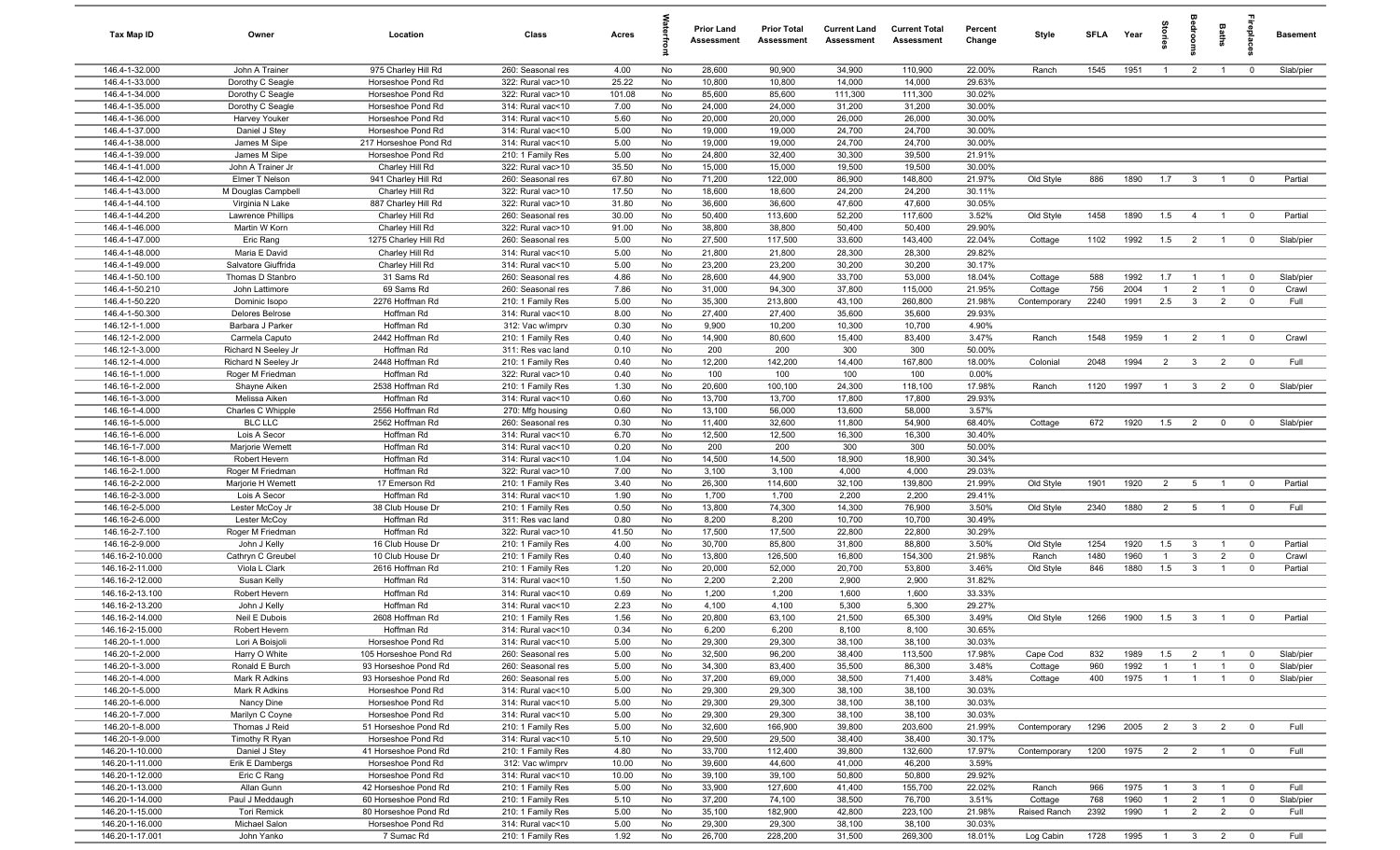| Tax Map ID                         | Owner                             | Location                                     | Class                                  | Acres         |          | <b>Prior Land</b><br>Assessment | <b>Prior Total</b><br>Assessment | <b>Current Land</b><br>Assessment | <b>Current Total</b><br>Assessment | Percent<br>Change | Style               | <b>SFLA</b> | Year         | tories                           | edroon                         | Baths                            | ireplace                         | <b>Basement</b> |
|------------------------------------|-----------------------------------|----------------------------------------------|----------------------------------------|---------------|----------|---------------------------------|----------------------------------|-----------------------------------|------------------------------------|-------------------|---------------------|-------------|--------------|----------------------------------|--------------------------------|----------------------------------|----------------------------------|-----------------|
| 146.20-1-18.002                    | Catharine Vondrak                 | 75 Wood Thrush Way                           | 210: 1 Family Res                      | 13.40         | No       | 34,800                          | 95,400                           | 36,000                            | 98,700                             | 3.46%             | Other Style         | 1013        | 1973         | 1.7                              | $\overline{1}$                 | $\overline{1}$                   | $\overline{\mathbf{0}}$          | Partial         |
| 146.20-1-19.000                    | Roger M Friedman                  | Charley Hill Rd                              | 322: Rural vac>10                      | 7.60          | No       | 3,100                           | 3,100                            | 4,000                             | 4,000                              | 29.03%            |                     |             |              |                                  |                                |                                  |                                  |                 |
| 146.20-1-20.000                    | Karen J Hack                      | 62 Wood Thrush Way                           | 210: 1 Family Res                      | 5.00          | No       | 36,400                          | 179,100                          | 44,400                            | 218,500                            | 22.00%            | Contemporary        | 1869        | 1975         | 1.7                              | $\overline{2}$                 | $\overline{1}$                   | $\overline{1}$                   | Partial         |
| 146.20-1-21.000                    | <b>Edward G Soltys</b>            | Horseshoe Pond Rd                            | 314: Rural vac<10                      | 7.50          | No       | 35,300                          | 35,300                           | 45,900                            | 45,900                             | 30.03%            |                     |             |              |                                  |                                |                                  |                                  |                 |
| 146.20-1-23.000                    | Christopher M Ethier              | Charley Hill Rd                              | 314: Rural vac<10                      | 1.53          | No       | 20,600                          | 20,600                           | 26,800                            | 26,800                             | 30.10%            |                     |             |              |                                  |                                |                                  |                                  |                 |
| 146.20-1-24.100                    | Raoul Turgeon                     | 66 Sumac Rd                                  | 314: Rural vac<10                      | 2.09          | No       | 20,200                          | 20,200                           | 26,300                            | 26,300                             | 30.20%            |                     |             |              |                                  |                                |                                  |                                  |                 |
| 146.20-1-24.200<br>146.20-1-25.000 | Michelle Heranney<br>James W Bell | Charley Hill Rd<br>69 Sumac Rd               | 314: Rural vac<10<br>260: Seasonal res | 2.07<br>2.27  | No<br>No | 22,100<br>27,500                | 22,100<br>142,600                | 28,700<br>33,600                  | 28,700<br>174,000                  | 29.86%<br>22.02%  | Log Cabin           | 1100        | 1993         | $\overline{2}$                   | $\mathbf{3}$                   | $\overline{1}$                   | $^{\circ}$                       | Full            |
| 146.20-1-26.000                    | Raoul J Turgeon                   | 58 Sumac Rd                                  | 210: 1 Family Res                      | 2.18          | No       | 27,400                          | 230,800                          | 33,400                            | 281,600                            | 22.01%            | Log Cabin           | 1480        | 2004         | 1.5                              | $\mathbf{3}$                   | $\overline{2}$                   | $\mathbf{0}$                     | Full            |
| 146.20-1-27.000                    | Edward J Conover                  | 79 Sumac Rd                                  | 210: 1 Family Res                      | 2.71          | No       | 27,300                          | 146,800                          | 33,300                            | 179,100                            | 22.00%            | Log Cabin           | 1144        | 2005         | $\overline{1}$                   | $\mathbf{3}$                   | $\overline{1}$                   | $\mathbf 0$                      | Full            |
| 146.20-1-28.000                    | Michael H Hall                    | 35 Sumac Rd                                  | 260: Seasonal res                      | 2.52          | No       | 23,400                          | 62,200                           | 24,200                            | 64,400                             | 3.54%             | Other Style         | 644         | 2001         | $\overline{1}$                   | $\overline{2}$                 | $\overline{1}$                   | $\mathbf 0$                      | Slab/pier       |
| 146.20-1-29.000                    | Joan Darling                      | Charley Hill Rd                              | 314: Rural vac<10                      | 2.28          | No       | 22,400                          | 22,400                           | 29,100                            | 29,100                             | 29.91%            |                     |             |              |                                  |                                |                                  |                                  |                 |
| 146.20-1-30.000                    | John Yanko                        | Charley Hill Rd                              | 314: Rural vac<10                      | 2.57          | No       | 23,200                          | 23,200                           | 30,200                            | 30,200                             | 30.17%            |                     |             |              |                                  |                                |                                  |                                  |                 |
| 146.20-1-31.000                    | Jeffrey Vallo                     | 22 Sumac Rd                                  | 210: 1 Family Res                      | 2.06          | No       | 28,000                          | 150,500                          | 33,000                            | 177,600                            | 18.01%            | Ranch               | 1189        | 2002         | $\overline{1}$                   | $\overline{2}$                 | $\overline{1}$                   | $^{\circ}$                       | Crawl           |
| 146.20-1-32.000                    | Thomas Kennedy                    | Charley Hill Rd                              | 314: Rural vac<10                      | 1.37          | No       | 20,300                          | 20,300                           | 26,400                            | 26,400                             | 30.05%            |                     |             |              |                                  |                                |                                  |                                  |                 |
| 146.20-2-1.000                     | Roger M Friedman                  | Charley Hill Rd                              | 322: Rural vac>10                      | 13.50         | No       | 5,800                           | 5,800                            | 7,500                             | 7,500                              | 29.31%            |                     |             |              |                                  |                                |                                  |                                  |                 |
| 146.20-2-2.000                     | Roger M Friedman                  | Charley Hill Rd                              | 322: Rural vac>10                      | 16.10         | No       | 6,700                           | 6,700                            | 8,700                             | 8,700                              | 29.85%            |                     |             |              |                                  |                                |                                  |                                  |                 |
| 146.20-2-3.000                     | Roger M Friedman                  | Charley Hill Rd                              | 322: Rural vac>10                      | 0.50          | No       | 100                             | 100                              | 100                               | 100                                | 0.00%             |                     |             |              |                                  |                                |                                  |                                  |                 |
| 146.20-2-4.000<br>146.20-2-5.000   | Roger M Friedman                  | Charley Hill Rd                              | 322: Rural vac>10                      | 12.80         | No<br>No | 5,500<br>6,600                  | 5,500                            | 7,200<br>8,600                    | 7,200<br>8,600                     | 30.91%<br>30.30%  |                     |             |              |                                  |                                |                                  |                                  |                 |
| 146.20-2-6.000                     | John Misha<br>John Misha          | Charley Hill Rd<br>Charley Hill Rd           | 322: Rural vac>10<br>312: Vac w/imprv  | 7.00<br>37.20 | No       | 58,500                          | 6,600<br>60,700                  | 76,100                            | 78,900                             | 29.98%            |                     |             |              |                                  |                                |                                  |                                  |                 |
| 146.20-2-7.000                     | John Misha                        | Charley Hill Rd                              | 314: Rural vac<10                      | 0.40          | No       | 500                             | 500                              | 700                               | 700                                | 40.00%            |                     |             |              |                                  |                                |                                  |                                  |                 |
| 146.20-2-8.100                     | Paul A Barney                     | Charley Hill Rd                              | 314: Rural vac<10                      | 0.70          | No       | 20,400                          | 20,400                           | 26,500                            | 26,500                             | 29.90%            |                     |             |              |                                  |                                |                                  |                                  |                 |
| 146.20-2-8.200                     | Barry Leatherman                  | 1355 Charley Hill Rd                         | 210: 1 Family Res                      | 0.90          | No       | 24,800                          | 97,100                           | 30,300                            | 118,500                            | 22.04%            | Cape Cod            | 1680        | 1950         | 1.7                              | $\mathbf{3}$                   | $\overline{1}$                   | $\Omega$                         | Full            |
| 146.20-2-9.000                     | Peter Bruno                       | 1367 Charley Hill Rd                         | 260: Seasonal res                      | 0.60          | No       | 21,600                          | 64,500                           | 22,400                            | 66,800                             | 3.57%             | Cottage             | 575         | 1973         | $\overline{1}$                   | $\overline{1}$                 | $\overline{1}$                   | $^{\circ}$                       | Full            |
| 146.20-2-10.000                    | Donald Bruno                      | 1371 Charley Hill Rd                         | 210: 1 Family Res                      | 0.68          | No       | 20,200                          | 78,200                           | 20,900                            | 80,900                             | 3.45%             | Cottage             | 576         | 1996         | $\overline{1}$                   | $\overline{1}$                 | $\overline{1}$                   | $^{\circ}$                       | Crawl           |
| 146.20-2-11.000                    | Lynn Donaldson                    | 1379 Charley Hill Rd                         | 210: 1 Family Res                      | 0.62          | No       | 19,800                          | 96,900                           | 22,400                            | 109,500                            | 13.00%            | Cottage             | 784         | 1988         | $\overline{1}$                   | $\overline{2}$                 | $\mathbf{1}$                     | $\mathbf 0$                      | Full            |
| 146.20-2-12.000                    | Donald Jenks                      | 1381 Charley Hill Rd                         | 312: Vac w/imprv                       | 0.30          | No       | 15,100                          | 17,300                           | 15,600                            | 17,900                             | 3.47%             |                     |             |              |                                  |                                |                                  |                                  |                 |
| 146.20-2-13.000                    | Donald Robilotta                  | Charley Hill Rd                              | 314: Rural vac<10                      | 0.40          | No       | 16,700                          | 16,700                           | 21,700                            | 21,700                             | 29.94%            |                     |             |              |                                  |                                |                                  |                                  |                 |
| 146.20-2-14.000                    | Michael R Stowell                 | 1387 Charley Hill Rd                         | 210: 1 Family Res                      | 0.40          | No       | 21,000                          | 65,700                           | 21,700                            | 68,000                             | 3.50%             | Old Style           | 1304        | 1926         | 1.7                              | $\overline{2}$                 |                                  | $^{\circ}$                       | Partial         |
| 146.20-2-15.000                    | Michael R Stowell                 | Charley Hill Rd                              | 314: Rural vac<10                      | 0.80          | No       | 21,500                          | 21,500                           | 28,000                            | 28,000                             | 30.23%            |                     |             |              |                                  |                                |                                  |                                  |                 |
| 146.20-2-16.100                    | Leo M Friedman                    | Charley Hill Rd                              | 322: Rural vac>10                      | 60.46         | No       | 58,800                          | 58,800                           | 76,400                            | 76,400                             | 29.93%            |                     |             |              |                                  |                                |                                  |                                  |                 |
| 146.20-2-16.211                    | Janet R Friedman                  | Charley Hill Rd                              | 314: Rural vac<10                      | 5.07          | No       | 4,900                           | 4,900                            | 6,400                             | 6,400                              | 30.61%            |                     |             |              |                                  |                                |                                  |                                  |                 |
| 146.20-2-16.220<br>146.20-2-17.000 | Michael Fern                      | Charley Hill Rd                              | 314: Rural vac<10                      | 2.93<br>4.40  | No<br>No | 7,200                           | 7,200                            | 9,400<br>27,500                   | 9,400                              | 30.56%<br>3.42%   |                     |             |              |                                  |                                |                                  |                                  |                 |
| 146.20-2-18.000                    | Terry Hoffman<br>Michael Fern     | 1346 Charley Hill Rd<br>1338 Charley Hill Rd | 270: Mfg housing<br>210: 1 Family Res  | 1.20          | No       | 26,600<br>24,100                | 49,700<br>156,900                | 29,400                            | 51,400<br>191,400                  | 21.99%            | Log Cabin           | 1224        | 1995         | 1.5                              | $\overline{2}$                 | $\overline{2}$                   | $\overline{1}$                   | Full            |
| 146.20-2-19.000                    | William Brundige                  | 1390 Charley Hill Rd                         | 270: Mfg housing                       | 0.64          | No       | 20,000                          | 39,800                           | 20,700                            | 41,200                             | 3.52%             |                     |             |              |                                  |                                |                                  |                                  |                 |
| 146.20-2-21.000                    | George C Rydberg                  | 3 First Trl                                  | 270: Mfg housing                       | 0.39          | No       | 16,900                          | 36,900                           | 17,500                            | 38,200                             | 3.52%             |                     |             |              |                                  |                                |                                  |                                  |                 |
| 146.20-2-22.000                    | Robert M Sipe                     | 1384 Charley Hill Rd                         | 270: Mfg housing                       | 0.34          | No       | 16,500                          | 35,300                           | 17,100                            | 36,500                             | 3.40%             |                     |             |              |                                  |                                |                                  |                                  |                 |
| 146.20-2-23.000                    | Kenneth R LaCasse                 | 16 First Trl                                 | 270: Mfg housing                       | 0.32          | No       | 16,300                          | 49,900                           | 16,900                            | 51,600                             | 3.41%             |                     |             |              |                                  |                                |                                  |                                  |                 |
| 146.20-2-24.000                    | Thomas E Lee                      | 19 Forest Trails                             | 270: Mfg housing                       | 0.41          | No       | 17,000                          | 41,900                           | 17,600                            | 43,400                             | 3.58%             |                     |             |              |                                  |                                |                                  |                                  |                 |
| 146.20-2-25.001                    | Gennaro F Gargano                 | First Trl                                    | 312: Vac w/imprv                       | 0.36          | No       | 15,600                          | 18,500                           | 20,300                            | 24,100                             | 30.27%            |                     |             |              |                                  |                                |                                  |                                  |                 |
| 146.20-2-26.002                    | Paul Sprague                      | 6 First Trl                                  | 271: Mfg housings                      | 0.51          | No       | 19,100                          | 32,200                           | 19,800                            | 33,300                             | 3.42%             |                     |             |              |                                  |                                |                                  |                                  |                 |
| 146.20-2-27.000                    | Thomas K Houston Jr               | 15 First Trl                                 | 270: Mfg housing                       | 0.33          | No       | 16,200                          | 37,400                           | 16,800                            | 38,700                             | 3.48%             |                     |             |              |                                  |                                |                                  |                                  |                 |
| 146.20-2-28.000                    | James E Foster                    | 5 Forest Trails                              | 271: Mfg housings                      | 0.81          | No       | 21,100                          | 94,900                           | 24,900                            | 112,000                            | 18.02%            |                     |             |              |                                  |                                |                                  |                                  |                 |
| 146.20-2-29.002                    | Michael T Moscinski               | 12 First Trl                                 | 270: Mfg housing                       | 0.51          | No       | 18,800                          | 48,700                           | 19,500                            | 50,400                             | 3.49%             |                     |             |              |                                  |                                |                                  |                                  |                 |
| 146.20-2-30.000                    | Francis J Gregg                   | 9 First Trl                                  | 270: Mfg housing                       | 0.36<br>0.34  | No<br>No | 18,100                          | 63,700                           | 18,700                            | 80,500<br>49,200                   | 26.37%<br>3.58%   |                     |             |              |                                  |                                |                                  |                                  |                 |
| 146.20-2-32.000<br>146.20-2-34.000 | John P Anthony<br>Michael J Smith | 5 First Trl<br>6 Forest Trails               | 270: Mfg housing<br>270: Mfg housing   | 2.12          | No       | 15,100<br>26,500                | 47,500<br>54,500                 | 15,600<br>27,400                  | 56,400                             | 3.49%             |                     |             |              |                                  |                                |                                  |                                  |                 |
| 146.20-3-1.100                     | Keith J Merrill                   | 11 Francis Rd                                | 220: 2 Family Res                      | 1.42          | No       | 19,600                          | 84,800                           | 20,300                            | 87,800                             | 3.54%             | Old Style           | 3392        | 1900         | $\overline{2}$                   | 6                              | $\overline{2}$                   | $\overline{0}$                   | Crawl           |
| 146.20-3-1.200                     | Keith J Merrill                   | 9 Francis Rd                                 | 312: Vac w/imprv                       | 0.38          | No       | 13,900                          | 39,600                           | 14,500                            | 41,400                             | 4.55%             |                     |             |              |                                  |                                |                                  |                                  |                 |
| 146.20-3-2.000                     | <b>Frederick Fleming</b>          | 5 Francis Rd                                 | 260: Seasonal res                      | 0.40          | No       | 19,100                          | 71,400                           | 23,300                            | 87,100                             | 21.99%            | Bungalow            | 1092        | 1930         | $\overline{1}$                   | $\overline{2}$                 | $\mathbf{1}$                     | $\mathbf{0}$                     | Partial         |
| 146.20-3-3.000                     | Robert J Mehm                     | 893 US Route 9                               | 411: Apartment                         | 2.20          | No       | 30,700                          | 219,600                          | 32,800                            | 235,000                            | 7.01%             |                     |             |              |                                  |                                |                                  |                                  |                 |
| 146.20-3-4.100                     | Stephen J Schrader                | Glen Reay Way                                | 311: Res vac land                      | 3.91          | No       | 23,000                          | 23,000                           | 29,900                            | 29,900                             | 30.00%            |                     |             |              |                                  |                                |                                  |                                  |                 |
| 146.20-3-4.200                     | Stephen J Schrader                | 889 US Route 9                               | 220: 2 Family Res                      | 1.10          | No       | 24,700                          | 165,500                          | 30,100                            | 201,900                            | 21.99%            | Old Style           | 1984        | 1900         | 1.5                              | $\mathbf{3}$                   | $\overline{2}$                   | $\overline{1}$                   | Partial         |
| 146.20-3-5.000                     | Neil J Hook                       | 883 US Route 9                               | 260: Seasonal res                      | 0.30          | No       | 21,200                          | 62,100                           | 21,900                            | 64,300                             | 3.54%             | Cottage             | 696         | 1949         | $\overline{1}$                   | $\overline{4}$                 | $\mathbf{1}$                     | $\overline{0}$                   | Slab/pier       |
| 146.20-3-6.000                     | Edgar A Lawrence                  | Glen Reay Way                                | 311: Res vac land                      | 0.60          | No       | 19,600                          | 19,600                           | 25,500                            | 25,500                             | 30.10%            |                     |             |              |                                  |                                |                                  |                                  |                 |
| 146.20-3-7.000                     | Nancy L Belluscio                 | 875 US Route 9                               | 210: 1 Family Res                      | 2.21          | No       | 58,800                          | 200,000                          | 71,700                            | 244,000                            | 22.00%            | Old Style           | 2736        | 1870         | $\overline{2}$                   | 6                              | 5                                | - 1                              | Partial         |
| 146.20-3-8.000                     | John T Moyer                      | 20 Longview Dr                               | 260: Seasonal res                      | 0.30          | No       | 58,800                          | 119,200                          | 74,100                            | 150,200                            | 26.01%            | Cottage             | 800         | 1965         | $\overline{1}$                   | $\mathbf{3}$                   | $\mathbf{1}$                     | $\overline{\mathbf{0}}$          | Crawl           |
| 146.20-3-9.000                     | Michael Wheeler                   | 16 Longview Dr                               | 260: Seasonal res                      | 0.20          | No       | 52,900                          | 138,600                          | 66,700                            | 174,600                            | 25.97%            | Log Cabin           | 1120        | 1990         | $\overline{1}$                   | $\overline{2}$                 | $\overline{1}$                   | $\mathbf 0$                      | Full            |
| 146.20-3-10.000                    | Walter W Arlen Jr                 | 12 Longview Dr                               | 210: 1 Family Res                      | 0.30          | No       | 52,900                          | 148,900                          | 66,700                            | 187,600                            | 25.99%            | Ranch               | 896         | 1964         | $\mathbf{1}$                     | $\mathbf{3}$                   | $\overline{1}$                   | $\overline{1}$                   | Full            |
| 146.20-3-11.000<br>146.20-3-12.000 | Jeanne C Dollar<br>William A Doig | 869 US Route 9<br>3 Longview Dr              | 210: 1 Family Res<br>210: 1 Family Res | 0.20          | No<br>No | 64,700<br>52,900                | 133,600<br>92,000                | 81,500<br>66,700                  | 168,300<br>115,900                 | 25.97%<br>25.98%  | Cottage<br>Bungalow | 969<br>992  | 1949<br>1930 | $\overline{1}$<br>$\overline{1}$ | $\mathbf{3}$<br>$\overline{2}$ | $\overline{1}$<br>$\overline{1}$ | $\overline{1}$<br>$\overline{1}$ | Crawl<br>Crawl  |
| 146.20-3-13.000                    | Thomas J Dillon                   | 7 Longview Dr                                | 210: 1 Family Res                      | 0.20<br>0.20  | No       | 52,900                          | 145,900                          | 66,700                            | 183,800                            | 25.98%            | Ranch               | 768         | 1979         | $\overline{1}$                   | $\mathbf{3}$                   | $\overline{2}$                   | $\overline{1}$                   | Full            |
|                                    |                                   |                                              |                                        |               |          |                                 |                                  |                                   |                                    |                   |                     |             |              |                                  |                                |                                  |                                  |                 |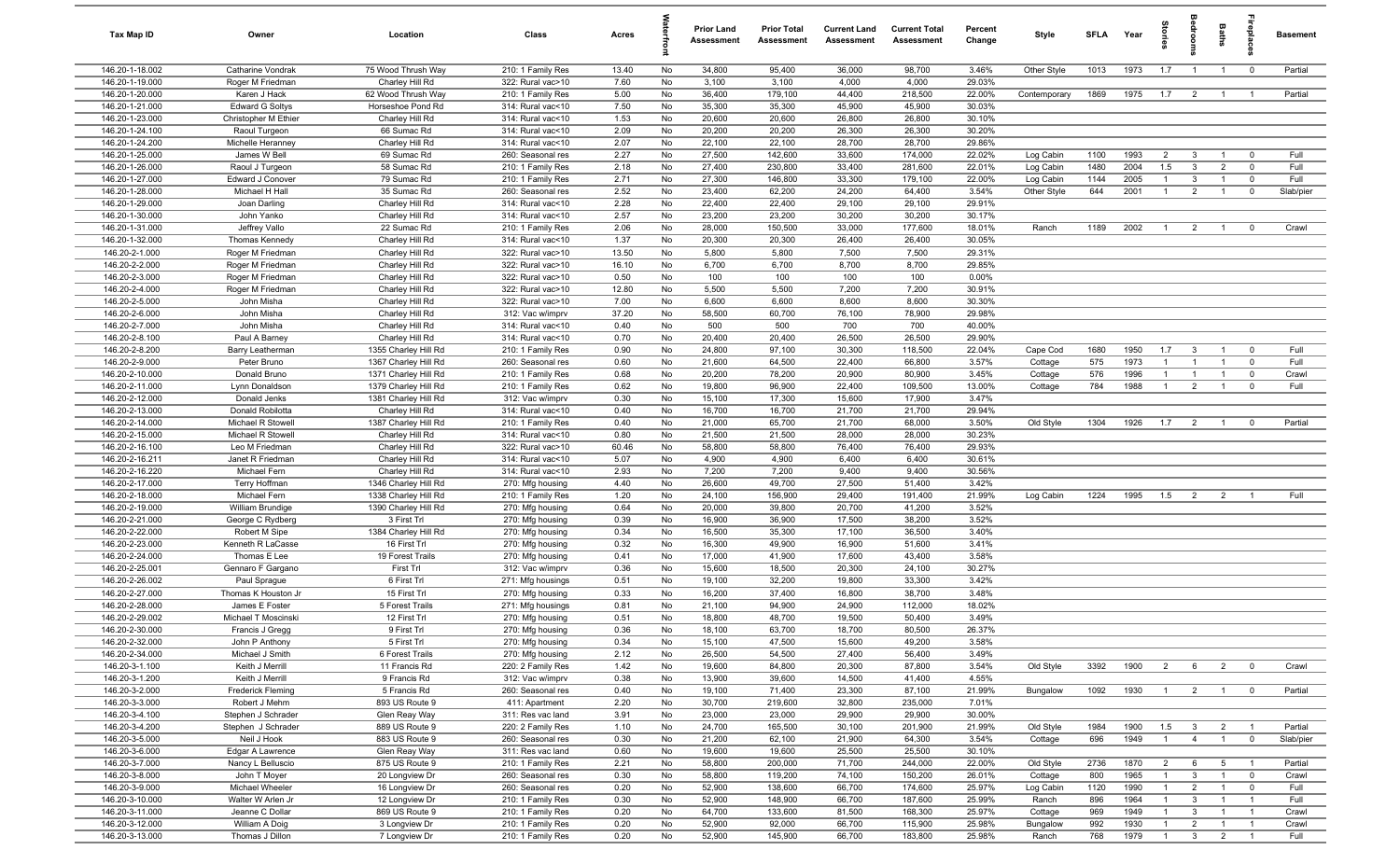| Tax Map ID                         | Owner                             | Location                         | Class                                  | Acres        |            | <b>Prior Land</b><br>Assessment | <b>Prior Total</b><br>Assessment | <b>Current Land</b><br>Assessment | <b>Current Total</b><br><b>Assessment</b> | Percent<br>Change | Style                    | <b>SFLA</b>  | Year         | ğ                                | droom                          | Baths                            | ireplace                                  | <b>Basement</b>   |
|------------------------------------|-----------------------------------|----------------------------------|----------------------------------------|--------------|------------|---------------------------------|----------------------------------|-----------------------------------|-------------------------------------------|-------------------|--------------------------|--------------|--------------|----------------------------------|--------------------------------|----------------------------------|-------------------------------------------|-------------------|
| 146.20-3-14.000                    | William B Merrill                 | 11 Longview Dr                   | 210: 1 Family Res                      | 0.20         | No         | 52,900                          | 120,200                          | 66,700                            | 151,500                                   | 26.04%            | Ranch                    | 920          | 1968         | $\overline{1}$                   | $\mathbf{3}$                   | $\overline{1}$                   | $\overline{0}$                            | Crawl             |
| 146.20-3-15.000                    | Terrence G Geil                   | 15 Longview Dr                   | 210: 1 Family Res                      | 0.20         | No         | 58,800                          | 119,500                          | 74,100                            | 225,000                                   | 88.28%            | Ranch                    | 960          | 1980         | $\overline{1}$                   | 2                              | $\overline{1}$                   | $\mathbf 0$                               | Full              |
| 146.20-3-16.100                    | Terrence G Geil                   | Pharaoh Dr                       | 311: Res vac land                      | 0.10         | No         | 6,000                           | 6,000                            | 7,600                             | 7,600                                     | 26.67%            |                          |              |              |                                  |                                |                                  |                                           |                   |
| 146.20-3-17.003                    | William V Ogley                   | 23 Longview Dr                   | 210: 1 Family Res                      | 1.35         | No         | 94,100                          | 216,600                          | 118,600                           | 272,900                                   | 25.99%            | Ranch                    | 828          | 1980         | $\overline{1}$                   | $\mathbf{3}$                   | $\overline{2}$                   | $\mathbf 0$                               | Full              |
| 146.20-3-18.000                    | Pharaoh Acres Inc                 | Longview Dr                      | 330: Vacant comm                       | 0.50         | No         | 1,400                           | 1,400                            | 1,400                             | 1,400                                     | 0.00%             |                          |              |              |                                  |                                |                                  |                                           |                   |
| 146.20-3-19.001<br>146.20-3-39.000 | Georgianna Smith<br>William Fruci | 860 US Route 9<br>2 Bohrmann Dr  | 210: 1 Family Res                      | 0.30<br>0.57 | No<br>No   | 44,500<br>58,800                | 74,900<br>95,900                 | 56,100<br>74,100                  | 94,400<br>120,800                         | 26.03%<br>25.96%  | Old Style                | 1386<br>902  | 1925<br>1930 | $\overline{2}$<br>$\mathbf{1}$   | $\mathbf{3}$<br>$\overline{1}$ | $\mathbf 0$<br>$\mathbf 0$       | $^{\circ}$<br>$^{\circ}$                  | Full<br>Slab/pier |
| 146.20-3-40.000                    | Daniel Raeside                    | 10 Bohrmann Dr                   | 260: Seasonal res<br>260: Seasonal res | 0.20         | No         | 34,300                          | 53,700                           | 34,300                            | 53,700                                    | 0.00%             | Old Style<br>Cottage     | 700          | 1920         | $\overline{1}$                   |                                | $\mathbf{0}$                     | $\mathbf 0$                               | Crawl             |
| 146.20-3-41.000                    | Joseph Muia Jr                    | 878 US Route 9                   | 210: 1 Family Res                      | 0.60         | No         | 21,900                          | 95,200                           | 26,700                            | 116,100                                   | 21.95%            | Old Style                | 1417         | 1889         | $\overline{2}$                   | $\overline{4}$                 | $\overline{1}$                   | $^{\circ}$                                | Full              |
| 146.20-3-42.100                    | John P Finn Jr                    | 3 Pharaoh Dr                     | 210: 1 Family Res                      | 0.33         | No         | 64,700                          | 162,800                          | 81,500                            | 205,100                                   | 25.98%            | Contemporary             | 1069         | 1986         | $\overline{1}$                   | $\mathbf{3}$                   | $\overline{1}$                   | $\overline{1}$                            | Full              |
| 146.20-3-42.200                    | Joseph Muia Jr                    | US Route 9                       | 311: Res vac land                      | 0.33         | No         | 48,000                          | 48,000                           | 60,500                            | 60,500                                    | 26.04%            |                          |              |              |                                  |                                |                                  |                                           |                   |
| 146.20-3-43.100                    | Thomas J Chambers                 | 866 US Route 9                   | 210: 1 Family Res                      | 0.27         | No         |                                 |                                  | 89,000                            | 171,900                                   |                   | Ranch                    | 1056         | 1951         | $\overline{1}$                   | $\overline{2}$                 | $\overline{2}$                   | $\overline{0}$                            | Full              |
| 146.20-3-43.200                    | Thomas J Chambers                 | Pharoah Dr                       | 311: Res vac land                      | 0.35         | No         |                                 |                                  | 70,000                            | 70,000                                    |                   |                          |              |              |                                  |                                |                                  |                                           |                   |
| 146.20-5-1.000                     | Madeline Spiegler                 | Charley Hill Rd                  | 311: Res vac land                      | 1.10         | No         | 28,000                          | 28,000                           | 36,400                            | 36,400                                    | 30.00%            |                          |              |              |                                  |                                |                                  |                                           |                   |
| 146.20-5-2.000                     | <b>Charles Berdar</b>             | 10 Pine Ln                       | 260: Seasonal res                      | 1.20         | No         | 23,800                          | 45,800                           | 30,900                            | 59,500                                    | 29.91%            | Cape Cod                 | 1092         | 2005         | 1.5                              | $\overline{2}$                 | $\overline{1}$                   | $\Omega$                                  | Slab/pier         |
| 146.20-5-3.000                     | Jean M Onufrak                    | 14 Pine Ln                       | 210: 1 Family Res                      | 1.30         | No         | 26,000                          | 185,900                          | 31,700                            | 226,800                                   | 22.00%            | Contemporary             | 1668         | 1990         | 1.5                              | $\overline{2}$                 | $\overline{2}$                   | $\mathbf 0$                               | Full              |
| 146.20-5-4.000                     | Joseph W Testa                    | 28 Pine Ln                       | 210: 1 Family Res                      | 1.20         | No         | 25,800                          | 159,500                          | 31,500                            | 194,600                                   | 22.01%            | Other Style              | 1080         | 1987         | 1.5                              | $\overline{2}$                 | $\overline{1}$                   | $\Omega$                                  | Full              |
| 146.20-5-5.000                     | Robert C Supley                   | 1426 Charley Hill Rd             | 210: 1 Family Res                      | 1.90         | No         | 30,900                          | 189,500                          | 37,700                            | 231,200                                   | 22.01%            | Log Cabin                | 1705         | 1985         | 1.5                              | $\mathbf{3}$                   | $\overline{2}$                   | $\mathbf 0$                               | Full              |
| 146.20-5-6.000                     | Roy Davoll                        | 25 Pine Ln<br>Pine Ln            | 210: 1 Family Res                      | 2.10         | No         | 27,500                          | 227,000                          | 33,600                            | 276,900                                   | 21.98%<br>30.15%  | Cape Cod                 | 2704         | 1981         | 1.7                              | $\mathbf{3}$                   |                                  |                                           | Full              |
| 146.20-5-7.000<br>146.20-5-8.000   | Gary Egan<br>Paul J Hughes        | 1422 Charley Hill Rd             | 311: Res vac land<br>210: 1 Family Res | 1.20<br>1.80 | No<br>No   | 19,900<br>24,600                | 19,900<br>91,400                 | 25,900<br>25,500                  | 25,900<br>94,600                          | 3.50%             | Cottage                  | 1008         | 1988         | 1.5                              | $\mathbf{3}$                   | $\overline{1}$                   | $\mathbf 0$                               | Crawl             |
| 146.20-5-9.000                     | Charles Glinsman                  | 789 US Route 9                   | 210: 1 Family Res                      | 1.40         | No         | 25,400                          | 140,800                          | 31,000                            | 171,800                                   | 22.02%            | Ranch                    | 1404         | 1989         | $\overline{1}$                   | $\mathbf{3}$                   | $\overline{2}$                   | $\mathbf 0$                               | Full              |
| 146.20-5-10.000                    | Douglas E Phillips                | 807 US Route 9                   | 210: 1 Family Res                      | 1.31         | No         | 26,500                          | 115,900                          | 32,300                            | 141,400                                   | 22.00%            | Ranch                    | 1128         | 1981         | $\overline{1}$                   | $\mathbf{3}$                   | $\overline{1}$                   | $\mathbf 0$                               | Full              |
| 146.20-5-12.000                    | David F Feltz                     | 31 Pine Ln                       | 210: 1 Family Res                      | 2.80         | No         | 29,700                          | 188,600                          | 36,200                            | 230,100                                   | 22.00%            | Cape Cod                 | 1788         | 1982         | 1.5                              | 2                              | $\overline{2}$                   | $\overline{1}$                            | Full              |
| 146.20-5-13.100                    | Arnold Birchwale                  | Pine Ln                          | 311: Res vac land                      | 1.98         | No         | 21,800                          | 21,800                           | 28,300                            | 28,300                                    | 29.82%            |                          |              |              |                                  |                                |                                  |                                           |                   |
| 146.20-5-13.200                    | George K Ryan                     | 43 Pine Ln                       | 210: 1 Family Res                      | 1.65         | No         | 27,200                          | 164,300                          | 33,200                            | 200,400                                   | 21.97%            | Ranch                    | 1560         | 1990         | $\overline{1}$                   | $\overline{4}$                 | $\overline{2}$                   | $^{\circ}$                                | Full              |
| 146.20-5-14.000                    | Meriam R Phillips                 | 799 US Route 9                   | 210: 1 Family Res                      | 1.38         | No         | 26,400                          | 122,900                          | 32,200                            | 149,900                                   | 21.97%            | Ranch                    | 1152         | 1983         | $\overline{1}$                   | $\mathbf{3}$                   | $\overline{2}$                   | $^{\circ}$                                | Full              |
| 146.20-5-15.000                    | Stephen Fineman                   | 17 Pine Ln                       | 210: 1 Family Res                      | 1.71         | No         | 26,300                          | 102,900                          | 32,100                            | 125,500                                   | 21.96%            | Log Cabin                | 720          | 1988         | $\overline{1}$                   | $\overline{2}$                 | $\overline{2}$                   | $\mathbf 0$                               | Full              |
| 146.20-6-1.000                     | Diane Wright                      | 1454 Charley Hill Rd             | 210: 1 Family Res                      | 1.30         | No         | 25,200                          | 186,900                          | 30,700                            | 228,000                                   | 21.99%            | Ranch                    | 1913         | 1975         | $\overline{1}$                   | $\mathbf{3}$                   | $\overline{2}$                   | $\mathbf 0$                               | Full              |
| 146.20-6-3.100                     | Madeline S Ciulla                 | 809 US Route 9                   | 210: 1 Family Res                      | 0.20         | No         | 11,800                          | 118,700                          | 14,400                            | 144,800                                   | 21.99%            | Ranch                    | 1344         | 1975         | $\mathbf{1}$                     | $\mathbf{3}$                   |                                  | $\Omega$                                  | Full              |
| 146.20-6-3.200                     | Madeline S Ciulla                 | US Route 9                       | 311: Res vac land                      | 0.28         | No         | 700                             | 700                              | 900                               | 900                                       | 28.57%            |                          |              |              |                                  |                                |                                  |                                           |                   |
| 146.20-6-4.000                     | Clifford J Rocque                 | 1450 Charley Hill Rd             | 210: 1 Family Res                      | 1.20         | No         | 25,100                          | 183,300                          | 30,600                            | 223,600                                   | 21.99%            | Ranch                    | 2129         | 1990         | -1                               | $\overline{2}$                 | $\overline{2}$                   | $\overline{0}$                            | Partial           |
| 146.20-7-1.000<br>146.20-7-2.000   | Donald F Johnson                  | 777 US Route 9<br>Pine Ln        | 210: 1 Family Res                      | 1.60         | No         | 78,200<br>6,400                 | 235,600                          | 88,400<br>8,300                   | 266,200<br>8,300                          | 12.99%<br>29.69%  | Old Style                | 3530         | 1830         | 2                                | 5                              | $\mathbf{3}$                     | $\overline{2}$                            | Partial           |
| 146.20-7-3.000                     | Arnold Birchwale<br>John P Osolin | 773 US Route 9                   | 311: Res vac land<br>210: 1 Family Res | 5.30<br>1.20 | No<br>No   | 28,500                          | 6,400<br>172,700                 | 34,800                            | 210,700                                   | 22.00%            | Ranch                    | 1844         | 1960         | $\overline{1}$                   | $\mathbf{3}$                   | $\overline{2}$                   | $\mathbf 0$                               | Full              |
| 146.20-7-4.000                     | Arnold Birchwale                  | 761 US Route 9                   | 260: Seasonal res                      | 1.50         | No         | 25,400                          | 87,800                           | 26,300                            | 90,900                                    | 3.53%             | Old Style                | 1500         | 1900         | 1.5                              | $\overline{1}$                 | $\overline{1}$                   | $\mathbf 0$                               | Slab/pier         |
| 146.20-8-1.000                     | <b>Charles Sargent</b>            | 44 Pine Ln                       | 210: 1 Family Res                      | 2.20         | No         | 26,800                          | 208,500                          | 32,700                            | 254,400                                   | 22.01%            | Raised Ranch             | 2628         | 1980         | $\overline{1}$                   | $\overline{4}$                 | $\overline{2}$                   | $\mathbf 0$                               | Full              |
| 146.20-8-2.000                     | David Tarantino                   | Maple Ln                         | 311: Res vac land                      | 1.60         | No         | 21,000                          | 21,000                           | 27,300                            | 27,300                                    | 30.00%            |                          |              |              |                                  |                                |                                  |                                           |                   |
| 146.20-8-3.000                     | lan F Parsons                     | 52 Pine Ln                       | 210: 1 Family Res                      | 2.30         | No         | 28,700                          | 118,400                          | 35,000                            | 144,400                                   | 21.96%            | Ranch                    | 1152         | 1980         | $\overline{1}$                   | $\mathbf{3}$                   | $\overline{1}$                   | $\mathbf 0$                               | Full              |
| 146.20-8-4.000                     | Theresa C Palmer                  | 20 Maple Ln                      | 210: 1 Family Res                      | 2.50         | No         | 27,300                          | 157,200                          | 33,300                            | 191,800                                   | 22.01%            | Ranch                    | 1344         | 1989         | $\overline{1}$                   | $\mathbf{3}$                   | $\overline{2}$                   | $\mathbf 0$                               | Full              |
| 146.20-8-5.000                     | Micah T Melville                  | Maple Ln                         | 210: 1 Family Res                      | 3.30         | No         | 28,600                          | 140,700                          | 34,900                            | 171,700                                   | 22.03%            | Ranch                    | 1248         | 2005         | $\mathbf{1}$                     | $\mathbf{3}$                   | $\overline{2}$                   | $\mathbf 0$                               | Full              |
| 146.20-9-2.000                     | Ronald W Grastorf                 | Landings Ct                      | 210: 1 Family Res                      | 0.02         | Yes        | 117,600                         | 259,200                          | 148,200                           | 326,600                                   | 26.00%            | Town House               | 1576         | 2002         | $\overline{2}$                   | $\mathbf{3}$                   | $\overline{2}$                   | $\mathbf 0$                               | Crawl             |
| 146.20-9-3.000                     | William D Russell                 | Landings Ct                      | 210: 1 Family Res                      | 0.02         | Yes        | 117,600                         | 259,200                          | 148,200                           | 326,600                                   | 26.00%            | Town House               | 1576         | 2002         | $\overline{2}$                   | $\mathbf{3}$                   | $\overline{2}$                   | $\mathbf 0$                               | Crawl             |
| 146.20-9-4.000                     | Michael L Thibdeau                | Landings Ct                      | 210: 1 Family Res                      | 0.02         | Yes        | 117,600                         | 259,200                          | 148,200                           | 326,600                                   | 26.00%            | Town House               | 1576         | 2002         | $\overline{2}$                   | $\mathbf{3}$                   | $\overline{2}$                   | $^{\circ}$                                | Crawl             |
| 146.20-9-5.000                     | Lynn C Glessing                   | Landings Ct                      | 210: 1 Family Res                      | 0.02         | Yes        | 117,600                         | 259,200                          | 148,200                           | 326,600                                   | 26.00%            | Town House               | 1576         | 2002         | $\overline{2}$                   | $\mathbf{3}$                   | $\overline{2}$                   | $\Omega$                                  | Crawl             |
| 146.20-9-6.000<br>146.20-9-7.000   | Jon Spisiak<br>John D Marcella    | Landings Ct                      | 210: 1 Family Res<br>210: 1 Family Res | 0.02<br>0.02 | Yes<br>Yes | 117,600<br>117,600              | 259,200<br>259,200               | 148,200<br>148,200                | 326,600<br>326,600                        | 26.00%<br>26.00%  | Town House<br>Town House | 1576<br>1576 | 2002<br>2002 | $\overline{2}$<br>$\overline{2}$ | $\mathbf{3}$<br>3              | $\overline{2}$<br>$\overline{2}$ | $^{\circ}$                                | Crawl<br>Crawl    |
| 146.20-9-8.000                     | Jonathan W Hedman                 | Landings Ct<br>Landings Ct       | 210: 1 Family Res                      | 0.02         | Yes        | 145,400                         | 270,500                          | 148,200                           | 326,600                                   | 20.74%            | Town House               | 1576         | 2002         | $\overline{2}$                   | $\overline{3}$                 | $\overline{2}$                   | $\mathbf 0$                               | Crawl             |
| 146.20-9-9.000                     | Marlene J Whitehead               | Landings Ct                      | 210: 1 Family Res                      | 0.02         | Yes        | 88,200                          | 229,800                          | 111,100                           | 289,500                                   | 25.98%            | Town House               | 1576         | 2002         | $\overline{2}$                   | $\mathbf{3}$                   | $\overline{2}$                   | $\mathbf 0$                               | Crawl             |
| 146.20-9-10.000                    | <b>Timothy Kircher</b>            | Landings Ct                      | 210: 1 Family Res                      | 0.02         | Yes        | 88,200                          | 229,800                          | 111,100                           | 289,500                                   | 25.98%            | Town House               | 1576         | 2002         | $\overline{2}$                   | $\mathbf{3}$                   | $\overline{2}$                   | $\overline{\mathbf{0}}$                   | Crawl             |
| 146.20-9-11.000                    | John N Galanin                    | Landings Ct                      | 210: 1 Family Res                      | 0.02         | Yes        | 88,200                          | 229,800                          | 111,100                           | 289,500                                   | 25.98%            | Town House               | 1576         | 2002         | $\overline{2}$                   | $\mathbf{3}$                   | $\overline{2}$                   | $\overline{0}$                            | Crawl             |
| 146.20-9-12.000                    | Spencer K Warnick                 | Landings Ct                      | 210: 1 Family Res                      | 0.02         | Yes        | 88,200                          | 229,800                          | 111,100                           | 289,500                                   | 25.98%            | Town House               | 1576         | 2002         | $\overline{2}$                   | $\mathbf{3}$                   | $\overline{2}$                   | $\mathbf 0$                               | Crawl             |
| 146.20-9-13.000                    | Stephen K Allinger                | Landings Ct                      | 210: 1 Family Res                      | 0.02         | Yes        | 88,200                          | 229,800                          | 111,100                           | 289,500                                   | 25.98%            | Town House               | 1576         | 2002         | $\overline{2}$                   | $\mathbf{3}$                   | $\overline{2}$                   | $\overline{0}$                            | Crawl             |
| 146.20-9-14.000                    | Warren H Fischer                  | Landings Ct                      | 210: 1 Family Res                      | 0.02         | Yes        | 88,200                          | 229,800                          | 111,100                           | 289,500                                   | 25.98%            | Town House               | 1576         | 2002         | $\overline{2}$                   | $\mathbf{3}$                   | $\overline{2}$                   | $\mathbf 0$                               | Crawl             |
| 146.20-9-15.000                    | Randy D Whitehouse                | Landings Ct                      | 210: 1 Family Res                      | 0.02         | Yes        | 88,200                          | 229,800                          | 111,100                           | 289,500                                   | 25.98%            | Town House               | 1576         | 2002         | $\overline{2}$                   | $\mathbf{3}$                   | $\overline{2}$                   | $\mathbf 0$                               | Crawl             |
| 146.20-9-16.000                    | Michael L Desautels               | Landings Ct                      | 210: 1 Family Res                      | 0.02         | Yes        | 88,200                          | 229,800                          | 111,100                           | 289,500                                   | 25.98%            | Town House               | 1576         | 2002         | $\overline{2}$                   | $\mathbf{3}$                   | $\overline{2}$                   | $\mathbf 0$                               | Crawl             |
| 146.20-9-17.000                    | Anthony J Ferri Jr                | Landings Ct                      | 210: 1 Family Res                      | 0.02         | Yes        | 88,200                          | 229,800                          | 111,100                           | 289,500                                   | 25.98%            | Town House               | 1576         | 2002         | $\overline{2}$                   | $\mathbf{3}$                   | $\overline{2}$                   | $\overline{\mathbf{0}}$                   | Crawl             |
| 146.20-9-18.000                    | Mark C Whitney                    | Landings Ct                      | 210: 1 Family Res                      | 0.02         | Yes        | 88,200                          | 229,800                          | 111,100                           | 289,500                                   | 25.98%            | Town House               | 1576         | 2002         | $\overline{2}$                   | $\mathbf{3}$                   | $\overline{2}$                   | $\overline{1}$                            | Crawl             |
| 146.20-9-19.000                    | Robert L Gershowitz               | Landings Ct                      | 210: 1 Family Res                      | 0.02         | Yes        | 88,200                          | 229,800                          | 111,100                           | 289,500                                   | 25.98%            | Town House               | 1576         | 2002         | $\overline{2}$                   | $\overline{\mathbf{3}}$        | $\overline{2}$                   | $\overline{\mathbf{0}}$                   | Crawl             |
| 146.20-9-20.000                    | Cheri M Kenney                    | Glen Reay Way                    | 560: Imprvd beach                      | 0.10         | Yes        | 25,000                          | 25,000                           | 31,500                            | 31,500                                    | 26.00%            |                          |              |              |                                  |                                |                                  |                                           |                   |
| 146.20-9-21.000                    | Arthur Perryman                   | 9 Husted Way                     | 230: 3 Family Res                      | 0.40<br>0.40 | No         | 66,400                          | 136,100                          | 83,700                            | 171,500                                   | 26.01%            | Old Style<br>Old Style   | 2070<br>3080 | 1920<br>1890 | $\overline{2}$<br>$\overline{2}$ | $\mathbf{3}$<br>6              | $\mathbf{3}$<br>$\mathbf{3}$     | $\overline{\mathbf{0}}$<br>$\overline{1}$ | Partial<br>Full   |
| 146.20-9-22.000<br>146.20-9-23.000 | Cheri M Kenney<br>Isadore Zaneski | 894 US Route 9<br>888 US Route 9 | 230: 3 Family Res<br>421: Restaurant   | 0.30         | No<br>No   | 58,800<br>47,900                | 199,900<br>118,600               | 74,100<br>58,400                  | 251,900<br>169,700                        | 26.01%<br>43.09%  |                          |              |              |                                  |                                |                                  |                                           |                   |
| 146.20-9-24.000                    | Isadore Zaneski                   | 10 Tavern Way                    | 210: 1 Family Res                      | 0.10         | No         | 42,100                          | 106,800                          | 53,000                            | 134,600                                   | 26.03%            | Ranch                    | 968          | 1951         | $\overline{1}$                   | $\overline{\mathbf{3}}$        | $\overline{2}$                   | $\overline{0}$                            | Partial           |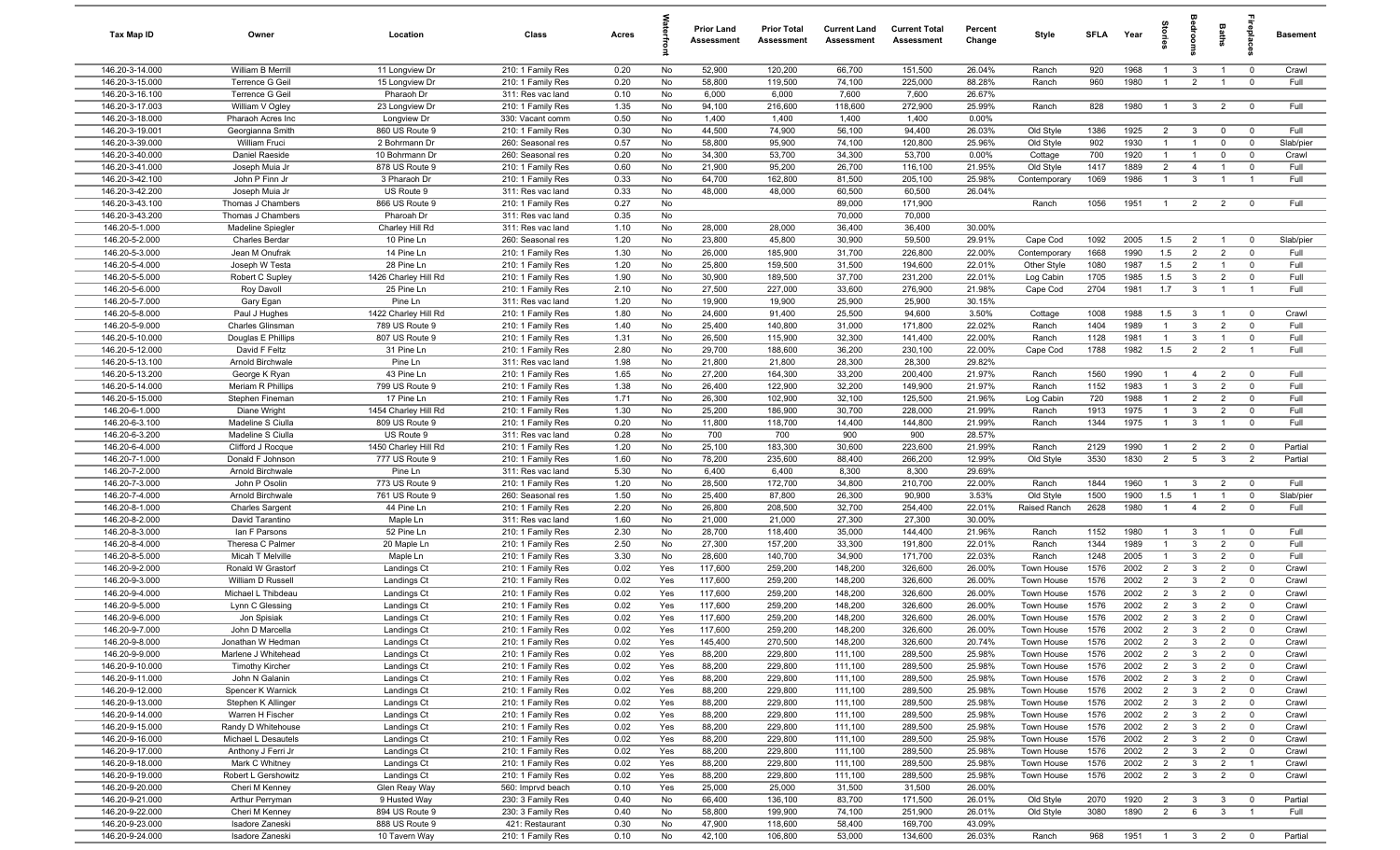| Tax Map ID                           | Owner                                          | Location                                     | Class                                  | Acres        |          | <b>Prior Land</b><br>Assessment | <b>Prior Total</b><br>Assessment | <b>Current Land</b><br>Assessment | <b>Current Total</b><br>Assessment | Percent<br>Change | Style                    | <b>SFLA</b>  | Year         | $\vec{a}$                        | g                                | Baths                            | Lebia                         | Basement          |
|--------------------------------------|------------------------------------------------|----------------------------------------------|----------------------------------------|--------------|----------|---------------------------------|----------------------------------|-----------------------------------|------------------------------------|-------------------|--------------------------|--------------|--------------|----------------------------------|----------------------------------|----------------------------------|-------------------------------|-------------------|
| 146.20-9-25.000                      | Randall J Lark                                 | 9 Tavern Way                                 | 260: Seasonal res                      | 0.10         | No       | 30,400                          | 53,300                           | 38,300                            | 67,200                             | 26.08%            | Cottage                  | 360          | 1950         | $\mathbf{1}$                     | $\overline{1}$                   | $\overline{1}$                   | $\mathbf{0}$                  | Slab/pier         |
| 146.20-9-26.000                      | Jane L Locascio                                | 11 Tavern Way                                | 210: 1 Family Res                      | 0.10         | No       | 36,200                          | 143,000                          | 45,600                            | 180,200                            | 26.01%            | Contemporary             | 1176         | 1987         | $\overline{2}$                   | $\mathbf{3}$                     | $\overline{1}$                   | $^{\circ}$                    | Full              |
| 146.20-9-27.000                      | Theodore W Root                                | Landing Ct                                   | 210: 1 Family Res                      | 0.02         | No       | 88,200                          | 229,800                          | 111,100                           | 289,500                            | 25.98%            | Town House               | 1576         | 2002         | $\overline{2}$                   | $\mathbf{3}$                     | $\overline{2}$                   | $\mathbf 0$                   | Crawl             |
| 146.20-9-28.000                      | Gail Douglas                                   | Landings Ct                                  | 210: 1 Family Res                      | 0.02         | No       | 88,200                          | 229,800                          | 111,100                           | 289,500                            | 25.98%            | Town House               | 1576<br>1576 | 2002<br>2002 | $\overline{2}$<br>$\overline{2}$ | $\mathbf{3}$<br>$\mathbf{3}$     | $\overline{2}$                   | $^{\circ}$<br>$^{\circ}$      | Crawl             |
| 146.20-9-29.000<br>146.20-9-30.000   | Paul M Rockenstyre<br><b>B</b> Wayne Bequette  | Landings Ct<br>Landings Ct                   | 210: 1 Family Res<br>210: 1 Family Res | 0.02<br>0.02 | No<br>No | 88,200<br>88,200                | 229,800<br>229,800               | 111,100<br>111,100                | 289,500<br>289,500                 | 25.98%<br>25.98%  | Town House<br>Town House | 1576         | 2002         | 2                                | $\mathbf{3}$                     | $\overline{2}$<br>$\overline{2}$ | $\mathbf 0$                   | Crawl<br>Crawl    |
| 146.20-9-31.000                      | Christopher S Baldwin                          | Landings Ct                                  | 210: 1 Family Res                      | 0.02         | No       | 88,200                          | 229,800                          | 111,100                           | 289,500                            | 25.98%            | Town House               | 1576         | 2002         | $\overline{2}$                   | $\mathbf{3}$                     | $\overline{2}$                   | $\mathbf 0$                   | Crawl             |
| 146.20-9-32.000                      | Raymond H Hochrein                             | Landings Ct                                  | 210: 1 Family Res                      | 0.02         | No       | 88,200                          | 229,800                          | 111,100                           | 289,500                            | 25.98%            | Town House               | 1576         | 2002         | $\overline{2}$                   | $\mathbf{3}$                     | $\overline{2}$                   | $\mathbf 0$                   | Crawl             |
| 146.20-10-1.000                      | Peter Mars                                     | 30 Berry Hill Way                            | 210: 1 Family Res                      | 1.74         | No       | 25,800                          | 174,700                          | 31,500                            | 213,100                            | 21.98%            | Ranch                    | 1456         | 1999         | $\overline{1}$                   | $\mathbf{3}$                     | $\overline{2}$                   | $\mathbf 0$                   | Full              |
| 146.20-10-2.000                      | Stephen B Leeret                               | 863 US Route 9                               | 260: Seasonal res                      | 0.40         | No       | 30,200                          | 69,300                           | 36,800                            | 84,500                             | 21.93%            | Cottage                  | 587          | 1930         | $\overline{1}$                   | $\overline{2}$                   | $\overline{1}$                   | $\mathbf{0}$                  | Slab/pier         |
| 146.20-10-3.000                      | Duane Poulin                                   | 857 US Route 9                               | 210: 1 Family Res                      | 0.86         | No       | 36,200                          | 94,900                           | 37,800                            | 99,200                             | 4.53%             | Old Style                | 1250         | 1885         | $\overline{2}$                   | $\mathbf{3}$                     | $\overline{1}$                   | $^{\circ}$                    | Partial           |
| 146.20-10-4.000                      | <b>BBA</b> Inc                                 | Berry Hill Way                               | 311: Res vac land                      | 0.22         | No       | 100                             | 100                              | 100                               | 100                                | 0.00%             |                          |              |              |                                  |                                  |                                  |                               |                   |
| 146.20-10-5.000                      | <b>BBA</b> Inc                                 | Berry Hill Way                               | 311: Res vac land                      | 0.20         | No       | 7,300                           | 7,300                            | 9,500                             | 9,500                              | 30.14%            |                          |              |              |                                  |                                  |                                  |                               |                   |
| 146.20-10-6.000                      | Michael A Cocca                                | Berry Hill Way                               | 311: Res vac land                      | 0.10         | No       | 7,300                           | 7,300                            | 9,500                             | 9,500                              | 30.14%            |                          |              |              |                                  |                                  |                                  |                               |                   |
| 146.20-10-7.000                      | <b>BBA</b> Inc                                 | 12 Berry Hill Way                            | 210: 1 Family Res                      | 0.10         | No       | 73,800                          | 156,500                          | 90,000                            | 190,900                            | 21.98%            | Ranch                    | 1090         | 1968         | $\mathbf{1}$                     | $\mathbf{3}$                     | $\overline{1}$                   |                               | Full              |
| 146.20-10-8.000                      | Michael A Cocca                                | 14 Berry Hill Way                            | 210: 1 Family Res                      | 0.20         | No       | 52,900                          | 101,900                          | 64,500                            | 124,300                            | 21.98%            | Old Style                | 954          | 1936         | $\overline{1}$                   | $\mathbf{3}$                     | $\overline{1}$                   | $\overline{1}$                | Crawl             |
| 146.20-10-9.000                      | William E Sheridan Jr<br>William E Sheridan Jr | Berry Hill Way                               | 311: Res vac land                      | 0.20         | No       | 9,800                           | 9,800                            | 12,700<br>64,500                  | 12,700                             | 29.59%            |                          | 907          | 1930         | -1                               |                                  | $\overline{1}$                   | $\overline{1}$                |                   |
| 146.20-10-10.000<br>146.20-10-11.000 | Anita Drozdyk                                  | 13 Berry Hill Way<br>11 Berry Hill Way       | 210: 1 Family Res<br>210: 1 Family Res | 0.20<br>0.30 | No<br>No | 52,900<br>52,900                | 98,100<br>110,800                | 64,500                            | 119,700<br>135,200                 | 22.02%<br>22.02%  | Cottage<br>Ranch         | 960          | 1965         | $\overline{1}$                   | $\overline{2}$<br>$\overline{2}$ |                                  | $\overline{1}$                | Crawl<br>Crawl    |
| 146.20-10-12.000                     | Mary L Reichmann                               | 5 Berry Hill Way                             | 210: 1 Family Res                      | 1.26         | No       | 66,600                          | 216,800                          | 81,300                            | 264,500                            | 22.00%            | Contemporary             | 1734         | 2005         | 1.7                              | $\mathbf{3}$                     | $\overline{2}$                   | $\mathbf 0$                   | Full              |
| 146.20-10-13.000                     | Lawrence J Jacobs                              | 843 US Route 9                               | 210: 1 Family Res                      | 1.30         | No       | 25,300                          | 70,800                           | 26,200                            | 73,300                             | 3.53%             | Old Style                | 1648         | 1890         | 2                                | $\overline{4}$                   | $\overline{1}$                   | $\mathbf 0$                   | Crawl             |
| 146.20-10-14.000                     | William F Ventura                              | 839 US Route 9                               | 260: Seasonal res                      | 1.50         | No       | 29,500                          | 65,100                           | 33,300                            | 73,600                             | 13.06%            | Old Style                | 1032         | 1920         | 1.7                              | $\overline{2}$                   | $\overline{1}$                   | $\mathbf 0$                   | Slab/pier         |
| 146.20-10-15.000                     | Dona L Salvatto                                | 839 US Route 9                               | 260: Seasonal res                      | 1.10         | No       | 26,500                          | 63,500                           | 27,400                            | 65,700                             | 3.46%             | Old Style                | 950          | 1900         | 1.5                              | $\overline{2}$                   | $\overline{1}$                   | $^{\circ}$                    | Slab/pier         |
| 146.20-10-16.000                     | Jane Jenks                                     | 835 US Route 9                               | 210: 1 Family Res                      | 1.50         | No       | 25,600                          | 129,600                          | 31,200                            | 158,100                            | 21.99%            | Old Style                | 1820         | 1920         | 1.7                              | $\overline{3}$                   | $\overline{1}$                   | $^{\circ}$                    | Full              |
| 146.20-10-17.000                     | <b>Clifford Rogers</b>                         | 827 US Route 9                               | 411: Apartment                         | 0.28         | No       | 39,100                          | 134,300                          | 41,800                            | 143,700                            | 7.00%             |                          |              |              |                                  |                                  |                                  |                               |                   |
| 146.20-10-18.000                     | Mountain Paradise LLC                          | 823 US Route 9                               | 411: Apartment                         | 0.53         | No       | 41,900                          | 78,500                           | 44,800                            | 84,000                             | 7.01%             |                          |              |              |                                  |                                  |                                  |                               |                   |
| 146.20-10-19.000                     | Richard E Buell                                | 1465 Charley Hill Rd                         | 210: 1 Family Res                      | 0.47         | No       | 18,000                          | 89,400                           | 20,300                            | 101,000                            | 12.98%            | Old Style                | 1437         | 1820         | 1.7                              | $\overline{4}$                   | $\overline{2}$                   | $\overline{\phantom{0}}$      | Partial           |
| 146.20-10-20.000                     | Douglas P Bensen                               | 1453 Charley Hill Rd                         | 210: 1 Family Res                      | 1.07         | No       | 21,800                          | 71,800                           | 22,600                            | 74,300                             | 3.48%             | Cottage                  | 897          | 1950         | $\overline{1}$                   | $\overline{2}$                   | $\overline{1}$                   | -1                            | Partial           |
| 146.20-10-21.000                     | Robert H Metthe Jr                             | 1443 Charley Hill Rd                         | 220: 2 Family Res                      | 1.40         | No       | 26,300                          | 149,600                          | 32,100                            | 182,500                            | 21.99%            | Ranch                    | 1200         | 1973         | $\overline{1}$                   | 5                                | $\mathbf{3}$                     | $\overline{2}$                | Full              |
| 146.20-10-22.000                     | Donald H Lough Jr                              | 1439 Charley Hill Rd                         | 220: 2 Family Res                      | 1.40         | No       | 24,200                          | 166,100                          | 29,500                            | 202,600                            | 21.97%            | Ranch                    | 1248         | 1975         | $\mathbf{1}$                     | $\overline{4}$                   | $\mathbf{3}$                     | 2                             | Full              |
| 146.20-10-23.000                     | Douglas H Armbrecht                            | 1425 Charley Hill Rd                         | 280: Multiple res                      | 1.64<br>1.19 | No       | 26,900                          | 246,200<br>217,500               | 32,800<br>30,300                  | 300,400<br>265,400                 | 22.01%<br>22.02%  | Colonial                 | 2676         | 1973<br>1984 | $\overline{2}$<br>1.5            | $\overline{4}$<br>$\mathbf{3}$   | $\mathbf{3}$<br>$\overline{2}$   | $\overline{1}$<br>$\mathbf 0$ | Full<br>Full      |
| 146.20-10-24.000<br>146.20-10-25.000 | Timothy E VanderWiele<br>Bonnie M Coffin       | 1417 Charley Hill Rd<br>24 Moose Ct          | 210: 1 Family Res<br>210: 1 Family Res | 1.00         | No<br>No | 24,800<br>25,300                | 166,000                          | 30,900                            | 202,500                            | 21.99%            | Log Cabin<br>Ranch       | 1864<br>1530 | 1999         | $\overline{1}$                   | $\mathbf{3}$                     | $\overline{1}$                   | $\mathbf 0$                   | Full              |
| 146.20-10-26.100                     | Richard L Brooks                               | 22 Moose Ct                                  | 210: 1 Family Res                      | 1.03         | No       | 24,500                          | 178,100                          | 29,900                            | 217,300                            | 22.01%            | Cottage                  | 1469         | 1999         | $\overline{1}$                   | $\mathbf{3}$                     | $\overline{2}$                   | $\mathbf 0$                   | Full              |
| 146.20-10-27.000                     | Steven D Drozdyk                               | Moose Ct                                     | 210: 1 Family Res                      | 2.36         | No       | 27,900                          | 150,200                          | 34,000                            | 183,200                            | 21.97%            | Cape Cod                 | 1132         | 2002         | 1.5                              | $\mathbf{3}$                     | $\overline{1}$                   | $^{\circ}$                    | Full              |
| 146.20-10-28.000                     | Scott Kempter                                  | 25 Berry Hill Way                            | 311: Res vac land                      | 0.79         | No       | 17,400                          | 17,400                           | 22,600                            | 22,600                             | 29.89%            |                          |              |              |                                  |                                  |                                  |                               |                   |
| 146.20-10-29.000                     | Gerald McDonald                                | 35 Berry Hill Way                            | 210: 1 Family Res                      | 1.98         | No       | 27,800                          | 187,500                          | 33,900                            | 228,800                            | 22.03%            | Contemporary             | 1136         | 1996         | $\overline{1}$                   | $\mathbf{3}$                     | $\overline{2}$                   | $^{\circ}$                    | Full              |
| 146.20-10-30.110                     | Joan A Darling                                 | 22 Berry Hill Way                            | 210: 1 Family Res                      | 1.18         | No       | 23,700                          | 171,500                          | 28,900                            | 209,200                            | 21.98%            | Contemporary             | 1147         | 1989         | 1.5                              | $\overline{2}$                   | $\mathbf{3}$                     | $\Omega$                      | Full              |
| 146.20-10-30.120                     | Paul Vergoni                                   | Berry Hill Way                               | 311: Res vac land                      | 0.55         | No       | 18,100                          | 18,100                           | 23,500                            | 23,500                             | 29.83%            |                          |              |              |                                  |                                  |                                  |                               |                   |
| 147.1-1-1.000                        | Marty C Welch                                  | 34 Alder Meadow Rd                           | 240: Rural res                         | 56.80        | No       | 89,000                          | 89,000                           | 105,000                           | 105,000                            | 17.98%            |                          |              |              |                                  |                                  |                                  |                               |                   |
| 147.1-1-2.100                        | Marty C Welch                                  | Alder Meadow Rd                              | 322: Rural vac>10                      | 22.80        | No       | 18,200                          | 18,200                           | 23,700                            | 23,700                             | 30.22%            |                          |              |              |                                  |                                  |                                  |                               |                   |
| 147.1-1-3.002/1                      | Helen D Wildman                                | 128 Alder Meadow Rd                          | 844: Air transprt                      | 0.01         | No       | 100                             | 11,400                           | 100                               | 12,200                             | 7.02%             |                          |              |              |                                  |                                  |                                  |                               |                   |
| 147.1-1-4.110                        | Elizabeth J Welch                              | 180 Alder Meadow Rd                          | 210: 1 Family Res                      | 16.20        | No       | 40,300                          | 79,300                           | 41,700                            | 82,100                             | 3.53%             | Old Style                | 968          | 1945         | -1                               | $\overline{2}$                   | $\overline{1}$                   | $^{\circ}$                    | Partial           |
| 147.1-1-4.120                        | Sandra J Wallace                               | 15 Breezy Meadow Way                         | 270: Mfg housing                       | 1.80         | No       | 22,400                          | 31,300                           | 23,200                            | 32,400                             | 3.51%             |                          |              |              |                                  |                                  |                                  |                               |                   |
| 147.1-1-5.100<br>147.1-1-5.200       | John P Welch<br>Rebecca L Welch                | 16 Breezy Meadow Way<br>26 Breezy Meadow Way | 210: 1 Family Res<br>210: 1 Family Res | 8.95<br>1.00 | No<br>No | 37,400<br>25,600                | 128,100<br>82,500                | 42,300<br>28,900                  | 144,800<br>93,200                  | 13.04%<br>12.97%  | Ranch<br>Manufactured    | 1200<br>1232 | 1973<br>2003 | $\mathbf{1}$<br>$\overline{1}$   | $\mathbf{3}$<br>$\mathbf{3}$     | $\overline{1}$<br>$\overline{2}$ | $^{\circ}$<br>$^{\circ}$      | Full<br>Slab/pier |
| 147.1-1-6.000                        | Anthony W Seeley                               | 162 Alder Meadow Rd                          | 270: Mfg housing                       | 1.10         | No       | 23,100                          | 64,200                           | 23,900                            | 66,400                             | 3.43%             |                          |              |              |                                  |                                  |                                  |                               |                   |
| 147.1-1-7.000                        | Anthony Seeley                                 | 164 Alder Meadow Rd                          | 210: 1 Family Res                      | 0.50         | No       | 16,900                          | 58,500                           | 17,500                            | 60,500                             | 3.42%             | Old Style                | 1248         | 1949         | $\overline{1}$                   | $\overline{4}$                   | $\overline{1}$                   | $\overline{0}$                | Partial           |
| 147.1-1-8.000                        | Lisa Shufelt                                   | 170 Alder Meadow Rd                          | 210: 1 Family Res                      | 0.70         | No       | 19,100                          | 64,900                           | 19,800                            | 67,200                             | 3.54%             | Ranch                    | 812          | 1951         | $\overline{1}$                   | $\overline{2}$                   | $\overline{1}$                   | $\overline{0}$                | Full              |
| 147.1-1-9.000                        | Robert Welch                                   | 176 Alder Meadow Rd                          | 210: 1 Family Res                      | 1.00         | No       | 23,400                          | 104,600                          | 26,400                            | 118,200                            | 13.00%            | Ranch                    | 1104         | 1970         | $\overline{1}$                   | $\mathbf{3}$                     | $\mathbf{1}$                     | $\mathbf 0$                   | Full              |
| 147.1-1-10.000                       | Earl R Gould Sr                                | 190 Alder Meadow Rd                          | 210: 1 Family Res                      | 3.00         | No       | 27,900                          | 62,500                           | 28,900                            | 64,700                             | 3.52%             | Old Style                | 858          | 1948         | $\overline{1}$                   | $\overline{2}$                   | $\overline{1}$                   | $\mathbf 0$                   | Slab/pier         |
| 147.1-1-11.000                       | Alder Meadow LLC                               | 196 Alder Meadow Rd                          | 210: 1 Family Res                      | 0.80         | No       | 22,200                          | 64,400                           | 23,000                            | 66,700                             | 3.57%             | Old Style                | 1431         | 1949         | 1.5                              | $\overline{\mathbf{3}}$          | $\mathbf{1}$                     | $\overline{0}$                | Slab/pier         |
| 147.1-1-12.000                       | John Flynn                                     | 202 Alder Meadow Rd                          | 270: Mfg housing                       | 0.90         | No       | 19,400                          | 47,800                           | 20,100                            | 49,500                             | 3.56%             |                          |              |              |                                  |                                  |                                  |                               |                   |
| 147.1-1-13.000                       | Marlene A Powers                               | 214 Alder Meadow Rd                          | 210: 1 Family Res                      | 0.77         | No       | 20,600                          | 96,500                           | 23,300                            | 109,000                            | 12.95%            | Old Style                | 1344         | 1930         | 1.7                              | $\mathbf{3}$                     | $\overline{1}$                   | $\overline{\mathbf{0}}$       | Crawl             |
| 147.1-1-14.000                       | Shawn Tuller                                   | 222 Alder Meadow Rd                          | 210: 1 Family Res                      | 1.20         | No       | 25,000                          | 78,900                           | 28,300                            | 89,200                             | 13.05%            | Old Style                | 924          | 1940         | 1.7                              | $\overline{\mathbf{3}}$          | $\overline{1}$                   | $\overline{\mathbf{0}}$       | Full              |
| 147.1-1-15.000                       | Gordon N Graves III                            | 226 Alder Meadow Rd                          | 210: 1 Family Res                      | 0.40         | No       | 17,100                          | 50,400                           | 17,700                            | 52,200                             | 3.57%             | Cottage                  | 572          | 1945         | $\mathbf{1}$                     | $\overline{2}$                   | $\overline{1}$                   | $\overline{\mathbf{0}}$       | Full              |
| 147.1-1-16.036                       | Jon W Senecal                                  | 78 Burgey Rd                                 | 117: Horse farm                        | 28.66        | No       | 40,900                          | 184,800                          | 53,200                            | 240,200                            | 29.98%            | Ranch                    | 1536         | 1970         | $\overline{1}$                   | $\mathbf{3}$                     | $\overline{2}$                   | $\overline{0}$                | Crawl             |
| 147.1-1-17.100                       | Kathy L Shiell                                 | Burgey Rd                                    | 312: Vac w/imprv                       | 28.10        | No       | 28,300                          | 31,000                           | 38,200                            | 41,900                             | 35.16%            |                          |              |              |                                  |                                  |                                  |                               |                   |
| 147.1-1-17.200                       | Marlene A Powers                               | Alder Meadow Rd                              | 311: Res vac land                      | 2.90         | No       | 7,100                           | 7,100                            | 9,200                             | 9,200                              | 29.58%            |                          |              |              |                                  |                                  |                                  |                               |                   |
| 147.1-1-18.111<br>147.1-1-18.112     | Lewis B Stapley<br>Glenn W Overholt            | Burgey Rd<br>71 Burgey Rd                    | 311: Res vac land<br>210: 1 Family Res | 1.88<br>3.19 | No<br>No | 4,600<br>25,900                 | 4,900<br>152,500                 | 6,000<br>30,600                   | 6,400<br>180,000                   | 30.61%<br>18.03%  | Cape Cod                 | 1404         | 1985         | 1.5                              | $\overline{4}$                   | $\mathbf{1}$                     | $^{\circ}$                    | Full              |
| 147.1-1-18.113                       | George Hearn                                   | Severance Rd                                 | 322: Rural vac>10                      | 46.96        | No       | 63,500                          | 63,500                           | 82,600                            | 82,600                             | 30.08%            |                          |              |              |                                  |                                  |                                  |                               |                   |
| 147.1-1-18.120                       | Carmine Decker                                 | 114 Burgey Rd                                | 210: 1 Family Res                      | 3.03         | No       | 28,200                          | 114,800                          | 34,400                            | 140,100                            | 22.04%            | Raised Ranch             | 1896         | 1965         | $\overline{1}$                   | $\mathbf{3}$                     | $\overline{1}$                   |                               | Full              |
| 147.1-1-18.200                       | Ronald A Messing                               | 65 Burgey Rd                                 | 210: 1 Family Res                      | 3.42         | No       | 31,300                          | 107,700                          | 38,200                            | 131,400                            | 22.01%            | Cape Cod                 | 1560         | 1955         | 1.5                              | $\overline{\mathbf{3}}$          | $\overline{1}$                   | $\overline{0}$                | Full              |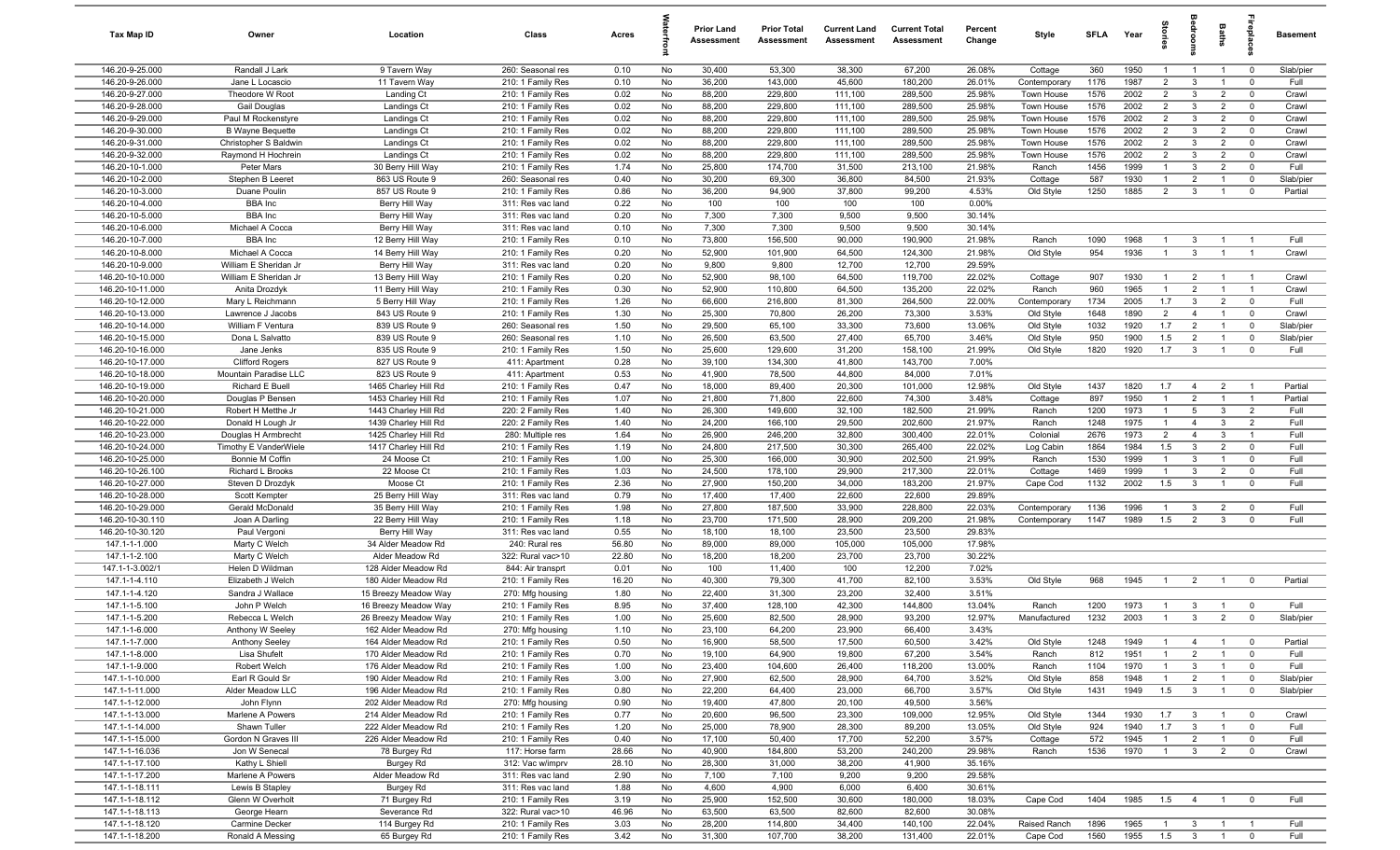| Tax Map ID                       | Owner                                | Location                             | Class                                  | Acres           |            | <b>Prior Land</b><br>Assessment | <b>Prior Total</b><br>Assessment | <b>Current Land</b><br>Assessment | <b>Current Total</b><br>Assessment | Percent<br>Change | Style            | <b>SFLA</b> | Year         | Stori                          | drooi                            | Baths                      | <b>G</b> bla              | Basement               |
|----------------------------------|--------------------------------------|--------------------------------------|----------------------------------------|-----------------|------------|---------------------------------|----------------------------------|-----------------------------------|------------------------------------|-------------------|------------------|-------------|--------------|--------------------------------|----------------------------------|----------------------------|---------------------------|------------------------|
| 147.1-1-19.000                   | Lewis Stapley                        | 97 Burgey Rd                         | 210: 1 Family Res                      | 3.60            | No         | 30,700                          | 218,000                          | 37,500                            | 266,000                            | 22.02%            | Contemporary     | 2332        | 1973         | $\mathbf{1}$                   | $\mathbf{3}$                     | $\overline{1}$             | $\overline{0}$            | Crawl                  |
| 147.1-1-20.000                   | William G Taylor                     | 115 Burgey Rd                        | 260: Seasonal res                      | 1.00            | No         | 23,500                          | 95,900                           | 26,600                            | 108,400                            | 13.03%            | Old Style        | 2000        | 1910         | 1.7                            | $\overline{4}$                   | $\overline{1}$             | $\overline{1}$            | Partial                |
| 147.1-1-22.000                   | Glen A Slack                         | 32 Marina Rd                         | 260: Seasonal res                      | 4.60            | Yes        | 133,600                         | 186,500                          | 168,300                           | 235,000                            | 26.01%            | Cottage          | 845         | 1955         | 1.5                            | $\overline{1}$                   | $\mathbf 0$                | $\mathbf 0$               | Slab/pier              |
| 147.1-1-23.000                   | Timothy R Krulan                     | 32 Marina Rd                         | 260: Seasonal res                      | 4.90            | Yes        | 150,700                         | 223,700                          | 189,900                           | 281,900                            | 26.02%            | Log Cabin        | 988         | 1986         | 1.5                            | $\overline{2}$                   |                            | $\mathbf 0$               | Slab/pier              |
| 147.1-1-24.000<br>147.1-1-25.000 | Claire B Russo<br>Vivian L Malanoski | 32 Marina Rd<br>32 Marina Rd         | 260: Seasonal res<br>260: Seasonal res | 2.30<br>2.20    | Yes<br>Yes | 123,400<br>114,800              | 167,500<br>154,000               | 155,500<br>144,600                | 211,100<br>194,000                 | 26.03%<br>25.97%  | Cottage<br>Ranch | 856<br>896  | 1954<br>1953 | $\mathbf{1}$<br>$\overline{1}$ | $\overline{1}$<br>$\overline{2}$ | $\mathbf 0$<br>$\mathbf 0$ | $^{\circ}$<br>$\mathbf 0$ | Slab/pier<br>Slab/pier |
| 147.1-1-26.000                   | Joseph A DeMaria Jr                  | 32 Marina Rd                         | 260: Seasonal res                      | 4.00            | Yes        | 151,300                         | 214,200                          | 190,600                           | 269,900                            | 26.00%            | Old Style        | 1502        | 1949         | 1.5                            | $\mathbf{3}$                     | $\overline{1}$             | $^{\circ}$                | Slab/pier              |
| 147.1-1-27.000                   | Joseph A DeMaria Jr                  | 32 Marina Rd                         | 313: Watrfrnt vac                      | 4.20            | Yes        | 130,200                         | 130,200                          | 164,100                           | 164,100                            | 26.04%            |                  |             |              |                                |                                  |                            |                           |                        |
| 147.1-1-28.000                   | Regina Kelleher                      | 32 Marina Rd                         | 260: Seasonal res                      | 4.70            | Yes        | 125,300                         | 162,000                          | 157,900                           | 204,100                            | 25.99%            | Old Style        | 1644        | 1920         | 1.5                            | $\mathbf{3}$                     | $\overline{1}$             | $^{\circ}$                | Slab/pier              |
| 147.1-1-29.000                   | William Gregory                      | 32 Marina Rd                         | 313: Watrfrnt vac                      | 4.40            | Yes        | 139,000                         | 139,000                          | 175,100                           | 175,100                            | 25.97%            |                  |             |              |                                |                                  |                            |                           |                        |
| 147.1-1-30.000                   | Scott A Ralls                        | 32 Marina Rd                         | 316: Wr vac w/imp                      | 4.70            | Yes        | 136,300                         | 136,800                          | 171,700                           | 172,400                            | 26.02%            |                  |             |              |                                |                                  |                            |                           |                        |
| 147.1-1-31.000                   | Donald P Hallock                     | 32 Marina Rd                         | 260: Seasonal res                      | 4.70            | Yes        | 127,600                         | 236,300                          | 160,800                           | 297,700                            | 25.98%            | Colonial         | 1768        | 1985         | 2                              | $\overline{4}$                   | $\mathbf 0$                | $^{\circ}$                | Slab/pier              |
| 147.1-1-33.200                   | Richard J Dumoulin                   | Continental Dr                       | 322: Rural vac>10                      | 12.70           | No         | 12,100                          | 12,100                           | 15,700                            | 15,700                             | 29.75%            |                  |             |              |                                |                                  |                            |                           |                        |
| 147.1-1-33.300                   | Robert H Metthe Jr                   | 36 Continental Dr                    | 323: Vacant rural                      | 170.00          | No         | 41,200                          | 41,200                           | 43,100                            | 43,100                             | 4.61%             |                  |             |              |                                |                                  |                            |                           |                        |
| 147.1-1-34.000                   | Robert D Harper Jr                   | 77 Burgey Rd                         | 210: 1 Family Res                      | 1.00            | No         | 24,500                          | 134,800                          | 29,900                            | 164,500                            | 22.03%            | Ranch            | 1144        | 1987         | $\overline{1}$                 | $\mathbf{3}$                     |                            | $^{\circ}$                | Crawl                  |
| 147.1-1-35.100                   | Laura VonRosk                        | 128 Burgey Rd                        | 210: 1 Family Res                      | 6.86            | No         | 29,900                          | 123,668                          | 36,500                            | 150,900                            | 22.02%            | Contemporary     | 1014        | 2005         | 1.5                            |                                  |                            | $\mathbf 0$               | Crawl                  |
| 147.1-1-35.200                   | Catherine Patton                     | 127 Burgey Rd                        | 210: 1 Family Res<br>311: Res vac land | 4.33            | No         | 28,900                          | 112,600                          | 35,300                            | 137,400                            | 22.02%            | Cape Cod         | 1152        | 1987         | 1.5                            | $\overline{2}$                   |                            | $^{\circ}$                | Crawl                  |
| 147.1-1-36.000<br>147.1-1-37.000 | Lewis B Stapley<br>Lewis B Stapley   | <b>Burgey Rd</b><br><b>Burgey Rd</b> | 311: Res vac land                      | 2.95<br>3.15    | No<br>No   | 26,600<br>27,100                | 26,600<br>27,100                 | 34,600<br>35,200                  | 34,600<br>35,200                   | 30.08%<br>29.89%  |                  |             |              |                                |                                  |                            |                           |                        |
| 147.2-1-1.000                    | Marion Lambertsen                    | 296 Alder Meadow Rd                  | 260: Seasonal res                      | 0.20            | No         | 9,700                           | 46,200                           | 10,000                            | 47,800                             | 3.46%             | Log Cabin        | 672         | 1950         | $\overline{1}$                 | $\overline{2}$                   |                            | - 1                       | Crawl                  |
| 147.2-1-2.000                    | James Fitzgerald                     | 300 Alder Meadow Rd                  | 260: Seasonal res                      | 0.26            | No         | 13,100                          | 28,800                           | 16,000                            | 35,100                             | 21.88%            | Log Cabin        | 440         | 1965         | $\overline{1}$                 | $\overline{1}$                   | $\overline{1}$             | $\mathbf 0$               | Crawl                  |
| 147.2-1-3.000                    | Sally J Gangell                      | 319 Alder Meadow Rd                  | 260: Seasonal res                      | 2.29            | No         | 23,800                          | 59,400                           | 24,600                            | 61,500                             | 3.54%             | Log Cabin        | 930         | 1960         | $\overline{1}$                 | $\mathbf{3}$                     | $\overline{1}$             | $\mathbf 0$               | Slab/pier              |
| 147.2-1-4.000                    | Violet E Weaver                      | Alder Meadow Rd                      | 312: Vac w/imprv                       | 0.60            | No         | 18,900                          | 19,100                           | 23,100                            | 23,300                             | 21.99%            |                  |             |              |                                |                                  |                            |                           |                        |
| 147.2-1-5.000                    | Donna M Ziegelman                    | 316 Alder Meadow Rd                  | 260: Seasonal res                      | 1.12            | No         | 23,500                          | 53,800                           | 24,300                            | 55,700                             | 3.53%             | Cottage          | 668         | 1932         | $\overline{1}$                 | $\overline{1}$                   | $\overline{1}$             | $\overline{1}$            | Crawl                  |
| 147.2-1-6.000                    | Michael S Kuba                       | 392 Alder Meadow Rd                  | 260: Seasonal res                      | 62.20           | No         | 45,600                          | 62,600                           | 47,200                            | 64,800                             | 3.51%             | Cottage          | 432         | 1950         | $\overline{1}$                 | $\overline{1}$                   | $\overline{1}$             | $\mathbf 0$               | Slab/pier              |
| 147.2-1-7.000                    | Robert L Richards                    | 416 Alder Meadow Rd                  | 260: Seasonal res                      | 0.43            | No         | 18,800                          | 52,600                           | 19,500                            | 54,400                             | 3.42%             | Bungalow         | 856         | 1939         | $\mathbf{1}$                   | $\overline{2}$                   | $\overline{1}$             | $^{\circ}$                | Slab/pier              |
| 147.2-1-8.000                    | Charles J Wescott                    | 446 Alder Meadow Rd                  | 260: Seasonal res                      | 0.20            | No         | 7,500                           | 18,900                           | 7,800                             | 19,600                             | 3.70%             | Cottage          | 320         | 1960         | $\overline{1}$                 | $\overline{1}$                   | $\mathbf 0$                | $\mathbf 0$               | Slab/pier              |
| 147.2-1-9.111                    | Kathy L Shiell                       | 252 Alder Meadow Rd                  | 240: Rural res                         | 63.37           | No         | 72,600                          | 150,900                          | 88,600                            | 184,100                            | 22.00%            | Old Style        | 2480        | 1896         | $\overline{2}$                 | 6                                | $\overline{2}$             | $\mathbf 0$               | Partial                |
| 147.2-1-9.112                    | Keith P Moore                        | Alder Meadow Rd                      | 322: Rural vac>10                      | 73.71           | No         | 61,800                          | 61,800                           | 64,600                            | 64,600                             | 4.53%             |                  |             |              |                                |                                  |                            |                           |                        |
| 147.2-1-9.120                    | Keith P Moore                        | 329 Alder Meadow Rd                  | 260: Seasonal res                      | 0.48            | No         | 16,400<br>37,000                | 55,900                           | 17,000                            | 57,900                             | 3.58%             | Cottage          | 520         | 1999         | -1                             | $\overline{1}$                   |                            | $^{\circ}$                | Slab/pier              |
| 147.2-1-10.000<br>147.2-1-11.000 | Jane Jenks<br>Marie S Staats         | Crane Pond Rd<br>69 Crane Pond Rd    | 322: Rural vac>10<br>240: Rural res    | 65.40<br>140.00 | No<br>No   | 133,600                         | 37,000<br>172,400                | 38,700<br>138,300                 | 38,700<br>178,400                  | 4.59%<br>3.48%    | Cottage          | 554         | 1920         | $\overline{1}$                 | $\overline{2}$                   |                            | $\mathbf 0$               | Slab/pier              |
| 147.2-1-13.000                   | Scarron Woods & Waters Inc           | Crane Pond Rd                        | 312: Vac w/imprv                       | 6.90            | No         | 6,100                           | 12,100                           | 6,300                             | 12,500                             | 3.31%             |                  |             |              |                                |                                  |                            |                           |                        |
| 147.2-1-17.100                   | Scarron Woods & Waters Inc           | Crane Pond Rd                        | 910: Priv forest                       | 157.00          | No         | 80,200                          | 80,200                           | 83,800                            | 83,800                             | 4.49%             |                  |             |              |                                |                                  |                            |                           |                        |
| 147.2-1-17.200                   | Stephen E Podnorszki                 | Crane Pond Rd                        | 312: Vac w/imprv                       | 5.00            | No         | 27,200                          | 27,200                           | 28,400                            | 37,600                             | 38.24%            |                  |             |              |                                |                                  |                            |                           |                        |
| 147.2-1-18.000                   | Paul C Manganiello                   | 120 Crane Pond Rd                    | 210: 1 Family Res                      | 16.10           | No         | 37,300                          | 105,500                          | 45,500                            | 128,700                            | 21.99%            | Log Cabin        | 1171        | 1935         | $\overline{1}$                 | $\overline{2}$                   | $\overline{1}$             | $^{\circ}$                | Partial                |
| 147.2-1-19.000                   | Michael J Berman                     | 112 Crane Pond Rd                    | 260: Seasonal res                      | 2.60            | No         | 24,300                          | 73,500                           | 27,500                            | 83,100                             | 13.06%            | Old Style        | 1056        | 1949         | 1.5                            | $\mathbf{3}$                     | $\overline{1}$             | $\overline{1}$            | Crawl                  |
| 147.2-1-20.000                   | James V Phibbs                       | 102 Crane Pond Rd                    | 210: 1 Family Res                      | 22.60           | No         | 43,600                          | 111,100                          | 53,200                            | 135,500                            | 21.96%            | Log Cabin        | 1080        | 1940         | $\overline{1}$                 | $\overline{2}$                   | $\overline{1}$             | $\overline{1}$            | Full                   |
| 147.2-1-21.000                   | James V Phibbs Jr                    | Crane Pond Rd                        | 312: Vac w/imprv                       | 0.49            | No         | 9,000                           | 16,000                           | 9,400                             | 16,700                             | 4.38%             |                  |             |              |                                |                                  |                            |                           |                        |
| 147.2-1-22.000                   | Ronald Holcomb                       | 56 Crane Pond Rd                     | 260: Seasonal res                      | 1.00            | No         | 22,300                          | 43,800                           | 23,100                            | 45,300                             | 3.42%             | Cottage          | 560         | 1960         | $\overline{1}$                 | 2                                | $\overline{0}$             | - 1                       | Slab/pier              |
| 147.2-1-23.000                   | James Phibbs                         | Crane Pond Rd                        | 314: Rural vac<10                      | 2.10            | No         | 4,600                           | 4,600                            | 4,800                             | 4,800                              | 4.35%             |                  |             |              |                                |                                  |                            |                           |                        |
| 147.2-1-24.100<br>147.2-1-24.200 | Stephen E Podnorszki                 | Crane Pond Rd<br>Crane Pond Rd       | 910: Priv forest                       | 70.00           | No         | 36,200                          | 36,200                           | 37,800<br>9,400                   | 37,800<br>9,400                    | 4.42%<br>30.56%   |                  |             |              |                                |                                  |                            |                           |                        |
| 147.2-1-25.000                   | James V Phibbs<br>Joan Spear         | 1520 Adirondack Rd                   | 322: Rural vac>10<br>260: Seasonal res | 20.00<br>115.00 | No<br>No   | 7,200<br>109,000                | 7,200<br>153,000                 | 112,800                           | 162,700                            | 6.34%             | Ranch            | 896         | 1965         | $\mathbf{1}$                   | $\overline{2}$                   |                            |                           | Slab/pier              |
| 147.2-1-26.000                   | Kurt F Damon                         | Adirondack Rd                        | 322: Rural vac>10                      | 61.00           | No         | 29,400                          | 29,400                           | 30,700                            | 30,700                             | 4.42%             |                  |             |              |                                |                                  |                            |                           |                        |
| 147.2-1-27.000                   | Kurt F Damon                         | 1462 Adirondack Rd                   | 240: Rural res                         | 82.20           | No         | 63,500                          | 180,800                          | 77,500                            | 220,600                            | 22.01%            | Contemporary     | 1093        | 2000         | 1.5                            | $\mathbf{3}$                     | $\overline{1}$             | $^{\circ}$                | Full                   |
| 147.2-1-28.000                   | Kurt F Damon                         | Adirondack Rd                        | 322: Rural vac>10                      | 5.50            | No         | 5,600                           | 5,600                            | 7,300                             | 7,300                              | 30.36%            |                  |             |              |                                |                                  |                            |                           |                        |
| 147.2-1-29.000                   | Kurt F Damon                         | Adirondack Rd                        | 314: Rural vac<10                      | 0.20            | No         | 200                             | 200                              | 300                               | 300                                | 50.00%            |                  |             |              |                                |                                  |                            |                           |                        |
| 147.2-1-30.000                   | Lawrence W VanDerburgh               | 1418 Adirondack Rd                   | 210: 1 Family Res                      | 12.10           | No         | 30,200                          | 96,800                           | 36,800                            | 170,900                            | 76.55%            | Contemporary     | 576         | 1999         | 1.5                            | $\overline{2}$                   | $\overline{1}$             | $\overline{0}$            | Full                   |
| 147.2-1-31.000                   | Lubrano Trust                        | Adirondack Rd                        | 322: Rural vac>10                      | 11.70           | No         | 28,300                          | 28,300                           | 36,800                            | 36,800                             | 30.04%            |                  |             |              |                                |                                  |                            |                           |                        |
| 147.2-1-32.100                   | Elaine M Benson                      | Adirondack Rd                        | 314: Rural vac<10                      | 1.00            | No         | 9,400                           | 9,400                            | 12,200                            | 12,200                             | 29.79%            |                  |             |              |                                |                                  |                            |                           |                        |
| 147.2-1-32.200                   | <b>Tadeusz Naumowicz</b>             | Adirondack Rd                        | 314: Rural vac<10                      | 6.80            | No         | 17,300                          | 17,300                           | 22,500                            | 22,500                             | 30.06%            |                  |             |              |                                |                                  |                            |                           |                        |
| 147.2-1-33.000                   | William H Branion Jr                 | 1506 Adirondack Rd                   | 260: Seasonal res                      | 1.20            | No         | 24,300                          | 79,400                           | 25,200                            | 82,200                             | 3.53%             | Ranch            | 898         | 1960         | $\overline{1}$                 | $\overline{2}$                   | $\overline{1}$             | $\overline{0}$            | Slab/pier              |
| 147.2-1-34.000                   | William H Branion Jr                 | Adirondack Rd<br>Adirondack Rd       | 314: Rural vac<10                      | 1.40            | No         | 3,100                           | 3,100                            | 4,000                             | 4,000<br>25,600                    | 29.03%            |                  |             |              |                                |                                  |                            |                           |                        |
| 147.2-1-35.000<br>147.2-1-36.110 | Joan Spear<br>Louis Pastore          | 1626 Adirondack Rd                   | 314: Rural vac<10<br>210: 1 Family Res | 0.80<br>9.53    | No<br>No   | 19,700<br>28,900                | 19,700<br>269,200                | 25,600<br>31,200                  | 290,700                            | 29.95%<br>7.99%   | Old Style        | 3036        | 2000         | $\overline{2}$                 | $\overline{4}$                   | $\overline{2}$             | $\overline{0}$            | Full                   |
| 147.2-1-36.120                   | John J Mergen                        | 1598 Adirondack Rd                   | 240: Rural res                         | 21.52           | No         | 45,100                          | 103,900                          | 55,000                            | 177,600                            | 70.93%            | Cottage          | 864         | 2005         | $\overline{1}$                 | $\overline{2}$                   | $\mathbf{1}$               | $\overline{0}$            | Partial                |
| 147.2-1-36.200                   | William L Cramer                     | 38 Crane Pond Rd                     | 260: Seasonal res                      | 11.15           | No         | 29,100                          | 212,100                          | 35,500                            | 258,800                            | 22.02%            | Log Cabin        | 1632        | 1994         | 1.7                            | $\overline{2}$                   | $\overline{1}$             | $\mathbf 0$               | Full                   |
| 147.2-1-37.000                   | Owen Monroe Jr                       | 412 Alder Meadow Rd                  | 260: Seasonal res                      | 9.76            | No         | 32,900                          | 50,300                           | 34,100                            | 52,100                             | 3.58%             | Cottage          | 378         | 1974         | $\mathbf{1}$                   | $\overline{1}$                   | $\mathbf 0$                | $\overline{0}$            | Slab/pier              |
| 147.2-1-38.000                   | Michael J Soltys                     | 1617 Adirondack Rd                   | 322: Rural vac>10                      | 33.80           | No         | 32,400                          | 32,400                           | 33,900                            | 33,900                             | 4.63%             |                  |             |              |                                |                                  |                            |                           |                        |
| 147.2-1-41.000                   | William Curcio                       | 1455 Adirondack Rd                   | 260: Seasonal res                      | 8.00            | No         | 30,500                          | 87,500                           | 37,200                            | 106,800                            | 22.06%            | Cottage          | 800         | 1960         | $\overline{1}$                 | $\mathbf{3}$                     | $\overline{1}$             | $\overline{0}$            | Slab/pier              |
| 147.2-1-42.000                   | Ann B Scheeren                       | Adirondack Rd                        | 314: Rural vac<10                      | 8.00            | No         | 34,100                          | 34,100                           | 44,300                            | 44,300                             | 29.91%            |                  |             |              |                                |                                  |                            |                           |                        |
| 147.2-1-43.000                   | Jack F Springer Jr                   | 1437 Adirondack Rd                   | 260: Seasonal res                      | 8.00            | No         | 31,200                          | 60,100                           | 32,300                            | 62,200                             | 3.49%             | Cottage          | 540         | 1950         | $\overline{1}$                 | $\overline{1}$                   | $\mathbf 0$                | $^{\circ}$                | Slab/pier              |
| 147.2-1-44.000                   | Vincent J Zaremski                   | 1425 Adirondack Rd                   | 260: Seasonal res                      | 3.00            | No         | 26,600                          | 67,000                           | 27,500                            | 69,300                             | 3.43%             | Cottage          | 792         | 1960         | $\overline{1}$                 | $\overline{1}$                   | $\overline{1}$             |                           | Full                   |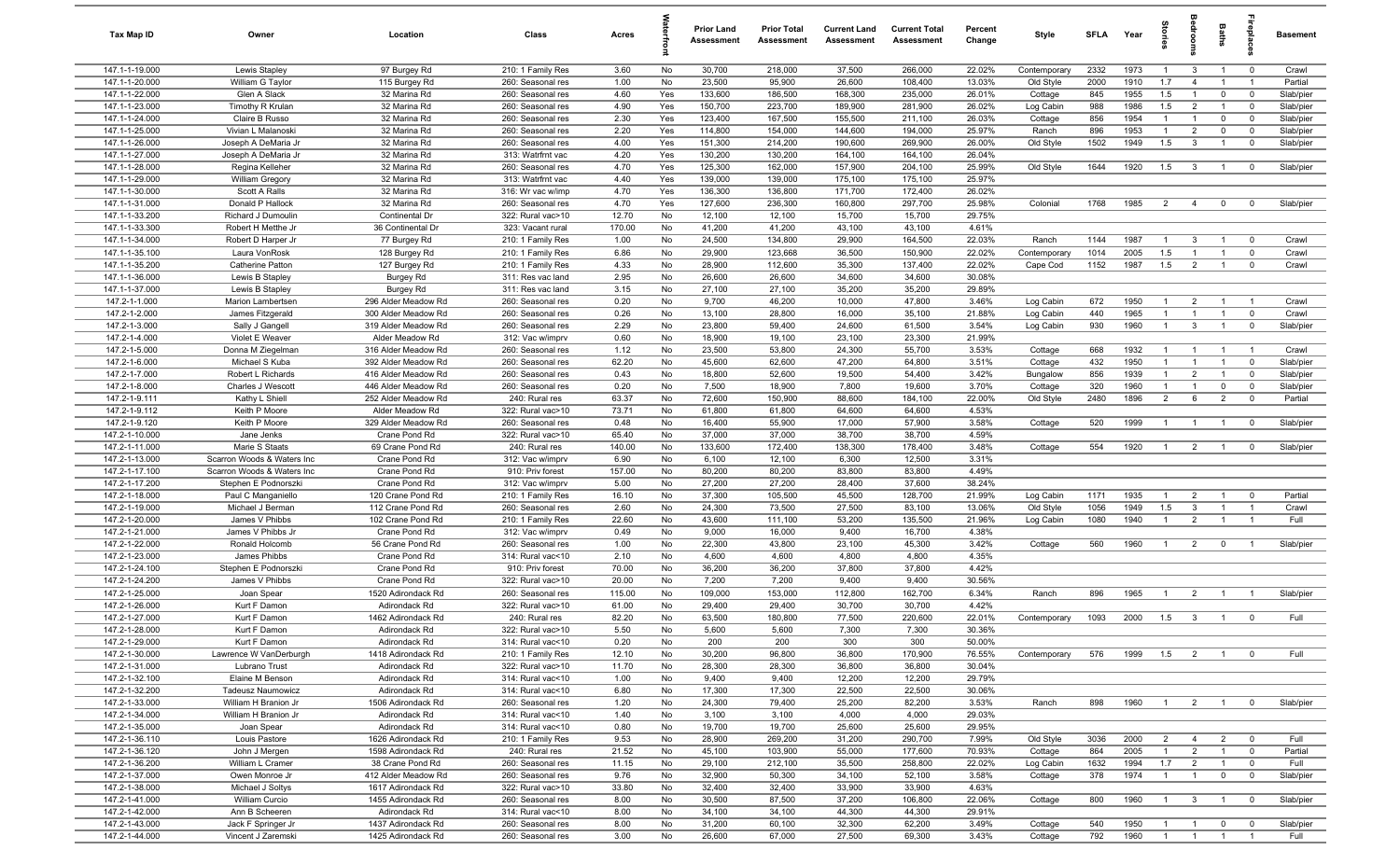| Tax Map ID                       | Owner                                 | Location                         | Class                                  | Acres        |            | <b>Prior Land</b><br>Assessment | <b>Prior Total</b><br>Assessment | <b>Current Land</b><br>Assessment | <b>Current Total</b><br>Assessment | Percent<br>Change | Style                   | <b>SFI A</b> | Year         | ĝ                            | droom                            | Baths                            | repla                         | <b>Basement</b>        |
|----------------------------------|---------------------------------------|----------------------------------|----------------------------------------|--------------|------------|---------------------------------|----------------------------------|-----------------------------------|------------------------------------|-------------------|-------------------------|--------------|--------------|------------------------------|----------------------------------|----------------------------------|-------------------------------|------------------------|
| 147.2-1-45.100                   | Richard Jarvis                        | 1433 Adirondack Rd               | 260: Seasonal res                      | 23.48        | No         | 40,600                          | 71,000                           | 42,000                            | 73,500                             | 3.52%             | Cottage                 | 475          | 1987         | $\overline{1}$               | $\overline{1}$                   | $\overline{1}$                   | $\overline{0}$                | Slab/pier              |
| 147.2-1-45.200                   | Kevin L Barrows                       | 1431 Adirondack Rd               | 260: Seasonal res                      | 6.20         | No         | 22,300                          | 73,500                           | 23,100                            | 76,100                             | 3.54%             | Cottage                 | 768          | 1991         | $\overline{1}$               | $\overline{2}$                   | $\overline{1}$                   | $\mathbf 0$                   | Crawl                  |
| 147.2-1-45.300                   | Kevin L Barrows                       | 1431 Adirondack Rd               | 260: Seasonal res                      | 3.40         | No         | 19,700                          | 63,100                           | 20,400                            | 65,300                             | 3.49%             | Cottage                 | 960          | 1991         | 1.5                          | $\overline{2}$                   | $\overline{1}$                   | $\mathbf 0$                   | Crawl                  |
| 147.2-1-48.000                   | William F Kowalski                    | 1478 Adirondack Rd               | 260: Seasonal res                      | 3.50         | No         | 24,800                          | 52,200                           | 25,700                            | 54,000                             | 3.45%             | Ranch                   | 850          | 1960         | $\mathbf{1}$                 | $\overline{2}$                   | $\overline{1}$                   | $\mathbf 0$                   | Slab/pier              |
| 147.2-1-49.000                   | Henry F Allen                         | 276 Alder Meadow Rd              | 210: 1 Family Res                      | 0.50         | No         | 17,300                          | 83,200                           | 18,700                            | 89,900                             | 8.05%             | Ranch                   | 1066         | 1962         | $\overline{1}$               | $\mathbf{3}$                     | $\overline{1}$                   | $\mathbf 0$                   | Full                   |
| 147.3-2-5.000                    | James H Butler                        | 43 Nesa Rd                       | 210: 1 Family Res                      | 2.90         | Yes        | 241,100                         | 417,600                          | 303,800                           | 526,200                            | 26.01%            | Log Cabin               | 1606         | 2002         | 1.7                          | $\mathbf{3}$                     | $\overline{2}$                   |                               | Full                   |
| 147.3-2-6.000                    | Four Kids Realty LLC                  | Nesa Rd                          | 311: Res vac land                      | 4.24         | Yes        | 359,800                         | 359,800                          | 453,300                           | 453,300                            | 25.99%            |                         |              |              |                              |                                  |                                  |                               |                        |
| 147.3-2-7.000                    | Gregory J Carafello                   | 67 Nesa Rd                       | 210: 1 Family Res                      | 4.90         | Yes        | 522,100                         | 885,200                          | 657,800                           | 1,115,400                          | 26.01%            | Log Cabin               | 3264         | 1997         | 2                            | $\mathbf{3}$                     | $\overline{2}$                   | $\overline{1}$                | Full                   |
| 147.3-2-8.100                    | <b>Frank Carione</b>                  | 73 Nesa Rd                       | 260: Seasonal res                      | 3.89         | Yes        | 411,800                         | 574,900                          | 518,900                           | 724,400                            | 26.00%            | Contemporary            | 1862         | 1992         | 1.5                          | $\mathbf{3}$                     | $\overline{2}$                   | $\overline{1}$                | Full                   |
| 147.3-2-8.200<br>147.3-2-9.000   | Noriyoshi Taniguchi<br>Theresa Liu    | 73 Nesa Rd<br>73 Nesa Rd         | 260: Seasonal res<br>260: Seasonal res | 3.88<br>5.00 | Yes        | 357,400<br>387,700              | 410,300<br>544,100               | 450,300<br>488,500                | 517,000<br>685,600                 | 26.01%<br>26.01%  | Ranch                   | 1270<br>2032 | 1962<br>1979 | $\overline{1}$<br>1.5        | $\mathbf{3}$<br>$\overline{4}$   | $\overline{1}$<br>$\overline{1}$ | $\mathbf 0$<br>$\overline{1}$ | Slab/pier<br>Full      |
| 147.3-2-10.000                   | Dean V Robbins III                    | 91 Nesa Rd                       | 210: 1 Family Res                      | 4.60         | Yes<br>Yes | 397,100                         | 1,048,700                        | 484,500                           | 1,279,400                          | 22.00%            | Contemporary<br>Mansion | 4220         | 1998         | $\overline{2}$               | $5\overline{5}$                  | $\mathbf{3}$                     | $\overline{1}$                | Full                   |
| 147.3-2-11.000                   | Sherburne Trust                       | 97 Nesa Rd                       | 260: Seasonal res                      | 4.10         | Yes        | 369,200                         | 398,300                          | 450,400                           | 485,900                            | 21.99%            | Cottage                 | 713          | 1954         | $\overline{1}$               | $\overline{2}$                   | $\overline{1}$                   | $^{\circ}$                    | Slab/pier              |
| 147.3-2-12.000                   | Gale L DiMartino                      | 113 Nesa Rd                      | 280: Multiple res                      | 4.10         | Yes        | 392,300                         | 521,400                          | 494,300                           | 657,000                            | 26.01%            | Ranch                   | 1040         | 1960         | $\overline{1}$               | $\mathbf{3}$                     | $\overline{1}$                   | $\mathbf 0$                   | Slab/pier              |
| 147.3-2-13.000                   | Mary T McLoughlin                     | 127 Nesa Rd                      | 260: Seasonal res                      | 3.80         | Yes        | 357,200                         | 392,900                          | 430,000                           | 430,500                            | 9.57%             | Cottage                 | 384          | 1987         | $\overline{1}$               | $\overline{1}$                   | $\mathbf 0$                      | $\mathbf 0$                   | Slab/pier              |
| 147.3-2-16.000                   | Ernest W Boyd                         | 191 Nesa Rd                      | 260: Seasonal res                      | 5.47         | Yes        | 408,000                         | 446,200                          | 514,100                           | 562,200                            | 26.00%            | Old Style               | 902          | 1930         | 1.5                          | $\mathbf{3}$                     | $\overline{1}$                   | $\mathbf 0$                   | Slab/pier              |
| 147.3-2-17.000                   | Ernest W Boyd                         | 197 Nesa Rd                      | 260: Seasonal res                      | 7.70         | Yes        | 467,400                         | 495,500                          | 588,900                           | 624,300                            | 25.99%            | Cottage                 | 686          | 1919         | $\mathbf{1}$                 | $\overline{2}$                   | $\overline{1}$                   | $^{\circ}$                    | Slab/pier              |
| 147.3-2-18.000                   | David DePaulo                         | 217 Nesa Rd                      | 260: Seasonal res                      | 3.10         | Yes        | 350,300                         | 385,800                          | 441,400                           | 486,100                            | 26.00%            | Cottage                 | 588          | 1968         | $\mathbf{1}$                 | $\overline{2}$                   | $\overline{1}$                   | $\mathbf 0$                   | Slab/pier              |
| 147.3-2-19.000                   | Wolfgang O Neuffer                    | 223 Nesa Rd                      | 260: Seasonal res                      | 2.80         | Yes        | 341,600                         | 441,100                          | 430,400                           | 555,800                            | 26.00%            | Other Style             | 1980         | 1967         | 1.5                          | $\mathbf{3}$                     | $\overline{2}$                   | $\Omega$                      | Slab/pier              |
| 147.3-2-20.000                   | <b>Russell E Walthers</b>             | 227 Nesa Rd                      | 260: Seasonal res                      | 1.60         | Yes        | 263,900                         | 335,800                          | 332,500                           | 423,100                            | 26.00%            | Ranch                   | 1216         | 1969         | $\mathbf{1}$                 | $\overline{4}$                   | $\overline{1}$                   |                               | Slab/pier              |
| 147.3-2-21.000                   | Mark R Lawrie                         | 233 Nesa Rd                      | 210: 1 Family Res                      | 3.74         | Yes        | 556,100                         | 792,600                          | 700,700                           | 998,700                            | 26.00%            | Contemporary            | 2007         | 1992         | 2                            | $\overline{4}$                   | $\overline{2}$                   | $\overline{1}$                | Full                   |
| 147.3-2-22.000                   | Richard W Evans                       | 241 Nesa Rd                      | 260: Seasonal res                      | 5.50         | Yes        | 422,400                         | 459,600                          | 532,200                           | 579,100                            | 26.00%            | Log Cabin               | 944          | 1940         | $\overline{1}$               | $\mathbf{3}$                     | $\overline{1}$                   | $\overline{1}$                | Slab/pier              |
| 147.3-2-23.000                   | <b>Edward T Reynolds</b>              | 247 Nesa Rd                      | 210: 1 Family Res                      | 5.40         | Yes        | 510,500                         | 967,800                          | 643,200                           | 1,219,400                          | 26.00%            | Contemporary            | 3284         | 1995         | $\overline{2}$               | 5                                | $\overline{4}$                   | $\overline{1}$                | Full                   |
| 147.3-2-24.000                   | <b>Edward T Reynolds</b>              | Nesa Rd                          | 313: Watrfrnt vac                      | 4.00         | Yes        | 65,200                          | 65,200                           | 82,200                            | 82,200                             | 26.07%            |                         |              |              |                              |                                  |                                  |                               |                        |
| 147.3-2-25.001                   | Jeffrey M Smith                       | 32 Marina Rd                     | 260: Seasonal res                      | 4.80         | Yes        | 116,900                         | 146,200                          | 147,300                           | 184,200                            | 25.99%            | Cottage                 | 516          | 1950         | $\overline{1}$               | $\overline{1}$                   | $\overline{1}$                   | $^{\circ}$                    | Slab/pier              |
| 147.3-2-26.002                   | Gary P Wilcox                         | 32 Marina Rd                     | 260: Seasonal res                      | 10.30        | Yes        | 159,800                         | 196,200                          | 201,300                           | 247,200                            | 25.99%            | Cottage                 | 576          | 2001         | $\overline{1}$               | $\overline{2}$                   | $\mathbf 0$                      | $^{\circ}$                    | Slab/pier              |
| 147.3-2-27.000                   | Donna Secovnie                        | 32 Marina Rd                     | 260: Seasonal res                      | 2.10         | Yes        | 124,200                         | 172,300                          | 156,500                           | 217,100                            | 26.00%            | Log Cabin               | 610          | 1958         | $\overline{1}$               | 2                                | $\mathbf 0$                      | $\overline{1}$                | Slab/pier              |
| 147.3-2-28.000                   | Robert H Straus                       | Nesa Rd                          | 260: Seasonal res                      | 2.40         | Yes        | 112,200                         | 178,800                          | 141,400                           | 199,000                            | 11.30%            | Log Cabin               | 707          | 1950         | $\overline{1}$               | $\overline{2}$                   | $\overline{1}$                   |                               | Slab/pier              |
| 147.3-2-29.000                   | Henry F Bakker                        | Nesa Rd                          | 260: Seasonal res                      | 3.90         | Yes        | 138,000                         | 171,400                          | 173,900                           | 216,000                            | 26.02%            | Cottage                 | 774          | 1964         | $\mathbf{1}$                 | $\overline{2}$                   | $\overline{1}$                   | $\overline{1}$                | Slab/pier              |
| 147.3-2-30.000<br>147.3-2-31.000 | David A Mezoff<br>Shafer Family Trust | Nesa Rd<br>Nesa Rd               | 260: Seasonal res<br>260: Seasonal res | 4.00<br>3.80 | Yes<br>Yes | 130,600<br>137,500              | 162,700<br>165,600               | 164,600<br>173,300                | 205,000<br>208,700                 | 26.00%<br>26.03%  | Cottage<br>Cottage      | 660<br>728   | 1960<br>1969 | $\mathbf{1}$<br>$\mathbf{1}$ | $\overline{2}$<br>$\overline{2}$ | $\mathbf 0$                      | $^{\circ}$<br>$^{\circ}$      | Slab/pier<br>Slab/pier |
| 147.3-2-32.000                   | Leonard S Lerman                      | Nesa Rd                          | 260: Seasonal res                      | 3.80         | Yes        | 128,300                         | 164,500                          | 161,700                           | 207,300                            | 26.02%            | Cottage                 | 800          | 1965         | $\mathbf{1}$                 | $\overline{2}$                   |                                  | $\Omega$                      | Slab/pier              |
| 147.3-2-33.000                   | Susan W Bullis                        | Nesa Rd                          | 260: Seasonal res                      | 25.30        | Yes        | 203,300                         | 317,800                          | 256,200                           | 400,400                            | 25.99%            | Old Style               | 2556         | 1920         | 1.5                          | $\overline{4}$                   |                                  |                               | Slab/pier              |
| 147.3-2-34.000                   | <b>Daniel Bullis</b>                  | Nesa Rd                          | 313: Watrfrnt vac                      | 6.60         | Yes        | 164,800                         | 164,800                          | 207,600                           | 207,600                            | 25.97%            |                         |              |              |                              |                                  |                                  |                               |                        |
| 147.3-2-35.000                   | <b>Daniel Bullis</b>                  | Nesa Rd                          | 313: Watrfrnt vac                      | 4.60         | Yes        | 168,400                         | 168,400                          | 212,200                           | 212,200                            | 26.01%            |                         |              |              |                              |                                  |                                  |                               |                        |
| 147.3-2-36.000                   | Susan E Thomas                        | Nesa Rd                          | 260: Seasonal res                      | 3.90         | Yes        | 107,600                         | 144,600                          | 131,300                           | 176,400                            | 21.99%            | Other Style             | 720          | 1965         | 1.5                          | $\overline{1}$                   | $\mathbf 0$                      | $^{\circ}$                    | Slab/pier              |
| 147.3-2-37.000                   | James A Underwood                     | Nesa Rd                          | 312: Vac w/imprv                       | 5.40         | Yes        | 152,300                         | 156,800                          | 191,900                           | 197,600                            | 26.02%            |                         |              |              |                              |                                  |                                  |                               |                        |
| 147.3-2-38.000                   | John E Newton                         | 32 Marina Rd                     | 312: Vac w/imprv                       | 5.60         | Yes        | 130,600                         | 137,300                          | 164,600                           | 173,000                            | 26.00%            |                         |              |              |                              |                                  |                                  |                               |                        |
| 147.3-2-39.000                   | Martin Gittelman                      | 32 Marina Rd                     | 313: Watrfrnt vac                      | 4.40         | Yes        | 106,800                         | 106,800                          | 134,600                           | 134,600                            | 26.03%            |                         |              |              |                              |                                  |                                  |                               |                        |
| 147.5-1-1.111                    | Donald G Miller                       | 1455 US Route 9                  | 210: 1 Family Res                      | 1.38         | No         | 25,500                          | 184,900                          | 31,100                            | 225,600                            | 22.01%            | Ranch                   | 1288         | 1992         | $\mathbf{1}$                 | $\mathbf{3}$                     | $\overline{2}$                   | $\mathbf 0$                   | Full                   |
| 147.5-1-1.112                    | Daniel P Smith                        | 1457 US Route 9                  | 210: 1 Family Res                      | 1.44         | No         | 25,500                          | 138,600                          | 31,100                            | 169,100                            | 22.01%            | Split Level             | 2304         | 1990         | $\overline{1}$               | $\overline{2}$                   | $\overline{1}$                   | $^{\circ}$                    | Full                   |
| 147.5-1-1.120                    | Kenneth L Myers                       | 1445 US Route 9                  | 210: 1 Family Res                      | 1.57         | No         | 25,600                          | 156,600                          | 31,200                            | 191,100                            | 22.03%            | Ranch                   | 1344         | 1989         | $\overline{1}$               | $\mathbf{3}$                     | $\mathbf{1}$                     | $\mathbf 0$                   | Full                   |
| 147.5-1-3.000                    | William P Smolka                      | US Route 9                       | 322: Rural vac>10                      | 27.00        | No         | 11,500                          | 11,500                           | 15,000                            | 15,000                             | 30.43%            |                         |              |              |                              |                                  |                                  |                               |                        |
| 147.5-1-4.000                    | Roger M Friedman                      | US Route 9                       | 322: Rural vac>10                      | 17.10        | No         | 7,300                           | 7,300                            | 9,500                             | 9,500                              | 30.14%            |                         |              |              |                              |                                  |                                  |                               |                        |
| 147.5-1-5.000                    | Roger M Friedman                      | Glen Reay Way<br>1321 US Route 9 | 910: Priv forest                       | 7.00<br>8.50 | No<br>No   | 3,100<br>52,000                 | 3,100<br>133,200                 | 4,000<br>63,400                   | 4,000<br>162,500                   | 29.03%<br>22.00%  |                         | 1518         | 1860         | 1.5                          |                                  | 2                                | $^{\circ}$                    | Partial                |
| 147.5-1-7.000<br>147.5-1-8.000   | Eric J Welch<br>Lewis B Stapley       | US Route 9                       | 210: 1 Family Res<br>314: Rural vac<10 | 1.40         | No         | 20,300                          | 20,300                           | 26,400                            | 26,400                             | 30.05%            | Old Style               |              |              |                              | $\mathbf{3}$                     |                                  |                               |                        |
| 147.5-1-9.100                    | Paul McCann                           | 1327 US Route 9                  | 210: 1 Family Res                      | 0.57         | No         | 18,700                          | 98,800                           | 22,800                            | 120,500                            | 21.96%            | Ranch                   | 1134         | 1967         | $\overline{1}$               | $\overline{2}$                   | $\overline{1}$                   | $\overline{\mathbf{0}}$       | Full                   |
| 147.5-1-9.200                    | Dorothy A Barry                       | 1325 US Route 9                  | 210: 1 Family Res                      | 0.69         | No         | 19,600                          | 117,900                          | 24,000                            | 137,100                            | 16.28%            | Raised Ranch            | 1836         | 1992         | $\overline{1}$               | $\overline{2}$                   | $\overline{1}$                   | $\Omega$                      | Full                   |
| 147.5-1-10.100                   | James W Orlando                       | US Route 9                       | 330: Vacant comm                       | 2.29         | No         | 16,100                          | 16,100                           | 17,200                            | 17,200                             | 6.83%             |                         |              |              |                              |                                  |                                  |                               |                        |
| 147.5-1-10.200                   | Paul McCann                           | US Route 9                       | 312: Vac w/imprv                       | 4.02         | No         | 30,300                          | 58,300                           | 32,400                            | 62,400                             | 7.03%             |                         |              |              |                              |                                  |                                  |                               |                        |
| 147.5-1-11.100                   | James W Orlando                       | 1343 US Route 9                  | 582: Camping park                      | 15.90        | No         | 183,000                         | 253,700                          | 195,800                           | 271,500                            | 7.02%             |                         |              |              |                              |                                  |                                  |                               |                        |
| 147.5-1-11.200                   | <b>Charles Binninger</b>              | US Route 9                       | 210: 1 Family Res                      | 0.99         | No         | 21,800                          | 106,400                          | 25,700                            | 125,600                            | 18.05%            | Cottage                 | 1676         | 1989         | 1.5                          | $\overline{2}$                   | $\overline{1}$                   | $\overline{0}$                | Slab/pier              |
| 147.5-1-13.000                   | Steven L Gaillardet                   | 1349 US Route 9                  | 210: 1 Family Res                      | 0.85         | No         | 22,600                          | 99,500                           | 26,700                            | 117,400                            | 17.99%            | Ranch                   | 1116         | 1940         | $\overline{1}$               | $\mathbf{3}$                     | $\mathbf{1}$                     | $\mathbf 0$                   | Full                   |
| 147.5-1-14.000                   | Laurie Bruce                          | 1353 US Route 9                  | 210: 1 Family Res                      | 1.00         | No         | 24,600                          | 114,500                          | 29,000                            | 135,100                            | 17.99%            | Cape Cod                | 1599         | 1940         | 1.5                          | $\overline{2}$                   | $\mathbf{1}$                     | $\overline{1}$                | Full                   |
| 147.5-1-15.000                   | Martha W Stumpf                       | 1357 US Route 9                  | 220: 2 Family Res                      | 0.70         | No         | 20,800                          | 148,100                          | 25,400                            | 180,700                            | 22.01%            | Ranch                   | 1723         | 1965         | $\mathbf{1}$                 | $\overline{4}$                   | $\overline{2}$                   |                               | Full                   |
| 147.5-1-16.000                   | Rhonda J Barnes                       | 1359 US Route 9                  | 210: 1 Family Res                      | 1.20         | No         | 26,400                          | 83,800                           | 31,200                            | 98,900                             | 18.02%            | Ranch                   | 840          | 1956         | $\mathbf{1}$                 | $\overline{2}$                   | $\overline{1}$                   | $\mathbf 0$                   | Full                   |
| 147.5-1-17.000                   | Louis Marello                         | 1365 US Route 9                  | 210: 1 Family Res                      | 0.90         | No         | 23,200                          | 137,300                          | 28,300                            | 167,500                            | 22.00%            | Cape Cod                | 1590         | 1972         | 1.7                          | $\overline{4}$                   | $\overline{2}$                   | $\overline{1}$                | Full                   |
| 147.5-1-18.000                   | Laurence McNamara                     | 1369 US Route 9                  | 210: 1 Family Res                      | 1.10         | No         | 24,600                          | 128,400                          | 30,000                            | 156,600                            | 21.96%            | Ranch                   | 1552         | 1973         | $\mathbf{1}$                 | $\mathbf{3}$                     | $\overline{2}$                   | $\overline{0}$                | Full                   |
| 147.5-1-20.100                   | John T Brock                          | US Route 9                       | 311: Res vac land                      | 2.70         | No         | 21,600                          | 21,600                           | 28,100                            | 28,100                             | 30.09%            |                         |              |              |                              |                                  |                                  |                               |                        |
| 147.5-1-20.210                   | Gary P Glebus                         | 1391 US Route 9                  | 483: Converted Res                     | 0.80         | No         | 28,200                          | 120,900                          | 30,200                            | 129,400                            | 7.03%             |                         |              |              |                              |                                  |                                  |                               |                        |
| 147.5-1-20.220<br>147.5-1-21.000 | Gary P Glebus<br>John S Stapley       | 1395 US Route 9<br>13 Lincoln Ln | 311: Res vac land                      | 1.36<br>0.90 | No<br>No   | 14,400<br>24,000                | 14,400<br>121,100                | 18,700<br>29,300                  | 18,700<br>147,700                  | 29.86%<br>21.97%  | Ranch                   | 1120         | 1974         | $\overline{1}$               | $\mathbf{3}$                     | $\mathbf{1}$                     | $^{\circ}$                    | Full                   |
| 147.5-1-22.002                   | Gary Glebus                           | 1399 US Route 9                  | 210: 1 Family Res<br>210: 1 Family Res | 1.07         | No         | 24,600                          | 152,000                          | 30,000                            | 163,000                            | 7.24%             | Ranch                   | 1472         | 1975         | $\overline{1}$               | $\overline{2}$                   | $\overline{1}$                   | $\mathbf 0$                   | Full                   |
|                                  |                                       |                                  |                                        |              |            |                                 |                                  |                                   |                                    |                   |                         |              |              |                              |                                  |                                  |                               |                        |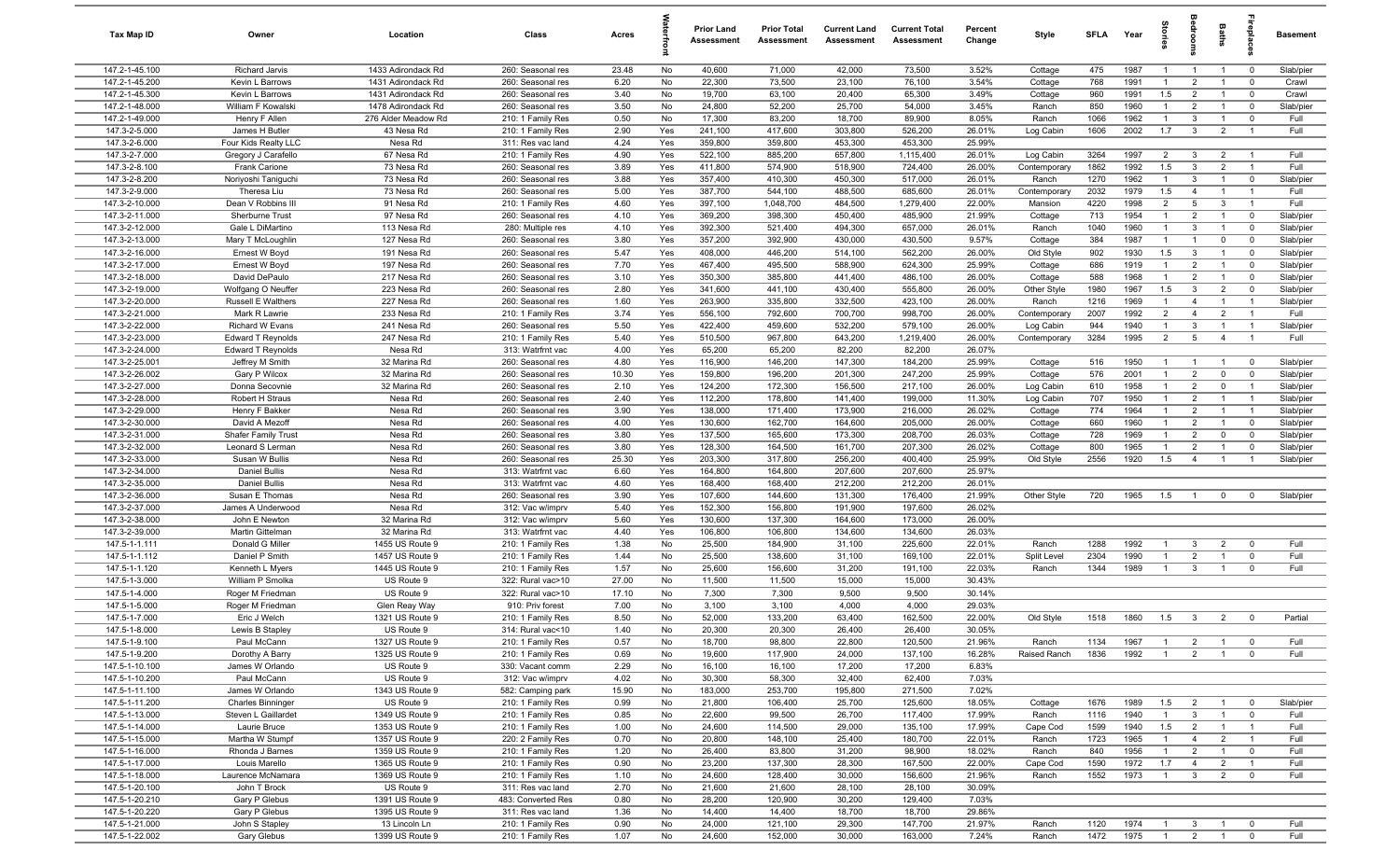| Tax Map ID                       | Owner                                   | Location                               | Class                                  | Acres        |          | <b>Prior Land</b><br>Assessment | <b>Prior Total</b><br>Assessment | <b>Current Land</b><br>Assessment | <b>Current Total</b><br>Assessment | Percent<br>Change | Style              | <b>SFI A</b> | Year         | tories                           | droom                          | Baths                            | ireplace                   | <b>Basement</b> |
|----------------------------------|-----------------------------------------|----------------------------------------|----------------------------------------|--------------|----------|---------------------------------|----------------------------------|-----------------------------------|------------------------------------|-------------------|--------------------|--------------|--------------|----------------------------------|--------------------------------|----------------------------------|----------------------------|-----------------|
| 147.5-1-23.000                   | <b>Catherine M Fariss</b>               | 4 Lincoln Ln                           | 210: 1 Family Res                      | 1.30         | No       | 26,700                          | 91,000                           | 32,600                            | 111,000                            | 21.98%            | Old Style          | 1586         | 1940         | $\overline{2}$                   | $\overline{4}$                 | $\overline{1}$                   | $\overline{0}$             | Partial         |
| 147.5-1-24.000                   | Joseph W Smith                          | 12 Lincoln Ln                          | 210: 1 Family Res                      | 0.73         | No       | 22,200                          | 115,600                          | 27,100                            | 141,000                            | 21.97%            | Other Style        | 1008         | 1975         | 1.5                              | $\overline{2}$                 | $\overline{1}$                   | $\overline{1}$             | Full            |
| 147.5-1-25.000                   | Richard S Venner                        | 16 Lincoln Ln                          | 210: 1 Family Res                      | 0.60         | No       | 20,400                          | 138,500                          | 24,900                            | 169,000                            | 22.02%            | Raised Ranch       | 1968         | 1975         | $\mathbf{1}$                     | $\mathbf{3}$                   | $\overline{2}$                   | $\mathbf 0$                | Full            |
| 147.5-1-26.000                   | Naim Alami                              | 1419 US Route 9                        | 417: Cottages                          | 9.40         | No       | 129,700                         | 267,200                          | 138,800                           | 285,900                            | 7.00%             |                    |              |              |                                  |                                |                                  |                            |                 |
| 147.5-1-27.000                   | Herbert Bruno                           | 1464 US Route 9                        | 210: 1 Family Res                      | 0.80         | No       | 21,700                          | 51,000                           | 22,500                            | 52,800                             | 3.53%             | Old Style          | 1080         | 1944         | 1.5                              | 5                              |                                  | $\overline{0}$             | Full            |
| 147.5-1-28.000                   | Robert J Kiernan                        | 1458 US Route 9                        | 210: 1 Family Res                      | 0.20         | No       | 9,800                           | 38,500                           | 10,100                            | 39,800                             | 3.38%             | Cottage            | 496          | 1976         | $\overline{1}$                   | $\overline{1}$                 |                                  | $\mathbf 0$                | Full            |
| 147.5-1-29.000                   | James M Cheviron                        | 12 Bridge Rd                           | 210: 1 Family Res                      | 2.50         | No       | 42,100                          | 125,200                          | 51,400                            | 152,700                            | 21.96%            | Log Cabin          | 1200         | 1954         | $\mathbf{1}$                     | $\overline{2}$                 | $\mathbf{1}$                     | $^{\circ}$                 | Full            |
| 147.5-1-30.000                   | Paul E Scoville                         | 1448 US Route 9                        | 210: 1 Family Res                      | 5.40         | No       | 34,000                          | 92,000                           | 35,200                            | 95,200                             | 3.48%             | Other Style        | 1352         | 1988         | 2                                | $\overline{1}$                 |                                  | $\mathbf 0$                | Full            |
| 147.5-1-31.100                   | Harold Bean                             | 1432 US Route 9                        | 210: 1 Family Res                      | 13.24        | No       | 42,400                          | 227,700                          | 51,700                            | 277,800                            | 22.00%            | Log Cabin          | 1848<br>1224 | 1985<br>1985 | 1.5<br>$\overline{1}$            | $\mathbf{3}$                   | $\overline{1}$<br>$\overline{1}$ | $^{\circ}$                 | Full<br>Full    |
| 147.5-1-31.200<br>147.5-1-32.000 | Jeffrey L Horton                        | 1444 US Route 9<br>1418 US Route 9     | 210: 1 Family Res<br>260: Seasonal res | 0.76<br>1.90 | No<br>No | 21,700<br>30,900                | 116,300<br>46,200                | 26,500<br>32,000                  | 141,900<br>47,800                  | 22.01%            | Ranch              | 440          | 1959         | $\overline{1}$                   | $\mathbf{3}$<br>$\overline{1}$ | $\mathbf 0$                      | $\mathbf 0$<br>$\mathbf 0$ | Slab/pier       |
| 147.5-1-33.000                   | Cheryl B Briggs<br>Roderick S Stowell   | 1413 US Route 9                        | 210: 1 Family Res                      | 1.10         | No       | 19,700                          | 64,600                           | 24,000                            | 78,800                             | 3.46%<br>21.98%   | Cottage<br>Cottage | 575          | 1992         | $\overline{1}$                   | $\overline{1}$                 | $\overline{1}$                   | $\mathbf 0$                | Crawl           |
| 147.5-1-34.000                   | Andrew P Mironchuk                      | 1384 US Route 9                        | 322: Rural vac>10                      | 19.00        | No       | 57,600                          | 57,600                           | 74,900                            | 74,900                             | 30.03%            |                    |              |              |                                  |                                |                                  |                            |                 |
| 147.5-1-35.000                   | Irwin B Diamond                         | 1402 US Route 9                        | 662: Police/fire                       | 0.90         | No       | 63,400                          | 140,700                          | 67,800                            | 150,500                            | 6.97%             |                    |              |              |                                  |                                |                                  |                            |                 |
| 147.5-1-36.000                   | James W Harvey                          | 9 Continental Dr                       | 210: 1 Family Res                      | 0.70         | No       | 20,800                          | 135,700                          | 25,400                            | 165,600                            | 22.03%            | Ranch              | 1008         | 1985         | $\overline{1}$                   | $\overline{2}$                 | $\overline{1}$                   | - 1                        | Full            |
| 147.5-1-37.000                   | Wayne M Williams                        | 11 Continental Dr                      | 220: 2 Family Res                      | 0.50         | No       | 18,500                          | 167,400                          | 20,000                            | 180,800                            | 8.00%             | Ranch              | 1776         | 1971         | $\overline{1}$                   | $\overline{4}$                 | $\mathbf{3}$                     | $\overline{2}$             | Full            |
| 147.5-1-38.000                   | Daryl K Jackson                         | 17 Continental Dr                      | 210: 1 Family Res                      | 0.60         | No       | 19,500                          | 132,100                          | 23,800                            | 161,200                            | 22.03%            | Split Level        | 1928         | 1970         | $\mathbf{1}$                     | $\overline{4}$                 | $\overline{2}$                   | $\Omega$                   | Full            |
| 147.5-1-39.000                   | Bruce H Wagner                          | 21 Continental Dr                      | 210: 1 Family Res                      | 0.50         | No       | 18,400                          | 92,000                           | 22,400                            | 112,200                            | 21.96%            | Ranch              | 960          | 1974         | $\mathbf{1}$                     | $\overline{4}$                 | $\overline{2}$                   | $\Omega$                   | Full            |
| 147.5-1-40.000                   | Paul C Moses                            | 2 Continental Dr                       | 210: 1 Family Res                      | 0.50         | No       | 19,300                          | 109,600                          | 23,500                            | 133,700                            | 21.99%            | Cape Cod           | 1609         | 1948         | 1.5                              | $\overline{4}$                 |                                  | $\Omega$                   | Full            |
| 147.5-1-41.000                   | Robert H Metthe                         | US Route 9                             | 311: Res vac land                      | 0.61         | No       | 15,700                          | 15,700                           | 20,400                            | 20,400                             | 29.94%            |                    |              |              |                                  |                                |                                  |                            |                 |
| 147.5-1-42.000                   | <b>Robert Metthe</b>                    | US Route 9                             | 311: Res vac land                      | 0.61         | No       | 15,700                          | 15,700                           | 20,400                            | 20,400                             | 29.94%            |                    |              |              |                                  |                                |                                  |                            |                 |
| 147.5-1-43.000                   | George J Egan III                       | 1346 US Route 9                        | 210: 1 Family Res                      | 1.20         | No       | 25,900                          | 128,000                          | 29,000                            | 130,500                            | 1.95%             | Ranch              | 1384         | 1951         | $\overline{1}$                   | $\overline{2}$                 | $\overline{1}$                   | $^{\circ}$                 | Full            |
| 147.5-1-44.100                   | Paula C Jenks                           | 1336 US Route 9                        | 210: 1 Family Res                      | 0.55         | No       | 19,000                          | 106,700                          | 19,700                            | 110,400                            | 3.47%             | Old Style          | 2790         | 1940         | 2                                | $\overline{7}$                 | $\overline{2}$                   | $\mathbf 0$                | Full            |
| 147.5-1-44.200                   | Randy W Welch                           | 1332 US Route 9                        | 417: Cottages                          | 1.73         | No       | 25,700                          | 135,500                          | 31,400                            | 165,300                            | 21.99%            |                    |              |              |                                  |                                |                                  |                            |                 |
| 147.5-1-45.000                   | Bellevue Mtn Prop Inc                   | 1328 US Route 9                        | 417: Cottages                          | 2.30         | No       | 79,500                          | 222,500                          | 85,100                            | 238,100                            | 7.01%             |                    |              |              |                                  |                                |                                  |                            |                 |
| 147.5-1-46.100                   | Donald Miller                           | US Route 9                             | 312: Vac w/imprv                       | 0.22         | No       | 100                             | 10,100                           | 100                               | 10,500                             | 3.96%             |                    |              |              |                                  |                                |                                  |                            |                 |
| 147.5-1-46.200                   | Douglas H Mieras                        | 1322 US Route 9                        | 210: 1 Family Res                      | 0.46         | No       | 18,500                          | 140,000                          | 22,600                            | 170,800                            | 22.00%            | Colonial           | 2652         | 1948         | $\overline{2}$                   | $\overline{4}$                 | $\overline{2}$                   | $^{\circ}$                 | Partial         |
| 147.5-1-47.149                   | Donald Miller                           | 1320 US Route 9                        | 444: Lumber yd/ml                      | 11.77        | No       | 102,900                         | 190,000                          | 110,100                           | 203,300                            | 7.00%             |                    |              |              |                                  |                                |                                  |                            |                 |
| 147.5-1-47.249                   | Jay S Curtis                            | 1314 US Route 9                        | 444: Lumber yd/ml                      | 7.79         | No       | 118,200                         | 499,100                          | 126,500                           | 534,000                            | 6.99%             |                    |              |              |                                  |                                |                                  |                            |                 |
| 147.5-1-48.000                   | Anna M Sabia                            | 1306 US Route 9                        | 483: Converted Res                     | 0.41         | No       | 28,900                          | 185,700                          | 30,900                            | 198,700                            | 7.00%             |                    |              |              |                                  |                                |                                  |                            |                 |
| 147.5-1-49.100                   | Richard J Dumoulin                      | 1362 US Route 9                        | 415: Motel                             | 1.80         | No       | 62,000                          | 161,300                          | 66,300                            | 172,600                            | 7.01%             |                    |              |              |                                  |                                |                                  |                            |                 |
| 147.5-1-49.200                   | Richard J Dumoulin                      | US Route 9                             | 210: 1 Family Res                      | 0.90         | No       | 24,200                          | 129,200                          | 29,500                            | 157,600                            | 21.98%            | Colonial           | 2724         | 1952         | $\overline{2}$                   | $5\overline{5}$                | $\overline{2}$                   | $\overline{0}$             | Full            |
| 147.5-1-50.000                   | Mt Severance Prop LLC                   | 1375 US Route 9                        | 484: 1 use sm bld                      | 2.33         | No       | 91,800                          | 237,000                          | 98,200                            | 253,600                            | 7.00%             |                    |              |              |                                  |                                |                                  |                            |                 |
| 147.5-1-51.000                   | Matthew M Eastman                       | 27 Continental Dr                      | 210: 1 Family Res                      | 0.50         | No       | 18,900                          | 120,800                          | 23,100                            | 147,400                            | 22.02%            | Ranch              | 1300         | 1980         | $\overline{1}$                   | $\mathbf{3}$                   | $\overline{2}$                   | $\mathbf 0$                | Full            |
| 147.5-1-52.000<br>147.5-1-53.000 | Gerard F Fagan<br>Christopher J Vickery | 22 Continental Dr<br>30 Continental Dr | 210: 1 Family Res<br>210: 1 Family Res | 0.70<br>0.82 | No<br>No | 20,800<br>22,800                | 160,900<br>116,900               | 25,400<br>27,800                  | 220,800<br>142,600                 | 37.23%<br>21.98%  | Ranch<br>Ranch     | 1717<br>1008 | 1984<br>1998 | $\overline{1}$<br>$\overline{1}$ | $\mathbf{3}$<br>2              | $\overline{2}$<br>$\overline{1}$ | $\mathbf 0$<br>$\mathbf 0$ | Full<br>Full    |
| 147.5-1-54.100                   | <b>Thomas Farrell</b>                   | Continental Dr                         | 311: Res vac land                      | 1.02         | No       | 18,700                          | 18,700                           | 28,100                            | 28,100                             | 50.27%            |                    |              |              |                                  |                                |                                  |                            |                 |
| 147.5-1-54.200                   | <b>Bruce Peterson</b>                   | Continental Dr                         | 220: 2 Family Res                      | 1.55         | No       | 19,900                          | 19,900                           | 29,900                            | 254,200                            | 1177.39%          | Ranch              | 1680         | 2006         | $\overline{1}$                   | 6                              | $\overline{4}$                   | $\mathbf 0$                | Full            |
| 147.5-1-54.300                   | Dwight E Peterson                       | Continental Dr                         | 311: Res vac land                      | 1.92         | No       | 20,800                          | 20,800                           | 31,200                            | 31,200                             | 50.00%            |                    |              |              |                                  |                                |                                  |                            |                 |
| 147.9-1-1.000                    | Roger M Friedman                        | US Route 9                             | 322: Rural vac>10                      | 60.30        | No       | 25,700                          | 25,700                           | 33,400                            | 33,400                             | 29.96%            |                    |              |              |                                  |                                |                                  |                            |                 |
| 147.9-1-2.100                    | John S Hargreaves Jr                    | US Route 9                             | 322: Rural vac>10                      | 6.50         | No       | 2,800                           | 2,800                            | 3,600                             | 3,600                              | 28.57%            |                    |              |              |                                  |                                |                                  |                            |                 |
| 147.9-1-2.200                    | Lewis B Stapley                         | US Route 9                             | 322: Rural vac>10                      | 40.50        | No       | 36,200                          | 36,200                           | 47,100                            | 47,100                             | 30.11%            |                    |              |              |                                  |                                |                                  |                            |                 |
| 147.9-1-3.000                    | Marylyn Young                           | 1311 US Route 9                        | 210: 1 Family Res                      | 0.65         | No       | 23,200                          | 92,700                           | 24,000                            | 95,900                             | 3.45%             | Ranch              | 1363         | 1960         | $\overline{1}$                   | $\overline{2}$                 | $\overline{2}$                   | $\mathbf 0$                | Partial         |
| 147.9-1-4.100                    | Somerset Land Holdings LLC              | 1299 US Route 9                        | 421: Restaurant                        | 0.51         | No       | 42,300                          | 227,100                          | 45,300                            | 243,000                            | 7.00%             |                    |              |              |                                  |                                |                                  |                            |                 |
| 147.9-1-4.210                    | Anthony M Bartolomeo                    | US Route 9                             | 210: 1 Family Res                      | 0.46         | No       | 18,300                          | 172,800                          | 22,300                            | 227,100                            | 31.42%            | Old Style          | 3320         | 1932         | $\overline{2}$                   | 5                              | $\overline{2}$                   | $\mathbf 0$                | Partial         |
| 147.9-1-4.220                    | Somerset Land Holdings LLC              | 1295 US Route 9                        | 415: Motel                             | 2.11         | No       | 61,900                          | 119,700                          | 66,200                            | 128,100                            | 7.02%             |                    |              |              |                                  |                                |                                  |                            |                 |
| 147.9-1-5.000                    | James Morse                             | 1291 US Route 9                        | 210: 1 Family Res                      | 1.60         | No       | 25,900                          | 213,300                          | 31,600                            | 275,600                            | 29.21%            | Ranch              | 3000         | 1968         | $\overline{1}$                   | $\mathcal{D}$                  | $\mathbf{3}$                     |                            | Full            |
| 147.9-1-6.000                    | Edward R Gogola Jr                      | 1283 US Route 9                        | 210: 1 Family Res                      | 0.96         | No       | 25,600                          | 113,800                          | 31,200                            | 138,800                            | 21.97%            | Ranch              | 1397         | 1951         | $\overline{1}$                   | $\mathbf{3}$                   | $\overline{2}$                   | $\overline{1}$             | Partial         |
| 147.9-1-7.000                    | Michael S Bush                          | 1277 US Route 9                        | 210: 1 Family Res                      | 2.10         | No       | 30,100                          | 102,600                          | 36,700                            | 125,200                            | 22.03%            | Cape Cod           | 1084         | 1931         | 1.5                              | $\mathbf{3}$                   | $\overline{2}$                   | $\overline{1}$             | Full            |
| 147.9-1-8.000                    | Edmund R Williford Jr                   | 1271 US Route 9                        | 260: Seasonal res                      | 1.20         | No       | 26,900                          | 82,500                           | 31,700                            | 97,400                             | 18.06%            | Old Style          | 1131         | 1926         | $\mathbf{1}$                     | $\mathbf{3}$                   | $\overline{1}$                   | $\overline{1}$             | Crawl           |
| 147.9-1-9.000                    | <b>Beck Family Irrev Trust</b>          | 1265 US Route 9                        | 280: Multiple res                      | 1.00         | No       | 29,200                          | 122,400                          | 35,600                            | 149,300                            | 21.98%            | Old Style          | 1480         | 1890         | $\overline{1}$                   | $\mathbf{3}$                   | $\overline{1}$                   | $\overline{\mathbf{0}}$    | Partial         |
| 147.9-1-10.000                   | Mary J Whitty                           | 1261 US Route 9                        | 210: 1 Family Res                      | 0.40         | No       | 17,000                          | 132,400                          | 20,700                            | 161,500                            | 21.98%            | Raised Ranch       | 1626         | 1973         | $\overline{1}$                   | $\mathbf{3}$                   | $\overline{2}$                   | $\mathbf 0$                | Full            |
| 147.9-1-11.000                   | Thomas B Fisher                         | 1257 US Route 9                        | 260: Seasonal res                      | 0.20         | No       | 13,500                          | 41,400                           | 14,000                            | 42,800                             | 3.38%             | Cottage            | 450          | 1960         | $\mathbf{1}$                     | $\overline{2}$                 | $\overline{1}$                   | $\mathbf 0$                | Partial         |
| 147.9-1-12.000                   | Henry Dimick                            | 1276 US Route 9                        | 210: 1 Family Res                      | 3.60         | No       | 32,100                          | 146,100                          | 39,200                            | 178,200                            | 21.97%            | Cape Cod           | 2716         | 1950         | 1.7                              | $\overline{4}$                 | $\overline{1}$                   | $\overline{1}$             | Full            |
| 147.9-1-13.000<br>147.9-1-14.000 | Emily R Snook                           | 1280 US Route 9<br>US Route 9          | 210: 1 Family Res                      | 1.40         | No<br>No | 25,700                          | 135,500                          | 31,400<br>31,200                  | 165,300<br>31,200                  | 21.99%<br>30.00%  | Cape Cod           | 1883         | 1948         | 1.5                              | $\overline{\mathbf{3}}$        | $\overline{1}$                   | $\overline{1}$             | Full            |
| 147.9-1-15.000                   | Josephine T Rossi<br>Joyce Donaldson    | 1292 US Route 9                        | 311: Res vac land<br>210: 1 Family Res | 2.90<br>1.50 | No       | 24,000<br>25,600                | 24,000<br>93,100                 | 30,200                            | 109,900                            | 18.05%            | Ranch              | 990          | 1947         | $\overline{1}$                   | $\mathbf{3}$                   |                                  | $\overline{0}$             | Full            |
| 147.9-1-16.002                   | Helen B Johnson                         | 1296 US Route 9                        | 210: 1 Family Res                      | 0.48         | No       | 18,900                          | 99,300                           | 22,300                            | 117,200                            | 18.03%            | Old Style          | 1656         | 1945         | 1.5                              | $5\overline{5}$                | $\overline{1}$                   | $\mathbf 0$                | Full            |
| 147.9-2-1.000                    | <b>Larry Shiell</b>                     | Linda Ct                               | 340: Vacant indus                      | 15.20        | No       | 36,800                          | 36,800                           | 47,800                            | 47,800                             | 29.89%            |                    |              |              |                                  |                                |                                  |                            |                 |
| 147.9-2-2.000                    | Allen Slaterpryce                       | US Route 9                             | 311: Res vac land                      | 3.16         | No       | 24,700                          | 24,700                           | 32,100                            | 32,100                             | 29.96%            |                    |              |              |                                  |                                |                                  |                            |                 |
| 147.9-2-3.000                    | James C Veitch                          | 136 Marina Rd                          | 260: Seasonal res                      | 0.20         | Yes      | 139,000                         | 184,100                          | 175,100                           | 232,000                            | 26.02%            | Cottage            | 735          | 1961         | 1.5                              | $\overline{2}$                 | $\overline{1}$                   | $\mathbf 0$                | Slab/pier       |
| 147.9-2-4.000                    | Frederick R Witz                        | 140 Marina Rd                          | 260: Seasonal res                      | 0.40         | Yes      | 194,400                         | 256,900                          | 244,900                           | 323,700                            | 26.00%            | Cottage            | 1029         | 1961         | 1.7                              | $\overline{2}$                 | $\overline{1}$                   | $\mathbf 0$                | Slab/pier       |
| 147.9-2-5.000                    | Allen A Slaterpryce                     | 66 Marina Rd                           | 210: 1 Family Res                      | 0.46         | Yes      | 273,400                         | 369,200                          | 344,500                           | 465,200                            | 26.00%            | Other Style        | 1596         | 1976         | $\overline{2}$                   | $\overline{4}$                 | $\overline{1}$                   | $\mathbf 0$                | Slab/pier       |
| 147.9-2-6.000                    | Maypine Marine Inc                      | 31 Marina Rd                           | 570: Marina                            | 5.99         | Yes      | 326,700                         | 464,400                          | 349,600                           | 496,900                            | 7.00%             |                    |              |              |                                  |                                |                                  |                            |                 |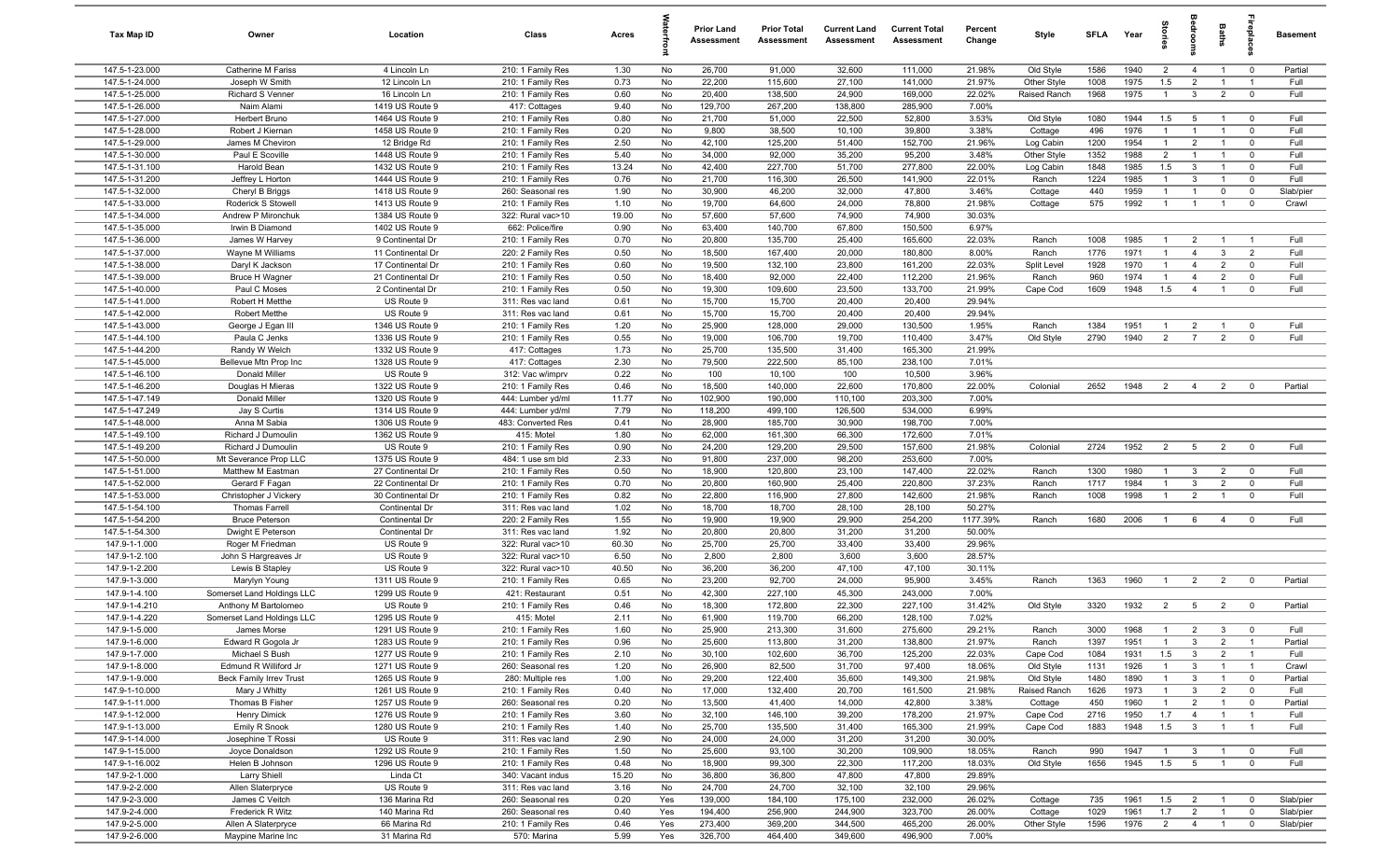| Tax Map ID                         | Owner                                    | Location                           | Class                                  | Acres        |            | <b>Prior Land</b><br>Assessment | <b>Prior Total</b><br>Assessment | <b>Current Land</b><br>Assessment | <b>Current Total</b><br>Assessment | Percent<br>Change | Style              | SFLA Year    |              | tories                           | droom                            | <b>Baths</b>        | ireplac                     | <b>Basement</b>        |
|------------------------------------|------------------------------------------|------------------------------------|----------------------------------------|--------------|------------|---------------------------------|----------------------------------|-----------------------------------|------------------------------------|-------------------|--------------------|--------------|--------------|----------------------------------|----------------------------------|---------------------|-----------------------------|------------------------|
| 147.9-2-7.000                      | Allen Slaterpryce                        | 1241 US Route 9                    | 417: Cottages                          | 81.13        | No         | 597,900                         | 857,700                          | 753,400                           | 1,080,700                          | 26.00%            |                    |              |              |                                  |                                  |                     |                             |                        |
| 147.9-2-8.000                      | Leah L Robinson                          | 3 Aubrey Way                       | 210: 1 Family Res                      | 1.18         | No         | 41,500                          | 218,800                          | 52,300                            | 275,700                            | 26.01%            | Ranch              | 2166         | 1986         | $\overline{1}$                   | 3                                | $\overline{2}$      | $\mathbf 0$                 | Full                   |
| 147.9-2-9.000                      | Raymond E Saunders Jr                    | 70 Wolters Way                     | 210: 1 Family Res                      | 0.61         | Yes        | 232,500                         | 289,300                          | 293,000                           | 364,500                            | 25.99%            | Manufactured       | 1300         | 2002         |                                  | $\mathbf{3}$                     | $\overline{2}$      | $\mathbf 0$                 | Slab/pier              |
| 147.9-2-10.000                     | Donald Davis Jr                          | 68 Wolters Way                     | 260: Seasonal res                      | 1.00         | Yes        | 165,500                         | 216,500                          | 208,500                           | 272,800                            | 26.00%            | Cottage            | 768          | 1967         | $\overline{1}$                   | 3                                | $\overline{1}$      | $\mathbf 0$                 | Slab/pier              |
| 147.9-2-11.000                     | Charles S Blackman                       | 64 Wolters Way                     | 260: Seasonal res                      | 0.60         | Yes        | 152,300                         | 225,500                          | 191,900                           | 284,100                            | 25.99%            | Cottage            | 768          | 1968         | $\overline{1}$<br>$\mathbf{1}$   | 3                                | $\overline{1}$      | $\overline{1}$              | Slab/pier              |
| 147.9-2-12.000<br>147.9-2-13.000   | Frank R Norris                           | 62 Wolters Way                     | 210: 1 Family Res                      | 0.46<br>0.50 | Yes<br>Yes | 152,300<br>150,600              | 210,800<br>207,400               | 191,900<br>189,800                | 265,600<br>261,300                 | 26.00%<br>25.99%  | Cottage            | 768<br>768   | 1968<br>1968 | $\mathbf{1}$                     | 3<br>3                           | $\overline{1}$      | $\mathbf 0$<br>$^{\circ}$   | Slab/pier<br>Slab/pier |
| 147.9-2-14.000                     | Jarvis Baillargeon<br>Teresa B McDonald  | 60 Wolters Way<br>58 Wolters Way   | 210: 1 Family Res<br>210: 1 Family Res | 0.50         | Yes        | 139,000                         | 189,100                          | 175,100                           | 238,300                            | 26.02%            | Cottage<br>Cottage | 768          | 1962         | $\overline{1}$                   | 3                                | -1                  | $\overline{1}$              | Slab/pier              |
| 147.9-2-15.000                     | Constance M Romanac                      | 54 Wolters Way                     | 260: Seasonal res                      | 0.40         | Yes        | 155,600                         | 222,600                          | 196,100                           | 280,500                            | 26.01%            | Ranch              | 936          | 1951         | $\overline{1}$                   | 3                                | $\overline{1}$      | $\mathbf 0$                 | Slab/pier              |
| 147.9-2-16.000                     | Slaterpryce Trust                        | 9 Aubrey Way                       | 210: 1 Family Res                      | 0.63         | No         | 29,400                          | 118,100                          | 37,000                            | 148,800                            | 25.99%            | Other Style        | 1368         | 1975         | 1.7                              | 3                                | $\overline{1}$      | $\mathbf 0$                 | Full                   |
| 147.9-2-17.000                     | Dianne Chandler                          | 3 Pickhardt Ln                     | 210: 1 Family Res                      | 0.82         | No         | 22,100                          | 140,900                          | 27,000                            | 171,900                            | 22.00%            | Ranch              | 1352         | 1985         | $\overline{1}$                   | 3                                | $\overline{1}$      | $\mathbf 0$                 | Full                   |
| 147.9-2-18.000                     | Hale T Engel                             | Pickhardt Ln                       | 311: Res vac land                      | 0.30         | No         | 18,600                          | 18,600                           | 24,200                            | 24,200                             | 30.11%            |                    |              |              |                                  |                                  |                     |                             |                        |
| 147.9-2-19.000                     | Albert F Gebo                            | Linda Ct                           | 311: Res vac land                      | 0.30         | No         | 17,400                          | 17,400                           | 22,600                            | 22,600                             | 29.89%            |                    |              |              |                                  |                                  |                     |                             |                        |
| 147.9-2-20.000                     | William Jenks                            | 1219 US Route 9                    | 210: 1 Family Res                      | 0.30         | No         | 17,800                          | 61,500                           | 18,400                            | 63,700                             | 3.58%             | Cottage            | 468          | 1930         | $\overline{1}$                   | $\overline{2}$                   | $\mathbf{1}$        | $\mathbf 0$                 | Full                   |
| 147.9-2-22.000                     | Sawyer Trust                             | 1215 US Route 9                    | 210: 1 Family Res                      | 4.00         | No         | 36,100                          | 139,100                          | 44,000                            | 169,700                            | 22.00%            | Cape Cod           | 2406         | 1931         | 1.5                              | $\overline{4}$                   | $\overline{1}$      | $\mathbf 0$                 | Partial                |
| 147.9-2-23.000                     | Douglas H Mieras                         | Linda Ct                           | 311: Res vac land                      | 0.40         | No         | 21,800                          | 21,800                           | 28,300                            | 28,300                             | 29.82%            |                    |              |              |                                  |                                  |                     |                             |                        |
| 147.9-2-24.000                     | John S Dyson                             | 12 Linda Ct                        | 210: 1 Family Res                      | 0.30         | No         | 17,500                          | 104,400                          | 21,400                            | 127,400                            | 22.03%            | Ranch              | 984          | 1975         | $\mathbf{1}$                     | $\overline{2}$                   |                     | $\mathbf 0$                 | Full                   |
| 147.9-2-25.000                     | Frank Poje                               | 4 Linda Ct                         | 210: 1 Family Res                      | 0.60         | No         | 21,000                          | 221,300                          | 25,600                            | 270,000                            | 22.01%            | Colonial           | 2968         | 1987         | $\overline{2}$                   | $\mathbf{3}$                     | $\mathbf{3}$        | $\mathbf 0$                 | Full                   |
| 147.13-1-1.000                     | Chester O Beers                          | <b>Brookfield Ave</b>              | 311: Res vac land                      | 4.10         | No         | 27,100                          | 27,100                           | 35,200                            | 35,200                             | 29.89%            |                    |              |              |                                  |                                  |                     |                             |                        |
| 147.13-2-3.000<br>147.13-2-4.000   | Mark A Dobek                             | 1051 US Route 9<br>1021 US Route 9 | 411: Apartment<br>260: Seasonal res    | 0.50<br>0.40 | No<br>Yes  | 35,200<br>99,000                | 127,800                          | 37,700<br>124,700                 | 136,700<br>291,200                 | 6.96%             | Old Style          | 2596         | 1901         | $\overline{2}$                   | $\mathbf{3}$                     | $\overline{2}$      | $\overline{1}$              | Crawl                  |
| 147.13-2-5.000                     | Thomas M Pospisil<br>John J Kelly        | 1019 US Route 9                    | 471: Funeral home                      | 0.30         | No         | 22,300                          | 231,100<br>218,600               | 23,900                            | 233,900                            | 26.01%<br>7.00%   |                    |              |              |                                  |                                  |                     |                             |                        |
| 147.13-2-6.000                     | Mary E Keiter                            | 1015 US Route 9                    | 210: 1 Family Res                      | 0.40         | No         | 25,400                          | 96,400                           | 32,000                            | 121,500                            | 26.04%            | Old Style          | 1480         | 1920         | 1.7                              | $\overline{4}$                   | $\overline{1}$      | $\overline{0}$              | Partial                |
| 147.13-2-7.000                     | Word Of Life Fellowship Inc              | US Route 9                         | 210: 1 Family Res                      | 0.20         | No         | 11,500                          | 59,600                           | 14,000                            | 72,700                             | 21.98%            | Old Style          | 756          | 1945         | 1.7                              | 2                                | $\overline{2}$      | $\mathbf 0$                 | Full                   |
| 147.13-2-8.100                     | Keith VanderWiele                        | 1009 US Route 9                    | 432: Gas station                       | 1.43         | No         | 73,400                          | 167,700                          | 78,500                            | 179,400                            | 6.98%             |                    |              |              |                                  |                                  |                     |                             |                        |
| 147.13-2-8.200                     | Karim A Rimawi                           | 21 Cemetery Rd                     | 210: 1 Family Res                      | 1.57         | No         | 27,200                          | 118,900                          | 30,700                            | 134,400                            | 13.04%            | Ranch              | 1152         | 1982         | $\overline{1}$                   | 3                                | $\overline{2}$      | $\mathbf 0$                 | Full                   |
| 147.13-2-10.000                    | Karin Dick                               | 2707 Hoffman Rd                    | 210: 1 Family Res                      | 0.90         | No         | 23,500                          | 244,400                          | 26,600                            | 276,200                            | 13.01%            | Old Style          | 3322         | 1939         | 1.7                              | 9                                | 3                   | $\mathbf 0$                 | Partial                |
| 147.13-2-12.000                    | Eleanor R Hall-Haff                      | 11 Cemetery Rd                     | 210: 1 Family Res                      | 0.32         | No         | 12,200                          | 89,500                           | 14,400                            | 105,600                            | 17.99%            | Ranch              | 1280         | 1964         | $\overline{1}$                   | 3                                | $\overline{1}$      | $\mathbf 0$                 | Full                   |
| 147.13-2-13.000                    | Mary E Reardon                           | 13 Cemetery Rd                     | 210: 1 Family Res                      | 0.18         | No         | 9,700                           | 64,100                           | 10,500                            | 69,500                             | 8.42%             | Old Style          | 1292         | 1920         | 1.7                              | $\overline{2}$                   | $\overline{1}$      | $\mathbf 0$                 | Partial                |
| 147.13-2-14.110                    | Daniel P Smith                           | 2671 Hoffman Rd                    | 433: Auto body                         | 0.62         | No         | 11,200                          | 15,400                           | 12,000                            | 16,500                             | 7.14%             |                    |              |              |                                  |                                  |                     |                             |                        |
| 147.13-2-14.120                    | Schroon Lake Fish & Game Club            | 20 Game Club Rd                    | 534: Social org.                       | 5.49         | No         | 9,700                           | 9,700                            | 10,400                            | 10,400                             | 7.22%             |                    |              |              |                                  |                                  |                     |                             |                        |
| 147.13-2-14.200                    | Ernest R LaBarge                         | 11 Game Club Rd                    | 210: 1 Family Res                      | 0.60         | No         | 17,300                          | 158,600                          | 21,100                            | 193,500                            | 22.01%            | Ranch              | 1600         | 1990         |                                  | $\overline{2}$                   | $\overline{1}$      | 3                           | Full                   |
| 147.13-2-15.000                    | Schroon Lake Fish & Game Club            | 25 Game Club Rd                    | 534: Social org.                       | 4.52         | No         | 24,200                          | 127,200                          | 25,900                            | 136,100                            | 7.00%             |                    |              |              |                                  |                                  |                     |                             |                        |
| 147.13-3-1.003                     | David Kaufman                            | Hoffman Rd                         | 311: Res vac land                      | 9.53         | No         | 29,000                          | 29,000                           | 37,700                            | 37,700                             | 30.00%            |                    |              |              |                                  |                                  |                     |                             |                        |
| 147.13-3-3.100<br>147.13-3-3.200   | Mohammed Badruddin<br>Mohammed Badruddin | 2698 Hoffman Rd<br>2706 Hoffman Rd | 220: 2 Family Res<br>220: 2 Family Res | 0.46<br>0.64 | No<br>No   | 20,400<br>23,900                | 76,200<br>79,900                 | 21,100<br>24,700                  | 78,900<br>82,700                   | 3.54%<br>3.50%    | Duplex<br>Duplex   | 2016<br>2016 | 1972<br>1972 | $\overline{1}$<br>$\overline{1}$ | $\overline{4}$<br>$\overline{4}$ | $\overline{2}$<br>2 | $\mathbf 0$<br>$\mathbf{0}$ | Slab/pier<br>Slab/pier |
| 147.13-3-4.100                     | Anthony J Ferri Jr                       | 4 Elwood Ave                       | 311: Res vac land                      | 0.31         | No         | 16,000                          | 16,000                           | 20,800                            | 20,800                             | 30.00%            |                    |              |              |                                  |                                  |                     |                             |                        |
| 147.13-3-4.200                     | Richard Homan                            | 977 US Route 9                     | 422: Diner/lunch                       | 0.31         | No         | 40,800                          | 82,300                           | 43,700                            | 88,100                             | 7.05%             |                    |              |              |                                  |                                  |                     |                             |                        |
| 147.13-3-5.000                     | Raymond F Shields Jr                     | 10 Elwood Ave                      | 210: 1 Family Res                      | 0.30         | No         | 15,600                          | 105,400                          | 18,400                            | 124,400                            | 18.03%            | Ranch              | 1272         | 1972         | $\overline{1}$                   | -4                               | $\mathbf{1}$        | $\mathbf 0$                 | Full                   |
| 147.13-3-6.000                     | Edward H Tyrrell                         | 12 Elwood Ave                      | 260: Seasonal res                      | 0.10         | No         | 7,200                           | 62,300                           | 7,500                             | 64,500                             | 3.53%             | Old Style          | 952          | 1929         | 2                                | 2                                | $\overline{1}$      | $\mathbf 0$                 | Crawl                  |
| 147.13-3-7.000                     | William L Plumstead                      | US Route 9                         | 311: Res vac land                      | 0.10         | No         | 4,300                           | 4,300                            | 5,600                             | 5,600                              | 30.23%            |                    |              |              |                                  |                                  |                     |                             |                        |
| 147.13-3-8.000                     | William L Plumstead                      | 16 Elwood Ave                      | 210: 1 Family Res                      | 0.20         | No         | 14,800                          | 86,800                           | 16,700                            | 98,100                             | 13.02%            | Ranch              | 1008         | 1960         | $\mathbf{1}$                     | $\mathbf{3}$                     | $\overline{1}$      | $\overline{1}$              | Full                   |
| 147.13-3-9.000                     | Denise OGrady                            | 13 Elwood Ave                      | 220: 2 Family Res                      | 0.20         | No         | 14,900                          | 107,200                          | 17,600                            | 126,500                            | 18.00%            | Old Style          | 2700         | 1925         | $\overline{2}$                   | $\overline{7}$                   | $\overline{2}$      | $\mathbf 0$                 | Crawl                  |
| 147.13-3-10.000                    | Christopher R Barror                     | 7 Elwood Ave                       | 210: 1 Family Res                      | 0.30         | No         | 16,000                          | 60,600                           | 16,600                            | 62,700                             | 3.47%             | Bungalow           | 1022         | 1930         |                                  | $\overline{2}$                   |                     | $^{\circ}$                  | Slab/pier              |
| 147.13-3-11.000                    | Mary B Whitty                            | 973 US Route 9                     | 210: 1 Family Res                      | 0.70         | No         | 20,600                          | 77,300                           | 21,300                            | 80,000                             | 3.49%             | Old Style          | 1184         | 1910         | $\mathbf{1}$                     | -3                               |                     | $\mathbf{0}$                | Full                   |
| 147.13-3-12.000                    | <b>Brigitte Bowers</b>                   | 975 US Route 9                     | 210: 1 Family Res                      | 0.10         | No         | 8,000                           | 85,500                           | 9,800                             | 104,300                            | 21.99%            | Old Style          | 1118         | 1949         | 1.5                              | $\mathbf{3}$                     | $\overline{1}$      | $^{\circ}$                  | Full                   |
| 147.13-3-13.000                    | Sharon A Chafee                          | 967 US Route 9                     | 210: 1 Family Res                      | 1.09         | No         | 24,700                          | 109,400                          | 30,100                            | 133,500                            | 22.03%            | Old Style          | 1742         | 1924         | $\overline{1}$                   | $\overline{4}$                   |                     |                             | Partial                |
| 147.13-3-14.000                    | Kenneth R Dobbel                         | 963 US Route 9                     | 210: 1 Family Res                      | 0.60         | No         | 20,500                          | 113,300                          | 25,000                            | 138,200                            | 21.98%            | Old Style          | 1920         | 1910         | $\overline{2}$                   | $\overline{4}$                   | $\overline{2}$      | $\overline{0}$              | Full                   |
| 147.13-3-15.001<br>147.13-3-16.100 | Alan J Decesare<br>Shaun T Brennan       | US Route 9<br>945 US Route 9       | 312: Vac w/imprv<br>210: 1 Family Res  | 3.00<br>0.24 | No<br>No   | 23,300<br>14,000                | 45,400<br>41,900                 | 28,400<br>17,100                  | 55,400<br>144,800                  | 22.03%<br>245.58% | Contemporary       | 1665         | 2005         | $\overline{2}$                   | $\mathbf{3}$                     | $\overline{2}$      | $\mathbf 0$                 | Full                   |
| 147.13-3-16.200                    | Shaun T Brennan                          | 947 US Route 9                     | 210: 1 Family Res                      | 0.19         | No         | 11,100                          | 39,000                           | 13,500                            | 141,200                            | 262.05%           | Contemporary       | 1665         | 2005         | $\overline{2}$                   | $\mathbf{3}$                     | $\overline{2}$      | $\overline{1}$              | Full                   |
| 147.13-3-16.300                    | Shaun T Brennan                          | 949 US Route 9                     | 210: 1 Family Res                      | 0.19         | No         | 11,100                          | 126,000                          | 13,500                            | 222,900                            | 76.90%            | Contemporary       | 1665         | 2005         | $\overline{2}$                   | $\mathbf{3}$                     | $\overline{2}$      | $\overline{1}$              | Full                   |
| 147.13-3-16.400                    | Shaun T Brennan                          | 951 US Route 9                     | 210: 1 Family Res                      | 0.31         | No         | 15,300                          | 130,200                          | 18,700                            | 228,000                            | 75.12%            | Contemporary       | 1665         | 2005         | $\overline{2}$                   | $\mathbf{3}$                     | $\overline{2}$      | $\overline{1}$              | Full                   |
| 147.13-3-16.500                    | <b>Charlotte Rowe</b>                    | 955 US Route 9                     | 210: 1 Family Res                      | 0.30         | No         | 15,800                          | 187,400                          | 19,300                            | 228,600                            | 21.99%            | Contemporary       | 1665         | 2003         | $\overline{2}$                   | 3                                | $\overline{2}$      | $\overline{1}$              | Full                   |
| 147.13-3-16.600                    | Shaun T Brennan                          | 957 US Route 9                     | 210: 1 Family Res                      | 0.24         | No         | 14,000                          | 178,400                          | 17,100                            | 226,400                            | 26.91%            | Contemporary       | 1665         | 2003         | $\overline{2}$                   | $\mathbf{3}$                     | $\overline{2}$      | $\overline{1}$              | Full                   |
| 147.13-3-17.000                    | Darren Wheeler                           | 941 US Route 9                     | 210: 1 Family Res                      | 0.40         | No         | 18,100                          | 70,700                           | 18,900                            | 73,900                             | 4.53%             | Old Style          | 1456         | 1925         | 1.7                              | $\overline{4}$                   |                     | $\mathbf{0}$                | Partial                |
| 147.13-3-18.100                    | <b>Christopher Valine</b>                | 925 US Route 9                     | 210: 1 Family Res                      | 1.82         | No         | 27,100                          | 119,400                          | 33,100                            | 145,700                            | 22.03%            | Old Style          | 2344         | 1880         | 1.5                              | 5                                | $\overline{2}$      | $\mathbf 0$                 | Partial                |
| 147.13-4-1.111                     | George Trombley                          | 944 US Route 9                     | 210: 1 Family Res                      | 0.51         | Yes        | 138,000                         | 194,000                          | 173,900                           | 244,400                            | 25.98%            | Old Style          | 1312         | 1924         | $\overline{2}$                   | $\mathbf{3}$                     | $\overline{1}$      | $\mathbf 0$                 | Crawl                  |
| 147.13-4-1.112                     | Keith Whaley                             | 942 US Route 9                     | 260: Seasonal res                      | 0.09         | No         | 90,600                          | 108,200                          | 114,200                           | 136,300                            | 25.97%            | Cottage            | 366          | 1928         | $\mathbf{1}$                     | $\overline{1}$                   | $\overline{1}$      | $\mathbf 0$                 | Slab/pier              |
| 147.13-4-1.120                     | Marijeanne Carino                        | 942 US Route 9                     | 260: Seasonal res                      | 0.10         | No         | 136,000                         | 144,400                          | 171,400                           | 181,900                            | 25.97%            |                    |              |              |                                  |                                  |                     |                             |                        |
| 147.13-4-2.000                     | Mary T Pustay                            | 950 US Route 9                     | 417: Cottages                          | 1.30         | Yes        | 261,500                         | 420,800                          | 319,000                           | 513,400                            | 22.01%            |                    |              |              |                                  |                                  |                     |                             |                        |
| 147.13-4-3.110                     | Stanley A Frangk                         | 956 US Route 9                     | 210: 1 Family Res                      | 0.83         | Yes        | 322,400                         | 442,100                          | 406,200                           | 557,000                            | 25.99%            | Ranch              | 1239         | 1977         | $\overline{1}$                   | $\mathbf{3}$                     | $\overline{2}$      | $\overline{1}$              | Full                   |
| 147.13-4-3.120                     | Louis S Massimo                          | 968 US Route 9                     | 210: 1 Family Res                      | 0.52         | Yes        | 273,400                         | 411,000                          | 344,500                           | 517,900                            | 26.01%            | Log Cabin          | 1534         | 1987         | $\overline{1}$                   | $\mathbf{3}$                     | 3                   | $\overline{1}$              | Partial                |
| 147.13-4-3.210                     | Fred A Cotton                            | 960 US Route 9                     | 210: 1 Family Res                      | 0.64         | Yes        | 216,800                         | 367,300                          | 273,200                           | 462,800                            | 26.00%            | Other Style        | 1788         | 1984         | $\overline{1}$                   | $\overline{2}$                   | $\overline{1}$      | $\mathbf 0$                 | Partial                |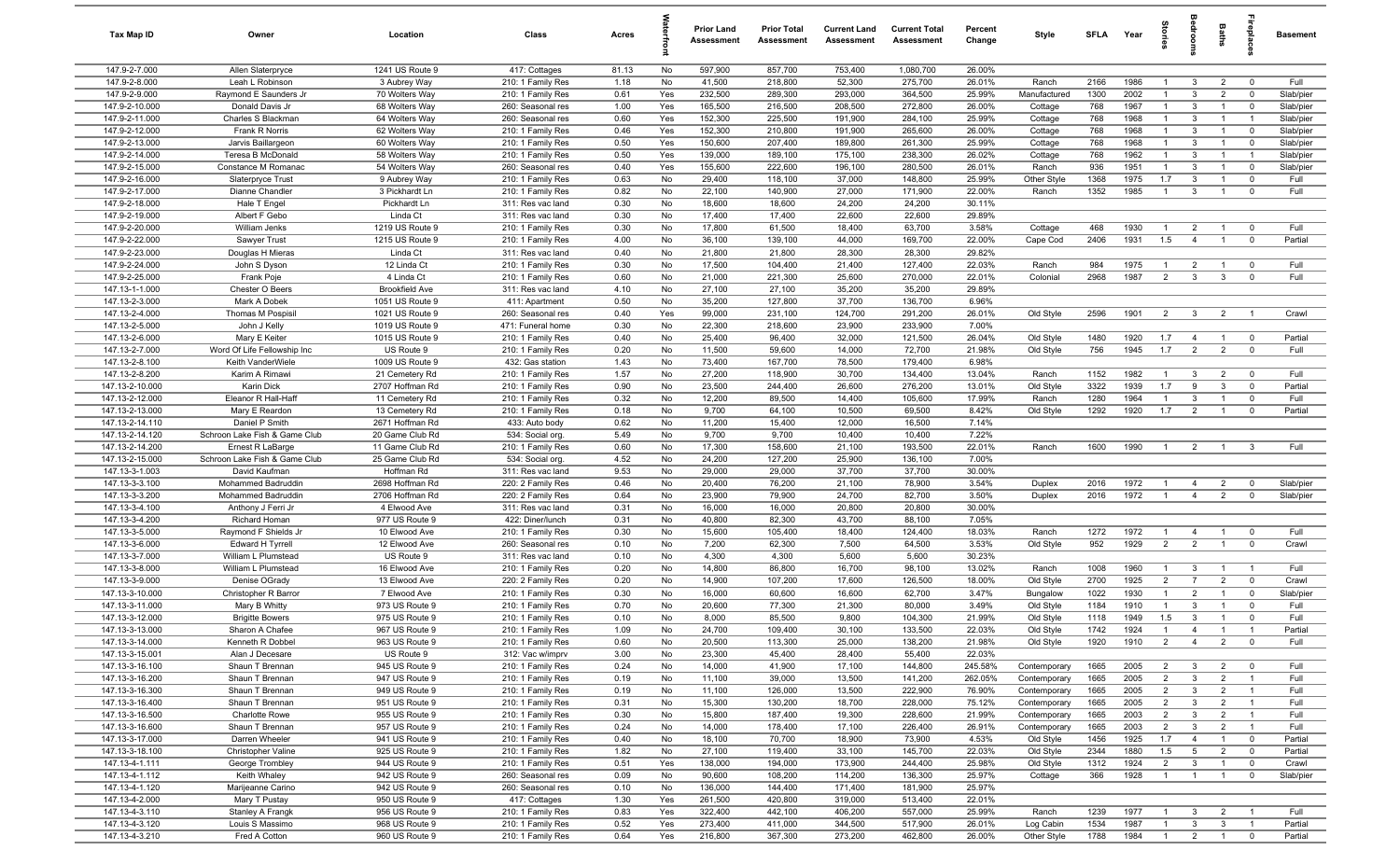| Tax Map ID                         | Owner                                                | Location                           | Class                                  | Acres        |            | <b>Prior Land</b><br>Assessment | <b>Prior Total</b><br>Assessment | <b>Current Land</b><br>Assessment | <b>Current Total</b><br>Assessment | Percent<br>Change | Style                   | SFLA Year   |              |                                | droom                            | Baths                          | epla                      | Basement          |
|------------------------------------|------------------------------------------------------|------------------------------------|----------------------------------------|--------------|------------|---------------------------------|----------------------------------|-----------------------------------|------------------------------------|-------------------|-------------------------|-------------|--------------|--------------------------------|----------------------------------|--------------------------------|---------------------------|-------------------|
| 147.13-4-3.220                     | Philip Marchbank                                     | 962 US Route 9                     | 417: Cottages                          | 0.76         | Yes        | 208,900                         | 274,800                          | 263,200                           | 346,200                            | 25.98%            |                         |             |              |                                |                                  |                                |                           |                   |
| 147.13-4-4.100                     | <b>Charles Cuyulis</b>                               | 970 US Route 9                     | 260: Seasonal res                      | 0.37         | No         | 35,300                          | 67,700                           | 44,500                            | 85,300                             | 26.00%            | Cottage                 | 520         | 1940         | $\mathbf{1}$                   | $\overline{1}$                   | $\overline{1}$                 | $^{\circ}$                | Crawl             |
| 147.13-4-4.200                     | <b>Charles Cuyulis</b>                               | US Route 9                         | 280: Multiple res                      | 0.70         | Yes        | 346,700                         | 492,500                          | 436,800                           | 620,600                            | 26.01%            | Cottage                 | 960         | 1940         | $\mathbf{1}$                   | $\overline{4}$                   |                                | -1                        | Full              |
| 147.13-4-5.100                     | Joyce M Lawrence                                     | 978 US Route 9                     | 210: 1 Family Res                      | 1.19         | Yes        | 361,100                         | 655,200                          | 440,500                           | 755,200                            | 15.26%            | Contemporary            | 2052        | 1997         | $\mathbf{1}$                   | $\overline{4}$                   | $\overline{2}$                 | $^{\circ}$                | Full              |
| 147.13-4-5.210                     | William A Calmbacher                                 | 974 US Route 9                     | 210: 1 Family Res                      | 0.34         | No         | 22,100                          | 154,200                          | 27,000                            | 188,100                            | 21.98%            | Ranch                   | 1164        | 1990         | $\mathbf{1}$                   | $\overline{2}$                   |                                | $\mathbf 0$               | Crawl             |
| 147.13-4-5.220                     | Angelo Cannistraci<br>Daniel J Sullivan              | US Route 9                         | 210: 1 Family Res                      | 0.75<br>1.66 | Yes        | 353,300<br>406,900              | 574,100<br>587,200               | 445,200<br>512,700                | 723,400                            | 26.01%<br>26.00%  | Contemporary            | 2428        | 1988         | $\overline{2}$                 | $\mathbf{3}$                     | $\overline{2}$                 | $\mathbf 0$               | Partial           |
| 147.13-4-6.000<br>147.13-4-7.000   | Amy Young                                            | 980 US Route 9<br>6 Elm Tree Ct    | 418: Inn/lodge<br>210: 1 Family Res    | 0.34         | Yes<br>Yes | 58,800                          | 148,800                          | 74,100                            | 739,900<br>187,500                 | 26.01%            | Ranch                   | 1632        | 1960         | $\overline{1}$                 | $\mathbf{3}$                     | $\overline{1}$                 | $\overline{0}$            | Crawl             |
| 147.13-4-8.000                     | David R Towne                                        | 3 Elm Tree Ct                      | 210: 1 Family Res                      | 0.38         | Yes        | 58,800                          | 116,400                          | 74,100                            | 146,700                            | 26.03%            | Cottage                 | 1134        | 1949         | $\overline{1}$                 | $\overline{2}$                   | $\overline{1}$                 | $\overline{0}$            | Crawl             |
| 147.13-4-9.000                     | Word Of Life Fellowship                              | 11 Island Access Rd                | 418: Inn/lodge                         | 2.70         | Yes        | 69,000                          | 220,900                          | 73,800                            | 236,400                            | 7.02%             |                         |             |              |                                |                                  |                                |                           |                   |
| 147.13-4-10.000                    | Phyllis S Korn                                       | 1008 US Route 9                    | 260: Seasonal res                      | 1.30         | Yes        | 382,300                         | 457,300                          | 481,700                           | 576,200                            | 26.00%            | Old Style               | 1608        | 1888         | 2                              | $\mathbf{3}$                     | $\overline{2}$                 | $\overline{1}$            | Partial           |
| 147.13-4-11.000                    | James S Audia                                        | 1010 US Route 9                    | 210: 1 Family Res                      | 0.40         | Yes        | 258,800                         | 357,000                          | 326,100                           | 449,800                            | 25.99%            | Old Style               | 1888        | 1930         | $\overline{2}$                 | $\mathbf{3}$                     | $\overline{2}$                 | $\overline{1}$            | Partial           |
| 147.13-4-12.000                    | Paul Leah                                            | 1012 US Route 9                    | 210: 1 Family Res                      | 0.20         | Yes        | 198,000                         | 287,500                          | 249,500                           | 362,300                            | 26.02%            | Old Style               | 2418        | 1910         | $\overline{2}$                 | $\overline{4}$                   | $\overline{2}$                 | $\overline{1}$            | Crawl             |
| 147.13-4-13.000                    | John Kelly                                           | 1016 US Route 9                    | 220: 2 Family Res                      | 0.30         | Yes        | 215,600                         | 304,400                          | 271,700                           | 383,500                            | 25.99%            | Old Style               | 2094        | 1930         | $\overline{2}$                 | $\overline{4}$                   | $\mathbf{3}$                   | $\overline{1}$            | Crawl             |
| 147.13-4-14.000                    | Andrew F Gillings                                    | 5 Elm Tree Ct                      | 230: 3 Family Res                      | 0.27         | Yes        | 67,700                          | 133,100                          | 85,300                            | 167,700                            | 26.00%            | Ranch                   | 1840        | 1949         | $\mathbf{1}$                   | $\overline{4}$                   | $\overline{4}$                 | $\mathbf 0$               | Crawl             |
| 147.13-4-15.000                    | Timothy A Wyman                                      | 8 Elm Tree Ct                      | 210: 1 Family Res                      | 0.21         | Yes        | 64,700                          | 146,000                          | 81,500                            | 184,000                            | 26.03%            | Log Cabin               | 768         | 1996         | $\mathbf{1}$                   | $\overline{2}$                   |                                | $\mathbf 0$               | Full              |
| 147.13-4-16.000                    | Duane M Miller                                       | 9 Elm Tree Ct                      | 210: 1 Family Res                      | 0.18         | Yes        | 64,700                          | 97,000                           | 81,500                            | 122,200                            | 25.98%            | Cottage                 | 870         | 1949         | 1.5                            | $\overline{2}$                   |                                | $^{\circ}$                | Crawl             |
| 147.13-4-17.000                    | James J Lipuma                                       | 12 Elm Tree Ct                     | 260: Seasonal res                      | 0.16         | Yes        | 64,700                          | 133,800                          | 81,500                            | 168,600                            | 26.01%            | Log Cabin               | 720         | 1992         | $\mathbf{1}$                   | $\overline{2}$                   |                                | $^{\circ}$                | Partial           |
| 147.13-4-18.000                    | Marylee Towne-Conway                                 | 13 Elm Tree Ct                     | 260: Seasonal res                      | 0.18         | Yes        | 70,600                          | 103,100                          | 89,000                            | 129,900                            | 25.99%            | Cottage                 | 864         | 1949         | $\overline{1}$                 |                                  |                                | $\mathbf 0$               | Crawl             |
| 147.13-4-19.000                    | Stephen E Towne                                      | 14 Elm Tree Ct                     | 210: 1 Family Res                      | 0.19         | Yes        | 70,600                          | 172,100                          | 89,000                            | 216,800                            | 25.97%            | Old Style               | 1602        | 1949         | $\overline{2}$                 | $\overline{2}$                   | $\overline{2}$                 | $\mathbf 0$               | Slab/pier         |
| 147.13-4-20.000                    | Harold W Gillings III                                | US Route 9                         | 280: Multiple res<br>210: 1 Family Res | 0.22         | Yes        | 123,500                         | 165,400                          | 155,600                           | 208,400                            | 26.00%            | Cottage                 | 480<br>1888 | 1949<br>2004 | $\overline{1}$<br>1.5          | $\mathbf{3}$                     | $\overline{1}$<br>$\mathbf{3}$ | $\mathbf 0$<br>$^{\circ}$ | Slab/pier<br>Full |
| 147.13-4-21.000<br>147.13-5-1.000  | Harold W Gillings III<br>Word Of Life Fellowship Inc | 15 Elm Tree Ct<br>1030 US Route 9  | 313: Watrfrnt vac                      | 0.33<br>0.80 | Yes<br>Yes | 176,600<br>143,400              | 383,900<br>143,400               | 222,500<br>153,400                | 483,700<br>153,400                 | 26.00%<br>6.97%   | Cape Cod                |             |              |                                |                                  |                                |                           |                   |
| 147.13-5-2.000                     | Scott C Schuler                                      | 1046 US Route 9                    | 210: 1 Family Res                      | 0.20         | Yes        | 165,600                         | 272,200                          | 208,700                           | 343,000                            | 26.01%            | Old Style               | 2276        | 1940         | $\overline{2}$                 | $\overline{4}$                   | $\overline{4}$                 | $^{\circ}$                | Crawl             |
| 147.13-5-3.030                     | Robert C Schuler                                     | US Route 9                         | 210: 1 Family Res                      | 0.25         | No         | 150,600                         | 150,600                          | 189,800                           | 189,800                            | 26.03%            |                         |             |              |                                |                                  |                                |                           |                   |
| 147.13-5-3.030/1                   | Robert C Schuler                                     | 1050 US Route 9                    | 210: 1 Family Res                      | 0.01         | No         | 100                             | 191,500                          | 100                               | 241,300                            | 26.01%            |                         |             |              |                                |                                  |                                |                           |                   |
| 147.13-5-3.030/2                   | Robert C Schuler                                     | 1050 US Route 9                    | 210: 1 Family Res                      | 0.01         | No         | 100                             | 148,400                          | 100                               | 187,000                            | 26.01%            |                         |             |              |                                |                                  |                                |                           |                   |
| 147.13-5-4.000                     | Joseph T Jones Jr                                    | 1052 US Route 9                    | 411: Apartment                         | 0.40         | Yes        | 221,400                         | 414,900                          | 236,900                           | 443,900                            | 6.99%             |                         |             |              |                                |                                  |                                |                           |                   |
| 147.13-5-5.000                     | Lance S Miller                                       | 3 Tannery Ln                       | 210: 1 Family Res                      | 0.30         | Yes        | 252,400                         | 339,200                          | 318,000                           | 427,400                            | 26.00%            | Old Style               | 2116        | 1920         | $\overline{2}$                 | $\mathbf{3}$                     | $\overline{2}$                 | $\overline{1}$            | Full              |
| 147.13-5-6.000                     | R Clifford Rogers                                    | 1058 US Route 9                    | 220: 2 Family Res                      | 0.37         | No         | 26,100                          | 66,800                           | 26,100                            | 66,800                             | $0.00\%$          | Old Style               | 2704        | 1880         | 2                              | 8                                | $\mathbf{3}$                   | $\mathbf 0$               | Slab/pier         |
| 147.13-5-10.000                    | Mary E Keiter                                        | US Route 9                         | 313: Watrfrnt vac                      | 0.10         | Yes        | 72,000                          | 72,000                           | 90,700                            | 90,700                             | 25.97%            |                         |             |              |                                |                                  |                                |                           |                   |
| 147.17-2-1.000                     | George Derossi                                       | 13 Husted Way                      | 210: 1 Family Res                      | 0.50         | Yes        | 258,700                         | 361,100                          | 326,000                           | 455,000                            | 26.00%            | Ranch                   | 1202        | 1975         | $\overline{1}$                 | $\mathbf{3}$                     | $\overline{1}$                 | $\mathbf 0$               | Crawl             |
| 147.17-2-2.000                     | Frank Sabo                                           | 13 Tavern Way                      | 210: 1 Family Res                      | 0.10         | No         | 45,600                          | 92,200                           | 57,500                            | 116,200                            | 26.03%            | Old Style               | 1276        | 1930         | $\overline{2}$                 | $\overline{2}$                   | $\overline{1}$                 | $\overline{0}$            | Slab/pier         |
| 147.17-2-3.000                     | Gayle Molnar                                         | 15 Tavern Way                      | 210: 1 Family Res                      | 0.20         | No         | 142,100                         | 206,300                          | 179,000                           | 259,900                            | 25.98%            | Ranch                   | 960         | 1966         | $\overline{1}$                 | $\overline{2}$                   | $\overline{1}$                 | $\mathbf 0$               | Slab/pier         |
| 147.17-2-4.000                     | Alex M Gillman                                       | 16 Tavern Way                      | 260: Seasonal res                      | 0.20         | No         | 142,100                         | 204,800                          | 179,000                           | 258,000                            | 25.98%            | Old Style               | 1522        | 1885         | 1.5                            | $\mathbf{3}$                     | $\overline{1}$                 | $\mathbf 0$               | Partial           |
| 147.17-2-5.000<br>147.17-2-6.000   | Michelle Gerber                                      | 14 Tavern Way<br>8 Bohrmann Dr     | 210: 1 Family Res                      | 0.10<br>0.25 | No<br>No   | 45,600                          | 104,400<br>80,500                | 57,500<br>57,300                  | 131,500<br>101,400                 | 25.96%<br>25.96%  | Bungalow                | 898<br>704  | 1880<br>1920 | $\mathbf{1}$<br>$\overline{1}$ | $\overline{2}$<br>$\overline{2}$ | $\overline{1}$<br>$\mathbf 0$  | $^{\circ}$<br>$^{\circ}$  | Slab/pier         |
| 147.17-2-7.000                     | Geoffrey McAlmond<br>Leonard Hughes                  | 18 Bohrmann Dr                     | 260: Seasonal res<br>210: 1 Family Res | 1.20         | Yes        | 45,500<br>136,400               | 443,400                          | 171,900                           | 558,700                            | 26.00%            | Cottage<br>Contemporary | 2608        | 1991         | $\overline{2}$                 | $\mathbf{3}$                     | $\overline{2}$                 | $\mathbf 0$               | Slab/pier<br>Full |
| 147.17-2-8.000                     | Nathan Glassman                                      | 21 Bohrmann Dr                     | 210: 1 Family Res                      | 0.15         | Yes        | 183,500                         | 235,800                          | 231,200                           | 297,100                            | 26.00%            | Old Style               | 1055        | 1930         | 1.7                            | $\overline{4}$                   |                                | $\mathbf 0$               | Crawl             |
| 147.17-2-9.000                     | Robert F Kobbe                                       | 23 Bohrmann Dr                     | 210: 1 Family Res                      | 0.30         | Yes        | 211,700                         | 358,400                          | 266,700                           | 451,600                            | 26.00%            | Old Style               | 2353        | 1935         | 1.7                            | $\mathbf{3}$                     | $\overline{1}$                 | $\mathbf 0$               | Partial           |
| 147.17-2-10.000                    | Frank Weber                                          | 25 Bohrmann Dr                     | 260: Seasonal res                      | 0.20         | Yes        | 211,700                         | 265,800                          | 266,700                           | 334,900                            | 26.00%            | Old Style               | 1365        | 1930         | 1.7                            | $\overline{2}$                   |                                | - 1                       | Partial           |
| 147.17-2-11.000                    | Brentwood-Schroon Inc                                | 26 Bohrmann Dr                     | 260: Seasonal res                      | 0.30         | Yes        | 70,600                          | 112,600                          | 89,000                            | 141,900                            | 26.02%            | Bungalow                | 960         | 1917         | $\mathbf{1}$                   | $\overline{2}$                   |                                | $\overline{0}$            | Crawl             |
| 147.17-2-12.000                    | David G Kelly                                        | 29 Bohrmann Dr                     | 280: Multiple res                      | 0.20         | Yes        | 229,300                         | 406,800                          | 288,900                           | 512,600                            | 26.01%            | Contemporary            | 1664        | 2005         | $\overline{2}$                 | $\mathbf{3}$                     | $\overline{2}$                 | $^{\circ}$                | Full              |
| 147.17-2-13.000                    | David T Biggs                                        | 17 Pharaoh Dr                      | 210: 1 Family Res                      | 0.50         | No         | 178,800                         | 304,000                          | 225,300                           | 383,000                            | 25.99%            | Ranch                   | 1810        | 1958         | $\mathbf{1}$                   | $\mathbf{3}$                     |                                |                           | Full              |
| 147.17-2-14.000                    | Robert H Bastian                                     | Pharaoh Dr                         | 311: Res vac land                      | 0.70         | No         | 72,700                          | 72,700                           | 91,600                            | 91,600                             | 26.00%            |                         |             |              |                                |                                  |                                |                           |                   |
| 147.17-2-15.000                    | Pharaoh Acres Inc                                    | US Route 9                         | 560: Imprvd beach                      | 0.90         | Yes        | 21,100                          | 21,100                           | 21,100                            | 21,100                             | 0.00%             |                         |             |              |                                |                                  |                                |                           |                   |
| 147.17-2-16.000                    | Marion E Marsceill                                   | 20 Pharaoh Dr                      | 210: 1 Family Res                      | 0.60         | No         | 88,200                          | 323,400                          | 111,100                           | 407,500                            | 26.00%            | Ranch                   | 2256        | 1983         | $\overline{1}$                 | $\mathcal{P}$                    |                                |                           | Full              |
| 147.17-2-17.000                    | William Merrill                                      | 19 Pharaoh Dr                      | 210: 1 Family Res                      | 0.30         | No         | 143,500                         | 215,800                          | 180,800                           | 271,900                            | 26.00%            | Cottage                 | 984         | 1960         | $\overline{1}$                 | $\mathbf{3}$                     | $\overline{2}$                 | $\overline{0}$            | Crawl             |
| 147.17-2-18.000                    | Jane V Merrill                                       | 21 Pharaoh Dr                      | 260: Seasonal res                      | 0.30         | No         | 143,500                         | 206,000                          | 180,800                           | 259,600                            | 26.02%            | Cottage                 | 624         | 1968         | $\overline{1}$                 | $\overline{2}$                   | $\overline{1}$                 | $\overline{0}$            | Crawl             |
| 147.17-2-19.000                    | John R Langabeer                                     | 11 Easy St                         | 210: 1 Family Res                      | 0.20         | No         | 52,900                          | 173,600                          | 66,700                            | 218,700                            | 25.98%            | Cape Cod                | 2049        | 1967         | 1.5                            | $\overline{4}$                   | $\overline{1}$                 | $\mathbf 0$               | Crawl             |
| 147.17-2-20.000                    | Burzee Cedar Grove Assn<br>Thomas R Kirk             | 3 Easy St                          | 417: Cottages                          | 4.34         | Yes        | 832,000                         | 1,356,000                        | 1,015,000                         | 1,654,300                          | 22.00%            |                         |             |              | $\overline{1}$                 |                                  |                                | $\overline{0}$            |                   |
| 147.17-2-21.000<br>147.17-2-22.000 | Thomas R Kirk                                        | 5 Grove Point Rd<br>Grove Point Rd | 260: Seasonal res<br>311: Res vac land | 1.30<br>0.60 | No<br>No   | 88,200<br>60,000                | 118,600<br>60,000                | 111,100<br>75,600                 | 149,400<br>75,600                  | 25.97%<br>26.00%  | Bungalow                | 640         | 1920         |                                | $\overline{2}$                   | $\overline{1}$                 |                           | Crawl             |
| 147.17-2-23.000                    | Dianne Deberardinis                                  | 10 Quinn Way                       | 260: Seasonal res                      | 0.10         | No         | 41,200                          | 83,600                           | 45,300                            | 92,000                             | 10.05%            | Cottage                 | 704         | 1948         | $\overline{1}$                 | $\overline{2}$                   |                                | $\overline{0}$            | Crawl             |
| 147.17-2-24.000                    | Charles III Muller                                   | 7 Quinn Way                        | 210: 1 Family Res                      | 0.10         | No         | 41,200                          | 90,600                           | 45,300                            | 99,700                             | 10.04%            | Ranch                   | 1122        | 1951         | $\mathbf{1}$                   | $\mathbf{3}$                     | $\overline{1}$                 | $\overline{0}$            | Slab/pier         |
| 147.17-2-25.100                    | Robert L Whitty                                      | 13 Grove Point Rd                  | 210: 1 Family Res                      | 0.20         | No         | 47,300                          | 100,200                          | 59,600                            | 126,300                            | 26.05%            | Old Style               | 1284        | 1910         | $\overline{2}$                 | $\mathbf{3}$                     |                                | $\mathbf 0$               | Full              |
| 147.17-2-25.200                    | John M Sutter                                        | 5 Quinn Way                        | 312: Vac w/imprv                       | 0.10         | No         | 24,000                          | 29,000                           | 40,800                            | 49,300                             | 70.00%            |                         |             |              |                                |                                  |                                |                           |                   |
| 147.17-2-26.000                    | <b>Roland Bennett</b>                                | 6 Quinn Way                        | 210: 1 Family Res                      | 0.20         | No         | 47,000                          | 101,200                          | 51,700                            | 111,300                            | 9.98%             | Old Style               | 1515        | 1890         | $\overline{2}$                 | $\overline{4}$                   | $\overline{1}$                 | $\overline{1}$            | Partial           |
| 147.17-2-27.000                    | <b>Roland Bennett</b>                                | Grove Point Rd                     | 311: Res vac land                      | 0.10         | No         | 14,500                          | 14,500                           | 17,700                            | 17,700                             | 22.07%            |                         |             |              |                                |                                  |                                |                           |                   |
| 147.17-2-28.000                    | Glen W Repko                                         | 17 Grove Point Rd                  | 260: Seasonal res                      | 0.40         | No         | 58,800                          | 110,600                          | 74,100                            | 139,400                            | 26.04%            | Old Style               | 936         | 1905         | 1.5                            | $\overline{2}$                   | $\overline{1}$                 | $\overline{\mathbf{0}}$   | Partial           |
| 147.17-2-29.000                    | Diane B Whaley                                       | 23 Grove Point Rd                  | 210: 1 Family Res                      | 0.60         | No         | 88,200                          | 264,600                          | 111,100                           | 333,400                            | 26.00%            | Contemporary            | 1582        | 1994         | 1.5                            | $\mathbf{3}$                     | $\overline{1}$                 | $\mathbf 0$               | Full              |
| 147.17-2-30.000                    | Samuel M Scavera Jr                                  | Grove Point Rd                     | 311: Res vac land                      | 0.59         | No         | 74,600                          | 74,600                           | 94,000                            | 94,000                             | 26.01%            |                         |             |              |                                |                                  |                                |                           |                   |
| 147.17-2-31.000                    | Samuel M Scavera Jr                                  | 12 Cornell St                      | 210: 1 Family Res                      | 0.34         | Yes        | 277,400                         | 347,800                          | 349,500                           | 438,200                            | 25.99%            | Ranch                   | 1148        | 1960         | $\mathbf{1}$                   | $\overline{2}$                   | $\overline{2}$                 | $^{\circ}$                | Slab/pier         |
| 147.17-2-32.000                    | Robert Guarnera                                      | 10 Cornell St                      | 210: 1 Family Res                      | 0.50         | Yes        | 302,300                         | 360,500                          | 380,900                           | 454,200                            | 25.99%            | Ranch                   | 1015        | 1956         | $\overline{1}$                 | $\overline{2}$                   | $\overline{1}$                 | $\mathbf 0$               | Full              |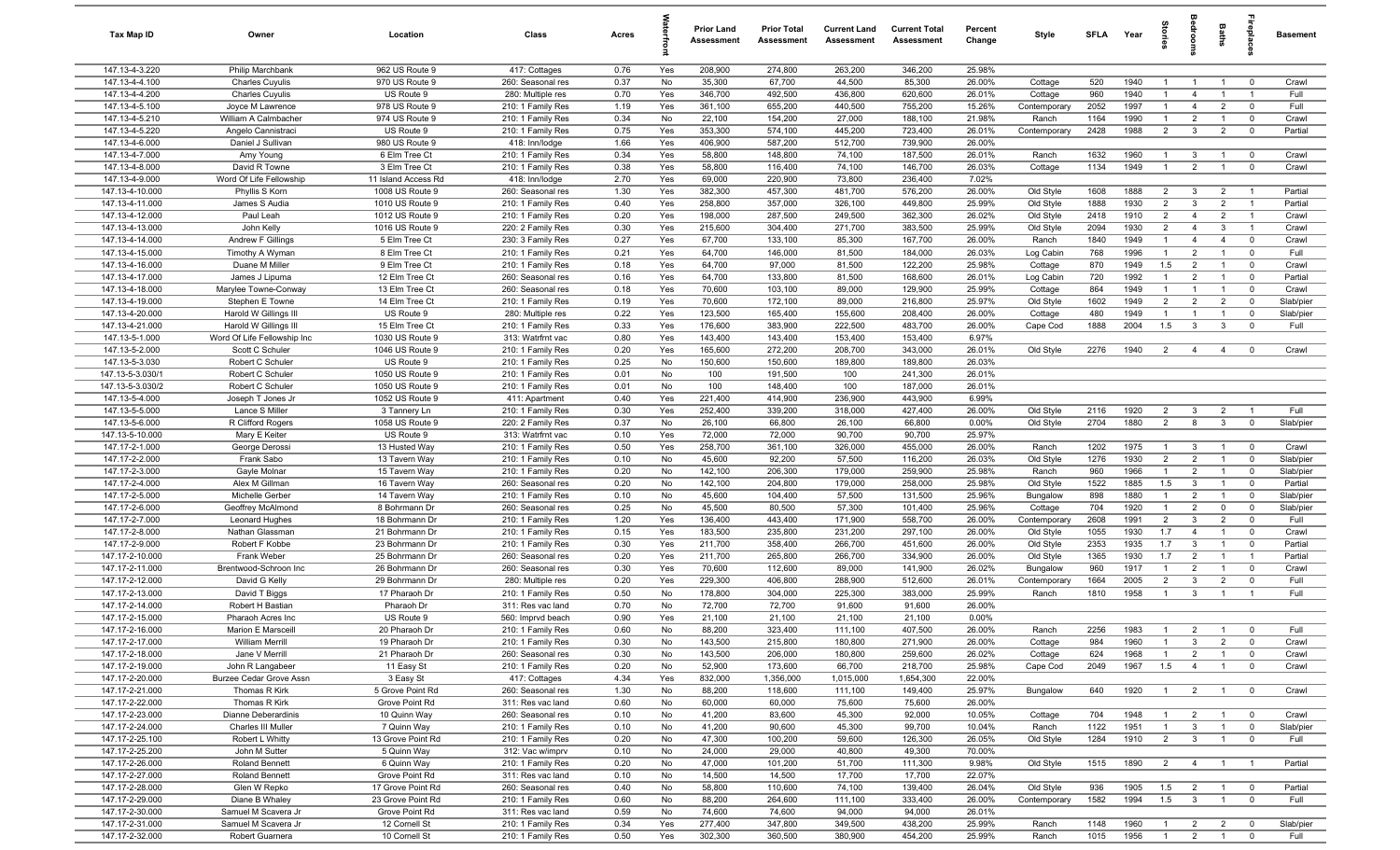| Tax Map ID                         | Owner                                         | Location                               | Class                                  | Acres        |            | <b>Prior Land</b><br>Assessment | <b>Prior Total</b><br>Assessment | <b>Current Land</b><br>Assessment | <b>Current Total</b><br><b>Assessment</b> | Percent<br>Change | Style                        | <b>SFI A</b> | Year         | tories                           |                                  | Baths                            | 름                                      | <b>Basement</b>  |
|------------------------------------|-----------------------------------------------|----------------------------------------|----------------------------------------|--------------|------------|---------------------------------|----------------------------------|-----------------------------------|-------------------------------------------|-------------------|------------------------------|--------------|--------------|----------------------------------|----------------------------------|----------------------------------|----------------------------------------|------------------|
| 147.17-2-33.000                    | Stanley J Polhemus Jr                         | 4 Cornell St                           | 210: 1 Family Res                      | 0.57         | Yes        | 289,600                         | 338,200                          | 364,900                           | 426,100                                   | 25.99%            | Cottage                      | 672          | 1951         | $\overline{1}$                   | $\overline{2}$                   | $\overline{1}$                   | $\overline{1}$                         | Full             |
| 147.17-2-34.000                    | Marion Farlin                                 | 2 Cornell St                           | 260: Seasonal res                      | 0.90         | Yes        | 427,000                         | 488,800                          | 538,000                           | 615,900                                   | 26.00%            | Old Style                    | 988          | 1949         | $\overline{1}$                   | 3                                | $\overline{2}$                   | $\overline{1}$                         | Full             |
| 147.17-2-35.000                    | Robert A Wyld                                 | 29 Kanasta Cv                          | 260: Seasonal res                      | 0.39         | Yes        | 211,700                         | 272,200                          | 266,700                           | 343,000                                   | 26.01%            | Cottage                      | 1104         | 1965         | $\overline{1}$                   | $\overline{1}$                   | $\overline{1}$                   | $\mathbf 0$                            | Crawl            |
| 147.17-2-36.000<br>147.17-2-37.000 | <b>Richard Creedon</b><br>Peter Schmid        | 31 Kanasta Cv<br>Grove Point Rd        | 210: 1 Family Res<br>313: Watrfrnt vac | 0.20<br>0.20 | Yes<br>Yes | 242,900<br>128,800              | 379,000<br>128,800               | 306,100<br>257,600                | 477,500<br>257,600                        | 25.99%<br>100.00% | Contemporary                 | 1287         | 1989         | 1.5                              | $\overline{2}$                   | $\overline{2}$                   | $\overline{1}$                         | Full             |
| 147.17-2-38.000                    | George W Murphy                               | 35 Kanasta Cv                          | 210: 1 Family Res                      | 0.30         | Yes        | 229,300                         | 273,500                          | 288,900                           | 344,600                                   | 26.00%            | Cottage                      | 688          | 1959         | $\overline{1}$                   | $\overline{2}$                   | $\overline{1}$                   | $\overline{\mathbf{0}}$                | Crawl            |
| 147.17-2-39.000                    | Colleen M Fitzgerald                          | 39 Kanasta Cv                          | 210: 1 Family Res                      | 0.23         | Yes        | 180,500                         | 264,400                          | 288,900                           | 394,600                                   | 49.24%            | Ranch                        | 1004         | 1971         | $\overline{1}$                   | 3                                | $\overline{1}$                   | $\overline{1}$                         | Full             |
| 147.17-2-40.000                    | Margaret J Sommese                            | 43 Kanasta Cv                          | 210: 1 Family Res                      | 0.20         | Yes        | 207,000                         | 295,800                          | 260,800                           | 372,700                                   | 26.00%            | Ranch                        | 1200         | 1964         | $\overline{1}$                   | $\overline{4}$                   | $\overline{1}$                   | $\overline{1}$                         | Full             |
| 147.17-2-41.000                    | Geraldine A Heinzelman                        | 47 Kanasta Cv                          | 210: 1 Family Res                      | 0.28         | Yes        | 236,400                         | 396,400                          | 297,900                           | 499,500                                   | 26.01%            | Old Style                    | 3057         | 1919         | 1.7                              | $\overline{4}$                   | $\overline{2}$                   | $\overline{1}$                         | Crawl            |
| 147.17-2-42.000                    | Geraldine A Heinzelman                        | Kanasta Cove Rd                        | 311: Res vac land                      | 0.40         | No         | 20,000                          | 20,000                           | 26,000                            | 26,000                                    | 30.00%            |                              |              |              |                                  |                                  |                                  |                                        |                  |
| 147.17-2-43.000                    | Nicholas G Sommese                            | Grove Point Rd                         | 312: Vac w/imprv                       | 0.20         | No         | 28,100                          | 28,100                           | 35,400                            | 35,400                                    | 25.98%            |                              |              |              |                                  |                                  |                                  |                                        |                  |
| 147.17-2-44.000                    | Colleen M Fitzgerald                          | Grove Point Rd                         | 311: Res vac land                      | 0.25         | No         | 29,000                          | 29,000                           | 36,500                            | 36,500                                    | 25.86%            |                              |              |              |                                  |                                  |                                  |                                        |                  |
| 147.17-2-45.000                    | William E Otto Jr                             | 34 Kanasta Cv                          | 210: 1 Family Res                      | 0.54         | No         | 82,300                          | 181,000                          | 103,700                           | 228,100                                   | 26.02%            | Other Style                  | 1194         | 1970         | 1.5                              | $\overline{3}$                   | $\overline{1}$                   | $\overline{1}$                         | Full             |
| 147.17-2-46.000                    | Michael M Ames                                | 20 Kanasta Cv                          | 260: Seasonal res                      | 0.50         | No         | 70,400                          | 135,400                          | 88,700                            | 170,600                                   | 26.00%            | Other Style                  | 850          | 1970         | 1.5                              | $\overline{2}$                   | $\overline{1}$                   | $\overline{1}$                         | Crawl            |
| 147.17-2-47.000                    | Marion Farlin                                 | Grove Point Rd                         | 311: Res vac land                      | 0.40         | No         | 42,000                          | 42,000                           | 52,900                            | 52,900                                    | 25.95%            |                              |              |              |                                  |                                  |                                  |                                        |                  |
| 147.17-2-48.000                    | John Scully                                   | Grove Point Rd                         | 311: Res vac land                      | 0.40         | No         | 42,000                          | 42,000                           | 52,900                            | 52,900                                    | 25.95%            |                              |              |              |                                  |                                  |                                  |                                        |                  |
| 147.17-2-49.000                    | John Scully                                   | 16 Grove Point Rd                      | 260: Seasonal res                      | 0.60         | No         | 77,400<br>52,900                | 151,900                          | 77,400<br>66,700                  | 151,900                                   | 0.00%             | Old Style                    | 1362<br>1296 | 1860<br>1974 | 1.5<br>$\overline{1}$            | $\overline{4}$                   | $\overline{1}$<br>$\mathbf{3}$   | $\overline{1}$                         | Partial<br>Full  |
| 147.17-2-50.000<br>147.17-2-51.000 | <b>Gregory Chippendale</b><br>Ronald A Baron  | 12 Grove Point Rd<br>14 Grove Point Rd | 220: 2 Family Res<br>260: Seasonal res | 0.20<br>0.16 | No<br>No   | 25,700                          | 180,500<br>60,000                | 31,400                            | 195,000<br>73,200                         | 8.03%<br>22.00%   | Ranch<br>Cottage             | 546          | 1940         | $\overline{1}$                   | $\overline{2}$                   | $\overline{1}$                   | $\mathbf 0$<br>$\mathbf 0$             | Crawl            |
| 147.17-2-52.000                    | Kathleen K Green                              | 10 Grove Point Rd                      | 260: Seasonal res                      | 0.10         | No         | 61,700                          | 86,500                           | 67,900                            | 95,200                                    | 10.06%            | Cottage                      | 516          | 1920         | $\overline{1}$                   | $\overline{2}$                   | $\overline{1}$                   | $\mathbf 0$                            | Crawl            |
| 147.17-2-53.000                    | Diane M Feldman                               | Grove Point Rd                         | 311: Res vac land                      | 0.30         | No         | 48,000                          | 48,000                           | 60,500                            | 60,500                                    | 26.04%            |                              |              |              |                                  |                                  |                                  |                                        |                  |
| 147.17-2-54.000                    | Diane M Feldman                               | 834 US Route 9                         | 210: 1 Family Res                      | 0.50         | No         | 64,700                          | 154,100                          | 81,500                            | 194,200                                   | 26.02%            | Old Style                    | 2064         | 1905         | $\overline{2}$                   | $\mathbf{3}$                     | $\overline{2}$                   | $\overline{1}$                         | Partial          |
| 147.17-2-55.000                    | James F Miller                                | US Route 9                             | 311: Res vac land                      | 1.00         | No         | 48,000                          | 48,000                           | 58,600                            | 58,600                                    | 22.08%            |                              |              |              |                                  |                                  |                                  |                                        |                  |
| 147.17-2-56.000                    | James Miller                                  | 10 Kanasta Cv                          | 210: 1 Family Res                      | 1.40         | No         | 100,000                         | 341,500                          | 122,000                           | 416,600                                   | 21.99%            | Ranch                        | 2520         | 1970         | $\overline{1}$                   | $\mathbf{3}$                     | 3                                | $\overline{4}$                         | Partial          |
| 147.17-2-57.002                    | Andrew G Mosca                                | 2 Kanasta Cv                           | 210: 1 Family Res                      | 0.50         | No         | 78,000                          | 342,700                          | 95,200                            | 418,100                                   | 22.00%            | Contemporary                 | 1680         | 2004         | 1.5                              | $\overline{4}$                   | $\overline{2}$                   | $\mathbf 0$                            | Full             |
| 147.17-2-58.100                    | William C Martin                              | 94 Skylark Ln                          | 260: Seasonal res                      | 0.77         | Yes        | 260,600                         | 433,300                          | 328,400                           | 546,000                                   | 26.01%            | Contemporary                 | 1344         | 2000         | $\overline{2}$                   | $\mathbf{3}$                     | $\overline{2}$                   | $\mathbf 0$                            | Slab/pier        |
| 147.17-2-58.200                    | Robert J Hook                                 | 90 Skylark Ln                          | 210: 1 Family Res                      | 0.70         | Yes        | 232,900                         | 412,300                          | 293,500                           | 519,500                                   | 26.00%            | Cape Cod                     | 1512         | 1998         | 1.5                              | $\overline{4}$                   | $\overline{1}$                   | $\mathbf 0$                            | Full             |
| 147.17-2-59.000                    | Glenn R Hintze                                | 88 Skylark Ln                          | 260: Seasonal res                      | 0.90         | Yes        | 290,400                         | 372,800                          | 365,900                           | 469,700                                   | 25.99%            | Ranch                        | 1450         | 1970         | $\overline{1}$                   | $\overline{2}$                   | $\overline{1}$                   | $\mathbf 0$                            | Crawl            |
| 147.17-2-60.000                    | Donna Crisafulli                              | 86 Skylark Ln                          | 210: 1 Family Res                      | 0.80         | Yes        | 332,800                         | 497,800                          | 419,300                           | 627,200                                   | 25.99%            | Contemporary                 | 1666         | 1971         | 1.5                              | $\overline{4}$                   | $\overline{1}$                   | $\overline{1}$                         | Full             |
| 147.17-2-61.002                    | Gerritt VanRiper                              | 82 Skylark Ln                          | 210: 1 Family Res                      | 1.90         | Yes        | 363,400                         | 447,400                          | 457,900                           | 563,700                                   | 25.99%            | Ranch                        | 864          | 1968         | $\overline{1}$                   | 3                                | $\overline{1}$                   | $\overline{1}$                         | Full             |
| 147.17-2-62.001                    | Otto L Kern                                   | 8 Underhill Ln                         | 210: 1 Family Res                      | 0.60         | No         | 82,300                          | 176,900                          | 103,700                           | 222,900                                   | 26.00%            | Ranch                        | 1056<br>1230 | 1970         | $\overline{1}$<br>$\overline{1}$ | $\overline{2}$<br>$\overline{4}$ | $\overline{1}$                   | $\mathbf 0$                            | Full             |
| 147.17-2-63.200<br>147.17-2-63.300 | Susan P Eaton<br>Andrew Graziano              | 57 Skylark Ln<br>63 Skylark Ln         | 210: 1 Family Res<br>210: 1 Family Res | 0.50<br>0.70 | No<br>No   | 82,300<br>82,300                | 184,300<br>318,400               | 103,700<br>103,700                | 232,200<br>401,200                        | 25.99%<br>26.01%  | Contemporary<br>Contemporary | 2094         | 1976<br>1981 | $\overline{1}$                   | $\overline{4}$                   | $\overline{2}$<br>$\overline{2}$ | $\mathbf 0$<br>$\overline{1}$          | Crawl<br>Partial |
| 147.17-2-63.400                    | Paul E Conolly                                | 74 Skylark Ln                          | 210: 1 Family Res                      | 0.90         | Yes        | 311,300                         | 452,500                          | 392,200                           | 582,900                                   | 28.82%            | Log Cabin                    | 1456         | 1980         | 1.5                              | $\mathbf{3}$                     | $\overline{1}$                   | $\mathbf 0$                            | Full             |
| 147.17-2-63.500                    | Warren Page                                   | 68 Skylark Ln                          | 210: 1 Family Res                      | 0.70         | Yes        | 284,500                         | 428,800                          | 358,500                           | 540,300                                   | 26.00%            | Cape Cod                     | 1512         | 1982         | 1.5                              | $\mathbf{3}$                     | $\overline{2}$                   | $\overline{1}$                         | Full             |
| 147.17-2-63.600                    | John VanGaler                                 | 62 Skylark Ln                          | 210: 1 Family Res                      | 0.60         | Yes        | 282,600                         | 407,300                          | 356,100                           | 513,200                                   | 26.00%            | Other Style                  | 1326         | 1980         | 1.5                              | $\mathbf{3}$                     | $\overline{1}$                   | $\overline{1}$                         | Full             |
| 147.45-1-2.000                     | Larry Shiell                                  | Jordan St                              | 312: Vac w/imprv                       | 4.53         | No         | 18,100                          | 19,700                           | 22,100                            | 24,000                                    | 21.83%            |                              |              |              |                                  |                                  |                                  |                                        |                  |
| 147.45-1-4.001                     | John Taft                                     | 3 Center St                            | 311: Res vac land                      | 0.48         | No         | 20,600                          | 20,600                           | 25,100                            | 25,100                                    | 21.84%            |                              |              |              |                                  |                                  |                                  |                                        |                  |
| 147.45-1-5.003                     | James A Robbins                               | 57 Jordan St                           | 210: 1 Family Res                      | 1.22         | No         | 39,400                          | 150,700                          | 46,500                            | 177,800                                   | 17.98%            | Manufactured                 | 1188         | 2001         | -1                               | -3                               | $\mathbf{1}$                     | $\mathbf 0$                            | Slab/pier        |
| 147.45-1-6.000                     | Thomas R Headlee                              | 53 Jordan St                           | 220: 2 Family Res                      | 0.90         | No         | 38,700                          | 141,600                          | 43,500                            | 159,000                                   | 12.29%            | Raised Ranch                 | 1716         | 1965         | -1                               | 3                                | $\overline{2}$                   | $\overline{2}$                         | Full             |
| 147.45-1-7.000                     | Catherine Querns                              | 41 Jordan St                           | 210: 1 Family Res                      | 1.40         | No         | 45,100                          | 116,800                          | 53,200                            | 137,800                                   | 17.98%            | Old Style                    | 1451         | 1850         | 1.5                              | $\overline{2}$                   | $\overline{2}$                   | $\mathbf 0$                            | Partial          |
| 147.45-1-8.000                     | Douglas E Fawthorp                            | 56 Jordan St                           | 270: Mfg housing                       | 0.40         | No         | 21,700                          | 31,800                           | 22,500                            | 32,900                                    | 3.46%             |                              |              |              |                                  |                                  |                                  |                                        |                  |
| 147.45-1-9.000                     | David R Quinn                                 | 52 Jordan St                           | 270: Mfg housing                       | 0.30         | No         | 17,800                          | 26,400                           | 18,400                            | 27,300                                    | 3.41%             |                              |              |              |                                  |                                  |                                  |                                        |                  |
| 147.45-1-10.000<br>147.45-1-11.000 | Rowena McKinstry<br>Richard W Lauer           | 13 Chain St<br>15 Chain St             | 270: Mfg housing<br>210: 1 Family Res  | 0.40<br>0.40 | No<br>No   | 23,400<br>24,000                | 35,800<br>68,000                 | 24,200<br>24,800                  | 37,100<br>70,400                          | 3.63%<br>3.53%    | Old Style                    | 950          | 1920         | $\overline{2}$                   | $\mathbf{3}$                     | $\overline{1}$                   | $\mathbf 0$                            | Partial          |
| 147.45-1-12.100                    | Michael J Belschwinder                        | 11 Chain St                            | 210: 1 Family Res                      | 0.40         | No         | 28,900                          | 91,500                           | 35,300                            | 111,600                                   | 21.97%            | Old Style                    | 1124         | 1930         | 1.7                              | $\mathbf{3}$                     | $\overline{1}$                   | $\mathbf 0$                            | Full             |
| 147.45-1-12.200                    | Michael J Belschwinder                        | Jordan St                              | 312: Vac w/imprv                       | 0.52         | <b>No</b>  | 17,400                          | 18,500                           | 18,000                            | 19,200                                    | 3.78%             |                              |              |              |                                  |                                  |                                  |                                        |                  |
| 147.45-1-13.000                    | Joyce Donaldson                               | 7 Chain St                             | 210: 1 Family Res                      | 0.40         | No         | 23,100                          | 71,900                           | 23,900                            | 74,400                                    | 3.48%             | Bungalow                     | 840          | 1939         | $\overline{1}$                   | $\overline{2}$                   | $\overline{1}$                   | $\overline{\mathbf{0}}$                | Partial          |
| 147.45-1-14.100                    | Elizabeth Modder                              | 5 Chain St                             | 210: 1 Family Res                      | 0.33         | No         | 25,400                          | 96,400                           | 30,000                            | 113,800                                   | 18.05%            | Old Style                    | 1522         | 1920         | 1.7                              | $\overline{4}$                   | $\overline{1}$                   | $\mathbf 0$                            | Partial          |
| 147.45-1-14.200                    | Elizabeth Modder                              | Jordan St                              | 311: Res vac land                      | 0.37         | No         | 700                             | 700                              | 900                               | 900                                       | 28.57%            |                              |              |              |                                  |                                  |                                  |                                        |                  |
| 147.45-1-15.000                    | Frederick J Venner                            | 34 Jordan St                           | 210: 1 Family Res                      | 0.35         | No         | 22,800                          | 97,900                           | 27,800                            | 119,400                                   | 21.96%            | Old Style                    | 1296         | 1940         | 1.5                              | $\overline{\mathbf{3}}$          | $\overline{1}$                   | $\mathbf 0$                            | Full             |
| 147.45-1-16.000                    | Elizabeth A Wilson                            | 35 Jordan St                           | 210: 1 Family Res                      | 0.62         | No         | 31,100                          | 121,000                          | 37,900                            | 147,600                                   | 21.98%            | Ranch                        | 1356         | 1963         | $\overline{1}$                   | $\mathbf{3}$                     | $\overline{1}$                   | $\mathbf 0$                            | Partial          |
| 147.45-1-17.000                    | Michael A Kedmenec                            | 29 Jordan St                           | 210: 1 Family Res                      | 0.57         | No         | 30,500                          | 97,500                           | 37,200                            | 119,000                                   | 22.05%            | Ranch                        | 1108         | 1960         | $\mathbf{1}$                     | $\mathbf{3}$                     | $\overline{1}$                   | $\overline{0}$                         | Full             |
| 147.45-1-18.000                    | Richard Gero                                  | 23 Jordan St                           | 210: 1 Family Res                      | 0.40         | No         | 24,000                          | 104,000                          | 29,300                            | 126,900                                   | 22.02%            | Ranch                        | 1046         | 1966         | $\overline{1}$                   | $\mathbf{3}$                     | $\overline{1}$                   | $\overline{0}$                         | Full             |
| 147.45-1-19.110                    | Rutheda W Burke                               | 1183 US Route 9                        | 210: 1 Family Res                      | 1.32         | No         | 44,400                          | 187,600                          | 50,200                            | 212,000                                   | 13.01%            | Old Style                    | 1724         | 1880         | $\mathbf{3}$                     | $\overline{3}$                   | $\overline{2}$                   | $\mathbf 0$                            | Partial          |
| 147.45-1-20.100                    | E Howard Warren                               | Hillside Ave                           | 311: Res vac land                      | 0.53         | No         | 16,700                          | 16,700                           | 20,400                            | 20,400                                    | 22.16%            |                              |              |              |                                  |                                  |                                  |                                        |                  |
| 147.45-1-20.200                    | Heather M Provoncha                           | 44 Hillside Ave                        | 220: 2 Family Res                      | 0.29         | No         | 22,300                          | 90,100                           | 27,200                            | 101,900                                   | 13.10%            | Old Style                    | 1260         | 1949         | 1.7                              | $\overline{2}$                   | $\overline{2}$                   | $\overline{\mathbf{0}}$                | Slab/pier        |
| 147.45-1-21.000                    | Thomas G Palisano                             | 42 Hillside Ave                        | 210: 1 Family Res                      | 0.30         | No         | 23,400                          | 93,600                           | 26,400                            | 105,800                                   | 13.03%            | Old Style                    | 1365         | 1935         | 1.5                              | $\overline{2}$                   | $\overline{1}$                   | $\mathbf 0$                            | Partial          |
| 147.45-1-22.100<br>147.45-1-22.210 | Shawn Baker                                   | 32 Hillside Ave<br>22 Hillside Ave     | 220: 2 Family Res<br>210: 1 Family Res | 0.80<br>0.84 | No         | 37,100<br>27,800                | 157,500<br>186,800               | 41,600<br>33,900                  | 172,900<br>227,900                        | 9.78%<br>22.00%   | Contemporary                 | 2688<br>2228 | 1970<br>1984 | $\overline{2}$<br>$\overline{2}$ | $\overline{4}$<br>$\mathbf{3}$   | $\overline{2}$<br>$\overline{1}$ | $\overline{\mathbf{0}}$<br>$\mathbf 0$ | Crawl<br>Partial |
| 147.45-1-23.000                    | Dwayne A Anderson<br>Michael G Shaughnessy Jr | 10 Hillside Ave                        | 210: 1 Family Res                      | 0.49         | No<br>No   | 28,600                          | 124,500                          | 34,900                            | 151,900                                   | 22.01%            | Contemporary<br>Old Style    | 2248         | 1920         | $\overline{2}$                   | $\mathbf{3}$                     | $\overline{2}$                   | $\mathbf 0$                            | Partial          |
| 147.45-1-24.000                    | Dwayne A Anderson                             | 13 Hillside Ave                        | 312: Vac w/imprv                       | 3.27         | No         | 22,600                          | 40,500                           | 24,200                            | 43,300                                    | 6.91%             |                              |              |              |                                  |                                  |                                  |                                        |                  |
| 147.45-1-25.000                    | Raymond C Whitty                              | Hillside Ave                           | 312: Vac w/imprv                       | 1.00         | No         | 20,500                          | 24,100                           | 21,400                            | 25,200                                    | 4.56%             |                              |              |              |                                  |                                  |                                  |                                        |                  |
| 147.45-1-26.002                    | Garry DeMarsh                                 | Hillside Ave                           | 312: Vac w/imprv                       | 0.80         | No         | 25,200                          | 38,100                           | 23,900                            | 36,200                                    | $-4.99%$          |                              |              |              |                                  |                                  |                                  |                                        |                  |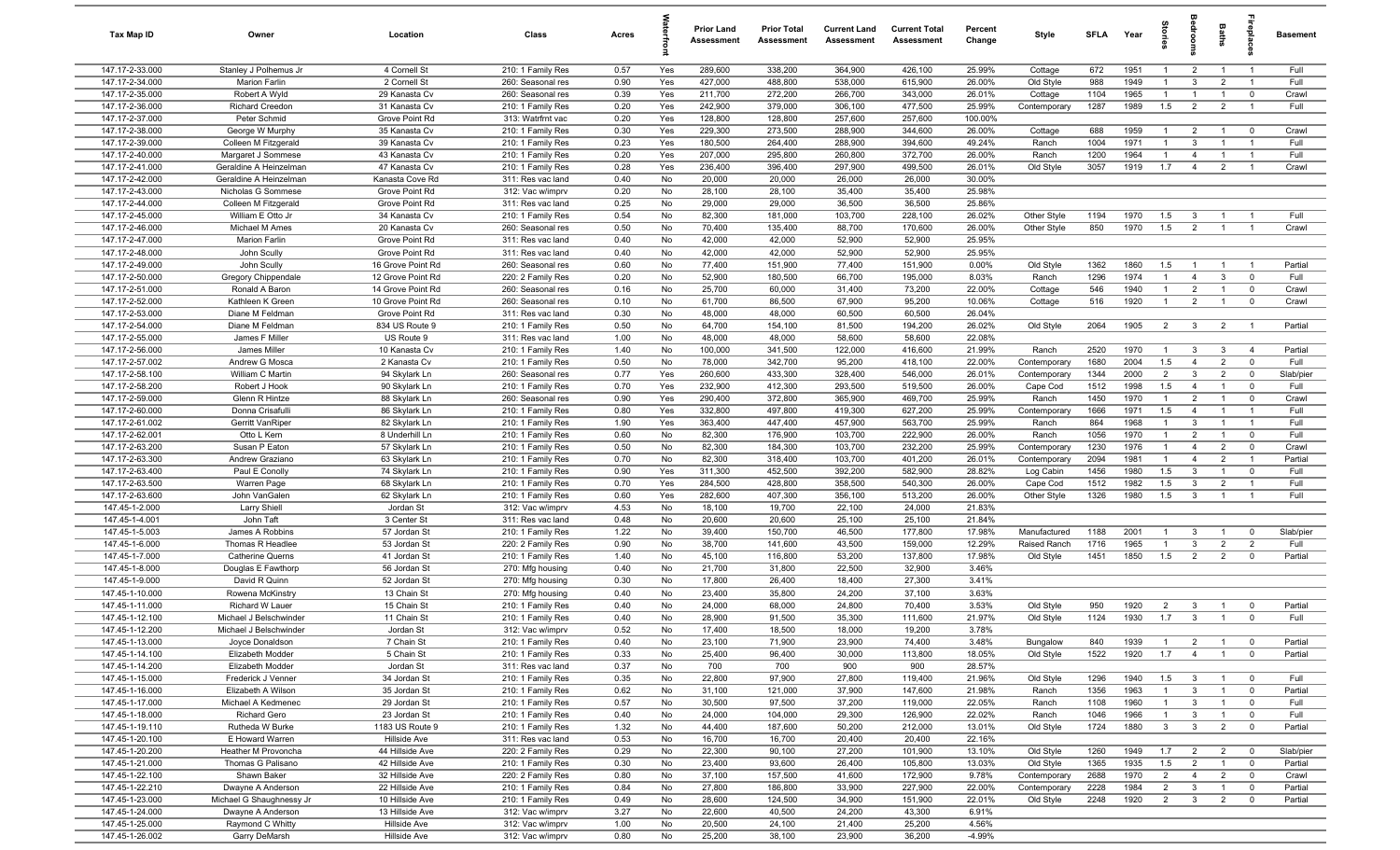| <b>Tax Map ID</b>                  | Owner                               | Location                       | Class                                  | Acres        |          | <b>Prior Land</b><br>Assessment | <b>Prior Total</b><br>Assessment | <b>Current Land</b><br>Assessment | <b>Current Total</b><br>Assessment | Percent<br>Change | Style                 | <b>SFLA</b>  | Year         | Stories               | <b>edroon</b>                | Baths                            | irepla                      | <b>Basement</b> |
|------------------------------------|-------------------------------------|--------------------------------|----------------------------------------|--------------|----------|---------------------------------|----------------------------------|-----------------------------------|------------------------------------|-------------------|-----------------------|--------------|--------------|-----------------------|------------------------------|----------------------------------|-----------------------------|-----------------|
| 147.45-1-28.100                    | Roger R Mahler                      | 47 Hillside Ave                | 210: 1 Family Res                      | 1.20         | No       | 40,900                          | 153,100                          | 49,900                            | 179,600                            | 17.31%            | Other Style           | 1680         | 1955         | $\overline{2}$        | $\mathbf{3}$                 | $\overline{2}$                   | $\overline{0}$              | Partial         |
| 147.45-1-28.200                    | Thomas W Spadaro                    | 11 Evans Ln                    | 210: 1 Family Res                      | 1.09         | No       | 17,000                          | 17,000                           | 30,000                            | 63,700                             | 274.71%           | Contemporary          | 864          | 2006         | $\overline{1}$        | $\overline{2}$               | $\overline{1}$                   | $^{\circ}$                  | Full            |
| 147.45-1-29.000                    | Garry DeMarsh                       | 10 Evans Ln                    | 210: 1 Family Res                      | 0.80         | No       | 36,500                          | 161,200                          | 44,500                            | 196,700                            | 22.02%            | Split Level           | 1968         | 1980         | $\overline{1}$        | $\overline{4}$               | $\overline{1}$                   | $^{\circ}$                  | Full            |
| 147.45-1-31.120                    | <b>KTD Enterprises Inc</b>          | 40 Industrial Dr               | 441: Fuel Store&Dist                   | 0.55         | No       | 9,500                           | 128,200                          | 10,200                            | 137,200                            | 7.02%             |                       |              |              |                       |                              |                                  |                             |                 |
| 147.45-1-31.200                    | Cablevision Industries              | 42 Industrial Dr               | 834: Non-cable tv                      | 1.00         | No       | 35,200                          | 95,200                           | 37,700                            | 101,900                            | 7.04%             |                       |              |              |                       |                              |                                  |                             |                 |
| 147.45-1-32.000                    | Francis J Wilusz                    | Jordan St                      | 311: Res vac land                      | 0.44         | No       | 22,100                          | 22,100                           | 27,000                            | 27,000                             | 22.17%            |                       |              |              |                       |                              |                                  |                             |                 |
| 147.45-1-33.000                    | John Taft                           | 4 Center St                    | 311: Res vac land                      | 0.27         | No       | 14,600                          | 14,600                           | 17,800                            | 17,800                             | 21.92%            |                       |              |              |                       |                              |                                  |                             |                 |
| 147.45-1-34.000                    | John Taft                           | 8 Center St                    | 311: Res vac land                      | 0.25         | No       | 18,000                          | 18,000                           | 22,000                            | 22,000                             | 22.22%            |                       |              |              |                       |                              |                                  |                             |                 |
| 147.45-1-35.000                    | Richard J Gero                      | 12 Center St                   | 210: 1 Family Res                      | 0.36         | No       | 20,400                          | 158,700                          | 24,900                            | 193,600                            | 21.99%            | Ranch                 | 1400         | 2002         | $\mathbf{1}$          | $\mathbf{3}$                 | $\overline{2}$                   | $^{\circ}$                  | Full            |
| 147.45-1-36.000                    | George Leamy                        | 22 Center St                   | 210: 1 Family Res                      | 0.39         | No       | 23,700                          | 139,400                          | 28,900                            | 170,100                            | 22.02%            | Ranch                 | 1144         | 2004         | $\overline{1}$        | $\mathbf{3}$                 | $\overline{2}$                   | $\mathbf{0}$                | Full            |
| 147.45-1-37.000                    | <b>Bruce E Caza</b>                 | 26 Center St                   | 210: 1 Family Res                      | 0.71         | No       | 35,800                          | 39,100                           | 43,700                            | 215,100                            | 450.13%           | Ranch                 | 1456         | 2006         | $\overline{1}$        | $\overline{2}$               | $\overline{2}$                   | $\mathbf 0$                 | Full            |
| 147.45-1-38.000<br>147.45-1-39.000 | John Moyer                          | Center St<br>32 Center St      | 311: Res vac land                      | 1.15         | No<br>No | 42,500<br>42,500                | 42,500<br>42,500                 | 51,900                            | 51,900<br>51,900                   | 22.12%<br>22.12%  |                       |              |              |                       |                              |                                  |                             |                 |
| 147.45-1-40.000                    | Gary McVoy<br>Karen J Fraser        | 36 Center St                   | 311: Res vac land<br>210: 1 Family Res | 1.16<br>0.85 | No       | 38,400                          | 165,200                          | 51,900<br>46,800                  | 201,500                            | 21.97%            | Ranch                 | 1352         | 2004         | $\overline{1}$        | $\mathbf{3}$                 | $\overline{2}$                   | $^{\circ}$                  | Full            |
| 147.45-1-41.000                    | Mary E Phillips                     | Center St                      | 311: Res vac land                      | 0.59         | No       | 28,800                          | 28,800                           | 35,100                            | 35,100                             | 21.88%            |                       |              |              |                       |                              |                                  |                             |                 |
| 147.45-1-42.000                    | Timothy P Jester                    | Center St                      | 311: Res vac land                      | 0.57         | No       | 25,300                          | 25,300                           | 30,900                            | 30,900                             | 22.13%            |                       |              |              |                       |                              |                                  |                             |                 |
| 147.45-1-43.000                    | Thomas J Jester Sr                  | Center St                      | 311: Res vac land                      | 0.54         | No       | 24,500                          | 24,500                           | 29,900                            | 29,900                             | 22.04%            |                       |              |              |                       |                              |                                  |                             |                 |
| 147.45-1-44.000                    | Wayne Mazurek                       | 7 Center St                    | 210: 1 Family Res                      | 0.51         | No       | 23,300                          | 23,300                           | 28,400                            | 150,700                            | 546.78%           | Log Cabin             | 952          | 2006         | $\overline{1}$        | 2                            | $\overline{1}$                   | $\mathbf 0$                 | Full            |
| 147.45-2-1.000                     | Thomas P Callahan                   | 12 Oliver St                   | 270: Mfg housing                       | 0.20         | No       | 14,900                          | 48,300                           | 15,400                            | 50,000                             | 3.52%             |                       |              |              |                       |                              |                                  |                             |                 |
| 147.45-2-2.000                     | John Sabia                          | 8 Oliver St                    | 210: 1 Family Res                      | 0.30         | No       | 22,600                          | 110,700                          | 27,600                            | 135,100                            | 22.04%            | Ranch                 | 1682         | 1960         | $\overline{1}$        | $\mathbf{3}$                 | $\overline{1}$                   | $\overline{\mathbf{0}}$     | Partial         |
| 147.45-2-3.000                     | <b>Brent DeZalia</b>                | 2 Oliver St                    | 210: 1 Family Res                      | 0.20         | No       | 17,600                          | 107,200                          | 21,500                            | 130,800                            | 22.01%            | Split Level           | 1536         | 1960         | $\overline{1}$        | $\overline{4}$               | $\overline{2}$                   | $\overline{1}$              | Partial         |
| 147.45-2-4.000                     | Robert G Laymon                     | 38 Cross St                    | 210: 1 Family Res                      | 0.66         | No       | 29,900                          | 117,200                          | 30,900                            | 121,300                            | 3.50%             | Ranch                 | 1248         | 1972         | $\overline{1}$        | $\mathbf{3}$                 | $\overline{2}$                   | $\mathbf 0$                 | Full            |
| 147.45-2-5.000                     | Kenneth H Bensen                    | Jordan St                      | 311: Res vac land                      | 0.39         | No       | 10,300                          | 10,300                           | 12,600                            | 12,600                             | 22.33%            |                       |              |              |                       |                              |                                  |                             |                 |
| 147.45-2-6.000                     | Kenneth H Bensen                    | 32 Cross St                    | 210: 1 Family Res                      | 0.24         | No       | 21,100                          | 95,000                           | 24,900                            | 112,100                            | 18.00%            | Ranch                 | 936          | 1968         | $\overline{1}$        | $\overline{2}$               | $\overline{1}$                   | $\overline{\mathbf{0}}$     | Full            |
| 147.45-2-7.000                     | Timothy C Botterbusch               | 10 Jordan St                   | 210: 1 Family Res                      | 0.30         | No       | 23,400                          | 105,300                          | 28,500                            | 128,500                            | 22.03%            | Ranch                 | 1280         | 1955         | $\overline{1}$        | $\mathbf{3}$                 | $\overline{1}$                   | $\mathbf 0$                 | Partial         |
| 147.45-2-8.000                     | Joyce M Donaldson                   | 22 Jordan St                   | 210: 1 Family Res                      | 0.30         | No       | 20,700                          | 68,200                           | 24,400                            | 80,500                             | 18.04%            | Ranch                 | 910          | 1951         | $\overline{1}$        | 2                            | $\overline{1}$                   | $\mathbf{0}$                | Full            |
| 147.45-2-9.000                     | Shirley A Robinson                  | 30 Jordan St                   | 210: 1 Family Res                      | 0.30         | No       | 22,400                          | 81,900                           | 26,400                            | 96,600                             | 17.95%            | Old Style             | 816          | 1949         | $\overline{1}$        | $\overline{2}$               | $\overline{1}$                   | $\mathbf 0$                 | Full            |
| 147.45-2-10.000                    | <b>Ellora Armstrong</b>             | 4 Chain St                     | 270: Mfg housing                       | 0.30         | No       | 19,900                          | 40,100                           | 20,600                            | 41,500                             | 3.49%             |                       |              |              |                       |                              |                                  |                             |                 |
| 147.45-2-11.000                    | Patricia W Griffing                 | 8 Chain St                     | 210: 1 Family Res                      | 0.30         | No       | 20,800                          | 113,000                          | 25,400                            | 137,900                            | 22.04%            | Ranch                 | 960          | 2003         | $\overline{1}$        | $\mathbf{3}$                 | $\overline{2}$                   | $\mathbf 0$                 | Slab/pier       |
| 147.45-2-12.000                    | Peter Gushee                        | 33 Cross St                    | 210: 1 Family Res                      | 0.60         | No       | 29,600                          | 137,300                          | 36,100                            | 167,500                            | 22.00%            | Ranch                 | 1092         | 1981         | $\overline{1}$        | $\mathbf{3}$                 | $\overline{1}$                   | $\mathbf{0}$                | Full            |
| 147.45-2-13.000                    | Scott A Hrinda                      | 3 Oliver St                    | 210: 1 Family Res                      | 0.30         | No       | 19,500                          | 100,600                          | 23,800                            | 122,700                            | 21.97%            | Ranch                 | 1056         | 1981         | $\overline{1}$        | $\mathbf{3}$                 | $\overline{1}$                   | $^{\circ}$                  | Full            |
| 147.45-2-14.000                    | Cecelia Bernier                     | 9 Oliver St                    | 311: Res vac land                      | 0.30         | No       | 23,000                          | 23,000                           | 28,100                            | 28,100                             | 22.17%            |                       |              |              |                       |                              |                                  |                             |                 |
| 147.45-3-1.120                     | C Paradis Logging                   | Industrial Dr                  | 330: Vacant comm                       | 13.67        | No       |                                 |                                  | 20,000                            | 20,000                             |                   |                       |              |              |                       |                              |                                  |                             |                 |
| 147.45-3-1.200                     | C Paradis Logging Inc               | Industrial Dr                  | 311: Res vac land                      | 4.50         | No       | 26,800                          | 26,800                           | 34,800                            | 34,800                             | 29.85%            |                       |              |              |                       |                              |                                  |                             |                 |
| 147.45-3-2.000                     | Kenneth J VanderWiele               | 39 Industrial Dr               | 441: Fuel Store&Dist                   | 1.00         | No       | 35,200                          | 52,100                           | 37,700                            | 55,700                             | 6.91%             |                       |              |              |                       |                              |                                  |                             |                 |
| 147.45-3-3.000                     | VanderWiele Bros Prtnrship          | 25 Industrial Dr               | 441: Fuel Store&Dist                   | 1.10         | No       | 13,400                          | 61,500                           | 14,300                            | 65,800                             | 6.99%             |                       |              |              |                       |                              |                                  |                             |                 |
| 147.45-3-4.000                     | VanderWiele Bros Prtnrship          | Industrial Dr                  | 311: Res vac land                      | 1.16         | No       | 15,200                          | 15,200                           | 19,800                            | 19,800                             | 30.26%            |                       |              |              |                       |                              |                                  |                             |                 |
| 147.46-1-1.000                     | Oran L Lamphere                     | 1209 US Route 9                | $415$ : Motel                          | 1.00         | No       | 70,600                          | 147,600                          | 75,500                            | 157,900                            | 6.98%             |                       |              |              |                       |                              |                                  |                             |                 |
| 147.46-1-2.000                     | Robert Gillingham Sr                | 1203 US Route 9                | 210: 1 Family Res                      | 0.80         | No       | 37,300                          | 85,100                           | 38,600                            | 88,100                             | 3.53%             | Old Style             | 966          | 1949         | $\overline{1}$        | $\overline{1}$               | $\overline{1}$                   | $\overline{1}$              | Partial         |
| 147.46-1-3.000                     | <b>Becker Family Premises Trust</b> | 1201 US Route 9                | 210: 1 Family Res                      | 0.40         | No       | 24,600                          | 119,400                          | 30,000                            | 145,700                            | 22.03%            | Old Style             | 1907         | 1920         | 1.5                   | $\overline{4}$               | $\overline{1}$                   | $\overline{1}$              | Full            |
| 147.46-1-4.000                     | <b>Friedman Family Trust</b>        | 1197 US Route 9                | 210: 1 Family Res                      | 0.30         | No       | 23,200                          | 108,300                          | 28,300                            | 132,100                            | 21.98%            | Old Style             | 1860         | 1932         | 2                     | $\overline{4}$               | $\overline{2}$                   | $\mathbf{0}$                | Full            |
| 147.46-1-5.000                     | David W Ratchford                   | 1193 US Route 9                | 230: 3 Family Res                      | 0.50         | No       | 31,400                          | 166,700                          | 38,300                            | 203,400                            | 22.02%            | Colonial              | 2292         | 1935         | $\overline{2}$        | $\overline{4}$               | $\mathbf{3}$                     | $\overline{1}$              | Full            |
| 147.46-1-6.000<br>147.46-2-1.000   | Gertrude A Letson                   | 4 Jordan St<br>1179 US Route 9 | 210: 1 Family Res                      | 0.40<br>0.50 | No<br>No | 24,000<br>27,000                | 90,400<br>100,900                | 29,300<br>31,900                  | 110,300<br>119,100                 | 22.01%<br>18.04%  | Ranch                 | 1152<br>1480 | 1952<br>1931 | $\overline{1}$<br>1.7 | $\mathbf{3}$<br>$\mathbf{3}$ | $\overline{1}$<br>$\overline{1}$ | $\mathbf{0}$<br>$\mathbf 0$ | Full<br>Full    |
| 147.46-2-2.000                     | Dorothy Wehnau<br>William Sutfin    | 1169 US Route 9                | 210: 1 Family Res<br>210: 1 Family Res | 0.80         | No       | 36,300                          | 100,700                          | 37,600                            | 104,200                            | 3.48%             | Cape Cod<br>Old Style | 1872         | 1920         | $\overline{2}$        | $\overline{4}$               |                                  | $\Omega$                    | Full            |
| 147.46-2-3.000                     | <b>Roderick Stowell</b>             | 2 Hillside Ave                 | 210: 1 Family Res                      | 0.20         | No       | 16,200                          | 59,900                           | 16,800                            | 62,000                             | 3.51%             | Old Style             | 1008         | 1940         | 1.7                   | $\overline{2}$               |                                  | $\Omega$                    | Crawl           |
| 147.46-2-4.000                     | William Sutfin                      | 6 Hillside Ave                 | 210: 1 Family Res                      | 0.20         | No       | 11,500                          | 40,700                           | 11,900                            | 42,100                             | 3.44%             | Old Style             | 844          | 1949         | $\overline{1}$        | $\overline{2}$               |                                  |                             | Crawl           |
| 147.46-2-5.000                     | Charles W Hall                      | 7 Hillside Ave                 | 210: 1 Family Res                      | 0.15         | No       | 17,600                          | 56,100                           | 18,200                            | 58,100                             | 3.57%             | Bungalow              | 1018         | 1945         | $\overline{1}$        | $\overline{2}$               | $\overline{1}$                   | $\overline{\mathbf{0}}$     | Partial         |
| 147.46-2-6.000                     | Robert Commaille                    | 1159 US Route 9                | 431: Auto dealer                       | 0.20         | No       | 14,100                          | 42,200                           | 15,100                            | 45,200                             | 7.11%             |                       |              |              |                       |                              |                                  |                             |                 |
| 147.46-2-7.000                     | John N Richards                     | 1153 US Route 9                | 210: 1 Family Res                      | 2.50         | No       | 46,600                          | 156,700                          | 55,000                            | 184,900                            | 18.00%            | Old Style             | 2198         | 1830         | 1.7                   | $\mathbf{3}$                 | $\overline{2}$                   | $\overline{1}$              | Partial         |
| 147.46-2-8.000                     | Pedro J Ortiz                       | 1145 US Route 9                | 210: 1 Family Res                      | 0.40         | No       | 26,100                          | 102,000                          | 31,800                            | 124,400                            | 21.96%            | Old Style             | 1291         | 1880         | 1.5                   | $\mathbf{3}$                 | $\mathbf{1}$                     | $\mathbf 0$                 | Partial         |
| 147.46-3-1.000                     | Terra Alta Inc                      | 1196 US Route 9                | 417: Cottages                          | 13.50        | Yes      | 593,100                         | 1,336,000                        | 723,600                           | 1,629,900                          | 22.00%            |                       |              |              |                       |                              |                                  |                             |                 |
| 147.46-3-2.000                     | Delores E Belrose                   | 3 Whitney Ave                  | 210: 1 Family Res                      | 0.40         | No       | 23,300                          | 114,800                          | 28,400                            | 140,100                            | 22.04%            | Ranch                 | 1120         | 1987         | $\overline{1}$        | $\overline{2}$               | $\overline{1}$                   | $\overline{\mathbf{0}}$     | Full            |
| 147.46-3-3.000                     | Joseph A Diblasi                    | 11 Whitney Ave                 | 210: 1 Family Res                      | 0.30         | No       | 21,300                          | 121,900                          | 26,000                            | 148,700                            | 21.99%            | Ranch                 | 1144         | 1980         | $\overline{1}$        | 2                            | $\overline{1}$                   | $\mathbf 0$                 | Full            |
| 147.46-3-4.000                     | Christopher B Cartledge             | 15 Whitney Ave                 | 210: 1 Family Res                      | 0.30         | No       | 22,900                          | 115,000                          | 27,900                            | 140,300                            | 22.00%            | Ranch                 | 1176         | 1965         | $\overline{1}$        | $\overline{4}$               | $\mathbf{1}$                     | $\mathbf 0$                 | Full            |
| 147.46-3-5.000                     | Kathryn E Clark                     | 21 Whitney Ave                 | 210: 1 Family Res                      | 0.40         | No       | 24,800                          | 102,800                          | 30,300                            | 125,400                            | 21.98%            | Ranch                 | 952          | 1965         | $\overline{1}$        | $\overline{1}$               | $\mathbf{1}$                     | $\mathbf 0$                 | Full            |
| 147.46-3-6.000                     | Brenda K McKenzie                   | 27 Whitney Ave                 | 210: 1 Family Res                      | 0.40         | No       | 26,100                          | 104,400                          | 31,800                            | 127,400                            | 22.03%            | Ranch                 | 852          | 1968         | $\mathbf{1}$          | $\overline{2}$               | $\overline{1}$                   | $\mathbf 0$                 | Full            |
| 147.46-3-7.000                     | Marcia S Bryan                      | 31 Whitney Ave                 | 210: 1 Family Res                      | 0.40         | No       | 26,200                          | 112,800                          | 32,000                            | 137,600                            | 21.99%            | Ranch                 | 1056         | 1965         | $\mathbf{1}$          | $\overline{2}$               | $\overline{2}$                   | $\mathbf 0$                 | Full            |
| 147.46-3-8.000                     | Craig W Warner                      | 35 Whitney Ave                 | 210: 1 Family Res                      | 1.00         | No       | 65,600                          | 172,500                          | 82,700                            | 217,400                            | 26.03%            | Ranch                 | 1550         | 1968         | $\mathbf{1}$          | $\overline{2}$               | $\overline{2}$                   | $\mathbf 0$                 | Full            |
| 147.46-3-9.000                     | Robert C Searles                    | <b>Whitney Ave</b>             | 313: Watrfrnt vac                      | 0.50         | Yes      | 20,000                          | 20,000                           | 25,200                            | 25,200                             | 26.00%            |                       |              |              |                       |                              |                                  |                             |                 |
| 147.46-3-10.000                    | Sawyer Trust                        | <b>Whitney Ave</b>             | 311: Res vac land                      | 0.90         | No       | 46,800                          | 46,800                           | 59,000                            | 59,000                             | 26.07%            |                       |              |              |                       |                              |                                  |                             |                 |
| 147.46-3-11.000                    | Sean OM Walker                      | 32 Whitney Ave                 | 210: 1 Family Res                      | 0.40         | No       | 25,200                          | 178,000                          | 29,700                            | 210,000                            | 17.98%            | Ranch                 | 1814         | 1972         | $\overline{1}$        | $\overline{2}$               | $\overline{2}$                   | $\mathbf 0$                 | Full            |
| 147.46-3-13.000                    | Gerald J Smith                      | 24 Whitney Ave                 | 210: 1 Family Res                      | 0.40         | No       | 23,700                          | 145,600                          | 28,000                            | 171,800                            | 17.99%            | Ranch                 | 1595         | 1967         | $\overline{1}$        | $\overline{2}$               | $\mathbf{1}$                     | $\mathbf 0$                 | Full            |
| 147.46-3-14.000                    | Gerald R Jackson                    | 20 Whitney Ave                 | 210: 1 Family Res                      | 0.60         | No       | 30,700                          | 172,000                          | 37,500                            | 236,100                            | 37.27%            | Ranch                 | 1747         | 1978         | $\overline{1}$        | $\mathbf{3}$                 | $\overline{2}$                   | $\overline{0}$              | Partial         |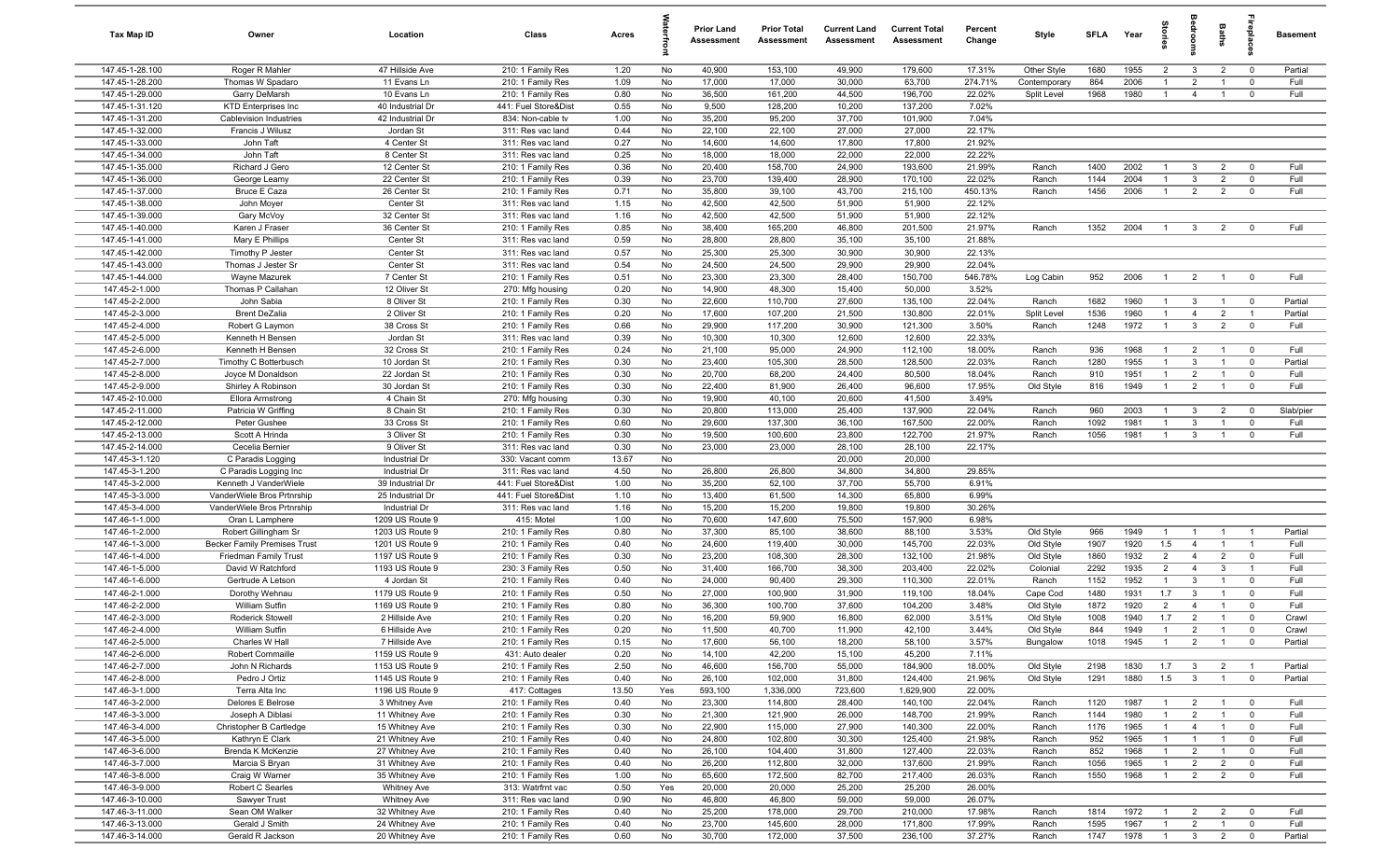| <b>Tax Map ID</b>                  | Owner                                | Location                               | Class                                  | Acres        |          | <b>Prior Land</b><br>Assessment | <b>Prior Total</b><br>Assessment | <b>Current Land</b><br>Assessment | <b>Current Total</b><br>Assessment | Percent<br>Change | Style                | <b>SFLA</b>  | Year         | tories                           | ăroo                           | Baths                            |                                                    | <b>Basement</b> |
|------------------------------------|--------------------------------------|----------------------------------------|----------------------------------------|--------------|----------|---------------------------------|----------------------------------|-----------------------------------|------------------------------------|-------------------|----------------------|--------------|--------------|----------------------------------|--------------------------------|----------------------------------|----------------------------------------------------|-----------------|
| 147.46-3-15.000                    | Christopher R Barror                 | 12 Whitney Ave                         | 210: 1 Family Res                      | 0.47         | No       | 27,000                          | 166,500                          | 40,000                            | 210,000                            | 26.13%            | Cape Cod             | 1534         | 1987         | 1.5                              | $\mathbf{3}$                   | $\mathbf{3}$                     | $\overline{0}$                                     | Full            |
| 147.46-3-16.000                    | Paul M Leah                          | 8 Whitney Ave                          | 210: 1 Family Res                      | 0.20         | No       | 19,300                          | 73,000                           | 23,500                            | 89,100                             | 22.05%            | Ranch                | 768          | 1965         | $\overline{1}$                   | $\overline{2}$                 | $\overline{1}$                   | $\mathbf 0$                                        | Full            |
| 147.46-3-17.100                    | Thomas G Powers                      | 1176 US Route 9                        | 210: 1 Family Res                      | 0.63         | No       | 31,900                          | 140,100                          | 38,900                            | 170,900                            | 21.98%            | Cape Cod             | 2159         | 1943         | 1.5                              | $\mathbf{3}$                   | $\overline{2}$                   | $\overline{1}$                                     | Partial         |
| 147.46-3-17.200                    | James E Fagan Jr                     | 6 Whitney Ave                          | 210: 1 Family Res                      | 1.14         | No       | 39,200                          | 164,100                          | 47,800                            | 200,200                            | 22.00%            | Log Cabin            | 1440         | 1987         | $\overline{1}$                   | $\mathbf{3}$                   | $\overline{1}$                   | $\overline{0}$                                     | Full            |
| 147.46-3-18.000                    | John Armstrong                       | 1174 US Route 9                        | 210: 1 Family Res                      | 0.25         | No       | 20,000                          | 124,900                          | 24,400                            | 152,400                            | 22.02%            | Old Style            | 1822         | 1875         | 1.7                              | $\mathbf{3}$                   | $\overline{2}$                   | $\mathbf 0$                                        | Full            |
| 147.46-3-19.000                    | Randolph J Johnson                   | 1170 US Route 9                        | 220: 2 Family Res                      | 0.20         | No       | 17,200                          | 95,500                           | 21,000                            | 116,500                            | 21.99%            | Old Style            | 1463         | 1930         | 1.7                              | $\mathbf{3}$                   | $\overline{1}$                   | $\mathbf 0$                                        | Partial         |
| 147.46-3-20.000                    | Heinz E Hautle                       | 1162 US Route 9                        | 210: 1 Family Res                      | 0.30         | No       | 17,300                          | 85,000                           | 19,500                            | 96,100                             | 13.06%            | Old Style            | 1665         | 1885         | 1.7                              | $\overline{4}$                 | $\overline{2}$                   | $\overline{\mathbf{0}}$                            | Partial         |
| 147.46-3-21.100                    | Ramsay L Kuo                         | 1168 US Route 9                        | 311: Res vac land                      | 0.63         | No       | 29,300                          | 29,300                           | 35,700                            | 35,700                             | 21.84%            |                      |              |              |                                  |                                |                                  |                                                    |                 |
| 147.46-3-21.400                    | Paul Jarrell                         | 1168 US Route 9                        | 220: 2 Family Res                      | 0.28         | No       | 18,700                          | 74,900                           | 19,400                            | 77,500                             | 3.47%             | Old Style            | 2311         | 1882         | $\overline{2}$                   | $\overline{4}$                 | $\overline{2}$                   | $\overline{0}$                                     | Full            |
| 147.46-3-22.100                    | Seth D Bader                         | 23 Olden Dr                            | 210: 1 Family Res                      | 2.50         | Yes      | 117,200                         | 288,700                          | 147,700                           | 363,800                            | 26.01%            | Ranch                | 1871         | 1973         | $\overline{1}$                   | $\mathbf{3}$                   | $\mathbf{3}$                     | $\overline{1}$                                     | Full            |
| 147.46-3-22.200                    | Bader Group LP                       | Olden Dr                               | 313: Watrfrnt vac                      | 2.76         | Yes      | 125,200                         | 125,200                          | 130,800                           | 130,800                            | 4.47%             |                      |              |              |                                  |                                |                                  |                                                    |                 |
| 147.46-3-23.000<br>147.46-3-24.000 | Bader Group LP                       | Olden Dr<br>Olden Dr                   | 311: Res vac land                      | 0.10<br>0.10 | No<br>No | 6,600<br>6,600                  | 6,600<br>6,600                   | 8,100<br>8,100                    | 8,100<br>8,100                     | 22.73%<br>22.73%  |                      |              |              |                                  |                                |                                  |                                                    |                 |
| 147.46-3-25.000                    | David Weissleder<br>David Weissleder | 19 Olden Dr                            | 311: Res vac land<br>260: Seasonal res | 0.40         | No       | 23,700                          | 72,900                           | 26,800                            | 82,400                             | 13.03%            | Old Style            | 831          | 1930         | 1.5                              | $\overline{2}$                 | $\overline{1}$                   | $\overline{\mathbf{0}}$                            | Crawl           |
| 147.46-3-26.000                    | <b>Edward Vandercar</b>              | 11 Olden Dr                            | 210: 1 Family Res                      | 0.31         | No       | 22,300                          | 89,400                           | 27,200                            | 109,100                            | 22.04%            | Old Style            | 1210         | 1945         | $\overline{2}$                   | $\overline{2}$                 | $\overline{1}$                   | $\mathbf 0$                                        | Partial         |
| 147.46-3-27.000                    | Manfred B Mang                       | 9 Olden Dr                             | 210: 1 Family Res                      | 0.25         | No       | 19,800                          | 63,200                           | 20,500                            | 65,400                             | 3.48%             | Old Style            | 913          | 1917         | 1.7                              | $\mathbf{3}$                   | $\overline{1}$                   | $\mathbf 0$                                        | Crawl           |
| 147.46-3-28.000                    | Thomas J Lawless                     | 7 Olden Dr                             | 210: 1 Family Res                      | 0.44         | No       | 25,100                          | 155,900                          | 30,600                            | 190,200                            | 22.00%            | Old Style            | 2184         | 1920         | $\overline{2}$                   | 5                              | $\mathbf{3}$                     | $\mathbf 0$                                        | Crawl           |
| 147.46-3-30.100                    | <b>Richard Simpson</b>               | 2 Olden Dr                             | 210: 1 Family Res                      | 0.27         | No       | 20,300                          | 112,400                          | 24,800                            | 137,100                            | 21.98%            | Old Style            | 1768         | 1945         | $\overline{2}$                   | $\overline{4}$                 | $\overline{2}$                   | $\mathbf 0$                                        | Full            |
| 147.46-3-30.200                    | Robert S Burbidge                    | 8 Olden Dr                             | 210: 1 Family Res                      | 0.15         | No       | 11,500                          | 127,200                          | 14,000                            | 155,200                            | 22.01%            | Cape Cod             | 1404         | 1993         | 1.5                              | $\mathbf{3}$                   | $\overline{1}$                   | $\mathbf 0$                                        | Crawl           |
| 147.46-3-31.000                    | Robert G Peterson                    | 1152 US Route 9                        | 210: 1 Family Res                      | 0.40         | No       | 22,300                          | 149,500                          | 27,200                            | 182,400                            | 22.01%            | Old Style            | 2127         | 1900         | $\overline{2}$                   | $5\overline{5}$                | $\overline{2}$                   | $\mathbf 0$                                        | Partial         |
| 147.46-3-32.000                    | Peter Sanders                        | 1146 US Route 9                        | 210: 1 Family Res                      | 0.70         | No       | 32,800                          | 91,900                           | 40,000                            | 112,100                            | 21.98%            | Old Style            | 1116         | 1938         | 1.5                              | $\mathbf{3}$                   | $\overline{1}$                   | $\mathbf 0$                                        | Full            |
| 147.46-3-34.000                    | Leon G Whitehead                     | 10 Olden Dr                            | 210: 1 Family Res                      | 0.52         | No       | 27,900                          | 86,600                           | 32,900                            | 102,200                            | 18.01%            | Ranch                | 920          | 1965         | $\overline{1}$                   | 3                              | $\overline{1}$                   | $\mathbf 0$                                        | Partial         |
| 147.46-3-35.000                    | Schroon Lake Ltd Prtnrship           | 16 Olden Dr                            | 210: 1 Family Res                      | 0.20         | No       | 15,200                          | 149,000                          | 18,500                            | 181,800                            | 22.01%            | Cottage              | 1356         | 2003         | 1.5                              | $\overline{2}$                 | $\overline{2}$                   | $\mathbf 0$                                        | Full            |
| 147.53-1-2.100                     | Eugene Aiken                         | 3 Industrial Dr                        | 270: Mfg housing                       | 1.30         | No       | 34,500                          | 70,300                           | 35,700                            | 72,800                             | 3.56%             |                      |              |              |                                  |                                |                                  |                                                    |                 |
| 147.53-1-2.200                     | Hamilton Scott Assoc Inc             | Cedar Hill Dr                          | 311: Res vac land                      | 1.04         | No       | 26,900                          | 26,900                           | 32,800                            | 32,800                             | 21.93%            |                      |              |              |                                  |                                |                                  |                                                    |                 |
| 147.53-1-3.000                     | Michael J Colleary                   | 64 Cedar Hill Dr                       | 210: 1 Family Res                      | 1.00         | No       | 43,200                          | 155,200                          | 52,700                            | 189,300                            | 21.97%            | Ranch                | 1305         | 1975         | $\overline{1}$                   | $\mathbf{3}$                   | $\overline{1}$                   | $\overline{1}$                                     | Full            |
| 147.53-1-4.000                     | John Boyea                           | 60 Cedar Hill Dr                       | 210: 1 Family Res                      | 0.50         | No       | 26,100                          | 122,100                          | 31,800                            | 149,000                            | 22.03%            | Cape Cod             | 1584         | 1973         | 1.5                              | $\mathbf{3}$                   | $\overline{1}$                   | $\mathbf 0$                                        | Full            |
| 147.53-1-5.000                     | Joan Jenks                           | 52 Cedar Hill Dr                       | 210: 1 Family Res                      | 0.80         | No       | 34,100                          | 138,900                          | 40,200                            | 163,900                            | 18.00%            | Ranch                | 1363         | 1994         | $\overline{1}$                   | $\overline{2}$                 | $\overline{1}$                   | $\mathbf 0$                                        | Full            |
| 147.53-1-6.000                     | Judy A Smith                         | 48 Cedar Hill Dr                       | 210: 1 Family Res                      | 0.50         | No       | 27,600                          | 145,100                          | 33,700                            | 177,000                            | 21.98%            | Ranch                | 1404         | 1976         | $\overline{1}$                   | 3                              | $\overline{1}$                   | $\overline{1}$                                     | Full            |
| 147.53-1-7.000                     | Donald P Joyce                       | 44 Cedar Hill Dr                       | 210: 1 Family Res                      | 0.60         | No       | 27,300                          | 52,000                           | 33,300                            | 195,600                            | 276.15%           | Ranch                | 1568         | 2006         | $\overline{1}$                   | 3                              | $\overline{2}$                   | $\mathbf 0$                                        | Slab/pier       |
| 147.53-1-8.000                     | Mary Sprano                          | 40 Cedar Hill Dr                       | 210: 1 Family Res                      | 0.60         | No       | 30,400                          | 122,000                          | 35,900                            | 144,000                            | 18.03%            | Ranch                | 960          | 1999         | $\mathbf{1}$                     | $\overline{2}$                 | $\overline{1}$                   | $\mathbf 0$                                        | Full            |
| 147.53-1-9.000                     | Stephanie L Bayan                    | 36 Cedar Hill Dr                       | 270: Mfg housing                       | 0.60         | No       | 28,200                          | 41,600                           | 29,200                            | 43,100                             | 3.61%             |                      |              |              |                                  |                                |                                  |                                                    |                 |
| 147.53-1-10.000                    | Kevin Kelly                          | 32 Cedar Hill Dr                       | 210: 1 Family Res                      | 0.60         | No       | 30,500                          | 132,200                          | 37,200                            | 161,300                            | 22.01%            | Ranch                | 1824         | 1970         | $\overline{1}$<br>$\overline{1}$ | $\mathbf{3}$                   | $\overline{1}$                   | $\overline{\mathbf{0}}$                            | Partial         |
| 147.53-1-11.000<br>147.53-1-12.000 | <b>Herbert Proctor</b>               | 28 Cedar Hill Dr                       | 210: 1 Family Res                      | 0.65         | No<br>No | 31,800                          | 121,700                          | 38,800                            | 148,500                            | 22.02%<br>21.98%  | Ranch<br>Ranch       | 1176         | 1965<br>1963 | $\overline{1}$                   | $\mathbf{3}$<br>3              | $\overline{1}$<br>$\overline{1}$ | $\mathbf 0$<br>$\overline{2}$                      | Full<br>Full    |
| 147.53-1-13.000                    | Joan L Newberry<br>Robert L Smith    | 24 Cedar Hill Dr<br>16 Cedar Hill Dr   | 210: 1 Family Res<br>210: 1 Family Res | 0.70<br>1.50 | No       | 32,100<br>45,400                | 145,600<br>154,300               | 39,200<br>55,400                  | 177,600<br>188,200                 | 21.97%            | Ranch                | 1485<br>1296 | 1960         | $\overline{1}$                   | $\mathbf{3}$                   | $\overline{1}$                   | $\overline{1}$                                     | Full            |
| 147.53-1-14.000                    | Louis S Vullo                        | 14 Cedar Hill Dr                       | 270: Mfg housing                       | 0.30         | No       | 17,500                          | 43,000                           | 18,900                            | 46,400                             | 7.91%             |                      |              |              |                                  |                                |                                  |                                                    |                 |
| 147.53-1-15.000                    | Deborah L Wallace                    | 10 Cedar Hill Dr                       | 210: 1 Family Res                      | 0.20         | No       | 22,000                          | 78,600                           | 26,000                            | 92,700                             | 17.94%            | Old Style            | 1046         | 1927         | 1.7                              | $\mathbf{3}$                   | $\overline{1}$                   | $\mathbf 0$                                        | Full            |
| 147.53-1-16.000                    | Marie C Pospisil                     | 1139 US Route 9                        | 210: 1 Family Res                      | 0.80         | No       | 29,600                          | 161,900                          | 36,100                            | 197,500                            | 21.99%            | Old Style            | 1736         | 1940         | 1.5                              | $\overline{2}$                 | $\overline{1}$                   | $\overline{1}$                                     | Full            |
| 147.53-1-17.000                    | Thomas A Forbes                      | 1141 US Route 9                        | 210: 1 Family Res                      | 0.20         | No       | 14,300                          | 91,100                           | 17,400                            | 111,100                            | 21.95%            | Cape Cod             | 1533         | 1950         | 1.5                              | $\mathbf{3}$                   | $\overline{1}$                   | $\mathbf 0$                                        | Full            |
| 147.53-1-18.120                    | Richard M Boehler                    | 1131 US Route 9                        | 418: Inn/lodge                         | 0.60         | No       | 46,900                          | 210,800                          | 50,200                            | 225,600                            | 7.02%             |                      |              |              |                                  |                                |                                  |                                                    |                 |
| 147.53-1-19.182                    | Charles L Tribley                    | 13 Cedar Hill Dr                       | 210: 1 Family Res                      | 0.40         | No       | 22,300                          | 42,100                           | 27,200                            | 113,900                            | 170.55%           | Manufactured         | 1232         | 2006         | $\mathbf{1}$                     | $\overline{2}$                 | $\overline{1}$                   | $\overline{\mathbf{0}}$                            | Slab/pier       |
| 147.53-1-20.000                    | Kimberly A Russell                   | 15 Cedar Hill Dr                       | 210: 1 Family Res                      | 0.20         | No       | 19,700                          | 84,100                           | 24,000                            | 102,600                            | 22.00%            | Ranch                | 864          | 1962         | $\overline{1}$                   | $\overline{2}$                 | $\overline{1}$                   | $\overline{0}$                                     | Full            |
| 147.53-1-21.000                    | Deborah S Donaldson                  | 19 Cedar Hill Dr                       | 210: 1 Family Res                      | 0.24         | No       | 19,800                          | 96,000                           | 24,200                            | 117,100                            | 21.98%            | Ranch                | 1040         | 1963         | $\mathbf{1}$                     | $\overline{2}$                 | $\overline{1}$                   | $\mathbf 0$                                        | Full            |
| 147.53-1-23.000                    | William Ireland                      | 29 Cedar Hill Dr                       | 210: 1 Family Res                      | 0.30         | No       | 18,400                          | 80,300                           | 22,400                            | 98,000                             | 22.04%            | Ranch                | 864          | 1960         | $\overline{1}$                   | $\overline{2}$                 | $\overline{1}$                   | $\mathbf{0}$                                       | Full            |
| 147.53-1-24.000                    | John E Beck                          | 31 Cedar Hill Dr                       | 270: Mfg housing                       | 0.30         | No       | 17,300                          | 43,200                           | 17,900                            | 44,700                             | 3.47%             |                      |              |              |                                  |                                |                                  |                                                    |                 |
| 147.53-1-25.000                    | Florence Padula                      | Cedar Hill Dr                          | 311: Res vac land                      | 0.30         | No       | 21,000                          | 21,000                           | 25,600                            | 25,600                             | 21.90%            |                      |              |              |                                  |                                |                                  |                                                    |                 |
| 147.53-1-26.000                    | George Hamner                        | 39 Cedar Hill Dr                       | 270: Mfg housing                       | 0.30         | No       | 20,800                          | 35,800                           | 21,500                            | 37,100                             | 3.63%             |                      |              |              |                                  |                                |                                  |                                                    |                 |
| 147.53-1-27.289                    | Patrick C Seidel                     | 47 Cedar Hill Dr                       | 210: 1 Family Res                      | 1.12         | No       | 44,700                          | 134,300                          | 52,700                            | 158,500                            | 18.02%            | Ranch                | 1194         | 1968         | $\overline{1}$                   | $\mathbf{3}$                   | $\overline{1}$                   | $\overline{0}$                                     | Full            |
| 147.53-1-28.057                    | Hamilton Scott Assoc Inc             | Cedar Hill Dr                          | 311: Res vac land                      | 0.50         | No       | 25,100                          | 25,100                           | 30,600                            | 30,600                             | 21.91%            |                      |              |              |                                  |                                |                                  |                                                    |                 |
| 147.53-1-29.058                    | Deborah L Petersen                   | 72 Cedar Hill Dr                       | 210: 1 Family Res                      | 0.50         | No       | 27,200                          | 133,800                          | 33,200                            | 163,200                            | 21.97%            | Ranch                | 960          | 1980         | $\overline{1}$                   | $\sqrt{3}$                     | $\overline{2}$                   | $\overline{0}$                                     | Full            |
| 147.53-1-30.000                    | George Rivera                        | Cedar Hill Dr                          | 311: Res vac land                      | 0.50         | No       | 20,800                          | 20,800                           | 25,400                            | 25,400                             | 22.12%            |                      |              |              |                                  |                                |                                  |                                                    |                 |
| 147.53-1-31.000                    | George Rivera                        | 59 Cedar Hill Dr                       | 270: Mfg housing                       | 0.90         | No       | 34,200                          | 53,000                           | 35,400                            | 54,900                             | 3.58%             |                      |              |              |                                  |                                |                                  |                                                    |                 |
| 147.53-1-34.000<br>147.53-1-35.000 | James E Raymond<br>Joyce Donaldson   | 9 Schoolhouse Way<br>5 Schoolhouse Way | 210: 1 Family Res<br>210: 1 Family Res | 0.40<br>0.10 | No<br>No | 23,100<br>7,700                 | 69,600<br>54,500                 | 27,300<br>8,000                   | 82,100<br>56,400                   | 17.96%<br>3.49%   | Old Style<br>Cottage | 1128<br>908  | 1920<br>1940 | 1.5                              | $\mathbf{3}$<br>$\overline{2}$ | $\overline{1}$<br>$\overline{1}$ | $\overline{\mathbf{0}}$<br>$\overline{\mathbf{0}}$ | Partial<br>Full |
| 147.53-1-36.000                    | Susan J Myers                        | 1119 US Route 9                        | 210: 1 Family Res                      | 0.10         | No       | 8,900                           | 85,400                           | 10,100                            | 96,500                             | 13.00%            | Old Style            | 1624         | 1900         | $\overline{2}$                   | $\overline{4}$                 | $\overline{1}$                   | $\overline{\mathbf{0}}$                            | Partial         |
| 147.53-1-37.000                    | Walter J Barry                       | 1117 US Route 9                        | 210: 1 Family Res                      | 0.20         | No       | 17,200                          | 107,800                          | 21,000                            | 131,500                            | 21.99%            | Old Style            | 1938         | 1930         | $\overline{2}$                   | $\overline{3}$                 | $\overline{1}$                   | $\overline{\mathbf{0}}$                            | Partial         |
| 147.53-1-38.000                    | Kim Mousaw                           | 1115 US Route 9                        | 210: 1 Family Res                      | 0.95         | No       | 41,400                          | 147,600                          | 50,500                            | 180,100                            | 22.02%            | Old Style            | 2398         | 1900         | $\overline{2}$                   | $\overline{3}$                 | $\overline{1}$                   | $\mathbf 0$                                        | Full            |
| 147.53-1-39.001                    | Kimberly C Bauer                     | 67 Cedar Hill Dr                       | 210: 1 Family Res                      | 0.50         | No       | 27,300                          | 133,400                          | 33,300                            | 162,700                            | 21.96%            | Ranch                | 1104         | 1987         | $\overline{1}$                   | $\mathbf{3}$                   | $\overline{1}$                   | $\mathbf 0$                                        | Full            |
| 147.53-1-40.001                    | John E Beck                          | 71 Cedar Hill Dr                       | 210: 1 Family Res                      | 0.46         | No       | 25,900                          | 139,200                          | 31,600                            | 169,800                            | 21.98%            | Ranch                | 1152         | 1987         | $\overline{1}$                   | $\overline{3}$                 | $\overline{1}$                   | $\mathbf 0$                                        | Full            |
| 147.53-1-41.000                    | Roger M Friedman                     | <b>Brookfield Ave</b>                  | 311: Res vac land                      | 0.27         | No       | 15,200                          | 15,200                           | 18,500                            | 18,500                             | 21.71%            |                      |              |              |                                  |                                |                                  |                                                    |                 |
| 147.53-1-42.000                    | Eric J LeClair                       | 6 Mousaw Way                           | 210: 1 Family Res                      | 0.20         | No       | 15,400                          | 66,000                           | 15,900                            | 68,300                             | 3.48%             | Old Style            | 1181         | 1949         | 1.7                              | $\overline{\mathbf{3}}$        | $\overline{1}$                   | $\overline{1}$                                     | Full            |
| 147.53-1-43.000                    | Cora Parker                          | 8 Mousaw Way                           | 210: 1 Family Res                      | 0.20         | No       | 10,000                          | 36,400                           | 10,400                            | 37,700                             | 3.57%             | Ranch                | 835          | 1960         | $\overline{1}$                   | $\overline{2}$                 | $\overline{1}$                   | $\overline{1}$                                     | Full            |
| 147.53-1-44.000                    | Todd J Mitchell                      | 7 Mousaw Way                           | 210: 1 Family Res                      | 0.30         | No       | 23,100                          | 98,300                           | 26,100                            | 111,100                            | 13.02%            | Old Style            | 1212         | 1930         | 1.7                              | $\overline{4}$                 | $\overline{1}$                   | $\overline{0}$                                     | Partial         |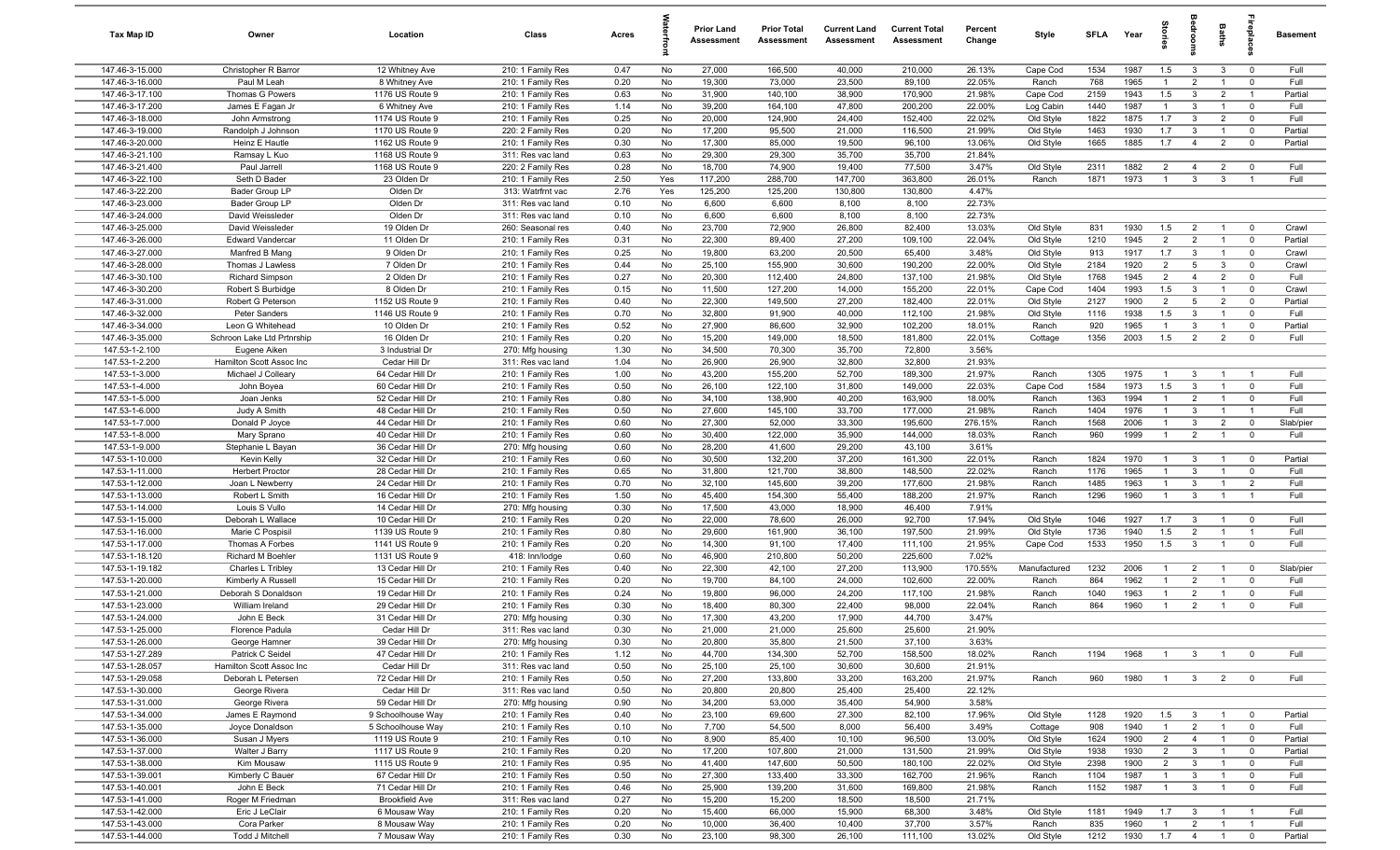| Tax Map ID                         | Owner                                       | Location                               | Class                                  | Acres        |            | <b>Prior Land</b><br>Assessment | <b>Prior Total</b><br>Assessment | <b>Current Land</b><br>Assessment | <b>Current Total</b><br>Assessment | Percent<br>Change | Style                  | <b>SFLA</b>  | Year         | tories                           | <b>B</b>                          | Baths                            |                               | <b>Basement</b> |
|------------------------------------|---------------------------------------------|----------------------------------------|----------------------------------------|--------------|------------|---------------------------------|----------------------------------|-----------------------------------|------------------------------------|-------------------|------------------------|--------------|--------------|----------------------------------|-----------------------------------|----------------------------------|-------------------------------|-----------------|
| 147.53-1-45.000                    | William H Tribou III                        | 24 Brookfield Ave                      | 210: 1 Family Res                      | 0.30         | No         | 19,200                          | 232,200                          | 23,400                            | 263,200                            | 13.35%            | Colonial               | 2569         | 1928         | 1.7                              | $\mathbf{3}$                      | $\overline{1}$                   | $\overline{\mathbf{0}}$       | Partial         |
| 147.53-1-46.000                    | John R Harvey                               | 28 Brookfield Ave                      | 210: 1 Family Res                      | 0.10         | No         | 10,900                          | 55,400                           | 11,300                            | 57,300                             | 3.43%             | Bungalow               | 720          | 1930         | $\overline{1}$                   | -1                                | $\overline{1}$                   | $\mathbf 0$                   | Crawl           |
| 147.53-1-47.100                    | Michael G Shaughnessy Sr                    | 32 Brookfield Ave                      | 210: 1 Family Res                      | 0.14         | No         |                                 |                                  | 26,596                            | 92,700                             |                   | Old Style              | 1056         | 1930         | 1.7                              | $\overline{3}$                    | $\overline{1}$                   | $\mathbf 0$                   | Crawl           |
| 147.53-1-47.200                    | Michael G Shaughnessy Jr                    | <b>Brookfield Ave</b>                  | 311: Res vac land                      | 0.14         | No         |                                 |                                  | 100                               | 100                                |                   |                        |              |              |                                  |                                   |                                  |                               |                 |
| 147.53-1-48.000                    | Chester O Beers                             | 34 Brookfield Ave                      | 210: 1 Family Res                      | 0.22         | No         | 16,900                          | 100,300                          | 20,600                            | 122,400                            | 22.03%            | Ranch                  | 888          | 1966         | $\overline{1}$                   | $\mathbf{3}$                      | $\overline{1}$                   | $\overline{\mathbf{0}}$       | Full            |
| 147.53-1-49.001                    | Michael S Murphy                            | 50 Brookfield Ave                      | 210: 1 Family Res                      | 0.40         | No         | 26,400                          | 68,600                           | 27,300                            | 71,000                             | 3.50%             | Old Style              | 1306         | 1930         | 1.7                              | $\mathbf{3}$                      | $\overline{1}$                   | $\mathbf 0$                   | Slab/pier       |
| 147.53-1-50.002                    | Donald S Reichard                           | 38 Brookfield Ave                      | 210: 1 Family Res                      | 0.14         | No         | 11,400                          | 94,100                           | 13,900                            | 114,800                            | 22.00%            | Old Style              | 1942         | 1940         | 1.7                              | $\overline{4}$                    | $\overline{2}$                   | $\mathbf 0$                   | Full            |
| 147.53-1-51.000                    | Steven Neander                              | 42 Brookfield Ave                      | 210: 1 Family Res                      | 0.40         | No         | 23,100                          | 78,000                           | 23,900                            | 80,700                             | 3.46%             | Cottage                | 768          | 1950         | $\overline{1}$                   | $\overline{2}$                    | $\overline{1}$                   | $\mathbf 0$                   | Full            |
| 147.53-1-52.000                    | Daniel P Smith                              | 44 Brookfield Ave                      | 312: Vac w/imprv                       | 0.27         | No<br>No   | 14,200                          | 23,500                           | 14,800                            | 24,600                             | 4.68%             |                        |              |              |                                  |                                   |                                  | $\overline{0}$                | Crawl           |
| 147.53-1-53.000<br>147.53-2-1.200  | John Palmer<br>Charles W Redmond            | 48 Brookfield Ave<br>43 Brookfield Ave | 210: 1 Family Res<br>449: Warehouse    | 0.27<br>1.17 | No         | 18,400<br>19,800                | 38,400<br>80,300                 | 19,000<br>21,200                  | 39,700<br>85,900                   | 3.39%<br>6.97%    | Cottage                | 420          | 1930         | 1.5                              | $\overline{2}$                    | $\overline{1}$                   |                               |                 |
| 147.53-2-2.000                     | David N Clark                               | 41 Brookfield Ave                      | 210: 1 Family Res                      | 0.10         | No         | 6,100                           | 37,700                           | 6,300                             | 39,000                             | 3.45%             | Cottage                | 666          | 1950         | $\overline{1}$                   | $\overline{1}$                    | $\overline{1}$                   | $\overline{\mathbf{0}}$       | Crawl           |
| 147.53-2-3.000                     | David N Clark                               | 39 Brookfield Ave                      | 210: 1 Family Res                      | 0.80         | No         | 38,300                          | 169,300                          | 46,700                            | 206,500                            | 21.97%            | Raised Ranch           | 1974         | 1968         | $\overline{1}$                   | $\overline{4}$                    | $\overline{2}$                   | $\overline{1}$                | Full            |
| 147.53-2-4.000                     | Alicia M Lawrence                           | 35 Brookfield Ave                      | 210: 1 Family Res                      | 1.10         | No         | 43,800                          | 98,200                           | 53,400                            | 119,800                            | 22.00%            | Ranch                  | 832          | 1952         | $\mathbf{1}$                     | $\mathbf{3}$                      | $\overline{2}$                   | $\mathbf 0$                   | Full            |
| 147.53-2-5.000                     | Lawrence V Smith                            | 31 Brookfield Ave                      | 210: 1 Family Res                      | 1.10         | No         | 43,600                          | 112,600                          | 53,200                            | 137,400                            | 22.02%            | Old Style              | 1230         | 1935         | 1.7                              | $\overline{4}$                    | $\overline{2}$                   | $\mathbf 0$                   | Full            |
| 147.53-2-6.000                     | Douglas Schweitzer                          | 29 Brookfield Ave                      | 210: 1 Family Res                      | 0.80         | No         | 37,300                          | 100,200                          | 44,000                            | 118,200                            | 17.96%            | Cape Cod               | 930          | 1960         | 1.5                              | $\overline{1}$                    | $\overline{1}$                   | $\mathbf 0$                   | Partial         |
| 147.53-2-7.001                     | Schroon Lake Laundromat Inc                 | 1065 US Route 9                        | 482: Det row bldg                      | 0.06         | No         | 15,400                          | 100,600                          | 16,500                            | 107,600                            | 6.96%             |                        |              |              |                                  |                                   |                                  |                               |                 |
| 147.53-2-8.001                     | Emporium of Schroon Lake Inc                | 1063 US Route 9                        | 482: Det row bldg                      | 0.06         | No         | 9,300                           | 33,100                           | 10,000                            | 35,400                             | 6.95%             |                        |              |              |                                  |                                   |                                  |                               |                 |
| 147.53-2-9.006                     | Essex County IDA                            | 1103 US Route 9                        | 454: Supermarket                       | 4.04         | No         | 90,400                          | 1,044,100                        | 96,700                            | 1,117,200                          | 7.00%             |                        |              |              |                                  |                                   |                                  |                               |                 |
| 147.53-2-10.210                    | Moey L Friedman                             | 1097 US Route 9                        | 485: >1use sm bld                      | 0.06         | No         | 10,100                          | 59,900                           | 10,800                            | 64,100                             | 7.01%             |                        |              |              |                                  |                                   |                                  |                               |                 |
| 147.53-2-10.220                    | Moey L Friedman                             | US Route 9                             | 485: >1use sm bld                      | 0.04         | No         | 6,600                           | 20,200                           | 7,100                             | 21,600                             | 6.93%             |                        |              |              |                                  |                                   |                                  |                               |                 |
| 147.53-2-11.100                    | William E Lohrman Jr                        | 1093 US Route 9                        | 210: 1 Family Res                      | 0.45         | No         | 19,700                          | 68,200                           | 20,600                            | 71,300                             | 4.55%             | Old Style              | 1076         | 1930         | $\overline{1}$                   | $\overline{2}$                    | $\overline{1}$                   | $\mathbf 0$                   | Partial         |
| 147.53-2-11.200                    | William E Lohrman                           | 1095 US Route 9                        | 482: Det row bldg                      | 0.07         | No         | 16,100                          | 56,000                           | 17,200                            | 59,900                             | 6.96%             |                        |              |              |                                  |                                   |                                  |                               |                 |
| 147.53-2-11.300                    | John Chelucci                               | 1093 US Route 9                        | 464: Office bldg.                      | 0.05         | No         | 8,500                           | 29,500                           | 9,100                             | 31,600                             | 7.12%             |                        |              |              |                                  |                                   |                                  |                               |                 |
| 147.53-2-12.000                    | <b>Edward Figueroa</b>                      | 1091 US Route 9                        | 482: Det row bldg                      | 0.10         | No         | 10,900                          | 119,400                          | 11,700                            | 127,800                            | 7.04%             |                        |              |              |                                  |                                   |                                  |                               |                 |
| 147.53-2-13.000                    | Robert J Mehm                               | 1089 US Route 9                        | 482: Det row bldg                      | 0.41         | No         | 43,400                          | 176,500                          | 46,400                            | 188,900                            | 7.03%             |                        |              |              |                                  |                                   |                                  |                               |                 |
| 147.53-2-14.000                    | Joel J Friedman                             | 1087 US Route 9                        | 482: Det row bldg                      | 0.40         | No         | 36,000                          | 178,600                          | 38,500                            | 191,100                            | 7.00%             |                        |              |              |                                  |                                   |                                  |                               |                 |
| 147.53-2-15.000                    | Ernest R Rice                               | 1085 US Route 9                        | 482: Det row bldg                      | 0.30         | No         | 21,100                          | 183,800                          | 22,600                            | 196,700                            | 7.02%             |                        |              |              |                                  |                                   |                                  |                               |                 |
| 147.53-2-16.000                    | Ernest R Rice                               | 1083 US Route 9                        | 220: 2 Family Res                      | 0.10         | No         | 3,000                           | 62,800                           | 3,100                             | 65,000                             | 3.50%             | Old Style              | 1440         | 1920         | $\overline{2}$                   | $\overline{2}$                    | $\overline{2}$                   | $\overline{0}$                | Crawl           |
| 147.53-2-17.000                    | Ernest R Rice                               | US Route 9                             | 330: Vacant comm                       | 0.10         | No         | 7,300                           | 7,300                            | 8,900                             | 8,900                              | 21.92%            |                        |              |              |                                  |                                   |                                  |                               |                 |
| 147.53-2-18.000                    | Paradox Partners LLC                        | 1081 US Route 9                        | 482: Det row bldg                      | 0.20         | No         | 19,000                          | 176,200                          | 20,300                            | 188,500                            | 6.98%             |                        |              |              |                                  |                                   |                                  |                               |                 |
| 147.53-2-19.201                    | Morningstar 1079 Main St Bistr              | 1079 US Route 9                        | 482: Det row bldg                      | 0.20         | No         | 25,700                          | 133,600                          | 27,500                            | 143,000                            | 7.04%             |                        |              |              |                                  |                                   |                                  |                               |                 |
| 147.53-2-20.028                    | Emporium of Schroon Lake Inc                | 1061 US Route 9                        | 482: Det row bldg                      | 0.08         | No         | 7,000                           | 30,100                           | 7,500                             | 32,200                             | 6.98%             |                        |              |              |                                  |                                   |                                  |                               |                 |
| 147.53-2-20.200                    | Fredrick Bankosky                           | 1077 US Route 9                        | 482: Det row bldg                      | 0.05         | No         | 8,100                           | 147,700                          | 8,700                             | 158,000                            | 6.97%             |                        |              |              |                                  |                                   |                                  |                               |                 |
| 147.53-2-21.000<br>147.53-2-22.000 | SL Chamber of Commerce Inc<br>Vicki S Morse | 1075 US Route 9<br>1073 US Route 9     | 482: Det row bldg<br>482: Det row bldg | 0.10<br>0.10 | No<br>No   | 12,100<br>14,200                | 76,000<br>128,000                | 12,900<br>15,200                  | 81,300<br>137,000                  | 6.97%<br>7.03%    |                        |              |              |                                  |                                   |                                  |                               |                 |
| 147.53-2-23.000                    | Joseph M Moryl                              | 1071 US Route 9                        | 482: Det row bldg                      | 0.10         | No         | 13,400                          | 87,200                           | 14,300                            | 93,300                             | 7.00%             |                        |              |              |                                  |                                   |                                  |                               |                 |
| 147.53-2-24.000                    | Gloria Lanoue                               | 1069 US Route 9                        | 482: Det row bldg                      | 0.10         | No         | 12,400                          | 178,800                          | 13,300                            | 191,300                            | 6.99%             |                        |              |              |                                  |                                   |                                  |                               |                 |
| 147.53-2-25.000                    | Douglas P King                              | 1067 US Route 9                        | 482: Det row bldg                      | 0.10         | No         | 14,600                          | 183,300                          | 15,600                            | 196,100                            | 6.98%             |                        |              |              |                                  |                                   |                                  |                               |                 |
| 147.54-1-2.000                     | Arthur L Schoenstadt                        | 1140 US Route 9                        | 210: 1 Family Res                      | 0.70         | No         | 36,300                          | 154,300                          | 44,300                            | 188,200                            | 21.97%            | Cape Cod               | 2618         | 1940         | 1.7                              | $\mathbf{3}$                      | $\overline{2}$                   | $\overline{1}$                | Full            |
| 147.54-1-3.000                     | Theresa W Sabota                            | 1136 US Route 9                        | 210: 1 Family Res                      | 0.90         | No         | 38,700                          | 110,200                          | 47,200                            | 134,400                            | 21.96%            | Cape Cod               | 1478         | 1935         | 1.7                              | $\mathbf{3}$                      | $\overline{2}$                   | $\overline{1}$                | Full            |
| 147.54-1-4.142                     | Randolph E Parker                           | 1134 US Route 9                        | 280: Multiple res                      | 2.28         | No         | 56,800                          | 319,800                          | 69,300                            | 390,200                            | 22.01%            | Old Style              | 2761         | 1930         | $\overline{2}$                   | $\overline{2}$                    | $\overline{1}$                   | $\overline{0}$                | Slab/pier       |
| 147.54-1-5.000                     | Tracy Gath                                  | 1132 US Route 9                        | 311: Res vac land                      | 0.50         | No         | 17,200                          | 17,200                           | 21,000                            | 21,000                             | 22.09%            |                        |              |              |                                  |                                   |                                  |                               |                 |
| 147.54-1-6.000                     | Timothy O Swinton                           | 1130 US Route 9                        | 220: 2 Family Res                      | 0.30         | No         | 17,100                          | 91,400                           | 17,700                            | 94,600                             | 3.50%             | Old Style              | 2590         | 1957         | $\overline{2}$                   | $\mathbf{3}$                      | $\overline{2}$                   | $\overline{0}$                | Full            |
| 147.54-1-7.000                     | Nicholas S Deliberato                       | 5 Fowler Ave                           | 210: 1 Family Res                      | 0.30         | No         | 20,800                          | 116,200                          | 25,400                            | 141,800                            | 22.03%            | Old Style              | 1593         | 1930         | 1.7                              | $\mathbf{3}$                      | $\overline{2}$                   | $\mathbf 0$                   | Full            |
| 147.54-1-8.000                     | Patrick G Hogan                             | 9 Fowler Ave                           | 220: 2 Family Res                      | 0.40         | No         | 25,000                          | 115,000                          | 29,500                            | 135,700                            | 18.00%            | Old Style              | 1925         | 1880         | $\overline{2}$                   | $\overline{4}$                    | $\overline{2}$                   | $\overline{1}$                | Full            |
| 147.54-1-9.000                     | Pamela A Luzzi                              | 13 Fowler Ave                          | 210: 1 Family Res                      | 0.20         | No         | 19,900                          | 99,800                           | 24,300                            | 121,800                            | 22.04%            | Log Cabin              | 748          | 1978         | $\overline{1}$                   | $\overline{2}$                    | $\overline{1}$                   | $\Omega$                      | Crawl           |
| 147.54-1-10.100                    | Daniel Huntington                           | 21 Fowler Ave                          | 417: Cottages                          | 0.37         | No         | 10,400                          | 34,900                           | 11,100                            | 37,300                             | 6.88%             |                        |              |              |                                  |                                   |                                  |                               |                 |
| 147.54-1-10.200                    | Daniel Huntington                           | 19 Fowler Ave                          | 210: 1 Family Res                      | 0.36         | No         | 24,400                          | 99,800                           | 29,800                            | 121,800                            | 22.04%            | Old Style              | 1297         | 1910         | 1.5                              | $\overline{4}$                    | $\overline{1}$                   | $\overline{\mathbf{0}}$       | Partial         |
| 147.54-1-11.000                    | Lorraine F Altmann                          | 23 Fowler Ave                          | 280: Multiple res                      | 0.48         | No         | 26,200                          | 144,000                          | 32,000                            | 175,700                            | 22.01%            | Old Style              | 2120         | 1880         | 1.7                              | $5\overline{5}$                   | $\overline{2}$                   | $\overline{\mathbf{0}}$       | Partial         |
| 147.54-1-12.000                    | Harry Tucker                                | 27 Fowler Ave                          | 210: 1 Family Res                      | 0.30         | No         | 18,700                          | 86,800                           | 22,100                            | 102,400                            | 17.97%            | Old Style              | 1415         | 1910         | 1.5                              | $\overline{2}$                    | $\overline{2}$                   | $\overline{0}$                | Partial         |
| 147.54-1-13.000                    | Mary B Romanzo                              | 29 Fowler Ave                          | 210: 1 Family Res                      | 0.30         | No         | 23,100                          | 114,700                          | 28,200                            | 139,900                            | 21.97%            | Old Style              | 1718         | 1900         | $\overline{2}$                   | $\mathbf{3}$                      | $\overline{2}$                   | $\mathbf 0$                   | Partial         |
| 147.54-1-14.000                    | Charles W Noxon                             | 31 Fowler Ave                          | 210: 1 Family Res                      | 0.20         | No         | 15,300                          | 114,000                          | 18,700                            | 139,100                            | 22.02%            | Old Style              | 925          | 1920         | 1.7                              | $\overline{2}$                    | $\overline{1}$                   | $\overline{0}$                | Crawl           |
| 147.54-1-15.000                    | David W Steen                               | 35 Fowler Ave                          | 417: Cottages                          | 0.50         | No         | 16,100                          | 144,100                          | 17,200                            | 154,200                            | 7.01%             |                        |              |              |                                  |                                   |                                  |                               |                 |
| 147.54-1-16.000                    | Robert T Hill                               | 39 Fowler Ave                          | 417: Cottages                          | 0.30         | No         | 7,600                           | 67,800                           | 8,100                             | 72,500                             | 6.93%             |                        |              |              |                                  |                                   |                                  |                               |                 |
| 147.54-1-17.000                    | <b>Leonard Waters</b>                       | 43 Fowler Ave                          | 210: 1 Family Res                      | 0.20         | No         | 18,100                          | 82,800                           | 22,100                            | 101,000                            | 21.98%            | Old Style              | 1333         | 1935         | 1.7                              | $\overline{\mathbf{3}}$           | $\overline{1}$                   | $\overline{\mathbf{0}}$       | Full            |
| 147.54-1-18.000<br>147.54-1-21.000 | Robert J Burke Jr<br>Dennis J MacDonald     | 45 Fowler Ave<br>47 Fowler Ave         | 210: 1 Family Res<br>210: 1 Family Res | 0.30<br>0.30 | No<br>No   | 20,200<br>26,000                | 87,800<br>142,400                | 21,800<br>31,700                  | 94,800<br>173,700                  | 7.97%<br>21.98%   | Old Style<br>Old Style | 1372<br>2014 | 1880<br>1934 | $\overline{2}$<br>$\overline{2}$ | $5\overline{5}$<br>$\overline{4}$ | $\overline{2}$<br>$\overline{2}$ | $\mathbf 0$<br>$\overline{1}$ | Partial<br>Full |
| 147.54-1-22.000                    | Charles E Keppler Jr                        | 59 Fowler Ave                          | 210: 1 Family Res                      | 6.50         |            | 228,600                         | 330,400                          | 288,000                           | 416,300                            | 26.00%            |                        | 1340         | 1967         | $\overline{1}$                   | $\mathbf{3}$                      | $\overline{2}$                   | $\overline{1}$                | Full            |
| 147.54-1-23.000                    | Schroon Lake Ltd Prtnrshp                   | 58 Fowler Ave                          | 210: 1 Family Res                      | 7.00         | Yes<br>Yes | 428,600                         | 628,000                          | 540,000                           | 791,300                            | 26.00%            | Ranch<br>Colonial      | 3828         | 1883         | $\overline{2}$                   | 6                                 | 2                                | $\mathbf 0$                   | Partial         |
| 147.54-1-24.000                    | Chamlar Lodge                               | 74 Leland Ave                          | 417: Cottages                          | 2.20         | Yes        | 285,900                         | 594,600                          | 348,800                           | 725,400                            | 22.00%            |                        |              |              |                                  |                                   |                                  |                               |                 |
| 147.54-1-25.000                    | Susan W Bullis                              | 66 Leland Ave                          | 418: Inn/lodge                         | 3.00         | Yes        | 306,400                         | 514,000                          | 373,800                           | 627,100                            | 22.00%            |                        |              |              |                                  |                                   |                                  |                               |                 |
| 147.54-1-26.000                    | Daniel Crisafulli                           | 44 Fowler Ave                          | 483: Converted Res                     | 1.10         | No         | 23,300                          | 167,600                          | 28,400                            | 204,500                            | 22.02%            | Ranch                  | 2144         | 1957         | $\overline{1}$                   | $\overline{2}$                    | $\overline{1}$                   | $\overline{1}$                | Full            |
| 147.54-1-27.100                    | SL Housing Redevlopment Co                  | 38 Fowler Ave                          | 411: Apartment                         | 1.60         | No         | 47,700                          | 1,278,900                        | 47,700                            | 1,368,400                          | 7.00%             |                        |              |              |                                  |                                   |                                  |                               |                 |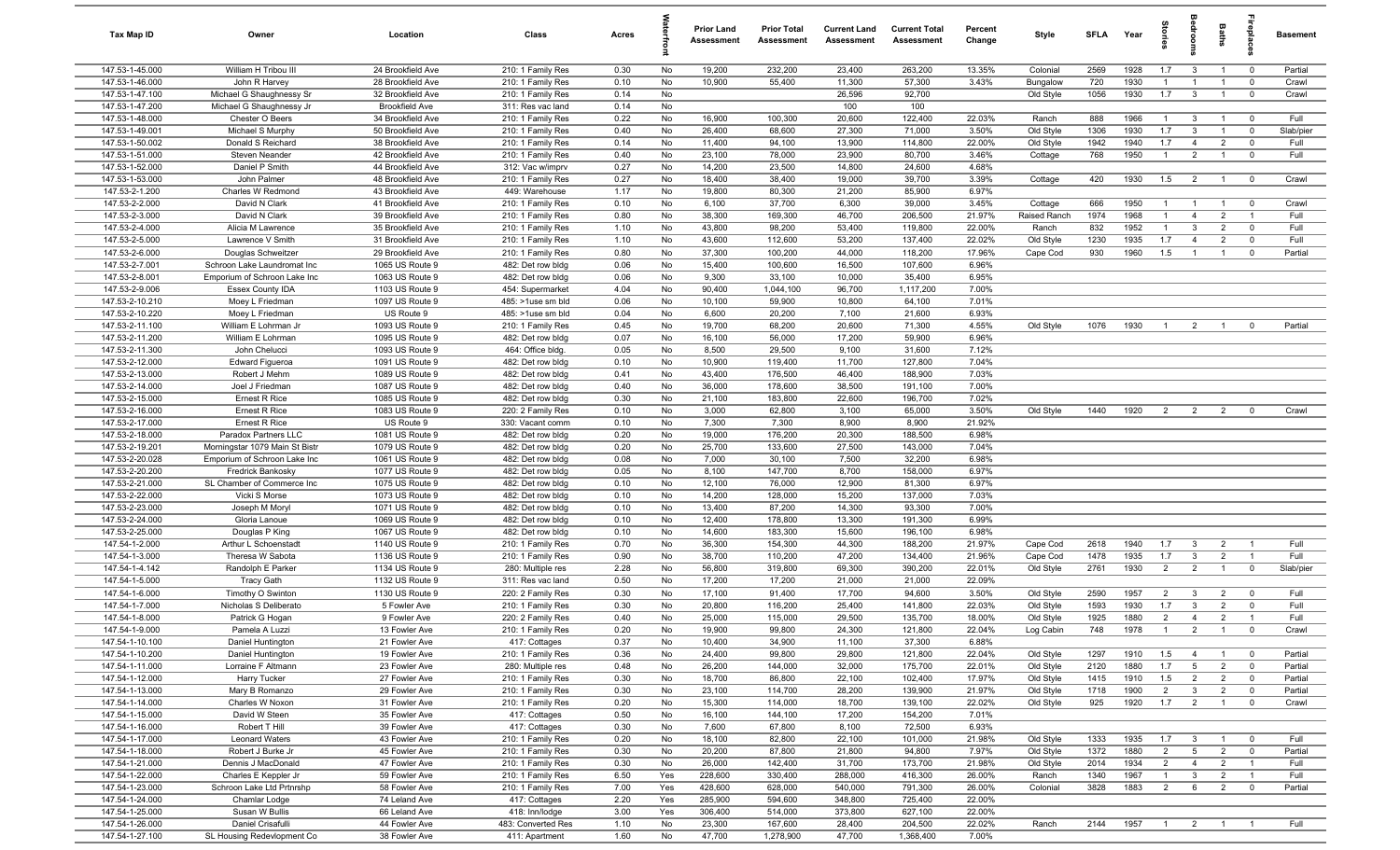| Tax Map ID                         | Owner                              | Location                           | Class                                  | Acres        |          | <b>Prior Land</b><br>Assessment | <b>Prior Total</b><br>Assessment | <b>Current Land</b><br>Assessment | <b>Current Total</b><br>Assessment | Percent<br>Change | Style                  | <b>SFLA</b>  | Year         | tories                           | ledroo                         | Baths                            | repla                         | <b>Basement</b>    |
|------------------------------------|------------------------------------|------------------------------------|----------------------------------------|--------------|----------|---------------------------------|----------------------------------|-----------------------------------|------------------------------------|-------------------|------------------------|--------------|--------------|----------------------------------|--------------------------------|----------------------------------|-------------------------------|--------------------|
| 147.54-1-28.200                    | Gregory J Veitch                   | <b>Fairfield Ave</b>               | 210: 1 Family Res                      | 0.15         | No       | 12,400                          | 71,100                           | 12,800                            | 73,600                             | 3.52%             | Old Style              | 1422         | 1900         | 1.5                              | $\overline{4}$                 | $\overline{2}$                   | $\overline{\mathbf{0}}$       | Partial            |
| 147.54-1-29.002                    | Michele R Avignone                 | 37 Fairfield Ave                   | 210: 1 Family Res                      | 0.09         | No       | 7,400                           | 55,200                           | 9,000                             | 67,300                             | 21.92%            | Cottage                | 688          | 1920         | 1.5                              | 2                              | $\overline{1}$                   | $\overline{0}$                | Partial            |
| 147.54-1-30.000                    | David H Williams                   | 33 Fairfield Ave                   | 280: Multiple res                      | 0.80         | No       | 38,200                          | 169,100                          | 46,600                            | 206,300                            | 22.00%            | Old Style              | 1040         | 1900         | $\overline{2}$                   | $\mathbf{3}$                   | $\overline{1}$                   | $\overline{\mathbf{0}}$       | Slab/pier          |
| 147.54-1-31.000                    | Thomas S Hare                      | 32 Fowler Ave                      | 210: 1 Family Res                      | 0.20         | No       | 19,400                          | 93,700                           | 23,700                            | 114,300                            | 21.99%            | Old Style              | 1182         | 1920         | 1.5                              | $\overline{4}$                 | $\overline{1}$                   | $\mathbf 0$                   | Partial            |
| 147.54-1-32.000                    | William Taylor                     | 28 Fowler Ave                      | 210: 1 Family Res                      | 0.40         | No       | 23,100                          | 96,900                           | 26,100                            | 109,500                            | 13.00%            | Old Style              | 1208         | 1880         | 1.5                              | $\mathbf{3}$                   | $\overline{1}$                   | $\mathbf 0$                   | Partial            |
| 147.54-1-33.000                    | Lawrence Graziano                  | 26 Fowler Ave                      | 210: 1 Family Res                      | 0.20         | No       | 15,300                          | 166,600                          | 18,700                            | 203,300                            | 22.03%            | Cape Cod               | 1428         | 2003         | 1.5                              | $\overline{2}$                 | $\overline{2}$                   | $\overline{1}$                | Full               |
| 147.54-1-34.000<br>147.54-1-35.000 | Dolores M Layne<br>Ruth Jetter     | 24 Fowler Ave<br>Fairfield Ave     | 210: 1 Family Res                      | 0.20<br>0.70 | No<br>No | 10,100<br>33,400                | 67,500<br>33,400                 | 12,300<br>40,700                  | 82,400<br>40,700                   | 22.07%<br>21.86%  | Old Style              | 1006         | 1926         | 1.7                              | $\mathbf{3}$                   | $\overline{1}$                   | $\mathbf 0$                   | Crawl              |
| 147.54-1-37.000                    | Steven I Cass                      | 25 Fairfield Ave                   | 311: Res vac land<br>210: 1 Family Res | 0.34         | No       | 22,800                          | 64,100                           | 25,800                            | 72,400                             | 12.95%            | Old Style              | 1086         | 1880         | 1.7                              | $\overline{3}$                 | $\overline{1}$                   | $\overline{\mathbf{0}}$       | Partial            |
| 147.54-1-38.000                    | Arthur Spetter                     | 6 Windsor St                       | 210: 1 Family Res                      | 0.20         | No       | 12,600                          | 73,300                           | 14,200                            | 82,800                             | 12.96%            | Old Style              | 1074         | 1900         | 1.5                              | 3                              | 2                                | $\mathbf 0$                   | Partial            |
| 147.54-1-39.000                    | John A Dwyer                       | 4 Windsor St                       | 210: 1 Family Res                      | 0.30         | No       | 21,100                          | 77,000                           | 23,800                            | 87,000                             | 12.99%            | Old Style              | 1120         | 1900         | 1.5                              | $\overline{4}$                 | $\overline{1}$                   | $\mathbf 0$                   | Crawl              |
| 147.54-1-40.000                    | Northland Realty Ventures Inc      | 17 Fairfield Ave                   | 411: Apartment                         | 0.10         | No       | 6,200                           | 102,700                          | 6,600                             | 109,900                            | 7.01%             |                        |              |              |                                  |                                |                                  |                               |                    |
| 147.54-1-41.000                    | Robert Fuerst                      | 3 Windsor St                       | 210: 1 Family Res                      | 0.10         | No       | 6,700                           | 62,200                           | 6,900                             | 64,400                             | 3.54%             | Old Style              | 932          | 1900         | $\overline{1}$                   | $\overline{2}$                 | $\overline{1}$                   | $\mathbf 0$                   | Crawl              |
| 147.54-1-42.000                    | Fred Gochie Jr                     | 5 Windsor St                       | 210: 1 Family Res                      | 0.10         | No       | 7,100                           | 31,200                           | 7,300                             | 32,300                             | 3.53%             | Cottage                | 598          | 1940         | $\overline{1}$                   | $\overline{2}$                 | $\overline{1}$                   | $\mathbf 0$                   | Crawl              |
| 147.54-1-43.000                    | Sally R Gebensleben                | 18 Fowler Ave                      | 210: 1 Family Res                      | 0.30         | No       | 20,900                          | 89,100                           | 25,500                            | 108,700                            | 22.00%            | Ranch                  | 912          | 1983         | $\overline{1}$                   | 2                              | $\overline{1}$                   | $\mathbf 0$                   | Full               |
| 147.54-1-44.000                    | Ernest E Fero III                  | 14 Fowler Ave                      | 210: 1 Family Res                      | 0.22         | No       | 13,600                          | 80,900                           | 16,000                            | 95,500                             | 18.05%            | Bungalow               | 960          | 1939         | $\overline{1}$                   | $\overline{2}$                 | $\overline{1}$                   | $\mathbf 0$                   | Crawl              |
| 147.54-1-45.000                    | Anthony F Papa                     | 11 Windsor St                      | 210: 1 Family Res                      | 0.35         | No       | 20,700                          | 78,100                           | 21,400                            | 60,800                             | $-22.15%$         | Ranch                  | 864          | 1968         | $\overline{1}$                   | $\overline{2}$                 | $\overline{1}$                   | $\mathbf 0$                   | Crawl              |
| 147.54-1-46.000                    | Avignone Family Trust              | 7 Windsor St                       | 280: Multiple res                      | 0.44         | No       | 19,600                          | 199,800                          | 23,900                            | 344,700                            | 72.52%            | Contemporary           | 1973         | 2006         | $\overline{1}$                   | $\overline{4}$                 | 2                                | $\mathbf 0$                   | Full               |
| 147.54-1-47.000                    | Judith W McKenzie                  | 15 Fairfield Ave                   | 210: 1 Family Res                      | 0.30         | No       | 17,100                          | 49,100                           | 17,700                            | 50,800                             | 3.46%             | Old Style              | 941          | 1870         | 1.5                              | $\overline{4}$                 | $\overline{1}$                   | $\mathbf 0$                   | Partial            |
| 147.54-1-48.000                    | Jill C Dodge                       | 13 Fairfield Ave                   | 210: 1 Family Res                      | 0.20         | No       | 15,200                          | 71,600                           | 16,400                            | 77,300                             | 7.96%             | Old Style              | 1254         | 1890         | 1.5                              | $\overline{4}$                 | $\overline{1}$                   | $\mathbf 0$                   | Partial            |
| 147.54-1-49.000                    | Robert Buell                       | 11 Fairfield Ave                   | 210: 1 Family Res                      | 0.20         | No       | 17,000                          | 97,400                           | 17,600                            | 100,800                            | 3.49%             | Old Style              | 1792         | 1880         | 1.7                              | $\overline{4}$                 | $\overline{2}$                   | $\mathbf 0$                   | Partial            |
| 147.54-1-50.000<br>147.54-1-52.000 | Theresa A Mason<br>Glenn A Weston  | 1112 US Route 9<br>1120 US Route 9 | 210: 1 Family Res<br>210: 1 Family Res | 0.30<br>0.50 | No<br>No | 23,400<br>28,500                | 98,900<br>116,100                | 27,600<br>34,800                  | 116,700<br>141,600                 | 18.00%<br>21.96%  | Old Style<br>Old Style | 1435<br>1761 | 1890<br>1880 | 1.5<br>$\overline{2}$            | 6<br>$\mathbf{3}$              | $\overline{1}$<br>$\overline{1}$ | $\mathbf 0$<br>$\mathbf 0$    | Partial<br>Partial |
| 147.54-1-53.000                    | Roxane Egan                        | 10 Fowler Ave                      | 210: 1 Family Res                      | 0.10         | No       | 9,200                           | 59,200                           | 11,200                            | 72,200                             | 21.96%            | Old Style              | 720          | 1937         | $\overline{1}$                   | $\overline{2}$                 | $\overline{1}$                   | $\mathbf 0$                   | Full               |
| 147.54-1-54.100                    | Raymond W Krah                     | 1124 US Route 9                    | 210: 1 Family Res                      | 0.14         | No       | 11,500                          | 90,000                           | 14,000                            | 109,800                            | 22.00%            | Old Style              | 1515         | 1880         | 1.5                              | $\mathbf{3}$                   | $\overline{1}$                   | $\mathbf 0$                   | Crawl              |
| 147.54-1-54.200                    | Samuel J Giove                     | 6 Fowler Ave                       | 260: Seasonal res                      | 0.20         | No       | 17,200                          | 79,700                           | 21,000                            | 97,200                             | 21.96%            | Old Style              | 960          | 1949         | $\overline{2}$                   | $\overline{2}$                 | $\overline{1}$                   | $\mathbf 0$                   | Full               |
| 147.54-2-2.000                     | Joel Stock                         | 1106 US Route 9                    | 422: Diner/lunch                       | 0.20         | No       | 21,000                          | 120,700                          | 22,500                            | 129,100                            | 6.96%             |                        |              |              |                                  |                                |                                  |                               |                    |
| 147.54-2-3.000                     | James Palmatier                    | 1104 US Route 9                    | 422: Diner/lunch                       | 0.11         | No       | 14,500                          | 44,600                           | 15,500                            | 47,700                             | 6.95%             |                        |              |              |                                  |                                |                                  |                               |                    |
| 147.54-2-4.000                     | Laurence H McNamara                | 1102 US Route 9                    | 512: Movie theatr                      | 0.20         | No       | 19,900                          | 107,300                          | 21,300                            | 114,800                            | 6.99%             |                        |              |              |                                  |                                |                                  |                               |                    |
| 147.54-2-5.000                     | Joseph Taglieri                    | 1100 US Route 9                    | 482: Det row bldg                      | 0.20         | No       | 22,500                          | 148,000                          | 24,100                            | 158,400                            | 7.03%             |                        |              |              |                                  |                                |                                  |                               |                    |
| 147.54-2-6.000                     | <b>Stanley March</b>               | 1098 US Route 9                    | 421: Restaurant                        | 0.12         | No       | 18,900                          | 180,200                          | 20,200                            | 192,800                            | 6.99%             |                        |              |              |                                  |                                |                                  |                               |                    |
| 147.54-2-7.000                     | Peter R Wood                       | 1094 US Route 9                    | 464: Office bldg.                      | 0.10         | No       | 25,600                          | 225,200                          | 27,400                            | 241,000                            | 7.02%             |                        |              |              |                                  |                                |                                  |                               |                    |
| 147.54-2-8.000                     | Celeste Hart                       | Leland Ave                         | 330: Vacant comm                       | 0.26         | No       | 17,900                          | 17,900                           | 21,800                            | 21,800                             | 21.79%            |                        |              |              |                                  |                                |                                  |                               |                    |
| 147.54-2-9.000                     | Sean M Murtagh                     | 9 Leland Ave                       | 483: Converted Res                     | 0.30         | No       | 19,300                          | 113,000                          | 23,500                            | 137,900                            | 22.04%            |                        |              |              |                                  |                                |                                  |                               |                    |
| 147.54-2-10.000                    | Gardner McLean                     | 11 Leland Ave                      | 483: Converted Res                     | 0.14         | No       | 22,900                          | 85,900                           | 27,900                            | 104,800                            | 22.00%            |                        |              |              |                                  |                                |                                  |                               |                    |
| 147.54-2-11.000                    | Alan R Cutler                      | 5 Broad St                         | 210: 1 Family Res                      | 0.13         | No       | 10,700                          | 82,100                           | 12,600                            | 96,900                             | 18.03%            | Old Style              | 1035         | 1900<br>1920 | 1.5<br>2                         | $\mathbf{3}$<br>5              | $\overline{2}$<br>3              | $\mathbf 0$<br>$\overline{0}$ | Full<br>Full       |
| 147.54-2-12.000<br>147.54-2-13.000 | Angela Mead<br>Nancy Dowling       | 7 Broad St<br>9 Broad St           | 230: 3 Family Res<br>210: 1 Family Res | 0.19<br>0.20 | No<br>No | 17,200<br>16,200                | 127,300<br>105,600               | 21,000<br>19,100                  | 155,300<br>124,600                 | 22.00%<br>17.99%  | Old Style<br>Old Style | 2248<br>2232 | 1900         | $\overline{2}$                   | $\overline{7}$                 | $\overline{2}$                   | $\mathbf 0$                   | Full               |
| 147.54-2-14.000                    | William S Edele                    | 11 Broad St                        | 433: Auto body                         | 0.40         | No       | 50,600                          | 153,200                          | 54,100                            | 163,900                            | 6.98%             |                        |              |              |                                  |                                |                                  |                               |                    |
| 147.54-2-15.000                    | Walter Kaskewsky                   | 10 Broad St                        | 411: Apartment                         | 0.20         | No       | 8,500                           | 97,400                           | 9,100                             | 104,200                            | 6.98%             |                        |              |              |                                  |                                |                                  |                               |                    |
| 147.54-2-16.000                    | Walter Kaskewsky                   | 12 Broad St                        | 411: Apartment                         | 0.30         | No       | 7,600                           | 115,800                          | 8,100                             | 123,900                            | 6.99%             |                        |              |              |                                  |                                |                                  |                               |                    |
| 147.54-2-17.000                    | Brian J Hickey                     | 20 Fairfield Ave                   | 210: 1 Family Res                      | 0.10         | No       | 8,300                           | 50,900                           | 8,600                             | 52,700                             | 3.54%             | Old Style              | 888          | 1850         | 1.5                              | $\overline{2}$                 | $\overline{1}$                   | $\overline{\mathbf{0}}$       | Slab/pier          |
| 147.54-2-18.000                    | Thomas R Bazan                     | 23 Leland Ave                      | 220: 2 Family Res                      | 0.10         | No       | 69,900                          | 154,000                          | 85,300                            | 187,900                            | 22.01%            | Old Style              | 1962         | 1861         | $\overline{2}$                   | $\overline{4}$                 | $\overline{2}$                   | $\mathbf 0$                   | Partial            |
| 147.54-2-19.000                    | Leo Friedman                       | 25 Leland Ave                      | 210: 1 Family Res                      | 0.40         | No       | 81,500                          | 158,000                          | 99,400                            | 192,800                            | 22.03%            | Ranch                  | 1120         | 1954         | $\mathbf{1}$                     | $\mathbf{3}$                   | $\overline{1}$                   | $\overline{1}$                | Full               |
| 147.54-2-20.000                    | Roger M Friedman                   | 27 Leland Ave                      | 210: 1 Family Res                      | 0.30         | No       | 81,500                          | 169,400                          | 99,400                            | 206,700                            | 22.02%            | Old Style              | 2209         | 1929         | $\overline{2}$                   | $\mathbf{3}$                   | $\overline{2}$                   | $\mathbf 0$                   | Partial            |
| 147.54-2-22.000                    | Susan W Bullis                     | 54 Leland Ave                      | 418: Inn/lodge                         | 1.30         | Yes      | 262,900                         | 351,000                          | 320,700                           | 428,200                            | 21.99%            |                        |              |              |                                  |                                |                                  |                               |                    |
| 147.54-2-24.000                    | Daniel M Mullan                    | 35 Dock St                         | 210: 1 Family Res                      | 0.20         | No       | 69,900                          | 184,100                          | 85,300                            | 224,600                            | 22.00%            | Ranch                  | 1492         | 1965         | $\overline{1}$                   | $\mathbf{3}$                   | $\overline{2}$                   |                               | Full               |
| 147.54-2-25.000                    | Mark T Ryan                        | 22 Leland Ave                      | 210: 1 Family Res                      | 0.30         | No       | 75,800                          | 185,400                          | 92,500                            | 226,200                            | 22.01%            | Ranch                  | 1670         | 1951         | $1 \quad 3$                      |                                | $\overline{1}$                   | $\blacksquare$                | Full               |
| 147.54-2-26.100                    | Howard E Warren                    | 18 Leland Ave                      | 418: Inn/lodge                         | 0.44         | No       | 70,400                          | 224,000                          | 85,900                            | 273,300                            | 22.01%            |                        |              |              |                                  |                                |                                  |                               |                    |
| 147.54-2-26.200                    | Baldwin Adk LP                     | 14 Leland Ave                      | 411: Apartment                         | 1.21         | No       | 85,200                          | 660,100                          | 91,200                            | 706,300                            | 7.00%             |                        |              |              |                                  |                                |                                  |                               |                    |
| 147.54-2-27.000                    | David P Harder                     | 13 Dock St                         | 210: 1 Family Res                      | 0.40         | No       | 81,500<br>69,900                | 219,000<br>155,700               | 99,400<br>85,300                  | 267,200                            | 22.01%            | Old Style              | 2022         | 1970         | $\overline{2}$<br>$\overline{1}$ | 5                              | $\overline{2}$                   | $\overline{\mathbf{0}}$       | Partial<br>Full    |
| 147.54-2-28.000<br>147.54-2-29.000 | Wayne E Howard<br>James J Hamilton | 6 Taylor St<br>11 Dock St          | 210: 1 Family Res<br>210: 1 Family Res | 0.20<br>0.20 | No<br>No | 81,500                          | 165,400                          | 99,400                            | 190,000<br>201,800                 | 22.03%<br>22.01%  | Ranch<br>Cape Cod      | 936<br>1470  | 1970<br>1931 | 1.7                              | $\overline{2}$<br>$\mathbf{3}$ | $\overline{1}$<br>$\overline{1}$ | $\mathbf 0$<br>$\mathbf 0$    | Full               |
| 147.54-2-30.000                    | Mark C Whitney                     | 7 Dock St                          | 210: 1 Family Res                      | 0.30         | No       | 93,200                          | 200,600                          | 113,700                           | 244,700                            | 21.98%            | Cape Cod               | 2371         | 1953         | 1.7                              | $\overline{4}$                 | $\overline{2}$                   | $\overline{1}$                | Full               |
| 147.54-2-31.000                    | PED Holdings LLC                   | 1068 US Route 9                    | 486: Mini-mart                         | 0.40         | No       | 57,300                          | 198,900                          | 61,300                            | 212,800                            | 6.99%             |                        |              |              |                                  |                                |                                  |                               |                    |
| 147.54-2-32.000                    | Word Of God Inc                    | 1072 US Route 9                    | 464: Office bldg.                      | 0.11         | No       | 15,100                          | 160,300                          | 16,200                            | 171,500                            | 6.99%             |                        |              |              |                                  |                                |                                  |                               |                    |
| 147.54-2-33.000                    | Glens Falls Natl Bank&Trst Co      | 1080 US Route 9                    | 330: Vacant comm                       | 0.13         | No       | 7,900                           | 7,900                            | 8,500                             | 8,500                              | 7.59%             |                        |              |              |                                  |                                |                                  |                               |                    |
| 147.54-2-34.000                    | Christopher F Cummings             | 10 Taylor St                       | 210: 1 Family Res                      | 0.10         | No       | 69,900                          | 144,400                          | 85,300                            | 176,200                            | 22.02%            | Old Style              | 1092         | 1930         | 1.7                              | $\overline{\mathbf{3}}$        | $\overline{1}$                   | $\overline{\mathbf{0}}$       | Full               |
| 147.54-2-35.000                    | Louis J Ruggirello                 | 8 Taylor St                        | 210: 1 Family Res                      | 0.10         | No       | 49,600                          | 82,300                           | 51,300                            | 85,200                             | 3.52%             | Cottage                | 887          | 1938         | $\overline{1}$                   | $\overline{\mathbf{3}}$        | $\overline{1}$                   | $\overline{0}$                | Crawl              |
| 147.54-2-36.000                    | Glens Falls Natl Bank&Trst Co      | US Route 9                         | 461: Bank                              | 0.37         | No       | 51,300                          | 302,900                          | 54,900                            | 324,100                            | 7.00%             |                        |              |              |                                  |                                |                                  |                               |                    |
| 147.54-2-37.100                    | Emile M Valley                     | 6 Leland Ave                       | 418: Inn/lodge                         | 0.40         | No       | 32,400                          | 177,300                          | 34,700                            | 189,700                            | 6.99%             |                        |              |              |                                  |                                |                                  |                               |                    |
| 147.54-2-37.200                    | Emile M Valley                     | Severance Rd                       | 311: Res vac land                      | 0.54         | No       | 15,000                          | 15,000                           | 19,500                            | 19,500                             | 30.00%            |                        |              |              |                                  |                                |                                  |                               |                    |
| 147.61-1-1.100                     | Edward W Ehmann                    | 926 US Route 9                     | 210: 1 Family Res                      | 0.18         | No       | 71,800                          | 154,400                          | 90,500                            | 194,500                            | 25.97%            | Old Style              | 1884         | 1940         | 1.5                              | $\overline{4}$                 | 2                                | $\mathbf 0$                   | Crawl              |
| 147.61-1-1.211                     | William W Warren                   | US Route 9                         | 313: Watrfrnt vac                      | 2.04         | Yes      | 323,500                         | 323,500                          | 323,500                           | 323,500                            | 0.00%             |                        |              |              |                                  |                                |                                  |                               |                    |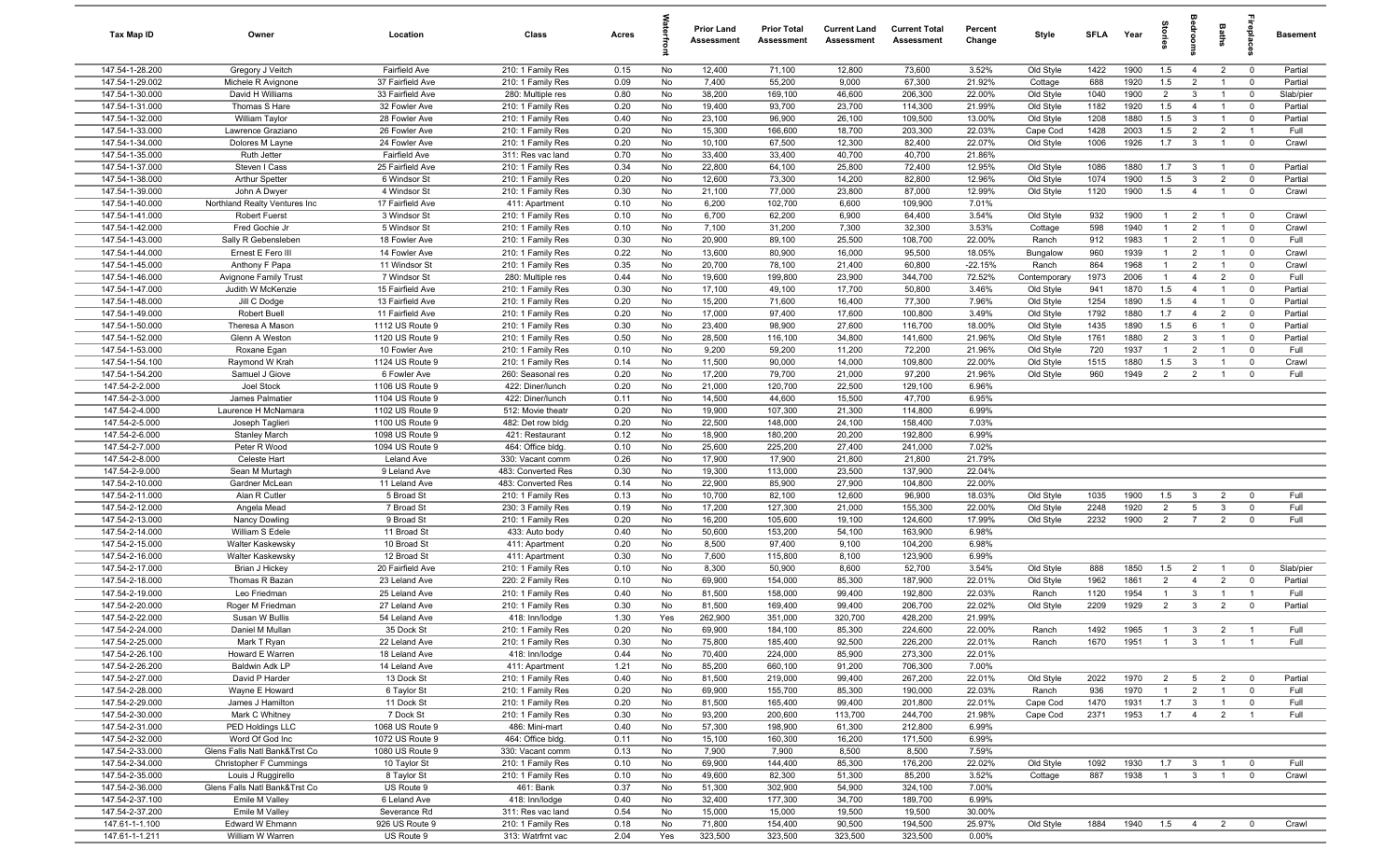| Tax Map ID                       | Owner                             | Location                                   | Class                                  | Acres          |          | <b>Prior Land</b><br>Assessment | <b>Prior Total</b><br>Assessment | <b>Current Land</b><br>Assessment | <b>Current Total</b><br>Assessment | Percent<br>Change | Style                | <b>SFLA</b>  | Year         | tories                           | g                                       | Baths                            | repla                         | <b>Basement</b>   |
|----------------------------------|-----------------------------------|--------------------------------------------|----------------------------------------|----------------|----------|---------------------------------|----------------------------------|-----------------------------------|------------------------------------|-------------------|----------------------|--------------|--------------|----------------------------------|-----------------------------------------|----------------------------------|-------------------------------|-------------------|
| 147.61-1-1.212                   | William J Thiede                  | 3 Tamarac VIg                              | 210: 1 Family Res                      | 0.05           | No       | 82,300                          | 205,200                          | 103,700                           | 258,600                            | 26.02%            | Cape Cod             | 1639         | 1987         | 1.7                              | $\overline{4}$                          | $\overline{2}$                   | $\overline{0}$                | Slab/pier         |
| 147.61-1-1.213                   | William J Godlewski               | 13 Tamarac VIg                             | 210: 1 Family Res                      | 0.07           | No       | 129,400                         | 242,600                          | 163,000                           | 305,700                            | 26.01%            | Contemporary         | 1477         | 1987         | 1.7                              | $\mathbf{3}$                            | $\overline{2}$                   | $\mathbf 0$                   | Slab/pier         |
| 147.61-1-1.214                   | Thomas P Fallon Jr                | 13 Tamarac VIg                             | 210: 1 Family Res                      | 0.07           | No       | 71,800                          | 201,000                          | 90,500                            | 253,300                            | 26.02%            | Cape Cod             | 1554         | 1989         | 1.7                              | $\overline{4}$                          | $\overline{2}$                   | $\mathbf{1}$                  | Slab/pier         |
| 147.61-1-1.215                   | Robert L MacDougall               | 5 Tamarac VIg                              | 260: Seasonal res                      | 0.05           | No       | 59,300                          | 146,500                          | 74,700                            | 184,600                            | 26.01%            | Cottage              | 744          | 1992         | $\overline{1}$                   | $\overline{2}$                          | $\overline{1}$                   | $\overline{0}$                | Full              |
| 147.61-1-1.216                   | Donald P Demers                   | 9 Tamarac VIg                              | 260: Seasonal res                      | 0.05           | No       | 64,900                          | 212,500                          | 81,800                            | 267,800                            | 26.02%            | Old Style            | 2184         | 1992         | $\overline{2}$                   | $\overline{4}$                          | $\overline{2}$                   | $\mathbf 0$                   | Slab/pier         |
| 147.61-1-1.217                   | Thomas R Blakelock                | 934 US Route 9                             | 210: 1 Family Res                      | 0.10           | No       | 71,800                          | 167,400                          | 90,500                            | 210,900                            | 25.99%            | Cape Cod             | 1224         | 1988         | 1.5                              | $\overline{2}$                          | $\overline{1}$                   | $\mathbf 0$                   | Slab/pier         |
| 147.61-1-1.220                   | Douglas G Rickert                 | 934 US Route 9                             | 210: 1 Family Res                      | 0.08           | No       | 129,400                         | 253,700                          | 163,000                           | 319,700                            | 26.01%            | Cape Cod             | 1728         | 1984         | 1.7                              | $\overline{4}$                          | $\overline{2}$                   | $\mathbf 0$                   | Slab/pier         |
| 147.61-1-1.230                   | Kevin M Dibble                    | 930 US Route 9                             | 210: 1 Family Res                      | 0.04           | No       | 71,800                          | 138,700                          | 90,500                            | 174,800                            | 26.03%            | Ranch                | 812          | 1984         | $\overline{1}$                   | $\overline{2}$                          | $\overline{1}$                   | $\mathbf 0$                   | Crawl             |
| 147.61-1-1.240                   | Kenneth Long                      | 932 US Route 9                             | 210: 1 Family Res                      | 0.06           | No       | 71,800                          | 160,800                          | 90,500                            | 202,600                            | 26.00%            | Contemporary         | 1008         | 1988         | $\overline{2}$                   | $\overline{4}$                          | 2                                | $\mathbf 0$                   | Slab/pier         |
| 147.61-1-1.250                   | Frank Carione Jr<br>Carl Decesare | 11 Tamarac VIg                             | 260: Seasonal res                      | 0.04           | No       | 71,800                          | 129,100                          | 90,500                            | 162,700                            | 26.03%            | Cottage              | 816          | 1984         | $\overline{1}$                   | 2                                       | $\overline{1}$                   | $\mathbf 0$                   | Slab/pier         |
| 147.61-1-3.000<br>147.61-1-5.000 | Carl Decesare                     | 938 US Route 9<br>5 Labier Way             | 421: Restaurant<br>260: Seasonal res   | 0.23<br>0.04   | No<br>No | 43,900<br>112,800               | 232,000<br>150,100               | 47,000<br>142,100                 | 248,200<br>189,100                 | 6.98%<br>25.98%   | Cottage              | 665          | 1928         | $\overline{1}$                   | $\overline{2}$                          | $\overline{1}$                   | $\mathbf 0$                   | Slab/pier         |
| 147.61-1-6.000                   | Jerry G Berka                     | 7 Labier Way                               | 260: Seasonal res                      | 0.04           | No       | 113,500                         | 214,300                          | 143,000                           | 270,000                            | 25.99%            | Contemporary         | 1374         | 1973         | 2                                | $\mathbf{3}$                            | $\overline{1}$                   | $\mathbf 0$                   | Crawl             |
| 147.61-1-7.000                   | Jon A Kelley                      | 9 Labier Way                               | 260: Seasonal res                      | 0.04           | No       | 112,800                         | 180,200                          | 142,100                           | 227,100                            | 26.03%            | Other Style          | 941          | 1978         | $\mathbf{1}$                     | $\overline{2}$                          | $\overline{1}$                   | $\mathbf 0$                   | Slab/pier         |
| 155.2-2-3.000                    | <b>Hanford Merritt</b>            | 824 Trout Brook Rd                         | 210: 1 Family Res                      | 250.00         | No       | 150,000                         | 214,600                          | 155,300                           | 222,100                            | 3.49%             | Old Style            | 1960         | 1906         | $\overline{2}$                   | 5                                       | $\overline{1}$                   | $\overline{1}$                | Partial           |
| 155.2-2-4.000                    | William Beck                      | 1079 Trout Brook Rd                        | 260: Seasonal res                      | 2.70           | No       | 22,900                          | 67,400                           | 24,700                            | 72,800                             | 8.01%             | Cottage              | 674          | 1960         | 1.5                              | $\overline{1}$                          | $\overline{1}$                   | $\overline{1}$                | Slab/pier         |
| 155.2-2-5.111                    | Lisle E Hughes                    | Hoffman Rd                                 | 312: Vac w/imprv                       | 7.75           | No       | 29,100                          | 32,000                           | 37,800                            | 41,600                             | 30.00%            |                      |              |              |                                  |                                         |                                  |                               |                   |
| 155.2-2-5.112                    | Lazy Seven Rod & Gun Club         | 1040 Trout Brook Rd                        | 260: Seasonal res                      | 8.30           | No       | 26,100                          | 41,200                           | 27,000                            | 42,600                             | 3.40%             | Cottage              | 594          | 1900         | 1.5                              | $\overline{1}$                          | $\overline{1}$                   | $\overline{\mathbf{0}}$       | Crawl             |
| 155.2-2-5.113                    | Lazy Seven Rod & Gun Club         | Hoffman Rd                                 | 322: Rural vac>10                      | 16.10          | No       | 15,400                          | 15,400                           | 20,000                            | 20,000                             | 29.87%            |                      |              |              |                                  |                                         |                                  |                               |                   |
| 155.2-2-5.114                    | Paul Costello                     | 1049 Trout Brook Rd                        | 260: Seasonal res                      | 9.60           | No       | 35,800                          | 120,400                          | 43,700                            | 146,900                            | 22.01%            | Log Cabin            | 1512         | 1990         | 1.5                              | $\overline{2}$                          | $\overline{1}$                   | $\overline{\mathbf{0}}$       | Slab/pier         |
| 155.2-2-5.115                    | Laura L Donaldson                 | 1094 Trout Brook Rd                        | 240: Rural res                         | 13.80          | No       | 32,700                          | 223,100                          | 39,900                            | 272,200                            | 22.01%            | Old Style            | 2912         | 1990         | $\overline{2}$                   | $\mathbf{3}$                            | $\overline{2}$                   | $\mathbf 0$                   | Full              |
| 155.2-2-5.120                    | Charles M Bryant Sr               | 1024 Trout Brook Rd                        | 260: Seasonal res                      | 27.30          | No       | 43,400                          | 73,400                           | 44,900                            | 76,000                             | 3.54%             | Cottage              | 792          | 1984         | $\overline{1}$                   | $\overline{1}$                          | $\mathbf 0$                      | $\mathbf 0$                   | Slab/pier         |
| 155.2-2-5.200                    | Lisle E Hughes                    | Trout Brook Rd                             | 314: Rural vac<10                      | 0.30           | No       | 600                             | 600                              | 800                               | 800                                | 33.33%            |                      |              |              |                                  |                                         |                                  |                               |                   |
| 155.2-2-6.000<br>155.2-2-7.000   | Frank DeCostello                  | 1029 Trout Brook Rd                        | 210: 1 Family Res                      | 7.50           | No       | 29,300<br>33,200                | 142,000                          | 35,700<br>34,400                  | 173,200<br>50,900                  | 21.97%<br>3.46%   | Ranch                | 1040<br>384  | 1978<br>1988 | $\overline{1}$<br>$\overline{1}$ | $\overline{2}$                          | $\overline{1}$<br>$\mathbf 0$    | $\overline{1}$<br>$\mathbf 0$ | Full              |
| 155.2-2-8.100                    | William C Bryant<br>Henry Moulton | 1007 Trout Brook Rd<br>954 Trout Brook Rd  | 260: Seasonal res<br>240: Rural res    | 20.00<br>23.96 | No<br>No |                                 | 49,200                           | 47,500                            | 165,100                            |                   | Cottage<br>Ranch     | 2412         | 1968         | $\overline{1}$                   | $\overline{1}$<br>$\mathbf{3}$          | $\overline{2}$                   | $\overline{1}$                | Slab/pier<br>Full |
| 155.2-2-8.200                    | <b>Brian G Matchok</b>            | 982 Trout Brook Rd                         | 322: Rural vac>10                      | 10.14          | No       |                                 |                                  | 38,000                            | 38,000                             |                   |                      |              |              |                                  |                                         |                                  |                               |                   |
| 155.2-2-9.000                    | <b>Chester Prouty</b>             | 940 Trout Brook Rd                         | 322: Rural vac>10                      | 76.60          | No       | 63,800                          | 63,800                           | 82,900                            | 82,900                             | 29.94%            |                      |              |              |                                  |                                         |                                  |                               |                   |
| 156.-1-1.100                     | William C Bryant                  | Thilo Rd                                   | 322: Rural vac>10                      | 124.20         | No       | 52,800                          | 52,800                           | 68,600                            | 68,600                             | 29.92%            |                      |              |              |                                  |                                         |                                  |                               |                   |
| 156.-1-1.200                     | Robert R Leveille                 | 1100 Trout Brook Rd                        | 240: Rural res                         | 46.50          | No       | 43,900                          | 104,600                          | 53,600                            | 127,600                            | 21.99%            | Log Cabin            | 1333         | 1993         | 1.5                              | $\overline{2}$                          | $\mathbf 0$                      | $\Omega$                      | Partial           |
| 156.-1-2.000                     | Jonathan Kapstein                 | Thilo Rd                                   | 312: Vac w/imprv                       | 35.40          | No       | 25,800                          | 52,700                           | 33,500                            | 68,500                             | 29.98%            |                      |              |              |                                  |                                         |                                  |                               |                   |
| 156.-1-4.000                     | Jonathan Kapstein                 | Thilo Rd                                   | 322: Rural vac>10                      | 50.80          | No       | 21,600                          | 21,600                           | 28,100                            | 28,100                             | 30.09%            |                      |              |              |                                  |                                         |                                  |                               |                   |
| 156.-1-7.000                     | Lance Gregson                     | Thilo Rd                                   | 322: Rural vac>10                      | 24.50          | No       | 24,600                          | 24,600                           | 32,000                            | 32,000                             | 30.08%            |                      |              |              |                                  |                                         |                                  |                               |                   |
| 156.-1-8.000                     | <b>Squires Family Trust</b>       | Thilo Rd                                   | 322: Rural vac>10                      | 25.60          | No       | 25,100                          | 25,100                           | 32,600                            | 32,600                             | 29.88%            |                      |              |              |                                  |                                         |                                  |                               |                   |
| 156.-1-9.000                     | <b>Squires Family Trust</b>       | Thilo Rd                                   | 322: Rural vac>10                      | 13.20          | No       | 19,700                          | 19,700                           | 25,600                            | 25,600                             | 29.95%            |                      |              |              |                                  |                                         |                                  |                               |                   |
| 156.-1-10.000                    | Richard W Lennox                  | 100 Thilo Rd                               | 312: Vac w/imprv                       | 14.40          | No       | 34,900                          | 44,300                           | 42,600                            | 54,000                             | 21.90%            |                      |              |              |                                  |                                         |                                  |                               |                   |
| 156.-1-11.000                    | Joanne G Treffs                   | Thilo Rd                                   | 322: Rural vac>10                      | 58.30          | No       | 34,300                          | 34,300                           | 44,600                            | 44,600                             | 30.03%            |                      |              |              |                                  |                                         |                                  |                               |                   |
| 156.-1-12.111<br>156.-1-12.112   | Joanne G Treffs                   | Thilo Rd                                   | 910: Priv forest                       | 13.05          | No       | 28,600                          | 28,600                           | 37,200                            | 37,200                             | 30.07%            |                      |              |              |                                  |                                         |                                  |                               |                   |
| 156.-1-12.120                    | Doug Hall<br>Joanne G Treffs      | 707 Charley Hill Rd<br>Thilo Rd            | 312: Vac w/imprv<br>322: Rural vac>10  | 15.50<br>28.00 | No<br>No | 47,200<br>34,000                | 117,200<br>34,000                | 61,400<br>44,200                  | 152,400<br>44,200                  | 30.03%<br>30.00%  |                      |              |              |                                  |                                         |                                  |                               |                   |
| 156.-1-12.200                    | Arthur Poppe                      | 683 Charley Hill Rd                        | 210: 1 Family Res                      | 7.50           | No       | 33,400                          | 128,000                          | 40,700                            | 156,200                            | 22.03%            | Ranch                | 1275         | 1989         | $\overline{1}$                   | $\overline{\mathbf{3}}$                 | $\overline{1}$                   | $\mathbf 0$                   | Full              |
| 156.-1-12.300                    | Lance Gregson                     | 659 Charley Hill Rd                        | 210: 1 Family Res                      | 4.20           | No       | 24,100                          | 75,900                           | 24,900                            | 78,600                             | 3.56%             | Old Style            | 1643         | 1810         | 1.5                              | $\mathbf{3}$                            | $\overline{1}$                   | $\mathbf 0$                   | Full              |
| 156.-1-13.111                    | Eric Gregson                      | Charley Hill Rd                            | 322: Rural vac>10                      | 37.76          | No       | 43,400                          | 43,400                           | 56,400                            | 56,400                             | 29.95%            |                      |              |              |                                  |                                         |                                  |                               |                   |
| 156.-1-13.112                    | Barry Gregson                     | 727 Charley Hill Rd                        | 210: 1 Family Res                      | 31.68          | No       | 54,800                          | 146,000                          | 66,900                            | 178,100                            | 21.99%            | Old Style            | 2177         | 1890         | 1.5                              | $\overline{4}$                          | $\overline{1}$                   |                               | Full              |
| 156.-1-13.113                    | Matthew R Gregson                 | Charley Hill Rd                            | 314: Rural vac<10                      | 10.00          | No       | 9,500                           | 9,500                            | 12,400                            | 12,400                             | 30.53%            |                      |              |              |                                  |                                         |                                  |                               |                   |
| 156.-1-13.114                    | David Goltzman                    | Charley Hill Rd                            | 311: Res vac land                      | 10.00          | No       | 31,000                          | 31,000                           | 40,300                            | 40,300                             | 30.00%            |                      |              |              |                                  |                                         |                                  |                               |                   |
| 156.-1-13.120                    | Stephen Jung                      | 750 Charley Hill Rd                        | 210: 1 Family Res                      | 4.00           | No       | 30,500                          | 115,800                          | 34,500                            | 130,900                            | 13.04%            | Cottage              | 1224         | 1986         | 1.5                              | $\overline{2}$                          |                                  |                               | Full              |
| 156.-1-13.200                    | David Goltzman                    | 755 Charley Hill Rd                        | 210: 1 Family Res                      | 4.10           | No       | 27,700                          | 120,400                          | 33,800                            | 146,900                            | 22.01%            | Log Cabin            | 1077         | 1980         | 1.5                              | $\overline{2}$                          | $\overline{1}$                   | $\overline{1}$                | Full              |
| 156.-1-14.000                    | <b>Brigitte A Barrell</b>         | 773 Charley Hill Rd                        | 260: Seasonal res                      | 5.90           | No       | 31,500                          | 104,200                          | 38,400                            | 127,100                            | 21.98%            | Old Style            | 1584         | 1924         | $\overline{1}$                   | $\overline{4}$                          | $\mathbf{3}$                     | $\overline{1}$                | Slab/pier         |
| 156.-1-15.000                    | M Douglas Campbell                | 22 Campbell Ln                             | 240: Rural res                         | 37.50          | No       | 51,900                          | 147,400                          | 63,300                            | 179,800                            | 21.98%            | Old Style            | 1467         | 1825         | $\overline{2}$                   | $\overline{4}$                          | $\overline{1}$                   |                               | Partial           |
| 156.-1-16.000                    | Judson F Payne                    | Charley Hill Rd                            | 311: Res vac land                      | 2.40           | No       | 17,000                          | 17,000                           | 22,100                            | 22,100                             | 30.00%            |                      |              |              |                                  |                                         |                                  |                               |                   |
| 156.-1-17.000<br>156.-1-18.000   | John OConnor<br>Robert L Machutas | 786 Charley Hill Rd<br>776 Charley Hill Rd | 260: Seasonal res<br>210: 1 Family Res | 2.30<br>3.10   | No<br>No | 24,700<br>26,700                | 112,600<br>119,200               | 30,100<br>32,600                  | 137,400<br>145,400                 | 22.02%<br>21.98%  | Other Style<br>Ranch | 1232<br>1232 | 1986<br>1974 | 1.5<br>$\overline{1}$            | $\overline{\mathbf{3}}$<br>$\mathbf{3}$ | $\overline{1}$<br>$\overline{2}$ | $\mathbf 0$<br>$\overline{2}$ | Slab/pier<br>Full |
| 156.-1-19.000                    | <b>Brigitte A Barrell</b>         | Charley Hill Rd                            | 311: Res vac land                      | 3.20           | No       | 18,600                          | 18,600                           | 24,200                            | 24,200                             | 30.11%            |                      |              |              |                                  |                                         |                                  |                               |                   |
| 156.-1-20.000                    | Lynn A Strolin                    | 700 Charley Hill Rd                        | 260: Seasonal res                      | 12.80          | No       | 46,400                          | 156,000                          | 56,600                            | 190,300                            | 21.99%            | Log Cabin            | 1194         | 1980         | 1.5                              | $\overline{\mathbf{3}}$                 | $\overline{1}$                   | $\overline{\mathbf{0}}$       | Full              |
| 156.-1-21.000                    | David Hooper                      | Charley Hill Rd                            | 322: Rural vac>10                      | 12.10          | No       | 11,500                          | 11,500                           | 15,000                            | 15,000                             | 30.43%            |                      |              |              |                                  |                                         |                                  |                               |                   |
| 156.-1-22.000                    | David Hooper                      | 682 Charley Hill Rd                        | 260: Seasonal res                      | 8.20           | No       | 42,000                          | 174,500                          | 51,200                            | 212,900                            | 22.01%            | Colonial             | 1904         | 1976         | $\overline{2}$                   | $\mathbf{3}$                            | $\overline{1}$                   | $\overline{1}$                | Full              |
| 156.-1-23.100                    | Joanne G Treffs                   | 662 Charley Hill Rd                        | 210: 1 Family Res                      | 11.45          | No       | 39,700                          | 222,500                          | 48,400                            | 271,500                            | 22.02%            | Contemporary         | 2724         | 1973         | 1.5                              | $\overline{\mathbf{3}}$                 | $\overline{4}$                   | $\mathbf 0$                   | Full              |
| 156.-1-23.200                    | John M Silvestri                  | 672 Charley Hill Rd                        | 210: 1 Family Res                      | 7.90           | No       | 38,900                          | 296,400                          | 47,500                            | 361,600                            | 22.00%            | Contemporary         | 3268         | 1990         | $\overline{2}$                   | $\overline{4}$                          | $\mathbf{3}$                     | $\overline{1}$                | Full              |
| 156.-1-24.110                    | Eric Cordis                       | Charley Hill Rd                            | 210: 1 Family Res                      | 8.51           | No       | 35,800                          | 145,800                          | 43,700                            | 177,900                            | 22.02%            | Ranch                | 1248         | 2001         | $\overline{1}$                   | $\mathbf{3}$                            | $\overline{1}$                   | $\mathbf 0$                   | Full              |
| 156.-1-24.120                    | James J Weiner                    | Charley Hill Rd                            | 210: 1 Family Res                      | 8.23           | No       | 31,700                          | 185,100                          | 38,700                            | 225,800                            | 21.99%            | Cape Cod             | 2160         | 2001         | 1.5                              | $\mathbf{3}$                            | $\overline{1}$                   | $\overline{0}$                | Full              |
| 156.-1-24.131                    | Michael J McCann                  | Charley Hill Rd                            | 322: Rural vac>10                      | 12.66          | No       | 30,200                          | 30,200                           | 39,300                            | 39,300                             | 30.13%            |                      |              |              |                                  |                                         |                                  |                               |                   |
| 156.-1-24.132                    | Barbara J Hurley                  | 572 Charley Hill Rd                        | 240: Rural res                         | 15.90          | No       | 46,300                          | 143,800                          | 56,500                            | 175,400                            | 21.97%            | Contemporary         | 902          | 2002         | 1.5                              | $\overline{\mathbf{3}}$                 | $\overline{2}$                   | $\mathbf 0$                   | Full              |
| 156.-1-24.133                    | John Zbikowski                    | Charley Hill Rd                            | 314: Rural vac<10                      | 8.69           | No       | 27,100                          | 27,100                           | 35,200                            | 35,200                             | 29.89%            |                      |              |              |                                  |                                         |                                  |                               |                   |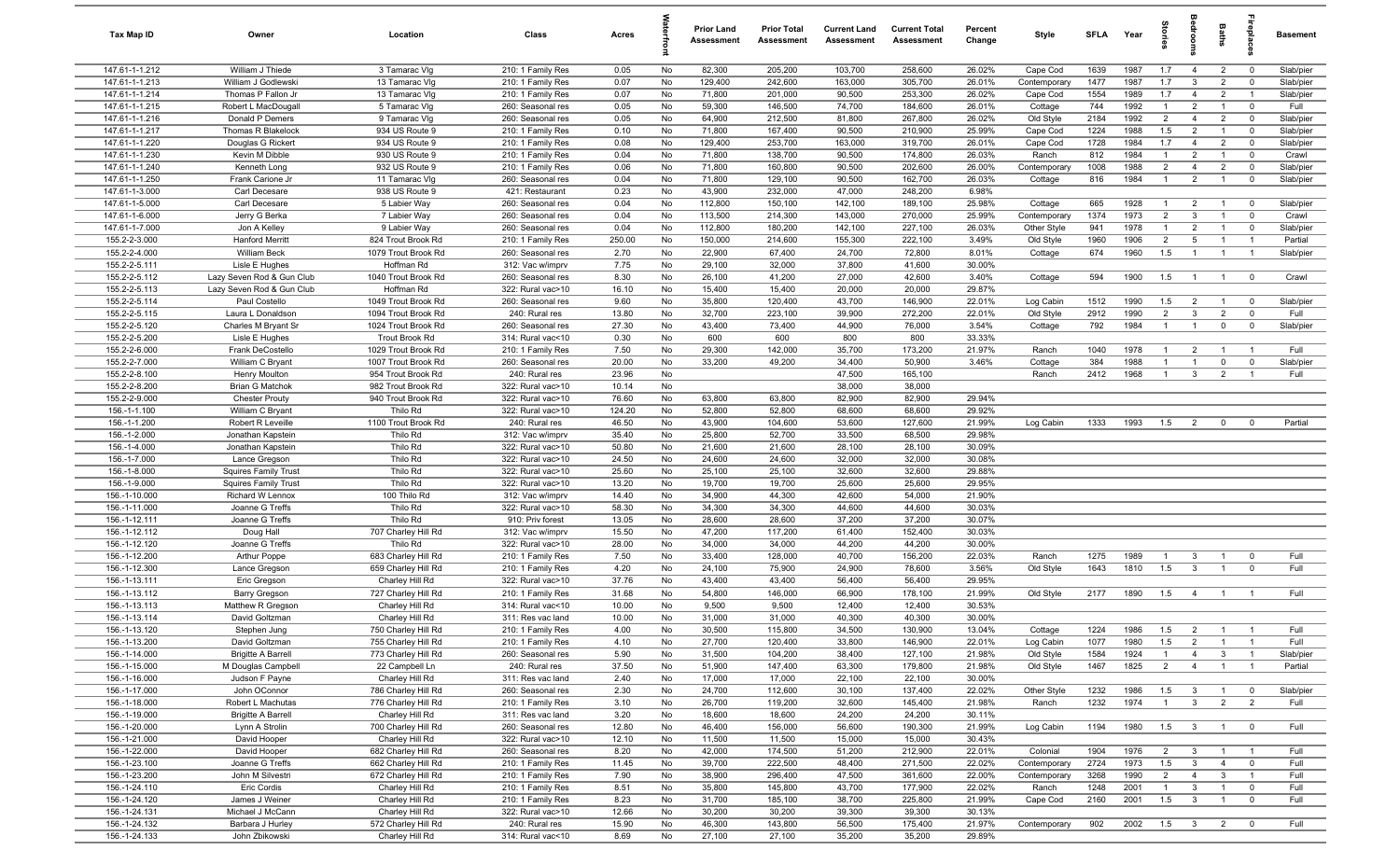| Tax Map ID                       | Owner                                | Location                           | Class                                  | Acres            |          | Prior Land<br>Assessment | <b>Prior Total</b><br><b>Assessment</b> | <b>Current Land</b><br>Assessment | <b>Current Total</b><br><b>Assessment</b> | Percent<br>Change | Style        | <b>SFLA</b> | Year | tories         | adroom                  | Baths          | ireplace                | <b>Basement</b> |
|----------------------------------|--------------------------------------|------------------------------------|----------------------------------------|------------------|----------|--------------------------|-----------------------------------------|-----------------------------------|-------------------------------------------|-------------------|--------------|-------------|------|----------------|-------------------------|----------------|-------------------------|-----------------|
| 156.-1-24.134                    | John Zbikowski                       | Charley Hill Rd                    | 314: Rural vac<10                      | 9.66             | No       | 28,800                   | 28,800                                  | 37,400                            | 37,400                                    | 29.86%            |              |             |      |                |                         |                |                         |                 |
| 156.-1-24.210                    | Eugene E Manley                      | 640 Charley Hill Rd                | 210: 1 Family Res                      | 9.11             | No       | 33,600                   | 180,000                                 | 39,600                            | 212,400                                   | 18.00%            | Log Cabin    | 1524        | 2002 | 1.5            | 3                       | $\overline{1}$ | $\overline{0}$          | Full            |
| 156.-1-24.220                    | Calvin Weber                         | Charley Hill Rd                    | 260: Seasonal res                      | 7.89             | No       | 50,000                   | 129,400                                 | 61,000                            | 157,900                                   | 22.02%            | Cottage      | 1170        | 1960 | $\overline{1}$ | $\overline{2}$          | $\overline{2}$ | $\mathbf 0$             | Crawl           |
| 156.-1-25.000                    | Robert Stielau                       | Charley Hill Rd                    | 322: Rural vac>10                      | 19.30            | No       | 32,200                   | 32,200                                  | 41,900                            | 41,900                                    | 30.12%            |              |             |      |                |                         |                |                         |                 |
| 156.-1-28.000                    | Robert W Stielau                     | 55 Hollow Rd                       | 270: Mfg housing                       | 39.80            | No       | 52,300                   | 60,300                                  | 54,100                            | 62,400                                    | 3.48%             |              |             |      |                |                         |                |                         |                 |
| 156.-1-30.000                    | Robert Stielau                       | Hollow Rd                          | 322: Rural vac>10                      | 13.30            | No       | 12,800                   | 12,800                                  | 16,600                            | 16,600                                    | 29.69%            |              |             |      |                |                         |                |                         |                 |
| 156.-1-31.000                    | Harold Karaka                        | 3 Hollow Rd                        | 240: Rural res                         | 36.30            | No       | 55,400                   | 175,100                                 | 67,600                            | 213,600                                   | 21.99%            | Ranch        | 1494        | 1969 |                | 3                       |                | $\overline{2}$          | Full            |
| 156.-1-32.000                    | Harriet L Culver                     | 591 Charley Hill Rd                | 260: Seasonal res                      | 10.00            | No       | 38,000                   | 68,200                                  | 44,800                            | 80,500                                    | 18.04%            | Cottage      | 621         | 1900 | 1.5            | $\overline{4}$          | $\mathbf 0$    | $\mathbf 0$             | Crawl           |
| 156.-1-37.000                    | Harold L Bloom                       | Charley Hill Rd                    | 322: Rural vac>10                      | 46.40            | No       | 19,700                   | 19,700                                  | 25,600                            | 25,600                                    | 29.95%            |              |             |      |                |                         |                |                         |                 |
| 156.-1-38.000<br>156.-1-39.000   | Harold L Bloom<br>Harold L Bloom     | Charley Hill Rd<br>Charley Hill Rd | 322: Rural vac>10<br>322: Rural vac>10 | 193.50<br>250.00 | No<br>No | 82,300<br>106,400        | 82,300<br>106,400                       | 107,000<br>114,400                | 107,000                                   | 30.01%<br>7.52%   |              |             |      |                |                         |                |                         |                 |
| 156.-1-42.000                    | Joseph Giedraitis                    | Charley Hill Rd                    | 322: Rural vac>10                      | 25.90            | No       | 11,000                   | 11,000                                  | 11,500                            | 114,400<br>11,500                         | 4.55%             |              |             |      |                |                         |                |                         |                 |
| 156.-1-43.000                    | Dale LaCognata                       | 367 Hollow Rd                      | 312: Vac w/imprv                       | 14.70            | No       | 36,600                   | 69,100                                  | 38,200                            | 72,200                                    | 4.49%             |              |             |      |                |                         |                |                         |                 |
| 156.-1-44.000                    | Sean L Fogarty                       | 367 Hollow Rd                      | 260: Seasonal res                      | 9.90             | No       | 29,300                   | 85,100                                  | 34,600                            | 100,400                                   | 17.98%            | Cottage      | 672         | 1989 | $\mathbf{1}$   | $\overline{1}$          | $\overline{1}$ | $\overline{0}$          | Slab/pier       |
| 156.-1-45.000                    | Joseph L Giedraitis                  | 399 Hollow Rd                      | 260: Seasonal res                      | 25.30            | No       | 44,000                   | 116,400                                 | 53,700                            | 142,000                                   | 21.99%            | Cottage      | 858         | 1980 | 1.5            | 2                       | $\overline{1}$ | $\overline{1}$          | Slab/pier       |
| 156.-1-46.000                    | Harold Karaka                        | Hollow Rd                          | 322: Rural vac>10                      | 51.20            | No       | 62,600                   | 62,600                                  | 65,400                            | 65,400                                    | 4.47%             |              |             |      |                |                         |                |                         |                 |
| 156.-1-47.000                    | Viktoria K Fortier                   | 291 Hollow Rd                      | 260: Seasonal res                      | 3.82             | No       | 23,300                   | 56,400                                  | 24,100                            | 58,400                                    | 3.55%             | Log Cabin    | 600         | 1960 |                | 3                       | $\overline{1}$ | - 1                     | Full            |
| 156.-1-48.000                    | George R Cowan                       | 252 Hollow Rd                      | 240: Rural res                         | 125.00           | No       | 101,900                  | 245,000                                 | 124,300                           | 298,900                                   | 22.00%            | Log Cabin    | 1330        | 2005 | 1.5            | 3                       | $\overline{1}$ |                         | Full            |
| 156.-1-49.000                    | Jay A Peck                           | 332 Hollow Rd                      | 260: Seasonal res                      | 3.00             | No       | 29,100                   | 102,100                                 | 34,300                            | 120,500                                   | 18.02%            | Contemporary | 1008        | 1967 | 1.5            | $\overline{2}$          |                | $\mathbf 0$             | Slab/pier       |
| 156.-1-50.000                    | Jay A Peck                           | 334 Hollow Rd                      | 314: Rural vac<10                      | 3.60             | No       | 17,900                   | 17,900                                  | 18,700                            | 18,700                                    | 4.47%             |              |             |      |                |                         |                |                         |                 |
| 156.-1-51.000                    | Kenneth H Fairchild                  | <b>Hollow Rd</b>                   | 322: Rural vac>10                      | 11.80            | No       | 23,300                   | 23,300                                  | 24,300                            | 24,300                                    | 4.29%             |              |             |      |                |                         |                |                         |                 |
| 156.-1-53.000                    | Vincent J Perry Jr                   | 368 Hollow Rd                      | 260: Seasonal res                      | 4.02             | No       | 25,200                   | 65,200                                  | 26,100                            | 67,500                                    | 3.53%             | Cottage      | 700         | 1970 | $\overline{1}$ | $\overline{1}$          | $\mathbf 0$    | $\overline{1}$          | Slab/pier       |
| 156.-1-54.001                    | William E Lohrman Jr                 | Thilo Rd                           | 322: Rural vac>10                      | 50.00            | No       | 21,400                   | 21,400                                  | 27,800                            | 27,800                                    | 29.91%            |              |             |      |                |                         |                |                         |                 |
| 156.-1-55.000                    | Denis L Mullins                      | 426 Hollow Rd                      | 260: Seasonal res                      | 6.50             | No       | 29,800                   | 102,300                                 | 36,400                            | 124,800                                   | 21.99%            | Other Style  | 864         | 1989 | 1.5            | $\overline{2}$          | $\overline{1}$ | $\overline{0}$          | Full            |
| 156.-1-56.000                    | Denis L Mullins                      | <b>Hollow Rd</b>                   | 314: Rural vac<10                      | 2.90             | No       | 5,500                    | 5,500                                   | 5,700                             | 5,700                                     | 3.64%             |              |             |      |                |                         |                |                         |                 |
| 156.-1-57.000                    | Viktoria Fortier                     | <b>Hollow Rd</b>                   | 314: Rural vac<10                      | 5.00             | No       | 9,100                    | 9,100                                   | 9,500                             | 9,500                                     | 4.40%             |              |             |      |                |                         |                |                         |                 |
| 156.-1-58.000                    | Joseph Giedraitis                    | Charley Hill Rd                    | 322: Rural vac>10                      | 225.60           | No       | 135,800                  | 135,800                                 | 141,900                           | 141,900                                   | 4.49%             |              |             |      |                |                         |                |                         |                 |
| 156.-1-63.003                    | John Porter                          | 400 Hollow Rd                      | 260: Seasonal res                      | 111.55           | No       | 77,300                   | 143,600                                 | 80,000                            | 148,600                                   | 3.48%             | Other Style  | 972         | 1987 | 1.5            | $\overline{1}$          | $\overline{1}$ | $\overline{0}$          | Full            |
| 156.-1-64.000                    | Vincent J Perry Jr                   | <b>Hollow Rd</b>                   | 322: Rural vac>10                      | 23.70            | No       | 22,600                   | 22,600                                  | 23,600                            | 23,600                                    | 4.42%             |              |             |      |                |                         |                |                         |                 |
| 156.-1-66.000                    | Henry A Krigsman Jr                  | Thilo Rd                           | 322: Rural vac>10                      | 124.30           | No       | 52,800                   | 52,800                                  | 68,600                            | 68,600                                    | 29.92%            |              |             |      |                |                         |                |                         |                 |
| 156.2-1-1.000                    | William F Christian                  | 888 Charley Hill Rd                | 210: 1 Family Res                      | 5.80             | No       | 30,200                   | 144,900                                 | 35,600                            | 171,000                                   | 18.01%            | Ranch        | 1366        | 1973 |                | $\mathbf{3}$            | $\overline{2}$ | $\overline{\mathbf{0}}$ | Full            |
| 156.2-1-2.000                    | Donald Keilen                        | Charley Hill Rd                    | 322: Rural vac>10                      | 20.60            | No       | 19,700                   | 19,700                                  | 25,600                            | 25,600                                    | 29.95%            |              |             |      |                |                         |                |                         |                 |
| 156.2-1-3.000                    | Donald Keilen                        | Charley Hill Rd                    | 314: Rural vac<10                      | 4.90             | No       | 21,700                   | 21,700                                  | 28,200                            | 28,200                                    | 29.95%            |              |             |      |                |                         |                |                         |                 |
| 156.2-1-5.100                    | Dorothy C Seagle                     | 996 Charley Hill Rd                | 280: Multiple res                      | 454.65           | Yes      | 467,600                  | 654,700                                 | 570,500                           | 798,700                                   | 21.99%            | Colonial     | 3178        | 1920 | $\overline{2}$ | 6                       | $\overline{2}$ | - 1                     | Partial         |
| 156.2-1-7.000<br>156.2-1-8.000   | Roger M Friedman<br>Roger M Friedman | Charley Hill Rd<br>Charley Hill Rd | 311: Res vac land<br>314: Rural vac<10 | 1.30<br>5.70     | No<br>No | 1,200<br>5,200           | 1,200<br>5,200                          | 1,600<br>6,800                    | 1,600<br>6,800                            | 33.33%<br>30.77%  |              |             |      |                |                         |                |                         |                 |
| 156.2-1-9.000                    | Roger M Friedman                     | Charley Hill Rd                    | 314: Rural vac<10                      | 7.10             | No       | 6,500                    | 6,500                                   | 8,500                             | 8,500                                     | 30.77%            |              |             |      |                |                         |                |                         |                 |
| 156.2-1-10.000                   | Dorothy C Seagle                     | Charley Hill Rd                    | 322: Rural vac>10                      | 52.30            | Yes      | 46,600                   | 46,600                                  | 60,600                            | 60,600                                    | 30.04%            |              |             |      |                |                         |                |                         |                 |
| 156.2-1-11.000                   | Roger M Friedman                     | Charley Hill Rd                    | 322: Rural vac>10                      | 120.00           | No       | 69,100                   | 69,100                                  | 89,800                            | 89,800                                    | 29.96%            |              |             |      |                |                         |                |                         |                 |
| 156.8-1-1.000                    | John Misha                           | Osprey Way                         | 910: Priv forest                       | 20.00            | No       | 20,300                   | 20,300                                  | 26,400                            | 26,400                                    | 30.05%            |              |             |      |                |                         |                |                         |                 |
| 156.8-1-2.000                    | Thomas J Pratico Sr                  | Osprey Way                         | 322: Rural vac>10                      | 3.50             | No       | 1,600                    | 1,600                                   | 2,100                             | 2,100                                     | 31.25%            |              |             |      |                |                         |                |                         |                 |
| 156.8-1-3.000                    | Roger M Friedman                     | Osprey Way                         | 322: Rural vac>10                      | 20.00            | No       | 8,500                    | 8,500                                   | 11,100                            | 11,100                                    | 30.59%            |              |             |      |                |                         |                |                         |                 |
| 156.8-1-4.000                    | Thomas J Pratico Sr                  | Osprey Way                         | 313: Watrfrnt vac                      | 45.50            | Yes      | 69,200                   | 69,200                                  | 84,400                            | 84,400                                    | 21.97%            |              |             |      |                |                         |                |                         |                 |
| 156.8-1-5.000                    | Stephen P Graner                     | 8 Osprey Way                       | 260: Seasonal res                      | 2.38             | Yes      | 121,300                  | 162,800                                 | 148,000                           | 198,600                                   | 21.99%            | Cottage      | 704         | 1981 |                | $\overline{1}$          | $\mathbf 0$    | $\overline{\mathbf{0}}$ | Slab/pier       |
| 156.8-2-1.000                    | Gary J McMeekin                      | Pine Ln                            | 311: Res vac land                      | 1.06             | No       | 28,800                   | 28,800                                  | 37,400                            | 37,400                                    | 29.86%            |              |             |      |                |                         |                |                         |                 |
| 156.8-2-2.000                    | Abraham M Speiser                    | 17 Mayersohn Way                   | 210: 1 Family Res                      | 0.40             | Yes      | 280,200                  | 416,900                                 | 353,100                           | 525,300                                   | 26.00%            | Ranch        | 1176        | 1979 | $\overline{1}$ | $\mathbf{3}$            | $\overline{2}$ |                         | Full            |
| 156.8-2-3.100                    | Eric J Garland                       | 745 US Route 9                     | 210: 1 Family Res                      | 1.30             | No       | 26,300                   | 158,300                                 | 32,100                            | 193,100                                   | 21.98%            | Old Style    | 2963        | 1922 | $\overline{2}$ |                         | 2              |                         | Full            |
| 156.8-2-3.200                    | Lee S Roth                           | US Route 9                         | 311: Res vac land                      | 1.54             | No       | 20,900                   | 20,900                                  | 27,200                            | 27,200                                    | 30.14%            |              |             |      |                |                         |                |                         |                 |
| 156.8-2-4.000                    | Thomas J Pratico Sr                  | 741 US Route 9                     | 312: Vac w/imprv                       | 1.90             | No       | 25,400                   | 42,600                                  | 27,200                            | 45,600                                    | 7.04%             |              |             |      |                |                         |                |                         |                 |
| 156.8-2-5.000                    | Barry Gregson                        | 739 US Route 9                     | 484: 1 use sm bld                      | 1.70             | No       | 71,400                   | 207,700                                 | 76,400                            | 222,200                                   | 6.98%             |              |             |      |                |                         |                |                         |                 |
| 156.8-2-6.000                    | Dr Anne E Stoneham                   | US Route 9                         | 311: Res vac land                      | 0.70             | No       | 20,600                   | 20,600                                  | 26,800                            | 26,800                                    | 30.10%            |              |             |      |                |                         |                |                         |                 |
| 156.8-2-7.000                    | George J Egan III                    | US Route 9                         | 311: Res vac land                      | 0.49             | No       | 1,200                    | 1,200                                   | 1,600                             | 1,600                                     | 33.33%            |              |             |      |                |                         |                |                         |                 |
| 156.8-2-8.000                    | Albert S Weiner                      | 729 US Route 9                     | 260: Seasonal res                      | 1.74             | No       | 26,800                   | 152,700                                 | 32,700                            | 186,300                                   | 22.00%            | Cottage      | 2176        | 1988 | 1.5            | $\mathbf{3}$            | $\overline{1}$ | $\overline{0}$          | Slab/pier       |
| 156.8-2-9.100                    | George J Egan III                    | 719 US Route 9                     | 210: 1 Family Res                      | 1.10             | No       | 25,100                   | 205,900                                 | 30,600                            | 251,200                                   | 22.00%            | Other Style  | 2136        | 1984 | 1.5            | $\overline{2}$          | $\overline{1}$ | $\overline{1}$          | Full            |
| 156.8-2-9.200                    | Virginia D Coppola                   | 51 Davis Rd                        | 210: 1 Family Res                      | 0.66             | No       | 20,500                   | 205,500                                 | 25,000                            | 250,700                                   | 22.00%<br>18.04%  | Cape Cod     | 2139        | 1996 | 1.5            | $\overline{4}$          | $\overline{2}$ | $\overline{0}$          | Full            |
| 156.8-2-10.100                   | Garrett J Williford                  | 47 Davis Rd                        | 260: Seasonal res                      | 0.61             | No       | 19,800                   | 119,200                                 | 23,400                            | 140,700                                   | 29.95%            | Cottage      | 1008        | 1976 | 1.5            | $\overline{\mathbf{3}}$ | $\overline{1}$ | $\overline{1}$          | Crawl           |
| 156.8-2-10.200<br>156.8-2-11.000 | George Egan IV<br>Mary K Doherty     | US Route 9<br>US Route 9           | 311: Res vac land<br>311: Res vac land | 1.11<br>3.10     | No<br>No | 19,700<br>20,600         | 19,700<br>20,600                        | 25,600<br>26,800                  | 25,600<br>26,800                          | 30.10%            |              |             |      |                |                         |                |                         |                 |
| 156.8-2-12.000                   | Nancy E Harste                       | US Route 9                         | 312: Vac w/imprv                       | 1.00             | No       | 18,600                   | 37,400                                  | 19,300                            | 38,700                                    | 3.48%             |              |             |      |                |                         |                |                         |                 |
| 156.8-2-13.000                   | Victor S Organek                     | 8 Davis Rd                         | 210: 1 Family Res                      | 0.90             | Yes      | 236,400                  | 313,100                                 | 297,900                           | 394,500                                   | 26.00%            | Ranch        | 1288        | 1969 |                | 3                       | $\overline{1}$ | $\overline{0}$          | Full            |
| 156.8-2-14.000                   | James H Robinson                     | 4 Davis Rd                         | 260: Seasonal res                      | 0.60             | No       | 64,700                   | 149,500                                 | 81,500                            | 188,400                                   | 26.02%            | Ranch        | 936         | 1970 |                | $\overline{2}$          | $\overline{2}$ | $\overline{0}$          | Full            |
| 156.8-2-15.001                   | Thomas Sapunarich                    | 11 Kates Way                       | 210: 1 Family Res                      | 0.40             | Yes      | 281,800                  | 401,600                                 | 355,100                           | 506,000                                   | 26.00%            | Log Cabin    | 1414        | 1980 | $\mathbf{1}$   | $\mathbf{3}$            | $\overline{1}$ | $\overline{0}$          | Full            |
| 156.8-2-16.003                   | Peter G Kansas                       | 6 Davis Rd                         | 260: Seasonal res                      | 1.70             | Yes      | 397,600                  | 649,800                                 | 501,000                           | 818,700                                   | 25.99%            | Contemporary | 1472        | 1990 | $\overline{2}$ | $\overline{2}$          | $\overline{1}$ | $\overline{2}$          | Full            |
| 156.8-2-17.001                   | Sandra S Honsinger                   | 15 Kates Way                       | 260: Seasonal res                      | 0.50             | Yes      | 299,800                  | 431,400                                 | 377,700                           | 543,600                                   | 26.01%            | Cape Cod     | 1804        | 1970 | 1.5            | $\overline{2}$          | $\overline{1}$ | $\overline{1}$          | Full            |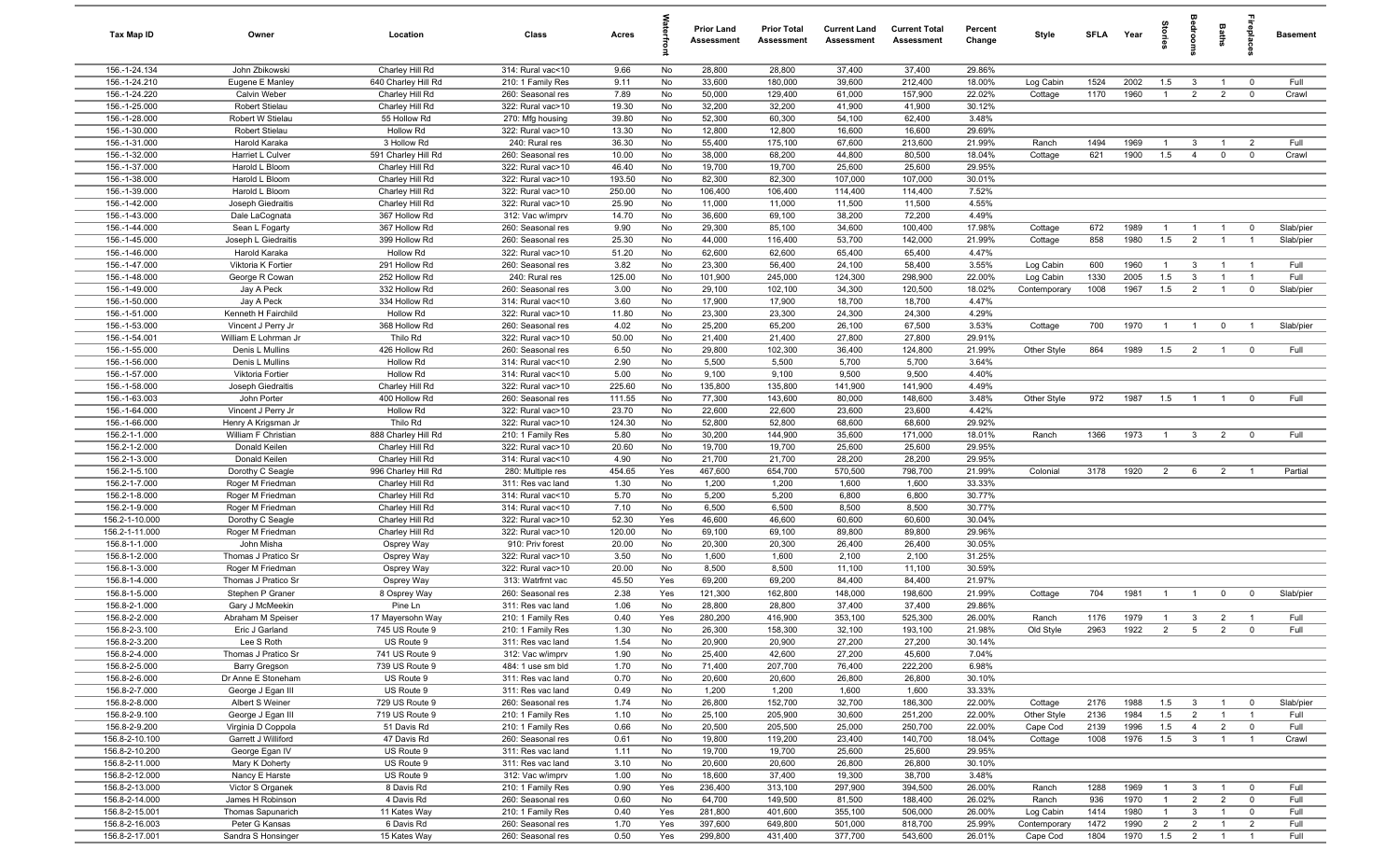| Tax Map ID                           | Owner                                  | Location                                 | Class                                  | Acres        |            | <b>Prior Land</b><br>Assessment | <b>Prior Total</b><br>Assessment | <b>Current Land</b><br>Assessment | <b>Current Total</b><br>Assessment | Percent<br>Change | Style                        | <b>SFLA</b>  | Year         | tories                           | droom                          | <b>Baths</b>                     | ireplace                     | <b>Basement</b>        |
|--------------------------------------|----------------------------------------|------------------------------------------|----------------------------------------|--------------|------------|---------------------------------|----------------------------------|-----------------------------------|------------------------------------|-------------------|------------------------------|--------------|--------------|----------------------------------|--------------------------------|----------------------------------|------------------------------|------------------------|
| 156.8-2-18.000                       | William G Casey                        | US Route 9                               | 560: Imprvd beach                      | 0.30         | Yes        | 194,000                         | 194,000                          | 244,400                           | 244,400                            | 25.98%            |                              |              |              |                                  |                                |                                  |                              |                        |
| 156.8-2-19.000                       | William Casey                          | 648 US Route 9                           | 260: Seasonal res                      | 0.30         | No         | 33,800                          | 163,200                          | 42,600                            | 205,600                            | 25.98%            | Ranch                        | 1984         | 1975         | $\overline{1}$                   | $\overline{2}$                 | $\overline{1}$                   | $\mathbf{0}$                 | Slab/pier              |
| 156.8-2-20.000                       | James Casey                            | 648 US Route 9                           | 260: Seasonal res                      | 0.30         | No         | 33,800                          | 102,000                          | 42,600                            | 128,500                            | 25.98%            | Cottage                      | 768          | 1973         | -1                               | $\overline{2}$                 | $\overline{1}$                   | $\Omega$                     | Full                   |
| 156.8-2-21.000                       | Matthew N Iorillo                      | 646 US Route 9                           | 260: Seasonal res                      | 1.00         | Yes        | 231,700                         | 335,500                          | 291,900                           | 422,700                            | 25.99%            | Log Cabin                    | 1260         | 1981         | 1.7                              | $\overline{2}$                 | $\overline{1}$                   | $\Omega$                     | Full                   |
| 156.8-2-22.000                       | Robert Gasparri                        | 640 US Route 9                           | 210: 1 Family Res                      | 1.00         | Yes        | 318,600                         | 535,200                          | 401,400                           | 674,400                            | 26.01%            | Contemporary                 | 1606         | 2000         | 1.7                              | $\overline{3}$                 | $\overline{2}$                   | $\mathbf 0$                  | Full                   |
| 156.8-2-23.100                       | Phoenix Tree Corp Inc                  | US Route 9                               | 560: Imprvd beach                      | 3.74         | Yes        | 241,600                         | 241,600                          | 241,600                           | 241,600                            | 0.00%             |                              |              |              |                                  |                                |                                  |                              |                        |
| 156.8-2-23.100/1                     | Louis S Massimo                        | 6 Phoenix Tree Ct                        | 210: 1 Family Res                      | 0.01         | No         | 64,700                          | 109,100                          | 81,500                            | 137,500                            | 26.03%            | Cottage                      | 800          | 1970         | $\mathbf{1}$                     | $\mathbf{3}$                   | $\overline{1}$                   | $^{\circ}$                   | Slab/pier              |
| 156.8-2-23.100/2                     | Michael P Collins                      | 22 Phoenix Tree Ct                       | 210: 1 Family Res                      | 0.01         | No         | 64,700                          | 120,100                          | 81,500                            | 151,300                            | 25.98%            | Cottage                      | 872          | 1970         | $\overline{1}$                   | $\overline{2}$                 |                                  | $^{\circ}$                   | Slab/pier              |
| 156.8-2-23.100/3                     | Anthony Adamczyk                       | 24 Phoenix Tree Ct                       | 210: 1 Family Res                      | 0.01         | No         | 64,700                          | 113,200                          | 81,500                            | 142,600                            | 25.97%            | Cottage                      | 560          | 1976         | $\mathbf{1}$                     | $\overline{1}$                 | $\overline{1}$                   | $\mathbf 0$                  | Slab/pier              |
| 156.8-2-23.100/4                     | Jeffrey W Burt                         | 26 Phoenix Tree Ct                       | 210: 1 Family Res                      | 0.01         | No         | 64,700                          | 147,200                          | 81,500                            | 185,500                            | 26.02%            | Cottage                      | 1360         | 1980         | $\overline{1}$                   | $\overline{2}$                 | $\overline{1}$                   | $\mathbf 0$                  | Slab/pier              |
| 156.8-2-23.100/5<br>156.8-2-23.100/6 | Elizabeth A Purcell                    | 28 Phoenix Tree Ct                       | 210: 1 Family Res                      | 0.01<br>0.01 | No<br>No   | 64,700                          | 148,000                          | 81,500                            | 186,500<br>153,500                 | 26.01%<br>26.03%  | Cottage                      | 1302<br>728  | 1980<br>1980 | $\overline{1}$<br>$\overline{1}$ | $\mathbf{3}$<br>$\overline{2}$ | $\overline{1}$<br>$\overline{1}$ | $\mathbf 0$<br>$\mathbf{0}$  | Slab/pier              |
| 156.8-2-23.100/7                     | Ralph Uhlmann<br>Thomas B Clarke       | 30 Phoenix Tree Ct<br>32 Phoenix Tree Ct | 210: 1 Family Res<br>210: 1 Family Res | 0.01         | No         | 64,700<br>64,700                | 121,800<br>120,600               | 81,500<br>81,500                  | 152,000                            | 26.04%            | Cottage<br>Cottage           | 716          | 1965         | $\overline{1}$                   | $\overline{1}$                 | $\overline{1}$                   | $^{\circ}$                   | Slab/pier<br>Slab/pier |
| 156.8-2-23.100/8                     | Donald Luby                            | 18 Phoenix Tree Ct                       | 210: 1 Family Res                      | 0.01         | No         | 59,800                          | 96,400                           | 75,300                            | 121,500                            | 26.04%            | Cottage                      | 480          | 1960         | $\overline{1}$                   | $\overline{1}$                 | $\overline{1}$                   | $\mathbf 0$                  | Slab/pier              |
| 156.8-2-23.100/9                     | Roy Rakaska                            | 16 Phoenix Tree Ct                       | 210: 1 Family Res                      | 0.01         | No         | 59,800                          | 90,400                           | 75,300                            | 113,900                            | 26.00%            | Cottage                      | 480          | 1950         | $\overline{1}$                   | $\overline{1}$                 | $\overline{1}$                   | $^{\circ}$                   | Slab/pier              |
| 156.8-2-23.100/10                    | Michael J Chiusano                     | US Route 9                               | 210: 1 Family Res                      | 0.01         | No         | 39,500                          | 97,800                           | 49,800                            | 123,200                            | 25.97%            | Cottage                      | 692          | 1995         | $\overline{1}$                   | $\overline{2}$                 | $\overline{1}$                   | $\mathbf 0$                  | Slab/pier              |
| 156.8-2-23.100/11                    | Lois A Burt                            | US Route 9                               | 210: 1 Family Res                      | 0.01         | No         | 39,500                          | 76,400                           | 49,800                            | 96,300                             | 26.05%            | Cottage                      | 660          | 1950         | $\mathbf{1}$                     | $\overline{2}$                 | $\mathbf{1}$                     | $\mathbf 0$                  | Slab/pier              |
| 156.8-2-23.100/12                    | Joseph R Tuttle                        | US Route 9                               | 210: 1 Family Res                      | 0.01         | No         | 31,300                          | 58,400                           | 39,400                            | 73,600                             | 26.03%            | Cottage                      | 432          | 1950         | $\overline{1}$                   | $\overline{1}$                 | $\overline{1}$                   | $^{\circ}$                   | Slab/pier              |
| 156.8-2-23.100/13                    | Eric Zostant                           | US Route 9                               | 210: 1 Family Res                      | 0.01         | No         | 41,200                          | 99,800                           | 51,900                            | 125,700                            | 25.95%            | Cottage                      | 880          | 1970         | $\overline{1}$                   | $\overline{2}$                 |                                  | $\Omega$                     | Slab/pier              |
| 156.8-2-23.100/14                    | Michael P Collins II                   | US Route 9                               | 210: 1 Family Res                      | 0.01         | No         | 41,200                          | 111,700                          | 51,900                            | 215,100                            | 92.57%            | Cottage                      | 1340         | 2002         | 1.5                              | $\overline{2}$                 | $\overline{1}$                   | $\Omega$                     | Slab/pier              |
| 156.8-2-23.100/15                    | William E Chase                        | US Route 9                               | 210: 1 Family Res                      | 0.01         | No         | 39,500                          | 91,300                           | 49,800                            | 115,000                            | 25.96%            | Cottage                      | 704          | 1971         | $\overline{1}$                   | $\overline{2}$                 | $\overline{1}$                   | $^{\circ}$                   | Slab/pier              |
| 156.8-2-23.100/16                    | Theodore Hild                          | US Route 9                               | 210: 1 Family Res                      | 0.01         | No         | 39,500                          | 78,700                           | 49,800                            | 99,200                             | 26.05%            | Ranch                        | 620          | 1960         | $\overline{1}$                   | $\overline{2}$                 | $\overline{1}$                   | $\mathbf 0$                  | Slab/pier              |
| 156.8-2-23.200                       | James M Purcell                        | 634 US Route 9                           | 210: 1 Family Res                      | 0.50         | No         | 64,700                          | 162,600                          | 81,500                            | 204,900                            | 26.01%            | Ranch                        | 2260         | 1951         | $\overline{1}$                   | $\mathbf{3}$                   | $\overline{2}$                   | $\mathbf 0$                  | Crawl                  |
| 156.8-2-23.300                       | Phoenix Tree Condominiums              | US Route 9                               | 313: Watrfrnt vac                      | 0.05         | Yes        | 26,500                          | 26,500                           | 26,500                            | 26,500                             | 0.00%             |                              |              |              |                                  |                                |                                  |                              |                        |
| 156.8-2-24.000<br>156.8-2-25.000     | June MK Ortiz                          | 11 Mayersohn Way                         | 260: Seasonal res<br>210: 1 Family Res | 0.50<br>0.50 | Yes        | 293,400<br>293,400              | 427,600<br>420,500               | 369,700<br>369,700                | 538,800<br>529,800                 | 26.01%<br>25.99%  | Log Cabin                    | 1536<br>1632 | 1978<br>1979 | 1.5<br>2                         | 3<br>$\overline{4}$            | $\overline{2}$<br>$\overline{1}$ | $\overline{2}$<br>$^{\circ}$ | Full<br>Full           |
| 156.8-2-26.000                       | Robert J Poccia<br>John T Dillon       | 15 Mayersohn Way<br>23 Mayersohn Way     | 260: Seasonal res                      | 0.50         | Yes<br>Yes | 324,600                         | 424,000                          | 409,000                           | 534,200                            | 25.99%            | Log Cabin<br>Other Style     | 1778         | 1919         | 1.5                              | $\overline{2}$                 | $\overline{2}$                   | $\overline{1}$               | Partial                |
| 156.8-2-27.000                       | Michael J Fitzpatrick                  | 24 Mayersohn Way                         | 260: Seasonal res                      | 0.50         | No         | 88,200                          | 173,300                          | 111,100                           | 218,400                            | 26.02%            | Cottage                      | 816          | 1975         | $\overline{1}$                   | $\overline{2}$                 | $\overline{1}$                   |                              | Full                   |
| 156.8-2-28.000                       | Donald B Abrams                        | 614 US Route 9                           | 210: 1 Family Res                      | 1.30         | No         | 105,800                         | 236,600                          | 133,300                           | 298,100                            | 25.99%            | Old Style                    | 2366         | 1922         | $\overline{2}$                   | 5                              | $\overline{2}$                   | $\overline{1}$               | Slab/pier              |
| 156.8-2-29.000                       | Michael Heretz                         | US Route 9                               | 210: 1 Family Res                      | 0.50         | No         | 70,600                          | 158,200                          | 89,000                            | 199,300                            | 25.98%            | Contemporary                 | 900          | 2001         | 1.7                              | $\overline{2}$                 |                                  | $^{\circ}$                   | Full                   |
| 156.8-2-30.000                       | Evanna Pigford                         | 615 US Route 9                           | 210: 1 Family Res                      | 1.10         | No         | 24,400                          | 171,800                          | 29,800                            | 198,300                            | 15.42%            | Ranch                        | 1680         | 1976         | $\overline{1}$                   | $\overline{4}$                 | $\overline{2}$                   | $^{\circ}$                   | Partial                |
| 156.8-2-31.000                       | High Vista at Schroon LLC              | US Route 9                               | 314: Rural vac<10                      | 1.50         | No         | 20,600                          | 20,600                           | 26,800                            | 26,800                             | 30.10%            |                              |              |              |                                  |                                |                                  |                              |                        |
| 156.8-2-32.100                       | High Vista at Schroon LLC              | US Route 9                               | 322: Rural vac>10                      | 57.20        | No         | 73,300                          | 73,300                           | 95,300                            | 95,300                             | 30.01%            |                              |              |              |                                  |                                |                                  |                              |                        |
| 156.8-2-32.200                       | Kenneth A Hedden Sr                    | 603 US Route 9                           | 415: Motel                             | 2.90         | No         | 83,900                          | 210,100                          | 89,800                            | 224,800                            | 7.00%             |                              |              |              |                                  |                                |                                  |                              |                        |
| 156.8-2-33.111                       | Mary Brojan                            | 17 Lakeview Way                          | 314: Rural vac<10                      | 1.96         | No         |                                 |                                  | 30,400                            | 30,400                             |                   |                              |              |              |                                  |                                |                                  |                              |                        |
| 156.8-2-33.112                       | Lynn S Kahn                            | Lakeview Way                             | 314: Rural vac<10                      | 1.48         | No         |                                 |                                  | 30,400                            | 30,400                             |                   |                              |              |              |                                  |                                |                                  |                              |                        |
| 156.8-2-33.120                       | Lynn S Kahn                            | 17 Lakeview Way                          | 311: Res vac land                      | 1.03         | No         | 19,000                          | 19,000                           | 24,700                            | 24,700                             | 30.00%            |                              |              |              |                                  |                                |                                  |                              |                        |
| 156.8-2-33.200<br>156.8-2-34.000     | Lynn S Kahn<br><b>Thomas Williford</b> | 18 Lakeview Way<br>631 US Route 9        | 210: 1 Family Res                      | 1.03<br>0.50 | No<br>No   | 25,400<br>18,200                | 154,700<br>83,400                | 31,000<br>22,200                  | 188,700<br>101,700                 | 21.98%<br>21.94%  | Cape Cod<br>Ranch            | 1152<br>768  | 2003<br>1963 | 1.5<br>$\overline{1}$            | $\mathbf{3}$<br>$\overline{2}$ | $\overline{1}$<br>$\overline{2}$ | $^{\circ}$<br>$\overline{1}$ | Full<br>Full           |
| 156.8-2-35.000                       | George W McNell Jr                     | 637 US Route 9                           | 210: 1 Family Res<br>260: Seasonal res | 2.10         | No         | 27,200                          | 95,700                           | 33,200                            | 116,800                            | 22.05%            | Ranch                        | 848          | 1976         | $\overline{1}$                   | $\overline{2}$                 | $\overline{1}$                   | $\mathbf{0}$                 | Full                   |
| 156.8-2-36.110                       | Schroon Lake Self Storage LLC          | 647 US Route 9                           | 446: Cold storage                      | 5.26         | No         |                                 |                                  | 86,600                            | 300,000                            |                   |                              |              |              |                                  |                                |                                  |                              |                        |
| 156.8-2-36.200                       | John A Welch                           | 641 US Route 9                           | 210: 1 Family Res                      | 0.53         | No         | 16,800                          | 97,200                           | 20,500                            | 118,600                            | 22.02%            | Other Style                  | 1512         | 1978         | 1.7                              | $\overline{\mathbf{3}}$        | $\overline{1}$                   | $\mathbf 0$                  | Full                   |
| 156.8-2-37.100                       | Kenneth Smith Jr                       | US Route 9                               | 311: Res vac land                      | 46.90        | No         | 63,500                          | 63,500                           | 82,600                            | 82,600                             | 30.08%            |                              |              |              |                                  |                                |                                  |                              |                        |
| 156.8-2-37.200                       | Frank I Smith                          | US Route 9                               | 312: Vac w/imprv                       | 1.10         | No         | 2,600                           | 3,800                            | 2,700                             | 3,900                              | 2.63%             |                              |              |              |                                  |                                |                                  |                              |                        |
| 156.8-2-38.000                       | Thomas J Pratico Sr                    | US Route 9                               | 322: Rural vac>10                      | 0.32         | No         | 100                             | 100                              | 100                               | 100                                | 0.00%             |                              |              |              |                                  |                                |                                  |                              |                        |
| 156.8-2-39.000                       | Thomas J Pratico Sr                    | US Route 9                               | 322: Rural vac>10                      | 16.44        | No         | 7,100                           | 7,100                            | 9,200                             | 9,200                              | 29.58%            |                              |              |              |                                  |                                |                                  |                              |                        |
| 156.8-2-40.000                       | Thomas J Pratico Sr                    | US Route 9                               | 910: Priv forest                       | 18.50        | No         | 7,700                           | 7,700                            | 10,000                            | 10,000                             | 29.87%            |                              |              |              |                                  |                                |                                  |                              |                        |
| 156.8-2-41.000                       | Stephen P Graner                       | US Route 9                               | 311: Res vac land                      | 0.89         | No         | 1,700                           | 1,700                            | 2,200                             | 2,200                              | 29.41%            |                              |              |              |                                  |                                |                                  |                              |                        |
| 156.8-2-42.000                       | <b>Essex County</b>                    | US Route 9                               | 330: Vacant comm                       | 1.20         | Yes        | 45,600                          | 45,600                           | 57,500                            | 57,500                             | 26.10%            |                              |              |              |                                  |                                |                                  |                              |                        |
| 156.8-2-43.000                       | Thomas J Pratico Jr                    | US Route 9                               | 311: Res vac land                      | 1.30         | No         | 20,200                          | 20,200                           | 26,300                            | 26,300                             | 30.20%            |                              |              |              |                                  |                                |                                  |                              |                        |
| 156.8-2-44.000                       | Louis Rogowski                         | 60 Pine Ln                               | 210: 1 Family Res                      | 2.06         | No         | 27,500                          | 146,900                          | 33,600                            | 179,200                            | 21.99%            | Raised Ranch<br>Raised Ranch | 1980         | 1984         | $\overline{1}$<br>$\overline{1}$ | 3                              | $\overline{1}$                   | $\overline{\mathbf{0}}$      | Full                   |
| 156.8-2-45.000<br>156.8-2-46.000     | Richard J Dumoulin Jr                  | 64 Pine Ln                               | 210: 1 Family Res                      | 2.10<br>1.93 | No         | 25,800                          | 208,100                          | 31,500                            | 253,900                            | 22.01%<br>22.01%  |                              | 3132         | 1985         |                                  | $\mathbf{3}$                   | $\mathbf{3}$                     | $\mathbf 0$<br>$\mathbf 0$   | Full                   |
| 156.8-2-47.000                       | Edward T Haroff<br>James R Kowalka     | 100 Pine Ln<br>15 Dicks Ln               | 210: 1 Family Res<br>210: 1 Family Res | 1.02         | No<br>No   | 27,600<br>24,500                | 166,300<br>127,700               | 33,700<br>29,900                  | 202,900<br>155,800                 | 22.00%            | Ranch<br>Ranch               | 1580<br>1228 | 1980<br>1985 | $\overline{1}$<br>$\overline{1}$ | $\mathbf{3}$<br>$\mathbf{3}$   | $\overline{2}$<br>$\overline{1}$ | $\mathbf 0$                  | Full<br>Full           |
| 156.8-2-48.000                       | Richard S Kuzmiak                      | 97 Pine Ln                               | 210: 1 Family Res                      | 1.22         | No         | 24,400                          | 229,900                          | 29,800                            | 280,500                            | 22.01%            | Contemporary                 | 1929         | 1987         | $\mathbf{1}$                     | $\mathbf{3}$                   | $\overline{1}$                   | $\overline{1}$               | Full                   |
| 156.8-2-49.000                       | Thomas M Accardo                       | 87 Pine Ln                               | 210: 1 Family Res                      | 1.07         | No         | 24,600                          | 144,800                          | 30,000                            | 176,700                            | 22.03%            | Ranch                        | 1352         | 1986         | $\mathbf{1}$                     | $\mathbf{3}$                   | $\overline{1}$                   | $\mathbf 0$                  | Full                   |
| 156.8-2-50.000                       | Robert T Milsom                        | 57 Pine Ln                               | 210: 1 Family Res                      | 1.84         | No         | 27,600                          | 122,400                          | 33,700                            | 149,300                            | 21.98%            | Ranch                        | 1376         | 1985         | $\overline{1}$                   | $\mathbf{3}$                   | $\overline{2}$                   | $\overline{\mathbf{0}}$      | Slab/pier              |
| 156.8-2-51.000                       | Mark T Ryan                            | Pine Ln                                  | 311: Res vac land                      | 3.21         | No         | 33,000                          | 33,000                           | 42,900                            | 42,900                             | 30.00%            |                              |              |              |                                  |                                |                                  |                              |                        |
| 156.8-2-52.000                       | Daniel O Riggins                       | Pine Ln                                  | 210: 1 Family Res                      | 1.94         | No         | 27,800                          | 267,300                          | 33,900                            | 326,100                            | 22.00%            | Log Cabin                    | 1838         | 2004         | 1.7                              | $\overline{2}$                 | $\overline{2}$                   | $\overline{1}$               | Full                   |
| 156.8-2-53.000                       | Lawrence G Gleason                     | Pine Ln                                  | 210: 1 Family Res                      | 2.41         | No         | 28,000                          | 160,300                          | 34,200                            | 211,800                            | 32.13%            | Ranch                        | 1764         | 2001         | $\overline{1}$                   | $\mathbf{3}$                   | $\overline{1}$                   | $\mathbf 0$                  | Full                   |
| 156.8-2-54.000                       | Stephen H Bowen                        | 106 Pine Ln                              | 210: 1 Family Res                      | 1.89         | No         | 26,800                          | 121,300                          | 32,700                            | 148,000                            | 22.01%            | Cape Cod                     | 1152         | 1986         | 1.5                              | $\mathbf{3}$                   | $\overline{2}$                   | $\mathbf 0$                  | Full                   |
| 156.8-2-55.000                       | Jay A Freedman                         | 10 Dicks Ln                              | 210: 1 Family Res                      | 1.13         | No         | 25,500                          | 156,800                          | 31,100                            | 191,300                            | 22.00%            | Log Cabin                    | 1705         | 1987         | 1.7                              | $\overline{2}$                 | $\overline{2}$                   | $\mathbf 0$                  | Full                   |
| 156.8-2-56.000                       | Glenn A Slothower                      | 18 Dicks Ln                              | 210: 1 Family Res                      | 1.13         | No         | 24,800                          | 194,200                          | 30,300                            | 236,900                            | 21.99%            | Contemporary                 | 1925         | 1996         | 1.7                              | $\mathbf{3}$                   | $\overline{2}$                   | $\overline{1}$               | Full                   |
| 156.8-2-57.000                       | David W Pakrul                         | 72 Pine Ln                               | 210: 1 Family Res                      | 1.99         | No         | 27,000                          | 208,500                          | 32,900                            | 254,400                            | 22.01%            | Ranch                        | 1757         | 2004         | $\overline{1}$                   | $\mathbf{3}$                   | $\overline{2}$                   | $\mathbf{0}$                 | Full                   |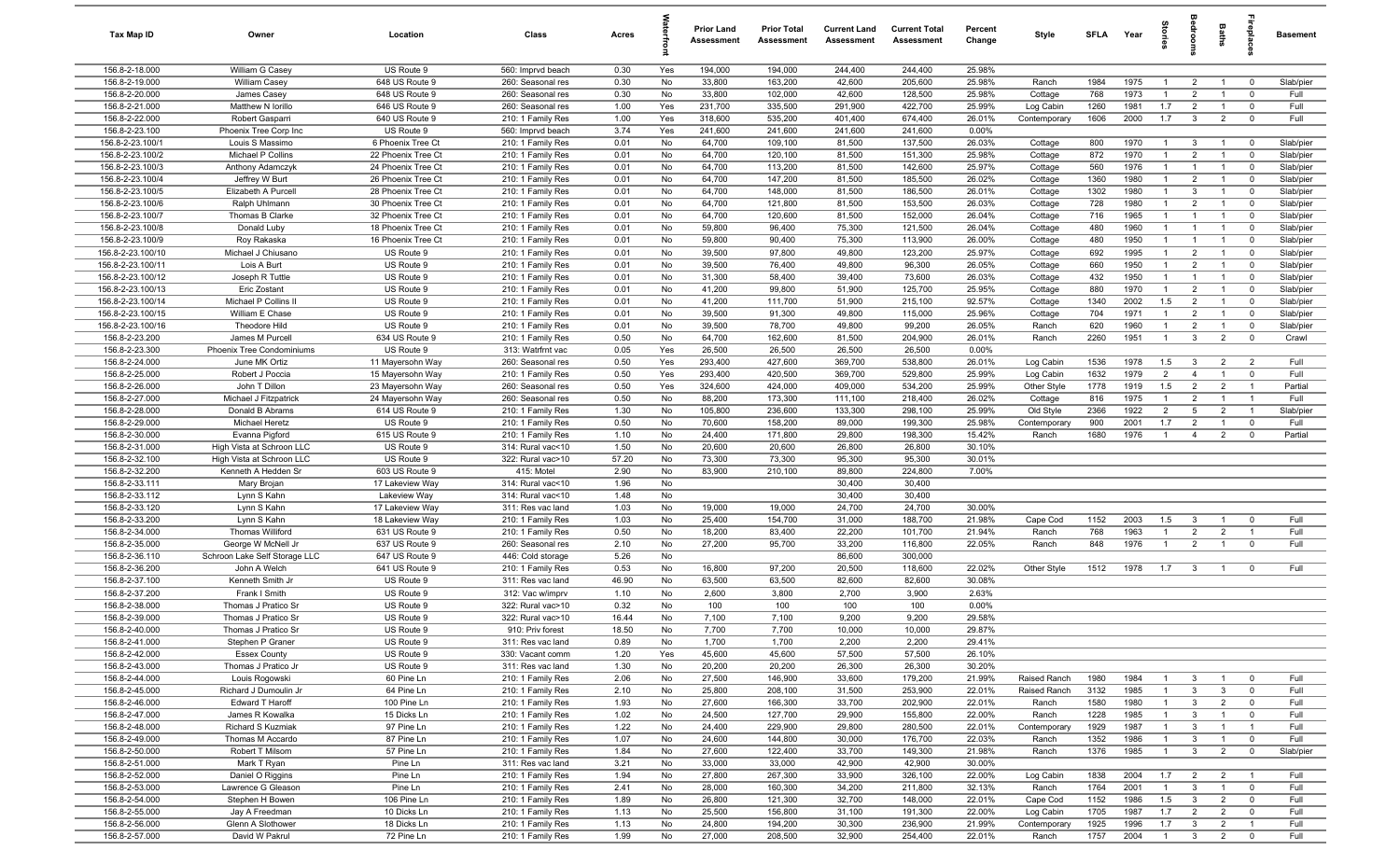| Tax Map ID                       | Owner                                  | Location                                 | Class                                  | Acres         |          | <b>Prior Land</b><br>Assessment | <b>Prior Total</b><br>Assessment | <b>Current Land</b><br>Assessment | <b>Current Total</b><br>Assessment | Percent<br>Change | Style                | <b>SFLA</b>  | Year         | ğ                                | drooi                        | Baths                            | epla                       | Basement        |
|----------------------------------|----------------------------------------|------------------------------------------|----------------------------------------|---------------|----------|---------------------------------|----------------------------------|-----------------------------------|------------------------------------|-------------------|----------------------|--------------|--------------|----------------------------------|------------------------------|----------------------------------|----------------------------|-----------------|
| 156.8-2-58.000                   | Lawrence Sparks                        | 71 Pine Ln                               | 210: 1 Family Res                      | 2.32          | No       | 22,800                          | 225,900                          | 27,800                            | 275,600                            | 22.00%            | Colonial             | 2016         | 2002         | $\overline{2}$                   | $\overline{4}$               | $\overline{2}$                   | $\mathbf 0$                | Full            |
| 156.8-2-59.000                   | Carol R Lough                          | 77 Pine Ln                               | 210: 1 Family Res                      | 3.04          | No       | 28,000                          | 232,100                          | 34,200                            | 283,200                            | 22.02%            | Cape Cod             | 2214         | 2005         | 1.7                              | $\mathbf{3}$                 | $\overline{2}$                   | $^{\circ}$                 | Full            |
| 156.8-2-60.000                   | William M Calhoun                      | 108 Pine Ln                              | 210: 1 Family Res                      | 2.18          | No       | 28,100                          | 200,700                          | 34,300                            | 244,900                            | 22.02%            | Colonial             | 2208         | 1986         | $\overline{2}$                   | $\overline{4}$               | $\overline{2}$                   | $\mathbf 0$                | Full            |
| 156.8-2-61.000                   | <b>Bruce E Weigel</b>                  | 4 Dicks Ln                               | 210: 1 Family Res                      | 1.22          | No       | 29,300                          | 146,000                          | 35,700                            | 178,100                            | 21.99%            | Contemporary         | 1164         | 1987         | 1.7                              | $\overline{2}$               |                                  | $\mathbf 0$                | Full            |
| 156.8-2-62.000<br>156.8-2-63.000 | Milissa Cantanucci<br>Arnold Birchwale | 30 Dicks Ln<br>Dicks Ln                  | 210: 1 Family Res<br>314: Rural vac<10 | 4.63<br>7.83  | No<br>No | 34,300<br>9,500                 | 168,400<br>9,500                 | 41,800<br>12,400                  | 229,600<br>12,400                  | 36.34%<br>30.53%  | Cape Cod             | 1112         | 1984         | 1.5                              | $\overline{2}$               | $\overline{2}$                   | $\overline{1}$             | Full            |
| 156.8-2-64.000                   | <b>Beth A Buell</b>                    | 21 Dicks Ln                              | 210: 1 Family Res                      | 1.27          | No       | 24,400                          | 211,600                          | 29,800                            | 258,200                            | 22.02%            | Contemporary         | 1816         | 1995         | $\overline{2}$                   | $\mathbf{3}$                 | $\overline{1}$                   | $^{\circ}$                 | Full            |
| 156.8-2-65.000                   | Jacqueline A Foote                     | 25 Dicks Ln                              | 210: 1 Family Res                      | 1.09          | No       | 23,500                          | 196,300                          | 28,700                            | 239,500                            | 22.01%            | Contemporary         | 1338         | 2005         | $\overline{2}$                   | 5                            | $\mathbf{3}$                     | $\mathbf 0$                | Full            |
| 156.8-2-66.000                   | Henry T Tyska                          | 24 Dicks Ln                              | 210: 1 Family Res                      | 1.13          | No       | 24,700                          | 148,400                          | 30,100                            | 181,000                            | 21.97%            | Ranch                | 1456         | 1991         | $\mathbf{1}$                     | $\mathbf{3}$                 | $\overline{2}$                   | $^{\circ}$                 | Full            |
| 156.8-2-67.000                   | Edwin T Graham                         | 31 Dicks Ln                              | 210: 1 Family Res                      | 3.82          | No       | 29,900                          | 162,400                          | 38,900                            | 211,100                            | 29.99%            | Contemporary         | 1212         | 2005         | $\overline{2}$                   | $\mathbf{3}$                 | $\overline{2}$                   | $\mathbf 0$                | Full            |
| 156.8-2-68.000                   | David M Johnson                        | 92 Pine Ln                               | 210: 1 Family Res                      | 2.53          | No       | 26,900                          | 72,900                           | 32,800                            | 336,900                            | 362.14%           | Cape Cod             | 2870         | 1988         | 1.7                              | $\overline{4}$               | $\mathbf{3}$                     | $^{\circ}$                 | Full            |
| 156.8-2-69.000                   | Thomas France                          | Conifer Ct                               | 311: Res vac land                      | 0.92          | No       | 18,700                          | 18,700                           | 24,300                            | 24,300                             | 29.95%            |                      |              |              |                                  |                              |                                  |                            |                 |
| 156.8-2-70.000                   | <b>Thomas France</b>                   | 12 Conifer Ct                            | 210: 1 Family Res                      | 1.26          | No       | 23,900                          | 174,800                          | 29,200                            | 213,300                            | 22.03%            | Cape Cod             | 2156         | 2005         | 1.7                              | $\overline{2}$               | $\overline{2}$                   | $^{\circ}$                 | Full            |
| 156.8-2-71.000                   | Flavio Quattrocchi                     | Conifer Ct                               | 311: Res vac land                      | 1.00          | No       | 19,400                          | 19,400                           | 25,200                            | 25,200                             | 29.90%            |                      |              |              |                                  |                              |                                  |                            |                 |
| 156.8-2-72.000                   | Lawrence G Gleason                     | Pine Ln                                  | 311: Res vac land                      | 0.92          | No       | 18,700                          | 18,700                           | 24,300                            | 24,300                             | 29.95%            |                      |              |              |                                  |                              |                                  |                            |                 |
| 156.8-2-73.000                   | Nina Havel                             | 132 Pine Ln                              | 210: 1 Family Res                      | 0.92          | No       | 23,600                          | 255,900                          | 28,800                            | 283,900                            | 10.94%            | Contemporary         | 2058         | 2003         | 1.5                              | $\mathbf{3}$                 | $\overline{2}$                   |                            | Full            |
| 156.8-2-74.000                   | <b>Guy Williams</b>                    | Pine Ln<br>Pine Ln                       | 210: 1 Family Res                      | 0.94          | No       | 23,800<br>18,800                | 273,200                          | 29,000                            | 333,300                            | 22.00%            | Colonial             | 2500         | 2002         | 2                                | $\overline{4}$               | $\overline{2}$                   | $\mathbf 0$                | Full            |
| 156.8-2-75.000<br>156.8-2-76.000 | Alvin L Breece<br>Alvin L Breece       | 57 Hemlock Dr                            | 311: Res vac land<br>210: 1 Family Res | 0.94<br>1.34  | No<br>No | 25,200                          | 18,800<br>173,200                | 24,400<br>30,700                  | 24,400<br>211,300                  | 29.79%<br>22.00%  | Ranch                | 1456         | 1998         | $\overline{1}$                   | $\mathbf{3}$                 | $\overline{2}$                   | $\mathbf 0$                | Full            |
| 156.8-2-77.000                   | Alvin L Breece                         | Hemlock Dr                               | 311: Res vac land                      | 1.31          | No       | 20,200                          | 20,200                           | 26,300                            | 26,300                             | 30.20%            |                      |              |              |                                  |                              |                                  |                            |                 |
| 156.8-2-78.000                   | Robert J Reilly                        | Hemlock Dr                               | 311: Res vac land                      | 1.36          | No       | 20,300                          | 20,300                           | 26,400                            | 26,400                             | 30.05%            |                      |              |              |                                  |                              |                                  |                            |                 |
| 156.8-2-79.000                   | Peter Gath                             | 78 Hemlock Dr                            | 240: Rural res                         | 10.90         | No       | 37,100                          | 272,800                          | 45,300                            | 391,800                            | 43.62%            | Contemporary         | 2887         | 2005         | $\mathbf{1}$                     | $\mathbf{3}$                 | $\overline{2}$                   |                            | Full            |
| 156.8-2-80.000                   | <b>Thomas Nielsen</b>                  | Hemlock Dr                               | 311: Res vac land                      | 1.14          | No       | 19,700                          | 19,700                           | 25,600                            | 25,600                             | 29.95%            |                      |              |              |                                  |                              |                                  |                            |                 |
| 156.8-2-81.000                   | Michael S Bonnewell                    | Hemlock Dr                               | 210: 1 Family Res                      | 1.00          | No       | 24,500                          | 148,300                          | 29,900                            | 180,900                            | 21.98%            | Ranch                | 1316         | 2000         | $\overline{1}$                   | $\overline{2}$               | $\overline{2}$                   | $\overline{0}$             | Full            |
| 156.8-2-82.000                   | Perry D Brown                          | Hemlock Dr                               | 311: Res vac land                      | 0.92          | No       | 18,700                          | 18,700                           | 24,300                            | 24,300                             | 29.95%            |                      |              |              |                                  |                              |                                  |                            |                 |
| 156.8-2-83.000                   | Jameson R LaPerle                      | 50 Hemlock Dr                            | 210: 1 Family Res                      | 0.94          | No       | 20,600                          | 164,100                          | 25,100                            | 200,200                            | 22.00%            | Ranch                | 1080         | 2002         | $\overline{1}$                   | $\overline{2}$               | $\overline{1}$                   | $^{\circ}$                 | Full            |
| 156.8-2-84.000                   | Mtn View Acquisition & Dev             | 42 Hemlock Dr                            | 210: 1 Family Res                      | 0.92          | No       | 18,700                          | 18,700                           | 24,300                            | 187,300                            | 901.60%           | Contemporary         | 1260         | 2006         | $\overline{2}$                   | $\mathbf{3}$                 | $\overline{2}$                   | $\mathbf 0$                | Full            |
| 156.8-2-85.000                   | Mark D Lebel                           | 32 Hemlock Dr                            | 210: 1 Family Res                      | 1.23          | No       | 25,100                          | 199,200                          | 30,600                            | 243,000                            | 21.99%            | Ranch                | 1832         | 2002         | $\overline{1}$                   | $\mathbf{3}$                 | $\overline{2}$                   | $^{\circ}$                 | Full            |
| 156.8-2-86.000                   | Richard B Hall                         | 5 Conifer Ct                             | 210: 1 Family Res                      | 1.16          | No       | 24,900                          | 139,300                          | 30,400                            | 169,900                            | 21.97%            | Ranch                | 1248         | 2003         | $\overline{1}$                   | $\overline{2}$               | $\overline{2}$                   | $\mathbf 0$                | Full            |
| 156.8-2-87.000                   | William J Hayes                        | 23 Hemlock Dr                            | 210: 1 Family Res                      | 1.16          | No       | 25,500<br>25,000                | 183,900                          | 31,100                            | 224,400                            | 22.02%<br>44.27%  | Ranch                | 1512         | 2003         | $\mathbf{1}$                     | $\mathbf{3}$<br>$\mathbf{3}$ | $\overline{2}$<br>$\mathbf{1}$   | $^{\circ}$                 | Full<br>Full    |
| 156.8-2-88.000<br>156.8-2-89.000 | Nealy Peterson<br>Peter M Johnson      | 17 Hemlock Dr<br>20 Hemlock Dr           | 210: 1 Family Res<br>210: 1 Family Res | 1.24<br>1.37  | No<br>No | 25,400                          | 170,100<br>176,000               | 30,500<br>31,000                  | 245,400<br>243,100                 | 38.12%            | Cape Cod<br>Ranch    | 1908<br>1690 | 2003<br>2003 | 1.5<br>$\overline{1}$            | $\mathbf{3}$                 | $\overline{2}$                   | $\mathbf 0$<br>$\mathbf 0$ | Full            |
| 156.8-2-90.000                   | George T Carty                         | 9 Hemlock Dr                             | 311: Res vac land                      | 1.48          | No       | 24,400                          | 106,500                          | 29,800                            | 201,300                            | 89.01%            |                      |              |              |                                  |                              |                                  |                            |                 |
| 156.8-2-91.000                   | Paul R Cooper                          | 8 Hemlock Dr                             | 210: 1 Family Res                      | 1.23          | No       | 23,800                          | 139,600                          | 29,000                            | 170,300                            | 21.99%            | Contemporary         | 1144         | 2004         | 1.5                              | $\overline{2}$               | $\overline{1}$                   | $\mathbf 0$                | Full            |
| 156.8-2-92.000                   | George T Carty                         | Hemlock Dr                               | 311: Res vac land                      | 1.38          | No       | 20,300                          | 20,300                           | 26,400                            | 26,400                             | 30.05%            |                      |              |              |                                  |                              |                                  |                            |                 |
| 156.8-2-93.000                   | Miroslav Onufrak                       | Hemlock Dr                               | 311: Res vac land                      | 1.11          | No       | 19,700                          | 19,700                           | 25,600                            | 25,600                             | 29.95%            |                      |              |              |                                  |                              |                                  |                            |                 |
| 156.8-2-94.000                   | Jeffrey S Cutting                      | 4 Hemlock Dr                             | 210: 1 Family Res                      | 1.20          | No       | 23,800                          | 186,700                          | 29,000                            | 227,800                            | 22.01%            | Cape Cod             | 1344         | 2005         | 1.7                              | $\overline{2}$               | $\overline{1}$                   | $^{\circ}$                 | Full            |
| 156.8-2-95.000                   | Friedman Roger Joel Ltd                | Hemlock Dr                               | 322: Rural vac>10                      | 12.33         | No       | 35,800                          | 35,800                           | 46,500                            | 46,500                             | 29.89%            |                      |              |              |                                  |                              |                                  |                            |                 |
| 156.8-2-97.100                   | John Hooyman Jr                        | 9 Kates Way                              | 260: Seasonal res                      | 1.12          | Yes      | 329,700                         | 431,700                          | 415,400                           | 543,900                            | 25.99%            | Log Cabin            | 1440         | 1980         | $\overline{2}$                   | $\overline{3}$               | $\overline{2}$                   | $^{\circ}$                 | Slab/pier       |
| 156.8-2-97.200                   | Joseph Boylan                          | 9 Kates Way                              | 311: Res vac land                      | 0.48          | No       | 88,200                          | 88,200                           | 111,100                           | 111,100                            | 25.96%            |                      |              |              |                                  |                              |                                  |                            |                 |
| 156.8-2-98.000                   | Charles V Stock                        | 12 Kates Way                             | 210: 1 Family Res                      | 0.50          | No       | 82,300                          | 201,200                          | 103,700                           | 253,500                            | 25.99%            | Ranch                | 1456         | 1980         | $\overline{1}$                   | $\overline{2}$               | $\overline{1}$                   | $\overline{1}$             | Full            |
| 156.11-1-1.100                   | Louis P Evangelista                    | Charley Hill Rd                          | 314: Rural vac<10                      | 7.64          | No       | 32,900                          | 32,900                           | 42,800                            | 42,800                             | 30.09%            |                      |              |              |                                  |                              |                                  |                            |                 |
| 156.11-1-2.110<br>156.11-1-2.120 | Daniel F Montegari<br>Dana Shaughnessy | 77 Thurman Pond Rd<br>54 Thurman Pond Rd | 240: Rural res<br>210: 1 Family Res    | 19.80<br>6.80 | No<br>No | 40,400<br>29,100                | 198,900<br>140,500               | 49,300<br>35,500                  | 242,700<br>171,400                 | 22.02%<br>21.99%  | Other Style<br>Ranch | 1914<br>1176 | 1989<br>1981 | $\overline{2}$<br>$\overline{1}$ | $\mathbf{3}$<br>$\mathbf{3}$ | $\overline{2}$<br>$\overline{1}$ | $^{\circ}$<br>$^{\circ}$   | Partial<br>Full |
| 156.11-1-2.200                   | Kent D Secor                           | 11 Thurman Pond Rd                       | 260: Seasonal res                      | 3.90          | No       | 27,200                          | 44,300                           | 28,200                            | 45,900                             | 3.61%             | Cottage              | 320          | 1970         | $\overline{1}$                   | $\overline{2}$               | $\Omega$                         | $\Omega$                   | Crawl           |
| 156.11-1-3.100                   | Donald E Hale                          | 18 Thurman Pond Rd                       | 210: 1 Family Res                      | 7.60          | No       | 33,900                          | 143,200                          | 41,400                            | 174,700                            | 22.00%            | Ranch                | 1144         | 1989         | $\overline{1}$                   | $\overline{2}$               | $\overline{2}$                   | $^{\circ}$                 | Full            |
| 156.11-1-3.212                   | <b>Bruce Schmidt</b>                   | 42 Thurman Pond Rd                       | 210: 1 Family Res                      | 7.65          | No       | 41,200                          | 173,800                          | 48,600                            | 205,100                            | 18.01%            | Ranch                | 1728         | 1973         | $\overline{1}$                   | $\mathcal{R}$                | $\overline{2}$                   |                            | Crawl           |
| 156.11-1-3.220                   | Dana Shaughnessy                       | Charley Hill Rd                          | 314: Rural vac<10                      | 1.20          | No       | 2,000                           | 2,000                            | 2,600                             | 2,600                              | 30.00%            |                      |              |              |                                  |                              |                                  |                            |                 |
| 156.11-1-4.000                   | Harold L Bloom                         | 463 Charley Hill Rd                      | 210: 1 Family Res                      | 31.15         | No       | 47,200                          | 184,800                          | 57,600                            | 225,500                            | 22.02%            | Cape Cod             | 1764         | 1994         | 1.5                              | $\overline{2}$               | $\overline{1}$                   | $\overline{0}$             | Full            |
| 156.11-1-5.000                   | Virginia A Weiss                       | 448 Charley Hill Rd                      | 240: Rural res                         | 55.50         | No       | 87,600                          | 144,000                          | 99,000                            | 162,700                            | 12.99%            | Old Style            | 2117         | 1930         | 1.7                              | $\mathbf{3}$                 | $\mathbf{1}$                     | $\overline{1}$             | Slab/pier       |
| 156.11-1-6.100                   | Joanne Treffs                          | Charley Hill Rd                          | 322: Rural vac>10                      | 67.61         | No       | 44,900                          | 44,900                           | 58,400                            | 58,400                             | 30.07%            |                      |              |              |                                  |                              |                                  |                            |                 |
| 156.11-1-6.200                   | Fred R Harris Jr                       | Charley Hill Rd                          | 314: Rural vac<10                      | 2.87          | No       | 17,900                          | 17,900                           | 23,300                            | 23,300                             | 30.17%            |                      |              |              |                                  |                              |                                  |                            |                 |
| 156.11-1-7.017                   | John E Beck                            | Charley Hill Rd                          | 322: Rural vac>10                      | 18.50         | No       | 27,200                          | 27,200                           | 35,400                            | 35,400                             | 30.15%            |                      |              |              |                                  |                              |                                  |                            |                 |
| 156.11-1-8.107                   | Joanne Treffs                          | 155 Beaver Dam Rd                        | 312: Vac w/imprv                       | 59.62         | No       | 50,300                          | 104,600                          | 61,400                            | 127,600                            | 21.99%            |                      |              |              |                                  |                              |                                  |                            |                 |
| 156.11-1-8.200<br>156.11-1-8.300 | Phyllis S Korn<br>Robert A Mitchell    | Charley Hill Rd<br>Charley Hill Rd       | 314: Rural vac<10<br>314: Rural vac<10 | 9.68<br>2.42  | No<br>No | 17,500<br>4,400                 | 17,500<br>4,400                  | 22,800<br>5,700                   | 22,800<br>5,700                    | 30.29%<br>29.55%  |                      |              |              |                                  |                              |                                  |                            |                 |
| 156.11-1-9.100                   | William F Christian                    | Charley Hill Rd                          | 322: Rural vac>10                      | 20.20         | No       | 33,000                          | 33,000                           | 42,900                            | 42,900                             | 30.00%            |                      |              |              |                                  |                              |                                  |                            |                 |
| 156.11-1-9.200                   | William F Christian                    | 5 Donaldson Rd                           | 210: 1 Family Res                      | 15.00         | No       | 39,500                          | 221,700                          | 48,200                            | 270,500                            | 22.01%            | Contemporary         | 1965         | 1987         | $\overline{1}$                   | $\mathbf{3}$                 | $\overline{1}$                   | $\overline{1}$             | Full            |
| 156.11-1-10.000                  | Louise Nadeau Lifford                  | Charley Hill Rd                          | 314: Rural vac<10                      | 10.49         | No       | 23,600                          | 23,600                           | 30,700                            | 30,700                             | 30.08%            |                      |              |              |                                  |                              |                                  |                            |                 |
| 156.11-1-11.000                  | Michael Fitzpatrick                    | 336 Charley Hill Rd                      | 260: Seasonal res                      | 0.70          | No       | 16,600                          | 32,600                           | 17,200                            | 33,700                             | 3.37%             | Cottage              | 384          | 1965         | $\overline{1}$                   | $\mathbf{0}$                 | $\mathbf{0}$                     | $\overline{0}$             | Slab/pier       |
| 156.11-1-12.000                  | Erwin L Reese                          | Charley Hill Rd                          | 311: Res vac land                      | 9.30          | No       | 29,800                          | 29,800                           | 38,700                            | 38,700                             | 29.87%            |                      |              |              |                                  |                              |                                  |                            |                 |
| 156.11-1-13.000                  | Mary L Decesare-Gereau                 | 447 Charley Hill Rd                      | 210: 1 Family Res                      | 11.80         | No       | 31,800                          | 201,900                          | 38,800                            | 246,300                            | 21.99%            | Ranch                | 1987         | 1989         | $\overline{1}$                   | $\mathbf{3}$                 | $\overline{2}$                   | $\overline{1}$             | Full            |
| 156.11-1-14.000                  | Thomas T Erikson                       | 491 Charley Hill Rd                      | 240: Rural res                         | 20.00         | No       | 39,700                          | 235,000                          | 48,400                            | 286,700                            | 22.00%            | Contemporary         | 1624         | 1995         | 2                                | $\overline{2}$               | $\overline{2}$                   | $\mathbf 0$                | Full            |
| 156.11-1-15.000                  | William R Ahern                        | Charley Hill Rd                          | 322: Rural vac>10                      | 15.70         | No       | 25,900                          | 25,900                           | 33,700                            | 33,700                             | 30.12%            |                      |              |              |                                  |                              |                                  |                            |                 |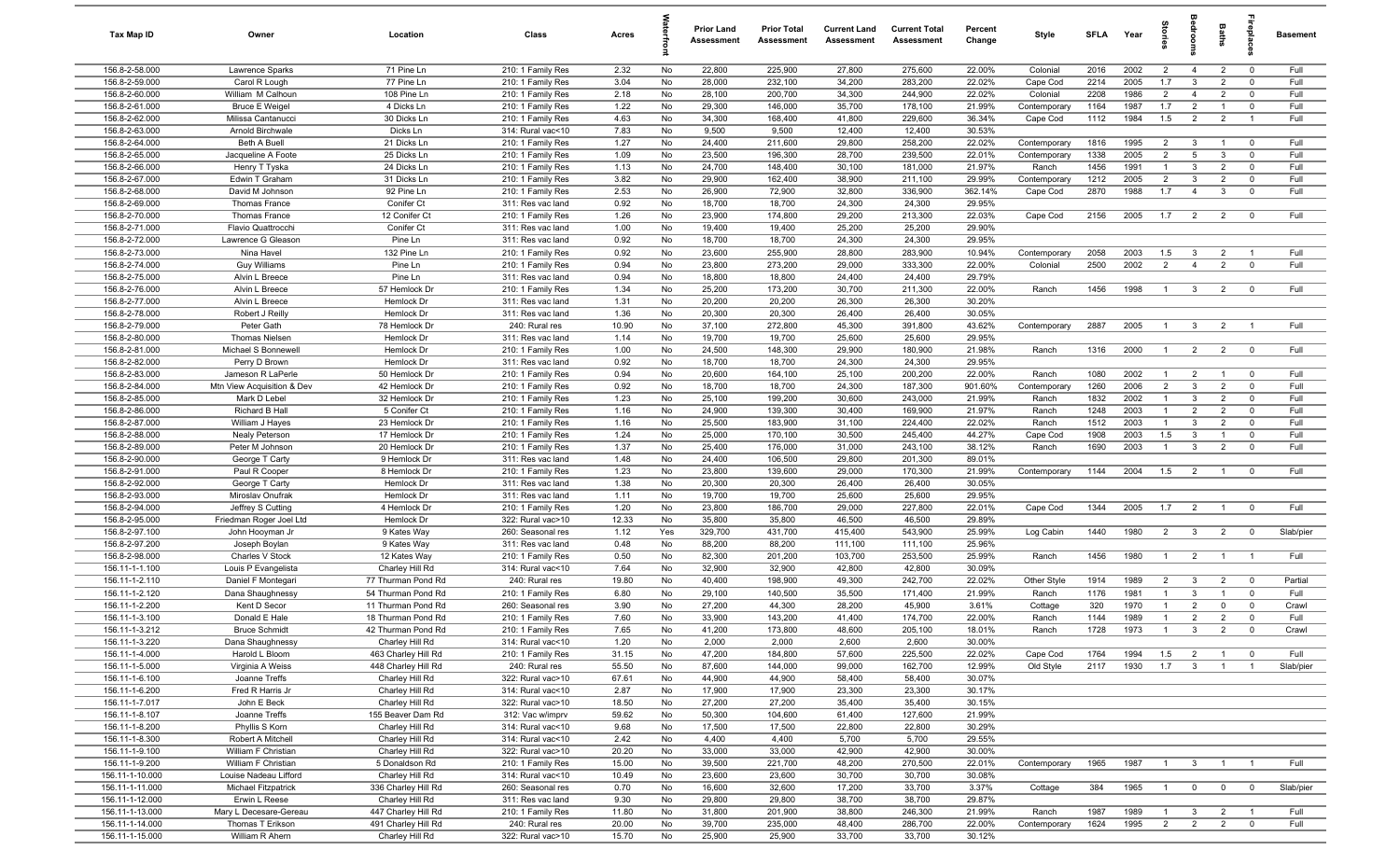| Tax Map ID                         | Owner                                        | Location                               | Class                                  | Acres        |            | <b>Prior Land</b><br>Assessment | <b>Prior Total</b><br>Assessment | <b>Current Land</b><br><b>Assessment</b> | <b>Current Total</b><br>Assessment | Percent<br>Change | Style                    | SFLA Year    |              | tories                           | droom                           | <b>Baths</b>                      | ireplace                         | <b>Basement</b> |
|------------------------------------|----------------------------------------------|----------------------------------------|----------------------------------------|--------------|------------|---------------------------------|----------------------------------|------------------------------------------|------------------------------------|-------------------|--------------------------|--------------|--------------|----------------------------------|---------------------------------|-----------------------------------|----------------------------------|-----------------|
| 156.11-1-16.000                    | William R Ahern                              | 535 Charley Hill Rd                    | 240: Rural res                         | 21.70        | No         | 32,400                          | 85,200                           | 39,500                                   | 103,900                            | 21.95%            |                          |              |              |                                  |                                 |                                   |                                  |                 |
| 156.12-1-1.100                     | Lyle C Rexer                                 | 10 Osprey Way                          | 260: Seasonal res                      | 1.91         | Yes        | 125,700                         | 172,300                          | 153,400                                  | 210,200                            | 22.00%            | Cottage                  | 960          | 1985         | $\overline{1}$                   | $\overline{2}$                  | $\overline{1}$                    | $\mathbf 0$                      | Slab/pier       |
| 156.12-1-1.200                     | David A Ray                                  | Thurman Pond Rd                        | 260: Seasonal res                      | 2.42         | Yes        | 146,400                         | 207,500                          | 178,600                                  | 253,200                            | 22.02%            | Cape Cod                 | 1056         | 1987         | 1.5                              | $\overline{2}$                  | $\overline{1}$                    | $\mathbf 0$                      | Slab/pier       |
| 156.12-1-1.300                     | David A Ray                                  | 13 Osprey Way                          | 313: Watrfrnt vac                      | 1.53         | Yes        | 99,200                          | 99,200                           | 121,000                                  | 121,000                            | 21.98%            |                          |              |              |                                  |                                 |                                   |                                  |                 |
| 156.12-1-2.100                     | Anthony T Signorelli                         | Thurman Pond Rd                        | 313: Watrfrnt vac                      | 1.48         | Yes        | 104,600                         | 104,600                          | 115,200                                  | 115,200                            | 10.13%            |                          |              |              |                                  |                                 |                                   |                                  |                 |
| 156.12-1-2.200<br>156.12-1-3.111   | Roderic H Blackburn                          | 300 Beaver Dam Rd                      | 260: Seasonal res<br>280: Multiple res | 1.47<br>3.04 | Yes<br>No  | 129,900<br>171,200              | 254,600<br>296,400               | 158,500<br>194,200                       | 310,600<br>336,300                 | 22.00%<br>13.46%  | Contemporary             | 1326<br>1978 | 1991<br>1991 | 1.5<br>1.5                       | $\mathbf{3}$<br>$\overline{3}$  | $\overline{2}$<br>$\overline{2}$  | $^{\circ}$<br>$^{\circ}$         | Full<br>Full    |
| 156.12-1-3.112                     | Anthony T Signorelli<br>Peter R Bradley      | 316 Beaver Dam Rd<br>317 Beaver Dam Rd | 260: Seasonal res                      | 1.54         | Yes        | 120,300                         | 166,300                          | 146,800                                  | 202,900                            | 22.01%            | Contemporary<br>Cottage  | 900          | 1989         | 1.5                              | $\overline{2}$                  | $\mathbf 0$                       | $^{\circ}$                       | Slab/pier       |
| 156.12-1-3.121                     | Peter R Bradley                              | Thurman Pond Rd                        | 313: Watrfrnt vac                      | 0.80         | Yes        | 24,700                          | 24,700                           | 30,100                                   | 30,100                             | 21.86%            |                          |              |              |                                  |                                 |                                   |                                  |                 |
| 156.12-1-3.122                     | Krell Family Trust                           | Beaver Dam Rd                          | 313: Watrfrnt vac                      | 0.80         | Yes        | 12,700                          | 12,700                           | 15,500                                   | 15,500                             | 22.05%            |                          |              |              |                                  |                                 |                                   |                                  |                 |
| 156.12-1-3.200                     | Kenneth Krell                                | 253 Beaver Dam Rd                      | 260: Seasonal res                      | 1.78         | Yes        | 131,700                         | 161,300                          | 160,700                                  | 196,800                            | 22.01%            | Cottage                  | 672          | 1986         | $\overline{1}$                   | $\overline{2}$                  | $\mathbf 0$                       | $^{\circ}$                       | Slab/pier       |
| 156.12-1-4.100                     | Robert A Mitchell                            | Beaver Dam Rd                          | 313: Watrfrnt vac                      | 4.64         | Yes        | 119,000                         | 119,000                          | 145,200                                  | 145,200                            | 22.02%            |                          |              |              |                                  |                                 |                                   |                                  |                 |
| 156.12-1-4.200                     | Phyllis S Korn                               | Beaver Dam Rd                          | 313: Watrfrnt vac                      | 1.12         | Yes        | 119,700                         | 119,700                          | 146,000                                  | 146,000                            | 21.97%            |                          |              |              |                                  |                                 |                                   |                                  |                 |
| 156.12-1-5.000                     | Robert A Mitchell                            | Beaver Dam Rd                          | 311: Res vac land                      | 2.79         | No         | 6,700                           | 6,700                            | 8,700                                    | 8,700                              | 29.85%            |                          |              |              |                                  |                                 |                                   |                                  |                 |
| 156.12-2-1.000                     | High Vista at Schroon LLC                    | US Route 9                             | 322: Rural vac>10                      | 97.90        | No         | 93,000                          | 93,000                           | 120,900                                  | 120,900                            | 30.00%            |                          |              |              |                                  |                                 |                                   |                                  |                 |
| 156.12-2-2.004                     | Thomas W Sobek II                            | 445 US Route 9                         | 210: 1 Family Res                      | 2.69         | No         | 36,000                          | 136,700                          | 43,900                                   | 166,800                            | 22.02%            | Ranch                    | 1400         | 1961         | $\overline{1}$                   | $\overline{4}$                  | $\overline{4}$                    | $\overline{0}$                   | Full            |
| 156.12-2-3.000                     | High Vista at Schroon LLC                    | US Route 9                             | 322: Rural vac>10                      | 2.60         | No         | 2,400                           | 2,400                            | 3,100                                    | 3,100                              | 29.17%            |                          |              |              |                                  |                                 |                                   |                                  |                 |
| 156.12-2-4.100                     | Michael Terrio                               | 581 US Route 9                         | 421: Restaurant                        | 1.50         | No         | 65,800                          | 188,700                          | 70,400                                   | 201,900                            | 7.00%             |                          |              |              |                                  |                                 |                                   |                                  |                 |
| 156.12-2-4.200                     | R Douglas Paton                              | US Route 9                             | 311: Res vac land                      | 0.92         | No         | 17,900                          | 17,900                           | 23,300                                   | 23,300                             | 30.17%<br>30.17%  |                          |              |              |                                  |                                 |                                   |                                  |                 |
| 156.12-2-4.300<br>156.12-2-4.400   | R Douglas Paton                              | US Route 9<br>US Route 9               | 311: Res vac land                      | 0.92<br>0.96 | No<br>No   | 17,900<br>18,300                | 17,900<br>18,300                 | 23,300<br>23,800                         | 23,300<br>23,800                   | 30.05%            |                          |              |              |                                  |                                 |                                   |                                  |                 |
| 156.12-2-5.110                     | R Douglas Paton<br>High Vista at Schroon LLC | US Route 9                             | 311: Res vac land<br>322: Rural vac>10 | 60.30        | No         | 57,700                          | 57,700                           | 75,000                                   | 75,000                             | 29.98%            |                          |              |              |                                  |                                 |                                   |                                  |                 |
| 156.12-2-5.120                     | High Vista at Schroon LLC                    | US Route 9                             | 314: Rural vac<10                      | 9.26         | No         | 28,200                          | 28,200                           | 36,700                                   | 36,700                             | 30.14%            |                          |              |              |                                  |                                 |                                   |                                  |                 |
| 156.12-2-5.200                     | Ruth A Robinson                              | 503 US Route 9                         | 260: Seasonal res                      | 0.90         | No         | 21,200                          | 49,700                           | 21,900                                   | 51,400                             | 3.42%             | Old Style                | 2320         | 1880         | $\overline{2}$                   | $\overline{2}$                  | $\mathbf 0$                       | $\Omega$                         | Slab/pier       |
| 156.12-2-6.000                     | Patricia E Christian                         | US Route 9                             | 314: Rural vac<10                      | 0.70         | No         | 6,500                           | 6,500                            | 8,500                                    | 8,500                              | 30.77%            |                          |              |              |                                  |                                 |                                   |                                  |                 |
| 156.12-2-7.000                     | William Christian                            | US Route 9                             | 311: Res vac land                      | 1.00         | No         | 24,400                          | 24,400                           | 31,700                                   | 31,700                             | 29.92%            |                          |              |              |                                  |                                 |                                   |                                  |                 |
| 156.12-2-8.000                     | William F Christian                          | 459 US Route 9                         | 260: Seasonal res                      | 3.30         | No         | 30,100                          | 65,600                           | 36,700                                   | 80,000                             | 21.95%            | Cottage                  | 372          | 1938         | $\mathbf{1}$                     | $\overline{1}$                  | $\mathbf 0$                       | $\mathbf 0$                      | Slab/pier       |
| 156.12-2-9.001                     | Paul A Frey                                  | 253 Old Schroon Rd                     | 210: 1 Family Res                      | 1.70         | No         | 26,100                          | 183,400                          | 31,800                                   | 223,700                            | 21.97%            | Log Cabin                | 1352         | 1984         | 1.5                              | $\mathbf{3}$                    | $\overline{2}$                    | $\mathbf 0$                      | Full            |
| 156.12-2-10.001                    | Myle L Pecor                                 | 267 Old Schroon Rd                     | 322: Rural vac>10                      | 19.70        | No         | 37,400                          | 37,400                           | 48,600                                   | 48,600                             | 29.95%            |                          |              |              |                                  |                                 |                                   |                                  |                 |
| 156.12-2-11.002                    | Lake View On Schroon LLC                     | 445 US Route 9                         | 314: Rural vac<10                      | 4.09         | No         | 10,100                          | 10,100                           | 13,100                                   | 13,100                             | 29.70%            |                          |              |              |                                  |                                 |                                   |                                  |                 |
| 156.12-2-12.000                    | George Edelman                               | 331 Old Schroon Rd                     | 260: Seasonal res                      | 0.20         | No         | 12,500                          | 35,300                           | 12,900                                   | 36,500                             | 3.40%             | Cottage                  | 624          | 1940         | $\overline{1}$                   | $\overline{1}$                  |                                   |                                  | Slab/pier       |
| 156.12-2-13.000                    | Timothy L Barnard                            | Old Schroon Rd                         | 312: Vac w/imprv                       | 9.80         | No         | 39,200                          | 39,200                           | 51,000                                   | 51,000                             | 30.10%            |                          |              |              |                                  |                                 |                                   |                                  |                 |
| 156.12-2-14.000                    | Nelson Bruno Jr                              | Old Schroon Rd                         | 311: Res vac land                      | 0.40         | No         | 13,900                          | 13,900                           | 18,100                                   | 18,100                             | 30.22%            |                          |              |              |                                  |                                 |                                   |                                  |                 |
| 156.12-2-15.000                    | Timothy L Barnard                            | Old Schroon Rd                         | 311: Res vac land                      | 0.10         | No         | 6,000                           | 6,000                            | 7,800                                    | 7,800                              | 30.00%            |                          |              |              |                                  |                                 |                                   |                                  |                 |
| 156.12-2-16.000<br>156.12-2-17.000 | Peter Jonas<br>Geraldine Robinson            | Old Schroon Rd<br>275 Old Schroon Rd   | 314: Rural vac<10<br>260: Seasonal res | 2.50<br>0.50 | No<br>No   | 23,300<br>18,400                | 23,300<br>58,700                 | 30,300<br>19,000                         | 30,300<br>60,800                   | 30.04%<br>3.58%   | Old Style                | 795          | 1965         | $\overline{2}$                   | $\overline{1}$                  | $\overline{1}$                    | $\mathbf 0$                      | Slab/pier       |
| 156.12-2-18.000                    | <b>Todd C DeMatteo</b>                       | 261 Old Schroon Rd                     | 210: 1 Family Res                      | 0.20         | No         | 14,800                          | 58,700                           | 16,700                                   | 66,300                             | 12.95%            | Cottage                  | 1092         | 1910         | $\overline{1}$                   | $\overline{1}$                  | $\overline{1}$                    | $\mathbf 0$                      | Crawl           |
| 156.12-2-19.000                    | James H Roblee                               | 259 Old Schroon Rd                     | 210: 1 Family Res                      | 0.90         | No         | 28,000                          | 102,100                          | 34,200                                   | 124,600                            | 22.04%            | Old Style                | 1518         | 1880         | 1.7                              | $\mathbf{3}$                    | $\overline{2}$                    | $\overline{0}$                   | Partial         |
| 156.12-2-20.000                    | Kevin Moynihan                               | 249 Old Schroon Rd                     | 210: 1 Family Res                      | 2.60         | No         | 35,100                          | 125,100                          | 42,800                                   | 152,600                            | 21.98%            | Old Style                | 1925         | 1880         | $\overline{2}$                   | $\overline{4}$                  | $\overline{1}$                    | $^{\circ}$                       | Partial         |
| 156.12-2-21.001                    | High Vista at Schroon LLC                    | Old Schroon Rd                         | 322: Rural vac>10                      | 9.50         | No         | 9,100                           | 9,100                            | 11,800                                   | 11,800                             | 29.67%            |                          |              |              |                                  |                                 |                                   |                                  |                 |
| 156.12-3-1.001                     | Ronald M Roth                                | 456 US Route 9                         | 210: 1 Family Res                      | 0.36         | Yes        | 136,000                         | 276,500                          | 171,400                                  | 348,400                            | 26.00%            | Contemporary             | 1613         | 1991         | $\overline{2}$                   | $\overline{3}$                  | $\overline{2}$                    | $\mathbf 0$                      | Crawl           |
| 156.12-3-2.001                     | Lake View On Schroon LLC                     | 448 US Route 9                         | 421: Restaurant                        | 1.40         | Yes        | 239,400                         | 452,100                          | 292,100                                  | 551,600                            | 22.01%            |                          |              |              |                                  |                                 |                                   |                                  |                 |
| 156.12-3-3.001                     | John Misha                                   | 436 US Route 9                         | 417: Cottages                          | 0.75         | Yes        | 219,600                         | 312,000                          | 267,900                                  | 380,600                            | 21.99%            |                          |              |              |                                  |                                 |                                   |                                  |                 |
| 156.12-3-4.001                     | Kenneth Gilson Jr                            | 490 US Route 9                         | 260: Seasonal res                      | 1.05         | Yes        | 259,000                         | 323,900                          | 326,300                                  | 408,100                            | 26.00%            | Cottage                  | 1014         | 1980         | $\mathbf{1}$                     | $\mathbf{3}$                    | $\overline{2}$                    | $^{\circ}$                       | Slab/pier       |
| 156.12-3-5.002                     | Joseph S Taglieri                            | 18 Clearwater Way                      | 260: Seasonal res                      | 0.59         | Yes        | 369,800                         | 519,800                          | 465,900                                  | 654,900                            | 25.99%            | Log Cabin                | 1680         | 1985         | 1.5                              | $\mathbf{3}$                    | $\overline{2}$                    | $\Omega$                         | Full            |
| 156.12-3-6.001                     | Robert M Patterson                           | 474 US Route 9                         | 210: 1 Family Res                      | 0.35         | Yes        | 148,900                         | 303,600                          | 181,700                                  | 370,400                            | 22.00%            | Other Style              | 1506         | 1999         | $\overline{2}$                   | $\overline{2}$                  | $\overline{2}$<br>$\overline{1}$  | $\mathbf 0$                      | Partial         |
| 156.12-3-7.002                     | Edward L Donley                              | 10 Clearwater Way                      | 260: Seasonal res                      | 0.49<br>0.40 | Yes<br>Yes | 305,200                         | 431,400                          | 384,600<br>322,800                       | 543,600                            | 26.01%<br>25.99%  | Contemporary             | 1252         | 1969         | 1.5                              | $\mathbf{3}$                    |                                   |                                  | Partial<br>Full |
| 156.12-3-8.000<br>156.12-3-9.000   | Keith Barrie<br>Armand Graziano              | 6 Clearwater Way<br>2 Clearwater Way   | 220: 2 Family Res<br>210: 1 Family Res | 0.40         | Yes        | 256,200<br>267,200              | 340,100<br>463,700               | 336,700                                  | 428,500<br>584,300                 | 26.01%            | Ranch<br>Contemporary    | 864<br>2052  | 1976<br>1991 | $\overline{1}$<br>$\overline{2}$ | $\mathbf{3}$<br>$\mathbf{3}$    | $\overline{2}$<br>$\overline{2}$  | $\overline{1}$<br>$\mathbf 0$    | Slab/pier       |
| 156.12-3-10.000                    | John B Milsom                                | 566 US Route 9                         | 210: 1 Family Res                      | 0.34         | Yes        | 239,300                         | 311,900                          | 301,500                                  | 471,200                            | 51.07%            | Other Style              | 1404         | 1964         | $\overline{2}$                   | $\mathbf{3}$                    | $\overline{2}$                    | $\overline{1}$                   | Full            |
| 156.12-3-11.000                    | Jeffrey P Mans                               | 564 US Route 9                         | 210: 1 Family Res                      | 0.40         | Yes        | 230,200                         | 416,000                          | 290,100                                  | 524,200                            | 26.01%            | Contemporary             | 1347         | 2002         | 1.5                              | $\mathbf{3}$                    | $\overline{2}$                    | $\overline{0}$                   | Full            |
| 156.12-3-12.000                    | Shahen Chekijian                             | 562 US Route 9                         | 260: Seasonal res                      | 0.40         | Yes        | 230,300                         | 341,400                          | 290,200                                  | 430,200                            | 26.01%            | Ranch                    | 1066         | 1970         | $\overline{1}$                   | $\mathbf{3}$                    | $\overline{2}$                    | $\overline{1}$                   | Full            |
| 156.12-3-13.000                    | William H Johnson Sr                         | 556 US Route 9                         | 210: 1 Family Res                      | 0.30         | Yes        | 256,200                         | 360,000                          | 322,800                                  | 453,600                            | 26.00%            | Ranch                    | 792          | 1970         | $\mathbf{1}$                     | $\overline{4}$                  | $\mathbf{1}$                      | $\mathbf 0$                      | Full            |
| 156.12-3-14.000                    | <b>Richard McManus</b>                       | 552 US Route 9                         | 260: Seasonal res                      | 0.34         | Yes        | 274,400                         | 340,700                          | 345,700                                  | 429,300                            | 26.01%            | Ranch                    | 1440         | 1951         | $\mathbf{1}$                     | $\mathbf{3}$                    | $\overline{2}$                    | $\mathbf 0$                      | Slab/pier       |
| 156.12-3-15.000                    | John A Robson                                | 30 Alburnorm Way                       | 260: Seasonal res                      | 0.40         | Yes        | 238,600                         | 333,500                          | 300,600                                  | 420,200                            | 26.00%            | Cape Cod                 | 2280         | 1952         | 1.5                              | $\mathbf{3}$                    | $\overline{4}$                    | $\overline{1}$                   | Slab/pier       |
| 156.12-3-16.000                    | James M Fedorchak                            | 28 Alburnorm Way                       | 260: Seasonal res                      | 0.40         | Yes        | 286,100                         | 347,600                          | 360,500                                  | 438,000                            | 26.01%            | Old Style                | 1512         | 1935         | $\mathbf{1}$                     | $\mathbf{3}$                    |                                   |                                  | Partial         |
| 156.12-3-17.000                    | Edward H Beaudoin                            | 24 Alburnorm Way                       | 260: Seasonal res                      | 0.50         | Yes        | 329,600                         | 409,000                          | 415,300                                  | 515,300                            | 25.99%            | Ranch                    | 1440         | 1951         | $\mathbf{1}$                     | 5                               | $\mathbf{3}$                      | $\overline{1}$                   | Full            |
| 156.12-3-18.000                    | Charles S Genovese                           | 20 Alburnorm Way                       | 260: Seasonal res                      | 0.40         | Yes        | 281,800                         | 388,600                          | 355,100                                  | 489,600                            | 25.99%            | Other Style              | 1501         | 1970         | 1.5                              | $\overline{\mathbf{3}}$         | $\mathbf{3}$                      | $\overline{1}$                   | Full            |
| 156.12-3-19.000                    | Lawrence J Paggi                             | 18 Alburnorm Way                       | 210: 1 Family Res                      | 0.40         | Yes        | 290,500                         | 415,800                          | 366,000                                  | 523,900                            | 26.00%            | Contemporary             | 1444         | 1970         | $\overline{1}$                   | $\mathbf{3}$                    | $\overline{1}$                    | $\overline{0}$                   | Full            |
| 156.12-3-20.000                    | Lorin Beller                                 | 12 Alburnorm Way                       | 210: 1 Family Res                      | 1.00         | Yes        | 511,100                         | 586,000                          | 644,000                                  | 738,400                            | 26.01%            | Ranch                    | 1476         | 1960         | $\mathbf{1}$                     | $\mathbf{3}$                    | $\overline{1}$                    | $\mathbf 0$                      | Slab/pier       |
| 156.12-3-21.000                    | Jerome Tieman                                | 516 US Route 9                         | 260: Seasonal res                      | 1.10         | Yes        | 355,600                         | 414,500                          | 448,100                                  | 522,300                            | 26.01%            | Old Style                | 1350         | 1920         | $\mathbf{1}$                     | $\overline{4}$                  | $\mathbf{1}$                      | $\mathbf 0$                      | Full            |
| 156.12-3-22.000<br>156.12-3-23.000 | Roger Stern<br>George Edelman                | 512 US Route 9<br>428 US Route 9       | 210: 1 Family Res<br>210: 1 Family Res | 1.90<br>1.05 | Yes<br>Yes | 542,400<br>358,700              | 867,400<br>527,400               | 683,400<br>452,000                       | 1,092,900<br>664,500               | 26.00%<br>26.00%  | Colonial<br>Contemporary | 6048<br>1941 | 1936<br>1974 | $\overline{2}$<br>$\mathbf{1}$   | $5\overline{)}$<br>$\mathbf{3}$ | $5\phantom{.0}$<br>$\overline{2}$ | $\overline{1}$<br>$\overline{1}$ | Full<br>Full    |
| 156.12-3-24.000                    | William H Wolter                             | 7 Edgewater Way                        | 260: Seasonal res                      | 1.10         | Yes        | 394,200                         | 571,100                          | 496,700                                  | 719,600                            | 26.00%            | Old Style                | 2726         | 1922         | 1.5                              | $\overline{\mathbf{3}}$         | $\mathbf{3}$                      | $\overline{1}$                   | Partial         |
|                                    |                                              |                                        |                                        |              |            |                                 |                                  |                                          |                                    |                   |                          |              |              |                                  |                                 |                                   |                                  |                 |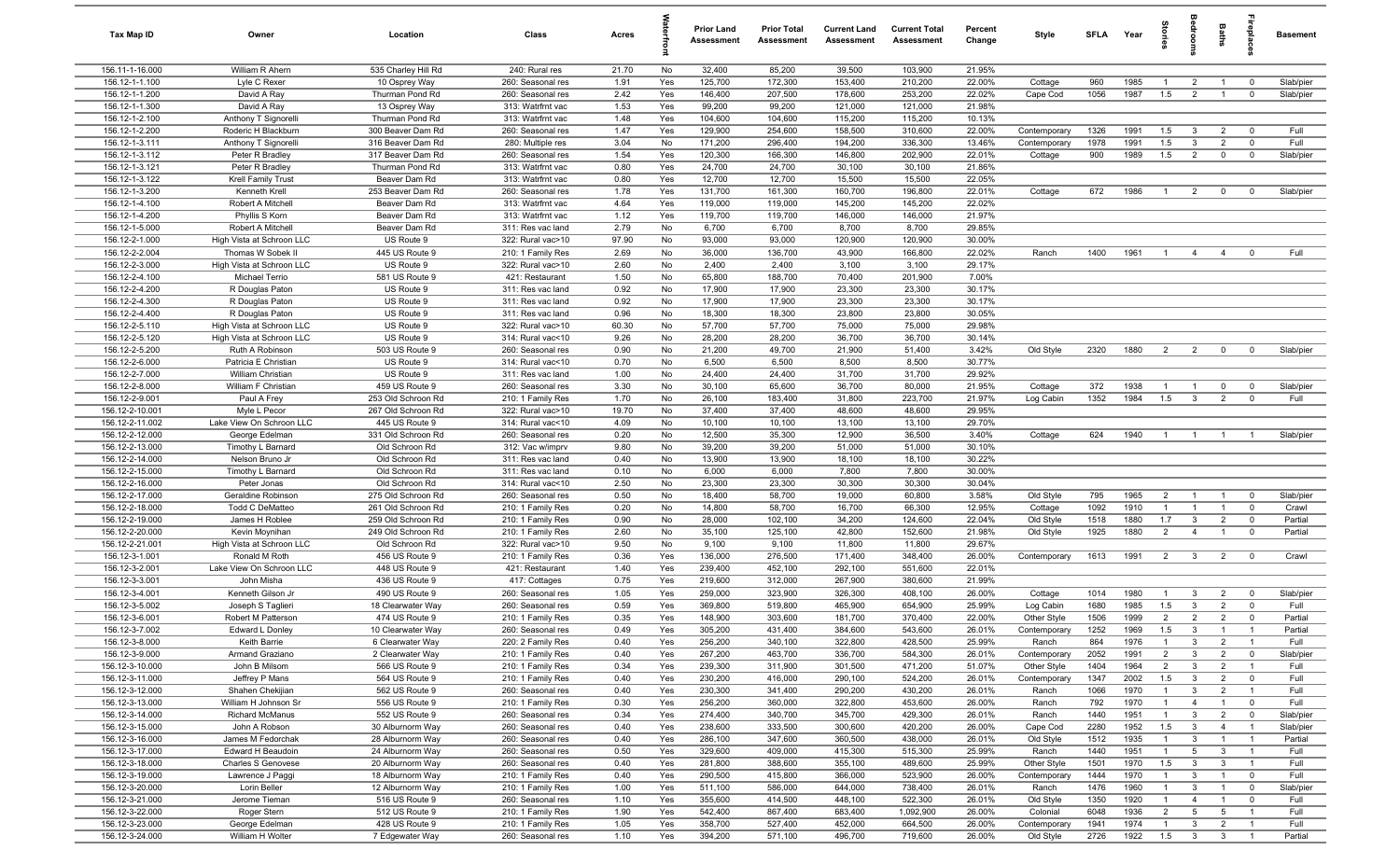| Tax Map ID                         | Owner                                    | Location                            | Class                                  | Acres        |            | <b>Prior Land</b><br>Assessment | <b>Prior Total</b><br>Assessment | <b>Current Land</b><br>Assessment | <b>Current Total</b><br>Assessment | Percent<br>Change | Style        | SFLA Year    |      | tories         | droom           | Baths          | ireplace                | <b>Basement</b> |
|------------------------------------|------------------------------------------|-------------------------------------|----------------------------------------|--------------|------------|---------------------------------|----------------------------------|-----------------------------------|------------------------------------|-------------------|--------------|--------------|------|----------------|-----------------|----------------|-------------------------|-----------------|
| 156.12-3-25.110                    | Point At Schroon Lake Inc                | 502 US Route 9                      | 280: Multiple res                      | 3.81         | Yes        | 481,000                         | 742,800                          | 606,100                           | 935,900                            | 26.00%            |              |              |      |                |                 |                |                         |                 |
| 156.12-3-25.120                    | Mark D Lentini                           | 18 Edgewater Way                    | 210: 1 Family Res                      | 0.54         | Yes        | 354,500                         | 569,200                          | 446,700                           | 717,200                            | 26.00%            | Ranch        | 2592         | 1970 | $\overline{1}$ | $\overline{4}$  | $\mathbf{3}$   | 2                       | Full            |
| 156.12-3-25.200                    | Point At Schroon Lake Inc                | 13 Edgewater Way                    | 220: 2 Family Res                      | 0.95         | Yes        | 390,000                         | 484,000                          | 491,400                           | 709,800                            | 46.65%            | Old Style    | 4192         | 1945 | $\overline{2}$ | $\overline{4}$  | $\overline{2}$ | $\mathbf 0$             | Crawl           |
| 156.12-3-26.000                    | William Krebs                            | 12 Edgewater Way                    | 230: 3 Family Res                      | 0.70         | Yes        | 343,700                         | 565,900                          | 419,300                           | 690,400                            | 22.00%            | Contemporary | 2328         | 1972 | 1.5            | $5\overline{5}$ | $\overline{4}$ | - 1                     | Full            |
| 156.12-3-27.000                    | Peter J Veverka                          | 8 Edgewater Way                     | 210: 1 Family Res                      | 0.74         | Yes        | 334,200                         | 615,000                          | 407,700                           | 735,300                            | 19.56%            | Other Style  | 2304         | 1972 | 1.5            | 5               | $\overline{4}$ | $\mathbf 0$             | Full            |
| 156.12-3-28.000                    | <b>Robert Moriarty</b>                   | 4 Edgewater Way                     | 210: 1 Family Res                      | 0.78         | Yes        | 375,800                         | 547,900                          | 473,500                           | 690,400                            | 26.01%            | Contemporary | 1456         | 1988 | $\overline{1}$ | $\mathbf{3}$    |                | $\overline{2}$          | Full            |
| 156.12-3-29.111                    | William H Tribou III                     | US Route 9                          | 312: Vac w/imprv                       | 0.06         | Yes        | 36,000                          | 38,500                           | 38,900                            | 41,600                             | 8.05%             |              |              |      |                |                 |                |                         |                 |
| 156.12-3-29.112                    | Michael Dinapoli                         | 468 US Route 9                      | 260: Seasonal res                      | 0.32         | Yes        | 149,400                         | 274,200                          | 188,200                           | 345,500                            | 26.00%            | Other Style  | 1512         | 1990 | 1.7            | $\overline{2}$  | $\overline{2}$ | $^{\circ}$              | Full            |
| 156.12-3-30.000<br>156.12-3-31.000 | Patricia E Christian<br>Michael J Soltys | US Route 9<br>US Route 9            | 312: Vac w/imprv<br>313: Watrfrnt vac  | 0.06<br>0.06 | Yes<br>Yes | 19,300<br>36,000                | 22,000<br>38,500                 | 37,100<br>38,900                  | 42,300<br>41,600                   | 92.27%<br>8.05%   |              |              |      |                |                 |                |                         |                 |
| 156.12-3-32.000                    | William F Christian                      | US Route 9                          | 316: Wr vac w/imp                      | 0.06         | Yes        | 36,000                          | 44,600                           | 40,200                            | 49,800                             | 11.66%            |              |              |      |                |                 |                |                         |                 |
| 156.12-3-33.000                    | Patricia E Christian                     | US Route 9                          | 313: Watrfrnt vac                      | 0.06         | Yes        | 19,000                          | 19,000                           | 37,000                            | 37,000                             | 94.74%            |              |              |      |                |                 |                |                         |                 |
| 156.12-4-1.100                     | Lyle C Rexer                             | Osprey Way                          | 314: Rural vac<10                      | 0.67         | No         | 1,700                           | 1,700                            | 2,200                             | 2,200                              | 29.41%            |              |              |      |                |                 |                |                         |                 |
| 156.12-4-1.200                     | David A Ray                              | Osprey Way                          | 314: Rural vac<10                      | 0.76         | No         | 1,900                           | 1,900                            | 2,500                             | 2,500                              | 31.58%            |              |              |      |                |                 |                |                         |                 |
| 156.12-4-1.300                     | David A Ray                              | Osprey Way                          | 314: Rural vac<10                      | 0.47         | No         | 1,000                           | 1,000                            | 1,300                             | 1,300                              | 30.00%            |              |              |      |                |                 |                |                         |                 |
| 156.12-4-2.100                     | Anthony T Signorelli                     | Osprey Way                          | 314: Rural vac<10                      | 0.65         | No         | 1,600                           | 1,600                            | 300                               | 300                                | $-81.25%$         |              |              |      |                |                 |                |                         |                 |
| 156.12-4-2.200                     | Roderic H Blackburn                      | Osprey Way                          | 314: Rural vac<10                      | 0.44         | No         | 1,000                           | 1,000                            | 1,300                             | 1,300                              | 30.00%            |              |              |      |                |                 |                |                         |                 |
| 156.12-4-3.111                     | Anthony T Signorelli                     | Osprey Way                          | 314: Rural vac<10                      | 0.77         | No         | 1,900                           | 1,900                            | 400                               | 400                                | -78.95%           |              |              |      |                |                 |                |                         |                 |
| 156.12-4-3.112                     | Peter R Bradley                          | Osprey Way                          | 314: Rural vac<10                      | 0.43         | No         | 1,000                           | 1,000                            | 1,300                             | 1,300                              | 30.00%            |              |              |      |                |                 |                |                         |                 |
| 156.12-4-3.121                     | Peter R Bradley                          | Osprey Way                          | 314: Rural vac<10                      | 0.20         | No         | 500                             | 500                              | 700                               | 700                                | 40.00%            |              |              |      |                |                 |                |                         |                 |
| 156.12-4-3.122                     | <b>Krell Family Trust</b>                | Beaver Dam Rd                       | 314: Rural vac<10                      | 0.20         | No         | 500                             | 500                              | 700                               | 700                                | 40.00%            |              |              |      |                |                 |                |                         |                 |
| 156.12-4-3.200                     | Kenneth Krell                            | Beaver Dam Rd                       | 314: Rural vac<10                      | 0.38         | No         | 800                             | 800                              | 1,000                             | 1,000                              | 25.00%            |              |              |      |                |                 |                |                         |                 |
| 156.12-4-4.000                     | Joanne Treffs                            | Charley Hill Rd                     | 314: Rural vac<10                      | 6.23         | No         | 15,600                          | 15,600                           | 20,300                            | 20,300                             | 30.13%            |              |              |      |                |                 |                |                         |                 |
| 156.12-4-5.000                     | Miles Pecor                              | Charley Hill Rd                     | 314: Rural vac<10                      | 1.30         | No         | 3,100                           | 3,100                            | 4,000                             | 4,000                              | 29.03%            |              |              |      |                |                 |                |                         |                 |
| 156.12-4-6.000                     | Paul A Frey                              | Charley Hill Rd                     | 314: Rural vac<10                      | 0.73<br>5.77 | No         | 2,000                           | 2,000                            | 2,600<br>17,900                   | 2,600                              | 30.00%<br>29.71%  |              |              |      |                |                 |                |                         |                 |
| 156.12-4-7.000<br>156.12-4-8.000   | William F Christian<br>Michael J Stanley | Charley Hill Rd<br>Charley Hill Rd  | 314: Rural vac<10<br>314: Rural vac<10 | 0.50         | No<br>No   | 13,800<br>1,400                 | 13,800<br>1,400                  | 1,800                             | 17,900<br>1,800                    | 28.57%            |              |              |      |                |                 |                |                         |                 |
| 156.15-1-1.000                     | Jack K Warren                            | Charley Hill Rd                     | 322: Rural vac>10                      | 248.60       | No         | 184,800                         | 184,800                          | 240,200                           | 240,200                            | 29.98%            |              |              |      |                |                 |                |                         |                 |
| 156.15-1-2.000                     | Joseph Jr Felso                          | 27 Donaldson Rd                     | 311: Res vac land                      | 0.50         | No         | 10,900                          | 11,300                           | 14,200                            | 14,700                             | 30.09%            |              |              |      |                |                 |                |                         |                 |
| 156.15-1-3.000                     | Mabel Warren                             | Vanderwalker Rd                     | 322: Rural vac>10                      | 78.31        | No         | 50,900                          | 50,900                           | 66,200                            | 66,200                             | 30.06%            |              |              |      |                |                 |                |                         |                 |
| 156.15-1-4.000                     | John E LaGrange                          | Vanderwalker Rd                     | 322: Rural vac>10                      | 101.40       | No         | 43,200                          | 43,200                           | 56,200                            | 56,200                             | 30.09%            |              |              |      |                |                 |                |                         |                 |
| 156.15-1-5.000                     | Real St Cyr                              | 247 Charley Hill Rd                 | 210: 1 Family Res                      | 2.49         | No         | 24,800                          | 104,100                          | 30,300                            | 127,000                            | 22.00%            | Ranch        | 1152         | 1974 | $\overline{1}$ | $\mathbf{3}$    | $\overline{2}$ | $\overline{0}$          | Full            |
| 156.15-2-1.000                     | Mabel Warren                             | Vanderwalker Rd                     | 314: Rural vac<10                      | 7.30         | No         | 26,000                          | 26,000                           | 33,800                            | 33,800                             | 30.00%            |              |              |      |                |                 |                |                         |                 |
| 156.15-2-2.000                     | Virginia Fish                            | 216 Charley Hill Rd                 | 210: 1 Family Res                      | 2.10         | No         | 26,200                          | 148,700                          | 32,000                            | 181,400                            | 21.99%            | Old Style    | 2848         | 1780 | 2              | 6               | $\overline{2}$ | $\overline{0}$          | Partial         |
| 156.15-2-3.000                     | Raymond M Wood                           | 200 Charley Hill Rd                 | 210: 1 Family Res                      | 0.80         | No         | 29,800                          | 100,400                          | 33,700                            | 113,500                            | 13.05%            | Old Style    | 1027         | 1920 | $\overline{1}$ | $\mathbf{3}$    | $\overline{1}$ | $\overline{1}$          | Partial         |
| 156.15-2-4.000                     | William F Christian                      | 194 Charley Hill Rd                 | 210: 1 Family Res                      | 1.10         | No         | 24,200                          | 62,400                           | 29,500                            | 76,100                             | 21.96%            | Cottage      | 425          | 1950 | $\overline{1}$ | $\overline{1}$  | $\overline{1}$ | $\mathbf 0$             | Slab/pier       |
| 156.15-2-5.000                     | John E LaGrange                          | 167 Charley Hill Rd                 | 210: 1 Family Res                      | 7.90         | No         | 41,000                          | 185,500                          | 50,000                            | 226,300                            | 21.99%            | Log Cabin    | 1407         | 1987 | 1.7            | 2               | $\overline{2}$ | $\mathbf 0$             | Full            |
| 156.15-2-6.100                     | Robert E Yoeckel                         | 177 Charley Hill Rd                 | 210: 1 Family Res                      | 4.00         | No         | 28,500                          | 114,200                          | 34,800                            | 139,300                            | 21.98%            | Ranch        | 1296<br>1476 | 1971 | $\overline{1}$ | $\mathbf{3}$    | $\overline{1}$ | $\overline{1}$          | Full            |
| 156.15-2-6.200<br>156.16-1-1.000   | George E Theis                           | 195 Charley Hill Rd<br>Donaldson Rd | 210: 1 Family Res                      | 3.55<br>0.30 | No<br>No   | 26,300<br>8,800                 | 225,910<br>8,800                 | 32,100<br>11,400                  | 275,600<br>11,400                  | 22.00%<br>29.55%  | Contemporary |              | 2005 | $\overline{1}$ | $\overline{4}$  | $\mathbf{3}$   | $^{\circ}$              | Full            |
| 156.16-1-2.100                     | Joseph Jr Felso<br>Gregory OHara         | 233 Old Schroon Rd                  | 314: Rural vac<10<br>210: 1 Family Res | 4.30         | No         | 31,000                          | 59,300                           | 32,100                            | 61,400                             | 3.54%             | Old Style    | 1656         | 1890 | $\overline{2}$ | $\mathbf{3}$    | $\overline{1}$ | $\mathbf 0$             | Full            |
| 156.16-1-2.200                     | Paul J Jones                             | Charley Hill Rd                     | 312: Vac w/imprv                       | 1.40         | No         | 3,400                           | 3,400                            | 3,500                             | 3,500                              | 2.94%             |              |              |      |                |                 |                |                         |                 |
| 156.16-1-3.000                     | Paul Jones                               | 223 Old Schroon Rd                  | 210: 1 Family Res                      | 1.00         | No         | 24,600                          | 136,400                          | 30,000                            | 109,400                            | $-19.79%$         | Old Style    | 2380         | 1926 | $\overline{2}$ | $\mathbf{3}$    |                | $^{\circ}$              | Full            |
| 156.16-1-4.000                     | Ruth Vinciguerra                         | Old Schroon Rd                      | 314: Rural vac<10                      | 1.80         | No         | 21,500                          | 21,500                           | 28,000                            | 28,000                             | 30.23%            |              |              |      |                |                 |                |                         |                 |
| 156.16-1-5.000                     | Steven Vinciguerra                       | 199 Old Schroon Rd                  | 312: Vac w/imprv                       | 0.50         | No         | 17,500                          | 47,400                           | 18,100                            | 49,100                             | 3.59%             |              |              |      |                |                 |                |                         |                 |
| 156.16-1-6.100                     | Warren Camhi                             | 185 Old Schroon Rd                  | 260: Seasonal res                      | 1.00         | No         | 23,300                          | 78,900                           | 28,400                            | 96,300                             | 22.05%            | Old Style    | 1284         | 1940 | $\overline{2}$ | $\overline{3}$  | $\overline{2}$ | $\overline{0}$          | Slab/pier       |
| 156.16-1-6.200                     | Steven Vinciquerra                       | Old Schroon Rd                      | 311: Res vac land                      | 0.50         | No         | 12,500                          | 12,500                           | 16,300                            | 16,300                             | 30.40%            |              |              |      |                |                 |                |                         |                 |
| 156.16-2-1.000                     | Keith Blank                              | 135 Old Schroon Rd                  | 210: 1 Family Res                      | 0.70         | No         | 22,000                          | 74,100                           | 22,800                            | 76,700                             | 3.51%             | Old Style    | 1080         | 1900 | $\overline{2}$ | $\overline{2}$  | $\overline{1}$ | $\overline{\mathbf{0}}$ | Partial         |
| 156.16-2-2.000                     | Lawrence Graziano                        | Old Schroon Rd                      | 311: Res vac land                      | 0.60         | No         | 15,200                          | 15,200                           | 19,800                            | 19,800                             | 30.26%            |              |              |      |                |                 |                |                         |                 |
| 156.16-2-3.000                     | David J Sprague                          | Old Schroon Rd                      | 311: Res vac land                      | 1.00         | No         | 2,400                           | 2,400                            | 3,100                             | 3,100                              | 29.17%            |              |              |      |                |                 |                |                         |                 |
| 156.16-2-4.000                     | David J Sprague                          | 107 Old Schroon Rd                  | 210: 1 Family Res                      | 1.10         | No         | 25,900                          | 107,900                          | 31,600                            | 131,600                            | 21.96%            | Old Style    | 1316         | 1934 | $\overline{1}$ | $\mathbf{3}$    | $\overline{1}$ | $\overline{0}$          | Full            |
| 156.16-2-5.000                     | William T OHara                          | 79 Old Schroon Rd                   | 210: 1 Family Res                      | 3.00         | No         | 30,900                          | 122,200                          | 37,700                            | 149,100                            | 22.01%            | Old Style    | 1626         | 1840 | 1.5            | $\mathbf{3}$    | $\overline{2}$ | $\overline{1}$          | Full            |
| 156.16-3-2.000                     | Milton J Farbstein                       | 9 Dyckman Rd                        | 210: 1 Family Res                      | 0.68         | No         | 19,400                          | 88,400                           | 20,100                            | 91,500                             | 3.51%             | Old Style    | 1726         | 1910 | $\overline{2}$ | $\overline{4}$  | $\overline{1}$ | $\mathbf 0$             | Full            |
| 156.16-3-3.000<br>156.16-3-4.100   | <b>Philip Blatt</b>                      | 29 Dyckman Rd                       | 210: 1 Family Res<br>311: Res vac land | 1.30<br>4.52 | No<br>No   | 26,700                          | 117,600                          | 32,600<br>10,700                  | 143,500                            | 22.02%<br>30.49%  | Colonial     | 1890         | 1930 | 2.5            | $\overline{4}$  | $\overline{2}$ | $\mathbf 0$             | Full            |
| 156.16-3-4.200                     | William Lohrman III<br>Larry G Shiell    | 226 Old Schroon Rd<br>14 Dyckman Rd | 439: Sm park gar                       | 1.65         | No         | 8,200<br>14,500                 | 8,200<br>48,700                  | 17,700                            | 10,700<br>59,400                   | 21.97%            |              |              |      |                |                 |                |                         |                 |
| 156.16-3-5.000                     | Clifford E Bearor                        | 30 Dyckman Rd                       | 210: 1 Family Res                      | 3.10         | No         | 29,600                          | 121,100                          | 36,100                            | 147,700                            | 21.97%            | Ranch        | 960          | 1990 | -1             | $\overline{2}$  | $\mathbf{1}$   | $^{\circ}$              | Full            |
| 156.16-3-6.000                     | Anthony P Rodick Jr                      | 341 US Route 9                      | 210: 1 Family Res                      | 1.30         | No         | 26,000                          | 147,600                          | 31,700                            | 180,100                            | 22.02%            | Ranch        | 1364         | 1974 | $\overline{1}$ | $\mathbf{3}$    | $\overline{2}$ | $\mathbf 0$             | Full            |
| 156.16-3-7.000                     | Anthony P Rodick                         | 347 US Route 9                      | 431: Auto dealer                       | 0.90         | No         | 4,600                           | 119,100                          | 4,900                             | 127,400                            | 6.97%             |              |              |      |                |                 |                |                         |                 |
| 156.16-3-8.000                     | Anthony P Rodick Jr                      | US Route 9                          | 311: Res vac land                      | 0.30         | No         | 12,500                          | 12,500                           | 16,300                            | 16,300                             | 30.40%            |              |              |      |                |                 |                |                         |                 |
| 156.16-3-9.000                     | John Misha                               | 14 Hayes Rd                         | 210: 1 Family Res                      | 0.90         | No         | 25,000                          | 76,300                           | 25,900                            | 79,000                             | 3.54%             | Ranch        | 816          | 1970 | $\overline{1}$ | $\overline{2}$  | $\overline{1}$ | $\overline{0}$          | Full            |
| 156.16-3-10.000                    | David H Murdock                          | 50 Dyckman Rd                       | 210: 1 Family Res                      | 3.31         | No         | 31,600                          | 113,900                          | 38,600                            | 139,000                            | 22.04%            | Old Style    | 1947         | 1900 | $\overline{2}$ | $\overline{4}$  | $\mathbf{1}$   | $\overline{0}$          | Partial         |
| 156.16-3-11.000                    | Margaret L Myers                         | 43 Dyckman Rd                       | 260: Seasonal res                      | 0.30         | No         | 17,400                          | 89,500                           | 21,200                            | 109,200                            | 22.01%            | Old Style    | 1344         | 1930 | 1.7            | $\overline{4}$  | $\mathbf{1}$   | $\overline{0}$          | Full            |
| 156.16-3-12.000                    | Dale F Pecor                             | 35 Dyckman Rd                       | 210: 1 Family Res                      | 1.80         | No         | 27,500                          | 112,000                          | 32,500                            | 132,200                            | 18.04%            | Old Style    | 1604         | 1900 | 1.5            | $\overline{4}$  | $\overline{1}$ | $\overline{0}$          | Partial         |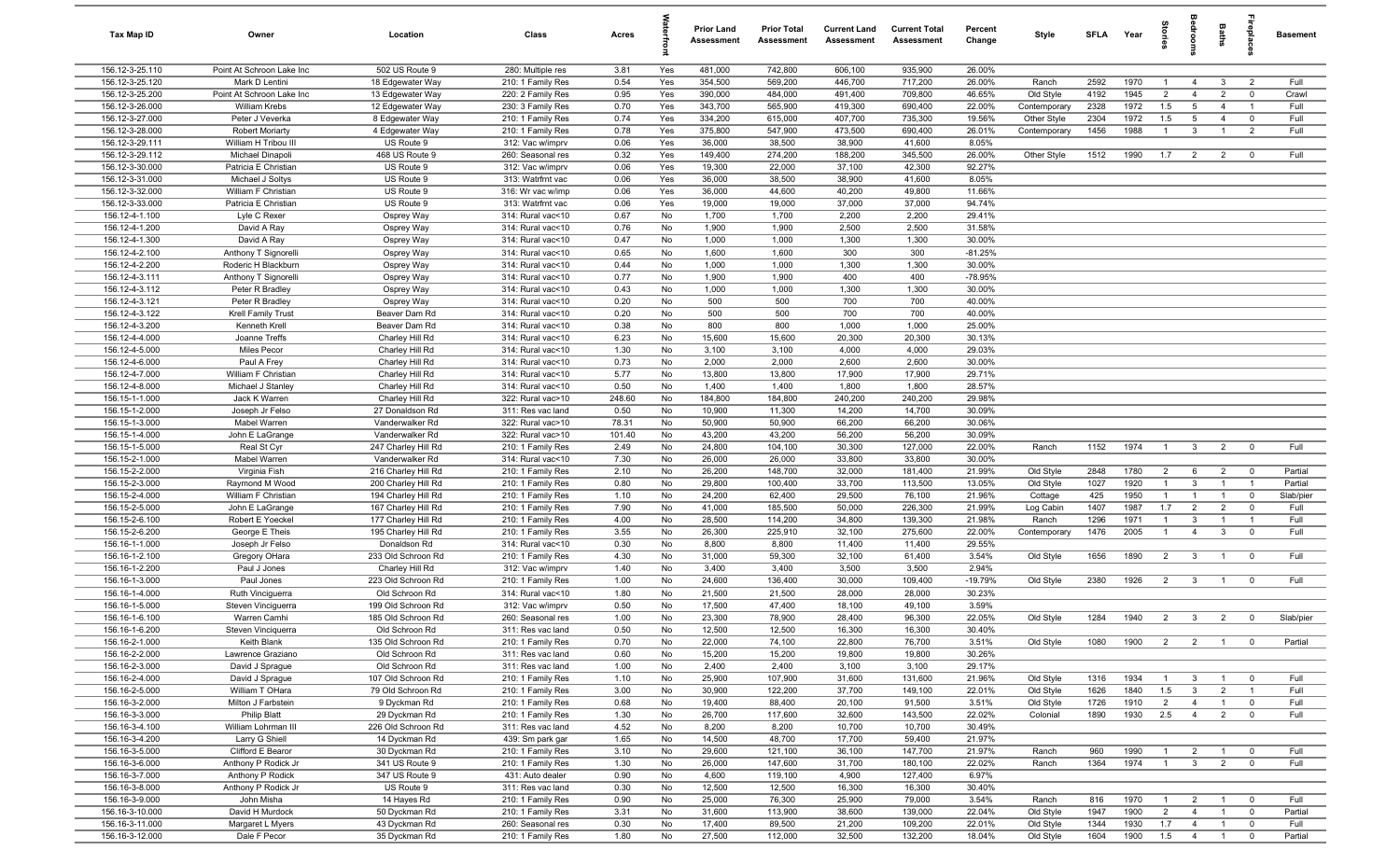| Tax Map ID                         | Owner                                  | Location                   | Class                                  | Acres         |            | <b>Prior Land</b><br>Assessment | <b>Prior Total</b><br>Assessment | <b>Current Land</b><br>Assessment | <b>Current Total</b><br>Assessment | Percent<br>Change | Style                        | <b>SFLA</b>  | Year         | $\frac{1}{2}$                    |                                | Baths                            | epla                          | <b>Basement</b>      |
|------------------------------------|----------------------------------------|----------------------------|----------------------------------------|---------------|------------|---------------------------------|----------------------------------|-----------------------------------|------------------------------------|-------------------|------------------------------|--------------|--------------|----------------------------------|--------------------------------|----------------------------------|-------------------------------|----------------------|
| 156.16-3-13.000                    | William E Lohrman                      | 47 Dyckman Rd              | 210: 1 Family Res                      | 0.60          | No         | 26,800                          | 129,200                          | 32,700                            | 157,600                            | 21.98%            | Old Style                    | 1974         | 1900         | 1.7                              | $\mathbf{3}$                   | $\overline{1}$                   | $\mathbf 0$                   | Partial              |
| 156.16-3-14.000                    | Peter Jonas                            | 51 Dyckman Rd              | 210: 1 Family Res                      | 0.30          | No         | 15,800                          | 86,700                           | 19,300                            | 105,800                            | 22.03%            | Old Style                    | 1410         | 1880         | 1.7                              | $\overline{4}$                 | $\overline{1}$                   | $\mathbf{1}$                  | Full                 |
| 156.16-3-15.000                    | James Mituzas                          | 54 Dyckman Rd              | 260: Seasonal res                      | 0.36          | No         | 17,400                          | 43,400                           | 18,000                            | 44,900                             | 3.46%             | Cottage                      | 544          | 1940         | -1                               | $\overline{1}$                 | $\overline{1}$                   | $\mathbf 0$                   | Crawl                |
| 156.16-3-16.000                    | Matthew R Gregson                      | 302 Old Schroon Rd         | 210: 1 Family Res                      | 0.37          | No         | 16,800                          | 140,300                          | 20,500                            | 171,200                            | 22.02%            | Log Cabin                    | 1920         | 1986         | $\overline{2}$                   | $\overline{1}$                 |                                  | $\Omega$                      | Full                 |
| 156.16-3-17.000                    | Nelson Bruno Jr                        | 310 Old Schroon Rd         | 210: 1 Family Res                      | 0.45          | No         | 18,000                          | 79,200                           | 20,300                            | 89,500                             | 13.01%            | Old Style                    | 1127         | 1890         | 1.7                              | $\overline{3}$                 |                                  | $\Omega$                      | Full                 |
| 156.16-3-18.300                    | RLJ Corp                               | 324 Old Schroon Rd         | 311: Res vac land                      | 1.00          | No         | 24,400<br>17,800                | 24,400                           | 31,700                            | 31,700<br>23,100                   | 29.92%            |                              |              |              |                                  |                                |                                  |                               |                      |
| 156.16-3-19.000<br>156.16-3-20.000 | Bernard Wohl<br>Vivian B Murdock       | Hayes Rd<br>392 US Route 9 | 311: Res vac land<br>260: Seasonal res | 0.83<br>3.20  | No<br>No   | 35,400                          | 17,800<br>94,300                 | 23,100<br>43,200                  | 115,000                            | 29.78%<br>21.95%  | Ranch                        | 1001         | 1970         | $\overline{1}$                   | $\mathbf{3}$                   | $\overline{1}$                   | $\mathbf 0$                   | Slab/pier            |
| 156.16-3-21.100                    | Pamela M Doody                         | US Route 9                 | 311: Res vac land                      | 3.19          | No         | 24,700                          | 24,700                           | 32,100                            | 32,100                             | 29.96%            |                              |              |              |                                  |                                |                                  |                               |                      |
| 156.16-3-21.200                    | Vivian B Murdock                       | US Route 9                 | 311: Res vac land                      | 2.80          | No         | 23,900                          | 23,900                           | 31,100                            | 31,100                             | 30.13%            |                              |              |              |                                  |                                |                                  |                               |                      |
| 156.16-3-22.000                    | <b>Thomas Nothdurft</b>                | 41 Hayes Rd                | 210: 1 Family Res                      | 0.50          | No         | 50,700                          | 167,800                          | 61,900                            | 204,700                            | 21.99%            | Ranch                        | 1860         | 1960         | $\overline{1}$                   | $\overline{4}$                 | $\overline{2}$                   |                               | Full                 |
| 156.16-3-23.000                    | Raymond M Cavanagh                     | Hayes Rd                   | 311: Res vac land                      | 0.80          | No         | 17,200                          | 17,200                           | 22,400                            | 22,400                             | 30.23%            |                              |              |              |                                  |                                |                                  |                               |                      |
| 156.16-3-24.000                    | <b>Bernard Wohl</b>                    | Hayes Rd                   | 311: Res vac land                      | 0.32          | No         | 700                             | 700                              | 900                               | 900                                | 28.57%            |                              |              |              |                                  |                                |                                  |                               |                      |
| 156.16-3-25.000                    | Bernard Wohl                           | 37 Odyssey Way             | 280: Multiple res                      | 1.50          | Yes        | 386,600                         | 563,200                          | 487,100                           | 709,600                            | 25.99%            | Old Style                    | 1498         | 1900         | $\overline{2}$                   | $\overline{2}$                 | $\overline{1}$                   | $\overline{1}$                | Partial              |
| 156.16-3-26.100                    | Dennis E Kugler                        | 16 Elirose Way             | 210: 1 Family Res                      | 0.46          | Yes        | 341,600                         | 854,200                          | 439,900                           | 996,400                            | 16.65%            | Contemporary                 | 3689         | 2003         | $\overline{2}$                   | $\overline{4}$                 | $\mathbf{3}$                     | $\overline{2}$                | Partial              |
| 156.16-3-26.200                    | David M Mastrianni                     | 2 Elirose Way              | 210: 1 Family Res                      | 0.51          | Yes        | 349,100                         | 481,100                          | 439,900                           | 1,230,800                          | 155.83%           | Contemporary                 | 4131         | 2006         | $\overline{2}$                   | $5\overline{5}$                | $\overline{4}$                   | $\overline{1}$                | Full                 |
| 156.16-3-26.300                    | Raymond M Cavanagh                     | 24 Elirose Way             | 260: Seasonal res                      | 0.74          | Yes        | 361,900                         | 459,500                          | 456,000                           | 579,000                            | 26.01%            | Old Style                    | 2490         | 1910         | $\overline{2}$                   | $\overline{4}$                 | $\overline{2}$                   | $\mathbf 0$                   | Crawl                |
| 156.16-3-26.400                    | Robert E Baisch                        | Hayes Rd                   | 313: Watrfrnt vac                      | 0.60          | Yes        | 349,900                         | 349,900                          | 430,400                           | 430,400                            | 23.01%            |                              |              |              |                                  |                                |                                  |                               |                      |
| 156.16-3-27.100                    | <b>Frederick S Smith</b>               | 12 Elirose Way             | 210: 1 Family Res                      | 1.08          | Yes        |                                 |                                  | 581,200                           | 762,400                            |                   | Ranch                        | 1436         | 1964         | $\mathbf{1}$                     | $\overline{2}$                 | $\overline{2}$                   | $\overline{1}$                | Full                 |
| 156.16-3-27.200                    | Frederick S Smith                      | Elirose Way                | 313: Watrfrnt vac                      | 0.50          | Yes        |                                 |                                  | 430,400                           | 430,400                            |                   |                              |              |              |                                  |                                |                                  |                               |                      |
| 156.16-3-29.000<br>156.16-3-30.000 | Denis J Green                          | 34 Hayes Rd<br>48 Hayes Rd | 210: 1 Family Res                      | 1.20<br>1.40  | No         | 52,900<br>204,000               | 155,200                          | 66,700                            | 195,600<br>439,400                 | 26.03%<br>26.01%  | Cape Cod                     | 1845<br>1717 | 1960<br>1940 | 1.5<br>1.7                       | 5<br>$\overline{2}$            | $\overline{2}$<br>$\overline{1}$ | $\mathbf 0$<br>$\overline{1}$ | Partial<br>Slab/pier |
| 156.16-3-31.000                    | Gregory G Nevins<br>Janet S Labar      | 54 Hayes Rd                | 210: 1 Family Res<br>260: Seasonal res | 0.50          | Yes<br>No  | 106,900                         | 348,700<br>147,600               | 257,000<br>134,700                | 186,000                            | 26.02%            | Old Style<br>Cottage         | 644          | 1950         | $\overline{1}$                   | $\overline{2}$                 | $\overline{1}$                   | $\mathbf 0$                   | Crawl                |
| 156.16-3-32.000                    | Patrick Cafaro                         | 56 Hayes Rd                | 260: Seasonal res                      | 0.50          | Yes        | 110,200                         | 196,600                          | 138,900                           | 247,700                            | 25.99%            | Cottage                      | 1153         | 1934         | 1.5                              | $\mathbf{3}$                   | $\overline{1}$                   | $\mathbf 0$                   | Slab/pier            |
| 156.16-3-33.000                    | Kimber-Lee LLC                         | 55 Hayes Rd                | 260: Seasonal res                      | 1.10          | Yes        | 246,200                         | 296,300                          | 310,200                           | 373,300                            | 25.99%            | Old Style                    | 1246         | 1920         | 1.5                              | $\overline{4}$                 | $\overline{1}$                   | $\mathbf 0$                   | Slab/pier            |
| 156.16-3-34.100                    | Linda Beers                            | US Route 9                 | 260: Seasonal res                      | 0.65          | Yes        | 312,400                         | 378,100                          | 393,600                           | 393,600                            | 4.10%             | Old Style                    | 1536         | 1930         | $\mathbf{1}$                     | $\overline{4}$                 | $\overline{1}$                   | $\Omega$                      | Crawl                |
| 156.16-3-34.200                    | Lois M Beers                           | 60 Hayes Rd                | 210: 1 Family Res                      | 1.13          | No         | 47,000                          | 178,200                          | 55,500                            | 210,300                            | 18.01%            | Ranch                        | 1493         | 1980         | $\mathbf{1}$                     | $\mathbf{3}$                   | $\overline{1}$                   | $\mathbf 0$                   | Full                 |
| 156.16-3-35.000                    | Mildred H Platt                        | 63 Hayes Rd                | 260: Seasonal res                      | 1.50          | Yes        | 332,900                         | 413,600                          | 419,500                           | 521,100                            | 25.99%            | Old Style                    | 1550         | 1910         | $\overline{2}$                   | $\mathbf{3}$                   | $\overline{1}$                   | $\mathbf{1}$                  | Partial              |
| 156.16-3-36.100                    | Mildred H Platt                        | US Route 9                 | 311: Res vac land                      | 0.60          | No         | 1,300                           | 1,300                            | 1,600                             | 1,600                              | 23.08%            |                              |              |              |                                  |                                |                                  |                               |                      |
| 156.16-3-36.200                    | Charles J Masenas                      | 67 Hayes Rd                | 260: Seasonal res                      | 0.80          | Yes        | 267,500                         | 320,400                          | 337,100                           | 418,100                            | 30.49%            | Old Style                    | 1330         | 1940         | 1.5                              | $\overline{2}$                 | $\overline{1}$                   | $\mathbf 0$                   | Slab/pier            |
| 156.16-3-37.000                    | Virginia V Peddicord                   | 75 Hayes Rd                | 260: Seasonal res                      | 6.90          | Yes        | 380,200                         | 512,600                          | 479,100                           | 645,900                            | 26.00%            | Old Style                    | 1706         | 1910         | $\overline{2}$                   | $\mathbf{3}$                   | $\overline{1}$                   |                               | Partial              |
| 156.16-3-38.000                    | Gary W McGinn                          | US Route 9                 | 313: Watrfrnt vac                      | 1.40          | Yes        | 153,600                         | 153,600                          | 193,500                           | 193,500                            | 25.98%            |                              |              |              |                                  |                                |                                  |                               |                      |
| 156.16-3-39.100                    | David G Rowe                           | US Route 9                 | 313: Watrfrnt vac                      | 1.13          | Yes        | 154,300                         | 154,300                          | 194,400                           | 194,400                            | 25.99%            |                              |              |              |                                  |                                |                                  |                               |                      |
| 156.16-3-40.200                    | Joseph I Bishop                        | 19 Rowe Way                | 260: Seasonal res                      | 0.50          | Yes        | 349,000                         | 618,200                          | 439,700                           | 778,900                            | 25.99%            | Contemporary                 | 2239         | 1994         | $\overline{2}$                   | $\mathbf{3}$                   | $\overline{2}$                   | $\overline{1}$                | Full                 |
| 156.16-3-41.000                    | John A Bodenstab                       | 10 Rowe Way                | 260: Seasonal res                      | 0.50          | Yes        | 273,800                         | 317,500                          | 345,000                           | 400,100                            | 26.02%            | Old Style                    | 1061         | 1946         | $\overline{1}$                   | $\overline{4}$                 | $\overline{1}$                   | $\mathbf 0$                   | Crawl                |
| 156.16-3-42.000<br>156.16-3-43.000 | Phillip L Bishop                       | US Route 9<br>53 Bay Rd    | 260: Seasonal res                      | 0.60<br>0.67  | Yes<br>Yes | 242,200<br>316,900              | 275,300<br>408,600               | 305,200<br>399,300                | 346,900<br>875,100                 | 26.01%<br>114.17% | Cottage                      | 665<br>2435  | 1946<br>2006 | $\overline{1}$<br>$\overline{2}$ | $\overline{2}$<br>$\mathbf{3}$ | $\overline{1}$<br>$\overline{2}$ | $\mathbf 0$<br>$\overline{1}$ | Crawl<br>Full        |
| 156.16-3-44.000                    | John R Sawyers<br>Arthur J Belles      | 57 Bay Rd                  | 210: 1 Family Res<br>210: 1 Family Res | 0.50          | Yes        | 275,400                         | 631,600                          | 347,000                           | 795,800                            | 26.00%            | Contemporary<br>Contemporary | 3124         | 1995         | $\overline{2}$                   | $\overline{4}$                 | $\overline{2}$                   | $\overline{1}$                | Partial              |
| 156.16-3-45.000                    | Thomas R Murphy                        | 59 Bay Rd                  | 260: Seasonal res                      | 0.50          | Yes        | 273,400                         | 386,600                          | 344,500                           | 487,100                            | 26.00%            | Other Style                  | 1224         | 1983         | 1.5                              | $\overline{2}$                 | $\overline{2}$                   | $\mathbf 0$                   | Full                 |
| 156.16-3-46.000                    | Nathan L Church                        | 63 Bay Rd                  | 260: Seasonal res                      | 0.43          | Yes        | 296,600                         | 400,800                          | 373,700                           | 505,000                            | 26.00%            | Other Style                  | 1120         | 1988         | 1.5                              | $\overline{2}$                 | $\overline{2}$                   | $\mathbf 0$                   | Crawl                |
| 156.16-3-47.000                    | Walter O Fredericks                    | 65 Bay Rd                  | 210: 1 Family Res                      | 0.40          | Yes        | 247,800                         | 487,100                          | 312,200                           | 613,700                            | 25.99%            | Log Cabin                    | 1778         | 2001         | 1.7                              | $\mathbf{3}$                   | $\overline{1}$                   |                               | Full                 |
| 156.16-3-48.000                    | <b>Richard Pennock</b>                 | 22 Bay Rd                  | 311: Res vac land                      | 0.70          | No         | 40,300                          | 40,300                           | 52,400                            | 52,400                             | 30.02%            |                              |              |              |                                  |                                |                                  |                               |                      |
| 156.16-3-49.000                    | Donielle M Bradley                     | US Route 9                 | 311: Res vac land                      | 0.70          | No         | 16,400                          | 16,400                           | 21,300                            | 21,300                             | 29.88%            |                              |              |              |                                  |                                |                                  |                               |                      |
| 156.16-3-50.000                    | David G Rowe                           | US Route 9                 | 311: Res vac land                      | 2.30          | No         | 22,600                          | 22,600                           | 29,400                            | 29,400                             | 30.09%            |                              |              |              |                                  |                                |                                  |                               |                      |
| 156.16-3-51.000                    | David G Rowe                           | 6 Bay Rd                   | 210: 1 Family Res                      | 2.60          | No         | 28,100                          | 172,000                          | 34,300                            | 209,800                            | 21.98%            | Ranch                        | 1824         | 1967         |                                  | -3                             |                                  | $\Omega$                      | Full                 |
| 156.16-3-52.000                    | Ruth A Whittemore                      | 88 Old Schroon Rd          | 210: 1 Family Res                      | 0.90          | No         | 24,100                          | 118,400                          | 29,400                            | 144,400                            | 21.96%            | Ranch                        | 1080         | 1975         | $\overline{1}$                   | $\overline{2}$                 | $\overline{2}$                   | $\mathbf 0$                   | Full                 |
| 156.16-3-53.000                    | Irwin Stowell                          | 100 Old Schroon Rd         | 210: 1 Family Res                      | 1.10          | No         | 25,500                          | 77,700                           | 26,400                            | 80,400                             | 3.47%             | Old Style                    | 1515         | 1890         | 1.7                              | $5^{\circ}$                    | $\overline{1}$                   | $\Omega$                      | Partial              |
| 156.16-3-54.111                    | Mary Whitney                           | US Route 9                 | 322: Rural vac>10                      | 27.88         | No         | 44,800                          | 44,800                           | 58,200                            | 58,200                             | 29.91%            |                              |              |              |                                  |                                |                                  |                               |                      |
| 156.16-3-54.112                    | Maisonville Family Trust               | 213 US Route 9             | 210: 1 Family Res                      | 1.33          | No         | 25,900                          | 162,900                          | 31,600                            | 198,700                            | 21.98%            | Log Cabin                    | 1596         | 1989         | 1.5                              | $\overline{4}$                 | $\overline{2}$                   | $\overline{0}$                | Full                 |
| 156.16-3-54.120                    | Robert J Fredericks                    | US Route 9                 | 311: Res vac land                      | 0.70          | No         | 11,800                          | 11,800                           | 11,800                            | 11,800                             | 0.00%             |                              |              |              |                                  |                                |                                  |                               |                      |
| 156.16-3-54.200<br>156.16-3-55.111 | Michael Marnell<br>William Lohrman III | 34 Bay Rd<br>US Route 9    | 210: 1 Family Res                      | 2.60<br>20.45 | No         | 58,800<br>87,600                | 306,000<br>115,200               | 74,100<br>93,700                  | 385,600<br>123,300                 | 26.01%<br>7.03%   | Colonial                     | 2464         | 1980         | $\overline{2}$                   | $\overline{4}$                 | 3 <sup>3</sup>                   | $\blacksquare$                | Full                 |
| 156.16-3-55.112                    | Linda Beers                            | US Route 9                 | 449: Warehouse<br>311: Res vac land    | 0.50          | No<br>No   | 1,200                           | 1,200                            | 1,600                             | 1,600                              | 33.33%            |                              |              |              |                                  |                                |                                  |                               |                      |
| 156.16-3-55.120                    | William E Hough III                    | 196 Old Schroon Rd         | 210: 1 Family Res                      | 1.28          | No         | 21,100                          | 201,400                          | 25,700                            | 245,700                            | 22.00%            | Split Level                  | 2336         | 1994         |                                  | $\mathbf{3}$                   | $\overline{2}$                   | $\mathbf 0$                   | Full                 |
| 156.16-3-55.200                    | Timothy A Filler                       | 188 Old Schroon Rd         | 210: 1 Family Res                      | 1.28          | No         | 26,500                          | 165,000                          | 32,300                            | 201,300                            | 22.00%            | Colonial                     | 1560         | 1994         | $\overline{2}$                   | $\mathbf{3}$                   | $\overline{1}$                   | $\mathbf 0$                   | Full                 |
| 156.16-3-55.300                    | Lawrence T Goodrow                     | 184 Old Schroon Rd         | 210: 1 Family Res                      | 1.28          | No         | 25,300                          | 155,700                          | 30,900                            | 190,000                            | 22.03%            | Log Cabin                    | 1224         | 1988         | 1.5                              | $\overline{\mathbf{3}}$        | $\overline{2}$                   | $\mathbf 0$                   | Full                 |
| 156.16-3-56.000                    | Garry McGinn                           | 316 US Route 9             | 210: 1 Family Res                      | 4.80          | No         | 27,700                          | 151,800                          | 34,900                            | 191,300                            | 26.02%            | Contemporary                 | 1780         | 1974         | $\overline{2}$                   | $\overline{4}$                 | $\overline{2}$                   | $\overline{1}$                | Crawl                |
| 156.16-3-57.100                    | <b>Walter Fredericks</b>               | US Route 9                 | 210: 1 Family Res                      | 3.52          | Yes        | 237,200                         | 407,000                          | 298,900                           | 512,800                            | 26.00%            | Contemporary                 | 1407         | 2001         | 1.7                              | $\overline{\mathbf{3}}$        | $\overline{2}$                   | $\mathbf 0$                   | Slab/pier            |
| 156.16-3-58.000                    | Charlotte W Rowe                       | US Route 9                 | 314: Rural vac<10                      | 9.27          | No         | 8,800                           | 8,800                            | 11,400                            | 11,400                             | 29.55%            |                              |              |              |                                  |                                |                                  |                               |                      |
| 156.16-3-59.003                    | Joseph P Bishop                        | US Route 9                 | 210: 1 Family Res                      | 2.50          | Yes        | 391,200                         | 648,600                          | 492,900                           | 817,200                            | 25.99%            | Contemporary                 | 1908         | 2000         | 1.7                              | $\overline{\mathbf{3}}$        | 2                                | $\overline{0}$                | Crawl                |
| 156.16-3-60.001                    | RLJ Corp                               | 320 Old Schroon Rd         | 311: Res vac land                      | 3.97          | No         | 26,600                          | 26,600                           | 34,600                            | 34,600                             | 30.08%            |                              |              |              |                                  |                                |                                  |                               |                      |
| 156.16-3-61.001                    | RLJ Corp                               | US Route 9                 | 311: Res vac land                      | 1.39          | No         | 3,500                           | 3,500                            | 4,600                             | 4,600                              | 31.43%            |                              |              |              |                                  |                                |                                  |                               |                      |
| 156.16-3-62.000                    | Susan McGinn-Burke                     | US Route 9                 | 311: Res vac land                      | 2.66          | No         | 22,500                          | 22,500                           | 29,300                            | 29,300                             | 30.22%            |                              |              |              |                                  |                                |                                  |                               |                      |
| 156.16-3-63.000                    | Mary Whitney                           | US Route 9                 | 311: Res vac land                      | 1.50          | No         | 19,800                          | 19,800                           | 25,700                            | 25,700                             | 29.80%            |                              |              |              |                                  |                                |                                  |                               |                      |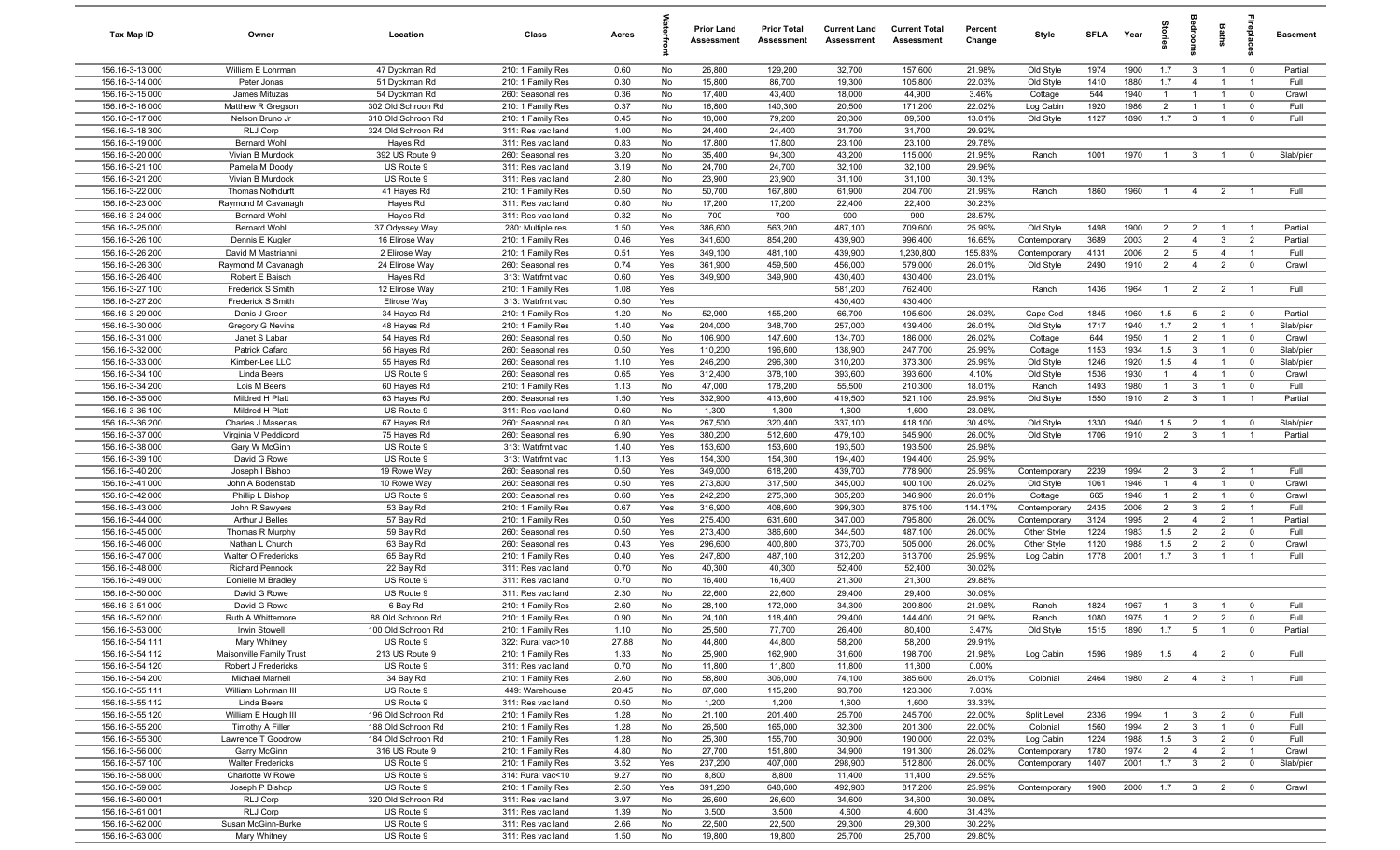| Tax Map ID                         | Owner                             | Location                             | Class                                  | Acres        |            | <b>Prior Land</b><br>Assessment | <b>Prior Total</b><br>Assessment | <b>Current Land</b><br>Assessment | <b>Current Total</b><br>Assessment | Percent<br>Change | Style        | SFLA Year |      | tories         | droom                   | Baths          | ireplac        | <b>Basement</b> |
|------------------------------------|-----------------------------------|--------------------------------------|----------------------------------------|--------------|------------|---------------------------------|----------------------------------|-----------------------------------|------------------------------------|-------------------|--------------|-----------|------|----------------|-------------------------|----------------|----------------|-----------------|
| 156.16-3-64.000                    | Joseph Bishop                     | US Route 9                           | 311: Res vac land                      | 1.25         | No         | 19,200                          | 19,200                           | 25,000                            | 25,000                             | 30.21%            |              |           |      |                |                         |                |                |                 |
| 156.16-4-2.000                     | John Forte                        | 8 Pointe Rd                          | 210: 1 Family Res                      | 0.59         | No         | 135,800                         | 350,200                          | 171,100                           | 441,300                            | 26.01%            | Cape Cod     | 1671      | 2004 | 1.5            | 5                       | $\overline{2}$ | $\mathbf{0}$   | Full            |
| 156.16-4-4.000                     | RLJ Corp                          | US Route 9                           | 312: Vac w/imprv                       | 0.42         | No         | 7,300                           | 14,500                           | 9,200                             | 18,300                             | 26.21%            |              |           |      |                |                         |                |                |                 |
| 156.16-4-5.000                     | Jodi Balsam                       | 78 Pointe Dr                         | 210: 1 Family Res                      | 0.56         | Yes        | 383,500                         | 954,900                          | 483,200                           | 1,202,000                          | 25.88%            | Contemporary | 3399      | 2003 | $\overline{2}$ | $\overline{4}$          | $\overline{4}$ | - 1            | Full            |
| 156.16-4-6.000                     | Todd E Silaika                    | US Route 9                           | 313: Watrfrnt vac                      | 0.54         | Yes        | 331,300                         | 331,300                          | 417,400                           | 417,400                            | 25.99%            |              |           |      |                |                         |                |                |                 |
| 156.16-4-7.000                     | Kevin A Petrello                  | 70 Pointe Dr                         | 210: 1 Family Res                      | 0.54         | Yes        | 331,300                         | 331,300                          | 417,400                           | 812,200                            | 145.16%           | Contemporary | 4298      | 2006 | 1.7            | $\mathbf{3}$            | $\overline{2}$ | - 1            | Full            |
| 156.16-4-8.000<br>156.16-4-9.000   | Nancy D Dillon<br>Roger Maxon     | US Route 9<br>62 Pointe Dr           | 313: Watrfrnt vac                      | 0.52<br>0.46 | Yes<br>Yes | 331,300<br>341,600              | 331,300<br>814,900               | 417,400<br>430,400                | 417,400<br>1,026,800               | 25.99%<br>26.00%  | Log Cabin    | 2581      | 2001 | 1.7            | $\mathbf{3}$            | $\overline{2}$ | $\overline{1}$ | Full            |
| 156.16-4-10.000                    | Henry M Long                      | US Route 9                           | 210: 1 Family Res<br>313: Watrfrnt vac | 0.45         | Yes        | 329,300                         | 329,300                          | 414,900                           | 414,900                            | 25.99%            |              |           |      |                |                         |                |                |                 |
| 156.16-4-11.000                    | Karl H Sailer Jr                  | 60 Pointe Dr                         | 210: 1 Family Res                      | 0.41         | Yes        | 316,100                         | 634,200                          | 398,300                           | 755,600                            | 19.14%            | Log Cabin    | 1849      | 2002 | $\overline{1}$ | $\overline{4}$          | $\mathbf{3}$   | $\overline{1}$ | Full            |
| 156.16-4-12.000                    | Daniel R Spoor                    | 58 Pointe Dr                         | 210: 1 Family Res                      | 0.35         | Yes        | 347,000                         | 617,500                          | 437,200                           | 778,100                            | 26.01%            | Contemporary | 2083      | 2000 | 1.7            | $\mathbf{3}$            | $\overline{2}$ | $\mathbf 0$    | Full            |
| 156.16-4-13.000                    | Barbara Waterman                  | 56 Pointe Dr                         | 210: 1 Family Res                      | 0.36         | Yes        | 421,800                         | 931,400                          | 531,500                           | 1,173,600                          | 26.00%            | Contemporary | 2508      | 2001 | 2              | $\mathbf{3}$            | $\overline{2}$ | $\overline{2}$ | Full            |
| 156.16-4-14.000                    | Alice K Harbour                   | US Route 9                           | 313: Watrfrnt vac                      | 0.35         | Yes        | 277,800                         | 277,800                          | 350,000                           | 350,000                            | 25.99%            |              |           |      |                |                         |                |                |                 |
| 156.16-4-15.000                    | <b>Richard Carpenter</b>          | 48 Pointe Dr                         | 313: Watrfrnt vac                      | 0.47         | Yes        | 278,900                         | 438,200                          | 351,400                           | 552,100                            | 25.99%            |              |           |      |                |                         |                |                |                 |
| 156.16-4-16.000                    | John T Hanifan Jr                 | 46 Pointe Dr                         | 210: 1 Family Res                      | 0.48         | Yes        | 262,400                         | 803,900                          | 330,600                           | 1,012,900                          | 26.00%            | Contemporary | 3374      | 2004 | 2              | $\mathbf{3}$            | 3              |                | Full            |
| 156.16-4-17.000                    | James B Kaag                      | US Route 9                           | 313: Watrfrnt vac                      | 0.41         | Yes        | 261,800                         | 261,800                          | 329,900                           | 329,900                            | 26.01%            |              |           |      |                |                         |                |                |                 |
| 156.16-4-18.000                    | Paul W Wein                       | 41 Pointe Dr                         | 210: 1 Family Res                      | 0.57         | No         | 151,600                         | 388,700                          | 191,000                           | 489,800                            | 26.01%            | Log Cabin    | 2104      | 2003 | 1.5            | $\overline{4}$          | $\overline{2}$ | $^{\circ}$     | Full            |
| 156.16-4-19.000                    | John J Fiore                      | US Route 9                           | 311: Res vac land                      | 0.43         | No         | 120,600                         | 120,600                          | 152,000                           | 152,000                            | 26.04%            |              |           |      |                |                         |                |                |                 |
| 156.16-4-20.000                    | Stephen C DeLaRosa                | US Route 9                           | 311: Res vac land                      | 0.49         | No         | 120,600                         | 120,600                          | 152,000                           | 152,000                            | 26.04%            |              |           |      |                |                         |                |                |                 |
| 156.16-4-21.000                    | Michiel MA VanWinden              | US Route 9                           | 311: Res vac land                      | 0.53         | No         | 120,600                         | 120,600                          | 152,000                           | 152,000                            | 26.04%            |              |           |      |                |                         |                |                |                 |
| 156.16-4-22.000<br>156.16-4-23.000 | Robert Poccia                     | US Route 9                           | 311: Res vac land                      | 0.61         | No         | 120,600                         | 120,600                          | 152,000                           | 152,000                            | 26.04%            |              |           |      |                |                         |                |                |                 |
| 156.16-4-24.000                    | RLJ Corp<br>RLJ Corp              | US Route 9<br>US Route 9             | 311: Res vac land<br>311: Res vac land | 0.57<br>0.35 | No<br>No   | 120,600<br>112,600              | 120,600<br>112,600               | 152,000<br>141,900                | 152,000<br>141,900                 | 26.04%<br>26.02%  |              |           |      |                |                         |                |                |                 |
| 156.16-4-25.000                    | Louis Mannino                     | 63 Pointe Dr                         | 210: 1 Family Res                      | 0.45         | No         | 154,700                         | 640,100                          | 194,900                           | 755,000                            | 17.95%            | Contemporary | 2820      | 2004 | 1.7            | $\mathbf{3}$            | $\overline{2}$ |                | Full            |
| 156.16-4-26.000                    | Dennis J Damico                   | US Route 9                           | 311: Res vac land                      | 0.50         | No         | 136,700                         | 136,700                          | 172,200                           | 172,200                            | 25.97%            |              |           |      |                |                         |                |                |                 |
| 156.19-1-1.000                     | Harold L Bloom                    | Vanderwalker Rd                      | 322: Rural vac>10                      | 25.00        | No         | 10,700                          | 10,700                           | 13,900                            | 13,900                             | 29.91%            |              |           |      |                |                         |                |                |                 |
| 156.19-1-2.000                     | Elizabeth M Swan                  | Vanderwalker Rd                      | 322: Rural vac>10                      | 72.60        | No         | 61,000                          | 61,000                           | 63,700                            | 63,700                             | 4.43%             |              |           |      |                |                         |                |                |                 |
| 156.19-1-3.000                     | Sandra L Christian                | Vanderwalker Rd                      | 322: Rural vac>10                      | 11.00        | No         | 29,000                          | 29,000                           | 30,300                            | 30,300                             | 4.48%             |              |           |      |                |                         |                |                |                 |
| 156.19-1-4.000                     | William F Christian               | 107 Vanderwalker Rd                  | 260: Seasonal res                      | 12.80        | No         | 34,800                          | 74,500                           | 36,000                            | 77,100                             | 3.49%             | Log Cabin    | 1008      | 1992 | 1.7            | $\overline{2}$          | $\overline{1}$ | $\mathbf 0$    | Slab/pier       |
| 156.19-1-5.000                     | Patricia E Christian              | Vanderwalker Rd                      | 322: Rural vac>10                      | 25.20        | No         | 24,200                          | 24,200                           | 25,300                            | 25,300                             | 4.55%             |              |           |      |                |                         |                |                |                 |
| 156.19-1-6.000                     | William Christian                 | Vanderwalker Rd                      | 322: Rural vac>10                      | 25.00        | No         | 10,700                          | 10,700                           | 11,200                            | 11,200                             | 4.67%             |              |           |      |                |                         |                |                |                 |
| 156.19-1-7.000                     | William Christian                 | Vanderwalker Rd                      | 322: Rural vac>10                      | 14.00        | No         | 5,900                           | 5,900                            | 6,200                             | 6,200                              | 5.08%             |              |           |      |                |                         |                |                |                 |
| 156.19-1-8.000                     | Robin T Hoffman                   | Vanderwalker Rd                      | 322: Rural vac>10                      | 15.30        | No         | 6,500                           | 6,500                            | 6,800                             | 6,800                              | 4.62%             |              |           |      |                |                         |                |                |                 |
| 156.19-1-9.000                     | Elizabeth M Swan                  | Vanderwalker Rd                      | 314: Rural vac<10                      | 1.00         | No         | 500                             | 500                              | 500                               | 500                                | 0.00%             |              |           |      |                |                         |                |                |                 |
| 156.19-2-1.111                     | Michael W Stuart                  | 31 Old Schroon Rd                    | 210: 1 Family Res                      | 4.05         | No         | 32,100                          | 115,500                          | 39,200                            | 140,900                            | 21.99%            | Ranch        | 965       | 1989 | $\overline{1}$ | $\overline{2}$          | $\overline{1}$ | $\overline{1}$ | Crawl           |
| 156.19-2-1.112<br>156.19-2-1.120   | Mary S Denison<br>James F Connell | Vanderwalker Rd<br>51 Old Schroon Rd | 314: Rural vac<10<br>210: 1 Family Res | 4.08<br>1.59 | No<br>No   | 5,900<br>26,000                 | 5,900<br>116,200                 | 7,700<br>31,700                   | 7,700<br>141,800                   | 30.51%<br>22.03%  | Old Style    | 1714      | 1890 | 1.5            | $\overline{4}$          | $\overline{1}$ | $\overline{0}$ | Partial         |
| 156.19-2-1.210                     | Elizabeth M Swan                  | Vanderwalker Rd                      | 314: Rural vac<10                      | 5.69         | No         | 33,700                          | 33,700                           | 43,800                            | 43,800                             | 29.97%            |              |           |      |                |                         |                |                |                 |
| 156.19-2-1.220                     | Mary S Denison                    | 123 Charley Hill Rd                  | 260: Seasonal res                      | 1.84         | No         | 33,800                          | 115,900                          | 41,200                            | 141,400                            | 22.00%            | Cottage      | 768       | 1986 | 1.5            | $\overline{2}$          | $\overline{1}$ | $\overline{0}$ | Slab/pier       |
| 156.19-2-2.015                     | Dennis C Christian                | Vanderwalker Rd                      | 314: Rural vac<10                      | 2.20         | No         | 22,300                          | 22,300                           | 23,300                            | 23,300                             | 4.48%             |              |           |      |                |                         |                |                |                 |
| 156.19-2-3.100                     | Kevin C Smith                     | 69 Old Schroon Rd                    | 210: 1 Family Res                      | 0.67         | No         | 21,400                          | 84,300                           | 26,100                            | 102,800                            | 21.95%            | Old Style    | 1516      | 1892 | 1.7            | $\overline{4}$          | $\overline{1}$ | $\mathbf 0$    | Partial         |
| 156.19-2-4.232                     | James H Roblee                    | 63 Old Schroon Rd                    | 210: 1 Family Res                      | 0.63         | No         | 20,600                          | 95,000                           | 25,100                            | 115,900                            | 22.00%            | Cape Cod     | 1482      | 1950 | 1.5            | $\mathbf{3}$            | $\overline{1}$ | $\mathbf 0$    | Full            |
| 156.19-2-5.000                     | Kevin F Lavarnway                 | 59 Old Schroon Rd                    | 210: 1 Family Res                      | 0.80         | No         | 22,800                          | 138,300                          | 27,800                            | 168,700                            | 21.98%            | Colonial     | 2016      | 1935 | $\overline{2}$ | $\overline{4}$          |                | - 1            | Full            |
| 156.19-2-6.000                     | Mary E Scott                      | 45 Old Schroon Rd                    | 210: 1 Family Res                      | 1.35         | No         | 26,000                          | 113,900                          | 31,700                            | 139,000                            | 22.04%            | Cape Cod     | 1743      | 1940 | 1.5            | $\mathbf{3}$            |                | - 1            | Partial         |
| 156.19-2-7.000                     | Michel M Lee                      | 37 Old Schroon Rd                    | 210: 1 Family Res                      | 0.70         | No         | 20,200                          | 141,300                          | 24,600                            | 172,400                            | 22.01%            | Old Style    | 1612      | 1900 | 1.5            | 5                       | -3             | $\Omega$       | Partial         |
| 156.19-2-9.000                     | Marion J Bessette                 | 38 Old Schroon Rd                    | 210: 1 Family Res                      | 0.90         | No         | 24,500                          | 65,500                           | 25,400                            | 67,800                             | 3.51%             | Old Style    | 1122      | 1890 | 1.5            | $\overline{4}$          | $\overline{1}$ | $\mathbf 0$    | Partial         |
| 156.19-2-10.000                    | Kim M Lynk                        | 21 Charley Hill Rd                   | 210: 1 Family Res                      | 0.50         | No         | 17,200                          | 31,100                           | 17,800                            | 32,200                             | 3.54%             | Old Style    | 774       | 1920 | 1.5            | $\mathbf{3}$            |                |                | Crawl           |
| 156.19-2-11.000                    | Joel J Friedman                   | Pottersville Rd                      | 314: Rural vac<10                      | 3.10         | No         | 18,700                          | 18,700                           | 24,300                            | 24,300                             | 29.95%            |              |           |      |                |                         |                |                |                 |
| 156.19-2-12.000                    | Daniel J Aversano                 | 90 Pottersville Rd                   | 312: Vac w/imprv                       | 0.20         | No         | 11,200                          | 13,200                           | 11,600                            | 13,700                             | 3.79%             |              |           |      |                |                         |                |                |                 |
| 156.19-2-13.100<br>156.19-2-13.200 | Danny Welker<br>Danny Welker      | US Route 9<br>US Route 9             | 311: Res vac land<br>311: Res vac land | 5.10<br>2.93 | No<br>No   | 32,600<br>26,500                | 32,600<br>26,500                 | 42,400<br>34,500                  | 42,400<br>34,500                   | 30.06%<br>30.19%  |              |           |      |                |                         |                |                |                 |
| 156.19-2-13.300                    | Guy Williams                      | 35 Pottersville Rd                   | 311: Res vac land                      | 5.00         | No         | 28,000                          | 28,000                           | 36,400                            | 95,000                             | 239.29%           |              |           |      |                |                         |                |                |                 |
| 156.19-2-13.400                    | Guy Williams                      | 37 Pottersville Rd                   | 311: Res vac land                      | 5.00         | No         | 28,000                          | 28,000                           | 36,400                            | 36,400                             | 30.00%            |              |           |      |                |                         |                |                |                 |
| 156.19-2-13.510                    | Guy Williams                      | Pottersville Rd                      | 210: 1 Family Res                      | 6.69         | No         |                                 |                                  | 41,500                            | 41,500                             |                   |              |           |      |                |                         |                |                |                 |
| 156.19-2-13.520                    | Guy Williams                      | Pottersville Rd                      | 314: Rural vac<10                      | 8.92         | No         |                                 |                                  | 48,200                            | 48,200                             |                   |              |           |      |                |                         |                |                |                 |
| 156.19-2-13.600                    | Guy Williams                      | US Route 9                           | 311: Res vac land                      | 5.26         | No         | 33,100                          | 33,100                           | 43,000                            | 43,000                             | 29.91%            |              |           |      |                |                         |                |                |                 |
| 156.19-2-13.700                    | Guy Williams                      | 41 US Route 9                        | 311: Res vac land                      | 7.21         | No         | 33,100                          | 33,100                           | 43,000                            | 43,000                             | 29.91%            |              |           |      |                |                         |                |                |                 |
| 156.19-2-14.000                    | Peter Sander                      | Old Schroon Rd                       | 322: Rural vac>10                      | 16.30        | No         | 34,000                          | 34,000                           | 44,200                            | 44,200                             | 30.00%            |              |           |      |                |                         |                |                |                 |
| 156.20-1-1.000                     | Virginia Murdock                  | 74 Old Schroon Rd                    | 210: 1 Family Res                      | 0.90         | No         | 22,900                          | 94,300                           | 25,900                            | 106,600                            | 13.04%            | Old Style    | 1161      | 1922 | $\overline{1}$ | $\mathbf{3}$            | $\overline{2}$ | $\overline{0}$ | Full            |
| 156.20-1-2.111                     | Richard A Hungerford              | 60 Old Schroon Rd                    | 210: 1 Family Res                      | 2.70         | No         | 27,500                          | 127,100                          | 32,500                            | 150,000                            | 18.02%            | Old Style    | 2306      | 1820 | 1.7            | $\overline{\mathbf{3}}$ | $\overline{1}$ | $\mathbf 0$    | Full            |
| 156.20-1-2.120                     | John A Welch                      | 203 US Route 9                       | 443: Feed sales                        | 1.50         | No         | 74,100                          | 102,200                          | 79,300                            | 109,400                            | 7.05%             |              |           |      |                |                         |                |                |                 |
| 156.20-1-7.000                     | Loris A Clark                     | 154 US Route 9                       | 432: Gas station                       | 1.00         | No         | 70,500                          | 108,000                          | 75,400                            | 115,600                            | 7.04%             |              |           |      |                |                         |                |                |                 |
| 156.20-1-8.000                     | Vaughn Clark                      | US Route 9                           | 311: Res vac land                      | 0.60         | No         | 15,600                          | 15,600                           | 20,300                            | 20,300                             | 30.13%            |              |           |      |                |                         |                |                |                 |
| 156.20-1-9.000                     | Vaughn Clark                      | US Route 9                           | 311: Res vac land                      | 0.60         | No         | 15,600                          | 15,600                           | 20,300                            | 20,300                             | 30.13%            |              |           |      |                |                         |                |                |                 |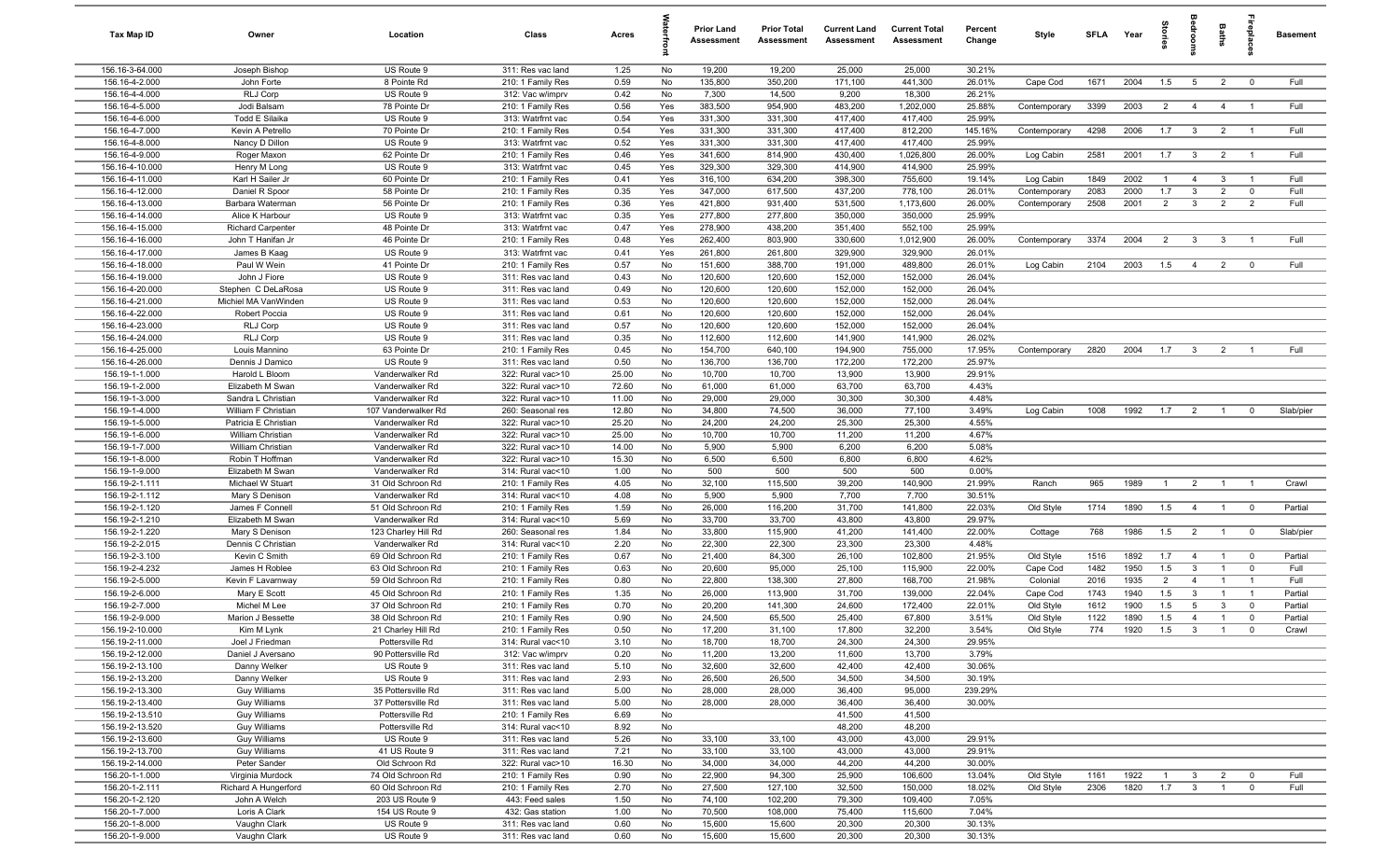| Tax Map ID                         | Owner                              | Location                               | Class                                  | Acres        |            | <b>Prior Land</b><br>Assessment | <b>Prior Total</b><br>Assessment | <b>Current Land</b><br>Assessment | <b>Current Total</b><br>Assessment | Percent<br>Change | Style                     | <b>SFLA</b>  | Year              | ĝ.                    |                                  | Baths                            | Бер<br>Б                         | <b>Basement</b>        |
|------------------------------------|------------------------------------|----------------------------------------|----------------------------------------|--------------|------------|---------------------------------|----------------------------------|-----------------------------------|------------------------------------|-------------------|---------------------------|--------------|-------------------|-----------------------|----------------------------------|----------------------------------|----------------------------------|------------------------|
| 156.20-1-10.111                    | Vaughn Clark                       | US Route 9                             | 311: Res vac land                      | 9.65         | No         | 32,200                          | 32,200                           | 41,900                            | 41,900                             | 30.12%            |                           |              |                   |                       |                                  |                                  |                                  |                        |
| 156.20-1-10.112                    | Raymond J Payne                    | 200 US Route 9                         | 210: 1 Family Res                      | 4.20         | No         | 27,600                          | 178,900                          | 33,700                            | 218,300                            | 22.02%            | Cape Cod                  | 1776         | 1990              | 1.5                   | $\overline{3}$                   | $\mathbf{3}$                     | $\mathbf 0$                      | Full                   |
| 156.20-1-10.113                    | Leo R Clark                        | 11 Platt Dr                            | 210: 1 Family Res                      | 5.32         | Yes        | 281,200                         | 477,000                          | 354,300                           | 581,000                            | 21.80%            | Ranch                     | 1795         | 1989              | $\mathbf{1}$          | $\overline{2}$                   | $\mathbf{3}$                     | $\mathbf 0$                      | Full                   |
| 156.20-1-10.114<br>156.20-1-10.115 | Gregory A Maret                    | Platt Dr                               | 313: Watrfrnt vac                      | 2.37         | Yes        | 272,200                         | 272,200                          | 343,000                           | 343,000                            | 26.01%            |                           |              |                   | $\mathbf{1}$          |                                  |                                  | $\mathbf 0$                      | Full                   |
| 156.20-1-10.120                    | Michael J McCann<br>Carl Carlson   | 13 Mountainside Ln<br>146 US Route 9   | 210: 1 Family Res<br>210: 1 Family Res | 4.02<br>5.10 | No<br>No   | 30,300<br>33,600                | 145,500<br>203,600               | 37,000<br>42,300                  | 177,500<br>256,500                 | 21.99%<br>25.98%  | Ranch<br>Ranch            | 1248<br>1632 | 1990<br>1987      |                       | $\overline{4}$<br>$\overline{4}$ | $\overline{2}$<br>$\overline{1}$ | $\mathbf{1}$                     | Full                   |
| 156.20-1-10.200                    | Cynthia Olsen                      | 75 Mountainside Ln                     | 210: 1 Family Res                      | 4.00         | Yes        | 494,400                         | 986,300                          | 622,900                           | 1,242,700                          | 26.00%            | Contemporar               | 2538         | 2003              | 1.7                   | $\mathbf{3}$                     | $\mathbf{3}$                     | $\overline{1}$                   | Full                   |
| 156.20-1-10.300                    | Helen J Platt                      | 49 Platt Dr                            | 260: Seasonal res                      | 7.20         | Yes        | 333,200                         | 428,000                          | 419,800                           | 539,300                            | 26.00%            | Ranch                     | 1269         | 1979              | $\overline{1}$        | $\overline{1}$                   | $\overline{1}$                   | $\overline{1}$                   | Crawl                  |
| 156.20-1-10.400                    | Michael Sbuttoni                   | 63 Mountainside Ln                     | 210: 1 Family Res                      | 3.03         | Yes        | 292,400                         | 575,600                          | 368,400                           | 725,300                            | 26.01%            | Contemporary              | 2642         | 1993              | $\overline{2}$        | $\overline{4}$                   | $\overline{2}$                   | $\overline{1}$                   | Full                   |
| 156.20-1-10.500                    | David Christenson                  | 57 Mountainside Ln                     | 210: 1 Family Res                      | 3.36         | Yes        | 295,200                         | 537,600                          | 372,000                           | 677,400                            | 26.00%            | Colonial                  | 2156         | 1994              | $\overline{2}$        | $\overline{4}$                   | $\overline{2}$                   | $\Omega$                         | Full                   |
| 156.20-1-10.600                    | Joanne F Miller                    | 20 Platt Dr                            | 210: 1 Family Res                      | 3.59         | Yes        | 295,900                         | 540,700                          | 372,800                           | 681,300                            | 26.00%            | Contemporary              | 1452         | 1986              | 1.7                   | 3                                | $\overline{4}$                   | $\overline{1}$                   | Full                   |
| 156.20-1-11.000                    | James S Chadbourne                 | 83 Mountainside Ln                     | 210: 1 Family Res                      | 1.33         | Yes        | 528,000                         | 839,500                          | 665,300                           | 1,057,800                          | 26.00%            | Contemporary              | 2363         | 1991              | 1.5                   | $\mathbf{3}$                     | $\overline{2}$                   | $\overline{2}$                   | Full                   |
| 156.20-1-13.000                    | Cynthia Olsen                      | US Route 9                             | 311: Res vac land                      | 4.79         | No         | 30,200                          | 30,200                           | 39,300                            | 39,300                             | 30.13%            |                           |              |                   |                       |                                  |                                  |                                  |                        |
| 156.20-1-14.100                    | Leo R Clark                        | Mountainside Ln                        | 311: Res vac land                      | 1.00         | No         | 700                             | 700                              | 900                               | 900                                | 28.57%            |                           |              |                   |                       |                                  |                                  |                                  |                        |
| 156.20-1-14.200                    | Radharani Perumal                  | 43 Platt Dr                            | 210: 1 Family Res                      | 6.85         | Yes        | 292,600                         | 467,400                          | 368,700                           | 545,600                            | 16.73%            | Contemporary              | 1356         | 2000              | 1.5                   | $\mathbf{3}$                     | 2                                | $\Omega$                         | Partial                |
| 156.20-1-15.001                    | Vaughn Clark                       | US Route 9                             | 312: Vac w/imprv                       | 0.82         | No         | 20,300                          | 32,000                           | 21,000                            | 33,100                             | 3.44%             |                           |              |                   |                       |                                  |                                  |                                  |                        |
| 156.20-1-16.001                    | Michael Marzialo                   | 32 Bay Rd                              | 313: Watrfrnt vac                      | 9.69         | Yes        | 342,000                         | 342,000                          | 430,900                           | 445,900                            | 30.38%            |                           |              |                   |                       |                                  |                                  |                                  |                        |
| 157.-1-30.000<br>157.1-1-1.000     | Jeffrey Goldfarb<br>Brian D Barner | Adirondack Rd<br>873 Adirondack Rd     | 910: Priv forest<br>260: Seasonal res  | 96.70        | No<br>Yes  | 63,200<br>181,600               | 63,200<br>200,900                | 82,200<br>228,800                 | 82,200<br>253,100                  | 30.06%<br>25.98%  |                           |              | 1950              | $\mathbf{1}$          | $\mathbf 0$                      |                                  | $\mathbf 0$                      |                        |
| 157.1-1-2.000                      | Jason R Paul                       | 882 Adirondack Rd                      | 260: Seasonal res                      | 2.00<br>1.50 | No         | 21,600                          | 103,900                          | 26,400                            | 126,800                            | 22.04%            | Cottage<br>Other Style    | 384<br>1000  | 1974              | $\mathbf{1}$          | $\overline{2}$                   | $\mathbf 0$<br>$\overline{1}$    | $\mathbf 0$                      | Slab/pier<br>Full      |
| 157.1-1-3.000                      | Eric J Backman                     | 856 Adirondack Rd                      | 260: Seasonal res                      | 3.70         | No         | 26,800                          | 124,100                          | 32,700                            | 151,400                            | 22.00%            | Cottage                   | 1043         | 1969              | $\overline{2}$        | $\mathbf{3}$                     | $\overline{1}$                   | $\overline{1}$                   | Slab/pier              |
| 157.1-1-4.000                      | Margaretta J Craig                 | 857 Adirondack Rd                      | 260: Seasonal res                      | 0.80         | Yes        | 188,300                         | 238,800                          | 237,300                           | 300,900                            | 26.01%            | Ranch                     | 980          | 1960              | $\overline{1}$        | $\overline{2}$                   | $\overline{1}$                   | $\mathbf 0$                      | Partial                |
| 157.1-1-5.002                      | John A Moss                        | 849 Adirondack Rd                      | 280: Multiple res                      | 12.30        | Yes        | 400,800                         | 459,600                          | 505,000                           | 579,100                            | 26.00%            | Log Cabin                 | 623          | 1946              | $\overline{1}$        | $\overline{2}$                   | $\mathbf 0$                      | $\overline{1}$                   | Slab/pier              |
| 157.1-1-6.001                      | <b>Edmund B Thornton</b>           | 29 Star Glint Way                      | 210: 1 Family Res                      | 1.40         | Yes        | 296,300                         | 344,300                          | 373,300                           | 459,800                            | 33.55%            | Contemporary              | 1463         | 2007              | 1.5                   | $\mathbf{3}$                     | $\overline{2}$                   | $\Omega$                         | Full                   |
| 157.1-1-7.000                      | Robert L Nussbickel                | 829 Adirondack Rd                      | 210: 1 Family Res                      | 0.46         | Yes        | 290,400                         | 337,200                          | 365,900                           | 386,100                            | 14.50%            | Contemporary              | 2016         | 2007              | 2                     | $\mathbf{3}$                     | $\overline{4}$                   | $\mathbf 0$                      | Full                   |
| 157.1-1-8.100                      | Jay C Close                        | Adirondack Rd                          | 313: Watrfrnt vac                      | 2.20         | Yes        | 269,900                         | 269,900                          | 340,100                           | 340,100                            | 26.01%            |                           |              |                   |                       |                                  |                                  |                                  |                        |
| 157.1-1-8.200                      | Reginald C Prouty                  | 820 Adirondack Rd                      | 312: Vac w/imprv                       | 3.00         | No         | 23,300                          | 27,100                           | 28,400                            | 33,100                             | 22.14%            |                           |              |                   |                       |                                  |                                  |                                  |                        |
| 157.1-1-9.200                      | Harold F Horr                      | 819 Adirondack Rd                      | 260: Seasonal res                      | 3.00         | Yes        | 290,400                         | 385,100                          | 365,900                           | 485,200                            | 25.99%            | Log Cabin                 | 996          | 1975              | $\mathbf{1}$          | $\overline{2}$                   | $\overline{1}$                   | $\mathbf 0$                      | Full                   |
| 157.1-1-10.000                     | Johann Danecker                    | 803 Adirondack Rd                      | 260: Seasonal res                      | 4.28         | Yes        | 394,900                         | 456,500                          | 497,600                           | 575,200                            | 26.00%            | Ranch                     | 666          | 1976              | $\mathbf{1}$          | $\overline{2}$                   | $\mathbf 0$                      | $\mathbf 0$                      | Crawl                  |
| 157.1-1-11.000                     | Robert W Minard                    | 799 Adirondack Rd                      | 210: 1 Family Res                      | 2.24         | Yes        | 354,000                         | 528,100                          | 446,000                           | 684,400                            | 29.60%            | Contemporary              | 1764         | 1989              | 1.5                   | $\overline{2}$                   |                                  |                                  | Crawl                  |
| 157.1-1-12.100                     | Frank P Beardsell                  | 789 Adirondack Rd                      | 210: 1 Family Res                      | 2.12         | Yes        | 290,500                         | 542,400                          | 366,000                           | 683,400                            | 26.00%            | Contemporary              | 1445         | 1990              | 1.7                   | $\mathbf{3}$                     | $\overline{1}$                   | $\mathbf{1}$                     | Crawl                  |
| 157.1-1-12.200                     | James H Shaw                       | 793 Adirondack Rd                      | 260: Seasonal res                      | 2.73         | Yes        | 394,800                         | 482,600                          | 497,400                           | 608,100                            | 26.00%            | Contemporary              | 1132         | 1970              | $\overline{1}$        | $\overline{2}$                   | $\overline{1}$                   | $\mathbf 0$                      | Crawl                  |
| 157.1-1-13.100                     | Nancy F Beal                       | 787 Adirondack Rd                      | 280: Multiple res                      | 1.99         | Yes<br>Yes | 347,600                         | 579,700                          | 438,000                           | 730,400                            | 26.00%<br>26.00%  | Contemporary              | 1291         | 1988<br>1950      | $\overline{1}$        | $\mathbf{3}$<br>$\overline{2}$   | $\overline{1}$<br>$\overline{1}$ | $\overline{1}$<br>$\overline{1}$ | Full                   |
| 157.1-1-13.200<br>157.1-1-14.100   | Harold W Wingerd<br>Ralph F Ocker  | 787 Adirondack Rd<br>781 Adirondack Rd | 260: Seasonal res<br>260: Seasonal res | 1.92<br>3.00 | Yes        | 300,800<br>336,200              | 346,900<br>589,200               | 379,000<br>423,600                | 437,100<br>695,500                 | 18.04%            | Log Cabin<br>Contemporary | 937<br>2534  | 1991              | 1.5<br>2.5            | 3                                | $\overline{2}$                   | $\mathbf 0$                      | Slab/pier<br>Slab/pier |
| 157.1-1-14.200                     | James D Sandefur                   | 781 Adirondack Rd                      | 210: 1 Family Res                      | 0.71         | Yes        | 307,500                         | 517,800                          | 387,500                           | 652,400                            | 25.99%            | Cape Cod                  | 2030         | 1994              | 1.7                   | $\mathbf{3}$                     | $\overline{2}$                   | $\mathbf 0$                      | Partial                |
| 157.1-1-15.000                     | Harold D Edmonds                   | 769 Adirondack Rd                      | 260: Seasonal res                      | 3.90         | Yes        | 401,400                         | 451,700                          | 505,800                           | 569,100                            | 25.99%            | Other Style               | 960          | 1950              | 1.5                   | $\overline{2}$                   | $\overline{1}$                   | $\overline{1}$                   | Slab/pier              |
| 157.1-1-16.000                     | Donna F Page                       | 765 Adirondack Rd                      | 260: Seasonal res                      | 3.90         | Yes        | 403,400                         | 446,200                          | 508,300                           | 530,000                            | 18.78%            | Old Style                 | 1446         | 1949              | $\mathbf{1}$          | $\overline{1}$                   | $\overline{1}$                   | $\overline{1}$                   | Slab/pier              |
| 157.1-1-17.000                     | Martin Myers                       | 761 Adirondack Rd                      | 210: 1 Family Res                      | 2.00         | Yes        | 329,200                         | 545,700                          | 414,800                           | 687,600                            | 26.00%            | Contemporary              | 2040         | 2004              | $\overline{2}$        | $\overline{4}$                   | $\overline{2}$                   | $\mathbf 0$                      | Crawl                  |
| 157.1-1-18.000                     | Susan A Tillotson                  | 757 Adirondack Rd                      | 260: Seasonal res                      | 1.80         | Yes        | 290,400                         | 367,100                          | 365,900                           | 462,500                            | 25.99%            | Log Cabin                 | 750          | 1975              | $\overline{1}$        | 2                                | $\overline{1}$                   | $\overline{1}$                   | Slab/pier              |
| 157.1-1-19.000                     | Susan A Tillotson                  | Adirondack Rd                          | 312: Vac w/imprv                       | 4.20         | Yes        | 409,700                         | 414,100                          | 499,800                           | 505,200                            | 22.00%            |                           |              |                   |                       |                                  |                                  |                                  |                        |
| 157.1-1-20.000                     | Patricia E Mangiardi               | 745 Adirondack Rd                      | 260: Seasonal res                      | 3.70         | Yes        | 394,800                         | 487,700                          | 497,400                           | 614,500                            | 26.00%            | Log Cabin                 | 1609         | 1960              | 1.5                   | 5                                | $\overline{2}$                   | $\overline{1}$                   | Crawl                  |
| 157.1-1-21.000                     | Richard J Herrmann Jr              | 741 Adirondack Rd                      | 260: Seasonal res                      | 2.00         | Yes        | 290,400                         | 374,900                          | 365,900                           | 472,400                            | 26.01%            | Cottage                   | 480          | 1968              | $\overline{1}$        | $\overline{2}$                   | $\mathbf 0$                      |                                  | Slab/pier              |
| 157.1-2-1.001                      | Alan Fairbanks                     | 479 Adirondack Rd                      | 260: Seasonal res                      | 2.15         | Yes        | 239,300                         | 279,000                          | 301,500                           | 351,500                            | 25.99%            | Other Style               | 700          | 1963              | $\mathbf{1}$          | $\overline{2}$                   | $\overline{1}$                   | $\mathbf 0$                      | Slab/pier              |
| 157.1-2-2.001                      | Angelo C Pastizzo                  | 467 Adirondack Rd                      | 260: Seasonal res                      | 2.54         | Yes        | 294,800                         | 328,300                          | 371,400                           | 413,700                            | 26.01%            | Old Style                 | 864          | 1948              | -1                    | -3                               |                                  | $\Omega$                         | Slab/pier              |
| 157.1-2-3.000                      | John R Osborne                     | 479 Adirondack Rd                      | 210: 1 Family Res                      | 2.15         | Yes        | 239,300                         | 404,300                          | 301,500                           | 509,400                            | 26.00%            | Contemporary              | 1512         | 2004              | 1.7<br>$\overline{1}$ | $\mathbf{3}$<br>$\mathbf{R}$     | $\overline{2}$<br>$\overline{1}$ | $\Omega$                         | Full                   |
| 157.1-2-4.001<br>157.1-2-5.001     | Robert P OLeary<br>Donald A DeMaio | 471 Adirondack Rd<br>483 Adirondack Rd | 260: Seasonal res                      | 2.38<br>1.10 | Yes<br>Yes | 292,900<br>139,000              | 445,800<br>183,500               | 369,100<br>175,100                | 561,700<br>302,400                 | 26.00%<br>64.80%  | Old Style                 | 864<br>760   | 1949<br>1955      | $\overline{2}$        | $\overline{2}$                   | $\overline{2}$                   | 0<br>$\mathbf 0$                 | Slab/pier<br>Crawl     |
| 157.1-2-6.001                      | David Bernhard                     | 485 Adirondack Rd                      | 260: Seasonal res<br>260: Seasonal res | 0.38         | Yes        | 139,000                         | 180,800                          | 215,500                           | 268,100                            | 48.29%            | Other Style<br>Cape Cod   | 1001         | 1956              | 1.7                   | $\overline{1}$                   | $\overline{1}$                   | $\mathbf 0$                      | Crawl                  |
| 157.1-2-7.001                      | David Bernhard                     | Adirondack Rd                          | 311: Res vac land                      | 0.67         | No         | 1,300                           | 1,300                            | 1,700                             | 1,700                              | 30.77%            |                           |              |                   |                       |                                  |                                  |                                  |                        |
| 157.1-2-8.001                      | Richard F Seegal                   | 487 Adirondack Rd                      | 260: Seasonal res                      | 2.04         | Yes        | 240,800                         | 330,400                          | 293,800                           | 403,100                            | 22.00%            | Cottage                   | 1152         | 1985              | 1.5                   | $\overline{2}$                   | $\overline{1}$                   | $\overline{1}$                   | Slab/pier              |
| 157.1-2-9.001                      | Robert F Diaz                      | 497 Adirondack Rd                      | 210: 1 Family Res                      | 3.70         | Yes        | 389,600                         | 802,000                          | 490,900                           | 1,010,500                          | 26.00%            | Contemporary              | 2920         | 2004              | $\overline{2}$        | $\overline{4}$                   | $\overline{2}$                   | $\mathbf 0$                      | Full                   |
| 157.1-2-10.000                     | Emilio Locascio                    | 14 Hearn Way                           | 210: 1 Family Res                      | 1.02         | Yes        | 320,800                         | 561,100                          | 404,200                           | 707,000                            | 26.00%            | Contemporary              | 2124         | 1991              | $\overline{2}$        | $\mathbf{3}$                     | $\overline{1}$                   | $\overline{1}$                   | Full                   |
| 157.1-2-11.000                     | Paul J Sausville                   | 16 Hearn Way                           | 260: Seasonal res                      | 1.00         | Yes        | 270,500                         | 334,300                          | 340,800                           | 421,200                            | 25.99%            | Other Style               | 648          | 1992              | 1.5                   | $\overline{2}$                   | $\overline{1}$                   | $\mathbf 0$                      | Partial                |
| 157.1-2-12.000                     | Delphine F McLean                  | 18 Hearn Way                           | 260: Seasonal res                      | 0.60         | Yes        | 275,300                         | 363,600                          | 346,900                           | 458,100                            | 25.99%            | Old Style                 | 1739         | 1912              | 1.5                   | $5\overline{6}$                  | $\overline{1}$                   | $\overline{1}$                   | Crawl                  |
| 157.1-2-13.000                     | Delphine F McLean                  | Adirondack Rd                          | 311: Res vac land                      | 2.90         | No         | 25,400                          | 25,400                           | 32,000                            | 32,000                             | 25.98%            |                           |              |                   |                       |                                  |                                  |                                  |                        |
| 157.1-2-14.000                     | Claire A Ryan                      | 24 Hearn Way                           | 260: Seasonal res                      | 3.24         | Yes        | 274,800                         | 344,200                          | 346,200                           | 433,700                            | 26.00%            | Old Style                 | 1624         | 1949              | $\overline{2}$        | $\mathbf{3}$                     | $\overline{1}$                   | $\overline{1}$                   | Crawl                  |
| 157.1-2-15.000                     | George Zurich                      | 611 Adirondack Rd                      | 260: Seasonal res                      | 4.20         | Yes        | 371,600                         | 463,200                          | 468,200                           | 583,600                            | 25.99%            | Old Style                 | 1912         | 1949              | $\overline{2}$        | $\mathbf{3}$                     | $\overline{1}$                   | $\overline{1}$                   | Crawl                  |
| 157.1-2-16.000                     | Deborah L Costlow                  | 599 Adirondack Rd                      | 260: Seasonal res                      | 4.10         | Yes        | 331,800                         | 376,400                          | 418,100                           | 474,300                            | 26.01%            | Old Style                 | 1225         | 1915              | 1.7                   | $\mathbf{3}$                     | $\mathbf 0$                      | $\overline{1}$                   | Slab/pier              |
| 157.1-2-17.100                     | L John VanNorden                   | 591 Adirondack Rd                      | 260: Seasonal res                      | 3.59         | Yes        |                                 |                                  | 468,200                           | 525,200                            |                   | Cottage                   | 1026         | 1951              | 1.5                   | $\overline{4}$                   | $\overline{1}$                   | $\overline{1}$                   | Slab/pier              |
| 157.1-2-17.200                     | L John VanNorden                   | 591 Adirondack Rd                      | 311: Res vac land                      | 0.58         | No         |                                 |                                  | 25,000                            | 25,000                             |                   |                           |              |                   |                       |                                  |                                  |                                  |                        |
| 157.1-2-18.000                     | Harry N Kelsey                     | 589 Adirondack Rd<br>Adirondack Rd     | 312: Vac w/imprv<br>313: Watrfrnt vac  | 4.10<br>3.30 | Yes<br>Yes | 356,400<br>68,400               | 362,300<br>68,400                | 449,100<br>86,200                 | 456,500<br>86,200                  | 26.00%<br>26.02%  |                           |              |                   |                       |                                  |                                  |                                  |                        |
| 157.1-2-19.100<br>157.1-2-19.200   | Harry N Kelsey<br>Jon Senecal      | 587 Adirondack Rd                      | 210: 1 Family Res                      | 0.80         | Yes        | 280,200                         | 337,100                          | 353,100                           | 424,700                            | 25.99%            | Contemporary              |              | 1922 2005 2 2 2 0 |                       |                                  |                                  |                                  | Full                   |
|                                    |                                    |                                        |                                        |              |            |                                 |                                  |                                   |                                    |                   |                           |              |                   |                       |                                  |                                  |                                  |                        |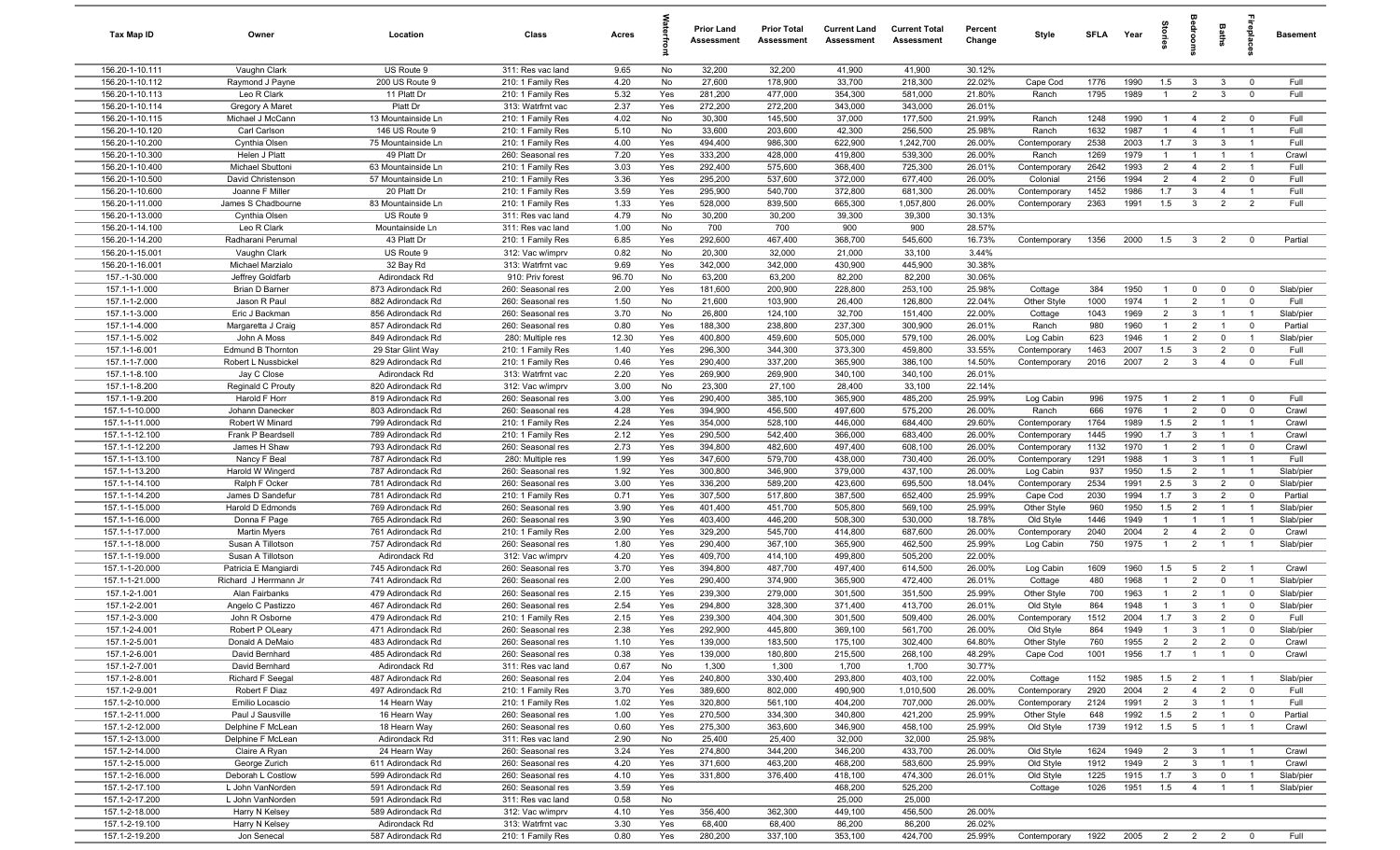| Tax Map ID                       | Owner                                   | Location                               | Class                                  | Acres        |            | <b>Prior Land</b><br>Assessment | <b>Prior Total</b><br>Assessment | <b>Current Land</b><br>Assessment | <b>Current Total</b><br>Assessment | Percent<br>Change | Style                        | SFLA         | Year         | $\overline{a}$                   | groo                         | repla<br><b>Baths</b>                                                | <b>Basement</b>        |
|----------------------------------|-----------------------------------------|----------------------------------------|----------------------------------------|--------------|------------|---------------------------------|----------------------------------|-----------------------------------|------------------------------------|-------------------|------------------------------|--------------|--------------|----------------------------------|------------------------------|----------------------------------------------------------------------|------------------------|
| 157.1-2-20.000                   | Robert J Licari                         | 573 Adirondack Rd                      | 260: Seasonal res                      | 2.80         | Yes        | 322,600                         | 465,500                          | 406,500                           | 586,500                            | 25.99%            | Ranch                        | 1268         | 2001         | $\overline{1}$                   | $\mathbf{3}$                 | $\overline{2}$<br>$\overline{0}$                                     | Crawl                  |
| 157.1-2-21.000                   | Tad A Matley                            | 565 Adirondack Rd                      | 260: Seasonal res                      | 3.00         | Yes        | 353,300                         | 389,000                          | 445,200                           | 490,100                            | 25.99%            | Old Style                    | 780          | 1925         | $\overline{1}$                   | $\mathbf{3}$                 | $\mathbf 0$<br>$\overline{1}$                                        | Partial                |
| 157.1-2-22.200                   | Stephen B McAuliffe                     | 19 Bernstein Way                       | 260: Seasonal res                      | 1.59         | Yes        | 321,600                         | 361,700                          | 405,200                           | 455,700                            | 25.99%            | Old Style                    | 888          | 1946         | $\mathbf{1}$                     | $\mathbf{3}$                 | $\mathbf 0$<br>$\overline{1}$                                        | Crawl                  |
| 157.1-2-23.002                   | Lauren Bernstein                        | 11 Bernstein Way                       | 280: Multiple res                      | 4.70         | Yes        | 331,200                         | 563,200                          | 417,300                           | 709,600                            | 25.99%            | Log Cabin                    | 1492         | 1940         | $\mathbf{1}$                     | $\mathbf{3}$                 | - 1                                                                  | Slab/pier              |
| 157.1-2-24.000                   | Donald J Mullady                        | 12 Blue Waters Way                     | 260: Seasonal res                      | 4.30         | Yes        | 393,700                         | 428,800                          | 496,100                           | 540,300                            | 26.00%            | Cottage                      | 691          | 1928         | $\mathbf{1}$                     | $\mathbf{3}$                 | $\mathbf 0$                                                          | Crawl                  |
| 157.1-2-25.002                   | Manny A Pena                            | 14 Blue Waters Way                     | 260: Seasonal res                      | 3.90         | Yes        | 448,000                         | 520,400                          | 564,500                           | 655,700                            | 26.00%            | Contemporary                 | 1376         | 1953         | $\mathbf{1}$                     | $\overline{2}$               | $^{\circ}$                                                           | Crawl                  |
| 157.1-2-26.000                   | Ronald S Frederick                      | 16 Blue Waters Way                     | 260: Seasonal res                      | 1.00         | Yes        | 171,000                         | 216,600                          | 215,500                           | 272,900                            | 25.99%            | Cottage                      | 720          | 1952         | $\mathbf{1}$                     | $\overline{2}$               | $^{\circ}$                                                           | Crawl                  |
| 157.1-2-27.000                   | Douglas C Colwell                       | 18 Blue Waters Way                     | 260: Seasonal res                      | 1.05         | Yes        | 171,000                         | 226,100                          | 215,500                           | 284,900                            | 26.01%            | Cottage                      | 990          | 1956         | 1.5                              | $\mathbf{3}$                 | $\overline{1}$                                                       | Crawl                  |
| 157.1-2-28.000                   | Jason D Colwell                         | 20 Blue Waters Way                     | 260: Seasonal res                      | 1.00         | Yes        | 171,000                         | 217,800                          | 215,500                           | 274,400                            | 25.99%            | Cottage                      | 680          | 1952         | $\overline{1}$                   | $\mathbf{3}$                 | $\overline{1}$<br>$\mathbf 0$                                        | Crawl                  |
| 157.1-2-29.000                   | Lindsay B Hough                         | 22 Blue Waters Way                     | 260: Seasonal res                      | 1.10         | Yes        | 171,000                         | 218,400                          | 215,500                           | 275,200                            | 26.01%            | Cottage                      | 685          | 1954         | $\overline{1}$                   | $\overline{2}$               | $\overline{1}$                                                       | Crawl                  |
| 157.1-2-30.000<br>157.1-2-31.100 | Paul J Tonetti<br>Paul H Goldsworthy    | 523 Adirondack Rd<br>507 Adirondack Rd | 260: Seasonal res<br>210: 1 Family Res | 4.50<br>0.57 | Yes<br>Yes | 403,700<br>237,000              | 461,000<br>375,900               | 508,700<br>298,600                | 580,900<br>473,600                 | 26.01%<br>25.99%  | Ranch                        | 1326<br>1456 | 1951<br>2004 | $\overline{1}$<br>$\overline{2}$ | $\mathbf{3}$<br>$\mathbf{3}$ | $\overline{1}$<br>$\mathbf 0$<br>$\overline{2}$<br>$\mathbf 0$       | Slab/pier<br>Full      |
| 157.1-2-31.200                   | Robert C LaPollo Sr                     | 509 Adirondack Rd                      | 260: Seasonal res                      | 3.95         | Yes        | 242,600                         | 309,700                          | 305,700                           | 390,200                            | 25.99%            | Contemporary<br>Contemporary | 914          | 1961         | $\overline{1}$                   | $\mathbf{3}$                 | $\overline{1}$<br>$\overline{1}$                                     | Crawl                  |
| 157.1-2-32.000                   | Joanne M Whalen                         | 503 Adirondack Rd                      | 260: Seasonal res                      | 2.10         | Yes        | 239,300                         | 293,900                          | 301,500                           | 370,300                            | 26.00%            | Ranch                        | 1052         | 1951         | $\overline{1}$                   | $\mathbf{3}$                 | $\overline{1}$<br>$\overline{1}$                                     | Crawl                  |
| 157.1-2-33.000                   | <b>Barbara Cumming</b>                  | 499 Adirondack Rd                      | 260: Seasonal res                      | 2.10         | Yes        | 239,300                         | 274,100                          | 301,500                           | 345,400                            | 26.01%            | Cottage                      | 616          | 1948         | $\mathbf{1}$                     | $\overline{1}$               | $^{\circ}$<br>$\mathbf{1}$                                           | Crawl                  |
| 157.1-3-1.000                    | Martin B Cutrone                        | 703 Adirondack Rd                      | 260: Seasonal res                      | 2.40         | Yes        | 376,000                         | 600,400                          | 473,800                           | 756,500                            | 26.00%            | Contemporary                 | 2016         | 1991         | 1.5                              | $\mathbf{3}$                 | $\overline{1}$<br>$\overline{1}$                                     | Full                   |
| 157.1-3-2.000                    | Jean M Rockett                          | 693 Adirondack Rd                      | 260: Seasonal res                      | 11.20        | Yes        | 460,600                         | 501,800                          | 580,400                           | 632,300                            | 26.01%            | Cottage                      | 598          | 1948         | $\mathbf{1}$                     | $\overline{1}$               | $\overline{2}$<br>$\mathbf 0$                                        | Partial                |
| 157.1-3-3.000                    | Patricia A Davies                       | Adirondack Rd                          | 313: Watrfrnt vac                      | 5.00         | Yes        | 312,000                         | 312,000                          | 393,100                           | 393,100                            | 25.99%            |                              |              |              |                                  |                              |                                                                      |                        |
| 157.1-3-4.000                    | Patricia A Davies                       | Adirondack Rd                          | 313: Watrfrnt vac                      | 4.60         | Yes        | 298,800                         | 298,800                          | 376,500                           | 376,500                            | 26.00%            |                              |              |              |                                  |                              |                                                                      |                        |
| 157.1-3-5.000                    | Patricia A Davies                       | 659 Adirondack Rd                      | 280: Multiple res                      | 4.90         | Yes        | 418,200                         | 543,500                          | 526,900                           | 684,800                            | 26.00%            | Old Style                    | 925          | 1930         | $\mathbf{1}$                     | $\overline{4}$               | - 1                                                                  | Crawl                  |
| 157.1-3-6.000                    | Michael T Mannion                       | 649 Adirondack Rd                      | 260: Seasonal res                      | 4.80         | Yes        | 427,700                         | 489,400                          | 538,900                           | 616,600                            | 25.99%            | Old Style                    | 1360         | 1911         | $\overline{1}$                   | $\mathbf{3}$                 | $\overline{1}$                                                       | Slab/pier              |
| 157.3-1-1.000                    | Byron H Wells                           | 397 Adirondack Rd                      | 260: Seasonal res                      | 4.70         | Yes        | 394,900                         | 436,000                          | 497,600                           | 549,400                            | 26.01%            | Other Style                  | 400          | 1949         | 1.5                              | $\overline{2}$               | $\overline{2}$<br>$\mathbf 0$                                        | Slab/pier              |
| 157.3-1-2.000                    | David J Mortensen                       | 387 Adirondack Rd                      | 210: 1 Family Res                      | 2.30         | Yes        | 290,400                         | 371,800                          | 365,900                           | 468,500                            | 26.01%            | Cottage                      | 1182         | 1967         | 1.5                              | $\overline{2}$               | $\mathbf 0$<br>$\overline{1}$                                        | Full                   |
| 157.3-1-3.000                    | Lawrence R Shoglow                      | 387 Adirondack Rd                      | 260: Seasonal res                      | 2.40         | Yes        | 288,800                         | 345,400                          | 363,900                           | 435,200                            | 26.00%            | Cottage                      | 1311         | 1958         | 1.5                              | $\overline{2}$               | $\mathbf 0$<br>$\overline{1}$                                        | Slab/pier              |
| 157.3-1-4.000                    | Paul J Ellison Jr                       | 57 Sugar Hill Way                      | 260: Seasonal res                      | 2.40         | Yes        | 230,000                         | 298,600                          | 289,800                           | 379,700                            | 27.16%            | Other Style                  | 1264         | 1970         | 1.5                              | $\mathbf{3}$                 | $\overline{1}$<br>$\overline{1}$                                     | Slab/pier              |
| 157.3-1-5.000                    | Joan Grau                               | 55 Sugar Hill Way                      | 260: Seasonal res                      | 2.40         | Yes        | 230,000                         | 282,800                          | 289,800                           | 356,300                            | 25.99%            | Cottage                      | 768          | 1974         | $\overline{1}$                   | $\overline{2}$               | $\overline{1}$<br>$^{\circ}$                                         | Slab/pier              |
| 157.3-1-6.000                    | David Pearl                             | 53 Sugar Hill Way                      | 260: Seasonal res                      | 2.40         | Yes        | 222,100                         | 355,200                          | 279,800                           | 447,600                            | 26.01%            | Other Style                  | 1378         | 1972         | 1.5                              | $\mathbf{3}$                 | $\overline{2}$<br>$\overline{1}$                                     | Slab/pier              |
| 157.3-1-7.002                    | Rapoport Family LP                      | 49 Sugar Hill Way                      | 210: 1 Family Res                      | 3.12         | Yes        | 332,600                         | 460,200                          | 419,100                           | 579,900                            | 26.01%            | Other Style                  | 1512         | 1976         | 1.5                              | $\overline{4}$               | $\overline{2}$                                                       | Full                   |
| 157.3-1-8.200                    | Douglas V Herr                          | 43 Sugar Hill Way                      | 210: 1 Family Res                      | 3.70         | Yes        | 273,600                         | 446,800                          | 344,700                           | 563,000                            | 26.01%            | Old Style                    | 2472         | 1952         | $\overline{2}$<br>$\mathbf{1}$   | $\overline{4}$               | $\overline{1}$<br>$\overline{1}$                                     | Partial<br>Full        |
| 157.3-1-9.000<br>157.3-1-10.000  | Paul A Nickel<br>Robert Q Bennett       | 41 Sugar Hill Way<br>Adirondack Rd     | 260: Seasonal res<br>313: Watrfrnt vac | 2.00<br>1.80 | Yes<br>Yes | 254,000<br>224,200              | 325,200<br>224,200               | 320,000<br>282,500                | 409,800<br>282,500                 | 26.01%<br>26.00%  | Cottage                      | 672          | 1975         |                                  | $\overline{2}$               | $\mathbf 0$                                                          |                        |
| 157.3-1-11.000                   | Robert Q Bennett                        | 353 Adirondack Rd                      | 210: 1 Family Res                      | 5.10         | Yes        | 489,400                         | 707,800                          | 616,600                           | 891,800                            | 26.00%            | Log Cabin                    | 1625         | 1982         | 1.7                              | 5                            | 3<br>$\overline{1}$                                                  | Full                   |
| 157.3-1-12.100                   | Gary A Lang                             | 353 Adirondack Rd                      | 210: 1 Family Res                      | 2.30         | Yes        | 403,100                         | 726,800                          | 507,900                           | 915,800                            | 26.00%            | Contemporary                 | 2484         | 2000         | $\overline{2}$                   | $\overline{4}$               | $\overline{2}$<br>$\overline{1}$                                     | Full                   |
| 157.3-1-13.002                   | <b>Eric Bright</b>                      | 349 Adirondack Rd                      | 260: Seasonal res                      | 4.90         | Yes        | 405,800                         | 506,500                          | 511,300                           | 638,200                            | 26.00%            | Cottage                      | 998          | 1954         | $\overline{1}$                   | $\mathbf{3}$                 | $\overline{1}$                                                       | Partial                |
| 157.3-1-15.002                   | Jonathon E Roepe                        | 341 Adirondack Rd                      | 210: 1 Family Res                      | 7.19         | Yes        | 375,700                         | 483,700                          | 458,400                           | 590,100                            | 22.00%            | Log Cabin                    | 900          | 1980         | 1.5                              | $\mathbf{3}$                 | $\overline{1}$<br>$\overline{1}$                                     | Slab/pier              |
| 157.3-1-16.000                   | John Munsinger                          | 46 Guise Point Way                     | 260: Seasonal res                      | 4.50         | Yes        | 371,600                         | 407,000                          | 468,200                           | 512,800                            | 26.00%            | Cottage                      | 874          | 1950         | $\overline{1}$                   | $\overline{2}$               | $\mathbf 0$<br>$\overline{1}$                                        | Slab/pier              |
| 157.3-1-17.000                   | John P Munsinger                        | 35 Guise Point Way                     | 260: Seasonal res                      | 5.70         | Yes        | 385,900                         | 469,000                          | 486,200                           | 590,900                            | 25.99%            | Cottage                      | 960          | 2001         | $\overline{1}$                   | $\overline{2}$               | $\mathbf 0$<br>$\overline{1}$                                        | Slab/pier              |
| 157.3-1-18.000                   | John P Munsinger                        | 31 Guise Point Way                     | 280: Multiple res                      | 5.20         | Yes        | 482,400                         | 616,100                          | 607,800                           | 776,300                            | 26.00%            | Ranch                        | 1084         | 1970         | $\overline{1}$                   | $\mathbf{3}$                 | $\overline{2}$<br>$\mathbf 0$                                        | Slab/pier              |
| 157.3-1-19.000                   | John P Munsinger                        | 27 Guise Point Way                     | 210: 1 Family Res                      | 5.30         | Yes        | 464,600                         | 771,500                          | 585,400                           | 972,100                            | 26.00%            | Contemporary                 | 3080         | 2004         | $\overline{2}$                   | 5                            | $\overline{4}$<br>$\overline{1}$                                     | Full                   |
| 157.3-1-20.000                   | Ilse Korey                              | 277 Adirondack Rd                      | 260: Seasonal res                      | 2.20         | Yes        | 257,900                         | 285,800                          | 325,000                           | 360,100                            | 26.00%            | Cottage                      | 768          | 1935         | 1.5                              | 2                            | $\mathbf 0$<br>$\mathbf 0$                                           | Slab/pier              |
| 157.3-1-21.000                   | Ilse Korey                              | 277 Adirondack Rd                      | 260: Seasonal res                      | 2.50         | Yes        | 384,800                         | 411,500                          | 484,800                           | 518,500                            | 26.00%            | Cottage                      | 546          | 1925         | $\overline{1}$                   | $\overline{1}$               | $^{\circ}$<br>$\overline{1}$                                         | Slab/pier              |
| 157.3-1-22.000                   | Luis Anda Corp                          | 269 Adirondack Rd                      | 280: Multiple res                      | 5.30         | Yes        | 437,300                         | 526,400                          | 551,000                           | 663,300                            | 26.01%            | Cottage                      | 1056         | 1959         | $\mathbf{1}$                     | $\overline{2}$               | $\overline{2}$<br>$\mathbf 0$                                        | Slab/pier              |
| 157.3-1-23.000                   | Frank Prediletto                        | 261 Adirondack Rd                      | 260: Seasonal res                      | 4.60         | Yes        | 340,200                         | 376,600                          | 428,700                           | 474,500                            | 26.00%            | Cottage                      | 720          | 1960         | $\mathbf{1}$                     | $\overline{2}$               | $^{\circ}$                                                           | Slab/pier              |
| 157.3-1-24.000                   | Francis Prediletto                      | 255 Adirondack Rd                      | 260: Seasonal res                      | 2.10         | Yes        | 243,500                         | 266,400                          | 306,800                           | 335,700                            | 26.01%            | Cottage                      | 384          | 1949         | 1                                |                              |                                                                      | Slab/pier              |
| 157.3-1-25.000<br>157.3-1-26.000 | Michael J Cunningham<br>Donald Nieradka | 251 Adirondack Rd<br>247 Adirondack Rd | 260: Seasonal res<br>260: Seasonal res | 2.00<br>2.30 | Yes<br>Yes | 243,500<br>239,900              | 285,800<br>289,200               | 306,800<br>302,300                | 360,100<br>364,400                 | 26.00%<br>26.00%  | Cottage<br>Ranch             | 1130<br>960  | 1960<br>1955 | $\mathbf{1}$                     | $\overline{2}$               | $\overline{1}$                                                       | Slab/pier<br>Partial   |
| 157.3-1-27.000                   | Mohrmann Family Trust                   | 245 Adirondack Rd                      | 210: 1 Family Res                      | 2.00         | Yes        | 239,400                         | 402,800                          | 301,600                           | 507,500                            | 25.99%            | Log Cabin                    | 1386         | 1992         | 1.7                              | 2                            | $\overline{2}$                                                       | Full                   |
| 157.3-1-28.000                   | Lawrence Boland                         | 237 Adirondack Rd                      | 260: Seasonal res                      | 4.40         | Yes        | 301,900                         | 353,800                          | 380,400                           | 445,800                            | 26.00%            | Old Style                    | 1225         | 1925         | $\overline{1}$                   | $\mathbf{3}$                 | $\mathbf 0$<br>$\overline{1}$                                        | Partial                |
| 157.3-1-29.000                   | Jack R Plain                            | 231 Adirondack Rd                      | 260: Seasonal res                      | 1.60         | Yes        | 194,300                         | 256,600                          | 244,800                           | 323,300                            | 25.99%            | Cottage                      | 610          | 2005         | $\overline{1}$                   | $\overline{1}$               | $\mathbf 0$<br>$\overline{1}$                                        | Partial                |
| 157.3-1-30.000                   | John C Anderson                         | 221 Adirondack Rd                      | 260: Seasonal res                      | 2.70         | Yes        | 260,600                         | 292,800                          | 328,400                           | 368,900                            | 25.99%            | Cottage                      | 468          | 1929         | $\overline{1}$                   | $\mathbf{3}$                 | $\overline{1}$<br>$\overline{0}$                                     | Crawl                  |
| 157.3-1-31.000                   | Nancy Pellegrino                        | 220 Adirondack Rd                      | 210: 1 Family Res                      | 4.10         | Yes        | 220,300                         | 352,400                          | 277,600                           | 444,000                            | 25.99%            | Log Cabin                    | 1860         | 1997         | 1.7                              | $\mathbf{3}$                 | $\overline{2}$<br>$\overline{\mathbf{0}}$                            | Partial                |
| 157.3-1-32.000                   | Timothy J Long                          | 213 Adirondack Rd                      | 260: Seasonal res                      | 4.70         | Yes        | 291,700                         | 328,400                          | 367,500                           | 413,800                            | 26.00%            | Cottage                      | 528          | 1957         | $\mathbf{1}$                     | $\overline{2}$               | $\mathbf 0$<br>$\overline{1}$                                        | Partial                |
| 157.3-1-33.000                   | Pearila Namerow                         | 199 Adirondack Rd                      | 260: Seasonal res                      | 4.50         | Yes        | 330,100                         | 486,600                          | 415,900                           | 613,100                            | 26.00%            | Cottage                      | 841          | 1958         | $\overline{1}$                   | $\mathbf{3}$                 | $\overline{0}$<br>$\overline{1}$                                     | Partial                |
| 157.3-1-34.100                   | Richard J Hoskinson                     | 191 Adirondack Rd                      | 210: 1 Family Res                      | 2.56         | Yes        | 304,000                         | 554,200                          | 383,000                           | 698,300                            | 26.00%            | Contemporary                 | 2088         | 2003         | 1.5                              | $\overline{2}$               | $\overline{2}$<br>$\mathbf 0$                                        | Full                   |
| 157.3-1-34.200                   | Kok M Cheng                             | 192 Adirondack Rd                      | 210: 1 Family Res                      | 2.37         | Yes        | 98,600                          | 218,000                          | 124,200                           | 274,700                            | 26.01%            | Ranch                        | 1408         | 1988         | $\mathbf{1}$                     | $\overline{2}$               | $\overline{2}$<br>$\mathbf 0$                                        | Full                   |
| 157.3-1-35.000                   | Howard Lockwood                         | 187 Adirondack Rd                      | 260: Seasonal res                      | 4.40         | Yes        | 490,600                         | 641,500                          | 618,200                           | 808,300                            | 26.00%            | Cottage                      | 1368         | 1980         | 1.5                              | $\mathbf{3}$                 | $\overline{2}$<br>$\mathbf 0$                                        | Full                   |
| 157.3-1-36.000                   | Kenneth A Swenson                       | 171 Adirondack Rd                      | 210: 1 Family Res                      | 4.44         | Yes        | 558,000                         | 649,000                          | 703,100                           | 817,700                            | 25.99%            | Old Style                    | 1619         | 1930         | $\overline{2}$                   | $\overline{4}$               | $\overline{1}$                                                       | Partial                |
| 157.3-1-37.000                   | Marianne Carlozzi                       | 167 Adirondack Rd                      | 210: 1 Family Res                      | 4.84         | Yes        | 557,400                         | 889,000                          | 702,300                           | 1,120,100                          | 26.00%            | Contemporary                 | 2757         | 1986         | 1.5                              | $\overline{2}$               | $\overline{2}$<br>$\overline{1}$                                     | Full                   |
| 157.3-1-38.000                   | James A Jennison                        | 155 Adirondack Rd                      | 260: Seasonal res                      | 5.50         | Yes        | 502,000                         | 592,700                          | 632,500                           | 746,800                            | 26.00%            | Old Style                    | 1642         | 1920         | $\mathbf{1}$                     | $\overline{2}$               | $\overline{2}$<br>$\overline{1}$                                     | Partial                |
| 157.3-1-39.100                   | Virginia Adler                          | 151 Adirondack Rd                      | 210: 1 Family Res                      | 5.97         | Yes        | 546,500                         | 896,600                          | 688,600                           | 1,129,700                          | 26.00%            | Contemporary                 | 2547         | 1999         | $\overline{2}$                   | $\overline{2}$               | $\mathbf{3}$<br>$\overline{1}$                                       | Crawl                  |
| 157.3-1-39.200                   | Cheryl L Boustead                       | 149 Adirondack Rd                      | 210: 1 Family Res                      | 6.19         | Yes        | 482,400                         | 659,800                          | 607,800                           | 831,300                            | 25.99%            | Ranch                        | 1040         | 1985         | $\mathbf{1}$<br>$\mathbf{1}$     | $\mathbf{3}$<br>$\mathbf{3}$ | $\overline{2}$<br>$\overline{0}$<br>$\overline{1}$<br>$\overline{1}$ | Full                   |
| 157.3-1-40.000<br>157.3-1-42.110 | Janet Campbell<br>Andrew V Janovsky     | 119 Adirondack Rd<br>35 Redwing Way    | 260: Seasonal res<br>260: Seasonal res | 5.50<br>6.38 | Yes<br>Yes | 563,400<br>481,500              | 613,300<br>591,200               | 687,300<br>606,700                | 748,200<br>744,900                 | 22.00%<br>26.00%  | Old Style<br>Old Style       | 1146<br>1696 | 1928<br>1920 | $\overline{2}$                   | $\mathbf{3}$                 | $\overline{2}$<br>$\overline{1}$                                     | Slab/pier<br>Slab/pier |
| 157.3-1-42.120                   | Sigrid J Hammond                        | 21 Redwing Way                         | 280: Multiple res                      | 10.62        | Yes        | 613,400                         | 808,700                          | 772,900                           | 1,019,000                          | 26.00%            | Cottage                      | 744          | 1930         | $\overline{1}$                   | $\overline{2}$               | $\overline{1}$<br>$\mathbf 0$                                        | Full                   |
|                                  |                                         |                                        |                                        |              |            |                                 |                                  |                                   |                                    |                   |                              |              |              |                                  |                              |                                                                      |                        |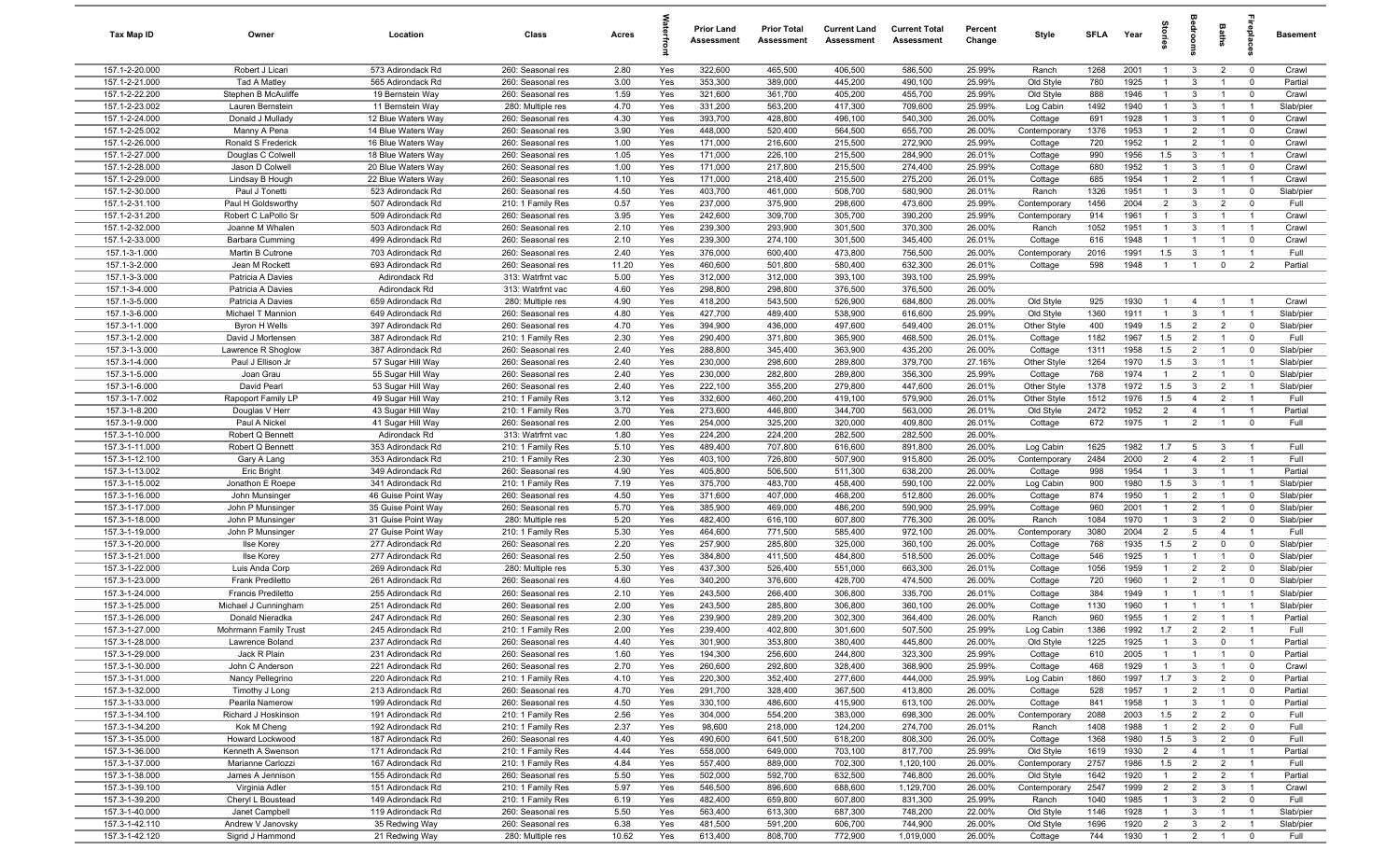| Tax Map ID                       | Owner                                   | Location                           | Class                                  | Acres        |            | <b>Prior Land</b><br>Assessment | <b>Prior Total</b><br>Assessment | <b>Current Land</b><br>Assessment | <b>Current Total</b><br>Assessment | Percent<br>Change | Style                        | <b>SFLA</b>  | Year         | tories                | ăroo                           | Baths                            | 흥                          | <b>Basement</b>      |
|----------------------------------|-----------------------------------------|------------------------------------|----------------------------------------|--------------|------------|---------------------------------|----------------------------------|-----------------------------------|------------------------------------|-------------------|------------------------------|--------------|--------------|-----------------------|--------------------------------|----------------------------------|----------------------------|----------------------|
| 157.3-1-42.200                   | Geraldine Scher                         | 22 Redwing Way                     | 260: Seasonal res                      | 8.10         | Yes        | 689,000                         | 805,000                          | 868,100                           | 1,014,300                          | 26.00%            | Old Style                    | 974          | 1917         | $\overline{1}$        | $\overline{1}$                 | $\overline{1}$                   | $\overline{\mathbf{0}}$    | Slab/pier            |
| 157.3-1-42.300                   | Geraldine Scher                         | Adirondack Rd                      | 314: Rural vac<10                      | 0.10         | No         | 200                             | 6,600                            | 200                               | 6,600                              | 0.00%             |                              |              |              |                       |                                |                                  |                            |                      |
| 157.3-1-43.000                   | Michael W Carroll                       | 35 Adirondack Rd                   | 210: 1 Family Res                      | 4.90         | Yes        | 574,900                         | 879,600                          | 724,400                           | 1,108,300                          | 26.00%            | Contemporary                 | 2146         | 1991         | $\overline{2}$        | $\mathbf{3}$                   | $\overline{2}$                   | $\overline{1}$             | Partial              |
| 157.3-1-44.000                   | <b>Stanley March</b>                    | 51 Essex Dr                        | 210: 1 Family Res                      | 4.80         | Yes        | 499,700                         | 768,200                          | 629,600                           | 967,900                            | 26.00%            | Log Cabin                    | 2660         | 1989         | 1.7                   | $\mathbf{3}$                   | $\overline{2}$                   | $\mathbf 0$                | Full                 |
| 157.3-1-45.000<br>157.3-1-46.100 | William D Stiehm<br>Donald C Dieringer  | 39 Essex Dr<br>19 Marcell Way      | 210: 1 Family Res<br>260: Seasonal res | 5.30<br>2.65 | Yes<br>Yes | 500,500<br>383,400              | 834,600<br>666,700               | 630,600<br>467,700                | 1,051,600<br>813,400               | 26.00%<br>22.00%  | Contemporary<br>Contemporary | 2884<br>2800 | 1980<br>1993 | $\overline{2}$<br>2.5 | $\overline{4}$<br>$\mathbf{3}$ | $\overline{2}$<br>$\overline{2}$ | $\mathbf 0$<br>$\mathbf 0$ | Crawl<br>Slab/pier   |
| 157.3-1-46.200                   | Roy A Castelli                          | 16 Marcell Way                     | 210: 1 Family Res                      | 2.65         | Yes        | 322,300                         | 425,800                          | 406,100                           | 600,500                            | 41.03%            | Contemporary                 | 1824         | 1985         | $\overline{2}$        | 3                              | $\overline{1}$                   | $\mathbf 0$                | Partial              |
| 157.3-1-47.100                   | James F Harrington                      | 19 Essex Dr                        | 210: 1 Family Res                      | 2.38         | Yes        | 319,600                         | 581,000                          | 402,700                           | 732,100                            | 26.01%            | Contemporary                 | 2113         | 2000         | 1.7                   | $\overline{4}$                 | $\overline{2}$                   | $\overline{1}$             | Full                 |
| 157.3-1-47.200                   | Gretchen K Marcell                      | 7 Marcell Way                      | 260: Seasonal res                      | 2.48         | Yes        | 347,900                         | 509,000                          | 438,400                           | 641,300                            | 25.99%            | Contemporary                 | 1563         | 1992         | $\overline{2}$        | $\mathbf{3}$                   | $\overline{2}$                   | $\mathbf 0$                | Slab/pier            |
| 157.3-1-48.000                   | George Wulpern                          | 1 Essex Dr                         | 210: 1 Family Res                      | 4.50         | Yes        | 501,500                         | 681,800                          | 631,900                           | 859,100                            | 26.00%            | Contemporary                 | 1560         | 1986         | $\overline{1}$        | 3                              | $\overline{2}$                   | $\mathbf 0$                | Full                 |
| 157.5-1-1.000                    | Ferdinand Manzo                         | 9 Underhill Ln                     | 210: 1 Family Res                      | 0.70         | No         | 76,400                          | 211,600                          | 79,800                            | 221,100                            | 4.49%             | Cape Cod                     | 2262         | 1979         | 1.7                   | $\mathbf{3}$                   | $\overline{2}$                   | $\mathbf 0$                | Partial              |
| 157.5-1-2.000                    | Frank Flauto                            | 7 Underhill Ln                     | 210: 1 Family Res                      | 0.80         | No         | 82,300                          | 207,000                          | 103,700                           | 260,800                            | 25.99%            | Ranch                        | 1392         | 1974         | $\overline{1}$        | 3                              | $\overline{1}$                   | $\mathbf 0$                | Full                 |
| 157.5-1-3.000                    | Irwin P Sharpe                          | 47 Skylark Ln                      | 210: 1 Family Res                      | 0.50         | No         | 82,300                          | 204,100                          | 103,700                           | 257,200                            | 26.02%            | Contemporary                 | 1470         | 1975         | 1.7                   | $\mathbf{3}$                   | $\overline{1}$                   | $\overline{0}$             | Full                 |
| 157.5-1-4.000                    | Kenneth E Sharpe                        | Skylark Ln                         | 311: Res vac land                      | 0.50         | No         | 66,000                          | 66,000                           | 83,200                            | 83,200                             | 26.06%            |                              |              |              |                       |                                |                                  |                            |                      |
| 157.5-1-5.000                    | William Ciraco                          | 37 Skylark Ln                      | 210: 1 Family Res                      | 0.50         | No         | 82,300                          | 199,900                          | 103,700                           | 306,200                            | 53.18%            | Other Style                  | 1722         | 1965         | 1.5                   | $\overline{4}$                 | $\overline{2}$                   | $\overline{0}$             | Full                 |
| 157.5-1-6.000                    | David S Simpson                         | Skylark Ln                         | 311: Res vac land                      | 0.50         | No         | 66,000                          | 66,000                           | 83,200                            | 83,200                             | 26.06%            |                              |              |              |                       |                                |                                  |                            |                      |
| 157.5-1-7.000                    | Randolph E Parker                       | 23 Skylark Ln                      | 210: 1 Family Res                      | 0.50         | No         | 82,300                          | 306,000                          | 103,700                           | 385,600                            | 26.01%            | Raised Ranch                 | 2640         | 1982         | $\overline{1}$        | $\overline{4}$                 | 3                                | $\mathbf 0$                | Full                 |
| 157.5-1-8.000                    | Charles H Smith                         | 13 Skylark Ln                      | 210: 1 Family Res                      | 0.70         | No         | 82,300                          | 226,600                          | 103,700                           | 285,500                            | 25.99%            | Ranch                        | 1764         | 1989         | $\overline{1}$        | $\mathbf{3}$                   | $\overline{1}$                   | $\mathbf 0$                | Partial              |
| 157.5-1-9.000<br>157.5-1-10.000  | Kurt Herold<br>Kurt Herold              | Skylark Ln<br>3 Skylark Ln         | 311: Res vac land<br>210: 1 Family Res | 0.60<br>0.60 | No<br>No   | 60,000<br>76,400                | 60,000<br>174,400                | 75,600<br>96,300                  | 75,600<br>219,700                  | 26.00%<br>25.97%  | Ranch                        | 1100         | 1974         | $\overline{1}$        | $\overline{2}$                 | 3                                | - 1                        | Full                 |
| 157.5-2-1.000                    | <b>Richard Barth</b>                    | 46 Skylark Ln                      | 210: 1 Family Res                      | 0.50         | Yes        | 301,000                         | 411,800                          | 379,300                           | 518,900                            | 26.01%            | Cottage                      | 1428         | 1972         | 1.5                   | $\overline{4}$                 | $\overline{1}$                   | $\overline{1}$             | Full                 |
| 157.5-2-2.000                    | Carolyn Nestler                         | 42 Skylark Ln                      | 210: 1 Family Res                      | 0.50         | Yes        | 312,400                         | 482,200                          | 393,600                           | 607,600                            | 26.01%            | Other Style                  | 2028         | 1978         | 1.5                   | $\overline{4}$                 | $\overline{2}$                   | $\overline{1}$             | Full                 |
| 157.5-2-3.000                    | Thomas R Becraft                        | 38 Skylark Ln                      | 210: 1 Family Res                      | 0.50         | Yes        | 319,800                         | 412,300                          | 402,900                           | 519,500                            | 26.00%            | Cape Cod                     | 1296         | 1960         | 1.5                   | $\mathbf{3}$                   | $\overline{1}$                   | $\overline{1}$             | Full                 |
| 157.5-2-4.000                    | Doris D Cohen                           | 32 Skylark Ln                      | 210: 1 Family Res                      | 0.50         | Yes        | 306,000                         | 471,400                          | 385,600                           | 594,000                            | 26.01%            | Log Cabin                    | 1728         | 1971         | 1.5                   | $\overline{4}$                 | $\overline{2}$                   | $\overline{2}$             | Full                 |
| 157.5-2-5.000                    | Anthony Storace                         | 28 Skylark Ln                      | 210: 1 Family Res                      | 0.50         | Yes        | 336,100                         | 486,500                          | 423,500                           | 613,000                            | 26.00%            | Cottage                      | 1404         | 1973         | 1.5                   | $\overline{4}$                 | $\overline{2}$                   | $\overline{1}$             | Full                 |
| 157.5-2-6.000                    | Roger M Friedman                        | Skylark Ln                         | 313: Watrfrnt vac                      | 0.50         | Yes        | 300,000                         | 300,000                          | 378,000                           | 378,000                            | 26.00%            |                              |              |              |                       |                                |                                  |                            |                      |
| 157.5-2-7.000                    | David Pachla                            | 14 Spruce Ln                       | 210: 1 Family Res                      | 0.45         | Yes        | 316,600                         | 515,600                          | 398,900                           | 649,700                            | 26.01%            | Contemporary                 | 1718         | 1981         | 1.7                   | $\mathbf{3}$                   | $\overline{2}$                   | $\overline{\mathbf{0}}$    | Full                 |
| 157.5-2-8.000                    | Arthur H Reidel                         | 10 Spruce Ln                       | 210: 1 Family Res                      | 0.50         | Yes        | 321,800                         | 459,700                          | 405,500                           | 579,200                            | 26.00%            | Contemporary                 | 2052         | 1975         | 1.5                   | $\overline{4}$                 | $\overline{2}$                   | $\overline{1}$             | Partial              |
| 157.5-2-9.000                    | Robert J Mannion                        | 20 Skylark Ln                      | 210: 1 Family Res                      | 0.70         | No         | 76,400                          | 222,200                          | 96,300                            | 280,000                            | 26.01%            | Colonial                     | 1664         | 1979         | $\overline{2}$        | $\overline{4}$                 | $\overline{1}$                   | $\overline{2}$             | Full                 |
| 157.5-2-10.100                   | Tony W Ramirez                          | 88 Davis Rd                        | 210: 1 Family Res                      | 0.59         | No         | 20,500                          | 99,400                           | 22,100                            | 107,400                            | 8.05%             | Old Style                    | 1754         | 1890         | $\overline{2}$        | $\overline{4}$                 | $\overline{2}$                   |                            | Full                 |
| 157.5-2-10.200                   | David J Sessions                        | 12 Skylark Ln                      | 210: 1 Family Res                      | 0.45         | Yes        | 70,600                          | 243,500                          | 89,000                            | 306,800                            | 26.00%            | Ranch                        | 1344         | 1988         | $\mathbf{1}$          | 2                              | $\overline{2}$                   | $\overline{1}$             | Full                 |
| 157.5-2-10.300<br>157.5-2-10.400 | Steven C Marshall                       | 14 Skylark Ln                      | 210: 1 Family Res                      | 0.84         | No<br>No   | 85,900<br>48,000                | 216,600<br>48,000                | 108,200<br>60,500                 | 272,900<br>60,500                  | 25.99%<br>26.04%  | Other Style                  | 1440         | 1988         | 1.5                   | 3                              | $\overline{1}$                   | $\mathbf 0$                | Full                 |
| 157.5-2-10.500                   | Steven C Marshall<br>Nancy N Brito      | Skylark Ln<br>6 Spruce Ln          | 311: Res vac land<br>260: Seasonal res | 0.41<br>0.52 | Yes        | 318,800                         | 372,500                          | 401,700                           | 469,400                            | 26.01%            | Old Style                    | 1521         | 1940         | $\overline{2}$        | $\overline{3}$                 | $\overline{1}$                   | $\overline{1}$             | Slab/pier            |
| 157.5-2-10.600                   | David J Sessions                        | US Route 9                         | 560: Imprvd beach                      | 0.13         | Yes        | 15,200                          | 15,200                           | 19,200                            | 19,200                             | 26.32%            |                              |              |              |                       |                                |                                  |                            |                      |
| 157.5-2-11.000                   | <b>Eleanor Reeves</b>                   | 2 Spruce Ln                        | 210: 1 Family Res                      | 0.60         | Yes        | 322,800                         | 508,400                          | 406,700                           | 640,600                            | 26.00%            | Log Cabin                    | 1512         | 1987         | 1.5                   | $\mathbf{3}$                   | $\overline{2}$                   | $\mathbf 0$                | Full                 |
| 157.5-2-12.110                   | Walter H Halbohm Jr                     | US Route 9                         | 417: Cottages                          | 0.50         | Yes        | 69,100                          | 124,300                          | 87,100                            | 156,600                            | 25.99%            | Cottage                      | 676          | 2002         | $\overline{1}$        | 2                              | $\overline{1}$                   | $\mathbf 0$                | Crawl                |
| 157.5-2-12.120                   | Thomas J Belinsky                       | US Route 9                         | 417: Cottages                          | 6.07         | No         | 355,900                         | 683,100                          | 380,800                           | 730,900                            | 7.00%             |                              |              |              |                       |                                |                                  |                            |                      |
| 157.5-2-12.200                   | Thomas J Belinsky                       | 726 US Route 9                     | 415: Motel                             | 4.38         | No         | 108,100                         | 333,500                          | 115,700                           | 356,800                            | 6.99%             |                              |              |              |                       |                                |                                  |                            |                      |
| 157.5-2-13.100                   | Donald R Green                          | 7 Sheridan Way                     | 260: Seasonal res                      | 0.44         | Yes        | 219,400                         | 254,000                          | 276,400                           | 320,000                            | 25.98%            | Cottage                      | 687          | 1940         | $\mathbf{1}$          | $\overline{2}$                 | $\overline{1}$                   | $\mathbf 0$                | Slab/pier            |
| 157.5-2-13.200                   | Suzanne M Stephens                      | 7 Sheridan Way                     | 260: Seasonal res                      | 0.70         | Yes        | 321,800                         | 367,600                          | 405,500                           | 463,200                            | 26.01%            | Cottage                      | 1043         | 1940         | $\overline{1}$        | $\overline{2}$                 | $\overline{1}$                   | $\mathbf 0$                | Slab/pier            |
| 157.5-2-14.000                   | Judy K Sheridan                         | 22 Sheridan Way                    | 280: Multiple res                      | 2.20         | Yes        | 405,800                         | 611,500                          | 511,300                           | 770,500                            | 26.00%            | Old Style                    | 1283         | 1938         | $\overline{1}$        | $\overline{2}$                 | $\overline{1}$                   | $\mathbf 0$                | Slab/pier            |
| 157.5-2-15.000                   | Patricia R Bennison                     | 54 Davis Rd                        | 260: Seasonal res                      | 1.60         | Yes        | 205,200                         | 241,400                          | 258,600                           | 304,200                            | 26.01%            | Bungalow                     | 884          | 1927         | $\overline{1}$        | $\mathbf{3}$                   | $\mathbf{1}$                     | $\mathbf 0$                | Slab/pier            |
| 157.5-2-16.000                   | George J Egan III                       | Davis Rd                           | 313: Watrfrnt vac                      | 0.40         | Yes        | 40,000                          | 40,000                           | 40,000                            | 40,000                             | 0.00%             |                              |              |              |                       |                                |                                  |                            |                      |
| 157.5-2-17.000                   | Lois L Ruplin                           | 50 Davis Rd                        | 260: Seasonal res                      | 1.93<br>1.55 | Yes        | 264,600<br>231,600              | 293,800<br>358,600               | 333,400                           | 370,200<br>451,800                 | 26.00%            | Bungalow                     | 830          | 1917         | -1                    | -3                             | $\overline{2}$                   | $\mathbf 0$                | Slab/pier            |
| 157.5-2-18.000<br>157.5-2-19.000 | Garrett J Williford<br>Camp Cormaac Inc | 48 Davis Rd<br>46 Davis Rd         | 280: Multiple res<br>260: Seasonal res | 1.62         | Yes<br>Yes | 278,900                         | 308,500                          | 291,800<br>351,400                | 388,700                            | 25.99%<br>26.00%  | Cottage<br>Bungalow          | 2520<br>837  | 1960<br>1920 | 1.5<br>$\overline{1}$ | $\mathbf{3}$<br>3              | $\overline{1}$                   | $\mathbf 0$<br>$\Omega$    | Partial<br>Slab/pier |
| 157.5-2-20.000                   | Mary K Doherty                          | 30 Davis Rd                        | 280: Multiple res                      | 5.50         | Yes        | 501,800                         | 633,400                          | 632,102                           | 848,100                            | 33.90%            | Old Style                    | 1100         | 1920         | $\overline{1}$        | $5\overline{)}$                | $\overline{2}$                   | $\overline{1}$             | Full                 |
| 157.5-2-21.000                   | Nancy E Harste                          | 28 Davis Rd                        | 210: 1 Family Res                      | 1.80         | Yes        | 349,700                         | 534,000                          | 440,600                           | 672,800                            | 25.99%            | Contemporary                 | 1694         | 1974         | 1.5                   | 2                              | $\overline{2}$                   | $\overline{1}$             | Full                 |
| 157.5-2-22.000                   | Frank I Smith                           | 24 Davis Rd                        | 210: 1 Family Res                      | 2.60         | Yes        | 437,400                         | 528,500                          | 551,100                           | 665,900                            | 26.00%            | Old Style                    | 2234         | 1880         | $\overline{2}$        | $\overline{4}$                 | $\overline{1}$                   | $\overline{2}$             | Full                 |
| 157.5-2-23.000                   | Frank Poje Jr                           | 20 Davis Rd                        | 210: 1 Family Res                      | 0.58         | No         | 32,000                          | 128,200                          | 40,300                            | 161,500                            | 25.98%            | Ranch                        | 2653         | 1970         | $\overline{1}$        | $5\overline{5}$                | $\overline{1}$                   | $\overline{0}$             | Crawl                |
| 157.5-2-24.025                   | <b>William Foley</b>                    | 23 Coles Way                       | 210: 1 Family Res                      | 0.56         | Yes        | 311,400                         | 434,300                          | 392,400                           | 547,200                            | 26.00%            | Ranch                        | 1839         | 1962         | $\overline{1}$        | $\mathbf{3}$                   | $\overline{1}$                   | $\overline{1}$             | Partial              |
| 157.5-2-25.100                   | Thomas J Pratico                        | 14 Coles Way                       | 210: 1 Family Res                      | 0.42         | No         | 16,400                          | 56,900                           | 20,700                            | 71,700                             | 26.01%            | Bungalow                     | 960          | 1920         | $\overline{1}$        | $\overline{2}$                 | $\overline{1}$                   | $\overline{0}$             | Slab/pier            |
| 157.5-2-25.200                   | Stanley S Smith                         | 27 Coles Way                       | 210: 1 Family Res                      | 0.40         | Yes        | 288,100                         | 434,600                          | 363,000                           | 547,600                            | 26.00%            | Ranch                        | 2239         | 1975         | $\overline{1}$        | $\mathbf{3}$                   | $\overline{2}$                   | $\mathbf 0$                | Full                 |
| 157.5-2-26.000                   | Douglas A Gherlone                      | 29 Coles Way                       | 210: 1 Family Res                      | 0.40         | Yes        | 256,300                         | 358,900                          | 322,900                           | 452,200                            | 26.00%            | Ranch                        | 1598         | 1957         | $\overline{1}$        | $5\overline{5}$                | $\overline{2}$                   | $\overline{1}$             | Partial              |
| 157.5-2-27.000                   | Thomas Pratico                          | 10 Davis Rd                        | 210: 1 Family Res                      | 1.00         | Yes        | 247,000                         | 352,900                          | 311,200                           | 444,700                            | 26.01%            | Ranch                        | 1496         | 1960         | $\mathbf{1}$          | $\overline{4}$                 | $\overline{1}$                   | $\mathbf 0$                | Full                 |
| 157.5-2-28.000                   | Mark H LaPlante                         | 9 Coles Way                        | 210: 1 Family Res                      | 1.05         | No         | 58,800                          | 268,600                          | 74,100                            | 346,100                            | 28.85%            | Ranch                        | 1980         | 1992         | $\overline{1}$        | $\mathbf{3}$                   | $\overline{2}$                   | $\overline{1}$             | Full                 |
| 157.5-2-29.000                   | David L Smith                           | Coles Way                          | 311: Res vac land                      | 0.59         | No         | 30,200                          | 30,200                           | 39,300                            | 39,300                             | 30.13%            |                              |              |              |                       |                                |                                  |                            |                      |
| 157.5-3-1.000                    | Richard E Hahl                          | 27 Star Glint Way                  | 210: 1 Family Res                      | 0.90         | Yes        | 266,000                         | 518,500                          | 335,200                           | 570,400                            | 10.01%            | Contemporary                 | 1972         | 1998         | $\overline{2}$        | $\overline{\mathbf{3}}$        | $\overline{2}$                   | $\overline{1}$             | Partial              |
| 157.5-3-2.000<br>157.5-3-3.000   | <b>Willard Bryant</b>                   | Adirondack Rd<br>734 Adirondack Rd | 311: Res vac land<br>260: Seasonal res | 0.60<br>0.40 | No         | 14,300<br>25,200                | 14,300<br>63,300                 | 18,600<br>26,300                  | 18,600<br>66,100                   | 30.07%<br>4.42%   | Cottage                      | 532          | 2003         | $\overline{1}$        |                                |                                  | $\overline{\mathbf{0}}$    | Full                 |
| 157.5-3-4.000                    | Kevin A Helm<br>Kevin J Bruce           | Adirondack Rd                      | 314: Rural vac<10                      | 2.30         | No<br>No   | 20,600                          | 20,600                           | 26,800                            | 26,800                             | 30.10%            |                              |              |              |                       | $\overline{1}$                 | $\overline{1}$                   |                            |                      |
| 157.5-3-5.000                    | Martin J Gyves                          | Adirondack Rd                      | 311: Res vac land                      | 0.40         | No         | 11,800                          | 11,800                           | 12,300                            | 12,300                             | 4.24%             |                              |              |              |                       |                                |                                  |                            |                      |
| 157.5-3-6.000                    | Douglas W Moline                        | 10 Wax Way                         | 210: 1 Family Res                      | 0.90         | Yes        | 181,700                         | 238,600                          | 228,900                           | 300,600                            | 25.98%            | Ranch                        | 872          | 1970         |                       |                                | 1 3 1 1                          |                            | Partial              |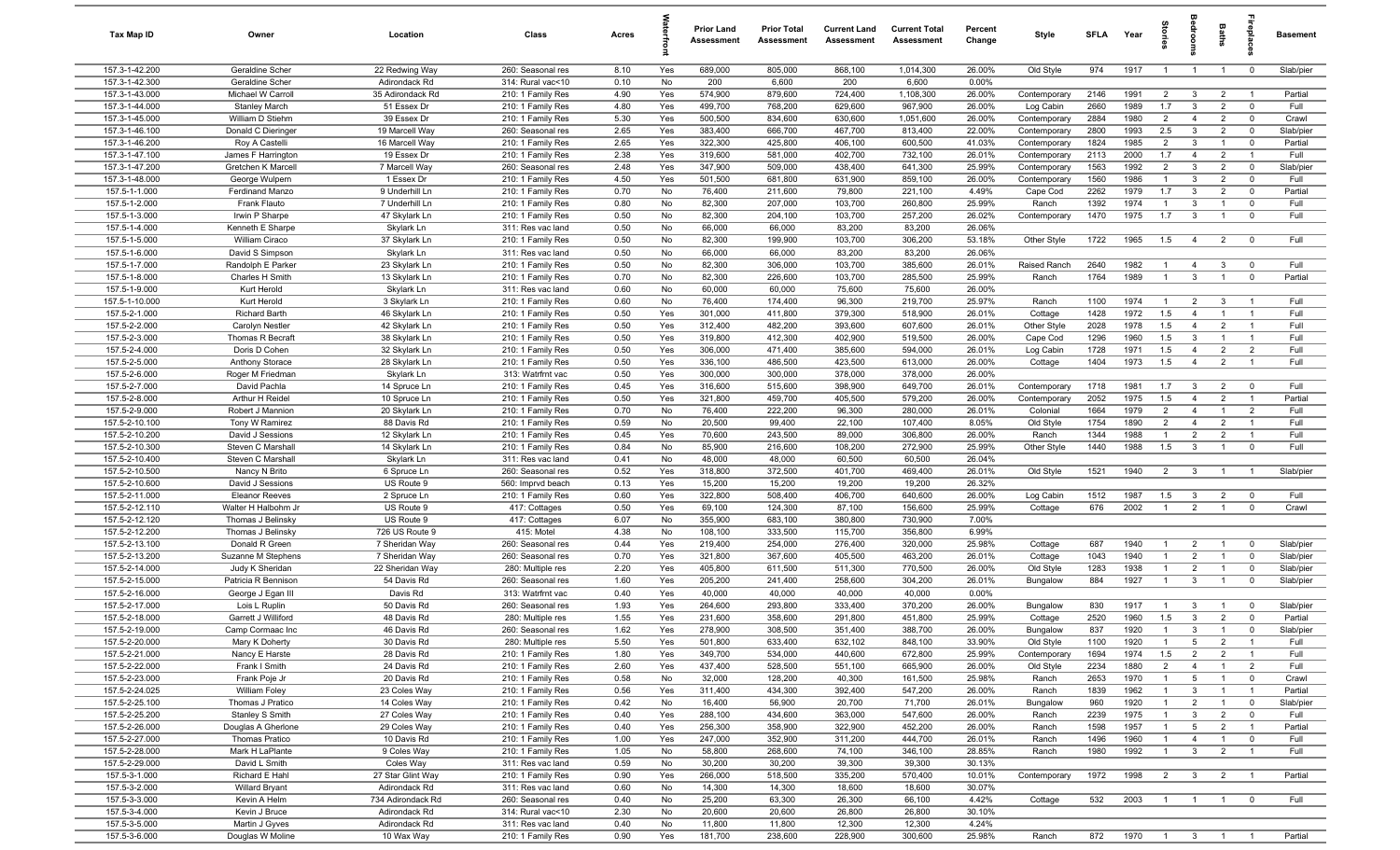| Tax Map ID                             | Owner                                    | Location                              | Class                                  | Acres        |            | <b>Prior Land</b><br>Assessment | <b>Prior Total</b><br>Assessment | <b>Current Land</b><br>Assessment | <b>Current Total</b><br>Assessment | Percent<br>Change | <b>Style</b>       | SFLA Year   |              | ĝ.                             | groon                            | Baths                            | repla                                     | Basement               |
|----------------------------------------|------------------------------------------|---------------------------------------|----------------------------------------|--------------|------------|---------------------------------|----------------------------------|-----------------------------------|------------------------------------|-------------------|--------------------|-------------|--------------|--------------------------------|----------------------------------|----------------------------------|-------------------------------------------|------------------------|
| 157.5-3-7.000                          | William Wallace                          | 14 Wax Way                            | 260: Seasonal res                      | 1.00         | Yes        | 163,400                         | 267,200                          | 205,900                           | 336,700                            | 26.01%            | Contemporary       | 1708        | 1970         | $\overline{2}$                 | $\overline{4}$                   | $\overline{2}$                   | $\overline{1}$                            | Slab/pier              |
| 157.5-3-8.000                          | William Wallace                          | Adirondack Rd                         | 311: Res vac land                      | 0.30         | No         | 700                             | 700                              | 700                               | 700                                | 0.00%             |                    |             |              |                                |                                  |                                  |                                           |                        |
| 157.5-3-9.000<br>157.5-3-10.000        | David K McElwee<br>Frank R Beale         | 20 Wax Way<br>22 Wax Way              | 260: Seasonal res<br>260: Seasonal res | 3.00<br>1.60 | Yes<br>Yes | 316,600<br>225,200              | 384,700<br>257,000               | 398,900<br>283,800                | 484,700<br>323,800                 | 25.99%<br>25.99%  | Ranch<br>Cottage   | 1058<br>384 | 1970<br>1970 | $\overline{1}$<br>$\mathbf{1}$ | $\overline{2}$<br>$\overline{1}$ | $\mathbf{1}$                     | $\overline{1}$<br>$^{\circ}$              | Slab/pier<br>Slab/pier |
| 157.5-3-11.000                         | Henry Eckhardt                           | 21 Star Glint Way                     | 260: Seasonal res                      | 1.40         | Yes        | 275,300                         | 335,200                          | 346,900                           | 422,400                            | 26.01%            | Log Cabin          | 1494        | 1960         | $\mathbf{1}$                   | $\mathbf{3}$                     | $\overline{1}$                   | - 1                                       | Slab/pier              |
| 157.5-3-12.000                         | <b>Willard Bryant</b>                    | 23 Star Glint Way                     | 260: Seasonal res                      | 1.20         | Yes        | 257,900                         | 335,900                          | 325,000                           | 423,200                            | 25.99%            | Ranch              | 850         | 1960         | $\overline{1}$                 | $\mathbf{3}$                     |                                  | - 1                                       | Partial                |
| 157.5-3-13.000                         | William Wallace                          | Adirondack Rd                         | 313: Watrfrnt vac                      | 0.70         | Yes        | 137,500                         | 137,500                          | 173,300                           | 173,300                            | 26.04%            |                    |             |              |                                |                                  |                                  |                                           |                        |
| 157.5-3-14.000                         | Martin J Gyves                           | 8 Wax Way                             | 260: Seasonal res                      | 0.70         | Yes        | 181,700                         | 236,000                          | 228,900                           | 297,400                            | 26.02%            | Other Style        | 744         | 1967         | 1.5                            | $\overline{2}$                   | $\overline{1}$                   | $\overline{1}$                            | Full                   |
| 157.5-3-15.000                         | Martin J Gyves                           | Wax Way                               | 313: Watrfrnt vac                      | 0.20         | Yes        | 78,800                          | 78,800                           | 99,300                            | 99,300                             | 26.02%            |                    |             |              |                                |                                  |                                  |                                           |                        |
| 157.5-3-16.018                         | Robert Benjamin                          | 2 Wax Way                             | 260: Seasonal res                      | 1.20         | Yes        | 268,700                         | 313,400                          | 338,600                           | 394,900                            | 26.01%            | Old Style          | 1012        | 1940         | $\overline{1}$                 | 2                                | $\overline{1}$                   | $\overline{1}$                            | Slab/pier              |
| 157.5-3-17.016                         | David Weiler                             | Adirondack Rd                         | 313: Watrfrnt vac                      | 0.95         | Yes        | 71,300                          | 71,300                           | 87,000                            | 87,000                             | 22.02%            |                    |             |              |                                |                                  |                                  |                                           |                        |
| 157.13-1-1.000/1                       | Edward T Moore                           | Sand Point Way                        | 330: Vacant comm                       | 0.01         | No         | 7,200                           | 7,200                            | 7,200                             | 7,200<br>7,200                     | 0.00%             |                    |             |              |                                |                                  |                                  |                                           |                        |
| 157.13-1-1.000/2<br>157.13-1-1.000/3   | Gerald P Bergin<br>John Ciatto           | Sand Point Way<br>Sand Point Way      | 330: Vacant comm<br>330: Vacant comm   | 0.01<br>0.01 | No<br>No   | 7,200<br>7,200                  | 7,200<br>7,200                   | 7,200<br>7,200                    | 7,200                              | 0.00%<br>0.00%    |                    |             |              |                                |                                  |                                  |                                           |                        |
| 157.13-1-1.000/4                       | Edward T Moore                           | Sand Point Way                        | 330: Vacant comm                       | 0.01         | No         | 7,200                           | 7,200                            | 7,200                             | 7,200                              | 0.00%             |                    |             |              |                                |                                  |                                  |                                           |                        |
| 157.13-1-1.000/5                       | Dennis Moore                             | Sand Point Way                        | 330: Vacant comm                       | 0.01         | No         | 7,200                           | 7,200                            | 7,200                             | 7,200                              | 0.00%             |                    |             |              |                                |                                  |                                  |                                           |                        |
| 157.13-1-1.000/6                       | Edward T Moore                           | Sand Point Way                        | 330: Vacant comm                       | 0.01         | No         | 7,200                           | 7,200                            | 7,200                             | 7,200                              | 0.00%             |                    |             |              |                                |                                  |                                  |                                           |                        |
| 157.13-1-1.000/7                       | <b>Robert Moser</b>                      | Sand Point Way                        | 330: Vacant comm                       | 0.01         | No         | 7,200                           | 7,200                            | 7,200                             | 7,200                              | 0.00%             |                    |             |              |                                |                                  |                                  |                                           |                        |
| 157.13-1-1.000/8                       | Paul P Lauricella                        | Sand Point Way                        | 330: Vacant comm                       | 0.01         | No         | 7,200                           | 7,200                            | 7,200                             | 7,200                              | 0.00%             |                    |             |              |                                |                                  |                                  |                                           |                        |
| 157.13-1-1.000/9                       | Philip L Kinson                          | Sand Point Way                        | 330: Vacant comm                       | 0.01         | No         | 7,200                           | 7,200                            | 7,200                             | 7,200                              | 0.00%             |                    |             |              |                                |                                  |                                  |                                           |                        |
| 157.13-1-1.000/10                      | Sheila Riley                             | Sand Point Way                        | 330: Vacant comm                       | 0.01         | No         | 7,200                           | 7,200                            | 7,200                             | 7,200                              | 0.00%             |                    |             |              |                                |                                  |                                  |                                           |                        |
| 157.13-1-1.000/11<br>157.13-1-1.000/12 | Gerald P Bergin<br>Arthur A Andrews      | Sand Point Way<br>Sand Point Way      | 330: Vacant comm<br>330: Vacant comm   | 0.01<br>0.01 | No<br>No   | 7,200<br>14,400                 | 7,200<br>14,400                  | 7,200<br>14,400                   | 7,200<br>14,400                    | 0.00%<br>0.00%    |                    |             |              |                                |                                  |                                  |                                           |                        |
| 157.13-1-1.000/13                      | James R Palmer                           | Sand Point Way                        | 330: Vacant comm                       | 0.01         | No         | 7,200                           | 7,200                            | 7,200                             | 7,200                              | 0.00%             |                    |             |              |                                |                                  |                                  |                                           |                        |
| 157.13-1-1.000/14                      | Gerard B Davis                           | Sand Point Way                        | 330: Vacant comm                       | 0.01         | No         | 7,200                           | 7,200                            | 7,200                             | 7,200                              | 0.00%             |                    |             |              |                                |                                  |                                  |                                           |                        |
| 157.13-1-1.000/15                      | Joan Knecht                              | Sand Point Way                        | 330: Vacant comm                       | 0.01         | No         | 7,200                           | 7,200                            | 7,200                             | 7,200                              | 0.00%             |                    |             |              |                                |                                  |                                  |                                           |                        |
| 157.13-1-1.000/16                      | Jane C Kowalski                          | Sand Point Way                        | 330: Vacant comm                       | 0.01         | No         | 7,200                           | 7,200                            | 7,200                             | 7,200                              | 0.00%             |                    |             |              |                                |                                  |                                  |                                           |                        |
| 157.13-1-1.000/17                      | Norman Sheer                             | Sand Point Way                        | 330: Vacant comm                       | 0.01         | No         | 7,200                           | 7,200                            | 7,200                             | 7,200                              | 0.00%             |                    |             |              |                                |                                  |                                  |                                           |                        |
| 157.13-1-1.000/18                      | Rudolph Kraus                            | Sand Point Way                        | 330: Vacant comm                       | 0.01         | No         | 7,200                           | 7,200                            | 7,200                             | 7,200                              | 0.00%             |                    |             |              |                                |                                  |                                  |                                           |                        |
| 157.13-1-1.000/19                      | Christopher Degeovine                    | Sand Point Way                        | 330: Vacant comm                       | 0.01         | No         | 7,200                           | 7,200                            | 7,200                             | 7,200                              | 0.00%             |                    |             |              |                                |                                  |                                  |                                           |                        |
| 157.13-1-1.000/20<br>157.13-1-1.000/21 | Nancy J MacKintosh<br>Nancy J MacKintosh | Sand Point Way<br>Sand Point Way      | 330: Vacant comm                       | 0.01<br>0.01 | No<br>No   | 7,200<br>7,200                  | 7,200<br>7,200                   | 7,200<br>7,200                    | 7,200<br>7,200                     | 0.00%<br>0.00%    |                    |             |              |                                |                                  |                                  |                                           |                        |
| 157.13-1-1.000/22                      | <b>Edward T Moore</b>                    | Sand Point Way                        | 330: Vacant comm<br>330: Vacant comm   | 0.01         | No         | 7,200                           | 7,200                            | 7,200                             | 7,200                              | 0.00%             |                    |             |              |                                |                                  |                                  |                                           |                        |
| 157.13-1-1.000/23                      | Timothy W Egan                           | Sand Point Way                        | 330: Vacant comm                       | 0.01         | No         | 7,200                           | 7,200                            | 7,200                             | 7,200                              | 0.00%             |                    |             |              |                                |                                  |                                  |                                           |                        |
| 157.13-1-1.000/24                      | James P Lynch                            | Sand Point Way                        | 330: Vacant comm                       | 0.01         | No         | 7,200                           | 7,200                            | 7,200                             | 7,200                              | 0.00%             |                    |             |              |                                |                                  |                                  |                                           |                        |
| 157.13-1-1.000/25                      | Jay C Close                              | Sand Point Way                        | 330: Vacant comm                       | 0.01         | No         | 7,200                           | 7,200                            | 7,200                             | 7,200                              | 0.00%             |                    |             |              |                                |                                  |                                  |                                           |                        |
| 157.13-1-1.000/26                      | Diane Robinson                           | Sand Point Way                        | 330: Vacant comm                       | 0.01         | No         | 7,200                           | 7,200                            | 7,200                             | 7,200                              | 0.00%             |                    |             |              |                                |                                  |                                  |                                           |                        |
| 157.13-1-1.000/27                      | Dorothy E Byrne                          | Sand Point Way                        | 330: Vacant comm                       | 0.01         | No         | 7,200                           | 7,200                            | 7,200                             | 7,200                              | 0.00%             |                    |             |              |                                |                                  |                                  |                                           |                        |
| 157.13-1-1.000/28                      | Gregory R Martucci                       | Sand Point Way<br>Sand Point Way      | 330: Vacant comm                       | 0.01         | No         | 7,200                           | 7,200                            | 7,200                             | 7,200                              | 0.00%             |                    |             |              |                                |                                  |                                  |                                           |                        |
| 157.13-1-1.000/29<br>157.13-1-1.000/30 | Duane Scott<br>James J Tagley            | Sand Point Way                        | 330: Vacant comm<br>330: Vacant comm   | 0.01<br>0.01 | No<br>No   | 7,200<br>7,200                  | 7,200<br>7,200                   | 7,200<br>7,200                    | 7,200<br>7,200                     | 0.00%<br>0.00%    |                    |             |              |                                |                                  |                                  |                                           |                        |
| 157.13-1-1.000/31                      | Joyce E Bolas                            | Sand Point Way                        | 330: Vacant comm                       | 0.01         | No         | 7,200                           | 7,200                            | 7,200                             | 7,200                              | 0.00%             |                    |             |              |                                |                                  |                                  |                                           |                        |
| 157.13-1-1.000/32                      | Duane Scott                              | Sand Point Way                        | 330: Vacant comm                       | 0.01         | No         | 7,200                           | 7,200                            | 7,200                             | 7,200                              | 0.00%             |                    |             |              |                                |                                  |                                  |                                           |                        |
| 157.13-1-1.000/33                      | William Coccodrilli                      | Sand Point Way                        | 330: Vacant comm                       | 0.01         | No         | 7,200                           | 7,200                            | 7,200                             | 7,200                              | 0.00%             |                    |             |              |                                |                                  |                                  |                                           |                        |
| 157.13-1-1.000/34                      | Douglas A Auer                           | Sand Point Way                        | 330: Vacant comm                       | 0.01         | No         | 7,200                           | 7,200                            | 7,200                             | 7,200                              | 0.00%             |                    |             |              |                                |                                  |                                  |                                           |                        |
| 157.13-1-1.000/35                      | Douglas A Auer                           | Sand Point Way                        | 330: Vacant comm                       | 0.01         | No         | 7,200                           | 7,200                            | 7,200                             | 7,200                              | 0.00%             |                    |             |              |                                |                                  |                                  |                                           |                        |
| 157.13-1-1.000/36                      | Janice Hicks                             | Sand Point Way                        | 330: Vacant comm                       | 0.01         | No         | 7,200                           | 7,200                            | 7,200                             | 7,200                              | $0.00\%$          |                    |             |              |                                |                                  |                                  |                                           |                        |
| 157.13-1-1.000/37<br>157.13-1-1.000/38 | Wayne Hicks<br>Everett McNeill           | Sand Point Way<br>Sand Point Way      | 330: Vacant comm<br>330: Vacant comm   | 0.01<br>0.01 | No<br>No   | 7,200<br>7,200                  | 7,200<br>7,200                   | 7,200<br>7,200                    | 7,200<br>7,200                     | 0.00%<br>0.00%    |                    |             |              |                                |                                  |                                  |                                           |                        |
| 157.13-1-1.000/39                      | Mark C Casolo                            | US Route 9                            | 330: Vacant comm                       | 0.01         | No         | 7,200                           | 7,200                            | 7,200                             | 7,200                              | 0.00%             |                    |             |              |                                |                                  |                                  |                                           |                        |
| 157.13-1-1.000/40                      | Scott Knecht                             | Sand Point Way                        | 330: Vacant comm                       | 0.01         | No         | 7,200                           | 7,200                            | 7,200                             | 7,200                              | 0.00%             |                    |             |              |                                |                                  |                                  |                                           |                        |
| 157.13-1-2.000                         | Raymond Kiter                            | Sand Point Way                        | 313: Watrfrnt vac                      | 0.30         | Yes        | 244,000                         | 244,000                          | 307,400                           | 307,400                            | 25.98%            |                    |             |              |                                |                                  |                                  |                                           |                        |
| 157.13-1-3.000                         | Philip Johnson                           | 25 Sand Point Way                     | 260: Seasonal res                      | 0.30         | Yes        | 261,400                         | 329,000                          | 329,400                           | 414,500                            | 25.99%            | Ranch              | 1008        | 1968         | $\mathbf{1}$                   | 3                                | $\mathbf{1}$                     | $\overline{1}$                            | Slab/pier              |
| 157.13-1-4.000                         | George J Govel Jr                        | 27 Sand Point Way                     | 260: Seasonal res                      | 0.30         | Yes        | 275,300                         | 350,800                          | 346,900                           | 442,000                            | 26.00%            | Ranch              | 1100        | 1964         | $\mathbf{1}$                   | $\mathbf{3}$                     |                                  | $\overline{1}$                            | Slab/pier              |
| 157.13-1-5.000                         | Elisabeth Merrett                        | 29 Sand Point Way                     | 260: Seasonal res                      | 0.30         | Yes        | 246,600                         | 296,200                          | 310,700                           | 373,200                            | 26.00%            | Bungalow           | 1008        | 1939         | 1.5                            | $\overline{2}$                   | $\mathbf{1}$                     | $\overline{1}$                            | Slab/pier              |
| 157.13-1-6.000                         | Jane C Kowalski                          | 22 Sand Point Way                     | 260: Seasonal res                      | 0.40         | No         | 76,400                          | 109,600                          | 96,300                            | 138,100                            | 26.00%            | Cottage            | 768         | 1955         | $\mathbf{1}$                   | $\overline{2}$                   | $\overline{1}$                   | - 1                                       | Slab/pier              |
| 157.13-1-7.000<br>157.13-1-8.000       | Norman Sheer<br>Rudolph Kraus            | 16 Sand Point Way<br>8 Sand Point Way | 260: Seasonal res                      | 0.30<br>0.70 | No<br>No   | 76,400<br>88,200                | 147,100<br>155,400               | 96,300<br>111,100                 | 185,300<br>195,800                 | 25.97%<br>26.00%  | Other Style        | 1080<br>825 | 1975<br>1970 | 1.5<br>$\mathbf{1}$            | $\overline{2}$<br>$\overline{2}$ | $\overline{1}$<br>$\overline{1}$ | $\overline{\mathbf{0}}$<br>$\overline{0}$ | Slab/pier              |
| 157.13-1-9.000                         | Rev Ronald A Menty                       | 16 Oak Way                            | 260: Seasonal res<br>260: Seasonal res | 0.50         | No         | 76,400                          | 162,400                          | 96,300                            | 204,600                            | 25.99%            | Log Cabin<br>Ranch | 1056        | 1970         | $\mathbf{1}$                   | $\mathbf{3}$                     | $\overline{1}$                   | $\mathbf 0$                               | Slab/pier<br>Partial   |
| 157.13-1-10.000                        | Nancy J MacKintosh                       | 31 Three Bears Dr                     | 260: Seasonal res                      | 0.50         | No         | 76,400                          | 140,000                          | 96,300                            | 176,400                            | 26.00%            | Ranch              | 960         | 1965         | $\overline{1}$                 | $\mathbf{3}$                     | $\overline{1}$                   | $\mathbf 0$                               | Slab/pier              |
| 157.13-1-11.000                        | Nancy J MacKintosh                       | Adirondack Rd                         | 314: Rural vac<10                      | 0.40         | No         | 19,200                          | 19,200                           | 24,200                            | 24,200                             | 26.04%            |                    |             |              |                                |                                  |                                  |                                           |                        |
| 157.13-1-12.000                        | Edward T Moore                           | Adirondack Rd                         | 314: Rural vac<10                      | 0.80         | No         | 36,000                          | 36,000                           | 45,400                            | 45,400                             | 26.11%            |                    |             |              |                                |                                  |                                  |                                           |                        |
| 157.13-1-13.000                        | Robert V Eggleston                       | 46 Three Bears Dr                     | 260: Seasonal res                      | 1.20         | Yes        | 409,300                         | 530,600                          | 515,700                           | 668,600                            | 26.01%            | Old Style          | 2945        | 1913         | 1.7                            | $\overline{4}$                   | $\overline{2}$                   | $\mathbf 0$                               | Crawl                  |
| 157.13-1-14.000                        | Theodore L Schultz                       | 42 Three Bears Dr                     | 260: Seasonal res                      | 0.60         | Yes        | 334,100                         | 479,600                          | 421,000                           | 604,300                            | 26.00%            | Contemporary       | 2374        | 1967         | $\overline{2}$                 | 5                                | $\mathbf{3}$                     | $\overline{1}$                            | Slab/pier              |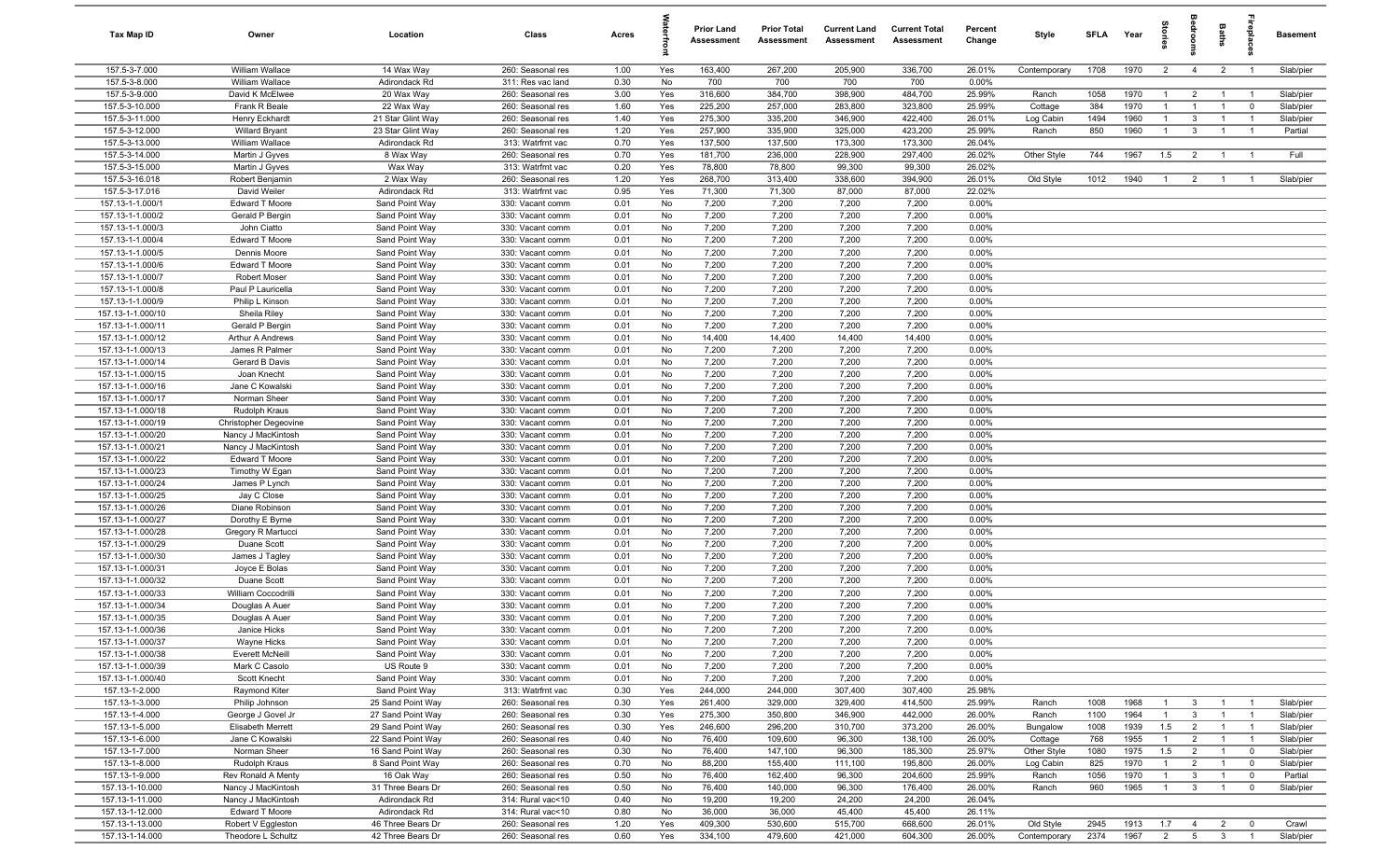| Tax Map ID                         | Owner                                 | Location                                 | Class                                  | Acres        |           | <b>Prior Land</b><br>Assessment | <b>Prior Total</b><br>Assessment | <b>Current Land</b><br>Assessment | <b>Current Total</b><br>Assessment | Percent<br>Change | Style                  | SFLA        | Year         | tories                           | ăroo                             | Baths                            |                                  | <b>Basement</b>        |
|------------------------------------|---------------------------------------|------------------------------------------|----------------------------------------|--------------|-----------|---------------------------------|----------------------------------|-----------------------------------|------------------------------------|-------------------|------------------------|-------------|--------------|----------------------------------|----------------------------------|----------------------------------|----------------------------------|------------------------|
| 157.13-1-15.100                    | Robert J Dugan                        | 38 Three Bears Dr                        | 260: Seasonal res                      | 0.71         | Yes       |                                 |                                  | 366,000                           | 527,600                            |                   | Other Style            | 1512        | 1982         | 1.7                              | $\mathbf{3}$                     | $\overline{2}$                   | $\overline{\mathbf{0}}$          | Crawl                  |
| 157.13-1-16.000                    | Ronald Faggioni                       | 28 Three Bears Dr                        | 260: Seasonal res                      | 0.98         | Yes       | 340,700                         | 352,700                          | 429,300                           | 444,400                            | 26.00%            | Cape Cod               | 1028        | 1975         | 1.5                              | $\overline{2}$                   | $\overline{2}$                   | $\overline{1}$                   | Crawl                  |
| 157.13-1-17.000                    | Robert G Colegrove                    | 24 Three Bears Dr                        | 210: 1 Family Res                      | 0.87         | Yes       | 427,700                         | 698,800                          | 538,900                           | 981,800                            | 40.50%            | Contemporary           | 3326        | 2005         | 1.7                              | $5\overline{5}$                  | $\overline{2}$                   | $\mathbf 0$                      | Slab/pier              |
| 157.13-1-18.000                    | Joan M McGuire                        | 22 Three Bears Dr                        | 260: Seasonal res                      | 0.92         | Yes       | 436,200                         | 529,400                          | 549,600                           | 667,000                            | 25.99%            | Ranch                  | 840         | 1970         | $\overline{1}$                   | 3                                | $\overline{1}$                   | $\overline{1}$                   | Crawl                  |
| 157.13-1-19.000                    | Christine A LaBerge                   | 18 Three Bears Dr                        | 260: Seasonal res                      | 0.80         | Yes       | 409,300                         | 568,300                          | 515,700                           | 716,100                            | 26.01%            | Ranch                  | 2408        | 1958         | $\mathbf{1}$                     | $\overline{2}$                   | $\overline{1}$                   | $\overline{1}$                   | Slab/pier              |
| 157.13-1-20.000                    | Joel J Friedman                       | 16 Three Bears Dr                        | 210: 1 Family Res                      | 0.70         | Yes       | 406,800                         | 512,800                          | 512,600                           | 646,100                            | 25.99%            | Log Cabin              | 1649        | 1960         | $\overline{2}$                   | $\overline{2}$                   | $\overline{2}$                   | $\overline{1}$                   | Slab/pier              |
| 157.13-1-21.000                    | <b>Rice Family Trust</b>              | 455 Adirondack Rd                        | 260: Seasonal res                      | 1.30         | Yes       | 472,200                         | 530,300                          | 595,000                           | 668,200                            | 26.00%            | Ranch                  | 1160        | 1951         | $\overline{1}$                   | 3                                | $\overline{1}$                   | $\overline{1}$                   | Partial                |
| 157.13-1-22.000                    | <b>Rice Family Trust</b>              | 455 Adirondack Rd                        | 260: Seasonal res                      | 0.80         | No        | 45,000                          | 86,600                           | 56,700                            | 109,100                            | 25.98%            | Cottage                | 594         | 1948         | $\overline{1}$                   | $\overline{2}$                   | $\overline{1}$                   | $\mathbf 0$                      | Crawl                  |
| 157.13-1-23.000                    | Timothy W Egan                        | 453 Adirondack Rd                        | 260: Seasonal res                      | 0.50         | No        | 64,700                          | 126,700                          | 81,500                            | 159,600                            | 25.97%            | Cottage                | 682         | 1965         | $\overline{1}$                   | $\overline{2}$                   | $\overline{1}$                   | $\overline{1}$                   | Crawl                  |
| 157.13-1-24.000                    | James P Lynch                         | 11 Garrison Way<br>9 Garrison Way        | 260: Seasonal res                      | 0.51         | No        | 64,700                          | 166,700                          | 81,500                            | 210,000                            | 25.97%            | Ranch                  | 1338        | 1970<br>1950 | $\overline{1}$<br>$\overline{1}$ | $\overline{2}$<br>$\overline{2}$ | $\overline{2}$<br>$\overline{1}$ | $\overline{1}$<br>$\overline{1}$ | Partial                |
| 157.13-1-25.000<br>157.13-1-26.001 | Jay C Close<br>Gerard B Davis         | 31 Oak Way                               | 260: Seasonal res<br>260: Seasonal res | 0.40<br>0.75 | No<br>No  | 64,700<br>76,400                | 119,900<br>167,900               | 81,500<br>96,300                  | 151,100<br>211,600                 | 26.02%<br>26.03%  | Cottage<br>Cottage     | 817<br>1376 | 1975         | $\overline{1}$                   | $\overline{3}$                   | $\overline{1}$                   | $\mathbf 0$                      | Slab/pier<br>Crawl     |
| 157.13-1-27.003                    | Diane Robinson                        | 5 Garrison Way                           | 210: 1 Family Res                      | 1.50         | No        | 70,600                          | 142,600                          | 89,000                            | 179,700                            | 26.02%            | Ranch                  | 1098        | 1951         | $\overline{1}$                   | $\overline{2}$                   | $\overline{1}$                   | $\overline{1}$                   | Partial                |
| 157.13-1-28.000                    | Joel J Friedman                       | Adirondack Rd                            | 314: Rural vac<10                      | 1.20         | No        | 18,800                          | 18,800                           | 23,700                            | 23,700                             | 26.06%            |                        |             |              |                                  |                                  |                                  |                                  |                        |
| 157.13-1-29.000                    | Christine LaBerge                     | Adirondack Rd                            | 314: Rural vac<10                      | 0.90         | No        | 17,300                          | 17,300                           | 21,800                            | 21,800                             | 26.01%            |                        |             |              |                                  |                                  |                                  |                                  |                        |
| 157.13-1-30.000                    | Joan M McGuire                        | Adirondack Rd                            | 314: Rural vac<10                      | 0.46         | No        | 13,000                          | 13,000                           | 16,400                            | 16,400                             | 26.15%            |                        |             |              |                                  |                                  |                                  |                                  |                        |
| 157.13-1-31.000                    | Robert C Colegrove                    | Adirondack Rd                            | 314: Rural vac<10                      | 0.50         | No        | 13,600                          | 13,600                           | 17,700                            | 17,700                             | 30.15%            |                        |             |              |                                  |                                  |                                  |                                  |                        |
| 157.13-1-32.000                    | Dorothy E Byrne                       | 1 Oak Way                                | 260: Seasonal res                      | 0.32         | No        | 70,600                          | 213,600                          | 89,000                            | 269,100                            | 25.98%            | Log Cabin              | 870         | 1966         | 1.5                              | -1                               | $\overline{1}$                   | $\overline{1}$                   | Crawl                  |
| 157.13-1-33.000                    | Gregory R Martucci                    | 5 Oak Way                                | 260: Seasonal res                      | 0.30         | No        | 70,600                          | 188,200                          | 89,000                            | 237,100                            | 25.98%            | Ranch                  | 2142        | 1967         | $\overline{1}$                   | $\overline{2}$                   | $\overline{1}$                   | $\mathbf 0$                      | Slab/pier              |
| 157.13-1-34.000                    | Duane Scott                           | 9 Oak Way                                | 260: Seasonal res                      | 0.30         | No        | 70,600                          | 127,100                          | 89,000                            | 160,100                            | 25.96%            | Ranch                  | 1024        | 1967         | $\overline{1}$                   | $\overline{2}$                   | $\overline{1}$                   | $\mathbf 0$                      | Slab/pier              |
| 157.13-1-35.000                    | Joan Knecht                           | 15 Oak Way                               | 210: 1 Family Res                      | 0.50         | No        | 70,600                          | 187,000                          | 89,000                            | 235,600                            | 25.99%            | Raised Ranch           | 1680        | 1976         | $\overline{1}$                   | $5\overline{5}$                  | $\overline{1}$                   | $\mathbf 0$                      | Full                   |
| 157.13-1-36.000                    | James J Tagley                        | 21 Oak Way                               | 210: 1 Family Res                      | 0.47         | No        | 70,600                          | 193,400                          | 89,000                            | 243,700                            | 26.01%            | Cape Cod               | 1260        | 1988         | 1.5                              | 3                                | $\overline{1}$                   | $\mathbf 0$                      | Crawl                  |
| 157.13-1-37.000                    | Joyce E Bolas                         | 30 Birch Way                             | 260: Seasonal res                      | 0.50         | No        | 70,600                          | 200,600                          | 89,000                            | 252,800                            | 26.02%            | Cape Cod               | 1722        | 1980         | 1.5                              | $\mathbf{3}$                     | $\overline{1}$                   | $\mathbf 0$                      | Full                   |
| 157.13-1-38.000                    | Duane Scott                           | Adirondack Rd                            | 314: Rural vac<10                      | 0.50         | No        | 54,000                          | 54,000                           | 68,000                            | 68,000                             | 25.93%            |                        |             |              |                                  |                                  |                                  |                                  |                        |
| 157.13-1-39.000                    | William Coccodrilli                   | 14 Birch Way                             | 210: 1 Family Res                      | 0.50         | No        | 70,600                          | 156,500                          | 89,000                            | 197,200                            | 26.01%            | Ranch                  | 1278        | 1970         | $\overline{1}$                   | $\mathbf{3}$                     | $\overline{1}$                   | $\overline{\mathbf{0}}$          | Crawl                  |
| 157.13-1-40.000                    | Douglas A Auer                        | 10 Birch Way                             | 210: 1 Family Res                      | 0.50         | No        | 70,600                          | 197,300                          | 89,000                            | 248,600                            | 26.00%            | Ranch                  | 1074        | 1970         | $\overline{1}$                   | $\mathbf{3}$                     | $\overline{1}$                   | $\overline{1}$                   | Full                   |
| 157.13-1-41.000                    | Douglas A Auer                        | Adirondack Rd                            | 314: Rural vac<10                      | 0.50         | No        | 19,200                          | 19,200                           | 24,200                            | 24,200                             | 26.04%            |                        |             |              |                                  |                                  |                                  |                                  |                        |
| 157.13-1-42.100                    | Janice Hicks                          | Adirondack Rd                            | 314: Rural vac<10                      | 0.40         | No        | 19,200                          | 19,200                           | 24,200                            | 24,200                             | 26.04%            |                        |             |              |                                  |                                  |                                  |                                  |                        |
| 157.13-1-42.200<br>157.13-1-43.000 | Wayne Hicks<br>Irma B Reiser          | 3 Birch Way<br>465 Adirondack Rd         | 260: Seasonal res                      | 0.60<br>4.00 | No<br>Yes | 70,600<br>373,900               | 130,300<br>460,600               | 89,000<br>471,100                 | 164,200<br>772,600                 | 26.02%<br>67.74%  | Cottage<br>Other Style | 864<br>2237 | 1970<br>1951 | -1<br>$\overline{2}$             | $\overline{2}$<br>6              | $\mathbf{1}$<br>$\overline{2}$   | $\mathbf 0$<br>$\mathbf 0$       | Slab/pier<br>Slab/pier |
| 157.13-1-44.000                    | <b>Everett McNeill</b>                | 442 Adirondack Rd                        | 210: 1 Family Res<br>260: Seasonal res | 5.50         | No        | 70,600                          | 237,200                          | 86,100                            | 289,400                            | 22.01%            | Contemporary           | 1670        | 1980         | $\overline{2}$                   | $\mathbf{3}$                     | $\overline{1}$                   | $\mathbf 0$                      | Full                   |
| 157.13-1-45.100                    | Mark C Casolo                         | Adirondack Rd                            | 314: Rural vac<10                      | 1.00         | No        | 42,000                          | 42,000                           | 52,900                            | 83,900                             | 99.76%            |                        |             |              |                                  |                                  |                                  |                                  |                        |
| 157.13-1-45.200                    | Scott Knecht                          | 422 Adirondack Rd                        | 210: 1 Family Res                      | 0.70         | No        | 64,700                          | 195,400                          | 81,500                            | 246,200                            | 26.00%            | Contemporary           | 1280        | 1997         | $\overline{2}$                   | $\mathbf{3}$                     | $\overline{1}$                   | $\overline{1}$                   | Full                   |
| 157.13-1-46.000                    | Edward T Moore                        | Adirondack Rd                            | 312: Vac w/imprv                       | 0.80         | No        | 36,000                          | 58,100                           | 43,900                            | 70,900                             | 22.03%            |                        |             |              |                                  |                                  |                                  |                                  |                        |
| 157.13-1-47.000                    | Gerald P Bergin                       | Adirondack Rd                            | 314: Rural vac<10                      | 0.60         | No        | 14,900                          | 14,900                           | 18,800                            | 18,800                             | 26.17%            |                        |             |              |                                  |                                  |                                  |                                  |                        |
| 157.13-1-48.000                    | John Ciatto                           | 405 Adirondack Rd                        | 260: Seasonal res                      | 0.60         | No        | 64,700                          | 128,500                          | 81,500                            | 161,900                            | 25.99%            | Cottage                | 696         | 1982         | $\overline{1}$                   | $\overline{2}$                   | $\overline{1}$                   | $\mathbf 0$                      | Crawl                  |
| 157.13-1-49.000                    | Edward T Moore                        | 407 Adirondack Rd                        | 260: Seasonal res                      | 0.60         | No        | 64,700                          | 183,200                          | 81,500                            | 230,800                            | 25.98%            | Cape Cod               | 1552        | 1975         | 1.5                              | $\mathbf{3}$                     | $\overline{1}$                   | $\overline{1}$                   | Full                   |
| 157.13-1-50.100                    | Dennis Moore                          | 421 Adirondack Rd                        | 210: 1 Family Res                      | 0.45         | No        | 64,700                          | 200,600                          | 81,500                            | 252,800                            | 26.02%            | Cape Cod               | 1260        | 2003         | 1.5                              | $\overline{2}$                   | $\overline{2}$                   | $\mathbf 0$                      | Full                   |
| 157.13-1-50.200                    | Edward T Moore                        | Adirondack Rd                            | 311: Res vac land                      | 0.37         | No        | 13,400                          | 13,400                           | 16,900                            | 16,900                             | 26.12%            |                        |             |              |                                  |                                  |                                  |                                  |                        |
| 157.13-1-51.000                    | Robert Moser                          | 423 Adirondack Rd                        | 260: Seasonal res                      | 0.50         | No        | 58,800                          | 165,800                          | 74,100                            | 208,900                            | 26.00%            | Cape Cod               | 1306        | 1975         | 1.5                              | $\overline{3}$                   | $\overline{1}$                   | $\overline{0}$                   | Full                   |
| 157.13-1-52.000                    | Paul P Lauricella                     | 11 Birch Way                             | 210: 1 Family Res                      | 0.60         | No        | 70,600                          | 127,200                          | 89,000                            | 160,300                            | 26.02%            | Cottage                | 720         | 1969         | $\overline{1}$                   | $\overline{2}$                   | $\overline{1}$                   | $\mathbf 0$                      | Slab/pier              |
| 157.13-1-53.000                    | Philip L Kinson                       | 15 Birch Way                             | 260: Seasonal res                      | 0.50         | No        | 58,800                          | 111,600                          | 74,100                            | 140,600                            | 25.99%            | Cottage                | 672         | 1976         | $\mathbf{1}$                     | $\overline{2}$                   | $\mathbf 0$                      | $\mathbf 0$                      | Full                   |
| 157.13-1-54.000<br>157.13-1-55.000 | Sheila Riley                          | 21 Birch Way                             | 260: Seasonal res                      | 0.50         | No        | 64,700                          | 110,000                          | 81,500                            | 138,600                            | 26.00%            | Other Style            | 596         | 1971         | -1                               | $\overline{2}$                   | $\overline{1}$<br>$\overline{1}$ | $\mathbf 0$                      | Slab/pier              |
| 157.13-1-56.000                    | Gerald P Bergin<br>Arthur A Andrews   | 403 Adirondack Rd<br>Adirondack Rd       | 260: Seasonal res<br>314: Rural vac<10 | 1.00<br>0.80 | No<br>No  | 70,600<br>54,000                | 188,300<br>54,000                | 89,000<br>68,000                  | 237,300<br>68,000                  | 26.02%<br>25.93%  | Log Cabin              | 1188        | 1975         | 1.5                              | $\mathbf{3}$                     |                                  |                                  | Crawl                  |
| 157.13-1-57.000                    | James R Palmer                        | 41 Birch Way                             | 260: Seasonal res                      | 0.50         | No        | 70,600                          | 149,900                          | 89,000                            | 188,900                            | 26.02%            | Cape Cod               | 994         | 1980         | 1.7                              | $\overline{2}$                   | $\overline{1}$                   | $\mathbf 0$                      | Slab/pier              |
| 157.13-1-58.000                    | Earl J Britton                        | 36 Oak Way                               | 260: Seasonal res                      | 0.90         | Yes       | 364,400                         | 435,700                          | 459,100                           | 549,000                            | 26.00%            | Ranch                  | 1152        | 1968         | $\overline{1}$                   | $\mathbf{A}$                     |                                  |                                  | Slab/pier              |
| 157.13-1-59.000                    | Paul J Burgdorf Sr                    | 30 Oak Way                               | 260: Seasonal res                      | 0.94         | Yes       | 375,500                         | 438,600                          | 473,100                           | 552,600                            | 25.99%            | Ranch                  | 1040        | 1963         | $\overline{1}$                   | $\mathbf{3}$                     | $\overline{1}$                   | $\overline{0}$                   | Crawl                  |
| 157.13-1-60.100                    | Carol A Baker                         | 3 Sand Point Way                         | 260: Seasonal res                      | 0.33         | Yes       | 250,000                         | 276,200                          | 315,000                           | 348,000                            | 26.00%            | Cottage                | 640         | 1965         | $\overline{1}$                   | $\overline{2}$                   | $\overline{1}$                   | $\mathbf 0$                      | Slab/pier              |
| 157.13-1-60.200                    | Keith Austin                          | 7 Sand Point Way                         | 260: Seasonal res                      | 0.68         | Yes       | 270,800                         | 315,000                          | 341,200                           | 396,900                            | 26.00%            | Cottage                | 768         | 1965         | $\overline{1}$                   | $\overline{2}$                   | $\overline{1}$                   | $\mathbf 0$                      | Slab/pier              |
| 157.13-1-61.000                    | Donna A Byrnes                        | 15 Sand Point Way                        | 260: Seasonal res                      | 1.60         | Yes       | 466,000                         | 566,000                          | 587,200                           | 713,200                            | 26.01%            | Log Cabin              | 1309        | 1981         | 1.7                              | $\overline{4}$                   | $\overline{1}$                   | $\overline{0}$                   | Crawl                  |
| 157.38-1-1.000                     | Patricia K Treichler                  | 28 Cabin Colony Ct                       | 260: Seasonal res                      | 0.18         | Yes       | 181,700                         | 216,600                          | 228,900                           | 272,900                            | 25.99%            | Cottage                | 700         | 1940         | $\overline{1}$                   | $\overline{2}$                   | $\overline{1}$                   | $\mathbf 0$                      | Slab/pier              |
| 157.38-1-2.000                     | Warran Family Trust                   | Adirondack Rd                            | 312: Vac w/imprv                       | 0.02         | No        | 2,400                           | 11,100                           | 2,500                             | 11,600                             | 4.50%             |                        |             |              |                                  |                                  |                                  |                                  |                        |
| 157.38-1-3.000                     | Charles J Erny                        | 30 Cabin Colony Ct                       | 260: Seasonal res                      | 0.18         | Yes       | 181,700                         | 220,900                          | 228,900                           | 278,300                            | 25.98%            | Cottage                | 750         | 1940         | $\overline{1}$                   | $\mathbf{3}$                     | $\overline{1}$                   | $\overline{\mathbf{0}}$          | Crawl                  |
| 157.38-1-4.000                     | Kenneth A Sonstrom                    | 32 Cabin Colony Ct                       | 260: Seasonal res                      | 0.19         | Yes       | 186,100                         | 222,000                          | 234,500                           | 279,700                            | 25.99%            | Cottage                | 862         | 1940         |                                  | $\overline{2}$                   | $\overline{1}$                   | $\overline{\mathbf{0}}$          | Crawl                  |
| 157.38-1-5.000                     | Paul Sosis                            | 34 Cabin Colony Ct                       | 260: Seasonal res                      | 0.22         | Yes       | 181,700                         | 217,000                          | 228,900                           | 273,400                            | 25.99%            | Cottage                | 875         | 1940         | $\mathbf{1}$                     | $\overline{2}$                   | $\overline{1}$                   | $\overline{0}$                   | Crawl                  |
| 157.38-1-6.000                     | Warran Family Trust                   | 36 Cabin Colony Ct                       | 260: Seasonal res                      | 0.79         | Yes       | 389,300                         | 441,500                          | 490,500                           | 556,300                            | 26.00%            | Old Style              | 1330        | 1910         | 1.7                              | $\overline{4}$                   | $\overline{1}$                   | $\overline{\mathbf{0}}$          | Slab/pier              |
| 157.38-1-7.000                     | Graham Chase                          | 26 Cabin Colony Ct                       | 260: Seasonal res                      | 0.29         | No        | 75,200                          | 104,600                          | 94,800                            | 131,800                            | 26.00%            | Cottage                | 563         | 1941         | $\overline{1}$                   | $\overline{1}$                   | $\overline{1}$                   | $\overline{0}$                   | Crawl                  |
| 157.38-1-8.000<br>157.38-1-9.000   | Carolyn C Thompson<br>Lewis V Facchin | 24 Cabin Colony Ct<br>22 Cabin Colony Ct | 260: Seasonal res<br>260: Seasonal res | 0.17<br>0.18 | No<br>No  | 69,400<br>69,400                | 96,500<br>103,200                | 87,400<br>87,400                  | 121,600<br>130,000                 | 26.01%<br>25.97%  | Cottage<br>Cottage     | 420<br>740  | 1942<br>1943 | $\overline{1}$<br>$\overline{1}$ | $\overline{2}$<br>$\overline{2}$ | $\overline{1}$<br>$\overline{1}$ | $\mathbf 0$<br>$\mathbf 0$       | Crawl<br>Crawl         |
| 157.38-1-10.000                    | Paul Cahill                           | 20 Cabin Colony Ct                       | 260: Seasonal res                      | 0.15         | No        | 69,400                          | 100,600                          | 87,400                            | 126,800                            | 26.04%            | Cottage                | 660         | 1940         | $\overline{1}$                   | $\overline{1}$                   | $\overline{1}$                   | $\mathbf 0$                      | Crawl                  |
| 157.38-1-11.000                    | Jon Rounds                            | 16 Cabin Colony Ct                       | 260: Seasonal res                      | 0.15         | No        | 69,400                          | 101,400                          | 87,400                            | 127,800                            | 26.04%            | Cottage                | 420         | 1941         | $\overline{1}$                   | $\overline{2}$                   | $\overline{1}$                   | $\mathbf 0$                      | Crawl                  |
| 157.38-1-12.000                    | Leslie D Spaneas                      | 11 Cabin Colony Ct                       | 260: Seasonal res                      | 0.32         | No        | 75,200                          | 131,200                          | 91,700                            | 160,100                            | 22.03%            | Old Style              | 1736        | 1949         | $\overline{2}$                   | $\overline{3}$                   | $\overline{1}$                   | $\mathbf 0$                      | Crawl                  |
| 157.38-1-13.000/1                  | Lewis V Facchin                       | Adirondack Rd                            | 330: Vacant comm                       | 0.01         | No        | 19,300                          | 19,300                           | 24,300                            | 24,300                             | 25.91%            |                        |             |              |                                  |                                  |                                  |                                  |                        |